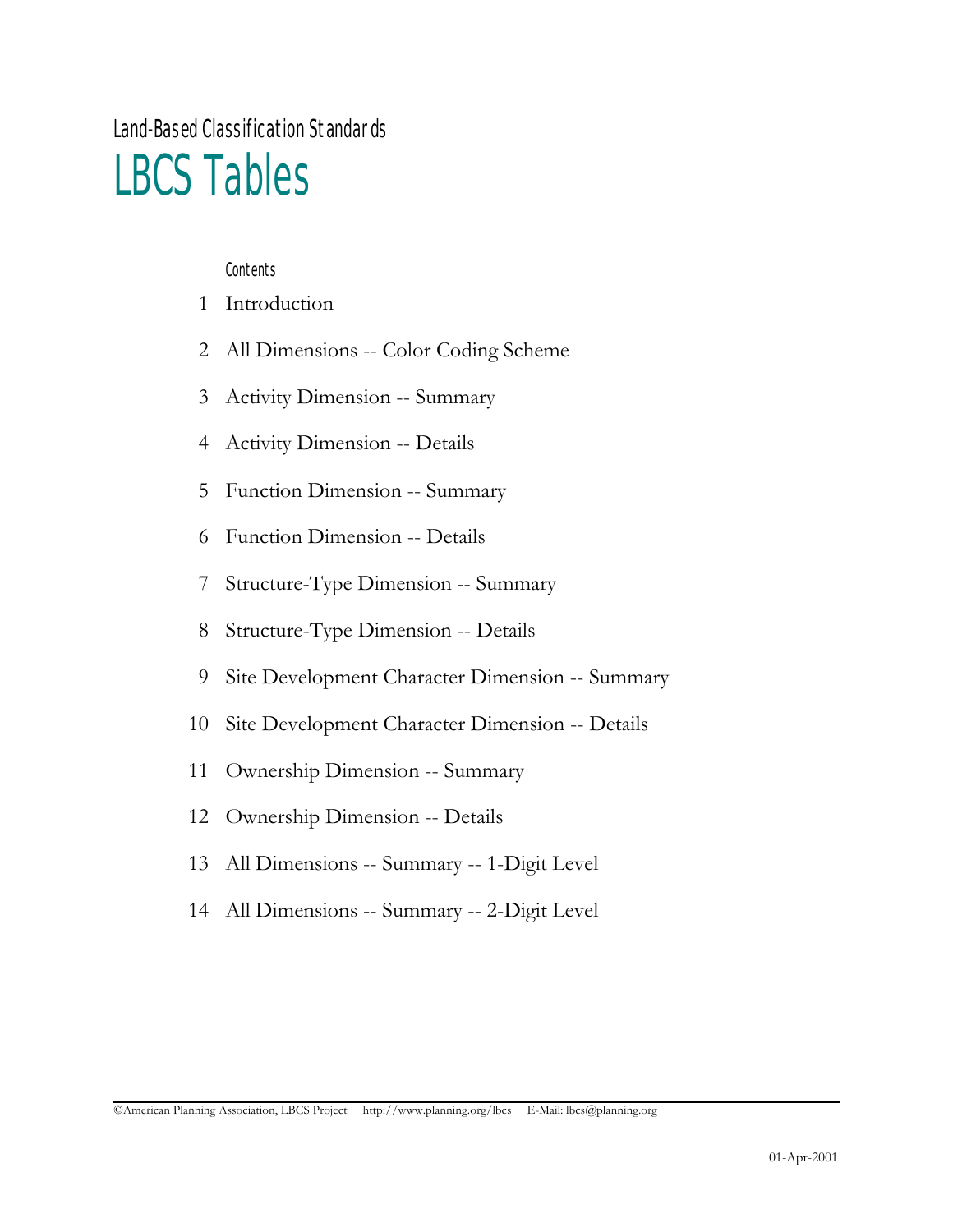Land-Based Classification Standards

# Introduction to LBCS Tables

Land-Based Classification Standards provide a consistent model for classifying land uses based on their characteristics. The model extends the notion of classifying land uses by refining traditional categories into multiple dimensions, such as activities, functions, building types, site development character, and ownership constraints. Each dimension has its own set of categories and subcategories for classifying land uses. By classifying every land-use across multiple dimensions, users can have precise control of land-use classifications.

Classifying land uses across multiple dimensions, in database terms, means adding new fields to the land-use database. The total number of land-use fields in the database should equal the number of dimensions. That is, every record in the database is classified in not just one land-use field, but several—one for each dimension. And the number of dimensions, in turn, will depend on the purpose of the data. When the purpose of the data changes, dimensions maybe added or dropped as needed. For local planning purposes, LBCS calls for classifying land uses in the following dimensions: activity, function, structure type, site development character, and ownership.

#### **Activity** An observable characteristic of land based on actual use.

Activity refers to the actual use of land based on its observable characteristics. It describes what actually takes place in physical or observable terms (e.g., farming, shopping, manufacturing, vehicular movement, etc.). An office activity, for example, refers only to the physical activity on the premises, which could apply equally to a law firm, a nonprofit institution, a court house, a corporate office, or any other office use. Similarly, residential uses in single-family dwellings, multifamily structures, manufactured houses, or any other type of building, would all be classified as residential activity.

#### Function The economic use or type of establishment using the land.

Function refers to the economic function or type of establishment using the land. Every land-use can be characterized by the type of establishment it serves. Land-use terms, such as agricultural, commercial, industrial, relate to establishments. The type of economic function served by the land-use gets classified in this dimension; it is independent of actual activity on the land. Establishments can have a variety of activities on their premises, yet serve a single function. For example, two parcels are said to be in the same functional category if they serve the same establishment, even if one is an office building and the other is a factory.

#### **Structure** Type of structure or building type on the land.

Structure refers to the type of structure or building on the land. Land-use terms embody a structural or building characteristic, which indicates the utility of the space (in a building) or land (when there is no building). Land-use terms, such as single-family house, office building, warehouse, hospital building, or highway, also describe structural characteristic. Although many activities and functions are closely associated with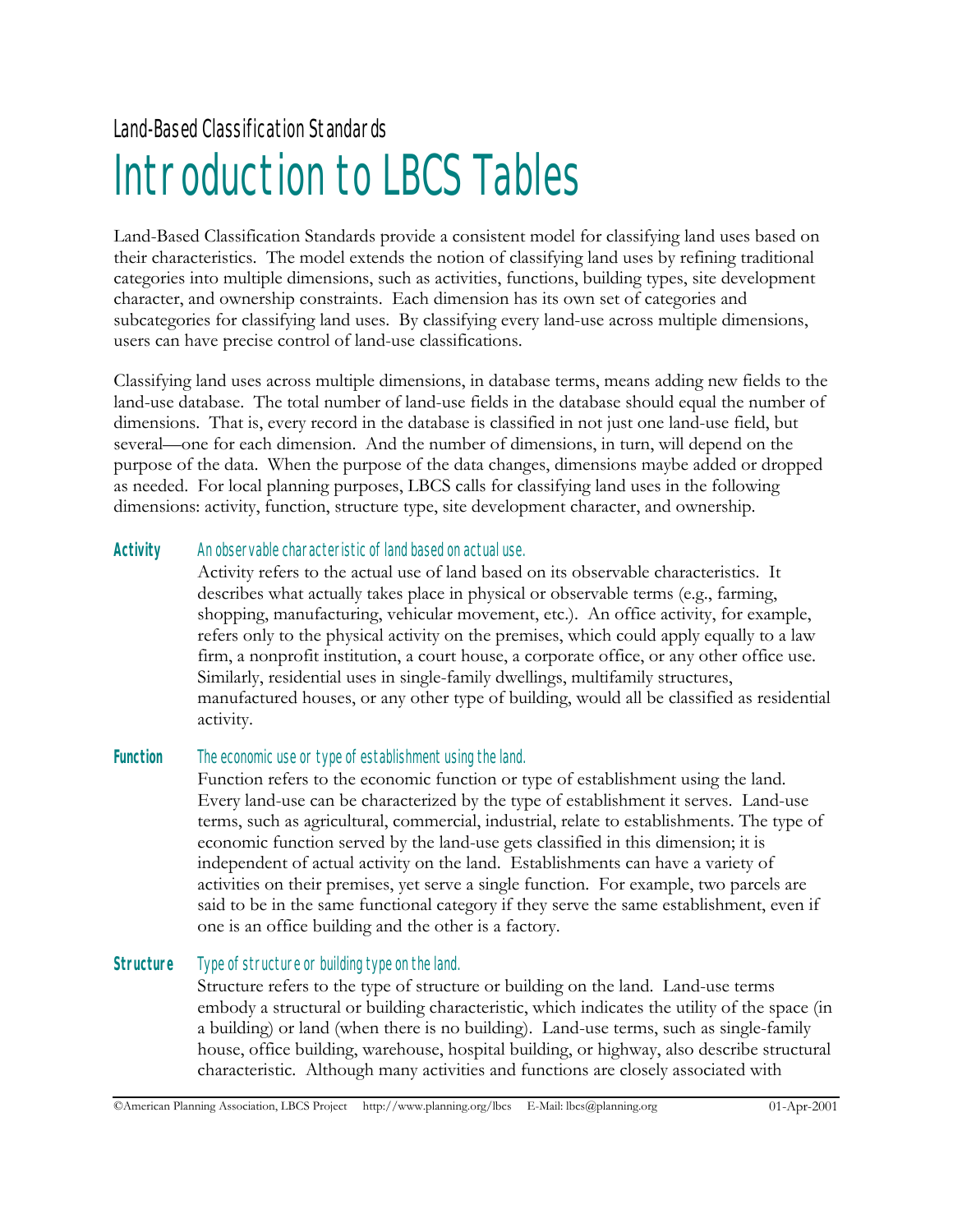certain structures, it is not always so. Many buildings are often adapted for uses other than its original use. For instance, a single-family residential structure may be used as an office.

#### **Site** The overall physical site development character of the land.

Site development character refers to the overall physical development character of the land. It describes "what is on the land" in general physical terms. For most land uses, it is simply expressed in terms of whether the site is developed or not. But not all sites without observable development can be treated as undeveloped. Land uses, such as parks and open spaces, which often have a complex mix of activities, functions, and structures on them, need categories independent of other dimensions. This dimension uses categories that describe the overall site development characteristics.

#### **Ownership** Legal and quasi-legal ownership constraints of the land.

Ownership refers to the relationship between the use and its land rights. Since the function of most land uses is either public or private and not both, distinguising ownership characteristics seems obvious. However, relying solely on the functional character may obscure such uses as private parks, public theaters, private stadiums, private prisons, and mixed public and private ownership. Moreover, easements and similar legal devices also limit or constrain land-use activities and functions. This dimension allows classifying such ownership characteristics more accurately.

The underlying principle of the LBCS model is its flexibility. Flexibility in adapting the model to a variety of planning applications, data collection methods, data sharing and integrating methods, color coding land uses, adding new land uses, measuring new characteristics for existing uses, or customizing for local needs without losing the ability to share data. Each of these aspects of LBCS call for applying either a standard or adopting an existing convention.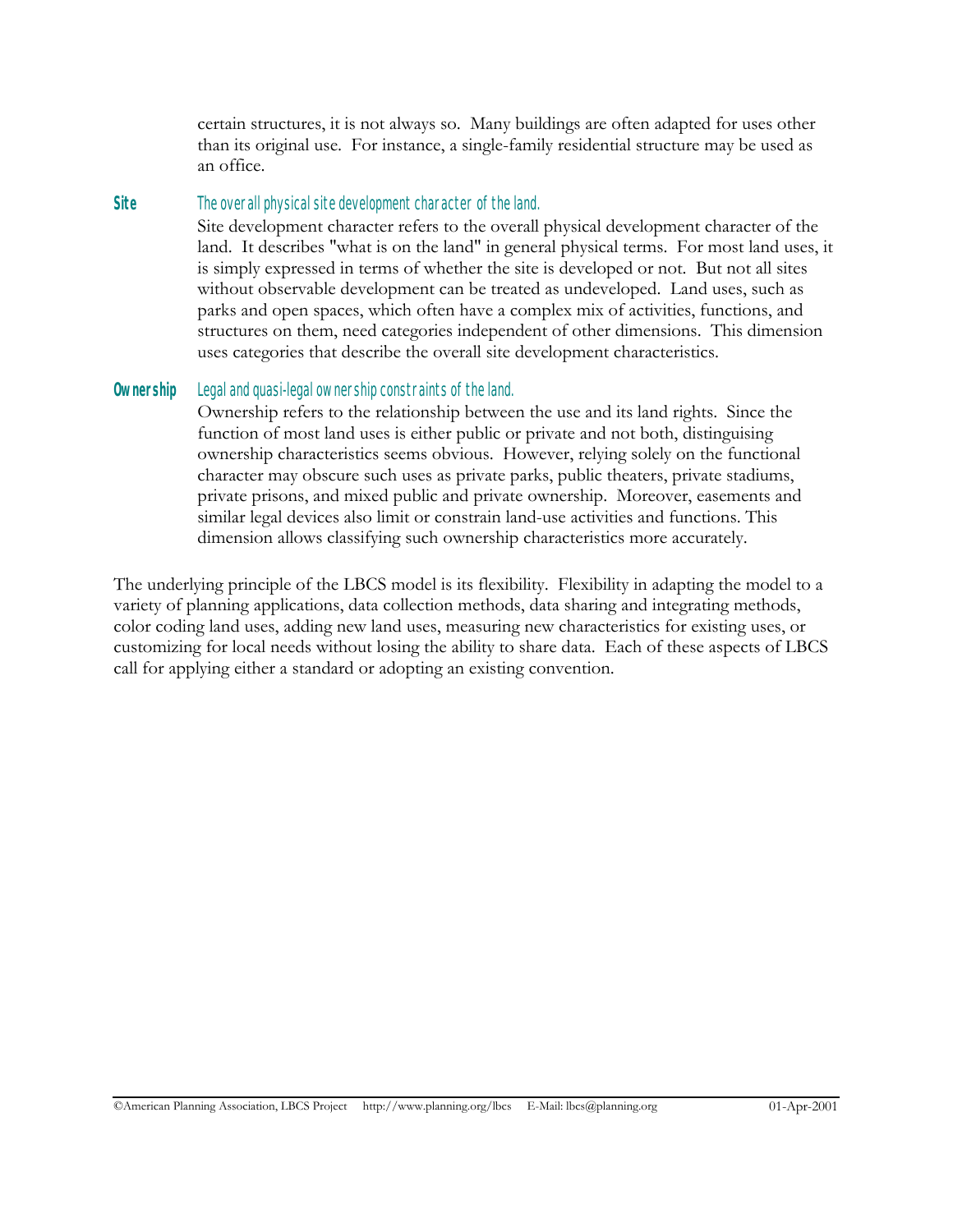| Red, Green, Blue Values            | Color*          | <b>LBCS Code</b> | Activity                                                             |
|------------------------------------|-----------------|------------------|----------------------------------------------------------------------|
| RGB(255,255,0)<br>RGBHex(FFFF00)   | vellow          |                  | 1000 Residential activities                                          |
| RGB(255,0,0)<br>RGBHex(FF0000)     | red             |                  | 2000 Shopping, business, or trade activities                         |
| RGB(160,32,240)<br>RGBHex(A020F0)  | purple          |                  | 3000 Industrial, manufacturing, and waste-<br>related activities     |
| RGB(0,0,255)<br>RGBHex(0000FF)     | blue            |                  | 4000 Social, institutional, or infrastructure-<br>related activities |
| RGB(190,190,190)<br>RGBHex(BEBEBE) | gray            |                  | <b>5000</b> Travel or movement activities                            |
| RGB(47,79,79)<br>RGBHex(2F4F4F)    | dark slate gray |                  | 6000 Mass assembly of people                                         |
| RGB(144,238,144)<br>RGBHex(90EE90) | light green     |                  | 7000 Leisure activities                                              |
| RGB(34,139,34)<br>RGBHex(228B22)   | forest green    |                  | 8000 Natural resources-related activities                            |
| RGB(255,255,255)<br>RGBHex(FFFFFF) | white           |                  | 9000 No human activity or unclassifiable<br>activity                 |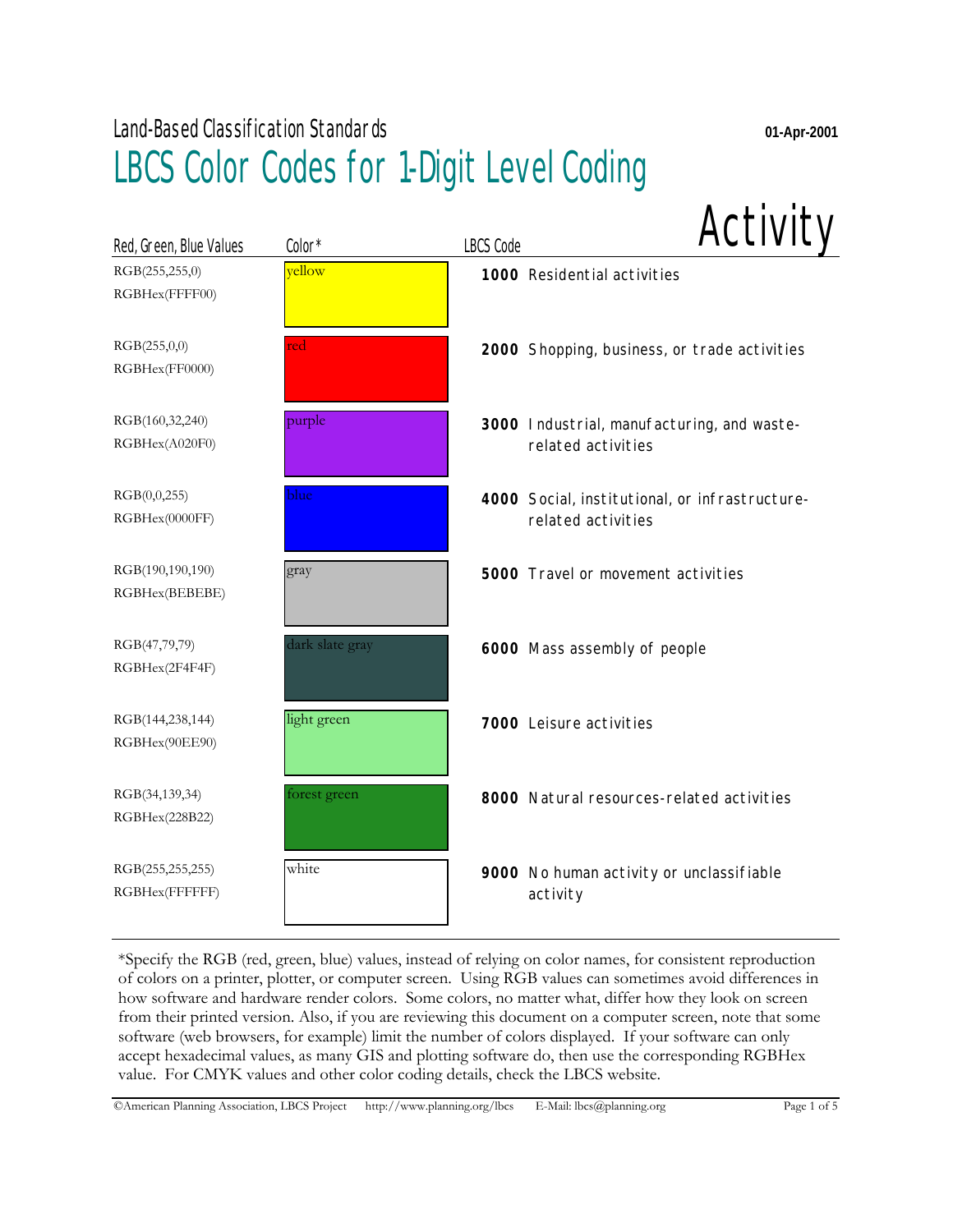| Red, Green, Blue Values            | Color*       | Function<br><b>LBCS Code</b>                                      |
|------------------------------------|--------------|-------------------------------------------------------------------|
| RGB(255,255,0)<br>RGBHex(FFFF00)   | vellow       | 1000 Residence or accommodation functions                         |
| RGB(255,0,0)<br>RGBHex(FF0000)     | red          | 2000 General sales or services                                    |
| RGB(160,32,240)<br>RGBHex(A020F0)  | purple       | 3000 Manufacturing and wholesale trade                            |
| RGB(190,190,190)<br>RGBHex(BEBEBE) | gray         | 4000 Transportation, communication,<br>information, and utilities |
| RGB(144,238,144)<br>RGBHex(90EE90) | light green  | 5000 Arts, entertainment, and recreation                          |
| RGB(0,0,255)<br>RGBHex(0000FF)     | blue         | 6000 Education, public admin., health care, and<br>other inst.    |
| RGB(0,139,139)<br>RGBHex(008B8B)   | dark cyan    | 7000 Construction-related businesses                              |
| RGB(85,26,139)<br>RGBHex(55008B)   | purple4      | 8000 Mining and extraction establishments                         |
| RGB(34,139,34)<br>RGBHex(228B22)   | forest green | 9000 Agriculture, forestry, fishing and hunting                   |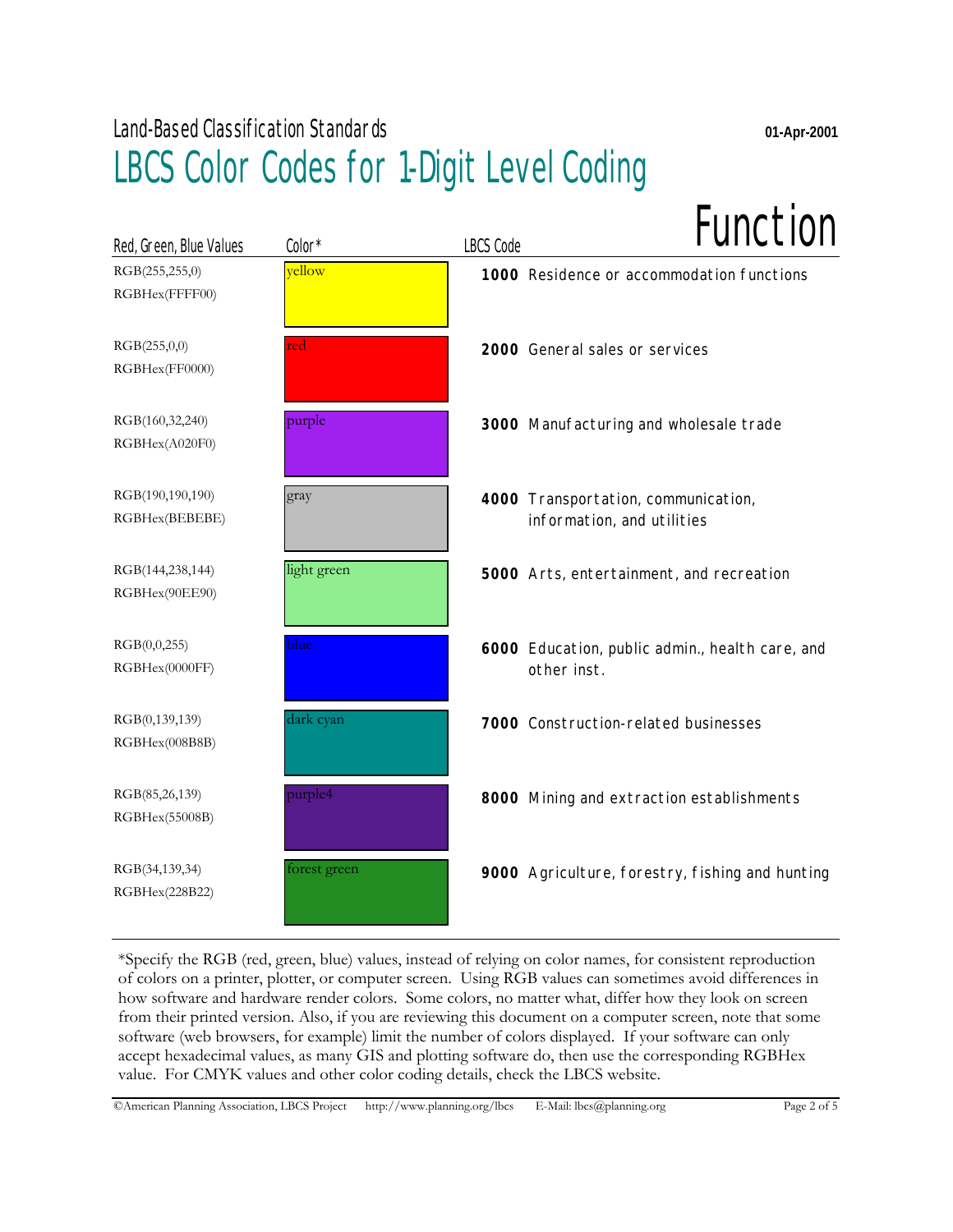| Red, Green, Blue Values            | Color*      | <b>LBCS Code</b> | Ownership                                                               |
|------------------------------------|-------------|------------------|-------------------------------------------------------------------------|
| RGB(245,245,220)<br>RGBHex(F5F5DC) | beige       |                  | 1000 No constraints--private ownership                                  |
| RGB(0,0,255)<br>RGBHex(0000FF)     | blue        |                  | 2000 Some constraints--easements or other<br>use restrictions           |
| RGB(0,0,139)<br>RGBHex(00008B)     | lue4        |                  | 3000 Limited restrictions--leased and other<br>tenancy restrictions     |
| RGB(144,238,144)<br>RGBHex(90EE90) | light green |                  | 4000 Public restrictions--local, state, and<br>federal ownership        |
| RGB(0,100,0)<br>RGBHex(006400)     | dark green  |                  | 5000 Other public use restrictions--regional,<br>special districts, etc |
| RGB(107,142,35)<br>RGBHex(6B8E23)  | olive drab  |                  | 6000 Nonprofit ownership restrictions                                   |
| RGB(190,190,190)<br>RGBHex(BEBEBE) | gray        |                  | 7000 Joint ownership character--public<br>entities                      |
| RGB(0,0,0)<br>RGBHex(000000)       |             |                  | 8000 Joint ownership character--public,<br>private, nonprofit, etc.     |
| RGB(255,255,255)<br>RGBHex(FFFFFF) | white       |                  | 9000 Not applicable to this dimension                                   |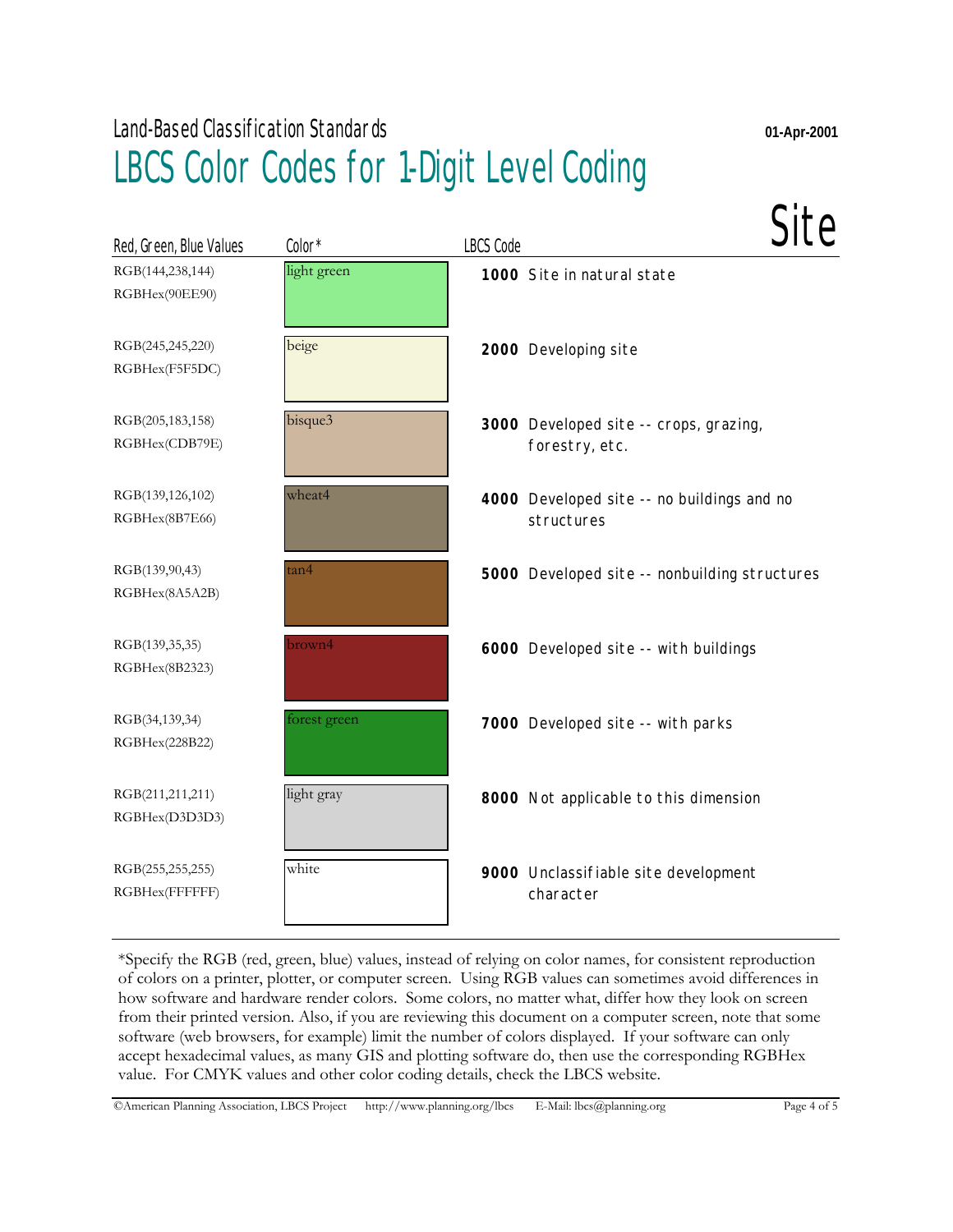| Red, Green, Blue Values            | Color*       | Structure<br><b>LBCS Code</b>                                 |
|------------------------------------|--------------|---------------------------------------------------------------|
| RGB(255,255,0)<br>RGBHex(FFFF00)   | vellow       | 1000 Residential buildings                                    |
| RGB(255,0,0)<br>RGBHex(FF0000)     | red          | 2000 Commercial buildings and other<br>specialized structures |
| RGB(160,32,240)<br>RGBHex(A020F0)  | purple       | 3000 Public assembly structures                               |
| RGB(0,0,255)<br>RGBHex(0000FF)     | blue         | 4000 Institutional or community facilities                    |
| RGB(190,190,190)<br>RGBHex(BEBEBE) | gray         | 5000 Transportation-related facilities                        |
| RGB(133,133,133)<br>RGBHex(858585) | gray52       | 6000 Utility and other nonbuilding structures                 |
| RGB(255,192,203)<br>RGBHex(FFC0CB) | pink         | 7000 Specialized military structures                          |
| RGB(34,139,34)<br>RGBHex(228B22)   | forest green | 8000 Sheds, farm buildings, or agricultural<br>facilities     |
| RGB(255,255,255)<br>RGBHex(FFFFFF) | white        | 9000 No structure                                             |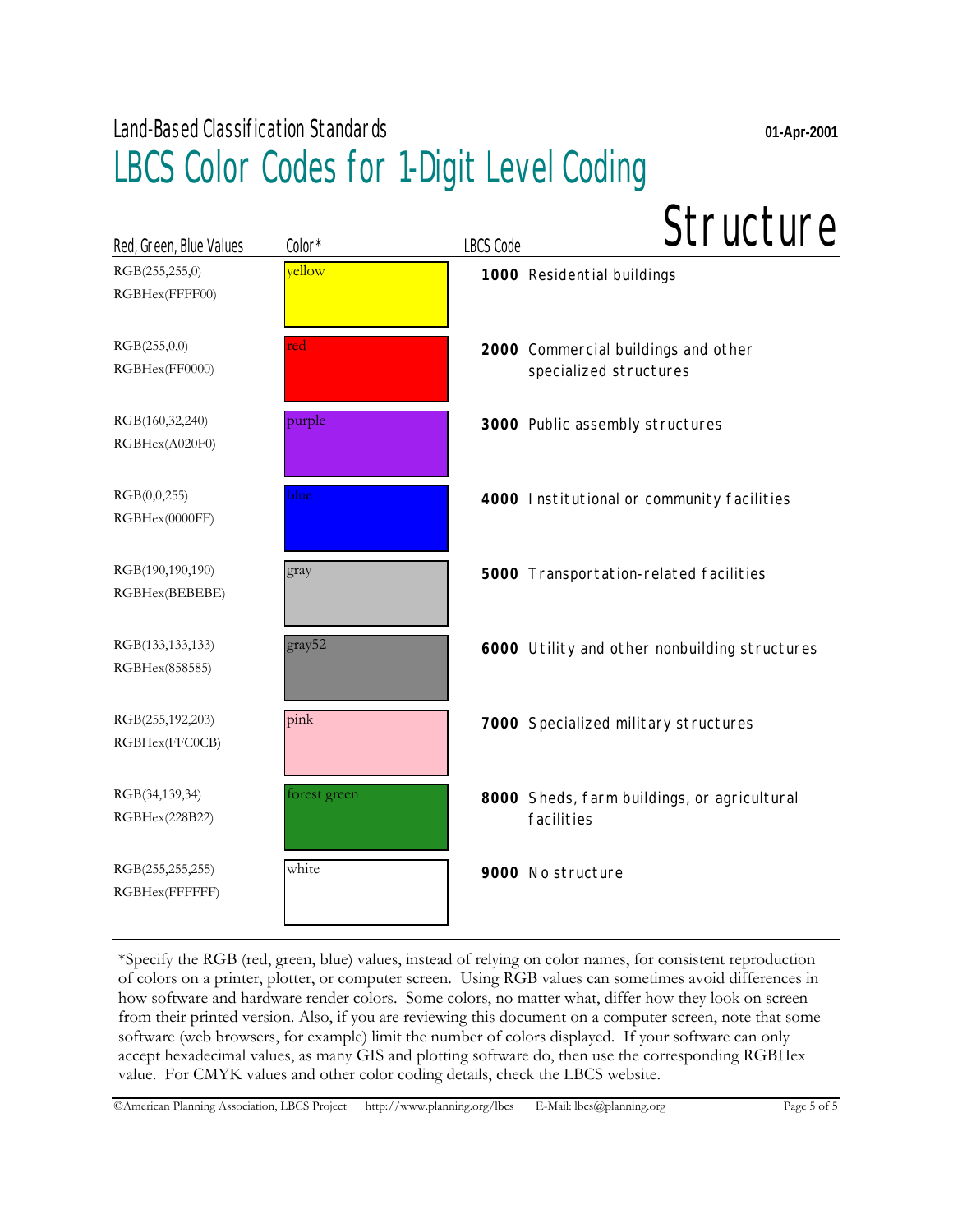### LBCS Activity Dimension Land-Based Classification Standards

Activity is one of five dimensions in land-based classifications. Each dimension is an attribute that takes the appropriate four-digit code. Only by using all five dimensions can one fully represent all land uses and describe their characteristics. See the other dimensions before applying LBCS.

| <b>Activity Code</b> | <b>Activity Description</b>                                            | 01-Apr-2001 |
|----------------------|------------------------------------------------------------------------|-------------|
| 1000                 | <b>Residential activities</b>                                          |             |
| <b>1100</b>          | <b>Household activities</b>                                            |             |
| <b>1200</b>          | <b>Transient living</b>                                                |             |
| <b>1300</b>          | <b>Institutional living</b>                                            |             |
| <b>2000</b>          | <b>Shopping, business, or trade activities</b>                         |             |
| 2100                 | <b>Shopping</b>                                                        |             |
| 2110                 | Goods-oriented shopping                                                |             |
| 2120                 | Service-oriented shopping                                              |             |
| <b>2200</b>          | <b>Restaurant-type activity</b>                                        |             |
| 2210                 | Restaurant-type activity with drive-through                            |             |
| 2300                 | <b>Office activities</b>                                               |             |
| 2310                 | Office activities with high turnover of people                         |             |
| 2320                 | Office activities with high turnover of automobiles                    |             |
| 3000                 | <b>Industrial, manufacturing, and waste-related activities</b>         |             |
| 3100                 | Plant, factory, or heavy goods storage or handling activities          |             |
| 3110                 | Primarily plant or factory-type activities                             |             |
| 3120                 | Primarily goods storage or handling activities                         |             |
| <b>3200</b>          | <b>Solid waste management activities</b>                               |             |
| 3210                 | Solid waste collection and storage                                     |             |
| 3220                 | Landfilling or dumping                                                 |             |
| 3230                 | Waste processing or recycling                                          |             |
| <b>3300</b>          | <b>Construction activities (grading, digging, etc.)</b>                |             |
| 4000                 | Social, institutional, or infrastructure-related activities            |             |
| 4100                 | <b>School or library activities</b>                                    |             |
| 4110                 | Classroom-type activities                                              |             |
| 4120                 | Training or instructional activities outside classrooms                |             |
| 4130                 | Other instructional activities including those that occur in libraries |             |
| 4200                 | <b>Emergency response or public-safety-related activities</b>          |             |
| 4210                 | Fire and rescue-related activities                                     |             |
| 4220                 | Police, security, and protection-related activities                    |             |
| 4230                 | Emergency or disaster-response-related activities                      |             |
| <b>4300</b>          | Activities associated with utilities (water, sewer, power, etc.)       |             |
| 4310                 | Water-supply-related activities                                        |             |
| 4311                 | Water storing, pumping, or piping                                      |             |
| 4312                 | Water purification and filtration activities                           |             |
| 4313                 | Irrigation water storage and distribution activities                   |             |
| 4314                 | Flood control, dams, and other large irrigation activities             |             |

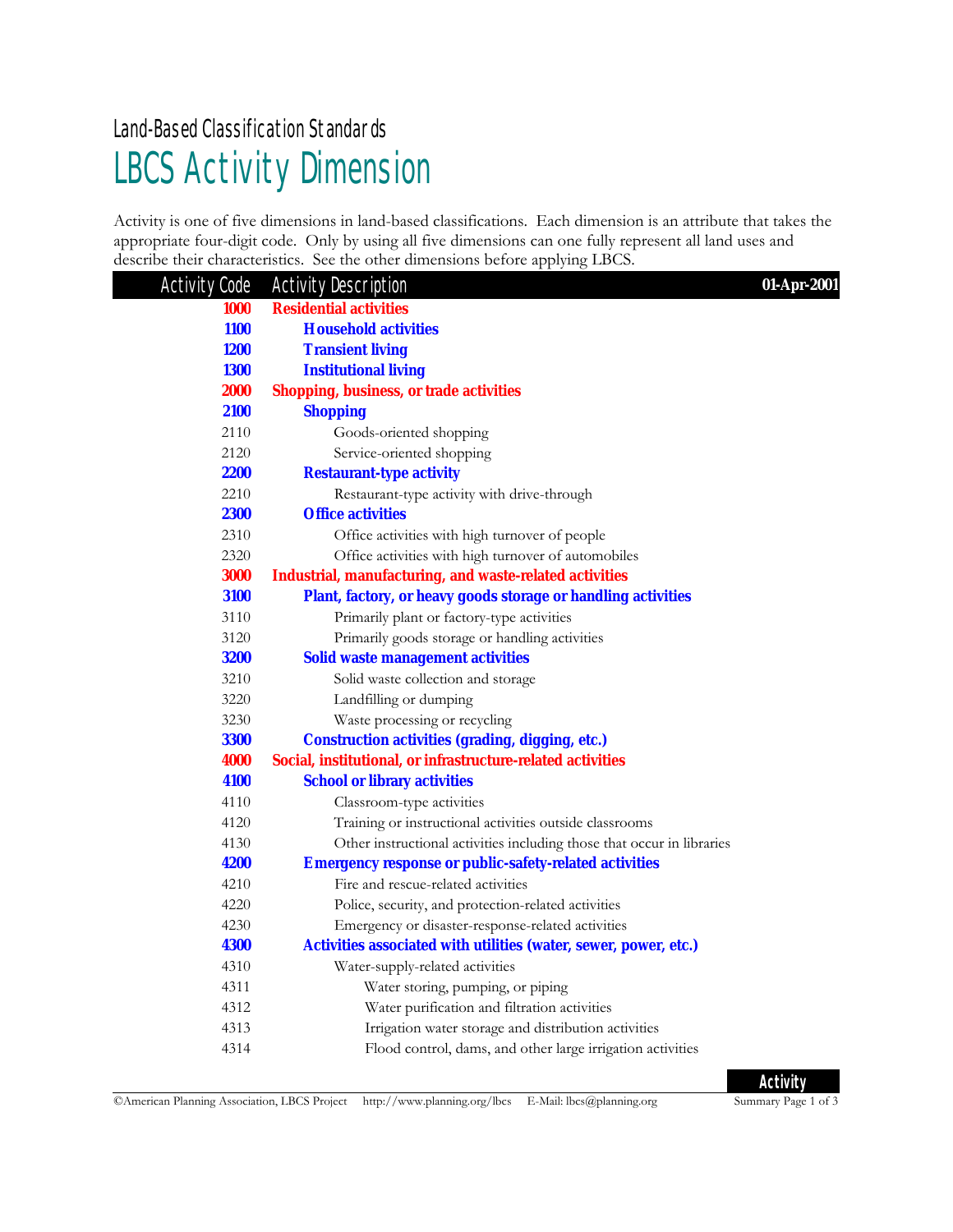| <b>Activity Code</b> | <b>Activity Description</b><br>01-Apr-2001                                |
|----------------------|---------------------------------------------------------------------------|
| 4320                 | Sewer-related control, monitor, or distribution activities                |
| 4321                 | Sewage storing, pumping, or piping                                        |
| 4322                 | Sewer treatment and processing                                            |
| 4330                 | Power generation, control, monitor, or distribution activities            |
| 4331                 | Power transmission lines or control activities                            |
| 4332                 | Power generation, storage, or processing activities                       |
| 4340                 | Telecommunications-related control, monitor, or distribution activities   |
| 4350                 | Natural gas or fuels-related control, monitor, or distribution activities |
| 4400                 | <b>Mass storage, inactive</b>                                             |
| 4410                 | Water storage                                                             |
| 4420                 | Storage of natural gas, fuels, etc.                                       |
| 4430                 | Storage of chemical, nuclear, or other materials                          |
| 4500                 | Health care, medical, or treatment activities                             |
| <b>4600</b>          | <b>Interment, cremation, or grave digging activities</b>                  |
| 4700                 | <b>Military base activities</b>                                           |
| 4710                 | Ordnance storage                                                          |
| 4720                 | Range and test activities                                                 |
| 5000                 | <b>Travel or movement activities</b>                                      |
| 5100                 | <b>Pedestrian movement</b>                                                |
| 5200                 | <b>Vehicular movement</b>                                                 |
| 5210                 | Vehicular parking, storage, etc.                                          |
| 5220                 | Drive-in, drive through, stop-n-go, etc.                                  |
| 5400                 | <b>Trains or other rail movement</b>                                      |
| 5410                 | Rail maintenance, storage, or related activities                          |
| 5500                 | Sailing, boating, and other port, marine and water-based activities       |
| 5510                 | Boat mooring, docking, or servicing                                       |
| 5520                 | Port, ship-building, and related activities                               |
| 5600                 | Aircraft takeoff, landing, taxiing, and parking                           |
| 5700                 | <b>Spacecraft launching and related activities</b>                        |
| 6000                 | <b>Mass assembly of people</b>                                            |
| 6100                 | <b>Passenger assembly</b>                                                 |
| 6200                 | <b>Spectator sports assembly</b>                                          |
| 6300                 | <b>Movies, concerts, or entertainment shows</b>                           |
| 6400                 | <b>Gatherings at fairs and exhibitions</b>                                |
| 6500                 | Mass training, drills, etc.                                               |
| 6600                 | Social, cultural, or religious assembly                                   |
| 6700                 | Gatherings at galleries, museums, aquariums, zoological parks, etc.       |
| 6800                 | Historical or cultural celebrations, parades, reenactments, etc.          |
| 7000                 | <b>Leisure activities</b>                                                 |
| 7100                 | <b>Active leisure sports and related activities</b>                       |
| 7110                 | Running, jogging, bicycling, aerobics, exercising, etc.                   |
| 7120                 | Equestrian sporting activities                                            |
| 7130                 | Hockey, ice skating, etc.                                                 |
| 7140                 | Skiing, snowboarding, etc.                                                |
| 7150                 | Automobile and motorbike racing                                           |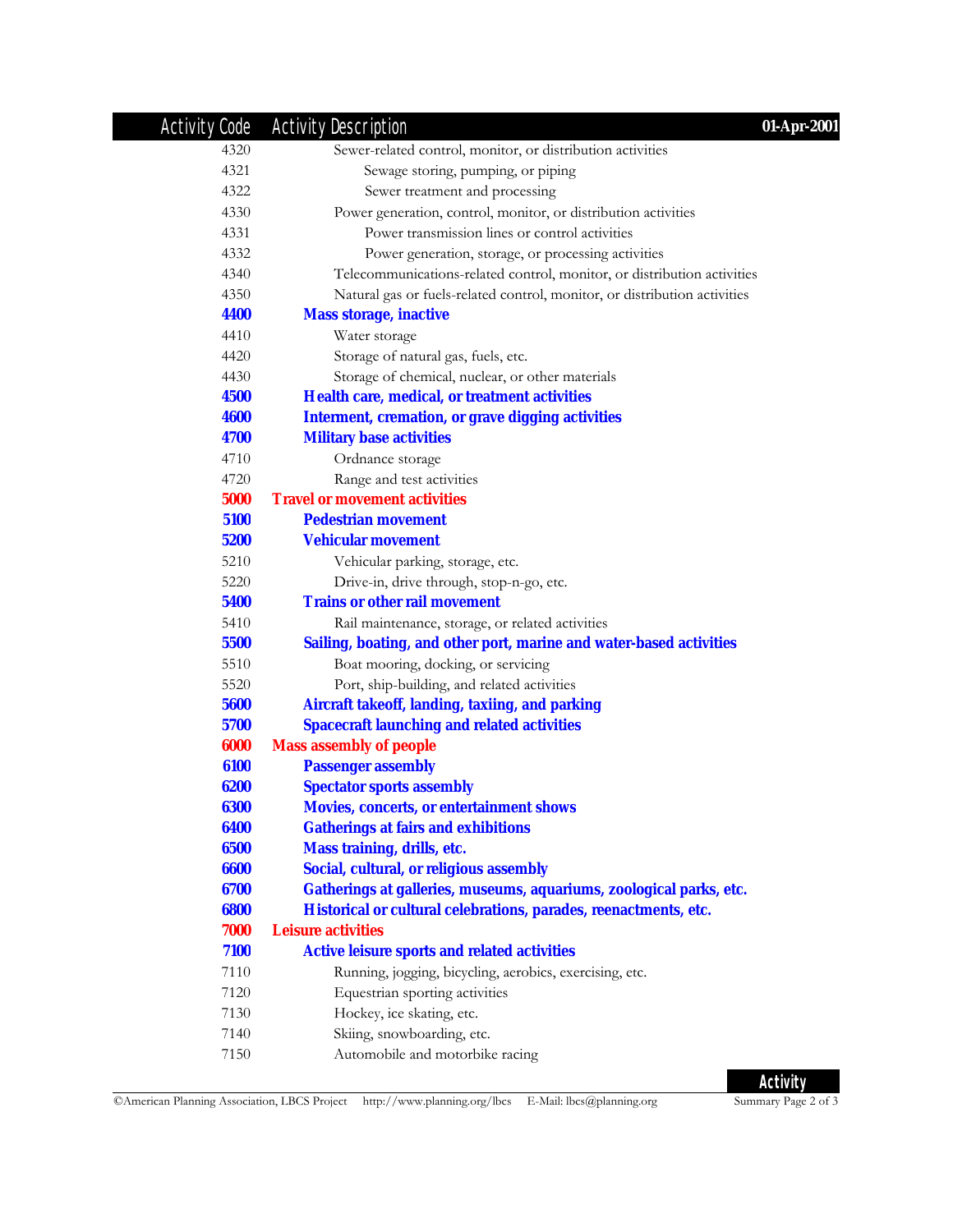| <b>Activity Code</b> | <b>Activity Description</b>                                                | 01-Apr-2001 |
|----------------------|----------------------------------------------------------------------------|-------------|
| 7160                 | Golf                                                                       |             |
| 7180                 | Tennis                                                                     |             |
| 7190                 | Track and field, team sports (baseball, basketball, etc.), or other sports |             |
| 7200                 | <b>Passive leisure activity</b>                                            |             |
| 7210                 | Camping                                                                    |             |
| 7220                 | Gambling                                                                   |             |
| 7230                 | Hunting                                                                    |             |
| 7240                 | Promenading and other activities in parks                                  |             |
| 7250                 | Shooting                                                                   |             |
| 7260                 | Trapping                                                                   |             |
| 7300                 | <b>Flying or air-related sports</b>                                        |             |
| 7400                 | <b>Water sports and related leisure activities</b>                         |             |
| 7410                 | Boating, sailing, etc.                                                     |             |
| 7420                 | Canoeing, kayaking, etc.                                                   |             |
| 7430                 | Swimming, diving, etc.                                                     |             |
| 7440                 | Fishing, angling, etc.                                                     |             |
| 7450                 | Scuba diving, snorkeling, etc.                                             |             |
| 7460                 | Water-skiing                                                               |             |
| 8000                 | <b>Natural resources-related activities</b>                                |             |
| 8100                 | Farming, tilling, plowing, harvesting, or related activities               |             |
| 8200                 | <b>Livestock related activities</b>                                        |             |
| 8300                 | Pasturing, grazing, etc.                                                   |             |
| 8400                 | <b>Logging</b>                                                             |             |
| 8500                 | <b>Quarrying or stone cutting</b>                                          |             |
| 8600                 | Mining including surface and subsurface strip mining                       |             |
| 8700                 | Drilling, dredging, etc.                                                   |             |
| 9000                 | No human activity or unclassifiable activity                               |             |
| 9100                 | Not applicable to this dimension                                           |             |
| 9200                 | <b>Unclassifiable activity</b>                                             |             |
| <b>9300</b>          | <b>Subsurface activity</b>                                                 |             |
| 9900                 | <b>To be determined</b>                                                    |             |
| 9990                 | To be determined                                                           |             |
| 9999                 | To be determined                                                           |             |

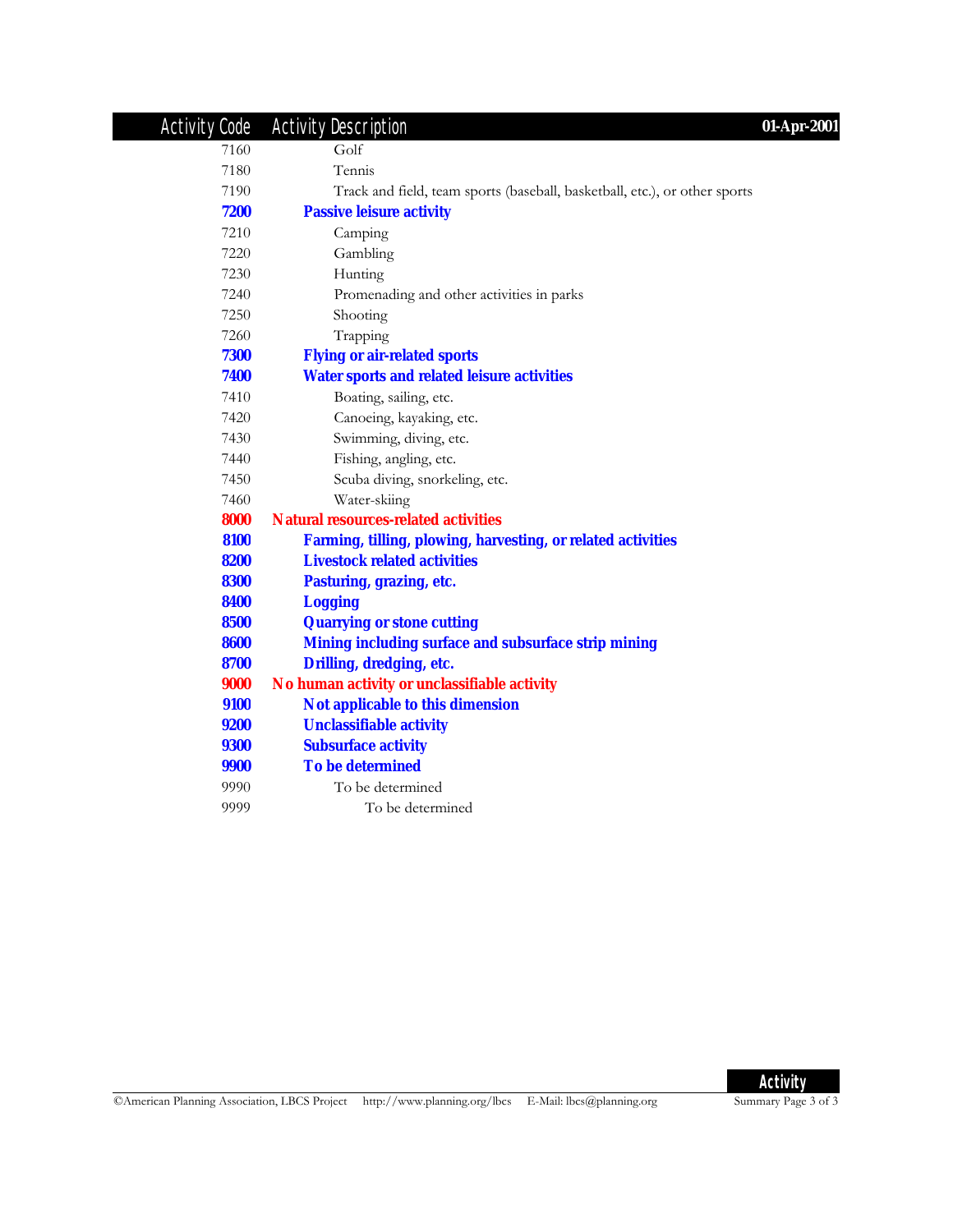# LBCS Activity Dimension with Detail Descriptions

Activity is one of five dimensions in land-based classifications. Each dimension is an attribute that takes the appropriate four-digit code. Only by using all five dimensions can one fully represent all land uses and describe their characteristics. See the other dimensions before applying LBCS.

#### **Activity** An observable characteristic of land based on actual use.

Activity refers to the actual use of land based on its observable characteristics. It describes what actually takes place in physical or observable terms (e.g., farming, shopping, manufacturing, vehicular movement, etc.). An office activity, for example, refers only to the physical activity on the premises, which could apply equally to a law firm, a nonprofit institution, a court house, a corporate office, or any other office use. Similarly, residential uses in single-family dwellings, multifamily structures, manufactured houses, or any other type of building, would all be classified as residential activity.

#### **Function** The economic use or type of establishment using the land.

Function refers to the economic function or type of establishment using the land. Every land-use can be characterized by the type of establishment it serves. Land-use terms, such as agricultural, commercial, industrial, relate to establishments. The type of economic function served by the land-use gets classified in this dimension; it is independent of actual activity on the land. Establishments can have a variety of activities on their premises, yet serve a single function. For example, two parcels are said to be in the same functional category if they serve the same establishment, even if one is an office building and the other is a factory.

#### **Structure** Type of structure or building type on the land.

Structure refers to the type of structure or building on the land. Land-use terms embody a structural or building characteristic, which indicates the utility of the space (in a building) or land (when there is no building). Land-use terms, such as single-family house, office building, warehouse, hospital building, or highway, also describe structural characteristic. Although many activities and functions are closely associated with certain structures, it is not always so. Many buildings are often adapted for uses other than its original use. For instance, a single-family residential structure may be used as an office.

#### **Site** The overall physical site development character of the land.

Site development character refers to the overall physical development character of the land. It describes "what is on the land" in general physical terms. For most land uses, it is simply expressed in terms of whether the site is developed or not. But not all sites without observable development can be treated as undeveloped. Land uses, such as parks and open spaces, which often have a complex mix of activities, functions, and structures on them, need categories independent of other dimensions. This dimension uses categories that describe the overall site development characteristics.

#### **Ownership** Legal and quasi-legal ownership constraints of the land.

Ownership refers to the relationship between the use and its land rights. Since the function of most land uses is either public or private and not both, distinguising ownership characteristics seems obvious. However, relying solely on the functional character may obscure such uses as private parks, public theaters, private stadiums, private prisons, and mixed public and private ownership. Moreover, easements and similar legal devices also limit or constrain land-use activities and functions. This dimension allows classifying such ownership characteristics more accurately.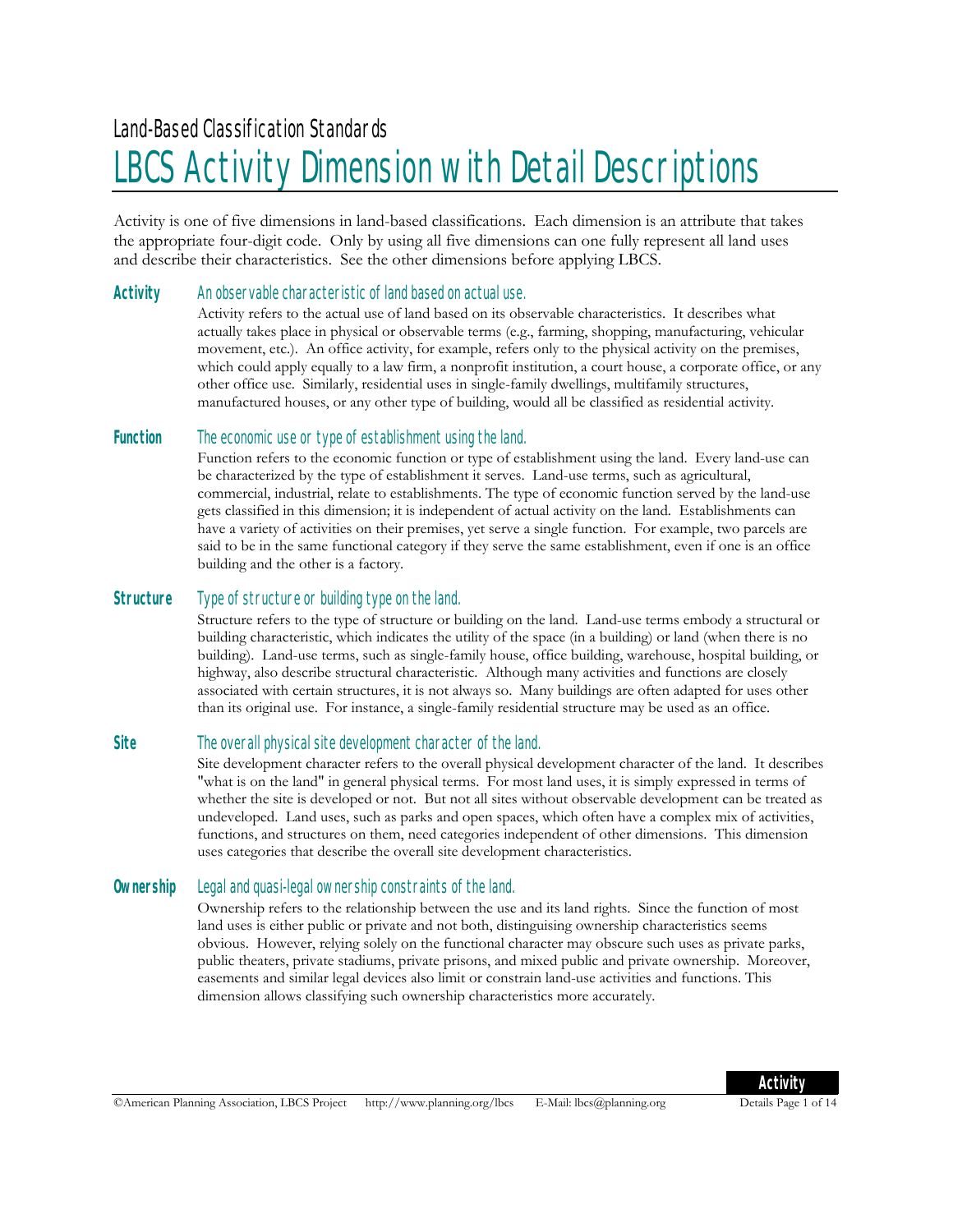| <b>Activity Code Activity Description</b> |                                                                                                                                                                                                                                                                                                                                                                                                                                                                                                                                                                                                                                                                                                                                                                                                                       | 01-Apr-2001 |
|-------------------------------------------|-----------------------------------------------------------------------------------------------------------------------------------------------------------------------------------------------------------------------------------------------------------------------------------------------------------------------------------------------------------------------------------------------------------------------------------------------------------------------------------------------------------------------------------------------------------------------------------------------------------------------------------------------------------------------------------------------------------------------------------------------------------------------------------------------------------------------|-------------|
|                                           | <b>1000 Residential activities</b>                                                                                                                                                                                                                                                                                                                                                                                                                                                                                                                                                                                                                                                                                                                                                                                    |             |
|                                           | Includes activities that occur in all types of residential uses, structures,<br>ownership characteristics, or the character of the development.                                                                                                                                                                                                                                                                                                                                                                                                                                                                                                                                                                                                                                                                       |             |
| <b>1100</b>                               | <b>Household activities</b>                                                                                                                                                                                                                                                                                                                                                                                                                                                                                                                                                                                                                                                                                                                                                                                           |             |
|                                           | Includes those activities normally associated with single-family, multifamily,<br>town homes, manufactured homes, etc.                                                                                                                                                                                                                                                                                                                                                                                                                                                                                                                                                                                                                                                                                                |             |
| <b>1200</b>                               | <b>Transient living</b>                                                                                                                                                                                                                                                                                                                                                                                                                                                                                                                                                                                                                                                                                                                                                                                               |             |
|                                           | Activities associated with hotels, motels, tourist homes, bed and breakfast,<br>etc. Note that the distinction between various residential activities is<br>independent of the definition of a family.                                                                                                                                                                                                                                                                                                                                                                                                                                                                                                                                                                                                                |             |
| <b>1300</b>                               | <b>Institutional living</b>                                                                                                                                                                                                                                                                                                                                                                                                                                                                                                                                                                                                                                                                                                                                                                                           |             |
|                                           | Residential living activity associated with dormitories, group homes,<br>barracks, retirement homes, etc. These activities may occur in any number of<br>structural types (single-family homes, multi-family homes, manufactured<br>homes, etc.), but the activity characteristics of such living is not the same as<br>the other subcategories under residential activities. Also note that the<br>distinction between various residential activities is independent of the<br>definition of a family.                                                                                                                                                                                                                                                                                                               |             |
|                                           | 2000 Shopping, business, or trade activities                                                                                                                                                                                                                                                                                                                                                                                                                                                                                                                                                                                                                                                                                                                                                                          |             |
|                                           | This category captures all uses that are business related. Use it as a catch-all<br>category for all retail, office, commercial, and industrial activities when the<br>subcategories are either too specific or otherwise unknown (as in<br>comprehensive plan designations).                                                                                                                                                                                                                                                                                                                                                                                                                                                                                                                                         |             |
| 2100                                      | <b>Shopping</b>                                                                                                                                                                                                                                                                                                                                                                                                                                                                                                                                                                                                                                                                                                                                                                                                       |             |
|                                           | Primarily for all retail shops and stores. If the shop sells both goods and<br>services, or if it is not clear which of the two more detailed categories to<br>assign, then use this one. Increasingly, distinguishing between a store (that<br>sells goods) and shop (that sells service) will become difficult and for many<br>planning-related applications even irrelevant. Even economic applications<br>that employed such distinctions are reconsidering because of the difficulty in<br>distinguishing between goods and services. However, for those planning<br>applications that require this distinction, or for existing land-use data sets<br>that already employ such distinctions, apply the subcategories. Otherwise,<br>for routine land-use data classification, apply the Shopping category only. |             |
| 2110                                      | Goods-oriented shopping                                                                                                                                                                                                                                                                                                                                                                                                                                                                                                                                                                                                                                                                                                                                                                                               |             |
|                                           | Activities in stores that trade retail goods. The distinction is in the physical<br>attributes of activities associated with goods (buying, selling, repairing, etc.)<br>and not the type of goods.                                                                                                                                                                                                                                                                                                                                                                                                                                                                                                                                                                                                                   |             |
| 2120                                      | Service-oriented shopping                                                                                                                                                                                                                                                                                                                                                                                                                                                                                                                                                                                                                                                                                                                                                                                             |             |
|                                           | Those shops that primarily sell services on site. The distinction is in the<br>physical attributes of activities associated with services, such as hairdressing.<br>Business services, such as accounting, legal services, advertising, etc., belong                                                                                                                                                                                                                                                                                                                                                                                                                                                                                                                                                                  |             |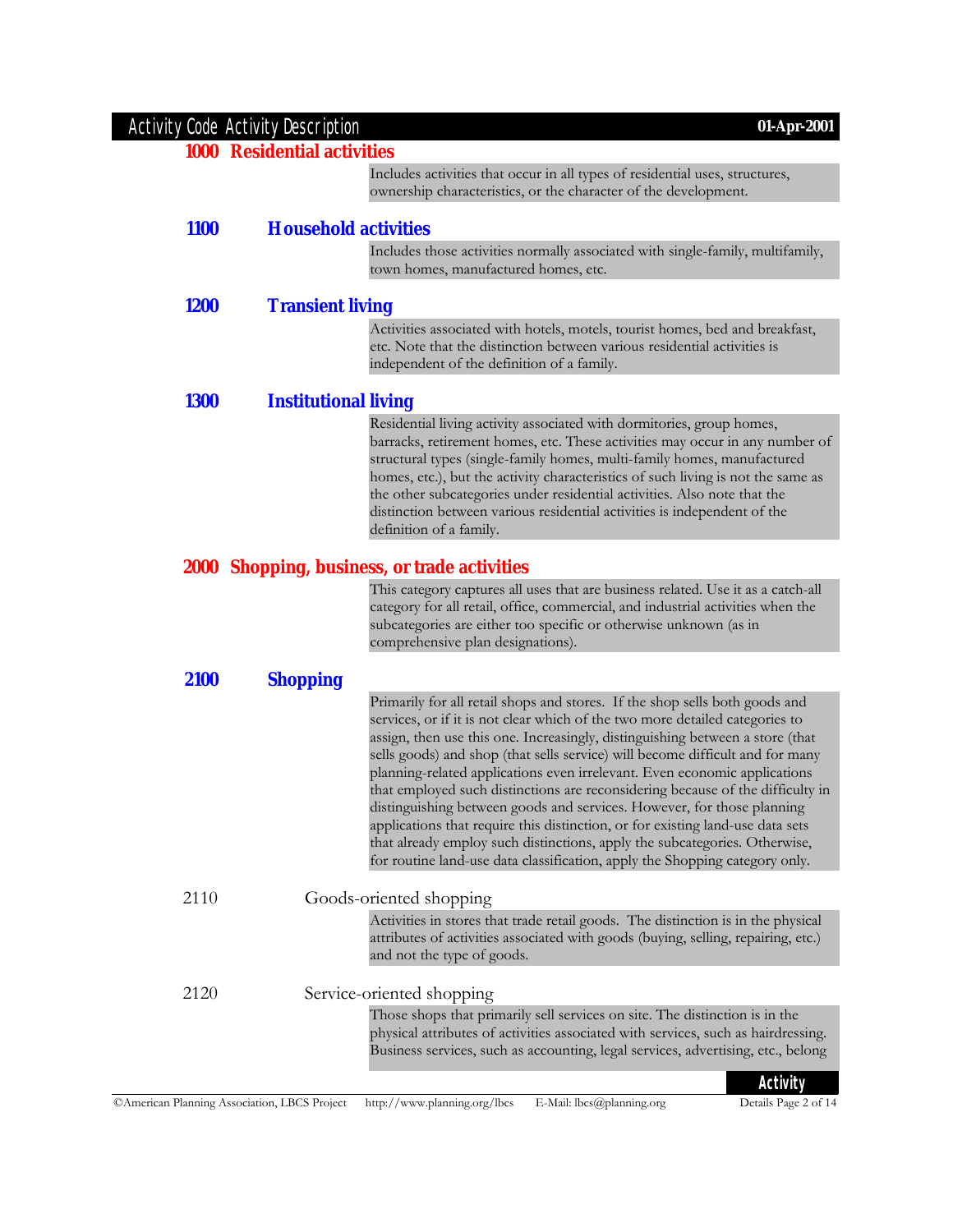### Activity Code Activity Description **01-Apr-2001**

in the office category.

| <b>2200</b> | <b>Restaurant-type activity</b>                                                                                                                                                                                                                                                                                                                                        |
|-------------|------------------------------------------------------------------------------------------------------------------------------------------------------------------------------------------------------------------------------------------------------------------------------------------------------------------------------------------------------------------------|
|             | Eating, dining, and such activities associated with restaurants and other<br>establishments that serve food, drink, and related products to be consumed<br>on or off premises.                                                                                                                                                                                         |
| 2210        | Restaurant-type activity with drive-through                                                                                                                                                                                                                                                                                                                            |
|             | Eating, dining, and such activities associated with restaurants and other<br>establishments that serve food, drink, and related products that may have<br>seating but has drive-through facilities. Such activities, although commonly<br>associated with fast-food restaurants, may also occur at restaurants and food<br>establishments that do not serve fast food. |
| <b>2300</b> | <b>Office activities</b>                                                                                                                                                                                                                                                                                                                                               |
|             | Typical office uses should be categorized here including those that are<br>primarily office-use in character. Use this category as a catch-all designation<br>for all office-type uses.                                                                                                                                                                                |
| 2310        | Office activities with high turnover of people                                                                                                                                                                                                                                                                                                                         |
|             | Especially those that have counters for customer service, or waiting areas for<br>customers or visitors. Use this category to indicate an activity characterized<br>by a steady stream of people when such activity is part of normal operations<br>of the office use.                                                                                                 |
| 2320        | Office activities with high turnover of automobiles                                                                                                                                                                                                                                                                                                                    |
|             | Typically associated with drive-through windows at banks, department of<br>motor vehicles, and other businesses. Traditionally, these activities were<br>associated with banks, post offices, and financial institutions, but they may<br>also occur at other kinds of establishments.                                                                                 |
|             | 3000 Industrial, manufacturing, and waste-related activities                                                                                                                                                                                                                                                                                                           |
|             | All manufacturing, assembly, warehouse, and waste management activities.<br>Use this as a catch-all category for anything not specified in subcategories<br>below.                                                                                                                                                                                                     |
| 3100        | <b>Plant, factory, or heavy goods storage or handling activities</b>                                                                                                                                                                                                                                                                                                   |
|             | All industrial activities. Use this as a catch-all category for anything not<br>specified in subcategories below.                                                                                                                                                                                                                                                      |
| 3110        | Primarily plant or factory-type activities                                                                                                                                                                                                                                                                                                                             |
|             | Assembly plants, manufacturing facilities, industrial machinery, etc.                                                                                                                                                                                                                                                                                                  |
| 3120        | Primarily goods storage or handling activities                                                                                                                                                                                                                                                                                                                         |
|             | Characterized by loading and unloading goods at warehouses, large storage<br>structures, movement of goods, shipping, and trucking. Includes self-storage<br>activities.                                                                                                                                                                                               |
|             |                                                                                                                                                                                                                                                                                                                                                                        |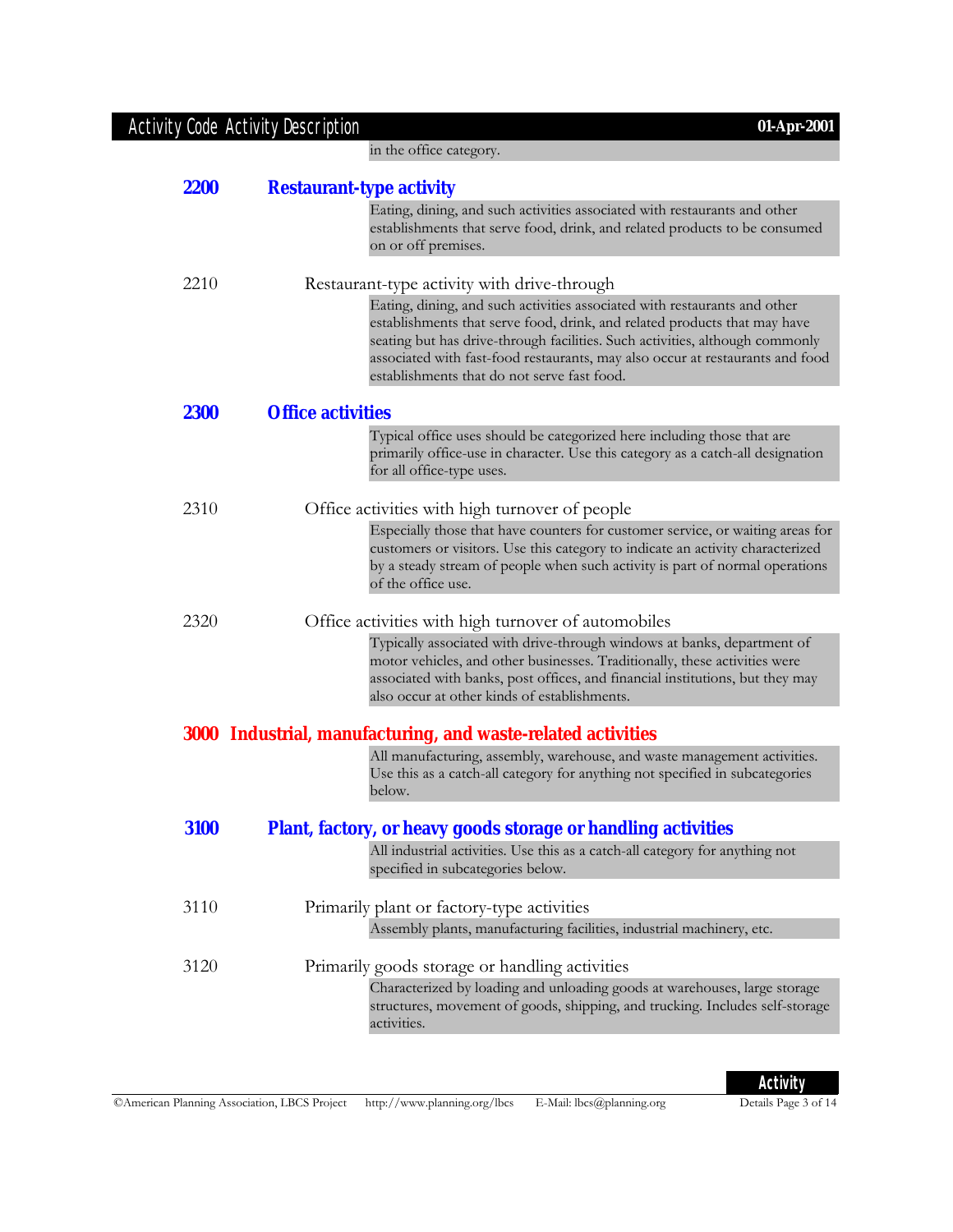|             | Activity Code Activity Description<br>01-Apr-2001                                                                                                                                                                                                                                                                                                                                                                                                |
|-------------|--------------------------------------------------------------------------------------------------------------------------------------------------------------------------------------------------------------------------------------------------------------------------------------------------------------------------------------------------------------------------------------------------------------------------------------------------|
| <b>3200</b> | <b>Solid waste management activities</b>                                                                                                                                                                                                                                                                                                                                                                                                         |
|             | Includes storing, collecting, dumping, waste processing, and other related<br>operations.                                                                                                                                                                                                                                                                                                                                                        |
| 3210        | Solid waste collection and storage                                                                                                                                                                                                                                                                                                                                                                                                               |
|             | Solid waste activities at source or intermediate locations, such as recycling<br>centers. Use this category for large sites that have their own recycling areas<br>where solid waste is separated or pretreated. Solid waste includes demolition<br>waste, street sweepings, sewage sludge, industrial solids and sludges,<br>agricultural manure, and crop wastes.                                                                              |
|             | The term garbage refers to food waste portion of solid waste and refuse or<br>trash refer to mixed solid wastes.                                                                                                                                                                                                                                                                                                                                 |
|             | This category also includes activities associated with recycling (or refuse<br>reclamation) and other related operations with landfilling.                                                                                                                                                                                                                                                                                                       |
| 3220        | Landfilling or dumping                                                                                                                                                                                                                                                                                                                                                                                                                           |
|             | Activities that typically occur at landfills and resource recovery facilities. Also<br>useful to mark those areas not necessarily identified as landfills, but used as<br>dumps. The term sanitary landfill is sometimes used to differentiate public<br>landfills from others.                                                                                                                                                                  |
| 3230        | Waste processing or recycling                                                                                                                                                                                                                                                                                                                                                                                                                    |
|             | Activities normally associated with incinerators, recycling facilities, resource<br>recovery facilities, etc.                                                                                                                                                                                                                                                                                                                                    |
| <b>3300</b> | <b>Construction activities (grading, digging, etc.)</b>                                                                                                                                                                                                                                                                                                                                                                                          |
|             | During the construction stage of a development, especially if it is a large-<br>scale one and is a multiyear project, the characteristics of the use is quite<br>different from what it may eventually become. When local plans need to<br>track such activities, use this category. Once completed, the activity code<br>should reflect its actual use.                                                                                         |
|             | 4000 Social, institutional, or infrastructure-related activities                                                                                                                                                                                                                                                                                                                                                                                 |
|             | Use this category for all institutional activities. This broad category may also<br>be used for land-use designations in comprehensive and general plans.                                                                                                                                                                                                                                                                                        |
| 4100        | <b>School or library activities</b>                                                                                                                                                                                                                                                                                                                                                                                                              |
|             | Mainly those associated with educational, instructional, or teaching activities.<br>Administrative functions, especially those where school board or<br>administrative offices are located, should be assigned office categories.<br>Likewise, sports, school-bus parking, or maintenance activities should be<br>assigned appropriate categories. But if the data being classified is generalizing<br>over large areas, then use this category. |
| 4110        | Classroom-type activities                                                                                                                                                                                                                                                                                                                                                                                                                        |
|             | Those that occur in school buildings, lecture rooms, etc. This category may<br>include other related activities only if the data is being generalized and the                                                                                                                                                                                                                                                                                    |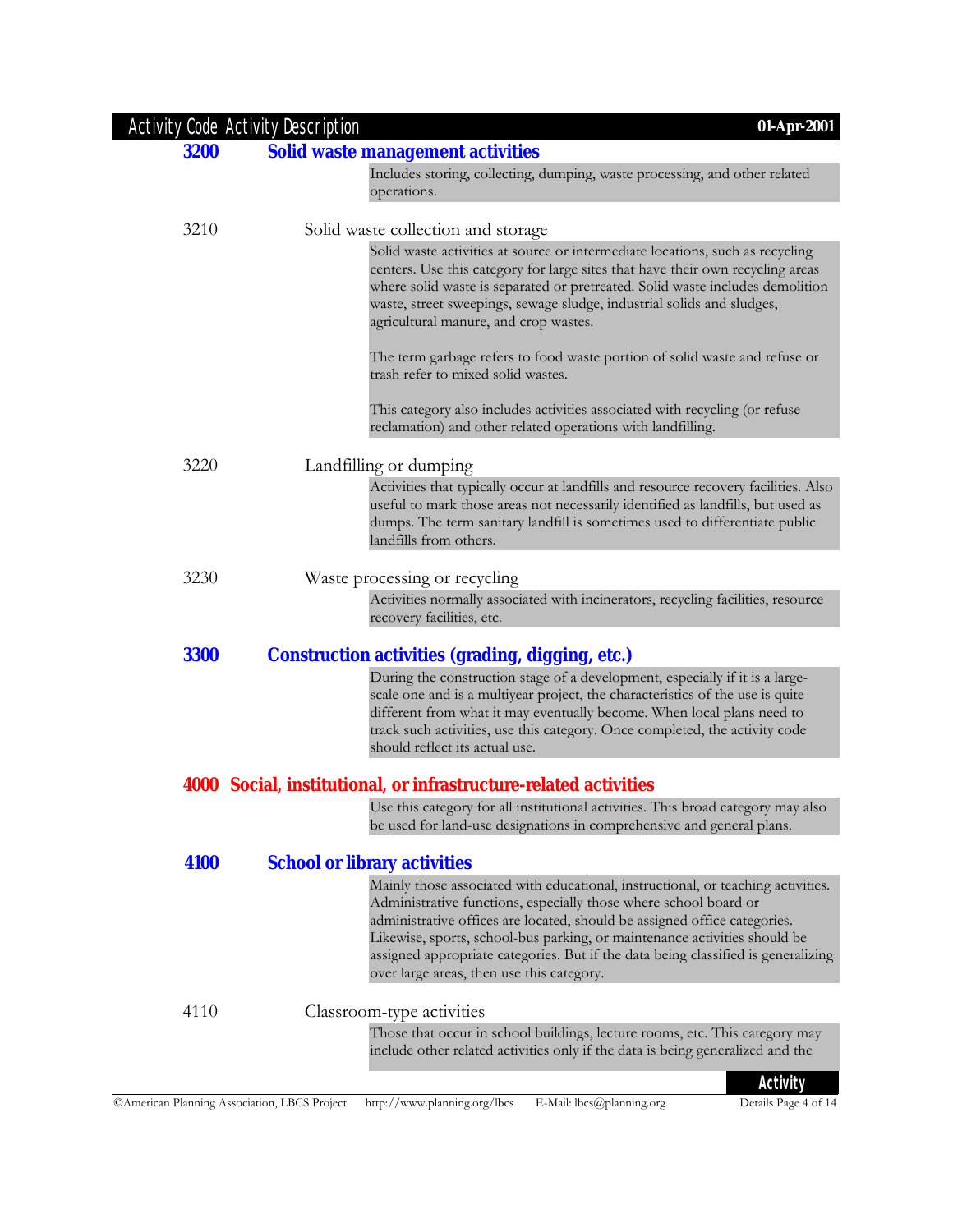| Activity Code Activity Description | 01-Apr-2001                                                                                                                                                                                                                                                                                                                                                                                                                         |
|------------------------------------|-------------------------------------------------------------------------------------------------------------------------------------------------------------------------------------------------------------------------------------------------------------------------------------------------------------------------------------------------------------------------------------------------------------------------------------|
|                                    | predominant activities are classroom-type instructions.                                                                                                                                                                                                                                                                                                                                                                             |
| 4120                               | Training or instructional activities outside classrooms                                                                                                                                                                                                                                                                                                                                                                             |
|                                    | Driving, flying, or other instructional activities that occur outside a typical<br>school building.                                                                                                                                                                                                                                                                                                                                 |
| 4130                               | Other instructional activities including those that occur in libraries                                                                                                                                                                                                                                                                                                                                                              |
|                                    | Include all other instructional activities here.                                                                                                                                                                                                                                                                                                                                                                                    |
| 4200                               | <b>Emergency response or public-safety-related activities</b>                                                                                                                                                                                                                                                                                                                                                                       |
|                                    | Broad category to group all fire, police, rescue, EMS, and other public safety<br>activities. Use this category for joint or co-located facilities if the application<br>needs a single activity code.                                                                                                                                                                                                                              |
| 4210                               | Fire and rescue-related activities                                                                                                                                                                                                                                                                                                                                                                                                  |
|                                    | The classic example is a fire station with fire trucks in standard bays with<br>associated training, resting, office, and equipment storing activities on the<br>site. Use this category for sites that do not necessarily look like a fire station,<br>but serve the same purpose (e.g., on-site fire and rescue stations for large-<br>scale developments).                                                                       |
| 4220                               | Police, security, and protection-related activities                                                                                                                                                                                                                                                                                                                                                                                 |
|                                    | Policing and police-related activities that typically occur in a police station. It<br>also includes community policing centers located in neighborhoods, which<br>may occupy store-front locations.                                                                                                                                                                                                                                |
| 4230                               | Emergency or disaster-response-related activities<br>Many look like a typical office building but are distinct in the operations in<br>them. Often they have the 911 emergency center, disaster coordination<br>facilities, and essential communication facilities for disaster recovery and<br>response. Note that this category is not for coding schools and other<br>community facilities used in disaster recovery operations. |
| <b>4300</b>                        | Activities associated with utilities (water, sewer, power, etc.)                                                                                                                                                                                                                                                                                                                                                                    |
|                                    | Group all utilities: water, sewer, power, gas, etc.                                                                                                                                                                                                                                                                                                                                                                                 |
| 4310                               | Water-supply-related activities<br>Category for water supply-related, including irrigation-related activities. Use<br>this category for any activity associated with water supply.                                                                                                                                                                                                                                                  |
| 4311                               | Water storing, pumping, or piping                                                                                                                                                                                                                                                                                                                                                                                                   |
|                                    | Activities primarily associated with linear features, such as pipelines, water<br>channels, etc., located in easements and point features, such as air vents,<br>pumping stations, piping junctions, etc., that may or may not be located in<br>easements.                                                                                                                                                                          |
| 4312                               | Water purification and filtration activities                                                                                                                                                                                                                                                                                                                                                                                        |
|                                    | Associated with large-scale plants, many of which appear industrial in                                                                                                                                                                                                                                                                                                                                                              |
|                                    | <b>Activity</b>                                                                                                                                                                                                                                                                                                                                                                                                                     |

**ACTIVITY**<br>Details Page 5 of 14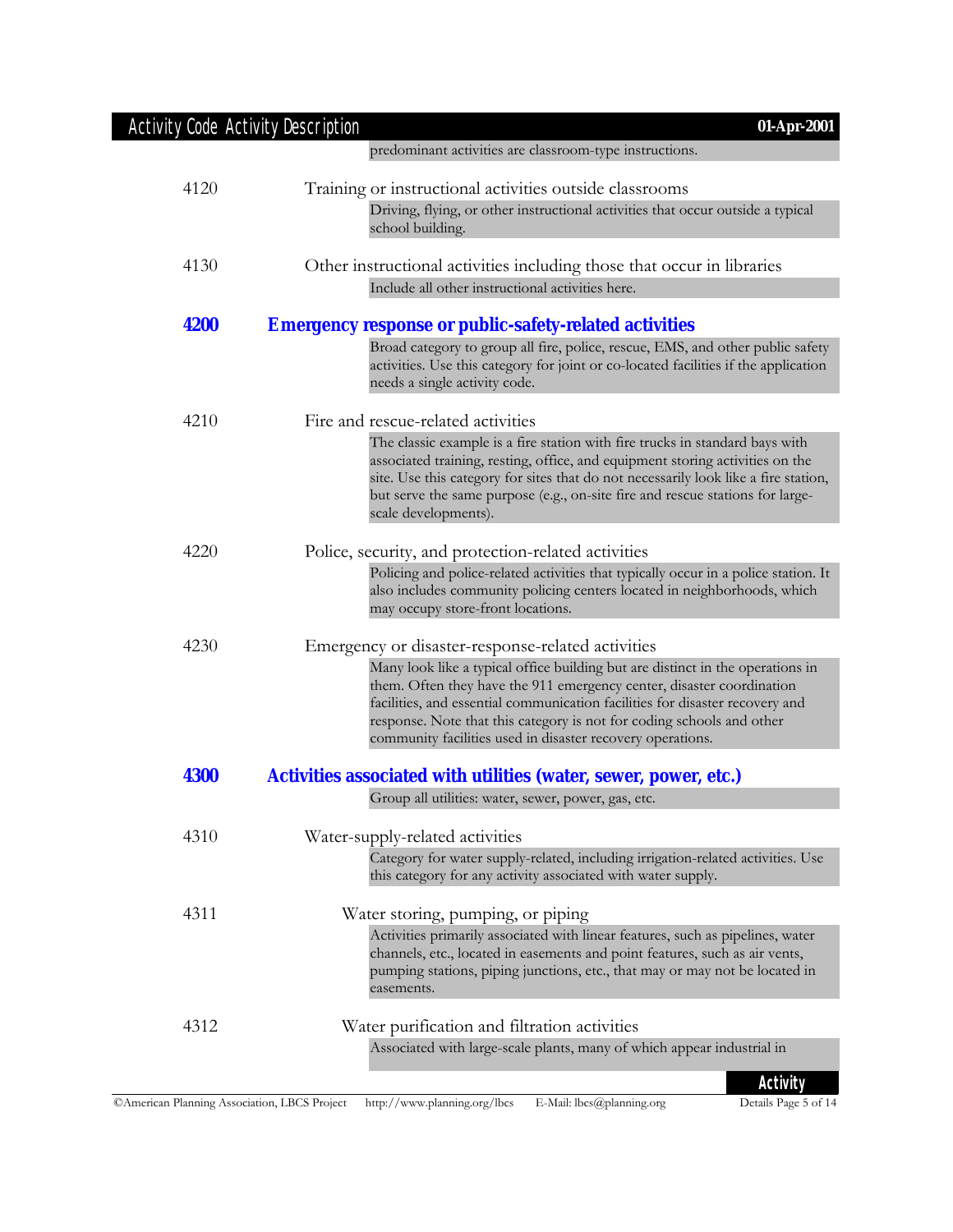| <b>Activity Code Activity Description</b> | 01-Apr-2001                                                                                                                                                                                                                                                                  |
|-------------------------------------------|------------------------------------------------------------------------------------------------------------------------------------------------------------------------------------------------------------------------------------------------------------------------------|
|                                           | character. This category should also include all the related activities<br>associated with a water purification and filtration facility, such as water<br>storage, water pumping, etc.                                                                                       |
| 4313                                      | Irrigation water storage and distribution activities                                                                                                                                                                                                                         |
|                                           | This category includes activities associated with urban and rural water<br>distribution systems. Although not as common as the water purification<br>plants, these activities are commonly associated with wells and reservoirs for<br>water supply.                         |
| 4314                                      | Flood control, dams, and other large irrigation activities                                                                                                                                                                                                                   |
|                                           | Associated with dams, reservoirs, and other large-scale storage and<br>distribution of water. Primarily industrial in character, many such sites also<br>host other activities, such as sightseeing, power generation, leisure activities,<br>environmental monitoring, etc. |
| 4320                                      | Sewer-related control, monitor, or distribution activities                                                                                                                                                                                                                   |
|                                           | This activity is characterized by sewer-related activities, such as pumping,<br>piping, storing, treating, filtering, etc., whether urban or rural, private or<br>public. Use this category for any activity associated with sewers.                                         |
| 4321                                      | Sewage storing, pumping, or piping                                                                                                                                                                                                                                           |
|                                           | Activities primarily associated with linear features, such as pipelines,<br>channels, etc., located in easements and point features, such as air vents,<br>pumping stations, piping junctions, etc., that may or may not be in<br>easements.                                 |
| 4322                                      | Sewer treatment and processing                                                                                                                                                                                                                                               |
|                                           | Associated with sewer treatment plants, many of which appear industrial in<br>character. This category also includes related activities associated with a<br>sewer treatment and processing facility, such as storage, pumping, etc.                                         |
| 4330                                      | Power generation, control, monitor, or distribution activities                                                                                                                                                                                                               |
|                                           | This activity is characterized by electrical power generation, control facilities,<br>distribution centers, etc. Use this category for any activity associated with<br>power supply and distribution.                                                                        |
| 4331                                      | Power transmission lines or control activities                                                                                                                                                                                                                               |
|                                           | Activities primarily associated with linear features, such as transmission lines,<br>conduits, etc., located in easements and point features, such as air vents,<br>pumping stations, piping junctions, etc., that may or may not be in<br>easements.                        |
| 4332                                      | Power generation, storage, or processing activities                                                                                                                                                                                                                          |
|                                           | Activities primarily associated with switching centers, transformer locations,<br>and other power-related facilities that serve as storage or transit points in the<br>distribution system.                                                                                  |

**Activity**<br>Details Page 6 of 14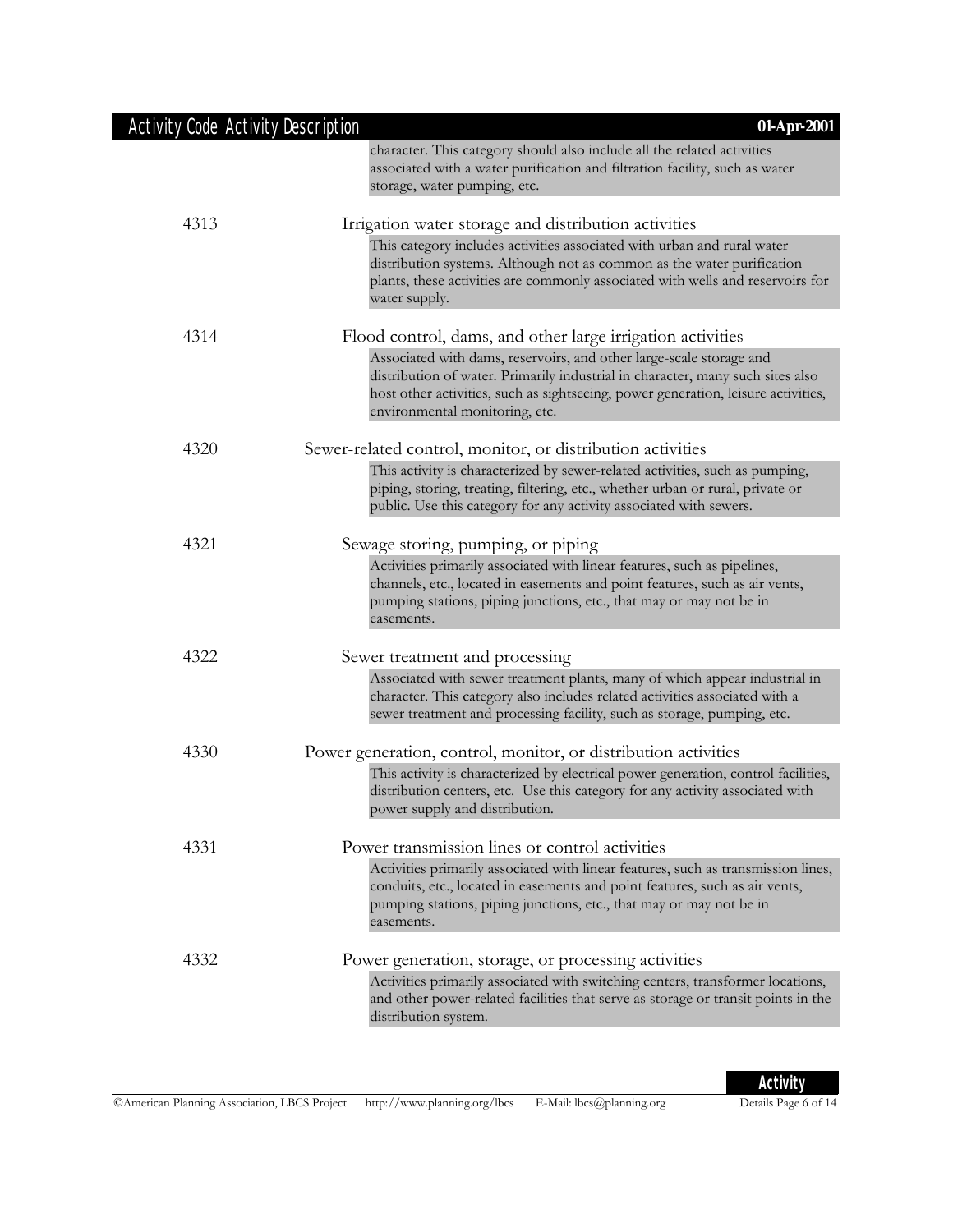| Activity Code Activity Description | 01-Apr-2001                                                                                                                                                                                                                                                                          |
|------------------------------------|--------------------------------------------------------------------------------------------------------------------------------------------------------------------------------------------------------------------------------------------------------------------------------------|
| 4340                               | Telecommunications-related control, monitor, or distribution activities<br>Activities associated with telecommunications encompass communication<br>tower facilities, antennae locations, repeater stations, and distribution centers.                                               |
| 4350                               | Natural gas or fuels-related control, monitor, or distribution activities<br>Activities associated with natural gas encompass production facilities,                                                                                                                                 |
|                                    | distribution lines, and control and monitor stations.                                                                                                                                                                                                                                |
| 4400                               | <b>Mass storage, inactive</b>                                                                                                                                                                                                                                                        |
|                                    | Activities associated with large storage areas for water, fuels, waste, and<br>other products where such storage is not associated with utilities. These<br>facilities may be associated with a private or public establishment to serve<br>functions not associated with utilities. |
| 4410                               | Water storage                                                                                                                                                                                                                                                                        |
|                                    | Not related to utilities, but may be related to an industrial or commercial<br>enterprise. This may include tanks, tank farms, open storage, etc., above or<br>below ground.                                                                                                         |
| 4420                               | Storage of natural gas, fuels, etc.                                                                                                                                                                                                                                                  |
|                                    | Not related to utilities, but may be related to an industrial or commercial<br>enterprise. This may include tanks, tank farms, open storage, etc., above or<br>below ground.                                                                                                         |
| 4430                               | Storage of chemical, nuclear, or other materials                                                                                                                                                                                                                                     |
|                                    | Not related to utilities, but may be related to an industrial or commercial<br>enterprise. This may include tanks, tank farms, open storage, etc., above or<br>below ground.                                                                                                         |
| 4500                               | <b>Health care, medical, or treatment activities</b>                                                                                                                                                                                                                                 |
|                                    | Activities in this category encompass those associated with clinics, hospitals,<br>and other facilities that treat, house, or care for patients.                                                                                                                                     |
| 4600                               | <b>Interment, cremation, or grave digging activities</b>                                                                                                                                                                                                                             |
|                                    | This category encompasses activities associated with cemeteries, cremation<br>facilities, funeral homes, and the like.                                                                                                                                                               |
| 4700                               | <b>Military base activities</b>                                                                                                                                                                                                                                                      |
|                                    | Military bases are typically complex collection of activities that include a<br>wide range of activities associated with military training, living and<br>recreational facilities for military personnel, storage and maintenance<br>facilities, and other related facilities.       |
| 4710                               | Ordnance storage                                                                                                                                                                                                                                                                     |
|                                    | Activities primarily associated with storing and moving of military ordnance.                                                                                                                                                                                                        |
| 4720                               | Range and test activities                                                                                                                                                                                                                                                            |
|                                    | These activities encompass large areas for range and test activities of arms,                                                                                                                                                                                                        |
|                                    | Activity                                                                                                                                                                                                                                                                             |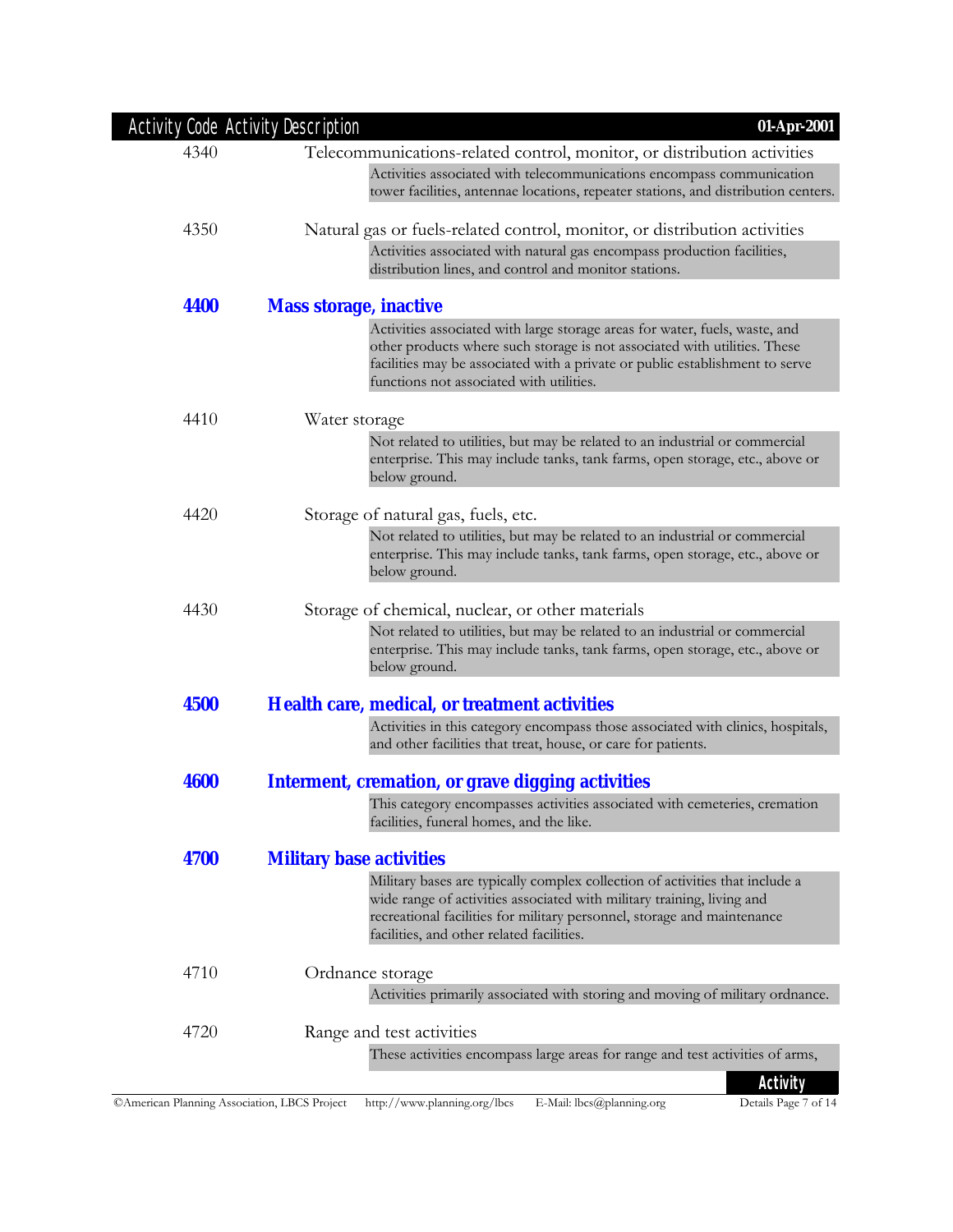#### Activity Code Activity Description **01-Apr-2001** ammunitions, war games, and related military activities. Although such activities are part of a military base, identifying this special category is useful for planning around bases for land-use compatibility. **5000 Travel or movement activities** This category encompasses activities associated with all modes of transportation. It includes rights-of-way and such linear features associated with transportation. **5100 Pedestrian movement** Use this category for classifying pedestrian-only roads and open mall areas in road rights-of-way. Although comprehensive plans may not depend on such distinctions, many site plans and urban designs use them for circulation components of their plans. **5200 Vehicular movement** This is a catch-all category for all forms of automobile movement on roads, parking areas, drive-through facilities, etc. Use the subcategories to further distinguish them. 5210 Vehicular parking, storage, etc. Activities associated with parking or storing of automobiles. 5220 Drive-in, drive through, stop-n-go, etc. Activities associated with serving customers in their automobiles from a fixed location, such as a drive-through window. Assign this code to those uses that have drive-through window facilities. This also includes activities associatd with car washes and such where the customers drive through specialized facilities. **5400 Trains or other rail movement** Includes activities associated with movement of rails and other vehicles on railroads. It includes activities associated with rail maintenance, storage, and rights-of-way for railroads. 5410 Rail maintenance, storage, or related activities Use this category for identifying rail maintenance and storage activities, which are industrial in character, from rail movement and railroad rights-ofway. This category also includes railroad switching activities. **5500 Sailing, boating, and other port, marine and water-based activities** This category includes activities associated with water and marine based travel, movement, and their related activities. Use the subcategories to distinguish areas of marine movement from marine storage activities. 5510 Boat mooring, docking, or servicing Use this subcategory for activities associated with docks and marinas where boats and ships are anchored, moored, or serviced.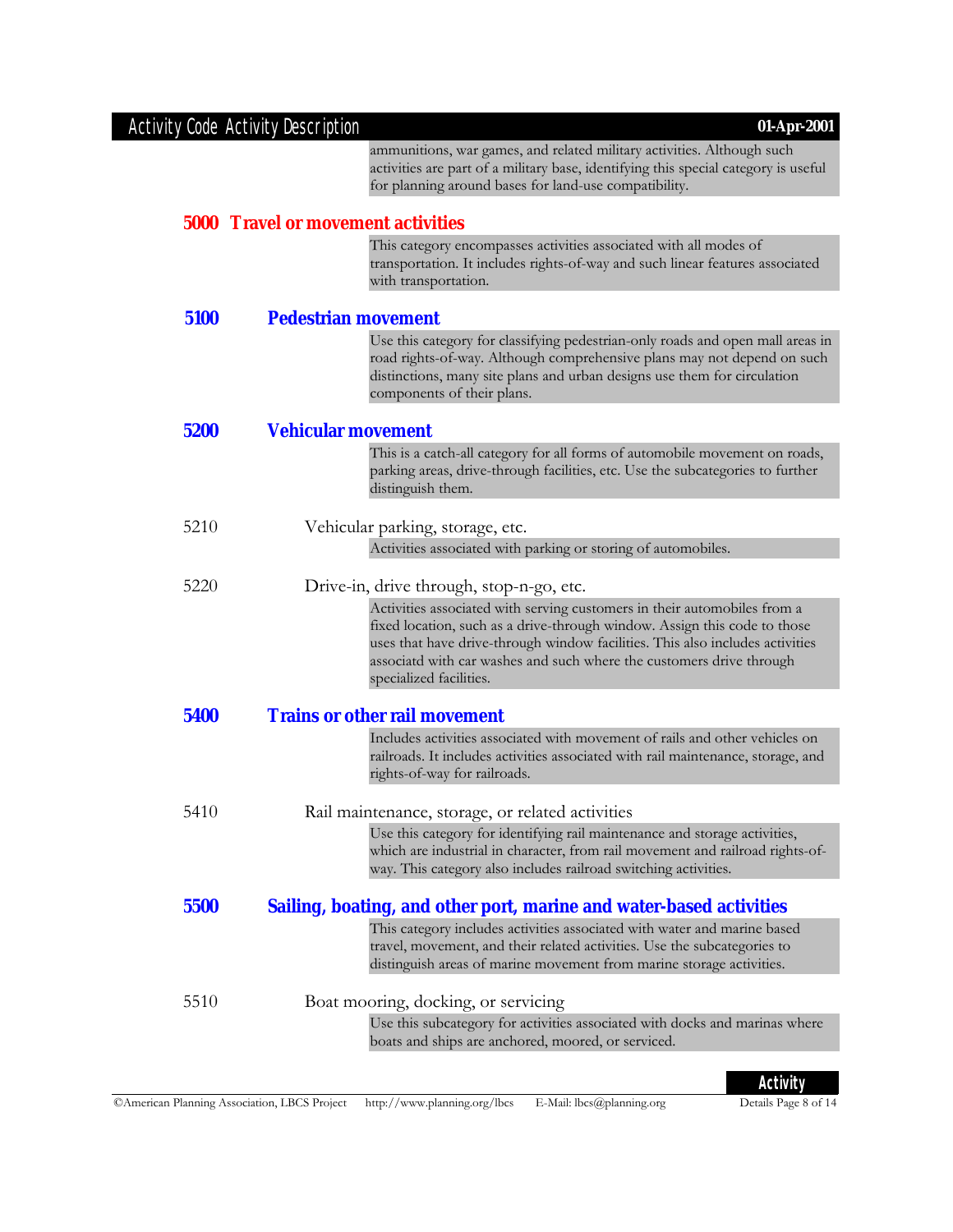|      | <b>Activity Code Activity Description</b><br>01-Apr-2001                                                                                                                                                                  |
|------|---------------------------------------------------------------------------------------------------------------------------------------------------------------------------------------------------------------------------|
| 5520 | Port, ship-building, and related activities                                                                                                                                                                               |
|      | These activities include a complex collection of shipping, storing, repairing<br>and other similar activities that are industrial in nature. Passenger terminals<br>are not included in this category.                    |
|      |                                                                                                                                                                                                                           |
| 5600 | Aircraft takeoff, landing, taxiing, and parking<br>These activities encompass all aspects of air travel and transportation that                                                                                           |
|      | occur at ground facilities, such as airports, hangars, and similar facilities.<br>Passenger terminals are not included in this category.                                                                                  |
| 5700 | <b>Spacecraft launching and related activities</b>                                                                                                                                                                        |
|      | These activities include space vehicle control, storage, movement, and<br>viewing areas. Although they appear similar to air transportation facilities,<br>spacecraft related activities entail several other activities. |
|      | <b>6000 Mass assembly of people</b>                                                                                                                                                                                       |
|      | This is a catch-all category for activities associated with mass assembly of                                                                                                                                              |
|      | people for either transportation, spectator sports, entertainment, or other<br>social and institutional reasons. Use the subcategories to further classify the<br>type of mass assembly.                                  |
| 6100 | <b>Passenger assembly</b>                                                                                                                                                                                                 |
|      | This category is for activities primarily associated with bus, train, and airport<br>terminals.                                                                                                                           |
| 6200 | <b>Spectator sports assembly</b>                                                                                                                                                                                          |
|      | Spectator sports assembly may occur in stadiums, open grounds, or other<br>venues occasionally used for such purposes. Identifying such activities may                                                                    |
|      | be required for public safety related applications.                                                                                                                                                                       |
| 6300 | <b>Movies, concerts, or entertainment shows</b>                                                                                                                                                                           |
|      | Besides performance viewing, this category also includes related activities                                                                                                                                               |
|      | associated with such performances: food and souvenir vending, purchasing<br>tickets, and related activities. This category also includes mass assembly at<br>theaters and planetariums.                                   |
| 6400 | <b>Gatherings at fairs and exhibitions</b>                                                                                                                                                                                |
|      | Mass assembly of people at fairs and exhibitions includes activities associated                                                                                                                                           |
|      | with food and souvenir vending, purchasing tickets, and related activities.<br>This category also includes activities associated with entertainment shows,                                                                |
|      | park rides, etc., at fairs.                                                                                                                                                                                               |
| 6500 | <b>Mass training, drills, etc.</b>                                                                                                                                                                                        |
|      | Includes activities in parade grounds and drill fields associated with<br>institutions.                                                                                                                                   |
| 6600 | Social, cultural, or religious assembly                                                                                                                                                                                   |
|      | Use this category for mass assembly of people for social (eg., city hall),                                                                                                                                                |
|      | Activity                                                                                                                                                                                                                  |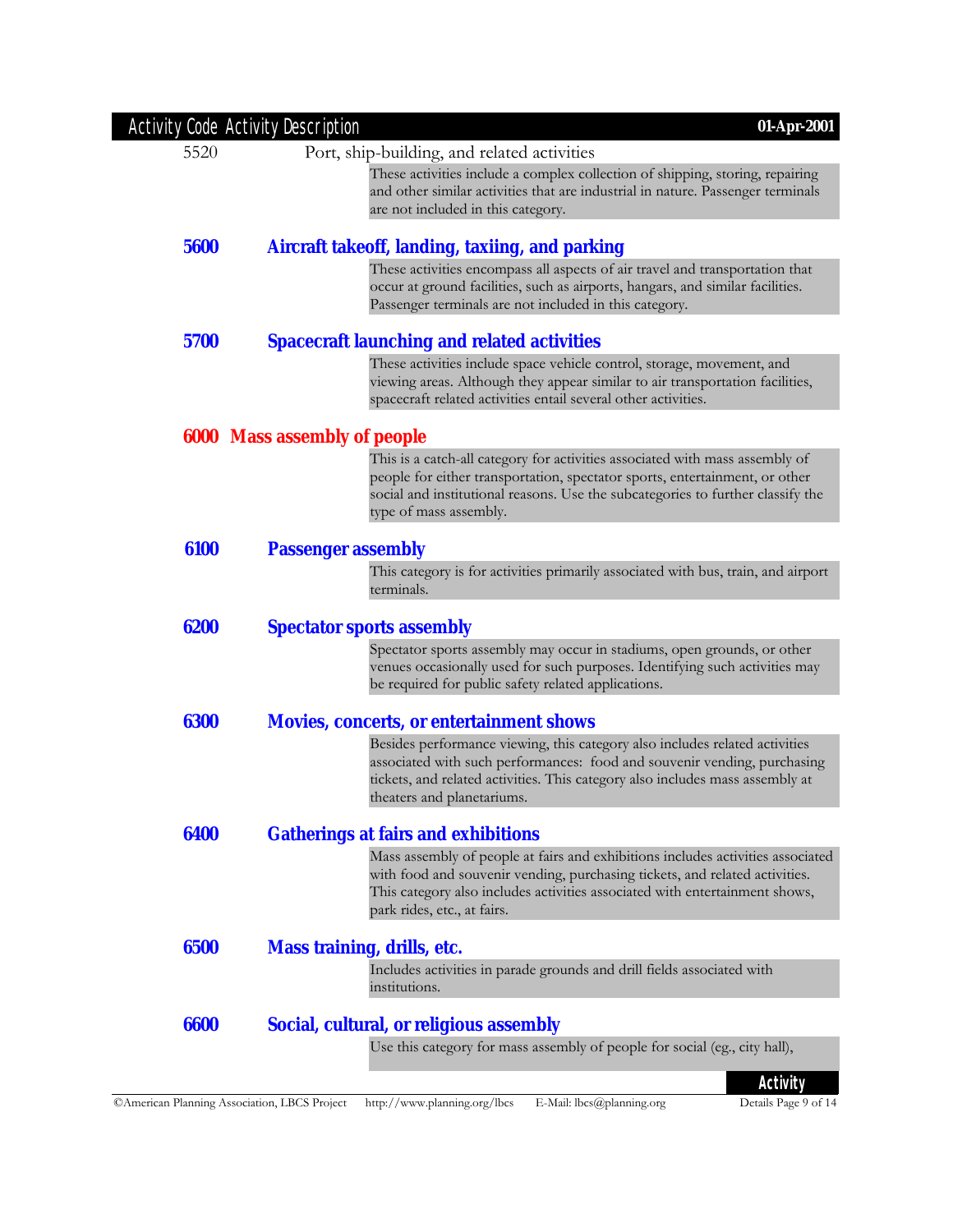### Activity Code Activity Description **01-Apr-2001**

|      | cultural (eg., parades), or religious (eg. churches) purposes. It also includes<br>large outdoor ceremonies for religious, cultural, or other purposes. Although<br>such activities may occur infrequently and may not involve any functional or<br>structural characteristics (for example a spontaneous gathering that occurs<br>on an annual basis on a hilltop), identifying where mass assembling of<br>people occurs is essential for many planning applications. Use this category<br>to capture such use information. Often this may mean assigning a mass<br>assembly category to areas that alread have other activity categories assigned.<br>Apply this category when other more specific mass assembly categories are<br>inappropriate. |
|------|------------------------------------------------------------------------------------------------------------------------------------------------------------------------------------------------------------------------------------------------------------------------------------------------------------------------------------------------------------------------------------------------------------------------------------------------------------------------------------------------------------------------------------------------------------------------------------------------------------------------------------------------------------------------------------------------------------------------------------------------------|
| 6700 | Gatherings at galleries, museums, aquariums, zoological parks, etc.                                                                                                                                                                                                                                                                                                                                                                                                                                                                                                                                                                                                                                                                                  |
|      | Public assembly gatherings at galleries, museums, aquariums, zoological<br>parks, and similar exhibition services are characterized by a steady stream of<br>people as opposed to mass congregation of viewers at movie theaters and<br>such. Although the distinction may not be significant, certain public<br>assembly activities require this information separate from other kinds of<br>gatherings in planning for public safety.                                                                                                                                                                                                                                                                                                              |
| 6800 | Historical or cultural celebrations, parades, reenactments, etc.                                                                                                                                                                                                                                                                                                                                                                                                                                                                                                                                                                                                                                                                                     |
|      | These are usually annual gatherings, parades, and cultural celebrations that<br>may involve shows, amusement park-like assembly of people, and selling<br>food, drink and souvenirs.                                                                                                                                                                                                                                                                                                                                                                                                                                                                                                                                                                 |
|      | <b>7000 Leisure activities</b>                                                                                                                                                                                                                                                                                                                                                                                                                                                                                                                                                                                                                                                                                                                       |
|      | This is a catch-all category for classifying all forms of leisure activities. It<br>includes the customary active and passive kinds of leisure activities although<br>such distinctions are difficult to define. Although LBCS provides active and<br>passive subcategories, for new data classification purposes either apply this<br>category (for top level coding) or identify the precise nature of activities<br>(which are at the third-level coding).                                                                                                                                                                                                                                                                                        |
| 7100 | <b>Active leisure sports and related activities</b>                                                                                                                                                                                                                                                                                                                                                                                                                                                                                                                                                                                                                                                                                                  |
|      | This category refers to an arbitrary second-level coding to accommodate<br>existing data classified as either active or passive leisure activities. Although<br>the distinction between active and passive are difficult to separate, use this<br>category only if more precise lower-level categories are combined in existing<br>data. For new data classification purposes either apply this category (for top<br>level coding) or identify the precise nature of activities (which are at the<br>third-level coding).                                                                                                                                                                                                                            |
| 7110 | Running, jogging, bicycling, aerobics, exercising, etc.                                                                                                                                                                                                                                                                                                                                                                                                                                                                                                                                                                                                                                                                                              |
|      | Although these activities are normally associated with bike paths, jogging<br>trails, sidewalks, and such facilities, they also include the kinds that happen<br>on athletic tracks and playgrounds. Exercising and aerobic activities include<br>those that take place in health clubs and gymnasiums besides outdoor<br>facilities.                                                                                                                                                                                                                                                                                                                                                                                                                |
| 7120 | Equestrian sporting activities                                                                                                                                                                                                                                                                                                                                                                                                                                                                                                                                                                                                                                                                                                                       |
|      | This category is for all equestrian-related leisure activities including riding,                                                                                                                                                                                                                                                                                                                                                                                                                                                                                                                                                                                                                                                                     |
|      |                                                                                                                                                                                                                                                                                                                                                                                                                                                                                                                                                                                                                                                                                                                                                      |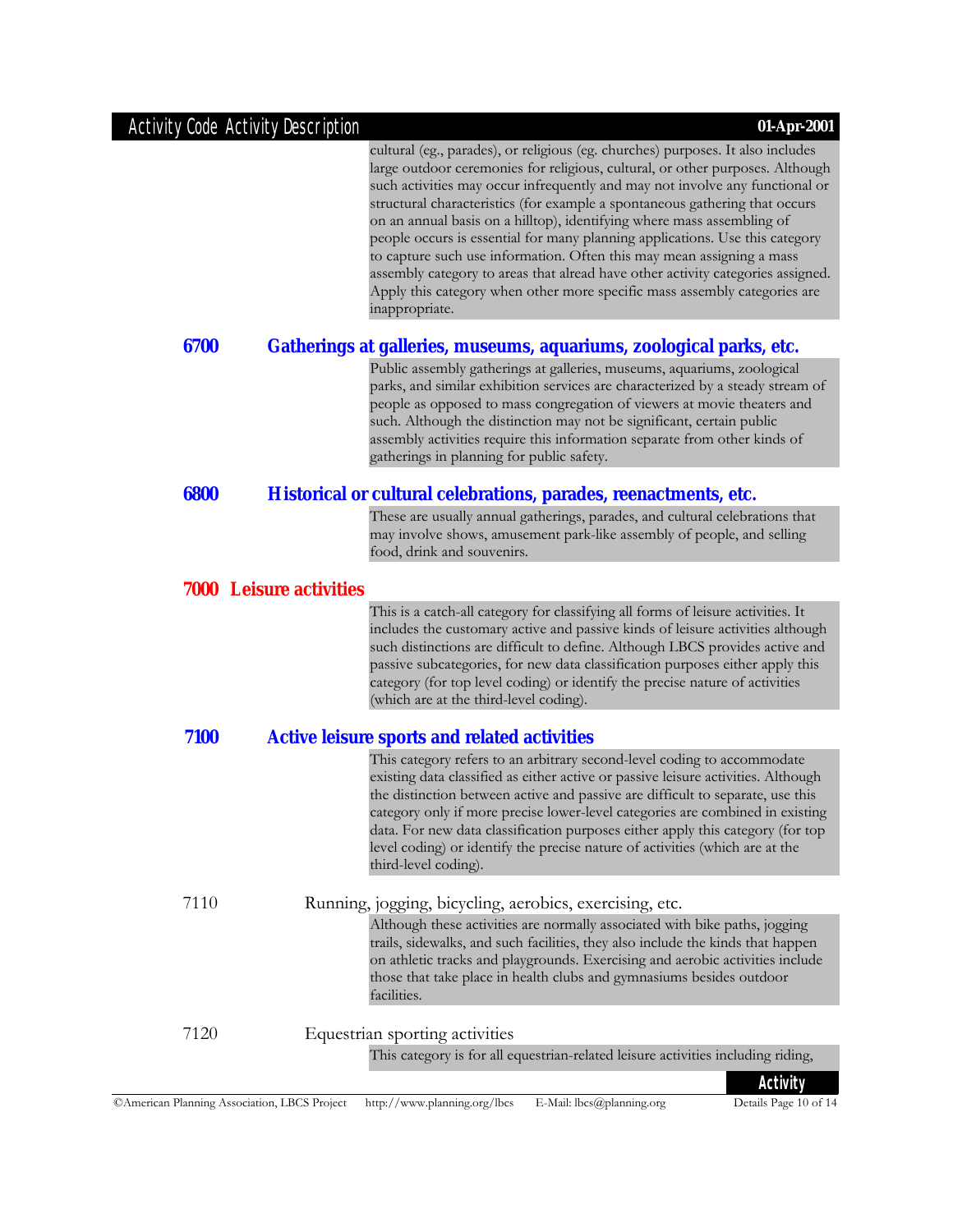| <b>Activity Code Activity Description</b>    |                                 | 01-Apr-2001                                                                                                                                                                                                                                                                                                                                                                                                                                                                                                               |
|----------------------------------------------|---------------------------------|---------------------------------------------------------------------------------------------------------------------------------------------------------------------------------------------------------------------------------------------------------------------------------------------------------------------------------------------------------------------------------------------------------------------------------------------------------------------------------------------------------------------------|
|                                              |                                 | mounting, horsemanship, and equestrian games, such as polo, hurdles,<br>dressage training and show jumping. The related categories include those<br>incidental to maintaining stables, feeding, caring, and housing horses.                                                                                                                                                                                                                                                                                               |
| 7130                                         |                                 | Hockey, ice skating, etc.                                                                                                                                                                                                                                                                                                                                                                                                                                                                                                 |
|                                              |                                 | This is a broad category to include activities normally associated with ice<br>rinks and skating on ice. Hockey and other sports on ice are also included in<br>this category.                                                                                                                                                                                                                                                                                                                                            |
| 7140                                         |                                 | Skiing, snowboarding, etc.                                                                                                                                                                                                                                                                                                                                                                                                                                                                                                |
|                                              |                                 | This is a broad category that includes leisure sport activities on snow: skiing,<br>luge, bobsled, toboggan.                                                                                                                                                                                                                                                                                                                                                                                                              |
| 7150                                         |                                 | Automobile and motorbike racing                                                                                                                                                                                                                                                                                                                                                                                                                                                                                           |
|                                              |                                 | This is a broad category to include the myriad forms of vehicular sports<br>including automobile racing, dirt racing, motorcycle racing, and other cross-<br>country type events.                                                                                                                                                                                                                                                                                                                                         |
| 7160                                         | Golf                            |                                                                                                                                                                                                                                                                                                                                                                                                                                                                                                                           |
|                                              |                                 | Includes other leisure activities, such as pall-mall, tipcart, croquet, golf,<br>curling, and pall one besides golf.                                                                                                                                                                                                                                                                                                                                                                                                      |
| 7180                                         | Tennis                          |                                                                                                                                                                                                                                                                                                                                                                                                                                                                                                                           |
|                                              |                                 | Because of its unique site development characteristic, traditionally lawn<br>tennis (as opposed to table tennis) has been classified distinct from other<br>sporting activities. It also includes related sports, such as racquet ball.                                                                                                                                                                                                                                                                                   |
| 7190                                         |                                 | Track and field, team sports (baseball, basketball, etc.), or other sports<br>This includes activities associated with playing baseball, basketball, and other<br>related games.                                                                                                                                                                                                                                                                                                                                          |
| 7200                                         | <b>Passive leisure activity</b> |                                                                                                                                                                                                                                                                                                                                                                                                                                                                                                                           |
|                                              |                                 | This category refers to an arbitrary second-level coding to accommodate<br>existing data classified as either active or passive leisure activities. Although<br>the distinction between active and passive are difficult to separate, use this<br>category only if more precise lower-level categories are combined in existing<br>data. For new data classification purposes either apply this category (for top<br>level coding) or identify the precise nature of activities (which are at the<br>third-level coding). |
| 7210                                         | Camping                         |                                                                                                                                                                                                                                                                                                                                                                                                                                                                                                                           |
|                                              |                                 | Camping is a broad category that includes parts of activities associated with<br>of shelter, recreation, and other related activities, such as hunting, fishing,<br>sailing, etc. The designation applies to only those camping areas and camp<br>grounds where camps are allowed.                                                                                                                                                                                                                                        |
| 7220                                         | Gambling                        |                                                                                                                                                                                                                                                                                                                                                                                                                                                                                                                           |
|                                              |                                 | Casinos normally host gambling, wagering, and those establishments that<br>serve the gaming aspects of leisure activities. However, many other types of                                                                                                                                                                                                                                                                                                                                                                   |
| CAmerican Planning Association, LBCS Project |                                 | Activity<br>http://www.planning.org/lbcs<br>E-Mail: lbcs@planning.org<br>Details Page 11 of 14                                                                                                                                                                                                                                                                                                                                                                                                                            |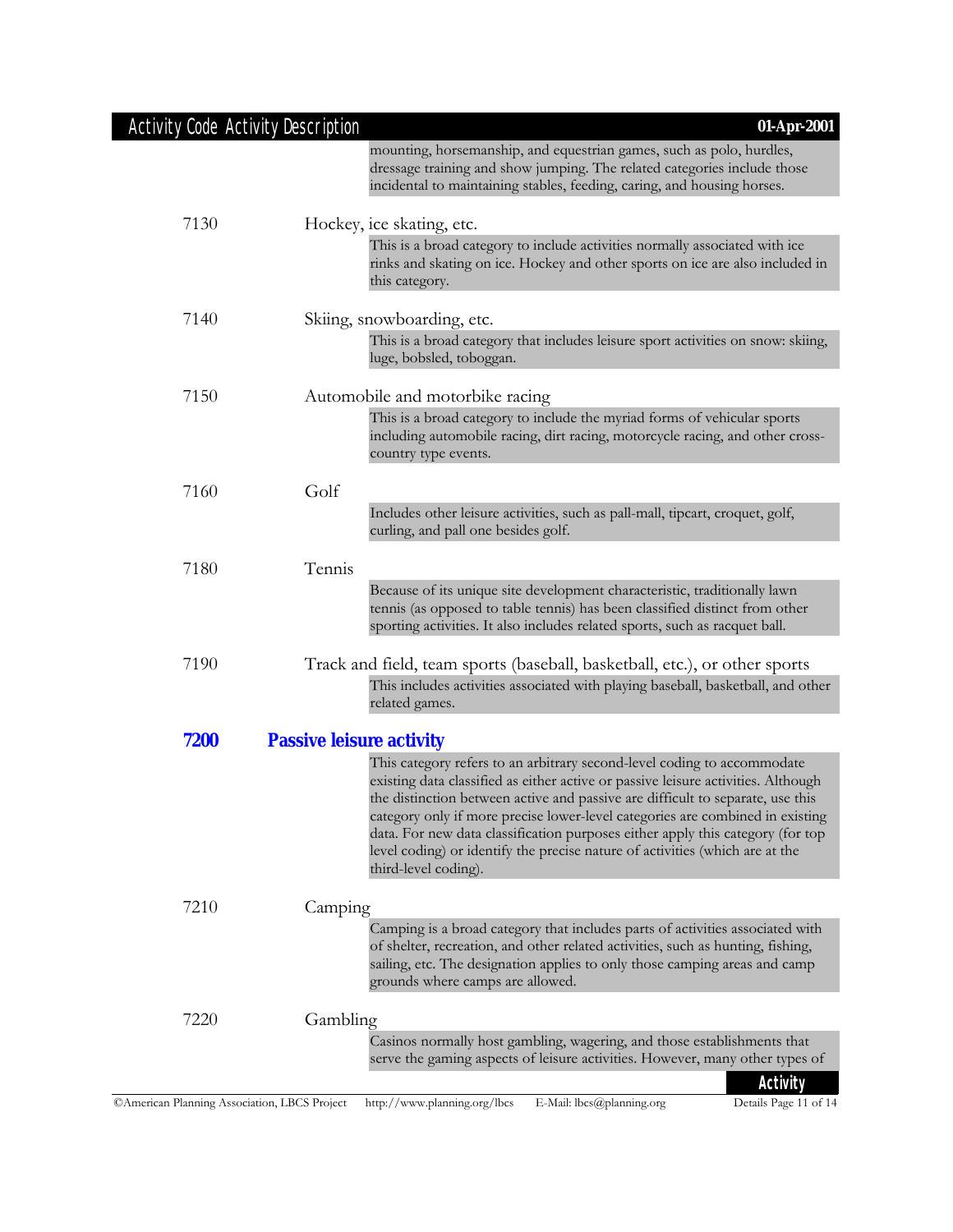|      | Activity Code Activity Description<br>$01-Apr-2001$                                                                                                                                                                                                                                                                                                                                    |
|------|----------------------------------------------------------------------------------------------------------------------------------------------------------------------------------------------------------------------------------------------------------------------------------------------------------------------------------------------------------------------------------------|
|      | establishments also provide slot machines, and other gambling and gaming<br>facilities (shopping centers in Las Vegas, for instance).                                                                                                                                                                                                                                                  |
| 7230 | Hunting<br>Hunting activities include live and also clay pigeon and skeet shooting.                                                                                                                                                                                                                                                                                                    |
| 7240 | Promenading and other activities in parks<br>This is a catch-all category for all other areas of parks and recreational areas<br>that do not qualify under any of the other more specific categories.                                                                                                                                                                                  |
| 7250 | Shooting                                                                                                                                                                                                                                                                                                                                                                               |
| 7260 | Trapping                                                                                                                                                                                                                                                                                                                                                                               |
| 7300 | <b>Flying or air-related sports</b>                                                                                                                                                                                                                                                                                                                                                    |
| 7400 | <b>Water sports and related leisure activities</b>                                                                                                                                                                                                                                                                                                                                     |
| 7410 | Boating, sailing, etc.                                                                                                                                                                                                                                                                                                                                                                 |
| 7420 | Canoeing, kayaking, etc.                                                                                                                                                                                                                                                                                                                                                               |
| 7430 | Swimming, diving, etc.<br>Includes activities associated with lifeguard services and other related<br>activities.                                                                                                                                                                                                                                                                      |
| 7440 | Fishing, angling, etc.                                                                                                                                                                                                                                                                                                                                                                 |
| 7450 | Scuba diving, snorkeling, etc.                                                                                                                                                                                                                                                                                                                                                         |
| 7460 | Water-skiing                                                                                                                                                                                                                                                                                                                                                                           |
|      | <b>8000 Natural resources-related activities</b>                                                                                                                                                                                                                                                                                                                                       |
| 8100 | <b>Farming, tilling, plowing, harvesting, or related activities</b><br>Agricultural activities, such as farming, plowing, tilling, cropping, seeding,<br>cultivating, and harvesting for the production of food and fiber products.<br>Also includes sod production, nurseries, orchards, and Christmas tree<br>plantations. Excludes forest logging and timber-harvesting operations. |
| 8200 | <b>Livestock related activities</b>                                                                                                                                                                                                                                                                                                                                                    |
|      | Activities associated with feeding and raising of livestock in pens and<br>confined structures.                                                                                                                                                                                                                                                                                        |
| 8300 | Pasturing, grazing, etc.                                                                                                                                                                                                                                                                                                                                                               |
|      | Activities normally associated with feeding and grazing in open ranges.                                                                                                                                                                                                                                                                                                                |

**Activity**<br>Details Page 12 of 14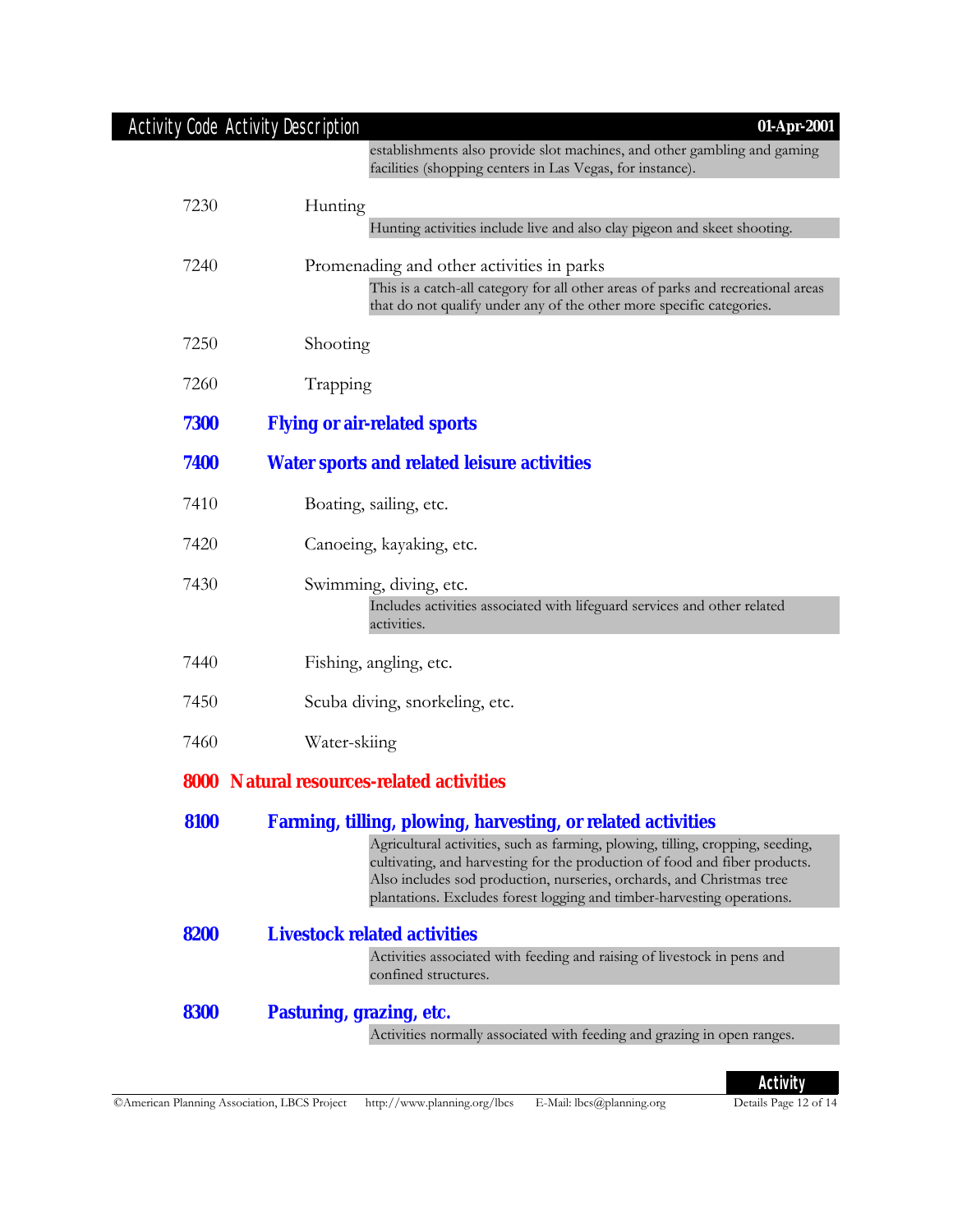|      | <b>Activity Code Activity Description</b> | 01-Apr-2001                                                                                                                                         |
|------|-------------------------------------------|-----------------------------------------------------------------------------------------------------------------------------------------------------|
| 8400 | <b>Logging</b>                            |                                                                                                                                                     |
|      |                                           | Activities normally associated with forestry.                                                                                                       |
| 8500 |                                           | <b>Quarrying or stone cutting</b>                                                                                                                   |
|      |                                           | Includes activities normally associated with borrow pits.                                                                                           |
|      |                                           |                                                                                                                                                     |
| 8600 |                                           | Mining including surface and subsurface strip mining                                                                                                |
|      |                                           | Includes crushing, screening, washing, and flotation activities. Beneficiating<br>is another common term used to describe such activities.          |
| 8700 |                                           | <b>Drilling, dredging, etc.</b>                                                                                                                     |
|      |                                           | Includes activities normally associated with on and off-shore drilling for oil                                                                      |
|      |                                           | and natural gas operations, dredging for beach control, expanding<br>waterways, and cleaning of canals or channels.                                 |
|      |                                           | <b>9000</b> No human activity or unclassifiable activity                                                                                            |
|      |                                           | May also be used as a placeholder for areas of no habitation (desert areas, for                                                                     |
|      |                                           | example).                                                                                                                                           |
| 9100 |                                           | <b>Not applicable to this dimension</b>                                                                                                             |
|      |                                           | Use this code as a permanent code for those records that will never be                                                                              |
|      |                                           | classified in this dimension.                                                                                                                       |
|      |                                           | It is normal for land-use databases to have records that may never be                                                                               |
|      |                                           | classified and be left blank instead. But LBCS recommends that all records<br>have a code because some computer applications may not be able handle |
|      |                                           | blank entries (null values in database terminology).                                                                                                |
| 9200 |                                           | <b>Unclassifiable activity</b>                                                                                                                      |
|      |                                           | Use this category as a temporary placeholder for activities that cannot be                                                                          |
|      |                                           | grouped anywhere until the classification scheme is updated. Check the<br>LBCS web site to see how others have dealt with such unique activities    |
|      |                                           | before revising the classification scheme.                                                                                                          |
| 9300 | <b>Subsurface activity</b>                |                                                                                                                                                     |
|      |                                           | Use this category for activities that occur below the surface that are of no                                                                        |
|      |                                           | interest to the applications that will use this data set and assigning one of the<br>unknown categories may be inappropriate.                       |
|      |                                           |                                                                                                                                                     |
| 9900 | <b>To be determined</b>                   |                                                                                                                                                     |
|      |                                           | Use this code as a placeholder until an appropriate code can be assigned.                                                                           |
|      |                                           | It is normal for land-use databases to have records that may never be                                                                               |
|      |                                           | classified and left blank instead. But LBCS recommends that all records have                                                                        |
|      |                                           | a code because some computer applications may not be able handle blank<br>entries (null values in database terminology).                            |
|      |                                           | This code could also be used as the default value for data-entry work. The                                                                          |
|      |                                           | subcategories serve the same purpose for other coding levels.                                                                                       |
|      |                                           | Activity                                                                                                                                            |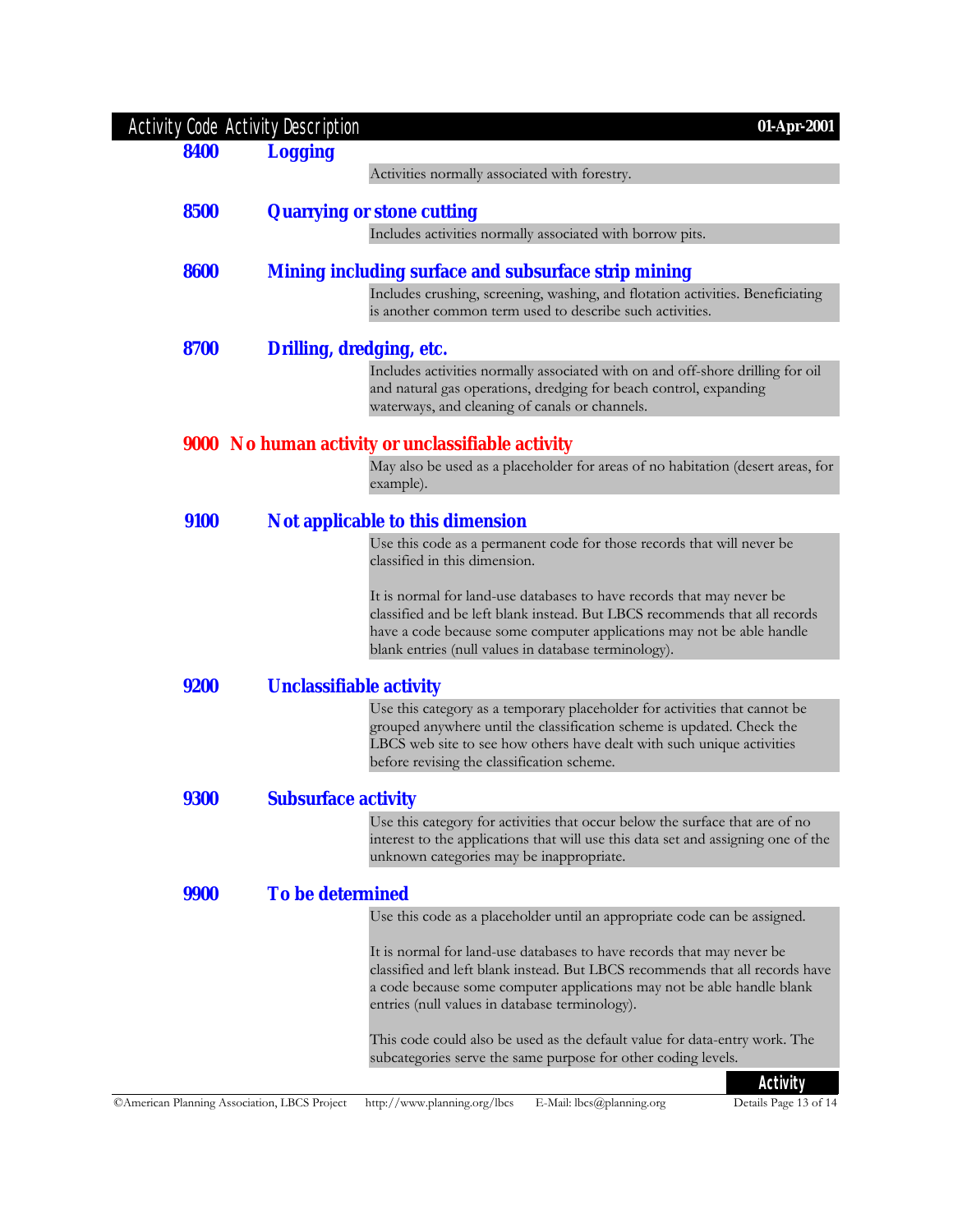### Activity Code Activity Description **01-Apr-2001**

| 9990 | To be determined |
|------|------------------|
| 9999 | To be determined |



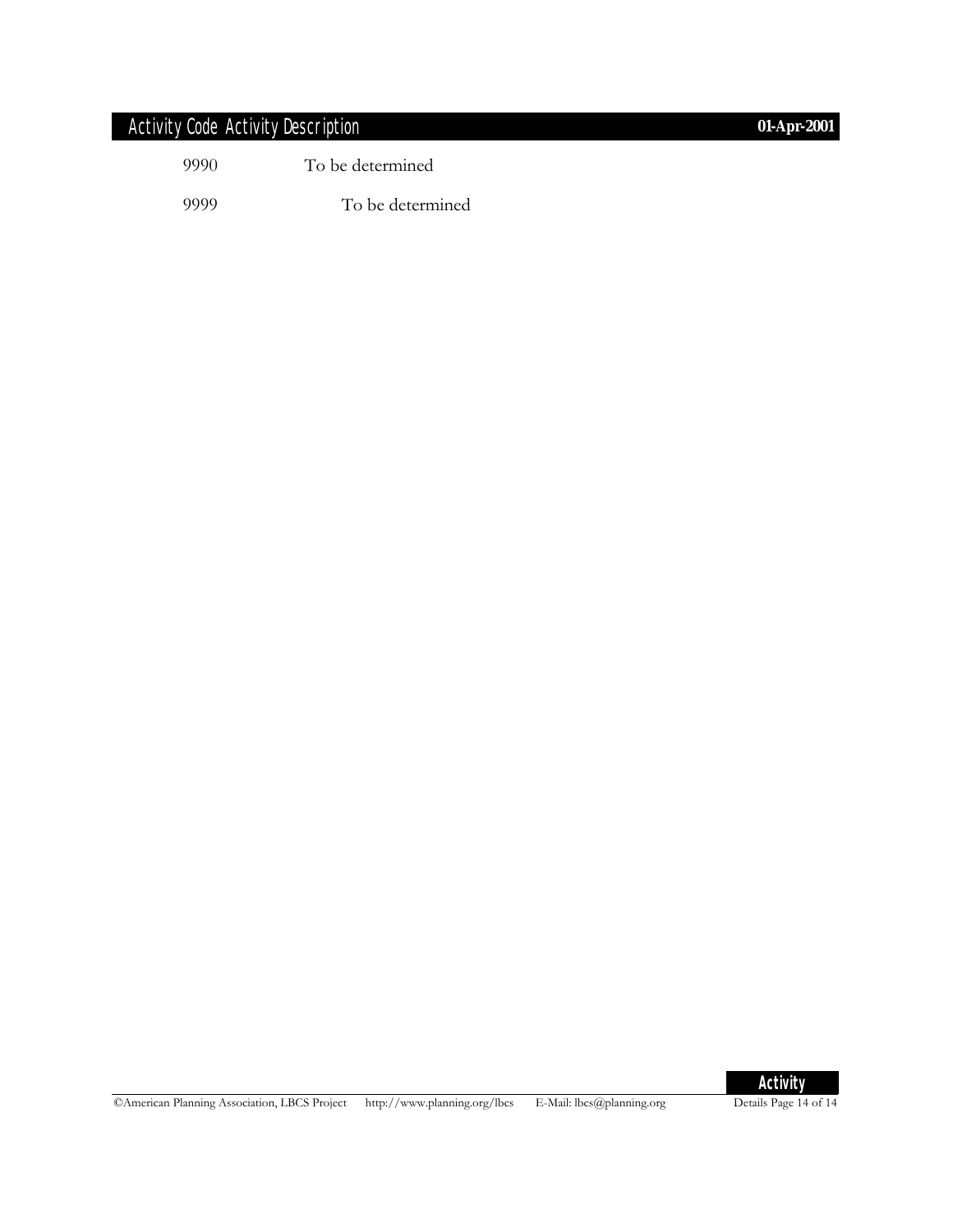## LBCS Function Dimension Land-Based Classification Standards

Function is one of five dimensions in land-based classifications. Each dimension is an attribute that takes the appropriate four-digit code. Only by using all five dimensions can one fully represent all land uses and describe their characteristics. See the other dimensions before applying LBCS.

| <b>Function Code</b> | <b>Function Description</b>                            | 01-Apr-2001 |
|----------------------|--------------------------------------------------------|-------------|
| 1000                 | <b>Residence or accommodation functions</b>            |             |
| <b>1100</b>          | <b>Private household</b>                               |             |
| <b>1200</b>          | <b>Housing services for the elderly</b>                |             |
| 1210                 | Retirement housing services                            |             |
| 1220                 | Congregate living services                             |             |
| 1230                 | Assisted-living services                               |             |
| 1240                 | Life care or continuing care services                  |             |
| 1250                 | Skilled-nursing services                               |             |
| <b>1300</b>          | Hotels, motels, or other accommodation services        |             |
| 1310                 | Bed and breakfast inn                                  |             |
| 1320                 | Rooming and boarding                                   |             |
| 1330                 | Hotel, motel, or tourist court                         |             |
| 1340                 | Casino hotel                                           |             |
| <b>2000</b>          | <b>General sales or services</b>                       |             |
| 2100                 | <b>Retail sales or service</b>                         |             |
| 2110                 | Automobile sales or service establishment              |             |
| 2111                 | Car dealer                                             |             |
| 2112                 | Bus, truck, mobile homes, or large vehicles            |             |
| 2113                 | Bicycle, motorcycle, ATV, etc.                         |             |
| 2114                 | Boat or marine craft dealer                            |             |
| 2115                 | Parts, accessories, or tires                           |             |
| 2116                 | Gasoline service                                       |             |
| 2120                 | Heavy consumer goods sales or service                  |             |
| 2121                 | Furniture or home furnishings                          |             |
| 2122                 | Hardware, home centers, etc.                           |             |
| 2123                 | Lawn and garden supplies                               |             |
| 2124                 | Department store, warehouse club or superstore         |             |
| 2125                 | Electronics and Appliances                             |             |
| 2126                 | Lumber yard and building materials                     |             |
| 2127                 | Heating and plumbing equipment                         |             |
| 2130                 | Durable consumer goods sales and service               |             |
| 2131                 | Computer and software                                  |             |
| 2132                 | Camera and photographic supplies                       |             |
| 2133                 | Clothing, jewelry, luggage, shoes, etc.                |             |
| 2134                 | Sporting goods, toy and hobby, and musical instruments |             |
| 2135                 | Books, magazines, music, stationery                    |             |
| 2140                 | Consumer goods, other                                  |             |

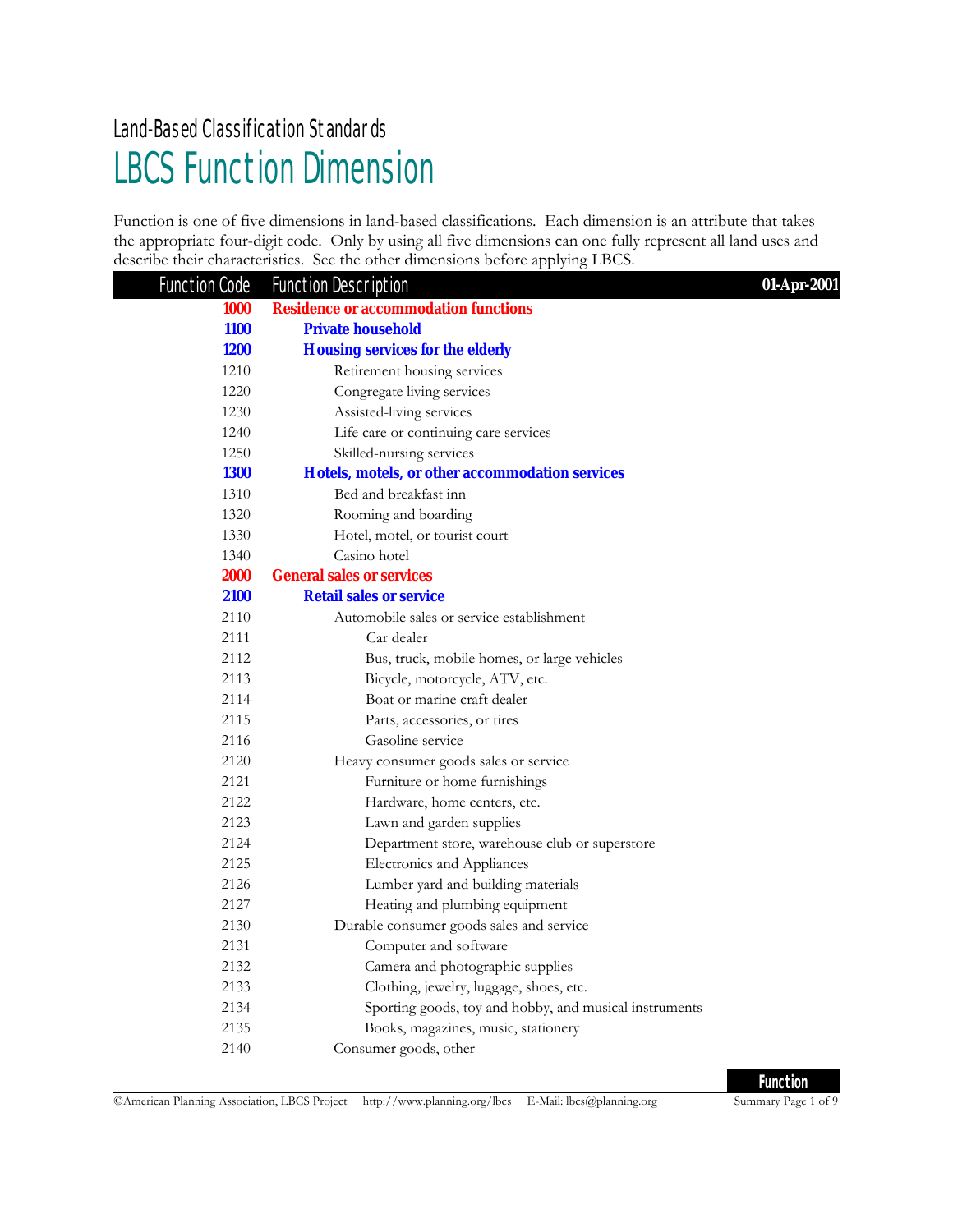| <b>Function Code</b> | <b>Function Description</b>                                       | 01-Apr-2001 |
|----------------------|-------------------------------------------------------------------|-------------|
| 2141                 | Florist                                                           |             |
| 2142                 | Art dealers, supplies, sales and service                          |             |
| 2143                 | Tobacco or tobacconist establishment                              |             |
| 2144                 | Mail order or direct selling establishment                        |             |
| 2145                 | Antique shops, flea markets, etc.                                 |             |
| 2150                 | Grocery, food, beverage, dairy, etc.                              |             |
| 2151                 | Grocery store, supermarket, or bakery                             |             |
| 2152                 | Convenience store                                                 |             |
| 2153                 | Specialty food store                                              |             |
| 2154                 | Fruit and vegetable store                                         |             |
| 2155                 | Beer, wine, and liquor store                                      |             |
| 2160                 | Health and personal care                                          |             |
| 2161                 | Pharmacy or drug store                                            |             |
| 2162                 | Cosmetic and beauty supplies                                      |             |
| 2163                 | Optical                                                           |             |
| <b>2200</b>          | <b>Finance and Insurance</b>                                      |             |
| 2210                 | Bank, credit union, or savings institution                        |             |
| 2220                 | Credit and finance establishment                                  |             |
| 2230                 | Investment banking, securities, and brokerages                    |             |
| 2240                 | Insurance-related establishment                                   |             |
| 2250                 | Fund, trust, or other financial establishment                     |             |
| <b>2300</b>          | <b>Real estate, and rental and leasing</b>                        |             |
| 2310                 | Real estate services                                              |             |
| 2320                 | Property management services                                      |             |
| 2321                 | Commercial property-related                                       |             |
| 2322                 | Rental housing-related                                            |             |
| 2330                 | Rental and leasing                                                |             |
| 2331                 | Cars                                                              |             |
| 2332                 | Leasing trucks, trailers, RVs, etc.                               |             |
| 2333                 | Recreational goods rental                                         |             |
| 2334                 | Leasing commercial, industrial machinery, and equipment           |             |
| 2335                 | Consumer goods rental                                             |             |
| 2336                 | Intellectual property rental (video, music, software, etc.)       |             |
| 2400                 | <b>Business, professional, scientific, and technical services</b> |             |
| 2410                 | Professional services                                             |             |
| 2411                 | Legal services                                                    |             |
| 2412                 | Accounting, tax, bookkeeping, payroll services                    |             |
| 2413                 | Architectural, engineering, and related services                  |             |
| 2414                 | Graphic, industrial, interior design services                     |             |
| 2415                 | Consulting services (management, environmental, etc.)             |             |
| 2416                 | Research and development services (scientific, etc.)              |             |
| 2417                 | Advertising, media, and photography services                      |             |
| 2418                 | Veterinary services                                               |             |
| 2420                 | Administrative services                                           |             |
| 2421                 | Office and administrative services                                |             |

©American Planning Association, LBCS Project http://www.planning.org/lbcs E-Mail: lbcs@planning.org Summary Page 2 of 9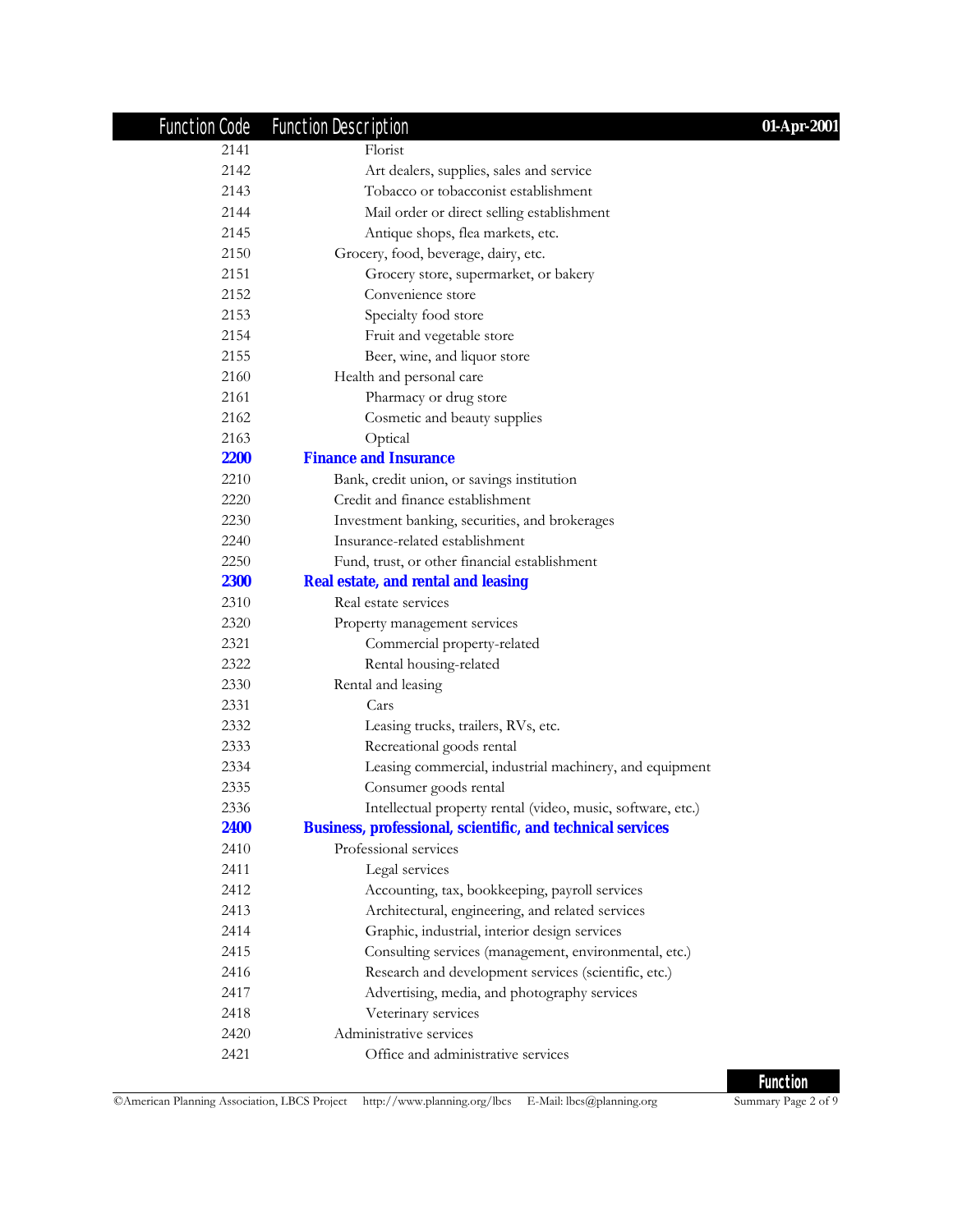| <b>Function Code</b> | <b>Function Description</b><br>01-Apr-2001                             |
|----------------------|------------------------------------------------------------------------|
| 2422                 | Facilities support services                                            |
| 2423                 | Employment agency                                                      |
| 2424                 | Business support services                                              |
| 2425                 | Collection agency                                                      |
| 2430                 | Travel arrangement and reservation services                            |
| 2440                 | Investigation and security services                                    |
| 2450                 | Services to buildings and dwellings                                    |
| 2451                 | Extermination and pest control                                         |
| 2452                 | Janitorial                                                             |
| 2453                 | Landscaping                                                            |
| 2454                 | Carpet and upholstery cleaning                                         |
| 2455                 | Packing, crating, and convention and trade show services               |
| 2500                 | <b>Food services</b>                                                   |
| 2510                 | Full-service restaurant                                                |
| 2520                 | Cafeteria or limited service restaurant                                |
| 2530                 | Snack or nonalcoholic bar                                              |
| 2540                 | Bar or drinking place                                                  |
| 2550                 | Mobile food services                                                   |
| 2560                 | Caterer                                                                |
| 2570                 | Food service contractor                                                |
| 2580                 | Vending machine operator                                               |
| <b>2600</b>          | <b>Personal services</b>                                               |
| 2700                 | Pet and animal sales or service (except veterinary)                    |
| 2710                 | Pet or pet supply store                                                |
| 2720                 | Animal and pet services                                                |
| <b>3000</b>          | <b>Manufacturing and wholesale trade</b>                               |
| 3100                 | Food, textiles, and related products                                   |
| 3110                 | Food and beverages                                                     |
| 3120                 | Tobacco manufacturing establishment                                    |
| 3130                 | <b>Textiles</b>                                                        |
| 3140                 | Leather and allied products                                            |
| <b>3200</b>          | <b>Wood, paper, and printing products</b>                              |
| 3210                 | Wood products establishment                                            |
| 3220                 | Paper and printing materials                                           |
| 3230                 | Furniture and related products                                         |
| <b>3300</b>          | <b>Chemicals, and metals, machinery, and electronics manufacturing</b> |
| 3310                 | Petroleum and coal products                                            |
| 3320                 | Chemicals, plastics, and rubber products                               |
| 3330                 | Nonmetallic mineral products                                           |
| 3340                 | Primary metal manufacturing                                            |
| 3350                 | Machinery manufacturing                                                |
| 3360                 | Electrical equipment, appliance, and components manufacturing          |
| 3370                 | Transportation equipment, automobiles, etc.                            |
| <b>3400</b>          | <b>Miscellaneous manufacturing</b>                                     |
| 3410                 | Jewelry and silverware                                                 |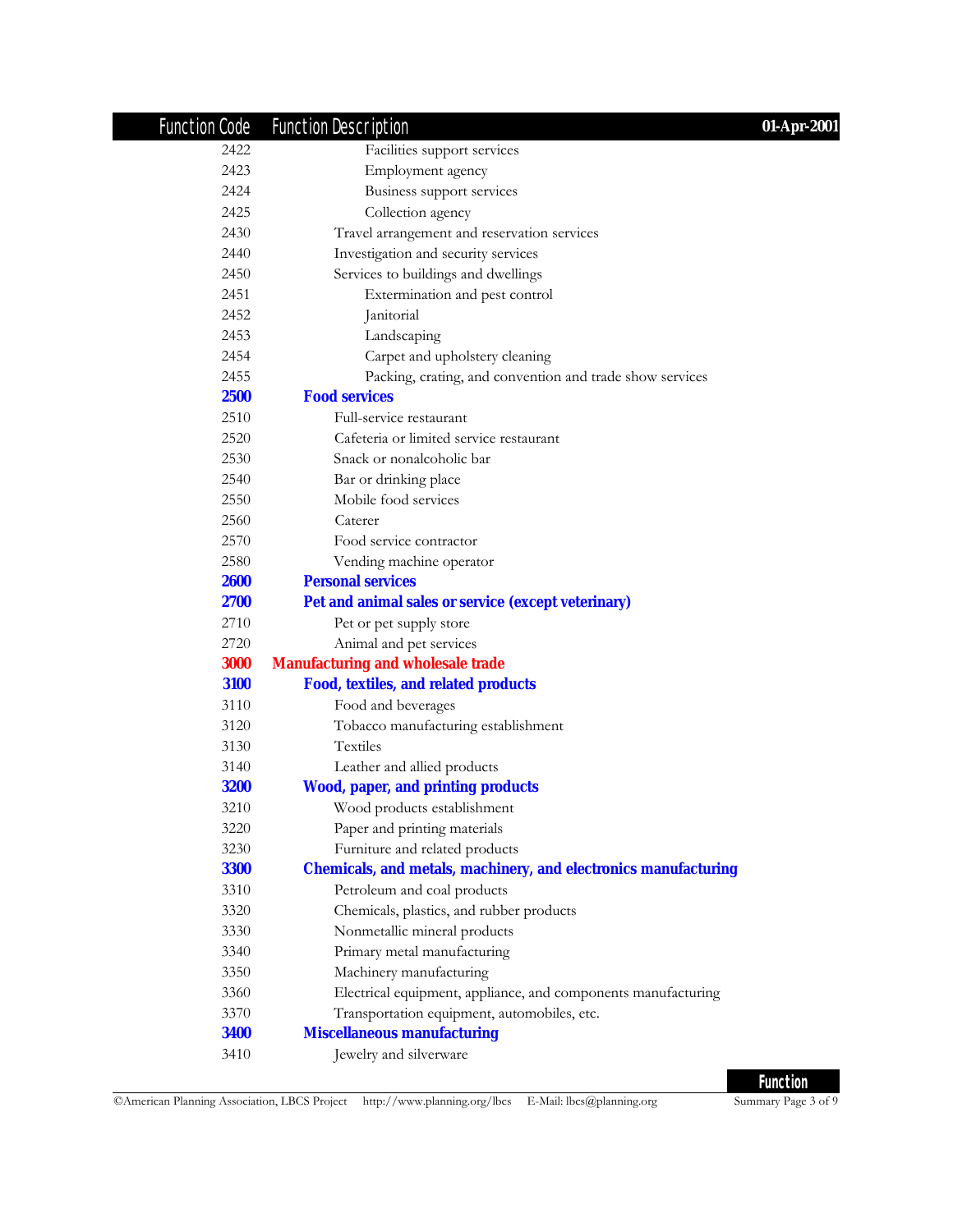| <b>Function Code</b> | <b>Function Description</b><br>01-Apr-2001                                   |
|----------------------|------------------------------------------------------------------------------|
| 3420                 | Dolls, toys, games, and musical instruments                                  |
| 3430                 | Office supplies, inks, etc.                                                  |
| 3440                 | Signs                                                                        |
| <b>3500</b>          | <b>Wholesale trade establishment</b>                                         |
| 3510                 | Durable goods                                                                |
| 3520                 | Nondurable goods                                                             |
| <b>3600</b>          | <b>Warehouse and storage services</b>                                        |
| 4000                 | <b>Transportation, communication, information, and utilities</b>             |
| 4100                 | <b>Transportation services</b>                                               |
| 4110                 | Air transportation                                                           |
| 4111                 | Air passenger transportation                                                 |
| 4112                 | Air freight transportation                                                   |
| 4113                 | Airport and support establishment                                            |
| 4114                 | Aircraft and accessories                                                     |
| 4115                 | Other air transportation (including scenic, balloon, etc.)                   |
| 4120                 | Rail transportation                                                          |
| 4121                 | Rail passenger transportation                                                |
| 4122                 | Rail freight transportation                                                  |
| 4123                 | Rail transportation support establishment                                    |
| 4130                 | Road, ground passenger, and transit transportation                           |
| 4131                 | Local transit systems--mixed mode                                            |
| 4132                 | Local transit systems--commuter rail                                         |
| 4133                 | Local transit systems--bus, special needs, and other motor vehicles          |
| 4134                 | Interurban, charter bus, and other similar establishments                    |
| 4135                 | School and employee bus transportation                                       |
| 4136                 | Special purpose transit transportation (including scenic, sightseeing, etc.) |
| 4137                 | Taxi and limousine service                                                   |
| 4138                 | Towing and other road and ground services                                    |
| 4140                 | Truck and freight transportation services                                    |
| 4141                 | General freight trucking, local                                              |
| 4142                 | General freight trucking, long-distance                                      |
| 4143                 | Freight trucking, specialized (used household and office goods)              |
| 4144                 | Freight trucking, specialized (except used goods)                            |
| 4150                 | Marine and water transportation                                              |
| 4151                 | Marine passenger transportation                                              |
| 4152                 | Marine freight transportation                                                |
| 4153                 | Marine port and harbor operations                                            |
| 4154                 | Marine cargo handling and dry dock services                                  |
| 4155                 | Marine navigational and other services                                       |
| 4160                 | Courier and messenger services                                               |
| 4170                 | Postal services                                                              |
| 4180                 | Pipeline transportation                                                      |
| 4200                 | <b>Communications and information</b>                                        |
| 4210                 | Publishing                                                                   |
| 4211                 | Newspapers, books, periodicals, etc.                                         |

©American Planning Association, LBCS Project http://www.planning.org/lbcs E-Mail: lbcs@planning.org Summary Page 4 of 9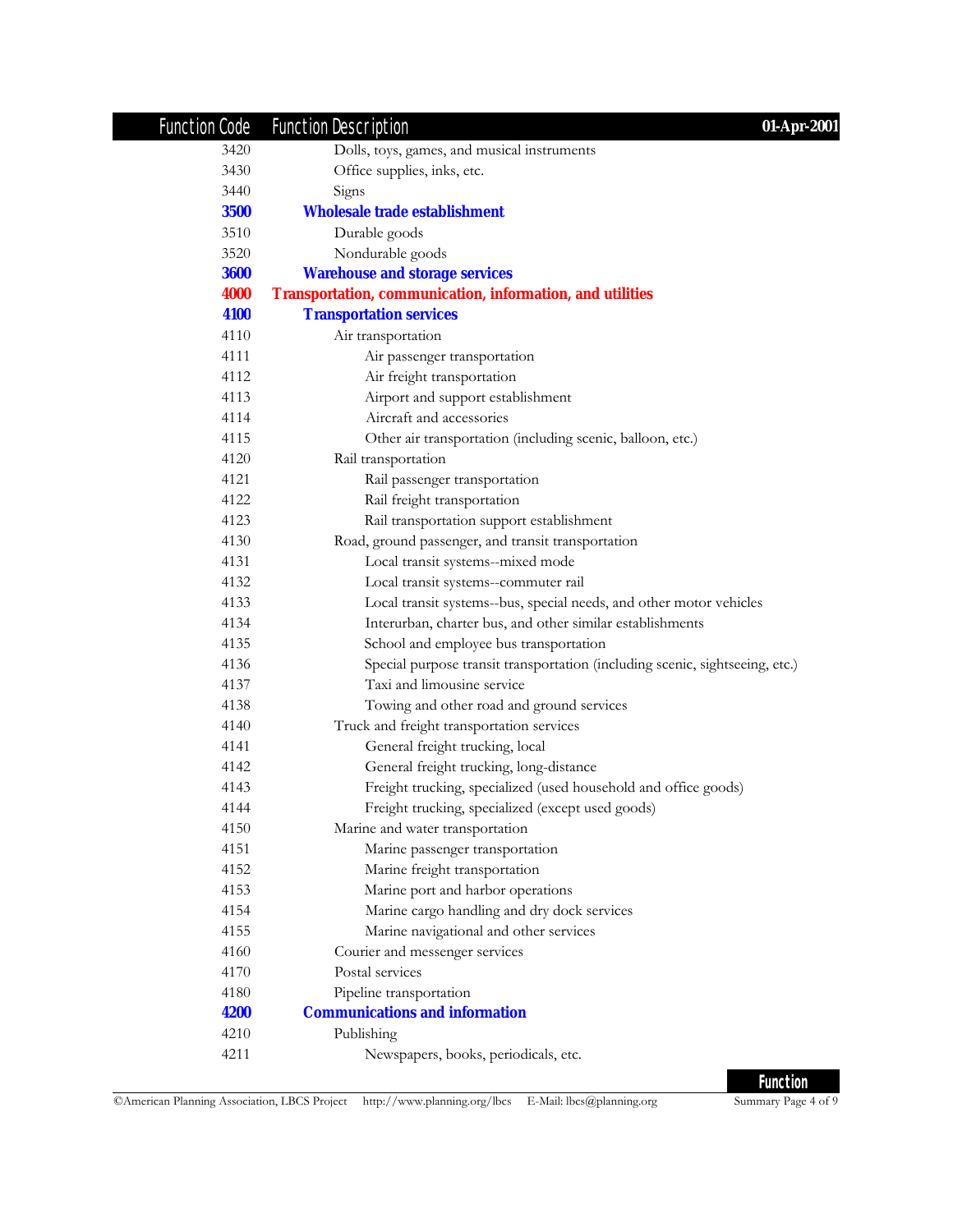| <b>Function Code</b> | <b>Function Description</b><br>01-Apr-2001                         |
|----------------------|--------------------------------------------------------------------|
| 4212                 | Software publisher                                                 |
| 4220                 | Motion pictures and sound recording                                |
| 4221                 | Motion Picture and video production, publishing, and distribution  |
| 4222                 | Motion picture viewing and exhibition services                     |
| 4223                 | Sound recording, production, publishing, and distribution          |
| 4230                 | Telecommunications and broadcasting                                |
| 4231                 | Radio and television broadcasting                                  |
| 4232                 | Cable networks and distribution                                    |
| 4233                 | Wireless telecommunications                                        |
| 4234                 | Telephone and other wired telecommunications                       |
| 4240                 | Information services and data processing industries                |
| 4241                 | Online information services                                        |
| 4242                 | Libraries and archives                                             |
| 4243                 | News syndicate                                                     |
| 4300                 | <b>Utilities and utility services</b>                              |
| 4310                 | Electric power                                                     |
| 4311                 | Hydroelectric                                                      |
| 4312                 | Fossil                                                             |
| 4313                 | Nuclear                                                            |
| 4314                 | Alternative energy sources                                         |
| 4320                 | Natural gas, petroleum, fuels, etc.                                |
| 4330                 | Water, steam, air conditioning supply                              |
| 4331                 | Drinking water                                                     |
| 4332                 | Irrigation and industrial water supply                             |
| 4333                 | Air conditioning and steam supply                                  |
| 4340                 | Sewer, solid waste, and related services                           |
| 4341                 | Hazardous waste collection                                         |
| 4342                 | Hazardous waste treatment and disposal                             |
| 4343                 | Solid waste collection                                             |
| 4344                 | Solid waste combustor or incinerator                               |
| 4345                 | Solid waste landfill                                               |
| 4346                 | Waste treatment and disposal                                       |
| 4347                 | Septic tank and related services                                   |
| 5000                 | Arts, entertainment, and recreation                                |
| 5100                 | <b>Performing arts or supporting establishment</b>                 |
| 5110                 | Theater, dance, or music establishment                             |
| 5120                 | Sports team or club                                                |
| 5130                 | Racetrack establishment                                            |
| 5140                 | Promoter of performing arts, sports, and similar events            |
| 5150                 | Agent for management services                                      |
| 5160                 | Independent artist, writer, or performer                           |
| 5200                 | <b>Museums and other special purpose recreational institutions</b> |
| 5210                 | Museum                                                             |
| 5220                 | Historical or archeological institution                            |
| 5230                 | Zoos, botanical gardens, arboreta, etc.                            |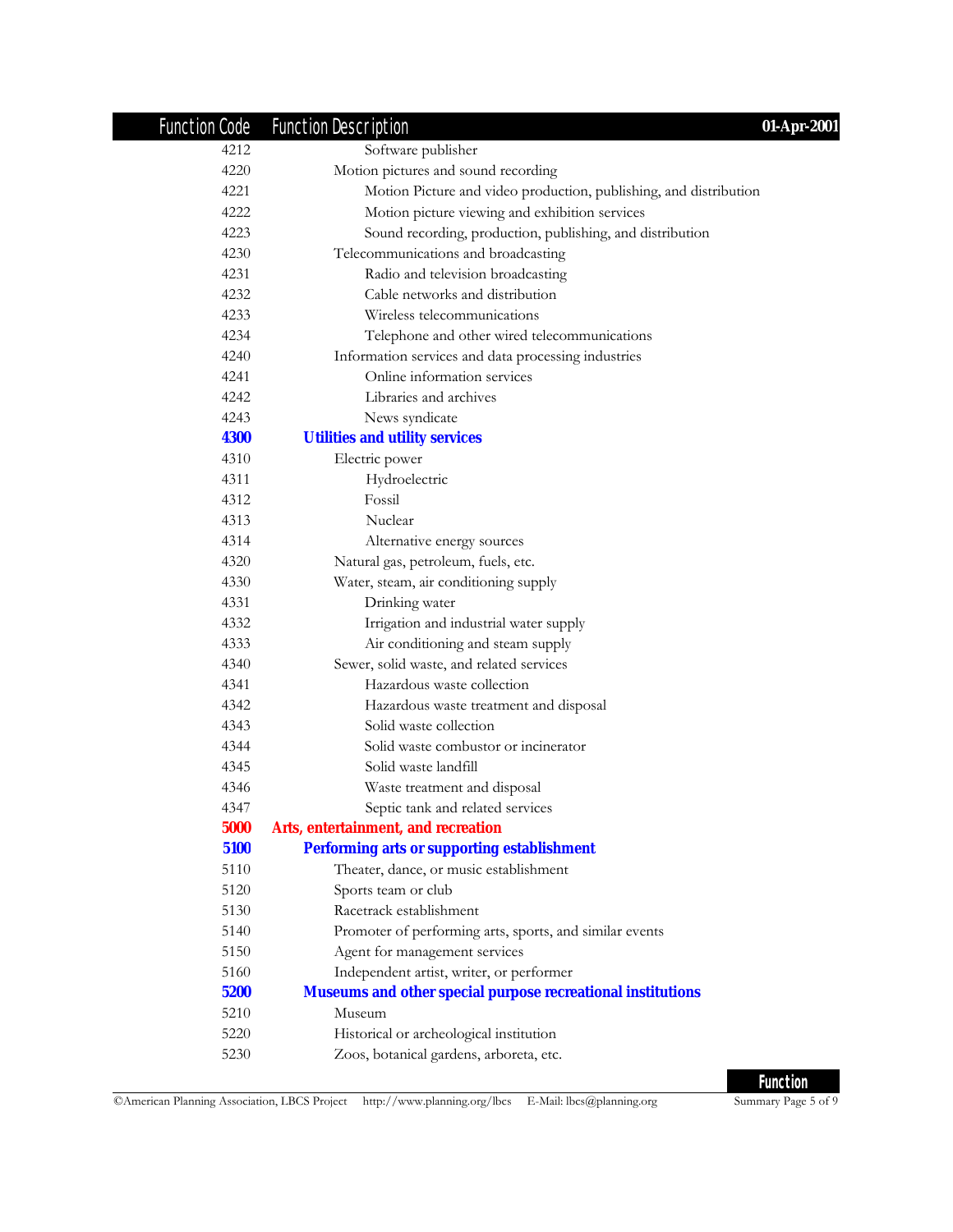| <b>Function Code</b> | <b>Function Description</b>                            | 01-Apr-2001 |
|----------------------|--------------------------------------------------------|-------------|
| 5300                 | <b>Amusement, sports, or recreation establishment</b>  |             |
| 5310                 | Amusement or theme park establishment                  |             |
| 5320                 | Games arcade establishment                             |             |
| 5330                 | Casino or gambling establishment                       |             |
| 5340                 | Miniature golf establishment                           |             |
| 5350                 | Skiing                                                 |             |
| 5360                 | Marina or yachting club facility operators             |             |
| 5370                 | Fitness, recreational sports, gym, or athletic club,   |             |
| 5380                 | Bowling, billiards, pool, etc.                         |             |
| 5390                 | Skating rinks, roller skates, etc.                     |             |
| 5400                 | <b>Camps, camping, and related establishments</b>      |             |
| 5500                 | <b>Natural and other recreational parks</b>            |             |
| 6000                 | Education, public admin., health care, and other inst. |             |
| 6100                 | <b>Educational services</b>                            |             |
| 6110                 | Nursery and preschool                                  |             |
| 6120                 | Grade schools                                          |             |
| 6121                 | Elementary                                             |             |
| 6122                 | Middle                                                 |             |
| 6123                 | Senior                                                 |             |
| 6124                 | Continuance                                            |             |
| 6125                 | Alternate education services                           |             |
| 6126                 | Adult education services                               |             |
| 6130                 | Colleges and Universities                              |             |
| 6140                 | Technical, trade, and other specialty schools          |             |
| 6141                 | Beauty schools                                         |             |
| 6142                 | Business management                                    |             |
| 6143                 | Computer training                                      |             |
| 6144                 | Driving education                                      |             |
| 6145                 | Fine and performing arts education                     |             |
| 6146                 | Flight training                                        |             |
| 6147                 | Sports and recreation education                        |             |
| 6200                 | <b>Public administration</b>                           |             |
| 6210                 | Legislative and executive functions                    |             |
| 6220                 | Judicial functions                                     |             |
| 6221                 | Courts                                                 |             |
| 6222                 | Correctional institutions                              |             |
| 6300                 | <b>Other government functions</b>                      |             |
| 6310                 | Military and national security                         |             |
| 6320                 | Space research and technology                          |             |
| 6400                 | <b>Public Safety</b>                                   |             |
| 6410                 | Fire and rescue                                        |             |
| 6420                 | Police                                                 |             |
| 6430                 | Emergency response                                     |             |
| 6500                 | <b>Health and human services</b>                       |             |
| 6510                 | Ambulatory or outpatient care services                 |             |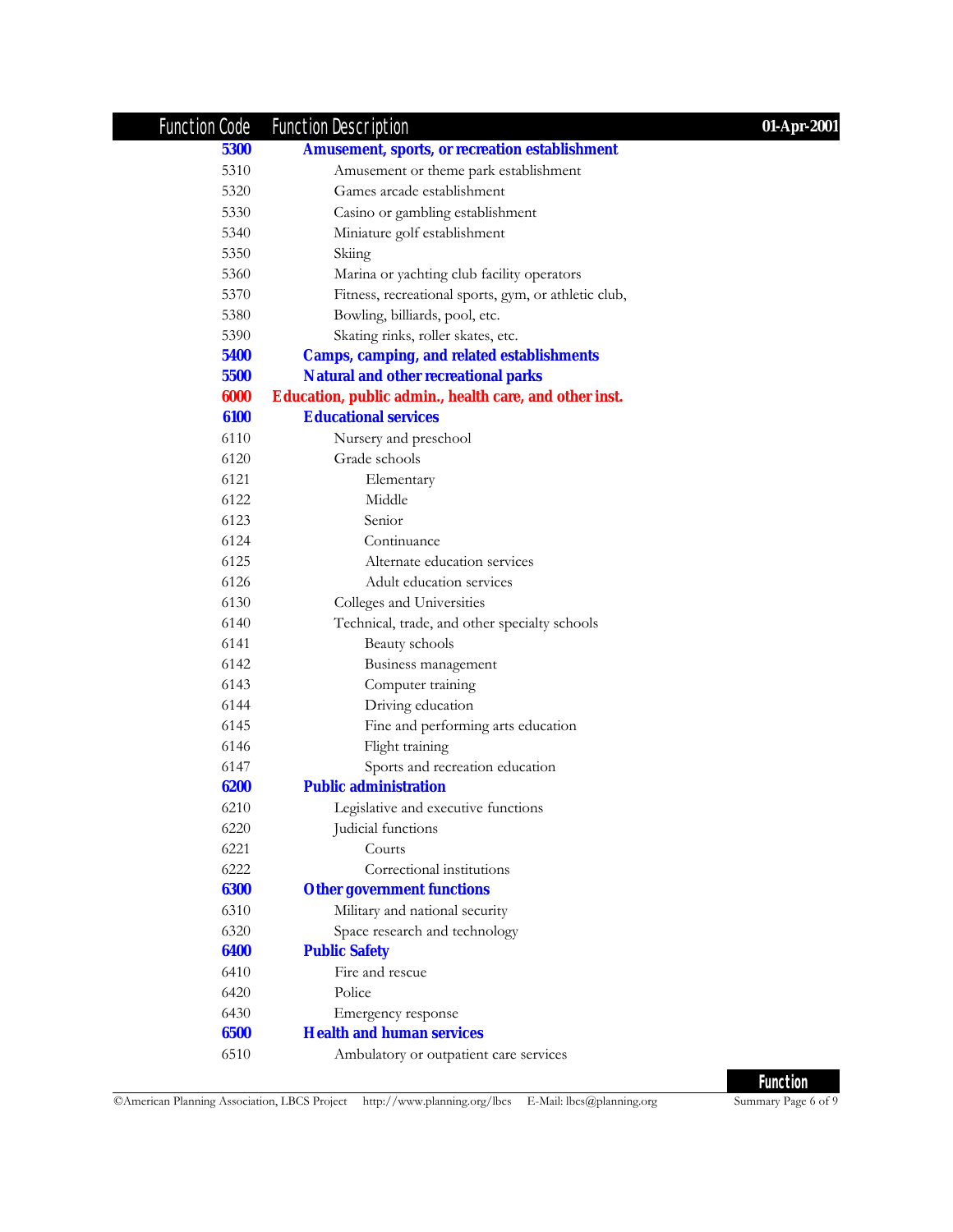| <b>Function Code</b> | <b>Function Description</b>                                     | 01-Apr-2001 |
|----------------------|-----------------------------------------------------------------|-------------|
| 6511                 | Clinics                                                         |             |
| 6512                 | Family planning and outpatient care centers                     |             |
| 6513                 | Medical and diagnostic laboratories                             |             |
| 6514                 | Blood and organ banks                                           |             |
| 6520                 | Nursing, supervision, and other rehabilitative services         |             |
| 6530                 | Hospital                                                        |             |
| 6560                 | Social assistance, welfare, and charitable services             |             |
| 6561                 | Child and youth services                                        |             |
| 6562                 | Child day care                                                  |             |
| 6563                 | Community food services                                         |             |
| 6564                 | Emergency and relief services                                   |             |
| 6565                 | Other family services                                           |             |
| 6566                 | Services for elderly and disabled                               |             |
| 6567                 | Veterans affairs                                                |             |
| 6568                 | Vocational rehabilitation                                       |             |
| 6600                 | <b>Religious institutions</b>                                   |             |
| 6700                 | <b>Death care services</b>                                      |             |
| 6710                 | Funeral homes and services                                      |             |
| 6720                 | Cremation services and cemeteries                               |             |
| 6800                 | Associations, nonprofit organizations, etc.                     |             |
| 6810                 | Labor and political organizations                               |             |
| 6820                 | Business associations and professional membership organizations |             |
| 6830                 | Civic, social, and fraternal organizations                      |             |
| 7000                 | <b>Construction-related businesses</b>                          |             |
| 7100                 | <b>Building, developing, and general contracting</b>            |             |
| 7110                 | Residential construction                                        |             |
| 7120                 | Land development and subdivision                                |             |
| 7130                 | Industrial, commercial and institutional building construction  |             |
| 7200                 | <b>Machinery related</b>                                        |             |
| 7210                 | Building equipment and machinery installation contractors       |             |
| 7220                 | Excavation contractor                                           |             |
| 7230                 | Water well drilling contractor                                  |             |
| 7240                 | Wrecking and demolition establishment                           |             |
| 7250                 | Structural steel erection contractor                            |             |
| 7300                 | <b>Special trade contractor</b>                                 |             |
| 7310                 | Carpentry, floor, and tile contractor                           |             |
| 7320                 | Concrete contractor                                             |             |
| 7330                 | Electrical contractor                                           |             |
| 7340                 | Glass and glazing contractor                                    |             |
| 7350                 | Masonry and drywall contractors                                 |             |
| 7360                 | Painting and wall covering                                      |             |
| 7370                 | Plumbing, heating, and air-conditioning                         |             |
| 7380                 | Roofing, siding, and sheet metal contractors                    |             |
| 7400                 | <b>Heavy construction</b>                                       |             |
| 7410                 | Highway and street construction;                                |             |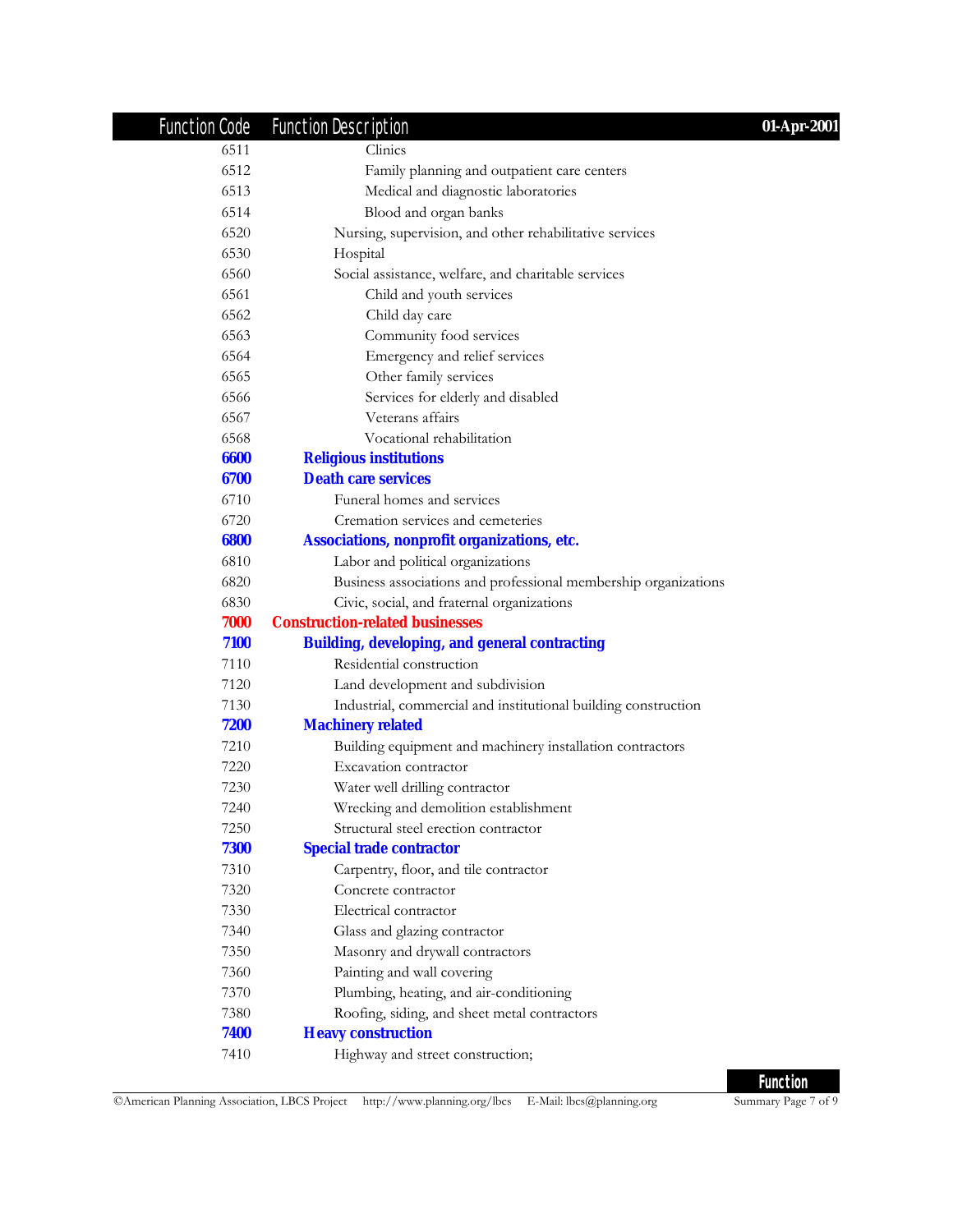| Function Code | <b>Function Description</b><br>01-Apr-2001                                         |
|---------------|------------------------------------------------------------------------------------|
| 7420          | Bridge and tunnel construction                                                     |
| 7430          | Water, sewer, and pipeline construction                                            |
| 7440          | Power lines, communication and transmission lines                                  |
| 7450          | Industrial and other nonbuilding construction                                      |
| 8000          | <b>Mining and extraction establishments</b>                                        |
| 8100          | Oil and natural gas                                                                |
| 8200          | <b>Metals (iron, copper, etc.)</b>                                                 |
| 8300          | <b>Coal</b>                                                                        |
| 8400          | <b>Nonmetallic mining</b>                                                          |
| 8500          | <b>Quarrying and stone cutting establishment</b>                                   |
| 9000          | <b>Agriculture, forestry, fishing and hunting</b>                                  |
| 9100          | <b>Crop production</b>                                                             |
| 9110          | Grain and oilseed                                                                  |
| 9111          | Wheat                                                                              |
| 9112          | Corn                                                                               |
| 9113          | Rice                                                                               |
| 9114          | Soybean and oilseed                                                                |
| 9115          | Dry pea and bean                                                                   |
| 9120          | Vegetable farming or growing services                                              |
| 9130          | Fruits and trees                                                                   |
| 9140          | Greenhouse, nursery, and floriculture                                              |
| 9141          | Food crops grown under cover                                                       |
| 9142          | Nursery and tree production                                                        |
| 9143          | Floriculture production                                                            |
| 9150          | All other crops                                                                    |
| 9151          | Tobacco crop                                                                       |
| 9152          | Cotton crop                                                                        |
| 9153          | Sugarcane crop                                                                     |
| 9154          | Hay                                                                                |
| 9155          | Peanut crop                                                                        |
| <b>9200</b>   | <b>Support functions for agriculture</b>                                           |
| 9210          | Farm and farm labor management services                                            |
| 9220          | Spraying, dusting, and other related services                                      |
| 9230          | Crop harvesting and post harvest crop activities (including drying, siloing, etc.) |
| 9240          | Cotton ginning, grist milling, etc.                                                |
| <b>9300</b>   | <b>Animal production including slaughter</b>                                       |
| 9310          | Cattle ranch and crops                                                             |
| 9311          | Beef cattle ranch establishments                                                   |
| 9312          | Cattle feedlot establishment                                                       |
| 9320          | Dairy cattle and milk production                                                   |
| 9330          | Hog and pig farm                                                                   |
| 9340          | Poultry and egg production and hatcheries                                          |
| 9350          | Sheep and goat farming establishments                                              |
| 9360          | Fish hatcheries, fisheries, and aquaculture                                        |
| 9370          | All other animal production                                                        |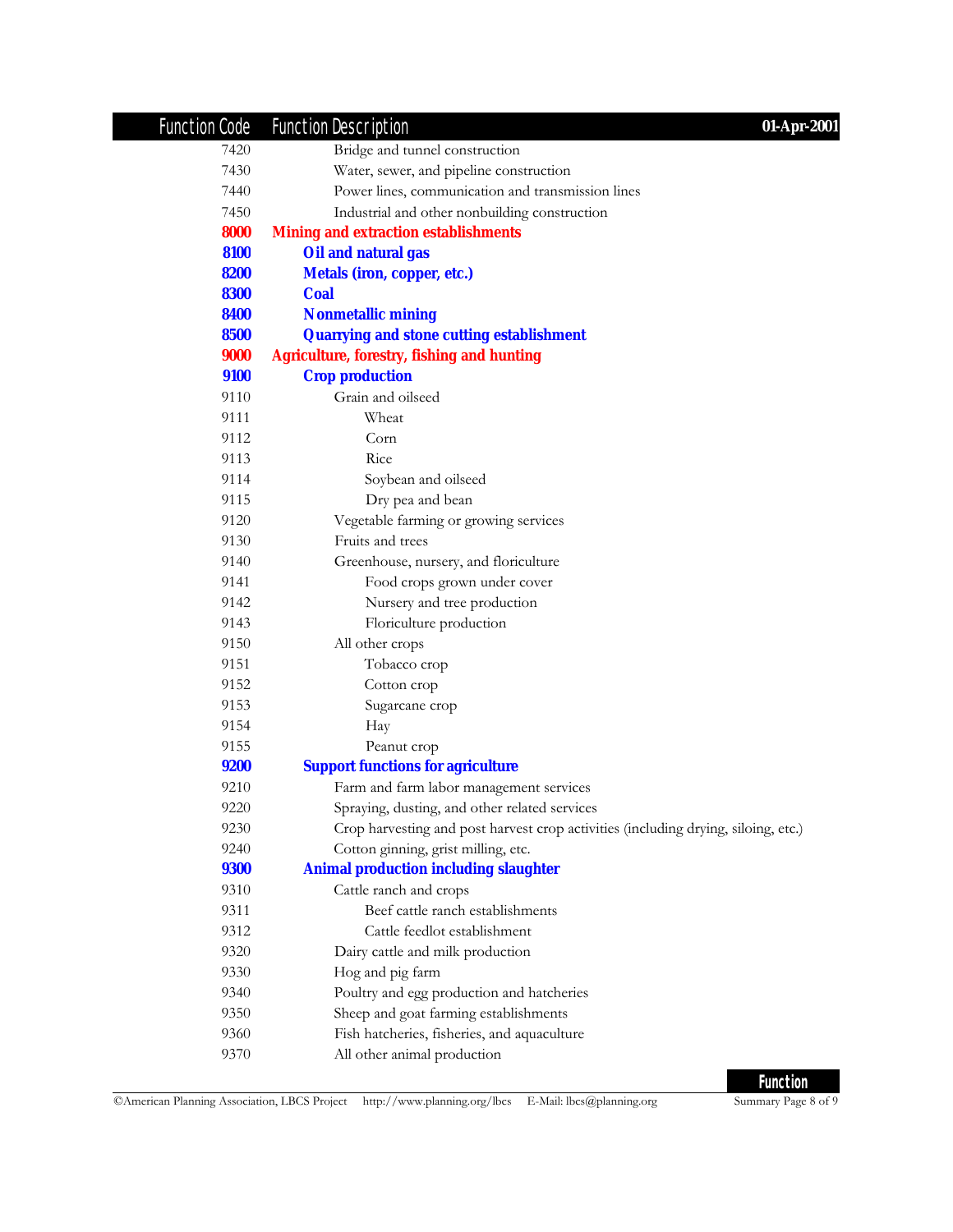|      | Function Code Function Description                              | 01-Apr-2001 |
|------|-----------------------------------------------------------------|-------------|
| 9371 | Apiculture (bees, wax, and related operations)                  |             |
| 9372 | Horse and equine production                                     |             |
| 9373 | Fur-bearing animal production                                   |             |
| 9380 | Support functions for animal production                         |             |
| 9400 | <b>Forestry and Logging</b>                                     |             |
| 9410 | Logging                                                         |             |
| 9420 | Forest nurseries                                                |             |
| 9430 | Support functions for forestry                                  |             |
| 9500 | <b>Fishing, hunting and trapping, game preserves</b>            |             |
| 9510 | Fishing                                                         |             |
| 9520 | Hunting and trapping, game retreats, game and fishing preserves |             |
| 9900 | <b>Unclassifiable function</b>                                  |             |
| 9910 | Not applicable to this dimension                                |             |
| 9990 | To be determined                                                |             |
| 9999 | To be determined                                                |             |
|      |                                                                 |             |

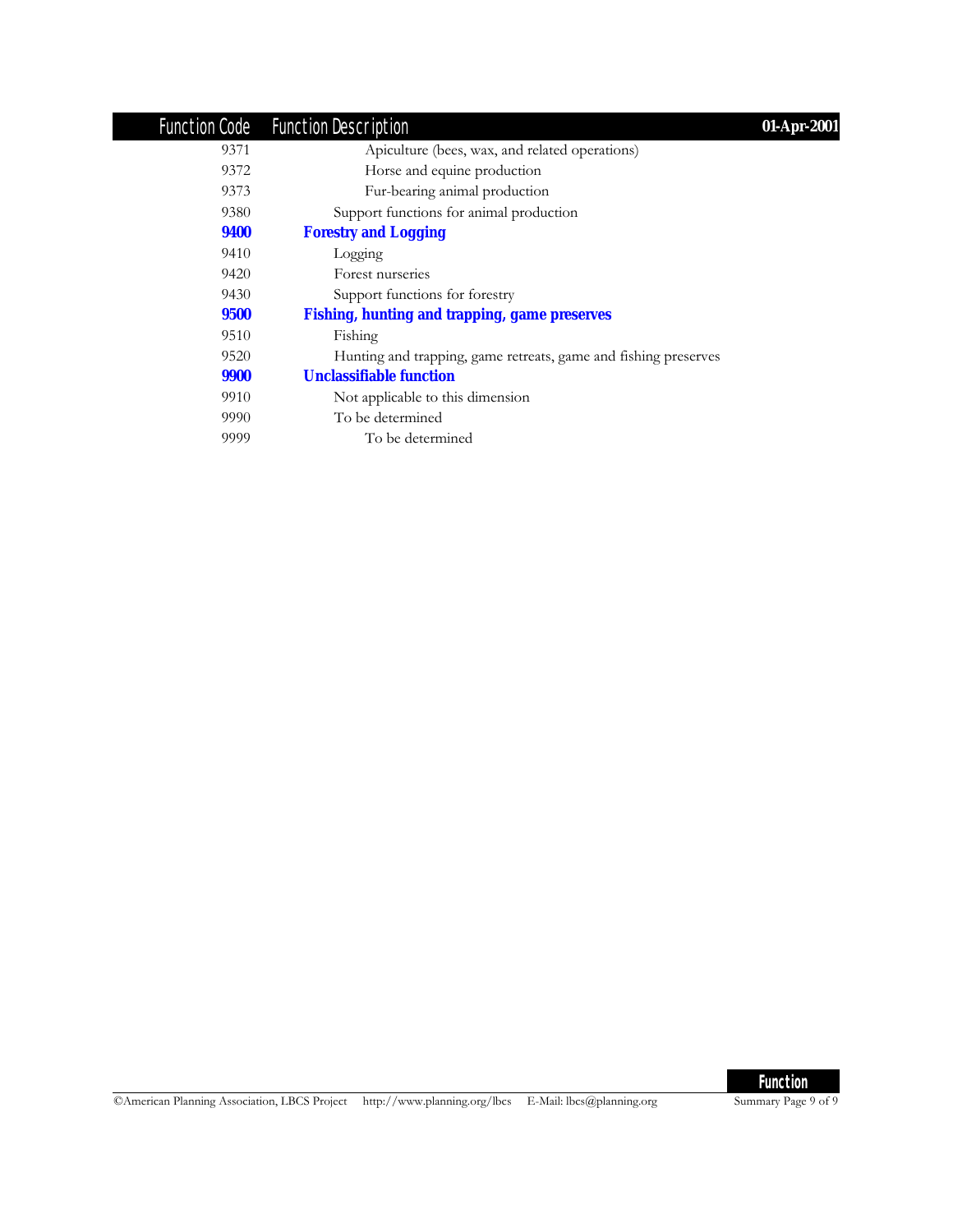# LBCS Function Dimension with Detail Descriptions

Function is one of five dimensions in land-based classifications. Each dimension is an attribute that takes the appropriate four-digit code. Only by using all five dimensions can one fully represent all land uses and describe their characteristics. See the other dimensions before applying LBCS.

#### **Activity** An observable characteristic of land based on actual use.

Activity refers to the actual use of land based on its observable characteristics. It describes what actually takes place in physical or observable terms (e.g., farming, shopping, manufacturing, vehicular movement, etc.). An office activity, for example, refers only to the physical activity on the premises, which could apply equally to a law firm, a nonprofit institution, a court house, a corporate office, or any other office use. Similarly, residential uses in single-family dwellings, multifamily structures, manufactured houses, or any other type of building, would all be classified as residential activity.

#### **Function** The economic use or type of establishment using the land.

Function refers to the economic function or type of establishment using the land. Every land-use can be characterized by the type of establishment it serves. Land-use terms, such as agricultural, commercial, industrial, relate to establishments. The type of economic function served by the land-use gets classified in this dimension; it is independent of actual activity on the land. Establishments can have a variety of activities on their premises, yet serve a single function. For example, two parcels are said to be in the same functional category if they serve the same establishment, even if one is an office building and the other is a factory.

#### **Structure** Type of structure or building type on the land.

Structure refers to the type of structure or building on the land. Land-use terms embody a structural or building characteristic, which indicates the utility of the space (in a building) or land (when there is no building). Land-use terms, such as single-family house, office building, warehouse, hospital building, or highway, also describe structural characteristic. Although many activities and functions are closely associated with certain structures, it is not always so. Many buildings are often adapted for uses other than its original use. For instance, a single-family residential structure may be used as an office.

#### **Site** The overall physical site development character of the land.

Site development character refers to the overall physical development character of the land. It describes "what is on the land" in general physical terms. For most land uses, it is simply expressed in terms of whether the site is developed or not. But not all sites without observable development can be treated as undeveloped. Land uses, such as parks and open spaces, which often have a complex mix of activities, functions, and structures on them, need categories independent of other dimensions. This dimension uses categories that describe the overall site development characteristics.

#### **Ownership** Legal and quasi-legal ownership constraints of the land.

Ownership refers to the relationship between the use and its land rights. Since the function of most land uses is either public or private and not both, distinguising ownership characteristics seems obvious. However, relying solely on the functional character may obscure such uses as private parks, public theaters, private stadiums, private prisons, and mixed public and private ownership. Moreover, easements and similar legal devices also limit or constrain land-use activities and functions. This dimension allows classifying such ownership characteristics more accurately.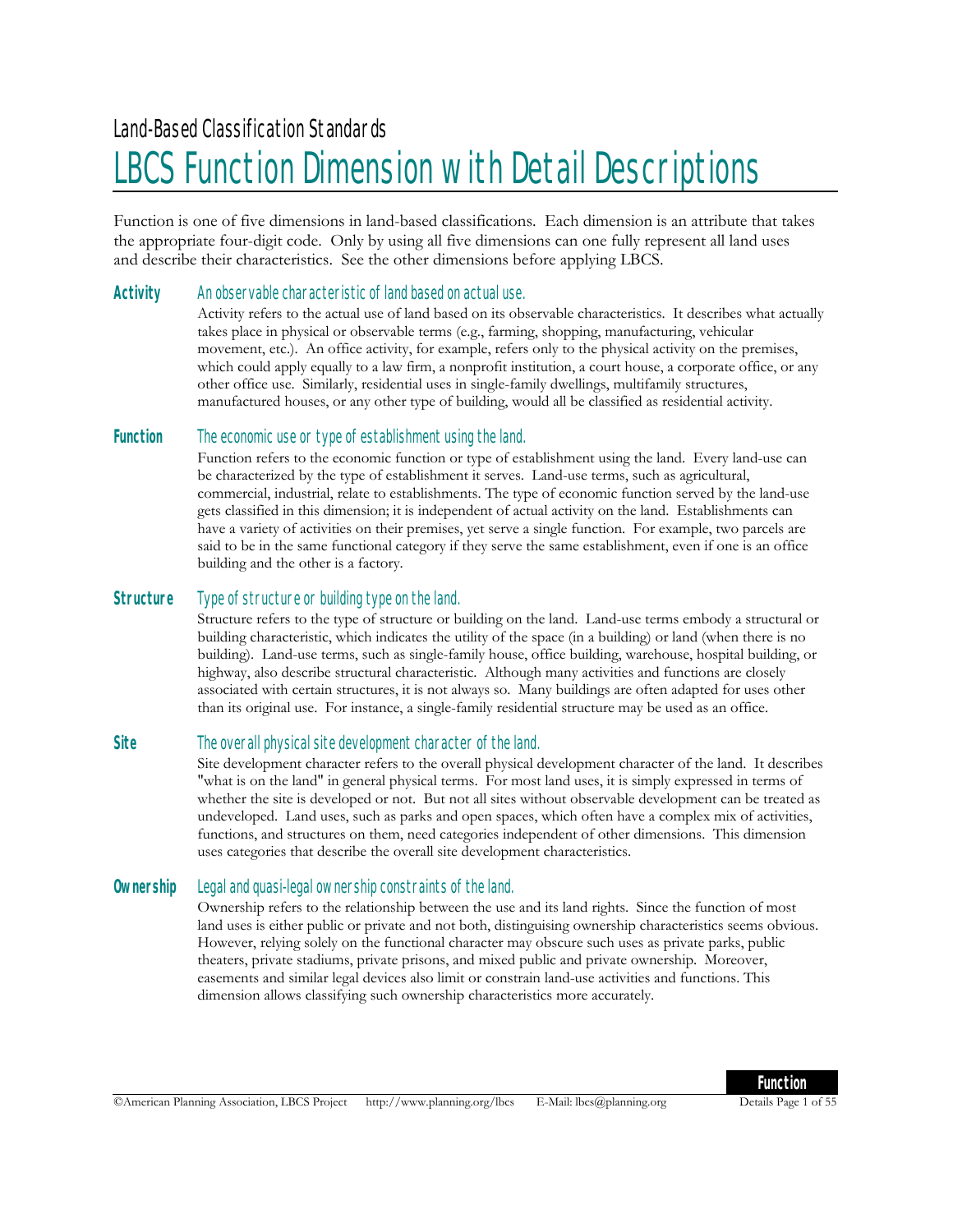#### Function Code Function Description **01-Apr-2001**

#### **1000 Residence or accommodation functions**

This top-level category comprises all establishments offering residence or accommodation, such as homes, apartments, housing for the elderly, and hotels. Note that leased service departments (e.g. a grocery store in an apartment building) are usually considered separate establishments and should be classified separately in your database. See the detailed function dimension description for information on classifying leased service departments.

#### **1100 Private household**

This category comprises all households except those with special provisions, as for the elderly, disabled, or those with subsidized congregate living arrangements. Individually owned residences as well as residences owned by rental or management companies are included. Establishments in this category include apartments, condominiums, mobile homes, townhouses, etc. The vast majority of residential uses fall in this category. Use this category as the default for quickly coding large residential areas.

#### **1200 Housing services for the elderly**

|       | Establishments in this category offer a wide range of housing services for<br>those who cannot care for themselves, such as the elderly. These<br>establishments have primarily evolved from two service areas: housing and<br>custodial care. Housing service establishments provide some personal care<br>services; likewise, custodial care establishments provide certain kinds of<br>housing services. The variety of choices available now range from simple<br>services offered in one's house to advanced 24-hour personal care and health<br>services, which are typically common in hospital care services. Many<br>establishments in this category also offer a menu of services to choose from.<br>The subcategories reflect four common patterns of housing for the elderly<br>and relate to the level of the dependence on the care provider. |
|-------|-------------------------------------------------------------------------------------------------------------------------------------------------------------------------------------------------------------------------------------------------------------------------------------------------------------------------------------------------------------------------------------------------------------------------------------------------------------------------------------------------------------------------------------------------------------------------------------------------------------------------------------------------------------------------------------------------------------------------------------------------------------------------------------------------------------------------------------------------------------|
| 1210  | Retirement housing services                                                                                                                                                                                                                                                                                                                                                                                                                                                                                                                                                                                                                                                                                                                                                                                                                                 |
|       | These establishments offer minimal convenience services but focus on<br>attracting elderly residents so as to provide a social support system among<br>the residents.                                                                                                                                                                                                                                                                                                                                                                                                                                                                                                                                                                                                                                                                                       |
| 12.20 | Congregate living services                                                                                                                                                                                                                                                                                                                                                                                                                                                                                                                                                                                                                                                                                                                                                                                                                                  |
|       | Funded through the 1978 Congregate Housing Services Act, many of these<br>establishments serve meals and other services in low-income and federally<br>subsidized housing. Now, many establishments provide such services to<br>other non-subsidized housing facilities. Services include housekeeping,<br>laundry, transportation, recreational programs, and other convenience<br>services.                                                                                                                                                                                                                                                                                                                                                                                                                                                               |
| 1230  | Assisted-living services                                                                                                                                                                                                                                                                                                                                                                                                                                                                                                                                                                                                                                                                                                                                                                                                                                    |
|       | These services are provided by board-and-care establishments, such as adult<br>foster care homes and adult care group homes. Services include daily activity<br>assistance, such as dressing, grooming, bathing, etc. These establishments<br>may be located in single-family homes and share the house with the care<br>provider's family.                                                                                                                                                                                                                                                                                                                                                                                                                                                                                                                 |
|       |                                                                                                                                                                                                                                                                                                                                                                                                                                                                                                                                                                                                                                                                                                                                                                                                                                                             |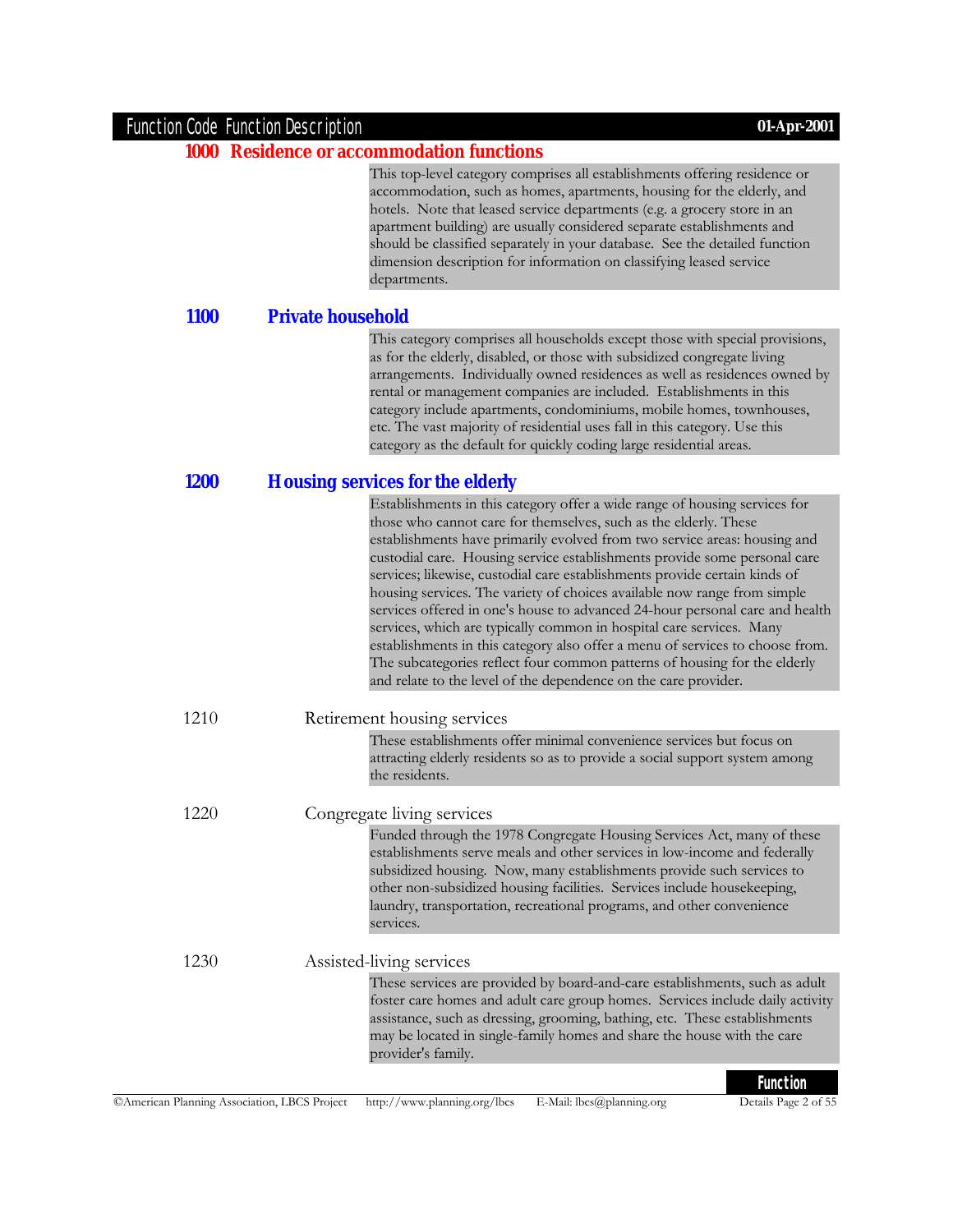| 1240        | Life care or continuing care services                                                                                                                                                                                                                                                                                                                                                                                                                                                                                                                                                                                                                                                                                       |
|-------------|-----------------------------------------------------------------------------------------------------------------------------------------------------------------------------------------------------------------------------------------------------------------------------------------------------------------------------------------------------------------------------------------------------------------------------------------------------------------------------------------------------------------------------------------------------------------------------------------------------------------------------------------------------------------------------------------------------------------------------|
|             | This subcategory comprises church or social welfare organizations running<br>retirement centers. Residents turn over some or all of their assets in<br>exchange for housing, personal care, convenience care, and some health<br>care. Terms used for such establishments are: endowment facilities,<br>founders care facilities, continuing care retirement centers, etc.                                                                                                                                                                                                                                                                                                                                                  |
| 1250        | Skilled-nursing services                                                                                                                                                                                                                                                                                                                                                                                                                                                                                                                                                                                                                                                                                                    |
|             | This subcategory comprises establishments that provide 24-hour skilled<br>nursing care. Included are nursing homes and convalescent hospitals for the<br>elderly.                                                                                                                                                                                                                                                                                                                                                                                                                                                                                                                                                           |
| <b>1300</b> | Hotels, motels, or other accommodation services                                                                                                                                                                                                                                                                                                                                                                                                                                                                                                                                                                                                                                                                             |
|             | Establishments in this category serve lodging and short-term<br>accommodations for travelers. They may offer a wide range of services,<br>from overnight sleeping space to full-service hotel suites. They may offer<br>these services in conjunction with other activities, such as entertainment or<br>recreation.                                                                                                                                                                                                                                                                                                                                                                                                        |
| 1310        | Bed and breakfast inn                                                                                                                                                                                                                                                                                                                                                                                                                                                                                                                                                                                                                                                                                                       |
|             | These establishments operate primarily in private homes and small buildings.                                                                                                                                                                                                                                                                                                                                                                                                                                                                                                                                                                                                                                                |
| 1320        | Rooming and boarding                                                                                                                                                                                                                                                                                                                                                                                                                                                                                                                                                                                                                                                                                                        |
|             | Rooming and boarding establishments serve a specific group or membership,<br>such as a dormitory, fraternity or sorority house, or workers' camp. They<br>provide temporary accommodations and may offer housekeeping, meals, and<br>laundry services.                                                                                                                                                                                                                                                                                                                                                                                                                                                                      |
| 1330        | Hotel, motel, or tourist court                                                                                                                                                                                                                                                                                                                                                                                                                                                                                                                                                                                                                                                                                              |
|             | These establishments comprise resort hotels that do not have gambling<br>services. They may also offer food services, recreational services, convention<br>hosting services, laundry services, etc. This subcategory includes extended-<br>stay hotels.                                                                                                                                                                                                                                                                                                                                                                                                                                                                     |
| 1340        | Casino hotel                                                                                                                                                                                                                                                                                                                                                                                                                                                                                                                                                                                                                                                                                                                |
|             | Casino hotels are establishments that a variety of services packaged to serve<br>gambling, sports betting, slot machines, food services, conference facilities,<br>convention or exhibition services, and recreational amenities like spas,<br>swimming pools, roller coaster rides, amusement parks, etc. In terms of<br>operations, these establishments function like a resort or hotel establishment<br>in addition to the gambling operations in the casino portions of the<br>establishments. Newer marketing strategies for casinos include the provision<br>of full service spa, recreation, and amusement services within the same<br>establishment including art exhibits, music shows, and theater performances. |
|             | <b>2000 General sales or services</b>                                                                                                                                                                                                                                                                                                                                                                                                                                                                                                                                                                                                                                                                                       |
|             | The general sales and services category comprises the vast majority of<br>establishments typically associated with commercial land use. Since this<br>category covers such a wide range of establishments, the subcategories                                                                                                                                                                                                                                                                                                                                                                                                                                                                                                |
|             | <b>Function</b>                                                                                                                                                                                                                                                                                                                                                                                                                                                                                                                                                                                                                                                                                                             |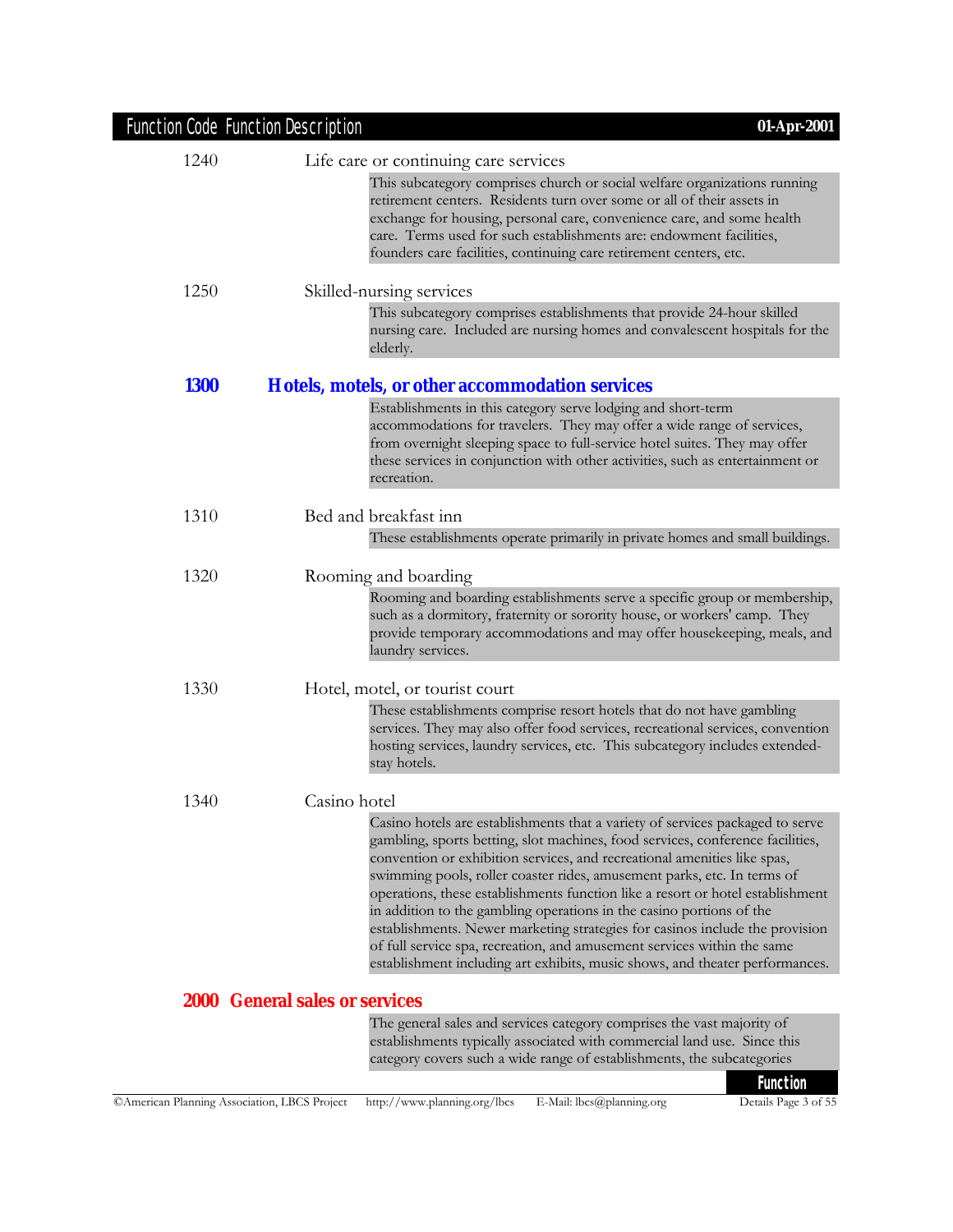provide the best definition. These are: retail sales and service; automobile sales or service; finance and insurance; business, professional, scientific, and technical services; food services; and personal services. For most applications, the general sales and services category is not specific enough for classifying the economic function of land. However, in cases where specific information is not available, this category may be used as a default for commercial land uses.

**2100 Retail sales or service**

| <i>L</i> LUU |                                                                                                                                                                                                                                                                                                                                                                                                                                                                                                                                                                                                                                                                                                                                                                                                                                                         |
|--------------|---------------------------------------------------------------------------------------------------------------------------------------------------------------------------------------------------------------------------------------------------------------------------------------------------------------------------------------------------------------------------------------------------------------------------------------------------------------------------------------------------------------------------------------------------------------------------------------------------------------------------------------------------------------------------------------------------------------------------------------------------------------------------------------------------------------------------------------------------------|
|              | Retail establishments form the final step in the distribution of merchandise.<br>They are organized to sell in small quantities to many customers. Many have<br>stores, but some also sell merchandise from non-stores. Establishments in<br>stores operate as fixed point-of-sale locations, which are designed to attract a<br>high volume of walk-in customers. Retail establishments often have displays<br>of merchandise and sell to the general public for personal or household<br>consumption, though they may also serve businesses and institutions. Some<br>establishments may further provide after-sales services, such as repair and<br>installation. Examples of store retailers include catalog showrooms, gasoline<br>services stations, and automotive dealers. Subcategories group retail<br>establishments by their industry type. |
| 2110         | Automobile sales or service establishment                                                                                                                                                                                                                                                                                                                                                                                                                                                                                                                                                                                                                                                                                                                                                                                                               |
|              | These establishments include all motor vehicle and parts dealers They may<br>have showrooms or open lots for selling vehicles and may provide repair and<br>maintenance services. Note that establishments selling medium and heavy-<br>duty trucks should be included in wholesale trade and not here because such<br>products are never sold through retail channels.                                                                                                                                                                                                                                                                                                                                                                                                                                                                                 |
| 2111         | Car dealer                                                                                                                                                                                                                                                                                                                                                                                                                                                                                                                                                                                                                                                                                                                                                                                                                                              |
|              | Car dealers retail new or used compact automobiles and light trucks (such as<br>sport utility vehicles, and passenger and cargo vans). These vehicles may be<br>sold in combination with activities, such as repair services, and selling<br>replacement parts and accessories.                                                                                                                                                                                                                                                                                                                                                                                                                                                                                                                                                                         |
| 2112         | Bus, truck, mobile homes, or large vehicles                                                                                                                                                                                                                                                                                                                                                                                                                                                                                                                                                                                                                                                                                                                                                                                                             |
|              | These establishments retail new or used larger vehicles (not included in car<br>dealers category), such as busses, recreational vehicles (RVs), mobile homes,<br>and trucks. Often these establishments also provide repair services and sell<br>replacement parts and accessories.                                                                                                                                                                                                                                                                                                                                                                                                                                                                                                                                                                     |
| 2113         | Bicycle, motorcycle, ATV, etc.                                                                                                                                                                                                                                                                                                                                                                                                                                                                                                                                                                                                                                                                                                                                                                                                                          |
|              | This class comprises establishments retailing new or used motorcycles,<br>motor scooters, motor bikes, mopeds, and off-road all-terrain vehicles; or, in<br>retailing these vehicles in combination with repair services and selling<br>replacement parts and accessories.                                                                                                                                                                                                                                                                                                                                                                                                                                                                                                                                                                              |
| 2114         | Boat or marine craft dealer                                                                                                                                                                                                                                                                                                                                                                                                                                                                                                                                                                                                                                                                                                                                                                                                                             |
|              | These establishments retail new or used boats, personal watercraft, or new<br>or used outboard motors, boat trailers, and may also provide repair services,<br>sell replacement parts and accessories for such craft, and offer other related                                                                                                                                                                                                                                                                                                                                                                                                                                                                                                                                                                                                           |
|              | <b>Function</b>                                                                                                                                                                                                                                                                                                                                                                                                                                                                                                                                                                                                                                                                                                                                                                                                                                         |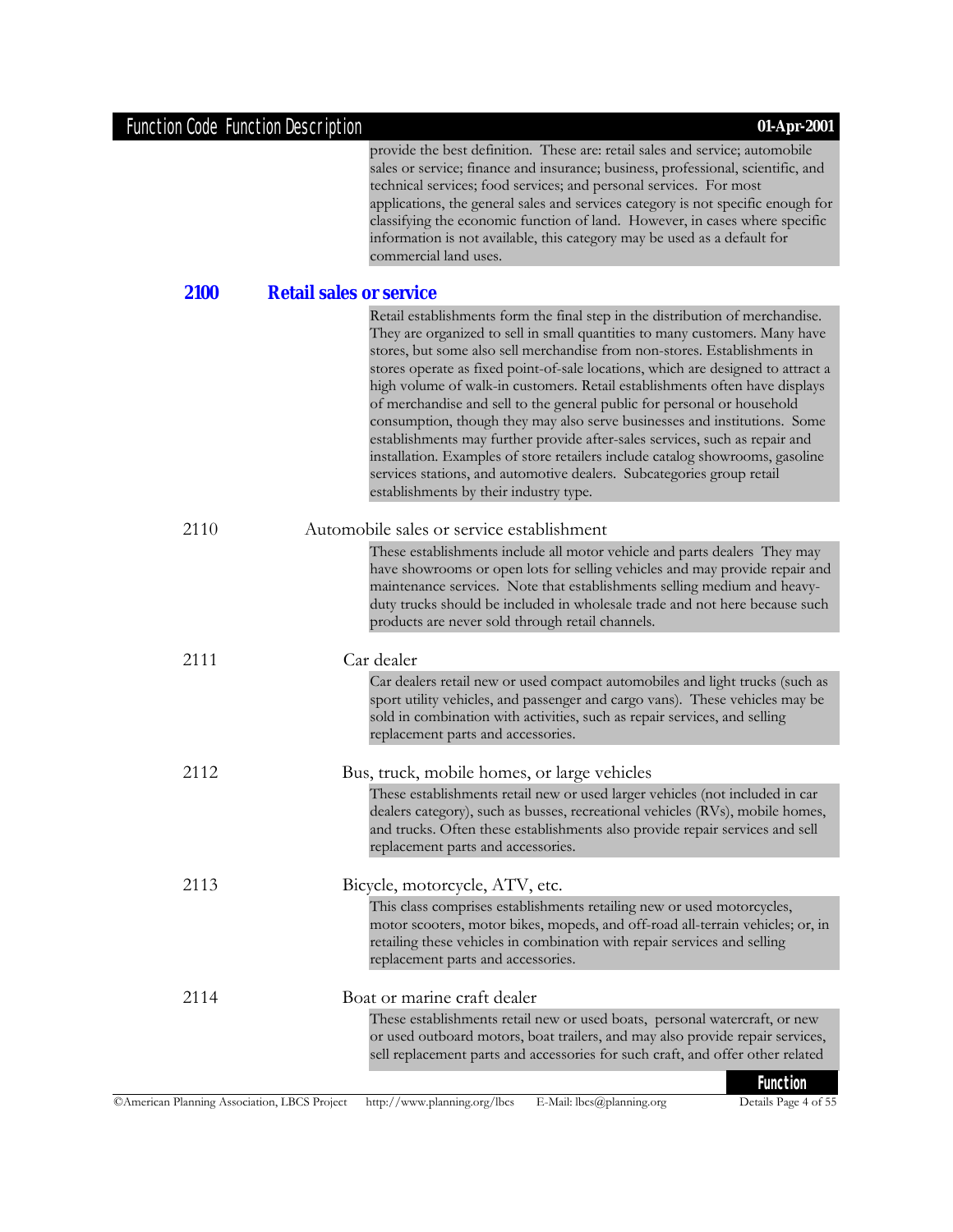| <b>Function Code Function Description</b> | 01-Apr-2001                                                                                                                                                                                                                                                                                                                                                                                                                                                                                                                                                                         |
|-------------------------------------------|-------------------------------------------------------------------------------------------------------------------------------------------------------------------------------------------------------------------------------------------------------------------------------------------------------------------------------------------------------------------------------------------------------------------------------------------------------------------------------------------------------------------------------------------------------------------------------------|
|                                           | marine equipment supplies.                                                                                                                                                                                                                                                                                                                                                                                                                                                                                                                                                          |
| 2115                                      | Parts, accessories, or tires                                                                                                                                                                                                                                                                                                                                                                                                                                                                                                                                                        |
|                                           | Primarily comprising of automotive supply stores, these establishments retail<br>new, used, or rebuilt automotive parts and accessories. They may also<br>include repair and installation services. Examples include parts and supply<br>stores, automotive stereo stores, speed shops, truck cap stores, and tires and<br>tube shops.                                                                                                                                                                                                                                              |
| 2116                                      | Gasoline service                                                                                                                                                                                                                                                                                                                                                                                                                                                                                                                                                                    |
|                                           | Gas stations are establishments that primarily retail automotive fuels (e.g.,<br>diesel fuel, gasohol, gasoline) which may or may not be in combination with<br>convenience stores or food marts. These establishments may further<br>provide services such as automotive repair, automotive oils, replacement<br>parts and accessories, or food and beverage sales.                                                                                                                                                                                                                |
| 2120                                      | Heavy consumer goods sales or service                                                                                                                                                                                                                                                                                                                                                                                                                                                                                                                                               |
|                                           | The next three subcategories (i.e. "heavy", "durable", and "other" consumer<br>goods sales or services), group establishments by their products, and the<br>classes broadly group them by their characteristics. There is no fundamental<br>economic principle in these differences; they reflect traditional planning<br>categories.                                                                                                                                                                                                                                               |
| 2121                                      | Furniture or home furnishings                                                                                                                                                                                                                                                                                                                                                                                                                                                                                                                                                       |
|                                           | Retail furnishing establishments sell products, such as household furniture<br>(e.g., baby furniture box springs and mattresses) and outdoor furniture,<br>office furniture (except those sold in combination with office supplies and<br>equipment), floor coverings (rugs, carpets, vinyl floor coverings, and floor<br>tile not only ceramic or wood), and window treatments (curtains, drapes,<br>blinds, and shades). Some of these items may be sold in combination with<br>major appliances or home electronics, or in combination with installation<br>and repair services. |
| 2122                                      | Hardware, home centers, etc.                                                                                                                                                                                                                                                                                                                                                                                                                                                                                                                                                        |
|                                           | These establishments primarily retail materials and supplies for home<br>building or repairs. They also sell other products, such as lumber, plumbing<br>goods, electrical goods, tools, house wares, hardware, and, sometimes, lawn<br>and garden supplies.                                                                                                                                                                                                                                                                                                                        |
| 2123                                      | Lawn and garden supplies                                                                                                                                                                                                                                                                                                                                                                                                                                                                                                                                                            |
|                                           | Lawn and garden supply establishments offer specialized products and<br>services for lawn and garden. They come in two variations:                                                                                                                                                                                                                                                                                                                                                                                                                                                  |
|                                           | a). Some sell new outdoor power equipment which may or may not be<br>accompanied with repair services and replacement parts.                                                                                                                                                                                                                                                                                                                                                                                                                                                        |
|                                           | b). Others sell nursery and garden products, such as trees, shrubs, plants,<br>seeds, bulbs, and sod, that are predominantly grown elsewhere (these<br>establishments may sell a limited amount of a product they grow themselves).                                                                                                                                                                                                                                                                                                                                                 |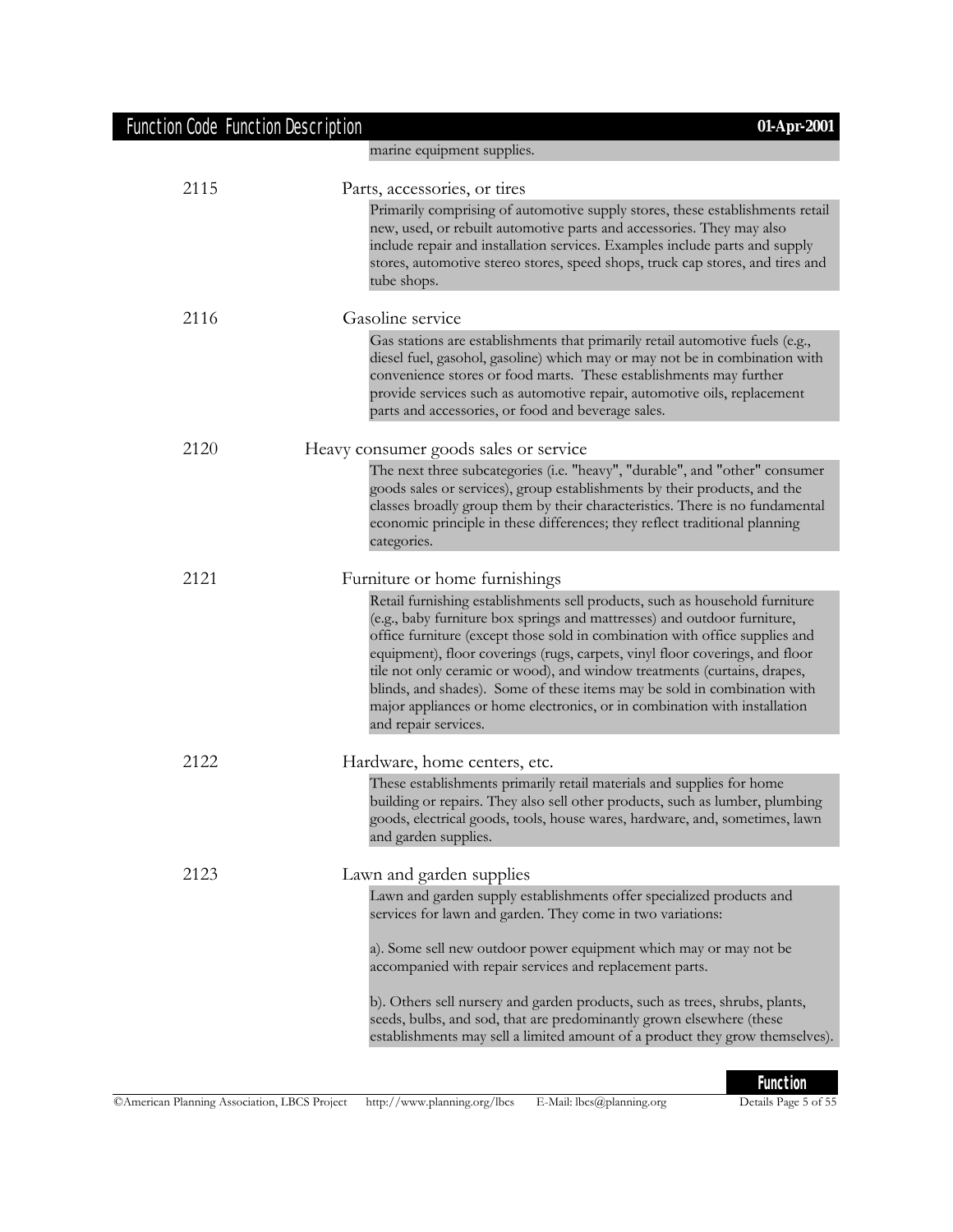| <b>Function Code Function Description</b> | 01-Apr-2001                                                                                                                                                                                                                                                                                                                                                                                                                                                                                                                                                                                                                                                                                                                                                           |
|-------------------------------------------|-----------------------------------------------------------------------------------------------------------------------------------------------------------------------------------------------------------------------------------------------------------------------------------------------------------------------------------------------------------------------------------------------------------------------------------------------------------------------------------------------------------------------------------------------------------------------------------------------------------------------------------------------------------------------------------------------------------------------------------------------------------------------|
| 2124                                      | Department store, warehouse club or superstore                                                                                                                                                                                                                                                                                                                                                                                                                                                                                                                                                                                                                                                                                                                        |
|                                           | These establishments are unique in that they have the equipment and staff<br>capable of retailing a large variety of goods from a single location. They<br>retail a wide range of products with no one merchandise line predominating.<br>Products may include: apparel, furniture, appliances and home furnishings,<br>paint, hardware, toiletries, cosmetics, photographic equipment, jewelry, toys,<br>and sporting goods. Merchandise lines may be arranged in separate<br>departments.                                                                                                                                                                                                                                                                           |
|                                           | Use this classification for establishments known as warehouse clubs,<br>superstores or super centers retailing a general line of groceries in<br>combination with general merchandise.                                                                                                                                                                                                                                                                                                                                                                                                                                                                                                                                                                                |
| 2125                                      | Electronics and Appliances                                                                                                                                                                                                                                                                                                                                                                                                                                                                                                                                                                                                                                                                                                                                            |
|                                           | Establishments in the electronics and appliance stores class retail electronics<br>and appliance merchandise from point-of-sale locations. Establishments in<br>this class often operate from locations that have special provisions for floor<br>displays requiring special electrical capacity to accommodate the proper<br>demonstration of these products. The staff may include sales personnel<br>knowledgeable in the characteristics and warranties of the line of goods<br>retailed and may also include trained repairpersons to handle the<br>maintenance and repair of the electronic equipment and appliances.<br>Products sold at these establishments include household-type appliances,<br>cameras, televisions, stereos, and other electronic goods. |
|                                           | These establishments often sell computer hardware and software along with<br>other lines of merchandise; however, establishments primarily selling<br>computer hardware, software, or computer services, are classified in another<br>category below; likewise establishments primarily selling cameras, camera<br>parts, or camera services, are classified in a separate category.                                                                                                                                                                                                                                                                                                                                                                                  |
| 2126                                      | Lumber yard and building materials                                                                                                                                                                                                                                                                                                                                                                                                                                                                                                                                                                                                                                                                                                                                    |
|                                           | Use this classification for lumber yards and heavy building materials retailing<br>establishments. For hardware stores also selling lumber, use the hardware<br>and home centers classification.                                                                                                                                                                                                                                                                                                                                                                                                                                                                                                                                                                      |
| 2127                                      | Heating and plumbing equipment                                                                                                                                                                                                                                                                                                                                                                                                                                                                                                                                                                                                                                                                                                                                        |
|                                           | Use this classification for heating and plumbing equipment retailers. For<br>hardware stores also selling heating and plumbing equipment, use the<br>hardware and home centers classification. For heating and plumbing<br>contractors that retail and install or service equipment, use the appropriate<br>construction category.                                                                                                                                                                                                                                                                                                                                                                                                                                    |
| 2130                                      | Durable consumer goods sales and service                                                                                                                                                                                                                                                                                                                                                                                                                                                                                                                                                                                                                                                                                                                              |
|                                           | Establishments in this subcategory retail a wide range of product lines that<br>often include: apparel, appliances and home furnishings, paint, hardware,<br>toiletries, cosmetics, photographic equipment, jewelry, toys, sporting goods,<br>automotive parts, and dry goods. The following classes detail particular lines<br>of merchandise. If no line of merchandise predominates, or, if the line of<br>merchandise is not included in the following classes, use this subcategory<br>I <sub>un</sub>                                                                                                                                                                                                                                                           |

**Function**<br>Details Page 6 of 55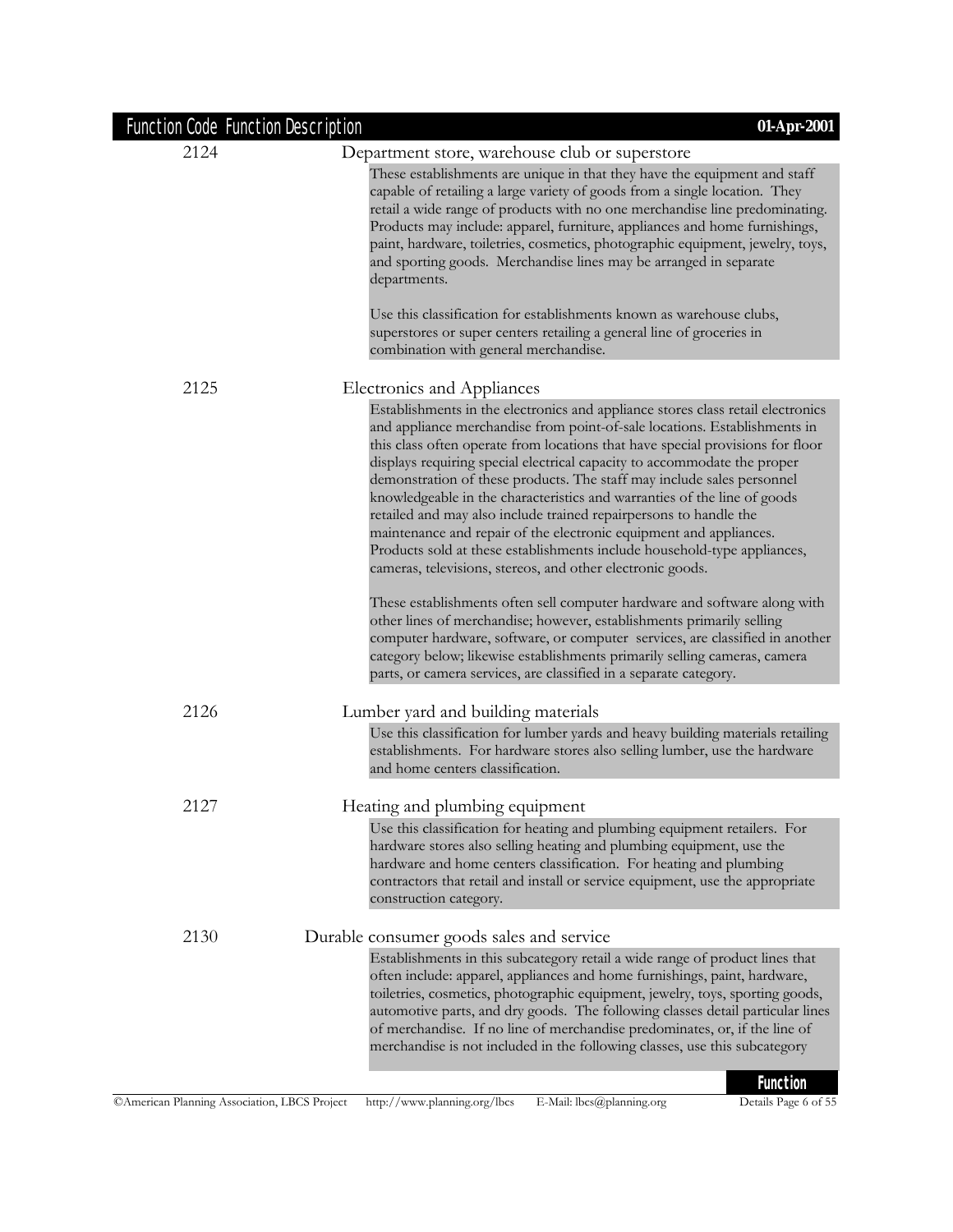| Function Code Function Description | 01-Apr-2001                                                                                                                                                                                                                                                                                                                                                                                                                                                                                                                                                                                                                                                                                                                                                                                                                                                                                                                |
|------------------------------------|----------------------------------------------------------------------------------------------------------------------------------------------------------------------------------------------------------------------------------------------------------------------------------------------------------------------------------------------------------------------------------------------------------------------------------------------------------------------------------------------------------------------------------------------------------------------------------------------------------------------------------------------------------------------------------------------------------------------------------------------------------------------------------------------------------------------------------------------------------------------------------------------------------------------------|
|                                    | code. Examples of such establishments are: department stores, warehouse<br>clubs, superstores or super centers (with the exception of grocery stores).                                                                                                                                                                                                                                                                                                                                                                                                                                                                                                                                                                                                                                                                                                                                                                     |
| 2131                               | Computer and software                                                                                                                                                                                                                                                                                                                                                                                                                                                                                                                                                                                                                                                                                                                                                                                                                                                                                                      |
|                                    | These establishments retail computers, computer peripherals, and<br>prepackaged computer software without retailing other consumer-type<br>electronic products or office equipment, office furniture and office supplies.<br>Some of these establishments may also retail computer products in<br>combination with repair, support, and training services. This category does<br>not include those establishments that primarily sell computers and software<br>via mail order or the Internet. Such establishments should be classified under<br>the appropriate information services category.                                                                                                                                                                                                                                                                                                                           |
| 2132                               | Camera and photographic supplies                                                                                                                                                                                                                                                                                                                                                                                                                                                                                                                                                                                                                                                                                                                                                                                                                                                                                           |
|                                    | Establishments in this category primarily retail cameras, photographic<br>equipment, and photographic supplies, or, they retail these products with<br>repair services and film developing.                                                                                                                                                                                                                                                                                                                                                                                                                                                                                                                                                                                                                                                                                                                                |
| 2133                               | Clothing, jewelry, luggage, shoes, etc.                                                                                                                                                                                                                                                                                                                                                                                                                                                                                                                                                                                                                                                                                                                                                                                                                                                                                    |
|                                    | Clothing establishments retail new clothing and clothing accessories<br>merchandise from fixed point-of-sale locations. These establishments often<br>have similar display equipment and staff that is knowledgeable regarding<br>fashion trends and the proper match of styles, colors, and combinations of<br>clothing and accessories to the characteristics and tastes of the customer.<br>This class includes establishments primarily engaged in retailing clothing,<br>footwear, jewelry, sterling and plated silverware, watches and clocks, luggage<br>and leather goods, and sewing supplies. Also included in this category are<br>establishments retailing these new products in combination with lapidary<br>work and repair services. Note that establishments primarily selling sporting<br>goods are classified separately.                                                                                |
| 2134                               | Sporting goods, toy and hobby, and musical instruments                                                                                                                                                                                                                                                                                                                                                                                                                                                                                                                                                                                                                                                                                                                                                                                                                                                                     |
|                                    | Sporting goods are specialized clothing, equipment, accessories, and service<br>establishments that retail for sport and recreational activities. They retail<br>such goods as bicycles and bicycle parts, camping equipment, exercise and<br>fitness equipment, athletic uniforms, specialty sports footwear, and similar<br>equipment and accessories. Toy and hobby shops primarily retail toys,<br>games, and hobby and craft supplies. Musical instrument establishments<br>retail musical instruments and related supplies; a good example of such an<br>establishment would be a piano store. Some of these establishments may<br>also retail sheet music, offer music instruction, rent or repair instruments,<br>but the primary product is the sale of instruments. Establishments selling<br>sheet music along with books, magazines, etc. should be classified under the<br>appropriate category and not here. |
| 2135                               | Books, magazines, music, stationery                                                                                                                                                                                                                                                                                                                                                                                                                                                                                                                                                                                                                                                                                                                                                                                                                                                                                        |
|                                    | These establishments retail books, newspapers, magazines (and other<br>periodicals), stationery, school and office supplies, novelty merchandise,<br>souvenirs, greeting cards, seasonal and holiday decorations, curios, sheet<br>music, prerecorded audio and video tapes, compact discs (CDs), and                                                                                                                                                                                                                                                                                                                                                                                                                                                                                                                                                                                                                      |
|                                    | <b>Function</b>                                                                                                                                                                                                                                                                                                                                                                                                                                                                                                                                                                                                                                                                                                                                                                                                                                                                                                            |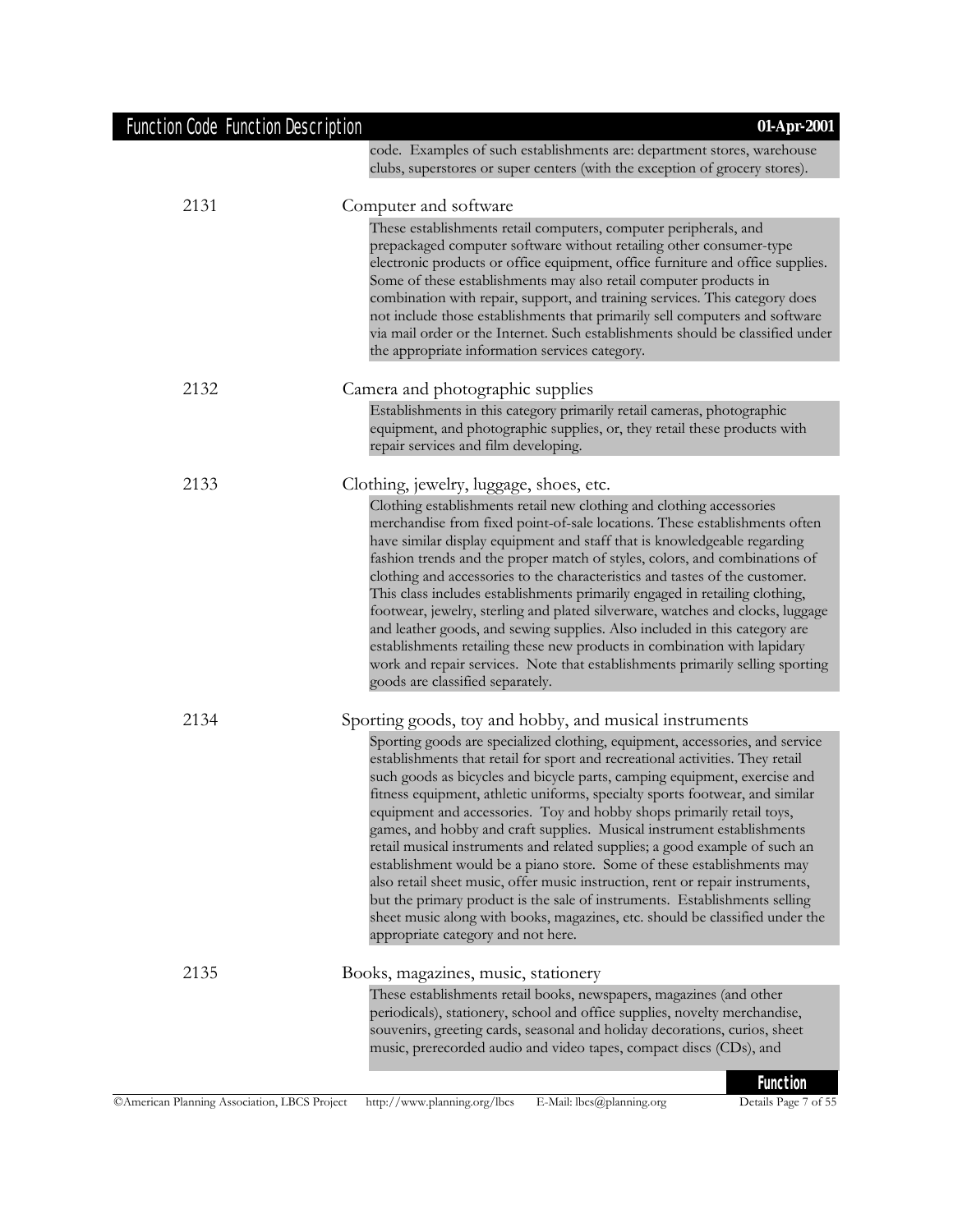| <b>Function Code Function Description</b> | 01-Apr-2001                                                                                                                                                                                                                                                                                                                                                                                                                                                                                                                                                                                                                      |  |
|-------------------------------------------|----------------------------------------------------------------------------------------------------------------------------------------------------------------------------------------------------------------------------------------------------------------------------------------------------------------------------------------------------------------------------------------------------------------------------------------------------------------------------------------------------------------------------------------------------------------------------------------------------------------------------------|--|
|                                           | phonograph records.                                                                                                                                                                                                                                                                                                                                                                                                                                                                                                                                                                                                              |  |
| 2140                                      | Consumer goods, other                                                                                                                                                                                                                                                                                                                                                                                                                                                                                                                                                                                                            |  |
|                                           | Establishments in this subcategory retail merchandise (except groceries or<br>health items) not included above. Establishments grouped here are florists,<br>art stores, tobacco stores, and mail order or direct selling establishments.                                                                                                                                                                                                                                                                                                                                                                                        |  |
| 2141                                      | Florist                                                                                                                                                                                                                                                                                                                                                                                                                                                                                                                                                                                                                          |  |
|                                           | Florists are establishments that retail cut flowers, floral arrangements, and<br>potted plants purchased from others. These establishments usually prepare<br>the arrangements they sell.                                                                                                                                                                                                                                                                                                                                                                                                                                        |  |
| 2142                                      | Art dealers, supplies, sales and service                                                                                                                                                                                                                                                                                                                                                                                                                                                                                                                                                                                         |  |
|                                           | These establishments retail original and limited edition art works, and offer<br>art supplies and services to consumers. Included in this category are<br>establishments displaying works of art for retail sale in art galleries.                                                                                                                                                                                                                                                                                                                                                                                               |  |
| 2143                                      | Tobacco or tobacconist establishment                                                                                                                                                                                                                                                                                                                                                                                                                                                                                                                                                                                             |  |
|                                           | This class comprises establishments retailing cigarettes, cigars, tobacco,<br>pipes, and other tobacco supplies.                                                                                                                                                                                                                                                                                                                                                                                                                                                                                                                 |  |
| 2144                                      | Mail order or direct selling establishment                                                                                                                                                                                                                                                                                                                                                                                                                                                                                                                                                                                       |  |
|                                           | Retailing other than in stores is the primary service these establishments<br>provide. These establishments offer services through sales staff that may go<br>to the customers' location (e.g., door-to-door sales, home parties), or may<br>utilize mail or electronic media, such as interactive television or computer.<br>Examples of establishments in this class are home delivery newspaper routes;<br>home delivery of heating oil, liquefied petroleum gas, and other fuels; and<br>establishments retailing from catalogue showrooms of mail-order houses.<br>Vending machine sales are not included in this category. |  |
| 2145                                      | Antique shops, flea markets, etc.                                                                                                                                                                                                                                                                                                                                                                                                                                                                                                                                                                                                |  |
|                                           | Antique shops, flea markets, thrift stores, and such establishments that<br>primarily retail a general line of used goods are classified here.                                                                                                                                                                                                                                                                                                                                                                                                                                                                                   |  |
|                                           | A note about classifying used goods: In many economic classifications, used<br>merchandise is classified separately from new merchandise. However, this<br>distinction is becoming irrelevant because many establishments sell both new<br>and used goods. For example, many car dealers sell new and used cars.<br>Establishments selling both new and used merchandise should be classified<br>according to their product groups.                                                                                                                                                                                              |  |
| 2150                                      | Grocery, food, beverage, dairy, etc.                                                                                                                                                                                                                                                                                                                                                                                                                                                                                                                                                                                             |  |
|                                           | Establishments in this subcategory usually retail food and beverage<br>merchandise from fixed point-of-sale locations. Establishments have special<br>equipment (e.g., freezers, refrigerated display cases, refrigerators) for<br>displaying food and beverage goods. They have staff trained in the<br>processing of food products to guarantee the proper storage and sanitary<br>conditions required by regulatory authority.                                                                                                                                                                                                |  |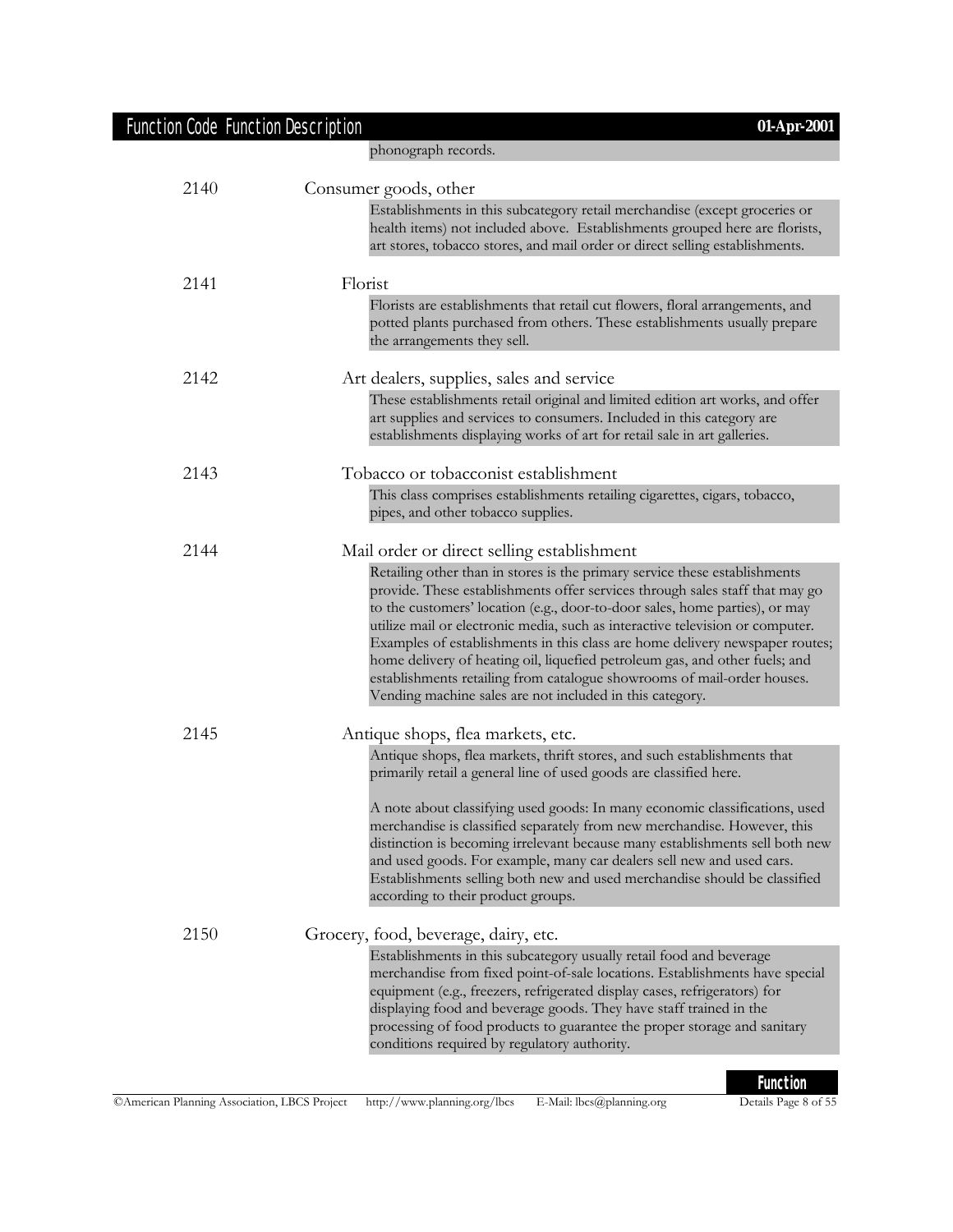| <b>Function Code Function Description</b> | 01-Apr-2001                                                                                                                                                                                                                                                                                                                                                                                                                                              |
|-------------------------------------------|----------------------------------------------------------------------------------------------------------------------------------------------------------------------------------------------------------------------------------------------------------------------------------------------------------------------------------------------------------------------------------------------------------------------------------------------------------|
| 2151                                      | Grocery store, supermarket, or bakery                                                                                                                                                                                                                                                                                                                                                                                                                    |
|                                           | Supermarkets and other grocery (except convenience) stores retail a general<br>line of food, such as canned and frozen foods; fresh fruits and vegetables;<br>and fresh and prepared meats, fish, and poultry. Included in this class are<br>meat and seafood markets, delicatessen-type establishments, and<br>establishments retailing baked goods (not for immediate consumption and<br>made off-premises).                                           |
| 2152                                      | Convenience store                                                                                                                                                                                                                                                                                                                                                                                                                                        |
|                                           | Convenience stores or food marts (except those with fuel pumps) primarily<br>retail a limited line of goods that generally includes milk, bread, soda, and<br>snacks. In high traffic or tourism corridors, they also sell gifts, crafts, maps,<br>and other goods normally associated with travel and tourism.                                                                                                                                          |
| 2153                                      | Specialty food store                                                                                                                                                                                                                                                                                                                                                                                                                                     |
|                                           | Specialty food stores primarily retail specialty food items, such as coffee and<br>tea (i.e., packaged), confectionery products (i.e., packaged), nuts, spices, and<br>gourmet foods.                                                                                                                                                                                                                                                                    |
| 2154                                      | Fruit and vegetable store                                                                                                                                                                                                                                                                                                                                                                                                                                |
|                                           | These establishments primarily retail fresh fruits and vegetables either as<br>standalone business or part of a larger collection of shops, such as is<br>common with farmers markets, bazaars, and roadside grocery stands.                                                                                                                                                                                                                             |
| 2155                                      | Beer, wine, and liquor store                                                                                                                                                                                                                                                                                                                                                                                                                             |
|                                           | These establishments primarily retail packaged alcoholic beverages, such as<br>ale, beer, wine, and liquor.                                                                                                                                                                                                                                                                                                                                              |
| 2160                                      | Health and personal care                                                                                                                                                                                                                                                                                                                                                                                                                                 |
|                                           | This subcategory comprises of establishments that retail health and personal<br>care merchandise from fixed point-of-sale locations. Some of these<br>establishments may have specialized staff trained in dealing with the<br>products, such as pharmacists, opticians, and other professionals that retail,<br>advise, and fit the product for the customer. Establishments in this<br>subcategory are further classified by the products they retail. |
| 2161                                      | Pharmacy or drug store                                                                                                                                                                                                                                                                                                                                                                                                                                   |
|                                           | Pharmacies and drug stores primarily retail prescription or nonprescription<br>drugs and medicines.                                                                                                                                                                                                                                                                                                                                                      |
| 2162                                      | Cosmetic and beauty supplies                                                                                                                                                                                                                                                                                                                                                                                                                             |
|                                           | Establishments in this category primarily retail cosmetics, perfumes,<br>toiletries, and personal grooming products.                                                                                                                                                                                                                                                                                                                                     |
| 2163                                      | Optical                                                                                                                                                                                                                                                                                                                                                                                                                                                  |
|                                           | Optical establishments retail prescription or nonprescription eyeglasses and<br>contact lenses. This category also includes establishments that provide<br>customer fitting or lens grinding in addition to eyeglasses.                                                                                                                                                                                                                                  |
|                                           |                                                                                                                                                                                                                                                                                                                                                                                                                                                          |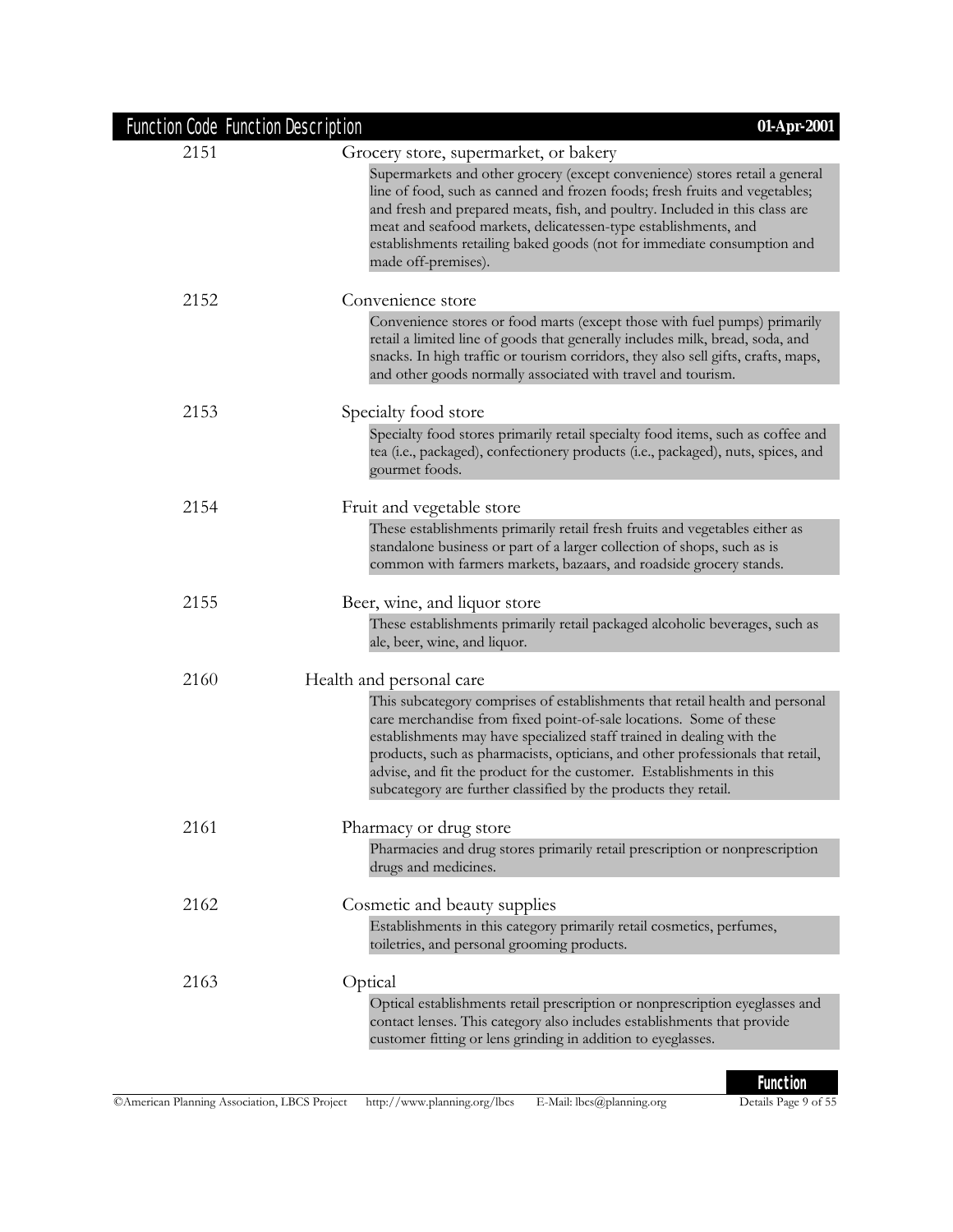| Function Code Function Description |                                                                                                                                                                                                                                                                                                                                                                                                                                                                                                                                  |
|------------------------------------|----------------------------------------------------------------------------------------------------------------------------------------------------------------------------------------------------------------------------------------------------------------------------------------------------------------------------------------------------------------------------------------------------------------------------------------------------------------------------------------------------------------------------------|
| <b>Finance and Insurance</b>       |                                                                                                                                                                                                                                                                                                                                                                                                                                                                                                                                  |
|                                    | Finance and insurance establishments engage in financial transactions that<br>create, liquidate, or change ownership of financial assets. They also pool<br>financial risks by underwriting insurance and annuities. Some establishments<br>support employee benefit programs. In many cases, it may not be always<br>possible to differentiate some establishments between the subcategories; use<br>this category instead.                                                                                                     |
|                                    | Bank, credit union, or savings institution                                                                                                                                                                                                                                                                                                                                                                                                                                                                                       |
|                                    | These establishments primarily perform central banking functions (such as<br>issuing currency, managing national money supply and international reserves,<br>and acting as fiscal agent for the central government) and accept deposits (or<br>share deposits) and lend funds from these deposits.                                                                                                                                                                                                                               |
|                                    | Credit and finance establishment                                                                                                                                                                                                                                                                                                                                                                                                                                                                                                 |
|                                    | Credit and finance establishments, both private and public (government-<br>sponsored), extend credit or lend funds raised by credit market borrowing,<br>such as issuing commercial paper or other debt instruments or by borrowing<br>from other financial intermediaries. Credit card, sales financing, unsecured<br>consumer lending, real estate credit, international trade financing, and<br>secondary market financing establishments are also included here.                                                             |
|                                    | Investment banking, securities, and brokerages                                                                                                                                                                                                                                                                                                                                                                                                                                                                                   |
|                                    | These establishments primarily engage in one of the following: (1)<br>underwriting securities issues or making markets for securities and<br>commodities; (2) acting as agents (i.e., brokers) between buyers and sellers of<br>securities and commodities; (3) providing securities and commodity<br>exchange services; and (4) providing other services, such as managing<br>portfolios of assets; providing investment advice; and trust, fiduciary, and<br>custody services.                                                 |
|                                    | Insurance-related establishment                                                                                                                                                                                                                                                                                                                                                                                                                                                                                                  |
|                                    | These primarily engaged in one of the following: (1) underwriting (assuming<br>the risk, assigning premiums, etc.) annuities and insurance policies or (2)<br>facilitating such underwriting by selling insurance policies, and by providing<br>other insurance and employee-benefit related services.                                                                                                                                                                                                                           |
|                                    | Fund, trust, or other financial establishment                                                                                                                                                                                                                                                                                                                                                                                                                                                                                    |
|                                    | These establishments pool assets, such as funds and trusts, on behalf of<br>shareholders or beneficiaries. They act as principals or brokers in buying or<br>selling financial contracts (except investment banking, securities, and<br>commodity contracts); and provide related investment services, such as<br>portfolio management; investment advice; and trust, fiduciary, and custody<br>services.<br>Security or equity holding establishments are classified in "management of<br>companies and enterprises", not here. |
|                                    |                                                                                                                                                                                                                                                                                                                                                                                                                                                                                                                                  |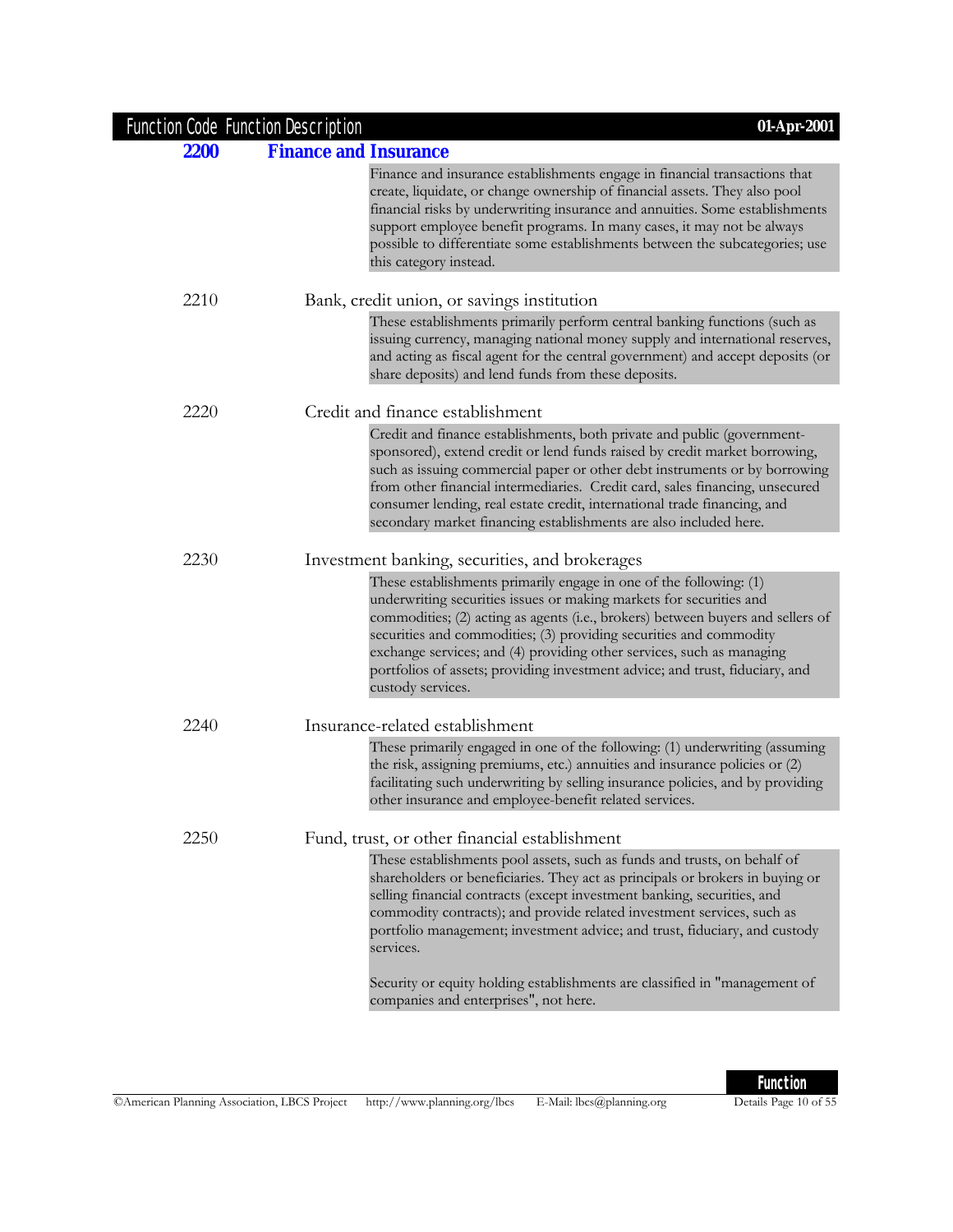| <b>Function Code Function Description</b> | 01-Apr-2001                                                                                                                                                                                                                                                                                                                                                                                                                                                                                                                                                                             |
|-------------------------------------------|-----------------------------------------------------------------------------------------------------------------------------------------------------------------------------------------------------------------------------------------------------------------------------------------------------------------------------------------------------------------------------------------------------------------------------------------------------------------------------------------------------------------------------------------------------------------------------------------|
| <b>2300</b>                               | <b>Real estate, and rental and leasing</b>                                                                                                                                                                                                                                                                                                                                                                                                                                                                                                                                              |
|                                           | These establishments rent or lease, and may additionally sell assets. Assets<br>can be tangible (real estate or equipment) or intangible (patents and<br>trademarks). This category's usefulness depends entirely on the activity and<br>structure-type dimensions.                                                                                                                                                                                                                                                                                                                     |
| 2310                                      | Real estate services                                                                                                                                                                                                                                                                                                                                                                                                                                                                                                                                                                    |
|                                           | Establishments in this category comprise of those that lease real estate<br>(except buildings), such as manufactured home (i.e., mobile home) sites,<br>vacant lots, and grazing land. It also includes real estate appraisers (which<br>estimate the market value of real estate), and other establishments<br>performing real estate related services while not leasing buildings.                                                                                                                                                                                                    |
| 2320                                      | Property management services                                                                                                                                                                                                                                                                                                                                                                                                                                                                                                                                                            |
|                                           | This subcategory comprises establishments that manage real property for<br>others. Management includes performing various services associated with<br>overall operation of property, such as collecting rents, and overseeing<br>services such as maintenance, security, and trash removal. Included in this<br>subcategory are owner-lessons and establishments renting real estate and<br>then acting as lessons in subleasing it to others. Establishments may manage<br>the property themselves or have another establishment manage it for them.                                   |
| 2321                                      | Commercial property-related                                                                                                                                                                                                                                                                                                                                                                                                                                                                                                                                                             |
|                                           | Commercial property-related establishments lease buildings not used as<br>residences or dwellings. This category includes mini-warehouses and self-<br>storage units, which provide space (i.e., rooms, compartments, lockers,<br>containers, or outdoor space) where clients store and retrieve goods.                                                                                                                                                                                                                                                                                 |
| 2322                                      | Rental housing-related                                                                                                                                                                                                                                                                                                                                                                                                                                                                                                                                                                  |
|                                           | These establishments lease buildings used as residences or dwellings, such as<br>single-family homes, apartment buildings, and town homes.                                                                                                                                                                                                                                                                                                                                                                                                                                              |
| 2330                                      | Rental and leasing                                                                                                                                                                                                                                                                                                                                                                                                                                                                                                                                                                      |
|                                           | Establishments in the rental and leasing subcategory include establishments<br>that provide tangible goods, such as automobiles, computers, consumer<br>goods, and industrial machinery and equipment, to customers in return for a<br>periodic rental or lease payment. These establishments may rent consumer<br>goods and equipment, or may lease machinery and equipment for business<br>operations. Establishments may or may not operate from a retail or store-<br>front facility, and may offer short or long-term leases.                                                      |
|                                           | Note the following exceptions. Establishments that primarily lease in<br>combination with providing loans are classified in banks and credit unions.<br>Establishments that primarily lease real property are classified under<br>property management services. Establishments primarily renting or leasing<br>equipment with operators are classified in other subcategories depending on<br>the type of service (these are excluded here since NAICS also differentiates<br>if the client is paying for the expertise of the operator in addition to the<br>rental of the equipment.) |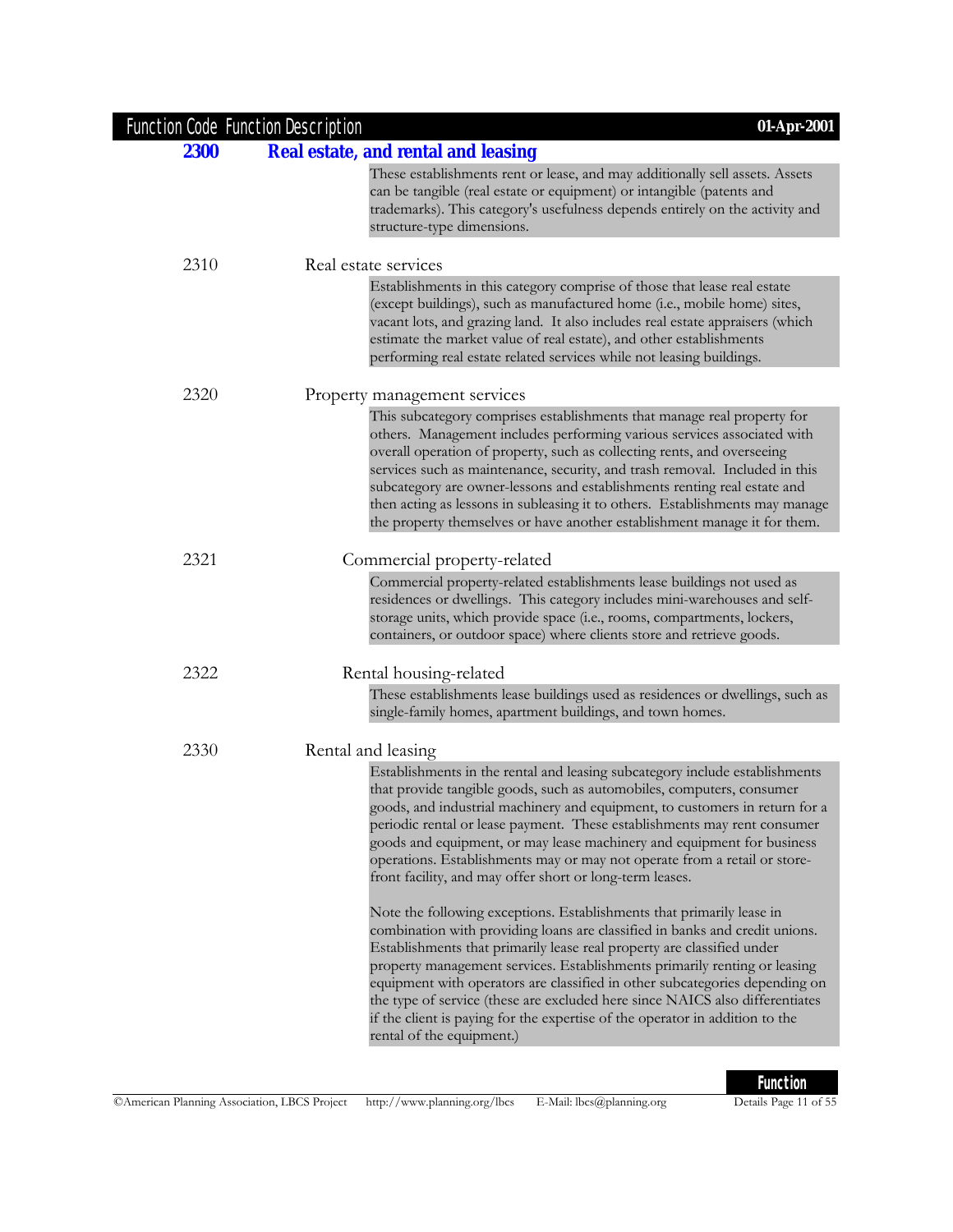| <b>Function Code Function Description</b> | 01-Apr-2001                                                                                                                                                                                                                                                                                                                                                                                                                                                                                                                                                                                                                                                                                                                                                          |
|-------------------------------------------|----------------------------------------------------------------------------------------------------------------------------------------------------------------------------------------------------------------------------------------------------------------------------------------------------------------------------------------------------------------------------------------------------------------------------------------------------------------------------------------------------------------------------------------------------------------------------------------------------------------------------------------------------------------------------------------------------------------------------------------------------------------------|
| 2331                                      | Cars                                                                                                                                                                                                                                                                                                                                                                                                                                                                                                                                                                                                                                                                                                                                                                 |
|                                           | These establishments rent or lease passenger cars without drivers.                                                                                                                                                                                                                                                                                                                                                                                                                                                                                                                                                                                                                                                                                                   |
| 2332                                      | Leasing trucks, trailers, RVs, etc.                                                                                                                                                                                                                                                                                                                                                                                                                                                                                                                                                                                                                                                                                                                                  |
|                                           | Establishments in this classification rent or lease trucks, truck tractors or<br>buses, semi trailers, utility trailers, RVs (recreational vehicles), or off-highway<br>transportation equipment such as aircraft, railroad cars, steamships, or<br>tugboats. Drivers or operators are not provided.                                                                                                                                                                                                                                                                                                                                                                                                                                                                 |
| 2333                                      | Recreational goods rental<br>These establishments rent recreational goods, such as skis, canoes, bicycles,<br>sailboats, motorcycles, beach chairs, and beach umbrellas.                                                                                                                                                                                                                                                                                                                                                                                                                                                                                                                                                                                             |
| 2334                                      | Leasing commercial, industrial machinery, and equipment                                                                                                                                                                                                                                                                                                                                                                                                                                                                                                                                                                                                                                                                                                              |
|                                           | These establishments rent or lease:                                                                                                                                                                                                                                                                                                                                                                                                                                                                                                                                                                                                                                                                                                                                  |
|                                           | a). office machinery and equipment, such as computers, office furniture,<br>duplicating machines (i.e., copiers), or facsimile machines;                                                                                                                                                                                                                                                                                                                                                                                                                                                                                                                                                                                                                             |
|                                           | b). heavy equipment without operators used for construction, mining, or<br>forestry, such as bulldozers, earthmoving equipment, well-drilling machinery<br>and equipment, or cranes;                                                                                                                                                                                                                                                                                                                                                                                                                                                                                                                                                                                 |
|                                           | c). other non-consumer machinery and equipment, such as manufacturing<br>equipment; metalworking, telecommunications, motion picture, or theatrical<br>equipment; institutional (i.e., public building) furniture; or agricultural<br>equipment without operators.                                                                                                                                                                                                                                                                                                                                                                                                                                                                                                   |
| 2335                                      | Consumer goods rental                                                                                                                                                                                                                                                                                                                                                                                                                                                                                                                                                                                                                                                                                                                                                |
|                                           | This category comprises establishments that rent personal and household-<br>type goods. Establishments generally provide short-term rental although in<br>some instances, the goods may be leased for longer periods of time. These<br>establishments often operate from a retail-like or store-front facility. Rental<br>items include: home health equipment; consumer electronics equipment,<br>such as televisions, stereos, and refrigerators; clothing, such as formal wear,<br>costumes, (except laundered uniforms and work apparel); furniture; and<br>party supplies. This class also comprises general rental centers, which may<br>offer a range of consumer, commercial, and industrial equipment, but which<br>are primarily geared towards consumers. |
| 2336                                      | Intellectual property rental (video, music, software, etc.)                                                                                                                                                                                                                                                                                                                                                                                                                                                                                                                                                                                                                                                                                                          |
|                                           | This class comprises of establishments that assign rights to assets, such as<br>patents, trademarks, brand names, and franchise agreements for which a<br>royalty payment or licensing fee is paid to the asset holder.                                                                                                                                                                                                                                                                                                                                                                                                                                                                                                                                              |
| 2400                                      | <b>Business, professional, scientific, and technical services</b>                                                                                                                                                                                                                                                                                                                                                                                                                                                                                                                                                                                                                                                                                                    |
|                                           | Establishments in this category perform professional, scientific, and technical<br>services for others. Such services require a high degree of expertise and<br>training. Subcategories reflect the types of clients and industries they serve.                                                                                                                                                                                                                                                                                                                                                                                                                                                                                                                      |
|                                           |                                                                                                                                                                                                                                                                                                                                                                                                                                                                                                                                                                                                                                                                                                                                                                      |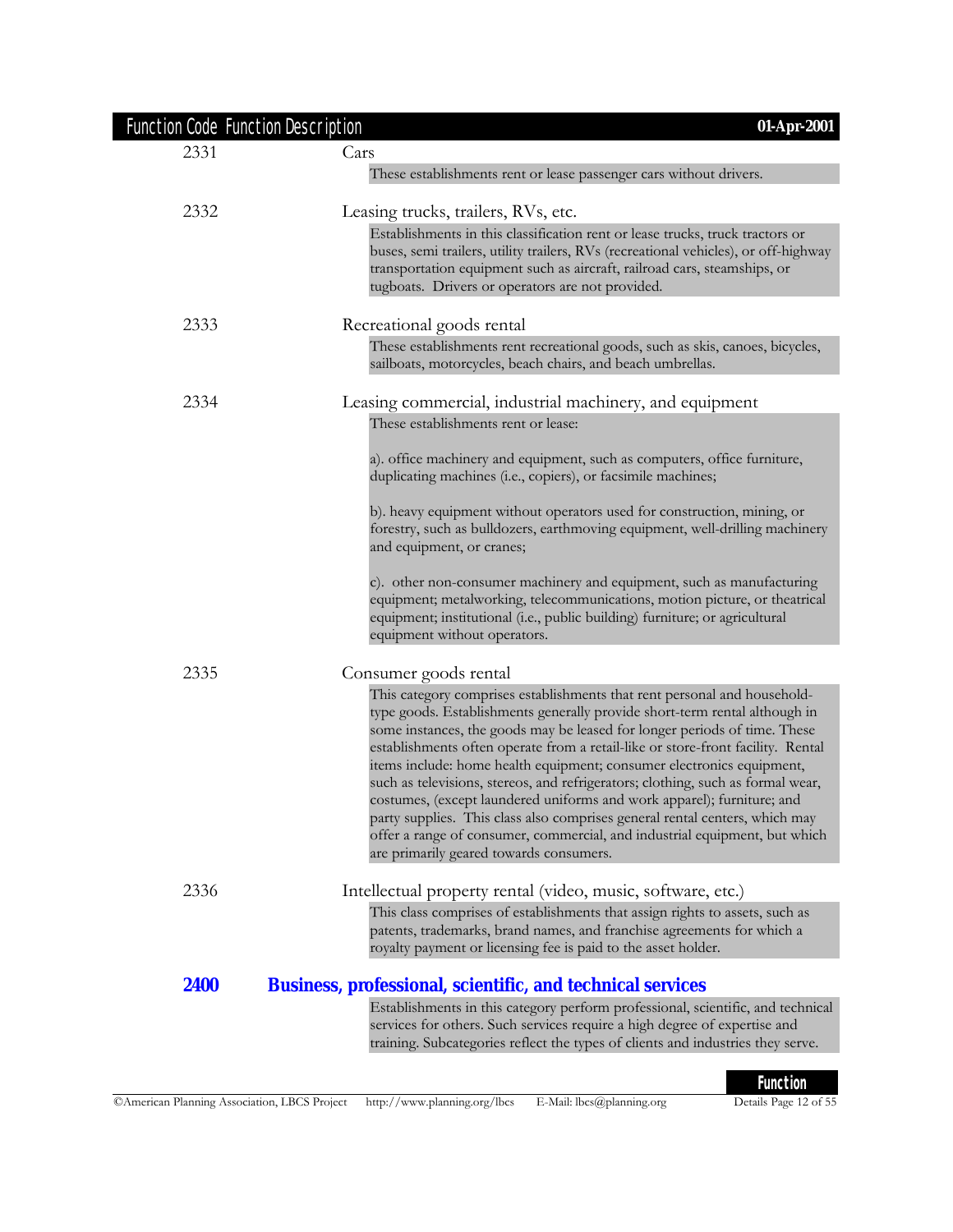| <b>Function Code Function Description</b> | 01-Apr-2001                                                                                                                                                                                                                                                                                                                                                                                                                                                                                                                                                                                                                                                                                                                                                                                                                                                                                                                                                                                                                                                                                   |
|-------------------------------------------|-----------------------------------------------------------------------------------------------------------------------------------------------------------------------------------------------------------------------------------------------------------------------------------------------------------------------------------------------------------------------------------------------------------------------------------------------------------------------------------------------------------------------------------------------------------------------------------------------------------------------------------------------------------------------------------------------------------------------------------------------------------------------------------------------------------------------------------------------------------------------------------------------------------------------------------------------------------------------------------------------------------------------------------------------------------------------------------------------|
| 2410                                      | Professional services                                                                                                                                                                                                                                                                                                                                                                                                                                                                                                                                                                                                                                                                                                                                                                                                                                                                                                                                                                                                                                                                         |
|                                           | Establishments in this subcategory make available the knowledge and skills<br>of their employees. The distinguishing feature of this subcategory is that the<br>service provided depends on worker skills, while equipment and materials<br>are not of major importance. This distinction is what separates professional<br>services from other categories (such as health care, where "high tech"<br>machines and materials are important). Thus, the establishments categorized<br>here sell expertise and perform professional, scientific, and technical services<br>for others. These services require specialized expertise of the employees,<br>though not in every case. The individual classes in this subcategory are<br>defined by the particular expertise and training they provide. The primary<br>distinction between this category and the administrative services category is<br>that employees in this category tend to be more highly specialized.                                                                                                                         |
| 2411                                      | Legal services                                                                                                                                                                                                                                                                                                                                                                                                                                                                                                                                                                                                                                                                                                                                                                                                                                                                                                                                                                                                                                                                                |
|                                           | This category includes the following establishments:                                                                                                                                                                                                                                                                                                                                                                                                                                                                                                                                                                                                                                                                                                                                                                                                                                                                                                                                                                                                                                          |
|                                           | a). Title abstract and settlement offices engaging in researching public land<br>records to gather information relating to real estate titles, preparing<br>documents necessary for the transfer of the title, financing, and settlement,<br>conducting final real estate settlements and closings, and filing legal and<br>other documents relating to the sale of real estate. (Real estate settlement<br>offices, title abstract companies, and title search companies are included.)<br>b). Offices of lawyers: these are offices of legal practitioners known as<br>lawyers or attorneys i.e., counselors-at-law primarily engaged in the practice<br>of law; establishments may provide expertise in a range or in specific areas of<br>law, such as criminal law, corporate law, family and estate law, patent law,<br>real estate law, or tax law.<br>c). Offices of notaries: these establishments draft, approve, and execute real<br>estate transactions, wills, and contracts; and receive, index, and store such<br>legal documents.<br>d). Other legal services establishments. |
| 2412                                      |                                                                                                                                                                                                                                                                                                                                                                                                                                                                                                                                                                                                                                                                                                                                                                                                                                                                                                                                                                                                                                                                                               |
|                                           | Accounting, tax, bookkeeping, payroll services<br>Accounting-related establishments provide services such as auditing<br>accounting records, designing accounting systems, preparing financial<br>statements, developing budgets, preparing tax returns, processing payrolls,<br>book keeping, and billing.                                                                                                                                                                                                                                                                                                                                                                                                                                                                                                                                                                                                                                                                                                                                                                                   |
| 2413                                      | Architectural, engineering, and related services                                                                                                                                                                                                                                                                                                                                                                                                                                                                                                                                                                                                                                                                                                                                                                                                                                                                                                                                                                                                                                              |
|                                           | These establishments include the following: architectural, landscaping<br>(architectural), engineering, drafting, building inspection, surveying and<br>mapping, and laboratory testing (except medical, veterinary, or auto<br>emission) enterprises. Architectural services plan and design buildings and<br>structures. Architectural landscaping services plan and design the<br>development of land areas for projects. Engineering services apply physical<br>laws and principles of engineering to design, develop, or utilize machines,<br>materials, instruments, structures, processes, and systems; they may provide<br>Eunetion                                                                                                                                                                                                                                                                                                                                                                                                                                                   |

**Function**<br>Details Page 13 of 55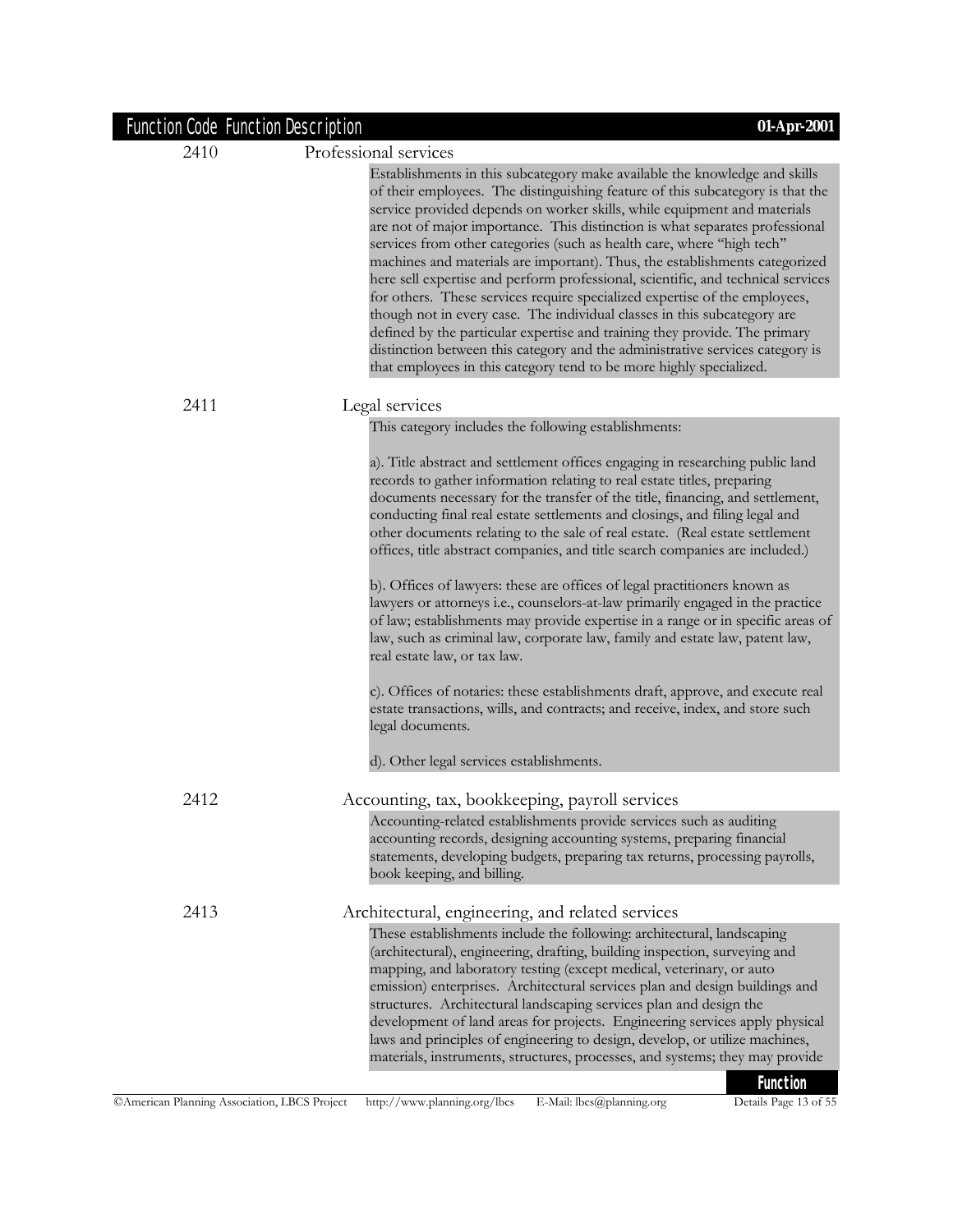|      | advice, prepare feasibility studies, prepare preliminary and final plans and<br>designs, provide technical services during the construction or installation<br>phase, or inspect and evaluate of engineering projects. Drafting services<br>draw detailed layouts, plans, and illustrations of buildings, structures,<br>systems, or components from engineering and architectural specifications.<br>Building inspection services evaluate aspects of building structure and<br>component systems and prepare a reports on the physical condition of the<br>property, generally for buyers or others involved in real estate transactions;<br>bureaus and establishments providing home inspection services are<br>included. Surveying and mapping services gather, interpret, and map<br>geophysical and non-geophysical data; these may survey and map the earth's<br>surface or seafloor, may locate and measure subsurface resources (such as<br>oil, gas, and minerals), and may conduct surveys for engineering purposes.<br>Testing laboratories perform physical, chemical, and other analytical testing<br>services, such as acoustics or vibration testing, assaying, biological testing<br>(except medical and veterinary), calibration testing, electrical and electronic<br>testing, geotechnical testing, mechanical testing, nondestructive testing, or<br>thermal testing. The testing may occur in a laboratory or on-site. |
|------|-----------------------------------------------------------------------------------------------------------------------------------------------------------------------------------------------------------------------------------------------------------------------------------------------------------------------------------------------------------------------------------------------------------------------------------------------------------------------------------------------------------------------------------------------------------------------------------------------------------------------------------------------------------------------------------------------------------------------------------------------------------------------------------------------------------------------------------------------------------------------------------------------------------------------------------------------------------------------------------------------------------------------------------------------------------------------------------------------------------------------------------------------------------------------------------------------------------------------------------------------------------------------------------------------------------------------------------------------------------------------------------------------------------------------------------------------|
| 2414 | Graphic, industrial, interior design services                                                                                                                                                                                                                                                                                                                                                                                                                                                                                                                                                                                                                                                                                                                                                                                                                                                                                                                                                                                                                                                                                                                                                                                                                                                                                                                                                                                                 |
|      | Establishments in this category provide specialized design services (except<br>architectural, engineering, and computer systems design). Services include<br>interior, industrial, and graphic design. Interior design establishments plan,<br>design, and administer projects in interior spaces; interior decorating<br>consultants are also included here. Industrial design establishments create<br>designs and specifications aiding the use, value, and appearance of their<br>products; services can include the determination of the materials,<br>construction, mechanisms, shape, color, and surface finishes of products.<br>Establishments that provide industrial design services and industrial design<br>consulting services for automobile or furniture industries are also included<br>here. Graphic design establishments design visual communication; they may<br>design printed materials, packaging, advertising, signage systems, or<br>corporate identification (logos); also included are commercial artists that<br>generate illustrations requiring technical accuracy or interpretative skills.                                                                                                                                                                                                                                                                                                                   |
| 2415 | Consulting services (management, environmental, etc.)<br>These establishments advise and assist businesses and other organizations on                                                                                                                                                                                                                                                                                                                                                                                                                                                                                                                                                                                                                                                                                                                                                                                                                                                                                                                                                                                                                                                                                                                                                                                                                                                                                                         |
|      | management, scientific, and technological issues. This class includes<br>establishments that provide expertise in information technologies; these may<br>design, modify, test, support, or operate hardware and software for clients.                                                                                                                                                                                                                                                                                                                                                                                                                                                                                                                                                                                                                                                                                                                                                                                                                                                                                                                                                                                                                                                                                                                                                                                                         |
| 2416 | Research and development services (scientific, etc.)                                                                                                                                                                                                                                                                                                                                                                                                                                                                                                                                                                                                                                                                                                                                                                                                                                                                                                                                                                                                                                                                                                                                                                                                                                                                                                                                                                                          |
|      | Establishments in this category conduct research, or analyze, in the physical,<br>engineering, cognitive, or life sciences, such as agriculture, electronics,<br>ecology, biology, botany, biotechnology, computers, chemistry, food,<br>fisheries, forests, geology, health, mathematics, medicine, oceanography,<br>pharmacy, physics, veterinary, sociology, psychology, language, behavior, or<br>economics.                                                                                                                                                                                                                                                                                                                                                                                                                                                                                                                                                                                                                                                                                                                                                                                                                                                                                                                                                                                                                              |
| 2417 | Advertising, media, and photography services                                                                                                                                                                                                                                                                                                                                                                                                                                                                                                                                                                                                                                                                                                                                                                                                                                                                                                                                                                                                                                                                                                                                                                                                                                                                                                                                                                                                  |
|      | Establishments in this category encompass: advertising, public relations, and                                                                                                                                                                                                                                                                                                                                                                                                                                                                                                                                                                                                                                                                                                                                                                                                                                                                                                                                                                                                                                                                                                                                                                                                                                                                                                                                                                 |
|      | <b>Function</b>                                                                                                                                                                                                                                                                                                                                                                                                                                                                                                                                                                                                                                                                                                                                                                                                                                                                                                                                                                                                                                                                                                                                                                                                                                                                                                                                                                                                                               |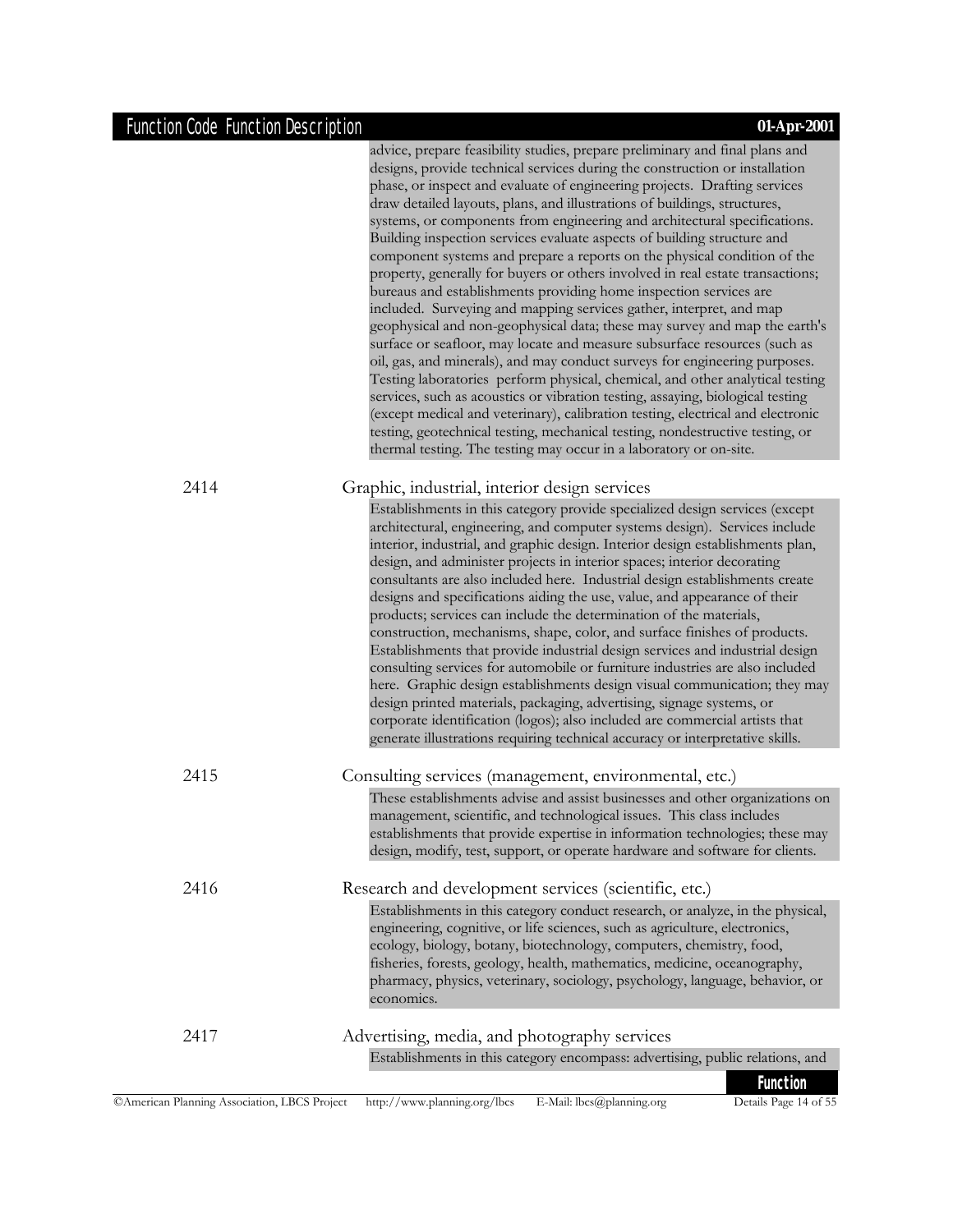| <b>Function Code Function Description</b> | 01-Apr-2001                                                                                                                                                                                                                                                                                                                                                                                                                                                                                                                                                                                                                                                                                                                                                                                                                                                                    |
|-------------------------------------------|--------------------------------------------------------------------------------------------------------------------------------------------------------------------------------------------------------------------------------------------------------------------------------------------------------------------------------------------------------------------------------------------------------------------------------------------------------------------------------------------------------------------------------------------------------------------------------------------------------------------------------------------------------------------------------------------------------------------------------------------------------------------------------------------------------------------------------------------------------------------------------|
|                                           | media buying agencies; media representatives; display and direct mail<br>advertisers; market research and public opinion agencies; commercial and<br>consumer photography and ideography studios; and translation and<br>interpretation providers.                                                                                                                                                                                                                                                                                                                                                                                                                                                                                                                                                                                                                             |
| 2418                                      | Veterinary services<br>Veterinary services include establishments with licensed practitioners of<br>veterinary medicine, dentistry, or surgery for animals; also included are<br>establishments that provide testing services for licensed veterinary<br>practitioners.                                                                                                                                                                                                                                                                                                                                                                                                                                                                                                                                                                                                        |
| 2420                                      | Administrative services<br>Typical office establishments in any business or downtown area fall in this<br>category. They provide a variety of standard administrative services. These<br>establishments are typically associated with white-collar workers in the old<br>SIC. These may be independent establishments or part of conglomerates that<br>serve one or more companies. Use this category as a default assignment for<br>most office buildings.                                                                                                                                                                                                                                                                                                                                                                                                                    |
| 2421                                      | Office and administrative services<br>These establishments: a). provide day-to-day office administrative services,<br>such as financial planning, billing, record keeping, personnel employment,<br>and logistics; b). hold securities (or other equity interests) of companies in<br>order to own a controlling interest or influence management decisions; c).<br>oversee and administer the establishments of a company often by providing<br>strategic or organizational planning; and d). provide other administrative<br>services not classified elsewhere.<br>Only use this classification for stand-alone establishments which, although<br>they may be part of a larger companies, are separate from the actual goods or<br>services producing facilities. The activities of these establishments could<br>apply equally to a manufacturing company, a law firm, etc. |
| 2422                                      | Facilities support services<br>These establishments provide operating staff for support services within a<br>client's facilities. They typically provide a combination of services, such as<br>janitorial, maintenance, trash disposal, security, mail reception, and laundry<br>services. They provide operating staff to carry out these support activities,<br>but are not involved with the core activities of the client. Establishments<br>providing operation support services (except computer and data processing)<br>and establishments operating correctional facilities (i.e., jails) on a contract or<br>fee basis are also included here.                                                                                                                                                                                                                        |
| 2423                                      | Employment agency<br>These establishments provide employee placement, temporary help, and<br>employee leasing services. These: (1) list employment vacancies and refer or<br>place individuals in employment for others; (2) supply workers to clients'<br>businesses for limited periods of time to supplement their working force; and<br>(3) provide human resources and human resource management, and operate<br>in co-employment with clients. These establishments may or may not<br><b>Function</b>                                                                                                                                                                                                                                                                                                                                                                    |

Details Page 15 of 55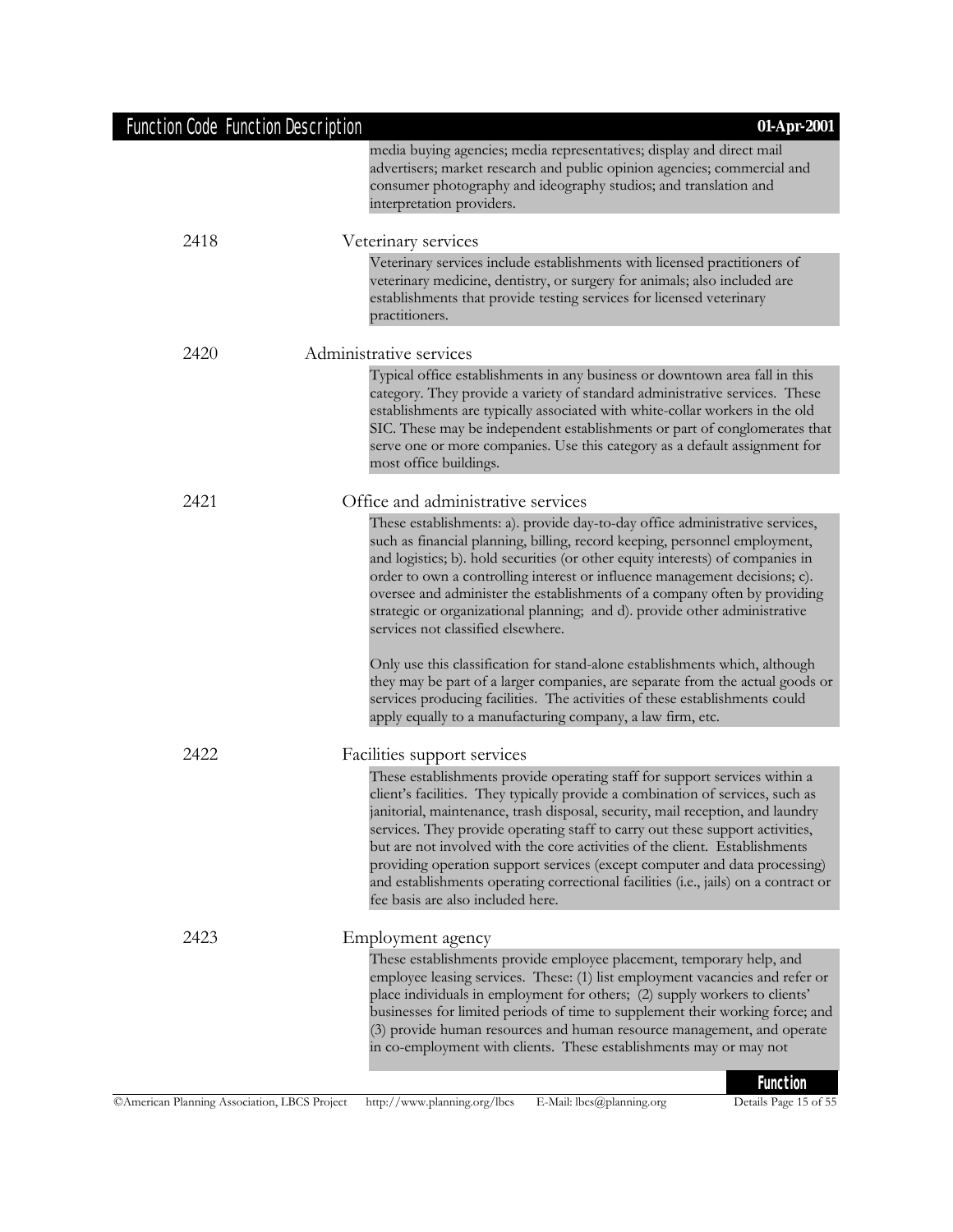| <b>Function Code Function Description</b> | 01-Apr-2001                                                                                                                                                                                                                                                                                                                                                                                                                                                                                                           |
|-------------------------------------------|-----------------------------------------------------------------------------------------------------------------------------------------------------------------------------------------------------------------------------------------------------------------------------------------------------------------------------------------------------------------------------------------------------------------------------------------------------------------------------------------------------------------------|
|                                           | provide direct supervision of their employees at clients' work sites, but do<br>not have management accountability for the work of their clients with regard<br>to strategic planning, output, or profitability. Professional employer<br>organizations (PEO) and establishments providing labor or staff leasing<br>services are included in this class.                                                                                                                                                             |
| 2424                                      | Business support services                                                                                                                                                                                                                                                                                                                                                                                                                                                                                             |
|                                           | These establishments provide any of the following: document preparation,<br>telephone answering, telemarketing, mailing (except direct mail advertising),<br>court reporting, and steno typing. They may operate copy centers, which<br>provide photocopying, duplicating, blueprinting, or other copying services<br>besides printing. They may provide a range of support activities, including<br>mailing services, document copying, facsimiles, word processing, on-site PC<br>rental, and office product sales. |
| 2425                                      | Collection agency                                                                                                                                                                                                                                                                                                                                                                                                                                                                                                     |
|                                           | Collection agencies: a). collect payments for claims and remit payments<br>collected to their clients; b). compile credit and employment information<br>(e.g. as credit bureaus) for financial institutions, retailers, or others who need<br>to evaluate credit worthiness; or c). repossess tangible assets (e.g.,<br>automobiles, boats, equipment, planes, furniture, appliances) for a creditor as<br>a result of delinquent debts.                                                                              |
| 2430                                      | Travel arrangement and reservation services                                                                                                                                                                                                                                                                                                                                                                                                                                                                           |
|                                           | These establishments promote or sell travel, tour, or accommodation<br>services, such as providing maps and information, locating convention sites,<br>arranging reservations, organizing group tours, etc. Travel or wholesale tour<br>operators are included in this subcategory. Also included are convention and<br>visitors bureaus.                                                                                                                                                                             |
| 2440                                      | Investigation and security services                                                                                                                                                                                                                                                                                                                                                                                                                                                                                   |
|                                           | Establishments in this subcategory provide one or more of the following: (1)<br>investigation and detective services; (2) guard and patrol services; (3) the<br>picking up and delivering of money or valuable items with protection while                                                                                                                                                                                                                                                                            |

investigation and detective services; (2) guard and patrol services; (3) the picking up and delivering of money or valuable items with protection while in transit; (4) the selling of security systems, such as burglar and fire alarms and locking devices, along with installation, repair, or monitoring; and (5) remote monitoring of electronic security alarm systems. 2450 Services to buildings and dwellings

These establishments provide services, such as pest control, janitorial

activities, landscaping, carpet and upholstery cleaning, and other services for buildings and dwellings. 2451 Extermination and pest control Establishments that exterminate and control birds, mosquitoes, rodents, termites, and other insects and pests (except for crop production and forestry production) are classified here. Establishments providing fumigation services are also included in this class.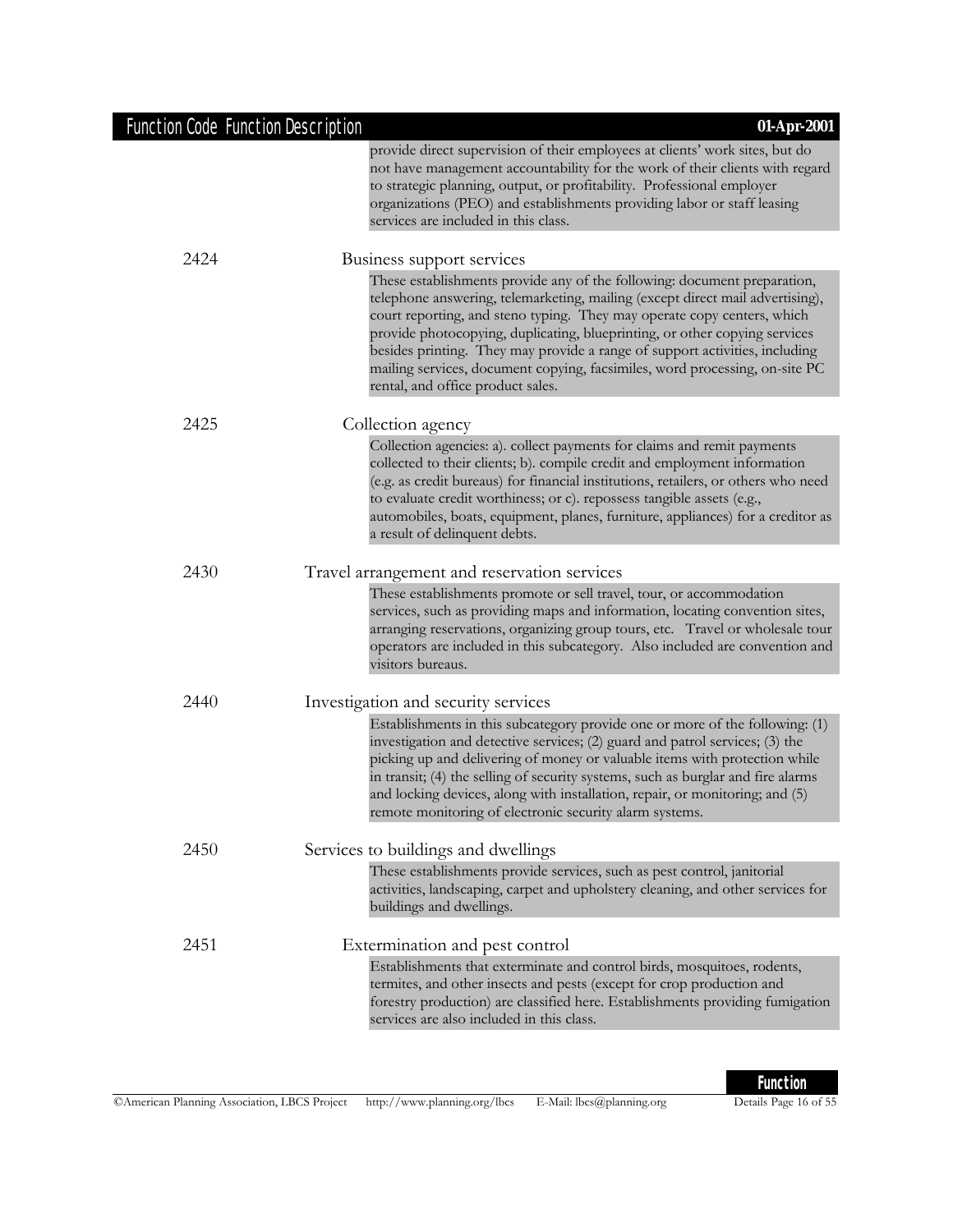| Function Code Function Description | 01-Apr-2001                                                                                                                                                                                                                                                                                                                                                                                                                                                                                                                                                                                             |
|------------------------------------|---------------------------------------------------------------------------------------------------------------------------------------------------------------------------------------------------------------------------------------------------------------------------------------------------------------------------------------------------------------------------------------------------------------------------------------------------------------------------------------------------------------------------------------------------------------------------------------------------------|
| 2452                               | Janitorial                                                                                                                                                                                                                                                                                                                                                                                                                                                                                                                                                                                              |
|                                    | This class comprises establishments that clean building interiors, interiors of<br>transportation equipment (e.g., aircraft, rail cars, ships), or windows.                                                                                                                                                                                                                                                                                                                                                                                                                                             |
| 2453                               | Landscaping                                                                                                                                                                                                                                                                                                                                                                                                                                                                                                                                                                                             |
|                                    | These establishments provide landscape maintenance, and tree, shrub, plant,<br>lawn, or garden installation. In addition, some of these establishments may<br>design landscape plans or construct (i.e., install) walkways, retaining walls,<br>decks, fences, ponds, or similar structures.                                                                                                                                                                                                                                                                                                            |
| 2454                               | Carpet and upholstery cleaning                                                                                                                                                                                                                                                                                                                                                                                                                                                                                                                                                                          |
|                                    | This class comprises establishments that clean and dye used rugs, carpets,<br>and upholstery.                                                                                                                                                                                                                                                                                                                                                                                                                                                                                                           |
| 2455                               | Packing, crating, and convention and trade show services                                                                                                                                                                                                                                                                                                                                                                                                                                                                                                                                                |
|                                    | These establishments: a). package client owned materials, possibly with<br>package labeling or imprinting; and b). organize, promote, and manage<br>events, such as business and trade shows, conventions, conferences, and<br>meetings, with or without providing staff.                                                                                                                                                                                                                                                                                                                               |
| <b>2500</b>                        | <b>Food services</b>                                                                                                                                                                                                                                                                                                                                                                                                                                                                                                                                                                                    |
|                                    | Establishments in this category only include those that prepare meals, snacks,<br>and beverages for immediate consumption. Many other establishments also<br>provide similar food and beverage services, but they are not included here<br>because that is not their primary economic function. Use the activity<br>dimension to differentiate such activities in those establishments.                                                                                                                                                                                                                 |
|                                    | For accommodation services (hotels, motels, etc.) use the residential and<br>accommodation services category.                                                                                                                                                                                                                                                                                                                                                                                                                                                                                           |
| 2510                               | Full-service restaurant                                                                                                                                                                                                                                                                                                                                                                                                                                                                                                                                                                                 |
|                                    | Full-service restaurants provide food services to patrons who order and are<br>served while seated (i.e. waiter/waitress service) and pay after eating. They<br>may provide this service in combination with selling alcoholic beverages,<br>providing takeout services, or presenting live nontheatrical entertainment.                                                                                                                                                                                                                                                                                |
| 2520                               | Cafeteria or limited service restaurant                                                                                                                                                                                                                                                                                                                                                                                                                                                                                                                                                                 |
|                                    | These provide food services (except snack and nonalcoholic beverage bars)<br>where patrons order or select items and pay before eating. Food and drink<br>may be consumed on premises, taken out, or delivered to customers'<br>location. Some establishments in this subcategory may provide food services<br>in combination with selling alcoholic beverages. This subcategory includes<br>cafeterias, which use cafeteria-style serving equipment, a refrigerated area,<br>and self-service beverage dispensing equipment, and which display food and<br>drink items in a continuous cafeteria line. |
| 2530                               | Snack or nonalcoholic bar                                                                                                                                                                                                                                                                                                                                                                                                                                                                                                                                                                               |
|                                    | These prepare and serve specialty snacks, such as ice cream, frozen yogurt,<br>cookies, or popcorn, or serve nonalcoholic beverages, such as coffee, juices,                                                                                                                                                                                                                                                                                                                                                                                                                                            |
|                                    | <b>Function</b>                                                                                                                                                                                                                                                                                                                                                                                                                                                                                                                                                                                         |

Details Page 17 of 55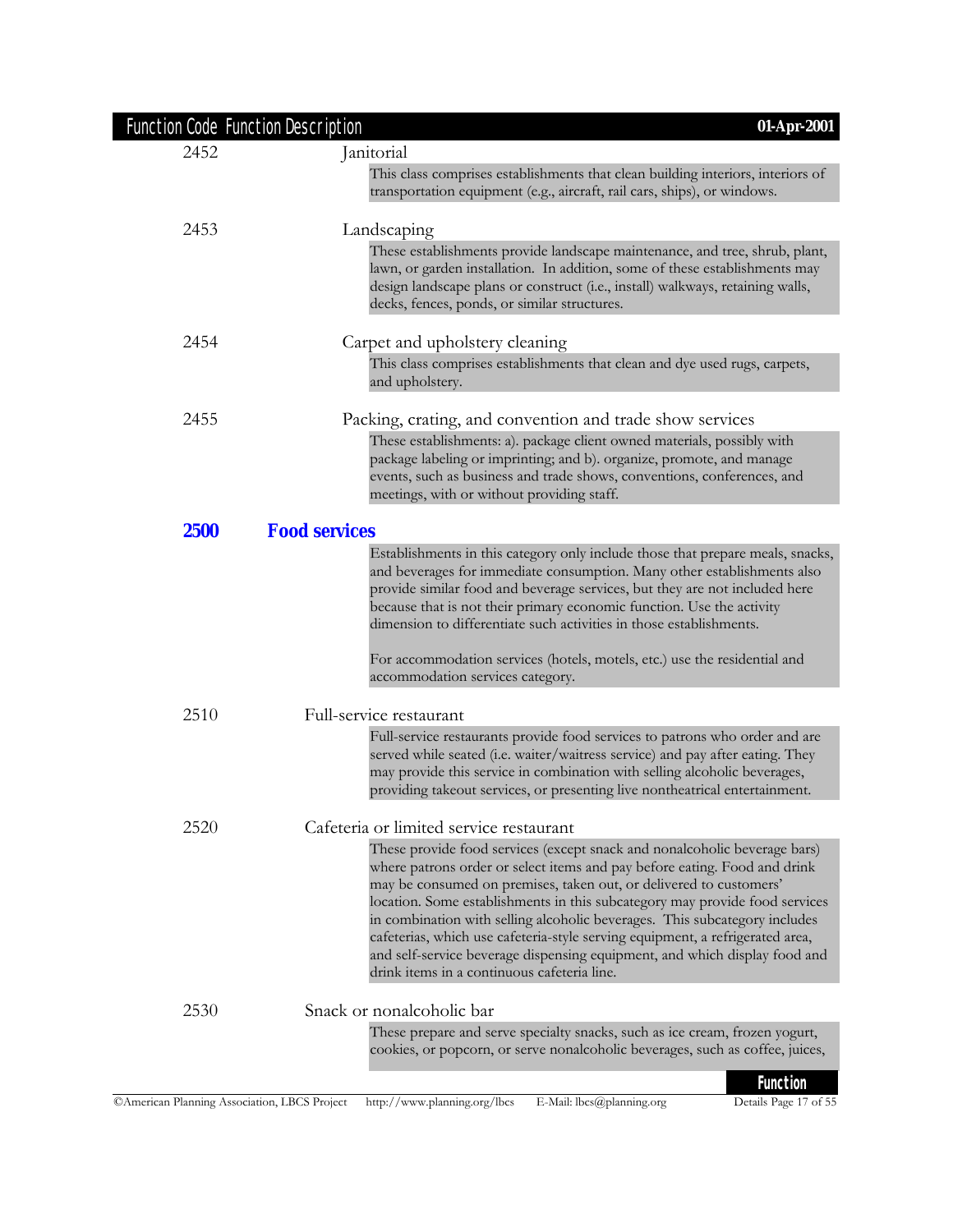|             | or sodas for consumption on or near the premises. These establishments<br>may carry and sell a combination of snack, nonalcoholic beverage, and other<br>related products (e.g., coffee beans, mugs, and coffee makers) but generally<br>promote and sell a unique food or beverage item.                                                                                                                                                                                             |
|-------------|---------------------------------------------------------------------------------------------------------------------------------------------------------------------------------------------------------------------------------------------------------------------------------------------------------------------------------------------------------------------------------------------------------------------------------------------------------------------------------------|
| 2540        | Bar or drinking place                                                                                                                                                                                                                                                                                                                                                                                                                                                                 |
|             | These establishments, also known as bars, taverns, nightclubs or drinking<br>places, primarily prepare and serve alcoholic beverages for immediate<br>consumption. These establishments may also provide limited food and<br>entertainment (primarily music) services.                                                                                                                                                                                                                |
| 2550        | Mobile food services                                                                                                                                                                                                                                                                                                                                                                                                                                                                  |
|             | These establishments prepare and serve meals and snacks for immediate<br>consumption from motorized vehicles or non-motorized carts. Examples<br>include hot dog carts and ice cream tucks. The establishment itself is the<br>central location from which the caterer route is serviced, not each vehicle, or<br>cart; however, land used as the primary site for the establishment's sales (i.e.<br>specific locations where the carts or vehicles operate) may be classified here. |
| 2560        | Caterer                                                                                                                                                                                                                                                                                                                                                                                                                                                                               |
|             | Caterers provide single event-based food services. They transport food via<br>equipment and vehicles to events or prepare food at an off-premise site.<br>Banquet halls with catering staff are included in this subcategory. Examples<br>of events catered by these establishments are trade shows, graduation parties,<br>wedding receptions, and business or retirement luncheons.                                                                                                 |
| 2570        | Food service contractor                                                                                                                                                                                                                                                                                                                                                                                                                                                               |
|             | These establishments provide food services at institutional, governmental,<br>commercial, or industrial locations of others based on contracts with<br>organizations for a specified period of time. Establishments in this<br>subcategory provide food services for the convenience of the contracting<br>organization or the contracting organization's customers. The food service<br>contractor always provides its own management staff.                                         |
| 2580        | Vending machine operator                                                                                                                                                                                                                                                                                                                                                                                                                                                              |
|             | Establishments in this category retail merchandise through vending machines<br>that they service.                                                                                                                                                                                                                                                                                                                                                                                     |
| <b>2600</b> | <b>Personal services</b>                                                                                                                                                                                                                                                                                                                                                                                                                                                              |
|             | This is a catch-all category for all personal service establishments. These<br>establishments offer a wide range of personal services (laundry, hair care,<br>etc.). See the establishments page for this classification on the LBCS web<br>site for a complete list of establishments.                                                                                                                                                                                               |
| 2700        | Pet and animal sales or service (except veterinary)                                                                                                                                                                                                                                                                                                                                                                                                                                   |
|             | This category comprises establishments retailing pets and other animals<br>(except for farming purposes) and pet supplies, as well as establishments<br>providing animal services, such as grooming, training, and care taking. For<br>veterinary establishments, use the appropriate professional services category.                                                                                                                                                                 |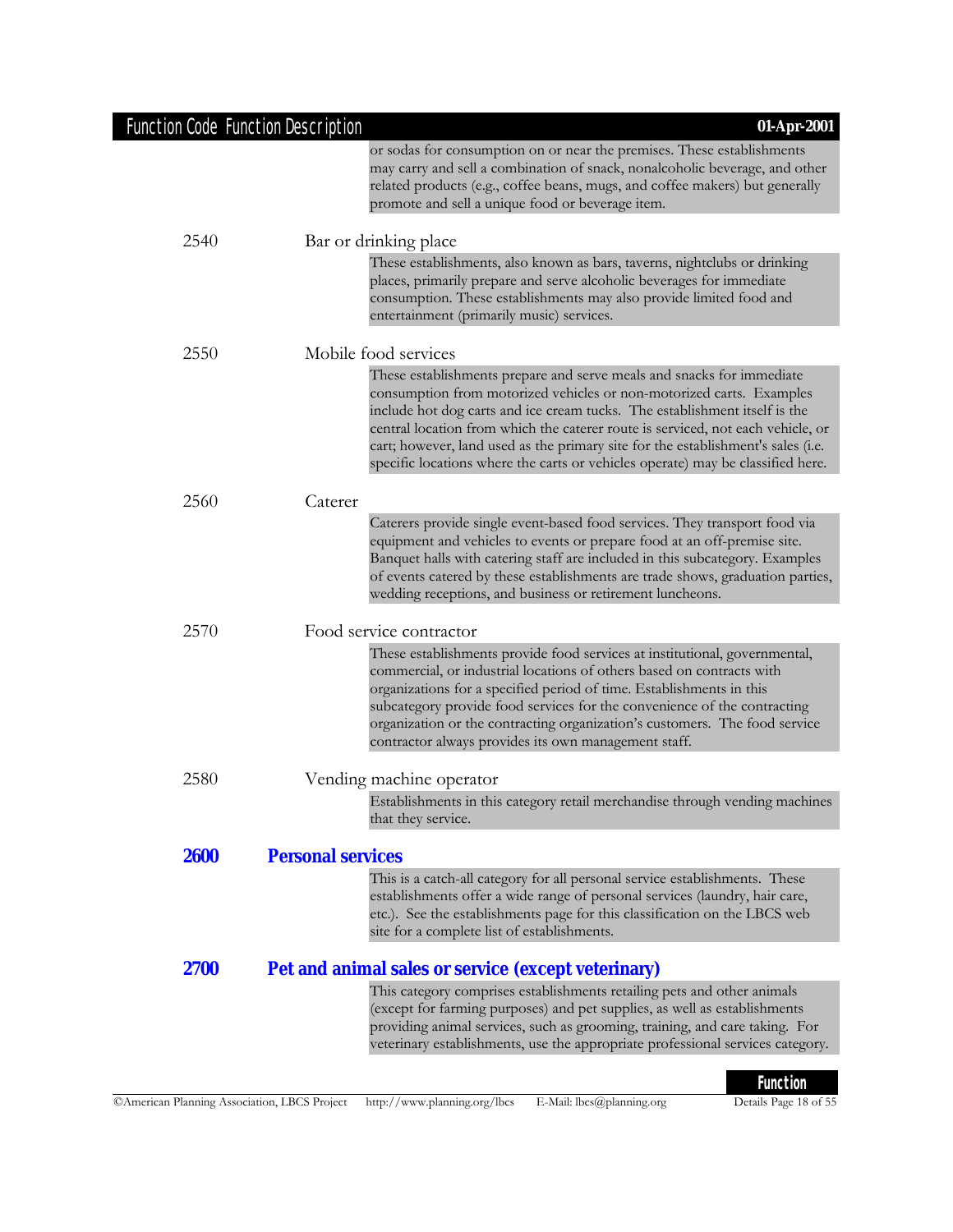|      | <b>Function Code Function Description</b>     | 01-Apr-2001                                                                                                                                                                                                                                                                                                                                                                                                                                                                                                                                                                                                                   |
|------|-----------------------------------------------|-------------------------------------------------------------------------------------------------------------------------------------------------------------------------------------------------------------------------------------------------------------------------------------------------------------------------------------------------------------------------------------------------------------------------------------------------------------------------------------------------------------------------------------------------------------------------------------------------------------------------------|
| 2710 |                                               | Pet or pet supply store                                                                                                                                                                                                                                                                                                                                                                                                                                                                                                                                                                                                       |
|      |                                               | Establishments in this category retail pets, pet foods, and other pet supplies.                                                                                                                                                                                                                                                                                                                                                                                                                                                                                                                                               |
| 2720 |                                               | Animal and pet services                                                                                                                                                                                                                                                                                                                                                                                                                                                                                                                                                                                                       |
|      |                                               | These establishments provide animal and pet care services (except                                                                                                                                                                                                                                                                                                                                                                                                                                                                                                                                                             |
|      |                                               | veterinary), such as boarding, grooming, sitting, and training.                                                                                                                                                                                                                                                                                                                                                                                                                                                                                                                                                               |
|      |                                               |                                                                                                                                                                                                                                                                                                                                                                                                                                                                                                                                                                                                                               |
|      | <b>3000 Manufacturing and wholesale trade</b> |                                                                                                                                                                                                                                                                                                                                                                                                                                                                                                                                                                                                                               |
|      |                                               | Differentiating manufacturing from retail or service establishments can be<br>confusing. The distinctions used in this category closely follow the NAICS<br>definitions.                                                                                                                                                                                                                                                                                                                                                                                                                                                      |
|      |                                               | Manufacturing establishments are located in plants, factories, or mills and<br>employ power-driven machines and materials-handling equipment. They may<br>also employ workers who create new products by hand, without the<br>characteristic machinery-intensive enterprise. Many manufacturing<br>establishments process products of agriculture, forestry, fishing, mining, or<br>quarrying as well as products of other manufacturing establishments. The<br>subcategories reflect sectors with distinct production processes related to<br>material inputs, production equipment, and employee skills.                    |
|      |                                               | Most manufacturing establishments have some form of captive services (e.g.,<br>research and development, and administrative operations, such as<br>accounting, payroll, or management). These must be functionally coded the<br>same as the establishment. However, when such services are provided by<br>separate establishments, they are classified in the appropriate function code,<br>and not in manufacturing. Use the activity dimension to differentiate<br>between an office activity and a factory activity for such establishments.                                                                               |
| 3100 |                                               | <b>Food, textiles, and related products</b>                                                                                                                                                                                                                                                                                                                                                                                                                                                                                                                                                                                   |
|      |                                               | Establishments in this category primarily produce food products for<br>intermediate or final consumption in a process that primarily uses raw<br>materials from livestock or agricultural products. This category also includes<br>establishments that produce tobacco, textiles, and leather products.                                                                                                                                                                                                                                                                                                                       |
| 3110 |                                               | Food and beverages                                                                                                                                                                                                                                                                                                                                                                                                                                                                                                                                                                                                            |
|      |                                               | Establishments in the food and beverage subcategory transform livestock<br>and produce into products for intermediate or final consumption; or they<br>manufacture beverages. These products are typically sold to wholesalers or<br>retailers; however, also included here are bakery and candy establishments<br>that produce on the premises for later consumption. Beverage<br>manufacturing includes the manufacture of nonalcoholic and fermented and<br>distilled alcoholic beverages. Ice manufacturing, while not a beverage, is also<br>included because it uses the same production process as water purification. |
| 3120 |                                               | Tobacco manufacturing establishment                                                                                                                                                                                                                                                                                                                                                                                                                                                                                                                                                                                           |
|      |                                               | Tobacco manufacturing includes establishments that either: redry and stem<br>tobacco; or that manufacture cigarettes, cigars, or other tobacco products.<br>Tobacco retail sales and tobacco crops are classified separately under retail<br>and agricultural crops categories respectively.                                                                                                                                                                                                                                                                                                                                  |
|      |                                               | <b>Function</b>                                                                                                                                                                                                                                                                                                                                                                                                                                                                                                                                                                                                               |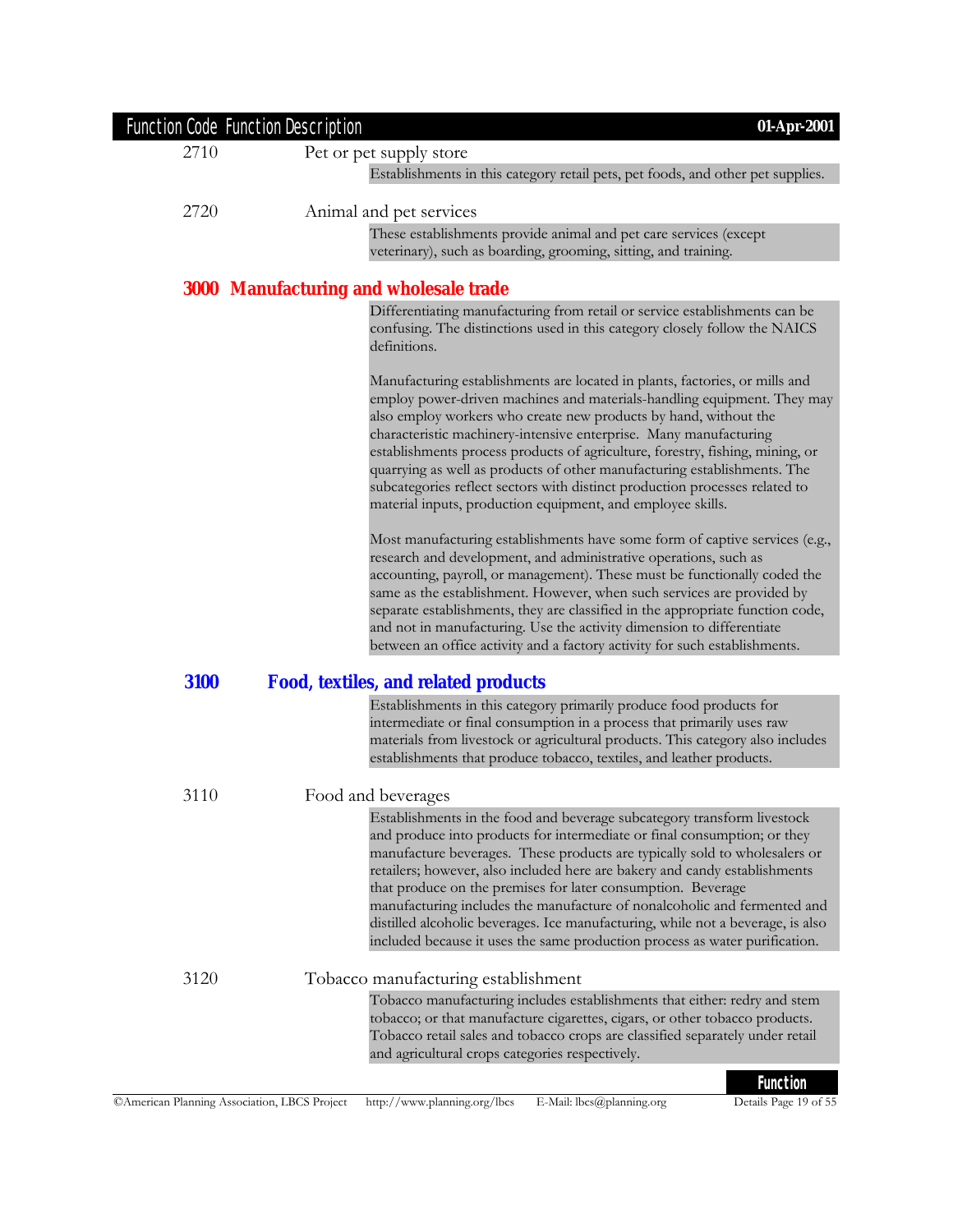| <b>Function Code Function Description</b> |          | 01-Apr-2001                                                                                                                                                                                                                                                                                                                                                                                                                                                                                                                                                                                                                                                                                                                                                                                                                              |
|-------------------------------------------|----------|------------------------------------------------------------------------------------------------------------------------------------------------------------------------------------------------------------------------------------------------------------------------------------------------------------------------------------------------------------------------------------------------------------------------------------------------------------------------------------------------------------------------------------------------------------------------------------------------------------------------------------------------------------------------------------------------------------------------------------------------------------------------------------------------------------------------------------------|
| 3130                                      | Textiles |                                                                                                                                                                                                                                                                                                                                                                                                                                                                                                                                                                                                                                                                                                                                                                                                                                          |
|                                           |          | Establishments here include textile mills, textile product mills, and apparel<br>manufacturers. Broadly they can be characterized as those that: (a)<br>transform natural or synthetic fiber into products (such as yarn or fabric) to<br>be further manufactured into textile products; and (2) manufacture textile<br>products (apparel and other) by knitting, cutting, and sewing fabric.<br>Production processes may include preparing and spinning fiber, knitting or<br>weaving fabric, or textile finishing. This category includes establishments that<br>work with materials owned by others and those that manufacture custom<br>garments for individual clients. Tailors and apparel contractors are also<br>included.                                                                                                       |
| 3140                                      |          | Leather and allied products                                                                                                                                                                                                                                                                                                                                                                                                                                                                                                                                                                                                                                                                                                                                                                                                              |
|                                           |          | Leather and allied product manufacturers: a). transform hides into leather by<br>tanning or curing; b). fabricate leather into products for final consumption;<br>and c). manufacture similar products from leather substitutes, such as<br>rubber, plastics, or textiles. Rubber footwear, textile luggage, and plastic<br>purses are some examples of products made from leather substitutes.                                                                                                                                                                                                                                                                                                                                                                                                                                          |
| <b>3200</b>                               |          | <b>Wood, paper, and printing products</b>                                                                                                                                                                                                                                                                                                                                                                                                                                                                                                                                                                                                                                                                                                                                                                                                |
|                                           |          | Establishments in this category manufacture wood and paper products, such<br>as lumber, furniture, wood building products, mobile homes, and paper<br>products. Some perform related services, such as printing and bookbinding.<br>Subcategories reflect product distinctions.                                                                                                                                                                                                                                                                                                                                                                                                                                                                                                                                                          |
| 3210                                      |          | Wood products establishment                                                                                                                                                                                                                                                                                                                                                                                                                                                                                                                                                                                                                                                                                                                                                                                                              |
|                                           |          | These establishments manufacture wood products (except furniture), such as<br>lumber, plywood, veneers, wood containers, wood flooring, wood trusses,<br>mobile homes, and prefabricated wood buildings. Manufacturing may<br>include sawing, planing, shaping, laminating, or assembling wood products<br>starting from logs or lumber. Included are establishments that make wood<br>products from logs and bolts that are sawed and shaped, and establishments<br>that purchase sawed lumber and make wood products.                                                                                                                                                                                                                                                                                                                  |
| 3220                                      |          | Paper and printing materials                                                                                                                                                                                                                                                                                                                                                                                                                                                                                                                                                                                                                                                                                                                                                                                                             |
|                                           |          | Establishments in this category primarily manufacture paper and offer<br>printing-related products. Paper manufacturers make pulp, paper, or<br>converted paper products (e.g. paper bags). Excluded are photosensitive<br>papers, which are classified in chemical and plastics. Printing establishments<br>print products (e.g. newspapers, books, periodicals, and greeting cards) and<br>perform support activities, such as bookbinding, plate making services, and<br>data imaging. Clothing printers are included if their primary activity is<br>printing, not clothing manufacturing (e.g. T-shirt printing is included, but<br>fabric printing is not). For publishers of printed products or those that both<br>print and publish, use the appropriate category under publishing industries or<br>information establishments. |
| 3230                                      |          | Furniture and related products                                                                                                                                                                                                                                                                                                                                                                                                                                                                                                                                                                                                                                                                                                                                                                                                           |
|                                           |          | These establishments manufacture furniture and related articles, such as                                                                                                                                                                                                                                                                                                                                                                                                                                                                                                                                                                                                                                                                                                                                                                 |

### ©American Planning Association, LBCS Project http://www.planning.org/lbcs E-Mail: lbcs@planning.org Details Page 20 of 55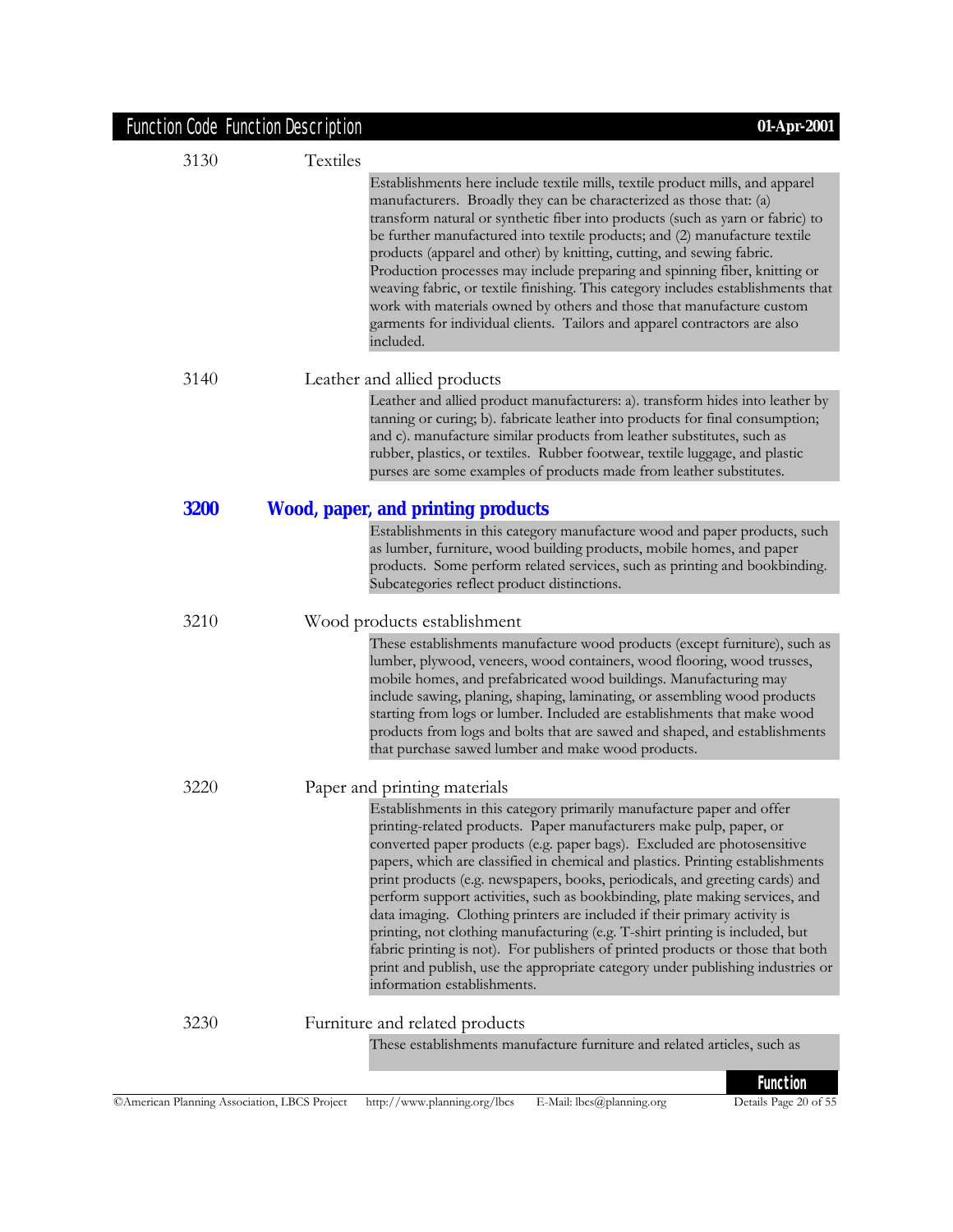|             | <b>Function</b>                                                                                                                                                                                                                                                                                                                                                                                                                                                                                                                                                                                                                                                                                                                                                                                                                                                                             |
|-------------|---------------------------------------------------------------------------------------------------------------------------------------------------------------------------------------------------------------------------------------------------------------------------------------------------------------------------------------------------------------------------------------------------------------------------------------------------------------------------------------------------------------------------------------------------------------------------------------------------------------------------------------------------------------------------------------------------------------------------------------------------------------------------------------------------------------------------------------------------------------------------------------------|
| 3330        | Nonmetallic mineral products<br>Establishments in this subcategory transform, mine, and quarry nonmetallic<br>minerals, such as sand, gravel, stone, clay, and refractory materials. Included                                                                                                                                                                                                                                                                                                                                                                                                                                                                                                                                                                                                                                                                                               |
|             | Chemicals, plastics, and rubber establishments process and transform<br>organic and inorganic raw materials, plastics and rubber, and form products<br>by chemical processes. However, for classifying processing during mining<br>operation, use the appropriate mining and extraction category; for the<br>refining of crude petroleum, use Petroleum and coal products; for<br>manufacturing aluminum oxide, use Primary metals manufacturing category;<br>and for beverage distilleries, use Food and beverage category.                                                                                                                                                                                                                                                                                                                                                                |
| 3320        | process is petroleum refinement: the separation of crude petroleum into<br>component products through techniques such as cracking and distillation.<br>This category also includes establishments that further process refined<br>petroleum and coal products to produce asphalt coatings, petroleum<br>lubricating oils, and other related byproducts. For establishments that<br>manufacture petrochemicals from refined petroleum are classified under<br>Chemicals, plastics, and rubber products.<br>Chemicals, plastics, and rubber products                                                                                                                                                                                                                                                                                                                                          |
| 3310        | Petroleum and coal products<br>These establishments manufacture petroleum and coal products by<br>transforming crude petroleum and coal into usable products. The dominant                                                                                                                                                                                                                                                                                                                                                                                                                                                                                                                                                                                                                                                                                                                  |
|             | For establishments which engage in transformation or refinement, but which<br>primarily extract materials from the earth, use the mining and extraction<br>category instead.                                                                                                                                                                                                                                                                                                                                                                                                                                                                                                                                                                                                                                                                                                                |
| <b>3300</b> | <b>Chemicals, and metals, machinery, and electronics manufacturing</b><br>Establishments in this category transform or refine chemicals or metals, and<br>manufacture products from chemicals or metals. Subcategories group them<br>by the production processes; the result being that establishments working<br>with base materials (such as iron ore) are classified by the input material,<br>while establishments creating more finished products (such as machinery) are<br>classified by the finished product.                                                                                                                                                                                                                                                                                                                                                                       |
|             | transportation manufacturing category. For manufacturers of medical-type<br>furniture, use the miscellaneous manufacturing category.                                                                                                                                                                                                                                                                                                                                                                                                                                                                                                                                                                                                                                                                                                                                                        |
|             | mattresses, window blinds, cabinets, fixtures, furniture parts, and frames.<br>Processes include the cutting, bending, molding, laminating, and assembling<br>materials, such as wood, metal, glass, plastics, and rattan. Aesthetic and<br>functional design also plays an important part in the production of furniture.<br>Design services may be performed by the furniture establishment's work<br>force or may be purchased from industrial designers. Some of the processes<br>used in furniture manufacturing are similar to processes in other<br>manufacturing categories (such as wood manufacturing, metal<br>manufacturing, and plastics manufacturing). However, furniture<br>manufacturing is distinguished as a separate category due to the combination<br>of multiple production processes.<br>For manufacturers of transportation equipment seats and furniture, use the |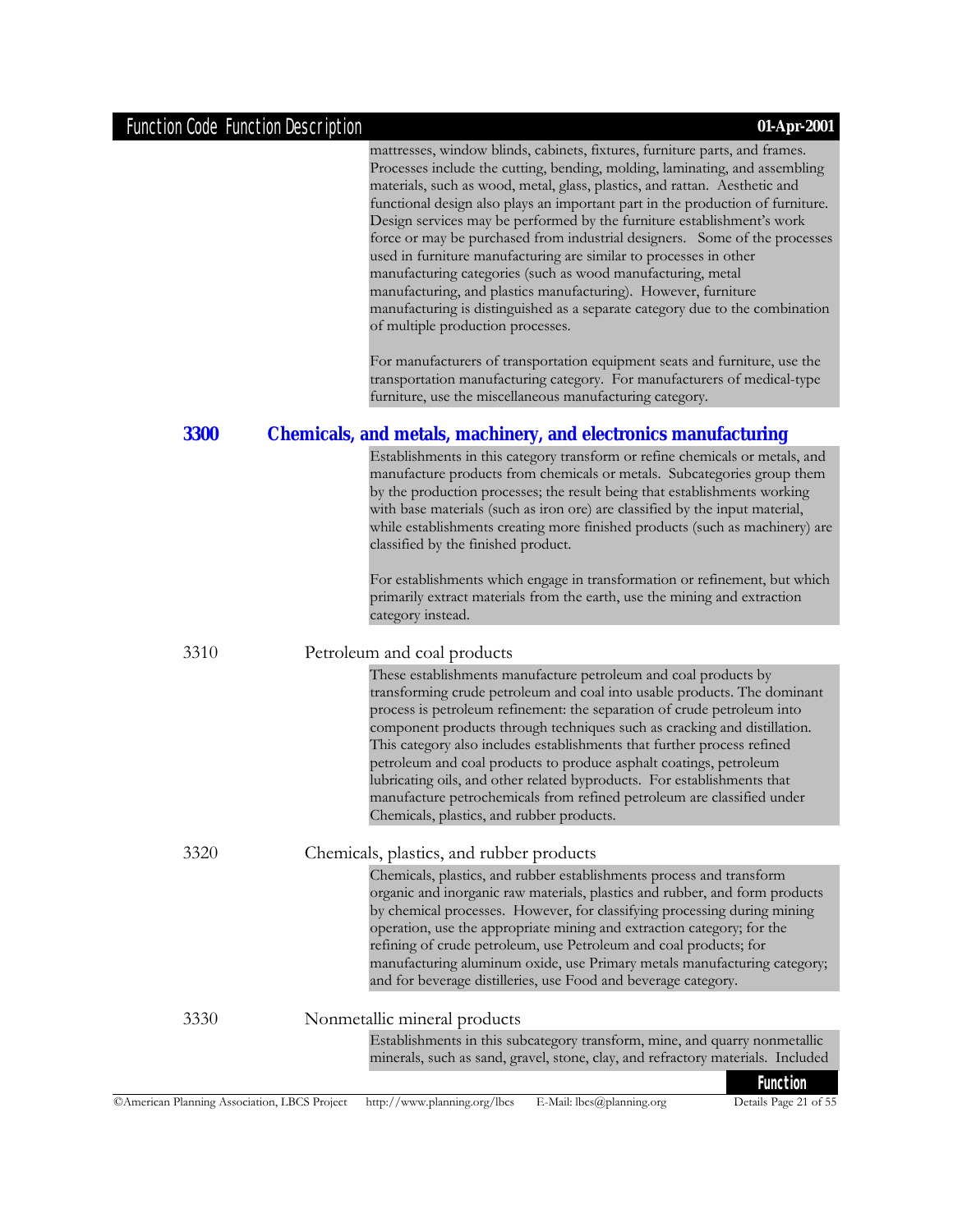are establishments that manufacture bricks, refractories, ceramics, glass, cement, concrete, lime, gypsum, abrasives, ceramic plumbing fixtures, statuary, cut stone products, and mineral wool. Processes used include grinding, mixing, cutting, shaping, and honing. Mining, beneficiating, and manufacturing often occur at a single location. Establishments that mine, quarry, or beneficiate, and then further process, are classified by their primary activity. For example, a mine that manufactures a more-finished product is classified here, while a mine that mines and beneficates with little manufacturing of finished products, is classified under Mining.

#### 3340 Primary metal manufacturing

These establishments smelt or refine metals, and transform metal into products (other than machinery, electronics, computers, or furniture). Establishments include those that manufacture alloys beginning with ore or concentrate, and those that recover metals from scrap or dross through secondary smelting and refining. Establishments may manufacture basic metal products, such as ingot, billet, sheets, strips, bars, rods, wires, and castings; or they may manufacture finished products. Also included are establishments that begin with manufactured metal shapes and further fabricate the shapes into a product. Processes include forging, stamping, bending, forming, machining, rolling, drawing, extruding, welding, and assembling. For establishments that operate coke ovens, use the petroleum and coal products category.

#### 3350 Machinery manufacturing

Establishments in this subcategory create products that apply mechanical force (e.g. the application of gears and levers) to perform work. Important processes include forging, stamping, bending, forming, machining, welding, and assembling. Design considerations are inherent in the production; these considerations help separate machinery manufacturing from "primary metal manufacturing." Establishments make machinery for particular applications, such as agriculture, construction, mining, ventilation, industrial/commercial heating and cooling, and metalworking. Establishments manufacturing electrical products, including motors and generators, are classified elsewhere, in "electrical equipment, appliances, and components". Manufacturers of household appliances, including heaters, refrigerators, and air conditioners, are also included in "electrical equipment, appliances, and components".

#### 3360 Electrical equipment, appliance, and components manufacturing These establishments manufacture computers, computer peripherals, communications equipment, audio equipment, lighting equipment, batteries, motors, and other products that generate, distribute and use electrical power. Included are manufactures of components for the above products and manufacturers of small and major household appliances.

### 3370 Transportation equipment, automobiles, etc. Establishments in this subcategory produce equipment for transporting people and goods. Although transportation equipment is a type of machinery, assembly tends to be distinct from the production processes common in the machinery manufacturing, so these establishments are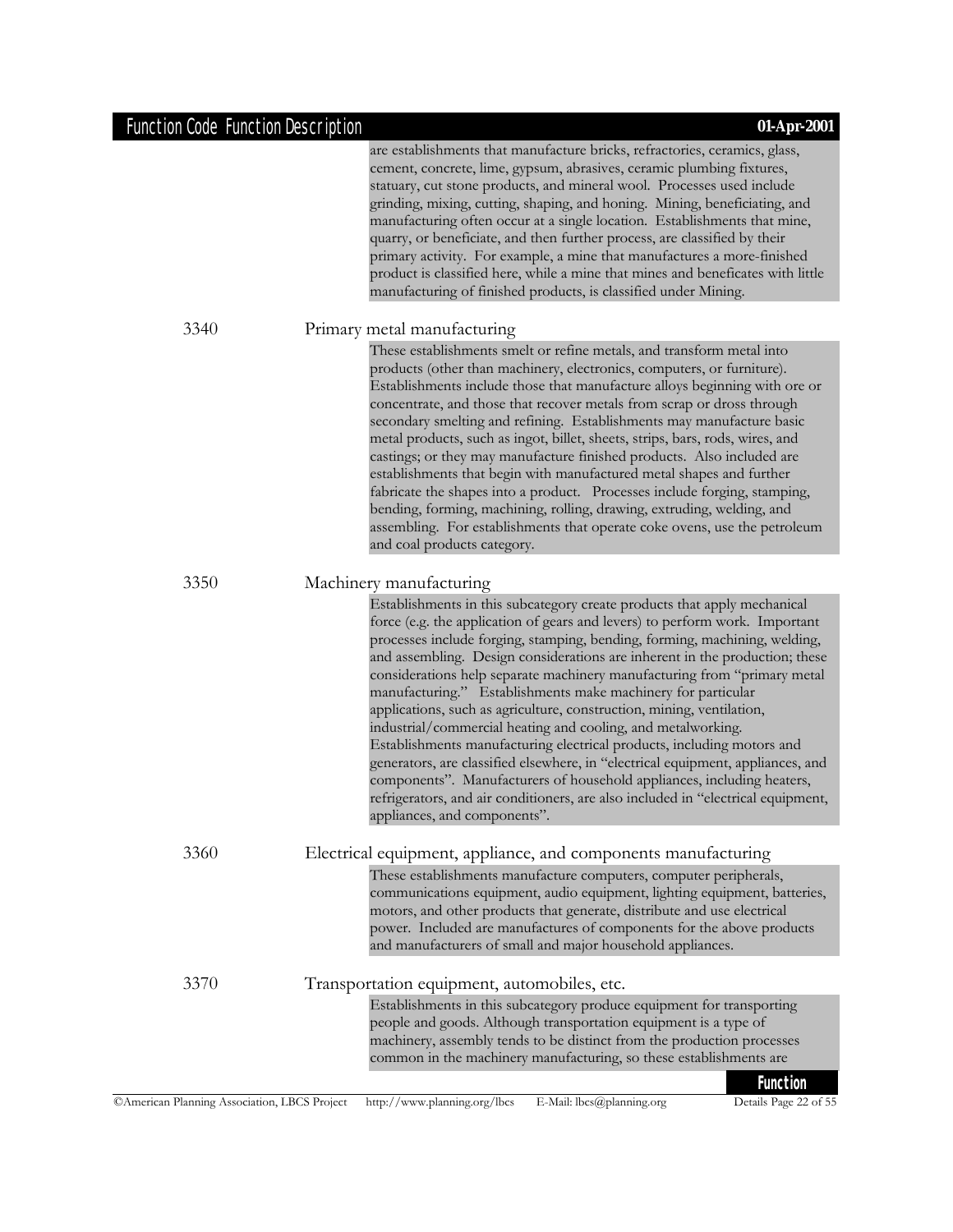|             | Function Code Function Description<br>01-Apr-2001                                                                                                            |  |
|-------------|--------------------------------------------------------------------------------------------------------------------------------------------------------------|--|
|             | classified separately.                                                                                                                                       |  |
|             | Manufacturers of motor vehicle equipment used for non-transporting                                                                                           |  |
|             | purposes (e.g., agriculture, construction, or materials handling) are classified                                                                             |  |
|             | elsewhere according the type and use of the equipment.                                                                                                       |  |
| 3400        | <b>Miscellaneous manufacturing</b>                                                                                                                           |  |
|             | Use this category for manufacturing establishments not classified elsewhere.                                                                                 |  |
|             | The subcategories reflect common establishment types which do not have<br>special categories in other manufacturing types.                                   |  |
|             |                                                                                                                                                              |  |
| 3410        | Jewelry and silverware                                                                                                                                       |  |
|             | These establishments: (1) manufacture, engrave, chase, or etch jewelry,                                                                                      |  |
|             | precious metal, pewter cutlery and flatware, or personal metal goods (i.e.,                                                                                  |  |
|             | small articles carried on or about the person, such as compacts or cigarette                                                                                 |  |
|             | cases); (2) stamp coins; (3) manufacture unassembled jewelry parts or stock<br>shop products, such as sheet, wire, and tubing; (4) cut, slab, tumble, carve, |  |
|             | engrave, polish, or facet precious or semiprecious stones and gems; (5) recur,                                                                               |  |
|             | repolish, or set gem stones; or (6) drill, saw, or peel cultured and costume                                                                                 |  |
|             | pearls.                                                                                                                                                      |  |
| 3420        | Dolls, toys, games, and musical instruments                                                                                                                  |  |
|             | These establishments manufacture games (including electronic), toys, dolls,                                                                                  |  |
|             | and musical instruments.                                                                                                                                     |  |
| 3430        | Office supplies, inks, etc.                                                                                                                                  |  |
|             | Office supply manufacturing establishments manufacture office supplies                                                                                       |  |
|             | with the exception of paper. Examples of products made by these                                                                                              |  |
|             | establishments are pens, pencils, felt tip markers, crayons, chalk, pencil                                                                                   |  |
|             | sharpeners, staplers, hand operated stamps, modeling clay, and inked ribbons.                                                                                |  |
| 3440        | Signs                                                                                                                                                        |  |
|             | Sign manufacturing establishments manufacture signs and related displays of                                                                                  |  |
|             | all materials except printing paper or paperboard.                                                                                                           |  |
| <b>3500</b> | Wholesale trade establishment                                                                                                                                |  |
|             | Wholesaling is an intermediate step in the distribution of merchandise.                                                                                      |  |
|             | Wholesalers either sell or arrange the purchase of goods to other businesses                                                                                 |  |
|             | and normally operate from a warehouse or office. They may be located in an                                                                                   |  |
|             | office building or a warehouse. Unlike retailers, their warehouses and offices                                                                               |  |
|             | have little or no display of merchandise.                                                                                                                    |  |
|             | Functional coding should reflect the type of economic establishment.                                                                                         |  |
|             | Whether the establishment is in a warehouse or an office building is specified                                                                               |  |
|             | by a combination of activity and structure-type dimensions.                                                                                                  |  |
|             | Subcategories provided under wholesale trade may be arbitrary. They are                                                                                      |  |
|             |                                                                                                                                                              |  |
|             | included here to accommodate older data sets that maintained such                                                                                            |  |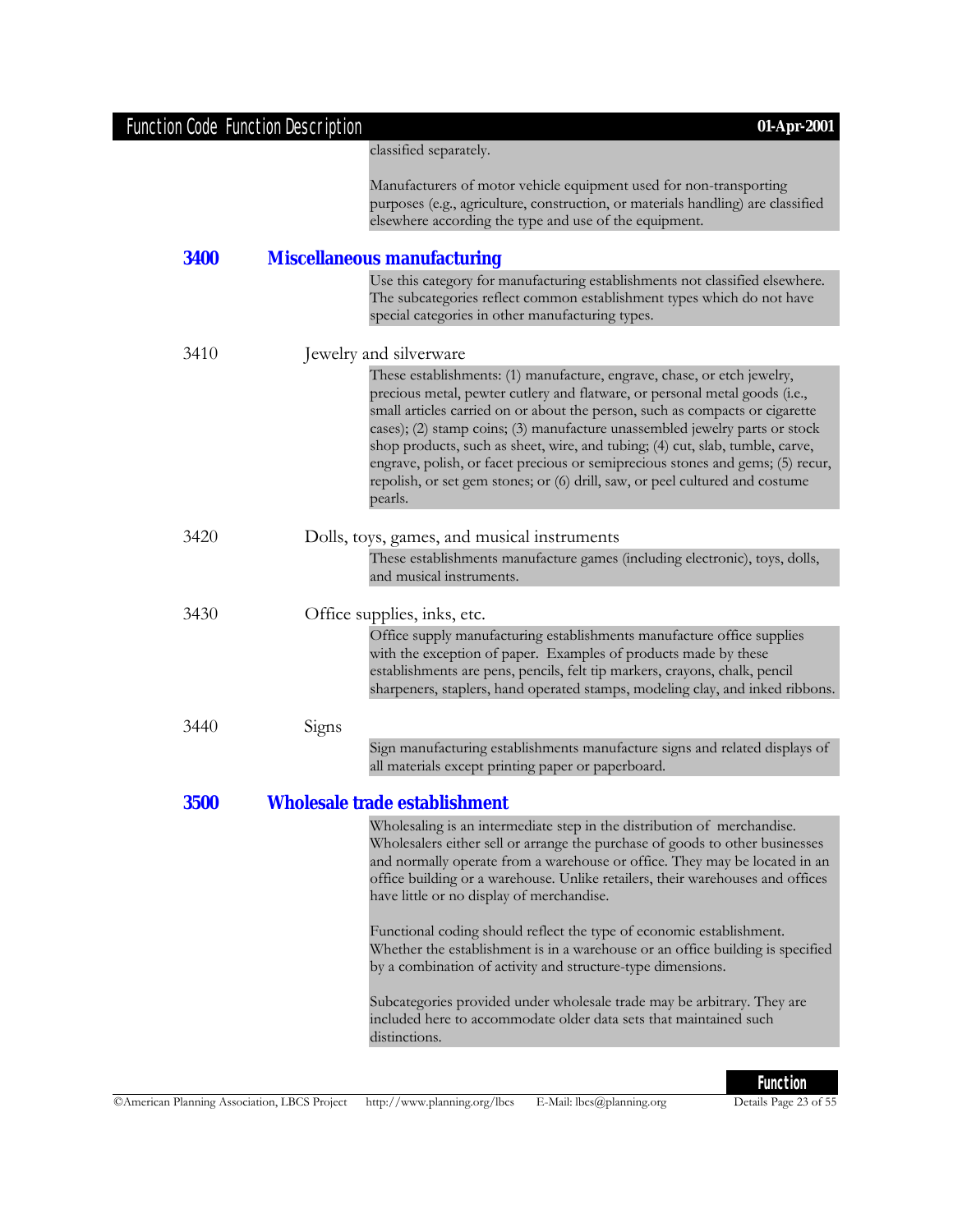|             | <b>Function Code Function Description</b> | 01-Apr-2001                                                                                                                                                                                                                                                                                                                                                                                                                                                                                                                                                                                                                                                                                                                                                                                                                                                                                         |
|-------------|-------------------------------------------|-----------------------------------------------------------------------------------------------------------------------------------------------------------------------------------------------------------------------------------------------------------------------------------------------------------------------------------------------------------------------------------------------------------------------------------------------------------------------------------------------------------------------------------------------------------------------------------------------------------------------------------------------------------------------------------------------------------------------------------------------------------------------------------------------------------------------------------------------------------------------------------------------------|
| 3510        | Durable goods                             |                                                                                                                                                                                                                                                                                                                                                                                                                                                                                                                                                                                                                                                                                                                                                                                                                                                                                                     |
|             |                                           | Establishments in the durable goods subcategory sell or arrange the purchase<br>or sale of capital or durable goods to other businesses. These establishments<br>wholesale products, such as motor vehicles, furniture, construction materials,<br>machinery and equipment (including household-type appliances), metals and<br>minerals (except petroleum), sporting goods, toys and hobby goods,<br>recyclable materials, and parts. Durable goods generally have life expectancy<br>of at least three years.                                                                                                                                                                                                                                                                                                                                                                                     |
| 3520        |                                           | Nondurable goods                                                                                                                                                                                                                                                                                                                                                                                                                                                                                                                                                                                                                                                                                                                                                                                                                                                                                    |
|             |                                           | Establishments in the nondurable goods subcategory sell or arrange the<br>purchase or sale of nondurable goods to other businesses. These<br>establishments wholesale products, such as paper products, chemicals, drugs,<br>textiles, apparel, footwear, groceries, farm products, petroleum products,<br>alcoholic beverages, books, magazines, newspapers, flowers, and tobacco<br>products. Nondurable goods generally have a life expectancy of less than<br>three years.                                                                                                                                                                                                                                                                                                                                                                                                                      |
| <b>3600</b> |                                           | <b>Warehouse and storage services</b>                                                                                                                                                                                                                                                                                                                                                                                                                                                                                                                                                                                                                                                                                                                                                                                                                                                               |
|             |                                           | These service establishments operate warehouse and storage facilities for<br>general merchandise, refrigerated goods, and other warehouse products.<br>They provide the facilities to store goods but do not sell the goods they<br>handle. They may also provide a range of services related to the distribution<br>of goods, such as labeling, breaking bulk, inventory control and<br>management, light assembly, order entry and fulfillment, packaging, pick and<br>pack, price marking and ticketing, and transportation arrangement. Bonded<br>warehousing, storage services, and warehouses located in free trade zones are<br>included in this category.                                                                                                                                                                                                                                   |
|             |                                           | 4000 Transportation, communication, information, and utilities                                                                                                                                                                                                                                                                                                                                                                                                                                                                                                                                                                                                                                                                                                                                                                                                                                      |
|             |                                           | This is a catch-all category comprising transportation, communication, and<br>utilities for essential facilities. In this category, an establishment cannot be<br>distinguished by a single physical location as it can in most other categories.<br>To classify land in this category, other factors are needed for deciding which<br>land serves a particular establishment. In most cases, the type of<br>establishment in this category is easily deduced from the type of structures<br>and actives on the land. The remaining difficulty is deciding how significant<br>a structure or activity is necessary for the land to be associated with an<br>establishment type. For example, it would not be realistic to classify all land<br>with telephone lines under telephone communications; however, land with<br>more important telephone communication facilities may be classified here. |
| 4100        | <b>Transportation services</b>            |                                                                                                                                                                                                                                                                                                                                                                                                                                                                                                                                                                                                                                                                                                                                                                                                                                                                                                     |
|             |                                           | Transportation establishments serve passengers and cargo movements and<br>are grouped by the modes of transportation. They use transportation<br>equipment as a productive asset although many may have service and repair<br>facilities (railroads or airlines).                                                                                                                                                                                                                                                                                                                                                                                                                                                                                                                                                                                                                                   |
| 4110        |                                           | Air transportation                                                                                                                                                                                                                                                                                                                                                                                                                                                                                                                                                                                                                                                                                                                                                                                                                                                                                  |
|             |                                           | Establishments in the air transportation subcategory provide air                                                                                                                                                                                                                                                                                                                                                                                                                                                                                                                                                                                                                                                                                                                                                                                                                                    |
|             |                                           | <b>Function</b>                                                                                                                                                                                                                                                                                                                                                                                                                                                                                                                                                                                                                                                                                                                                                                                                                                                                                     |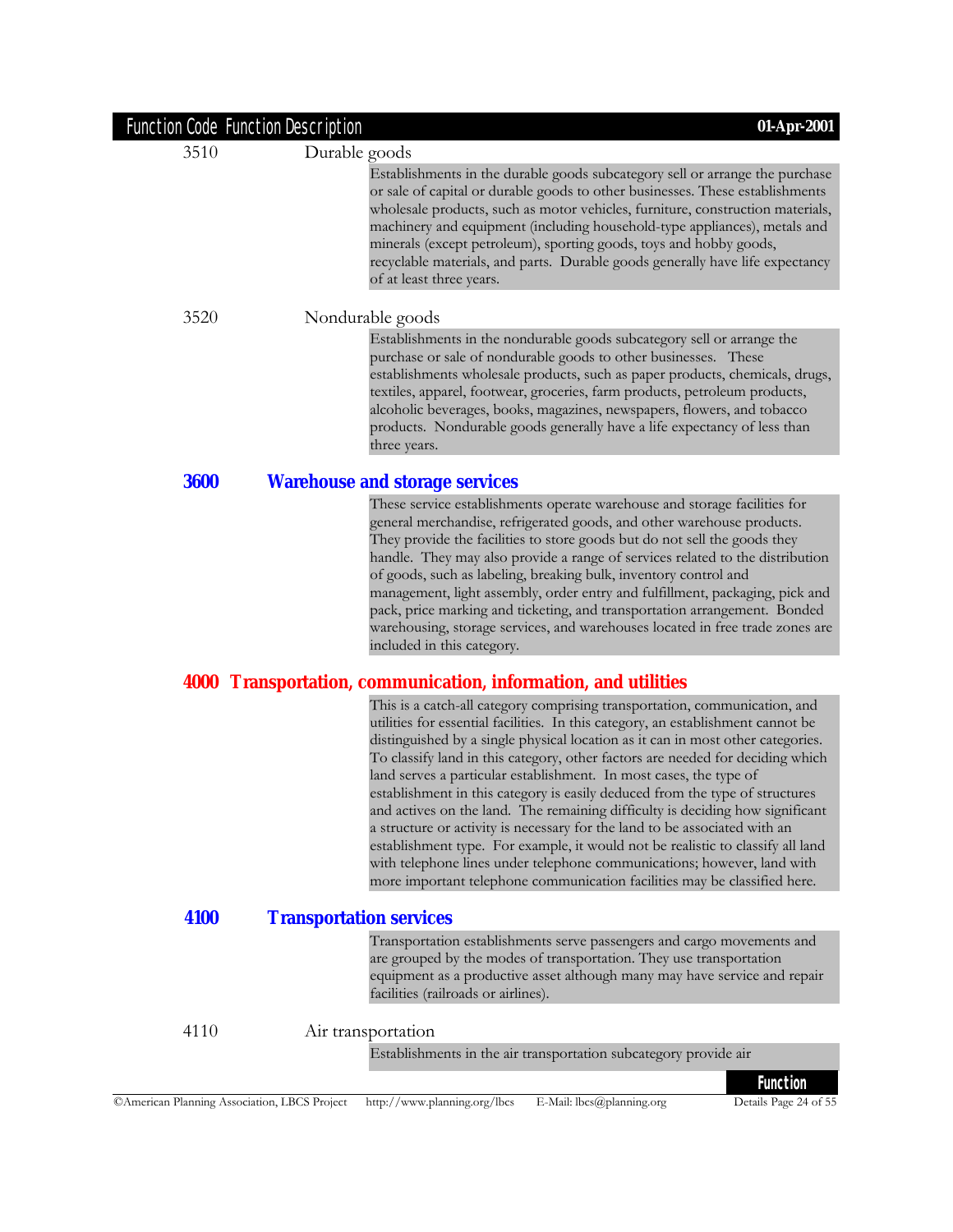|  | <b>Function Code Function Description</b> |  |
|--|-------------------------------------------|--|
|  |                                           |  |

|      | transportation for passengers or cargo using aircraft, such as airplanes and<br>helicopters. This subcategory includes scenic and sightseeing air<br>transportation establishments, which may involve local departure and same-<br>day return. Air courier services (individual package or cargo delivery) are not<br>included in this subsection but are included in 4190, since these services<br>usually require road transportation to deliver the cargo to the intended<br>recipient.                                                                                                                                                                                                                                      |
|------|---------------------------------------------------------------------------------------------------------------------------------------------------------------------------------------------------------------------------------------------------------------------------------------------------------------------------------------------------------------------------------------------------------------------------------------------------------------------------------------------------------------------------------------------------------------------------------------------------------------------------------------------------------------------------------------------------------------------------------|
| 4111 | Air passenger transportation                                                                                                                                                                                                                                                                                                                                                                                                                                                                                                                                                                                                                                                                                                    |
|      | This class comprises establishments providing scheduled and nonscheduled<br>air transportation for passengers or passengers with freight.                                                                                                                                                                                                                                                                                                                                                                                                                                                                                                                                                                                       |
| 4112 | Air freight transportation                                                                                                                                                                                                                                                                                                                                                                                                                                                                                                                                                                                                                                                                                                      |
|      | This class encompasses establishments providing scheduled and<br>nonscheduled air transportation of cargo without transporting passengers.<br>Establishments primarily providing scheduled air transportation of mail on a<br>contract basis are included in this class.                                                                                                                                                                                                                                                                                                                                                                                                                                                        |
| 4113 | Airport and support establishment                                                                                                                                                                                                                                                                                                                                                                                                                                                                                                                                                                                                                                                                                               |
|      | These include: establishments providing air traffic control to regulate the<br>flow of air traffic; establishments that operate international, national, or civil<br>airports or public flying fields, or, that support airport operations (such as<br>rental of hangar spaces, and cargo handling services); and establishments<br>providing specialty air transportation or flying services (not included in air<br>freight or passenger transportation).                                                                                                                                                                                                                                                                     |
| 4114 | Aircraft and accessories                                                                                                                                                                                                                                                                                                                                                                                                                                                                                                                                                                                                                                                                                                        |
|      | This class comprises establishments that provide specialized services for air<br>transportation (except air traffic control and other airport operations).<br>Examples of services include aircraft maintenance and repair (except factory<br>conversions, overhauls, rebuilding), and aircraft testing.                                                                                                                                                                                                                                                                                                                                                                                                                        |
| 4115 | Other air transportation (including scenic, balloon, etc.)                                                                                                                                                                                                                                                                                                                                                                                                                                                                                                                                                                                                                                                                      |
|      | Use this classification for specialized air transportation. Most of these<br>establishments operate for scenic or sightseeing purposes. Examples of<br>transportation types include: hot air balloon rides, helicopter rides, and aerial<br>tram and cable cars.                                                                                                                                                                                                                                                                                                                                                                                                                                                                |
| 4120 | Rail transportation                                                                                                                                                                                                                                                                                                                                                                                                                                                                                                                                                                                                                                                                                                             |
|      | The rail transportation category comprises establishments providing<br>passenger and freight transportation, and rail transportation support. Use<br>this general category for establishments providing both passenger and freight<br>transportation, or, for establishments providing both rail transportation and<br>rail support services; otherwise, choose the more specific classification.<br>Many rail facilities serve multiple establishments with different functions; for<br>example, one establishment may provide passenger transportation, and a<br>separate establishment may provide freight transportation on the same rail.<br>In these cases, apply separate specific codes for each type of establishment. |

Function Code Function Description **01-Apr-2001**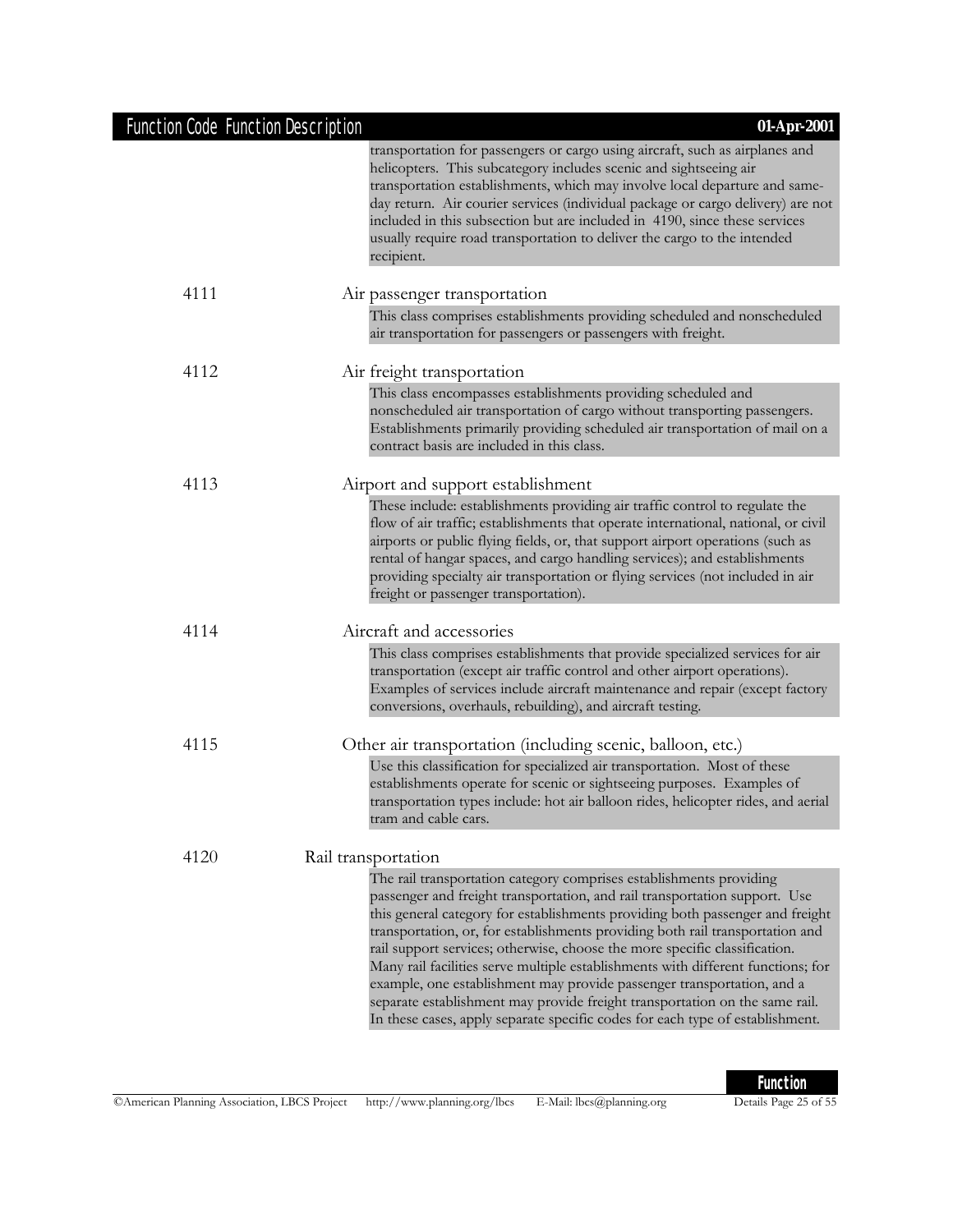| <b>Function Code Function Description</b> | 01-Apr-2001                                                                                                                                                                                                                                                                                                                                                                                                                          |
|-------------------------------------------|--------------------------------------------------------------------------------------------------------------------------------------------------------------------------------------------------------------------------------------------------------------------------------------------------------------------------------------------------------------------------------------------------------------------------------------|
| 4121                                      | Rail passenger transportation                                                                                                                                                                                                                                                                                                                                                                                                        |
|                                           | Use this classification for rail transportation establishments for passengers<br>only (no freight). Establishments in this classification operate over long<br>distances between metropolitan areas, although some may provide additional<br>local transportation. For systems within local areas only, use the appropriate<br>local transit system classification.                                                                  |
| 4122                                      | Rail freight transportation                                                                                                                                                                                                                                                                                                                                                                                                          |
|                                           | Use this classification for rail freight transportation systems only (no<br>passengers). Rail freight establishments may operate over long distances, or<br>within local areas only.                                                                                                                                                                                                                                                 |
| 4123                                      | Rail transportation support establishment                                                                                                                                                                                                                                                                                                                                                                                            |
|                                           | These establishments provide specialized services for railroad<br>transportation. They service, repair (except through factory conversion,<br>overhauling or rebuilding rolling stock), maintain, load, and unload rail cars;<br>and operating independent terminals.                                                                                                                                                                |
| 4130                                      | Road, ground passenger, and transit transportation                                                                                                                                                                                                                                                                                                                                                                                   |
|                                           | The road, ground passenger, and transit transportation category comprises a<br>variety of passenger transportation functions, such as urban transit systems;<br>chartered, school, and interurban bus transportation; and taxis.<br>Establishment types primarily reflect the mode of transit utilized.                                                                                                                              |
| 4131                                      | Local transit systems--mixed mode                                                                                                                                                                                                                                                                                                                                                                                                    |
|                                           | These establishments operate ground passenger transit systems using<br>multiple modes of transport over regular routes and on regular schedules<br>within a local or metropolitan area. For these systems, use the other LBCS<br>dimensions to classify the specific characteristics of each site (i.e. rail versus<br>bus). For systems involving only one mode of transportation, use one of the<br>more specific classifications. |
| 4132                                      | Local transit systems--commuter rail                                                                                                                                                                                                                                                                                                                                                                                                 |
|                                           | Commuter rail establishments operate commuter rail systems over regular<br>routes and on a regular schedule within a local area. Commuter rail is usually<br>characterized by reduced fares, multiple ride, and commutation tickets and is<br>mostly used by passengers during the morning and evening peak periods.                                                                                                                 |
| 4133                                      | Local transit systems--bus, special needs, and other motor vehicles                                                                                                                                                                                                                                                                                                                                                                  |
|                                           | Use this classification for all single-mode local transit systems other than<br>rail. Included are shuttle services and special needs transportation for the<br>elderly, infirm, or handicapped. This classification may include scheduled<br>and non-scheduled transit systems.                                                                                                                                                     |
| 4134                                      | Interurban, charter bus, and other similar establishments<br>These establishments operate non-local passenger buses or other motor<br>vehicles. They may operate over regular routes and schedules, for charter (i.e.<br>without regular routes and schedules), or for special needs transportation<br>(not provided by school or work) for the infirm, elderly, or handicapped.                                                     |
|                                           | <b>Function</b>                                                                                                                                                                                                                                                                                                                                                                                                                      |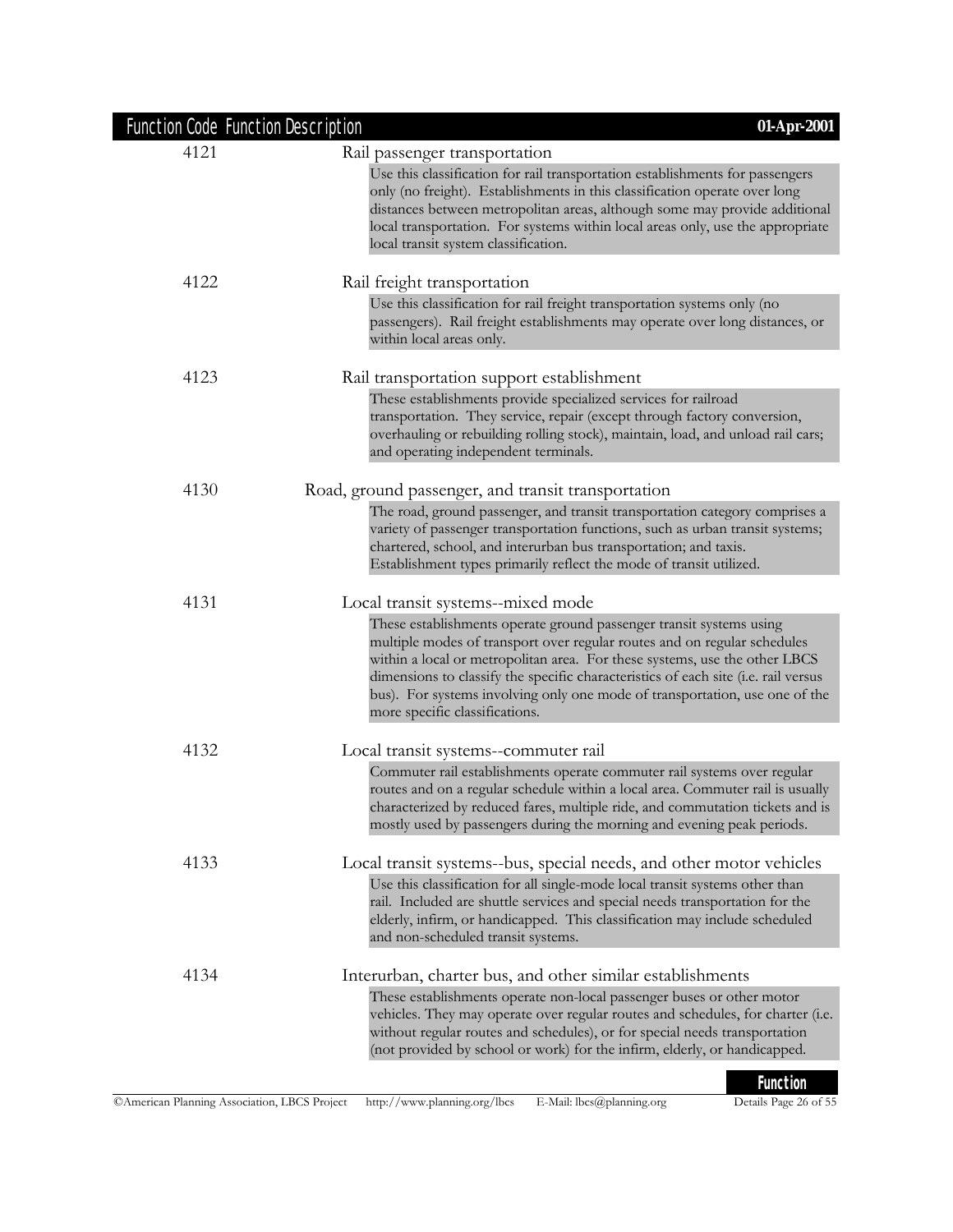|      | Function Code Function Description<br>01-Apr-2001                                                                                                                                                                                                                                                                                                                                                                                                                                                                                                                                                                                                                  |
|------|--------------------------------------------------------------------------------------------------------------------------------------------------------------------------------------------------------------------------------------------------------------------------------------------------------------------------------------------------------------------------------------------------------------------------------------------------------------------------------------------------------------------------------------------------------------------------------------------------------------------------------------------------------------------|
| 4135 | School and employee bus transportation                                                                                                                                                                                                                                                                                                                                                                                                                                                                                                                                                                                                                             |
|      | These transportation establishments provide buses and other motor vehicles<br>to transport pupils to and from school or employees to and from work.                                                                                                                                                                                                                                                                                                                                                                                                                                                                                                                |
| 4136 | Special purpose transit transportation (including scenic, sightseeing,                                                                                                                                                                                                                                                                                                                                                                                                                                                                                                                                                                                             |
|      | Use this classification for scenic or sightseeing land transportation. These<br>$etc.$ )<br>establishments are classified separately because: (1) many do not offer transit<br>between destination points (i.e. the destination is the same as the starting<br>point); (2) they may operate both within local areas and over larger areas; (3)<br>they may operate either mixed or single mode transit systems; and (4) they<br>offer other services, such as tour guide services.                                                                                                                                                                                 |
|      | It may be impossible to separate scenic and sightseeing transportation from<br>certain transit systems. For commuter transit systems which also provide<br>scenic or sightseeing services, use the appropriate local transit classification.                                                                                                                                                                                                                                                                                                                                                                                                                       |
| 4137 | Taxi and limousine service                                                                                                                                                                                                                                                                                                                                                                                                                                                                                                                                                                                                                                         |
|      | These establishments provide passenger transportation by automobile or<br>van, not over regular routes or regular schedules. Taxicab owner/operators,<br>taxicab fleet operators, and taxicab organizations are included. Also included<br>are limousine and luxury sedan establishments, which may provide an array<br>of specialty and luxury passenger transportation services                                                                                                                                                                                                                                                                                  |
| 4138 | Towing and other road and ground services                                                                                                                                                                                                                                                                                                                                                                                                                                                                                                                                                                                                                          |
|      | This class comprises establishments that tow light or heavy motor vehicles,<br>both local and long distance. These establishments may provide incidental<br>services, such as storage and emergency road repair services.                                                                                                                                                                                                                                                                                                                                                                                                                                          |
| 4140 | Truck and freight transportation services                                                                                                                                                                                                                                                                                                                                                                                                                                                                                                                                                                                                                          |
|      | Establishments in the truck and freight transportation category provide over-<br>the-road transportation of cargo using motor vehicles, such as trucks and<br>tractor trailers. The category is subdivided into general freight trucking and<br>specialized freight trucking. This distinction reflects differences in<br>equipment, type of load, scheduling, terminal, and other networking services.<br>General freight transportation establishments handle a wide variety of<br>commodities, generally palletized, and transported in a container or van<br>trailer. General freight trucking is further subdivided into local and long<br>distance trucking. |
|      | Specialized freight transportation requires specialized equipment due to the<br>size, weight, shape, or other inherent characteristics of the cargo. Specialized<br>freight trucking is further subdivided into used and non-used freight trucking                                                                                                                                                                                                                                                                                                                                                                                                                 |
| 4141 | General freight trucking, local<br>These establishments provide local general freight trucking, usually within a<br>metropolitan area which may cross state lines. They handle a wide variety of<br>commodities, generally palletized and transported in a container or van<br>trailer. Most trips are same-day return.                                                                                                                                                                                                                                                                                                                                            |

### ©American Planning Association, LBCS Project http://www.planning.org/lbcs E-Mail: lbcs@planning.org Details Page 27 of 55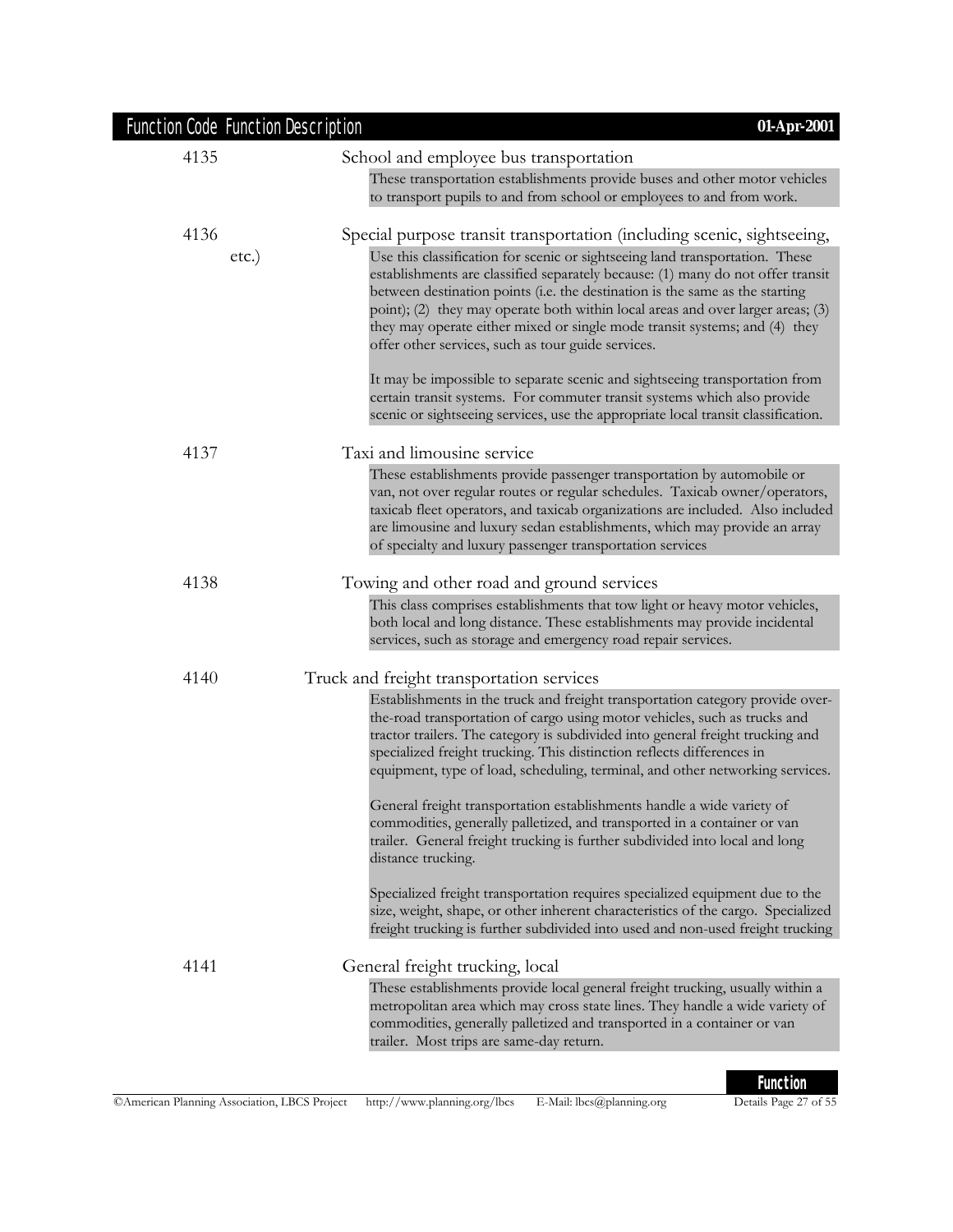| Function Code Function Description | 01-Apr-2001                                                                                                                                                                                                                                                                                                                                                                                                   |
|------------------------------------|---------------------------------------------------------------------------------------------------------------------------------------------------------------------------------------------------------------------------------------------------------------------------------------------------------------------------------------------------------------------------------------------------------------|
| 4142                               | General freight trucking, long-distance                                                                                                                                                                                                                                                                                                                                                                       |
|                                    | Long distance freight trucking establishments provide long-distance general<br>freight trucking, usually between metropolitan areas which may cross North<br>American country borders. They handle a wide variety of commodities,<br>generally palletized and transported in a container or van trailer. Included<br>are establishments operating as truckload (TL) or less than truckload (LTL)<br>carriers. |
| 4143                               | Freight trucking, specialized (used household and office goods)                                                                                                                                                                                                                                                                                                                                               |
|                                    | These establishments provide specialized local or long-distance trucking of<br>used household, used institutional, or used commercial furniture and<br>equipment. They use specialized equipment, such as flatbeds, tankers, or<br>refrigerated trailers. Incidental packing and storage activities are often<br>provided.                                                                                    |
| 4144                               | Freight trucking, specialized (except used goods)                                                                                                                                                                                                                                                                                                                                                             |
|                                    | These establishments provide local or long-distance trucking of non-used<br>goods using specialized equipment, such as flatbeds, tankers, or refrigerated<br>trailers.                                                                                                                                                                                                                                        |
| 4150                               | Marine and water transportation                                                                                                                                                                                                                                                                                                                                                                               |
|                                    | Marine and water transportation establishments provide transportation of<br>passengers and cargo using watercraft, such as ships, barges, and boats.<br>They provide deep sea, coastal, Great Lakes, or inland waterway<br>transportation.                                                                                                                                                                    |
| 4151                               | Marine passenger transportation                                                                                                                                                                                                                                                                                                                                                                               |
|                                    | Establishments in this class provide water transportation, including scenic<br>and sightseeing, for passengers.                                                                                                                                                                                                                                                                                               |
| 4152                               | Marine freight transportation                                                                                                                                                                                                                                                                                                                                                                                 |
|                                    | Establishments in this class provide water transportation for cargo.                                                                                                                                                                                                                                                                                                                                          |
| 4153                               | Marine port and harbor operations                                                                                                                                                                                                                                                                                                                                                                             |
|                                    | Establishments in this class operate ports, harbors (including docking and<br>pier facilities), or canals.                                                                                                                                                                                                                                                                                                    |
| 4154                               | Marine cargo handling and dry dock services                                                                                                                                                                                                                                                                                                                                                                   |
|                                    | These establishments provide stevedoring and other marine cargo handling<br>services (except warehousing).                                                                                                                                                                                                                                                                                                    |
| 4155                               | Marine navigational and other services                                                                                                                                                                                                                                                                                                                                                                        |
|                                    | These establishments arrange the transportation of freight between shippers<br>and carriers, and provide navigational and other shipping services not<br>included in other classes. These establishments include freight forwarders,<br>marine shipping agents, customs brokers, and marine salvage establishments.                                                                                           |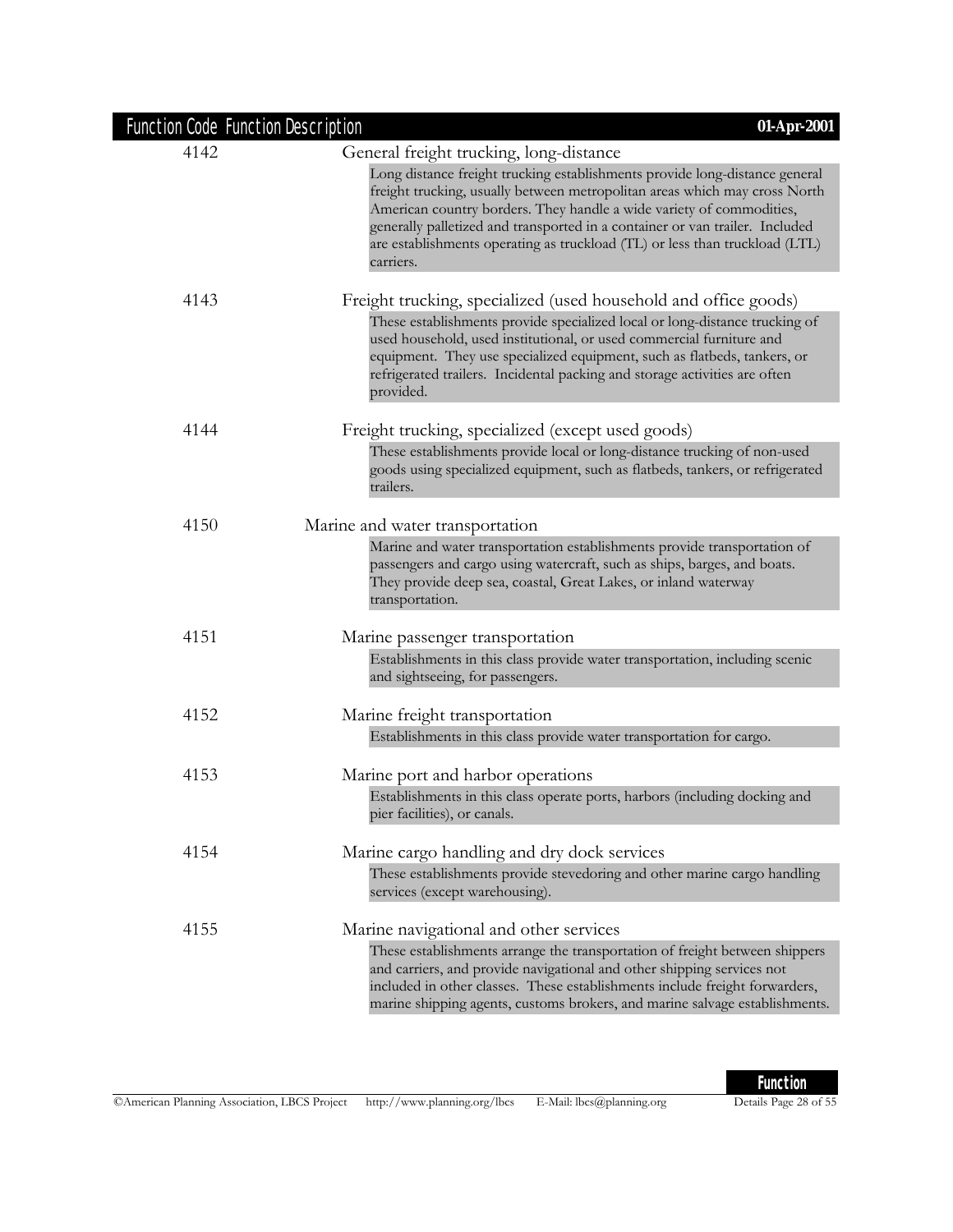| Function Code Function Description | 01-Apr-2001                                                                                                                                                                                                                                                                                                                                                                                                                                                                                                                                                                                                                                                                                                                                                                                                                                                                                                                             |
|------------------------------------|-----------------------------------------------------------------------------------------------------------------------------------------------------------------------------------------------------------------------------------------------------------------------------------------------------------------------------------------------------------------------------------------------------------------------------------------------------------------------------------------------------------------------------------------------------------------------------------------------------------------------------------------------------------------------------------------------------------------------------------------------------------------------------------------------------------------------------------------------------------------------------------------------------------------------------------------|
| 4160                               | Courier and messenger services                                                                                                                                                                                                                                                                                                                                                                                                                                                                                                                                                                                                                                                                                                                                                                                                                                                                                                          |
|                                    | Courier and messenger services are establishments that provide air, surface,<br>or combined courier delivery services of parcels and messages within or<br>between metropolitan areas or urban centers. These establishments may<br>form a network including local, and point-to point pick up and delivery.                                                                                                                                                                                                                                                                                                                                                                                                                                                                                                                                                                                                                            |
| 4170                               | Postal services                                                                                                                                                                                                                                                                                                                                                                                                                                                                                                                                                                                                                                                                                                                                                                                                                                                                                                                         |
|                                    | These establishments operate the national postal service. Establishments<br>that perform one or more postal services, such as sorting, routing, and<br>delivery on a contract basis (except the bulk transportation of mail), are<br>included in this subcategory.                                                                                                                                                                                                                                                                                                                                                                                                                                                                                                                                                                                                                                                                      |
| 4180                               | Pipeline transportation                                                                                                                                                                                                                                                                                                                                                                                                                                                                                                                                                                                                                                                                                                                                                                                                                                                                                                                 |
|                                    | Establishments in pipeline transportation use transmission pipelines to<br>transport products, such as crude oil, natural gas, refined petroleum<br>products, and slurry. The transportation of natural gas includes the storage<br>of natural gas because the storage is usually done by the pipeline<br>establishment and a pipeline is an inherent network in which all the nodes<br>are interdependent.                                                                                                                                                                                                                                                                                                                                                                                                                                                                                                                             |
| 4200                               | <b>Communications and information</b>                                                                                                                                                                                                                                                                                                                                                                                                                                                                                                                                                                                                                                                                                                                                                                                                                                                                                                   |
|                                    | These establishments produce or distribute information. Information can be<br>broadly differentiated by the medium through which it flows. Every other<br>industry sector is in some way or another either a producer or consumer of<br>"information" -- alluded to terms like "information economy" and "global<br>economy." However, the establishments in this category pertain to those<br>that transform information into a commodity.<br>The subcategories correspond to the NAICS information industry sector.<br>Unless planning functions need finer distinctions, the subcategories at the<br>three-digit level should serve most applications. Differentiating a newspaper<br>printing press (which may operate like an industrial use) from a software<br>publishing enterprise (which may be like an office use) can be accomplished<br>by assigning appropriate codes from the structure-type and activity<br>dimensions. |
| 4210                               | Publishing                                                                                                                                                                                                                                                                                                                                                                                                                                                                                                                                                                                                                                                                                                                                                                                                                                                                                                                              |
|                                    | Publishing establishments issue copies of works for which they usually<br>possess copyright. Works may be in one or more formats including<br>traditional print form, CD-ROM, or on-line. Publishers may publish works<br>originally created by others for which they have obtained the rights or works<br>that they have created in-house. Software publishing is included here<br>because the creation process is similar to other types of intellectual products.<br>For music publishers, use the motion picture and sound recording category.<br>For the reproduction of prepackaged software, use the appropriate<br>manufacturing classification; for custom design of software to client<br>specifications, use the appropriate business, professional, scientific, and<br>technical services classification.                                                                                                                   |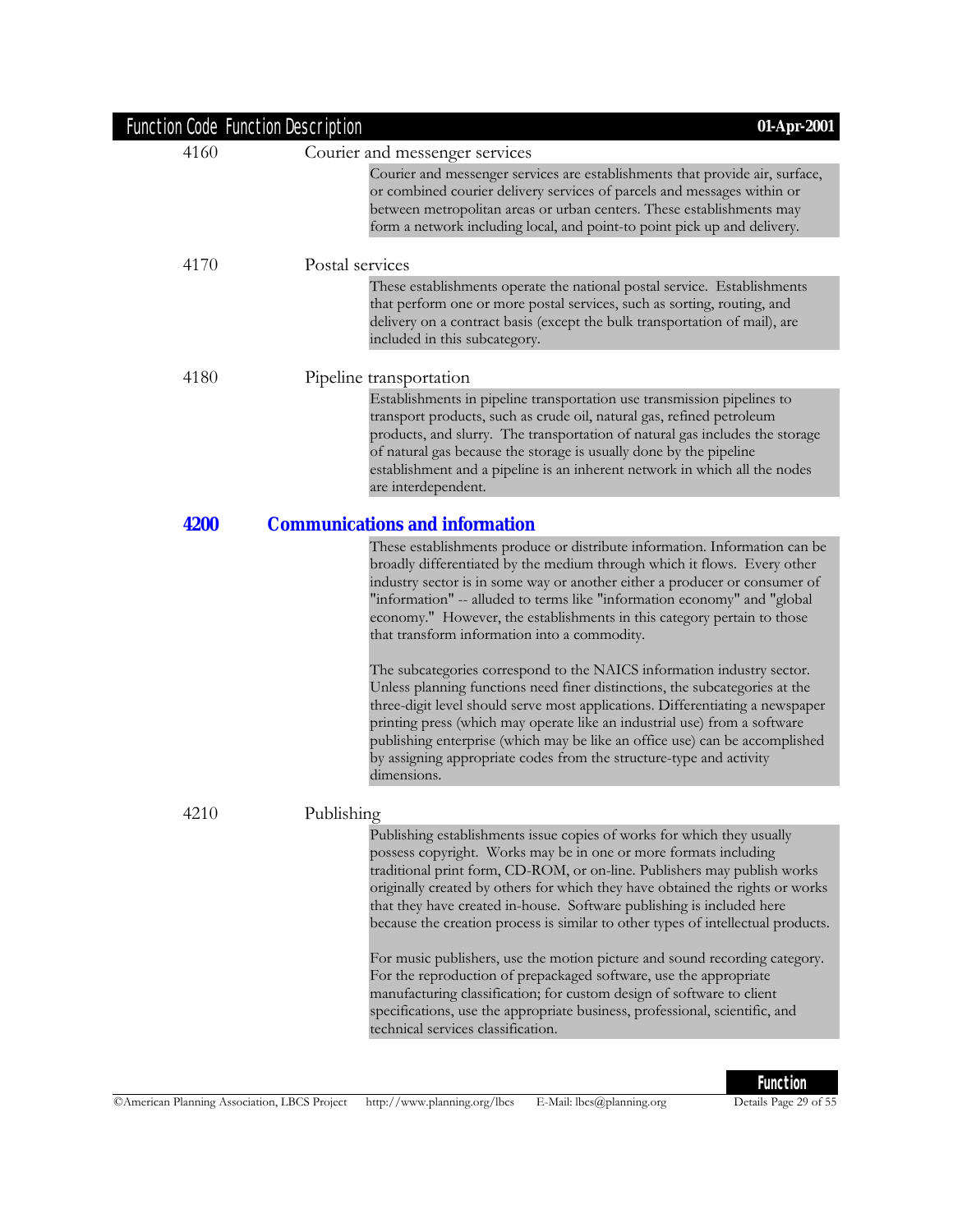| <b>Function Code Function Description</b> | 01-Apr-2001                                                                                                                                                                                                                                                                                                                                                                                                                                                                                                                                                                                                                                                 |
|-------------------------------------------|-------------------------------------------------------------------------------------------------------------------------------------------------------------------------------------------------------------------------------------------------------------------------------------------------------------------------------------------------------------------------------------------------------------------------------------------------------------------------------------------------------------------------------------------------------------------------------------------------------------------------------------------------------------|
| 4211                                      | Newspapers, books, periodicals, etc.                                                                                                                                                                                                                                                                                                                                                                                                                                                                                                                                                                                                                        |
|                                           | This classification comprises establishments that publish newspapers,<br>magazines and other periodicals, books, databases, calendars, greeting cards,<br>maps, and similar works. These works are usually protected by copyright,<br>and may be published in one or more formats, such as print or electronic<br>form, including on-line. Publishers may print, reproduce, distribute, or offer<br>direct access to the works, or may arrange others to carry out such functions.                                                                                                                                                                          |
|                                           | For printing establishments which do not publish, use the paper and printing<br>category within manufacturing.                                                                                                                                                                                                                                                                                                                                                                                                                                                                                                                                              |
| 4212                                      | Software publisher                                                                                                                                                                                                                                                                                                                                                                                                                                                                                                                                                                                                                                          |
|                                           | These establishments publish and reproduce computer software. They carry<br>out operations necessary for producing and distributing software, such as<br>designing, providing documentation, assisting in installation, and providing<br>support services to software purchasers. These establishments may design,<br>develop, and publish, or publish only.                                                                                                                                                                                                                                                                                                |
| 4220                                      | Motion pictures and sound recording                                                                                                                                                                                                                                                                                                                                                                                                                                                                                                                                                                                                                         |
|                                           | Motion picture and sound recording establishments produce and distribute<br>motion pictures and sound recordings. Although these establishments issue<br>works for sale as traditional publishers do, the processes are sufficiently<br>different to warrant a separate category. Production is typically a complex<br>process that involving distinct types activities, such as contracting with<br>performers, creating the film or sound content, and providing technical<br>postproduction services. Film is often distributed to exhibitors, such as<br>theaters and broadcasters, rather than through the wholesale and retail<br>distribution chain. |
|                                           | This category does not include establishments wholesaling video cassettes<br>and sound recordings; these establishments are included in the wholesale<br>trade sector. For establishments only reproducing video cassettes or sound<br>recordings, use the appropriate manufacturing classification.                                                                                                                                                                                                                                                                                                                                                        |
| 4221                                      | Motion Picture and video production, publishing, and distribution                                                                                                                                                                                                                                                                                                                                                                                                                                                                                                                                                                                           |
|                                           | This classification comprises establishments that produce or distribute<br>motion pictures, videos, television programs, or commercials.                                                                                                                                                                                                                                                                                                                                                                                                                                                                                                                    |
| 4222                                      | Motion picture viewing and exhibition services                                                                                                                                                                                                                                                                                                                                                                                                                                                                                                                                                                                                              |
|                                           | Establishments in this class operate movie theaters, drive-ins, film festival<br>exhibitions, etc., for the display of motion pictures or videos.                                                                                                                                                                                                                                                                                                                                                                                                                                                                                                           |
| 4223                                      | Sound recording, production, publishing, and distribution                                                                                                                                                                                                                                                                                                                                                                                                                                                                                                                                                                                                   |
|                                           | This classification comprises establishments that produce, distribute, or<br>publish music and musical recordings, or provide sound recording and<br>related services.                                                                                                                                                                                                                                                                                                                                                                                                                                                                                      |
| 4230                                      | Telecommunications and broadcasting                                                                                                                                                                                                                                                                                                                                                                                                                                                                                                                                                                                                                         |
|                                           | The telecommunications and broadcasting category comprises<br>establishments that provide point-to-point communications and related                                                                                                                                                                                                                                                                                                                                                                                                                                                                                                                         |
|                                           | <b>Function</b>                                                                                                                                                                                                                                                                                                                                                                                                                                                                                                                                                                                                                                             |

### ©American Planning Association, LBCS Project http://www.planning.org/lbcs E-Mail: lbcs@planning.org Details Page 30 of 55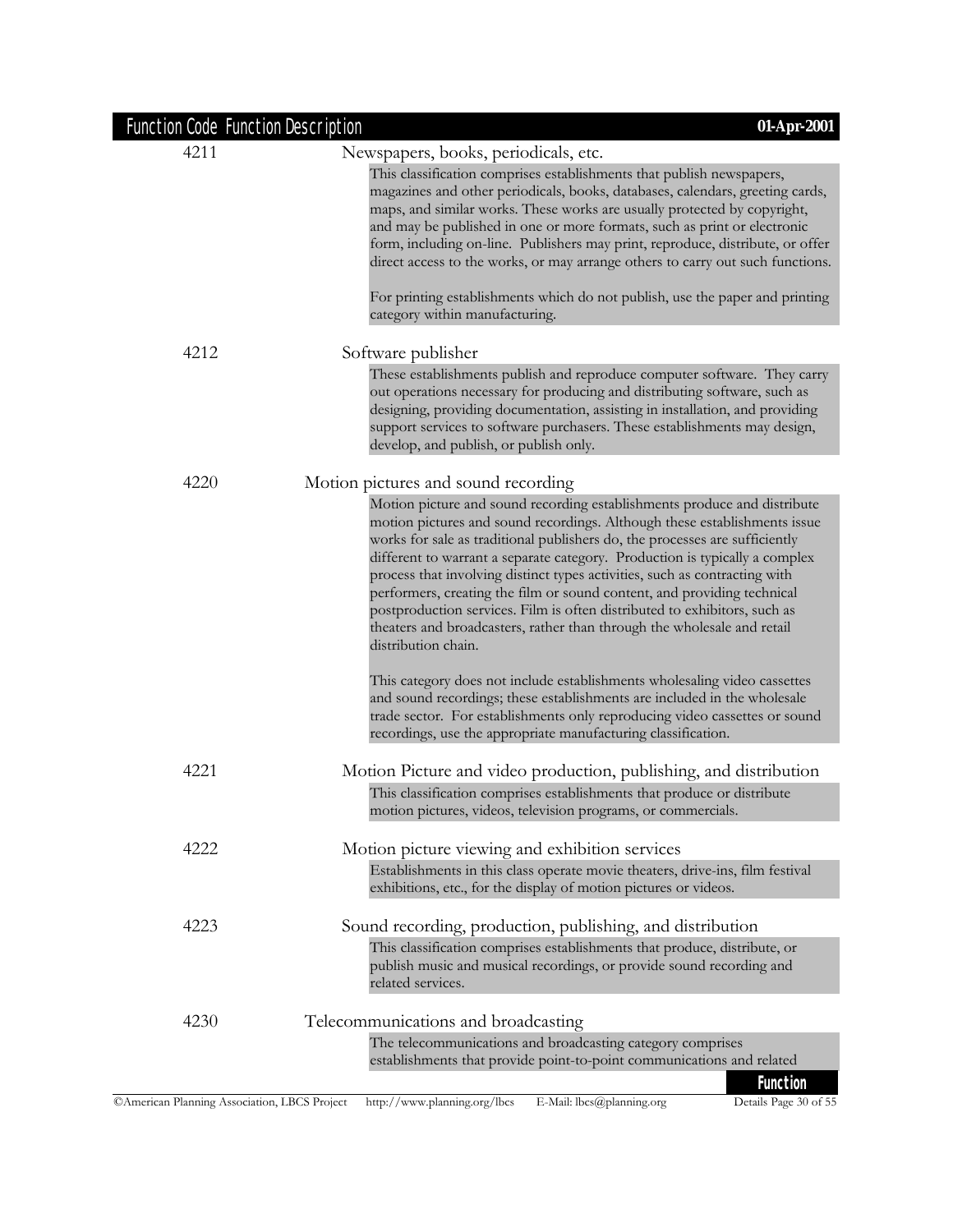|      | services. The classification groups are based on differences in the methods of<br>communication and in the nature of services provided. Many establishments<br>operate facilities providing an array of telecommunications services. If<br>multiple services are shared between the same facilities, use this general<br>category. If separate facilities are maintained for each type of service, then<br>use a separate specific classification below for each facility type. For<br>independent contractors that maintain and install broadcasting and<br>telecommunications systems, use the appropriate classification in the<br>construction-related category. |
|------|----------------------------------------------------------------------------------------------------------------------------------------------------------------------------------------------------------------------------------------------------------------------------------------------------------------------------------------------------------------------------------------------------------------------------------------------------------------------------------------------------------------------------------------------------------------------------------------------------------------------------------------------------------------------|
| 4231 | Radio and television broadcasting                                                                                                                                                                                                                                                                                                                                                                                                                                                                                                                                                                                                                                    |
|      | The radio and television broadcasting classification includes establishments<br>that operate broadcasting studios and facilities for over the air or satellite<br>delivery of radio and television programs of entertainment, news, talk, etc.<br>These establishments produce or purchase programs and generate revenue<br>from the sale of air time to advertisers or from donations, subsidies, or the<br>sale of programs.                                                                                                                                                                                                                                       |
| 4232 | Cable networks and distribution                                                                                                                                                                                                                                                                                                                                                                                                                                                                                                                                                                                                                                      |
|      | This class includes two types of establishments. Cable networks operate<br>studios and facilities for the broadcasting of programs that are typically<br>narrowcast in nature (limited format, such as news, sports, education, and<br>youth-oriented programming). The services of these establishments are<br>typically sold on a subscription or fee basis. Delivery of cable programs to<br>customers is handled by distribution establishments that operate cable<br>systems, direct-to-home satellite systems, or other similar systems.                                                                                                                       |
| 4233 | Wireless telecommunications                                                                                                                                                                                                                                                                                                                                                                                                                                                                                                                                                                                                                                          |
|      | Telecommunications establishments operate, maintain, or provide access to<br>facilities for the transmission of voice, data, text, sound, or full motion<br>picture video between network termination points. A transmission facility<br>may be based on a single technology or a combination of technologies. Use<br>this classification for wireless telecommunications only.                                                                                                                                                                                                                                                                                      |
| 4234 | Telephone and other wired telecommunications                                                                                                                                                                                                                                                                                                                                                                                                                                                                                                                                                                                                                         |
|      | Use this classification for telecommunications establishments operating<br>telephone networks.                                                                                                                                                                                                                                                                                                                                                                                                                                                                                                                                                                       |
| 4240 | Information services and data processing industries                                                                                                                                                                                                                                                                                                                                                                                                                                                                                                                                                                                                                  |
|      | This subcategory consists of news syndicates, and information and data<br>processing services. These may supply information to the news media, or<br>provide electronic data processing services. These establishments may<br>provide complete processing and preparation of reports from data supplied<br>by customers; specialized services, such as automated data entry services; or<br>may make data processing resources available to clients on an hourly or<br>timesharing basis.                                                                                                                                                                            |
| 4241 | Online information services                                                                                                                                                                                                                                                                                                                                                                                                                                                                                                                                                                                                                                          |
|      | This comprises Internet access providers, Internet service providers, and<br>similar establishments providing direct access through telecommunications                                                                                                                                                                                                                                                                                                                                                                                                                                                                                                               |
|      | Function                                                                                                                                                                                                                                                                                                                                                                                                                                                                                                                                                                                                                                                             |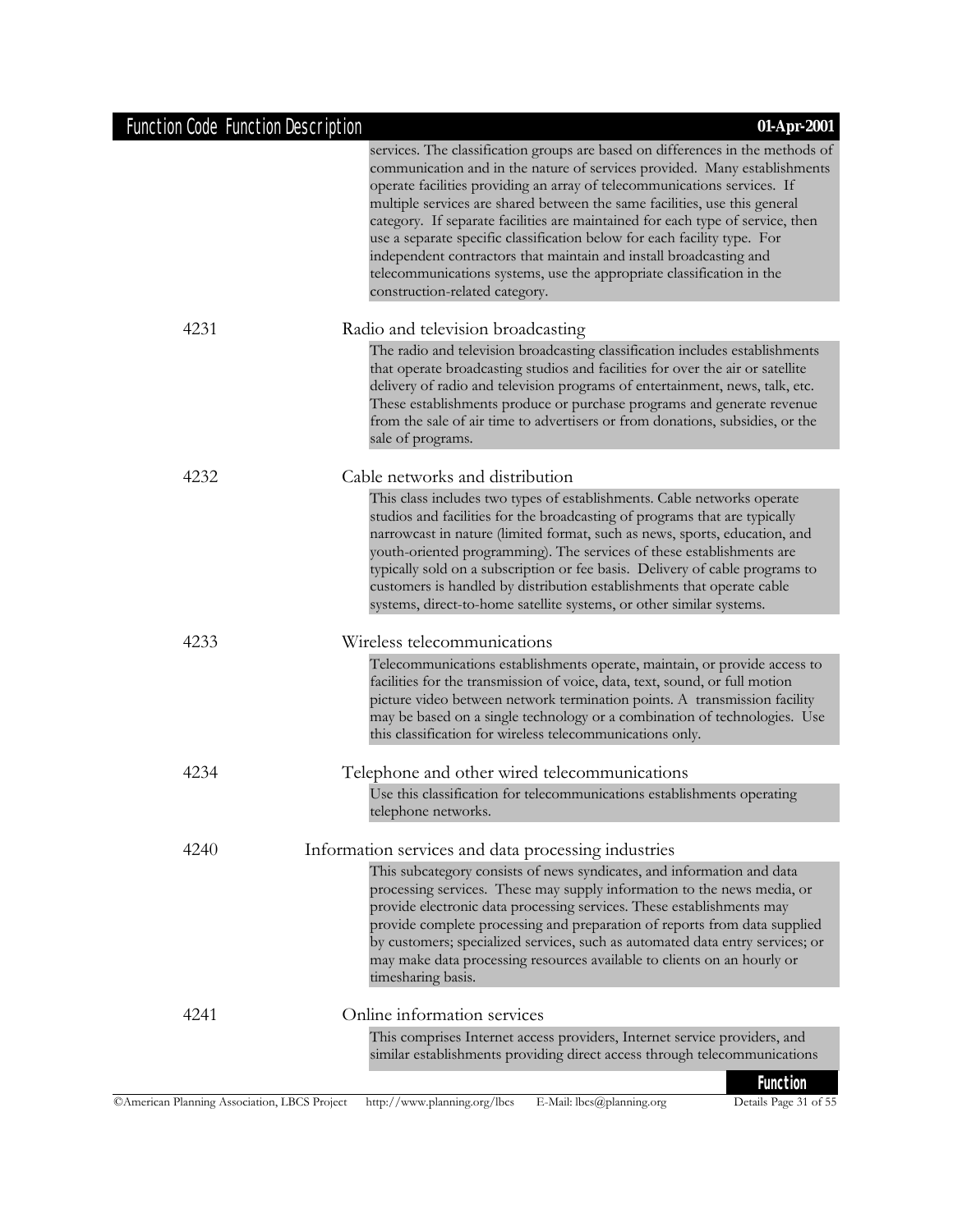| <b>Function Code Function Description</b> | 01-Apr-2001                                                                                                                                                                                                                                                                                                                                                                                                                                                                                                                                                                                                                                                                                                                                                                    |
|-------------------------------------------|--------------------------------------------------------------------------------------------------------------------------------------------------------------------------------------------------------------------------------------------------------------------------------------------------------------------------------------------------------------------------------------------------------------------------------------------------------------------------------------------------------------------------------------------------------------------------------------------------------------------------------------------------------------------------------------------------------------------------------------------------------------------------------|
|                                           | networks to computer-held information compiled or published by others.                                                                                                                                                                                                                                                                                                                                                                                                                                                                                                                                                                                                                                                                                                         |
| 4242                                      | Libraries and archives                                                                                                                                                                                                                                                                                                                                                                                                                                                                                                                                                                                                                                                                                                                                                         |
|                                           | This consists of establishments providing library or archive services. These<br>establishments are engaged in maintaining collections of documents (e.g.,<br>books, journals, newspapers, and music) and facilitating the use of such<br>documents (recorded information regardless of its physical form and<br>characteristics) as are required to meet the informational, research,<br>educational, or recreational needs of their user. These establishments may<br>also acquire, research, store, preserve, and generally make accessible to the<br>public historical documents, photographs, maps, audio material, audiovisual<br>material, and other archival material of historical interest. All or portions of<br>these collections may be accessible electronically. |
| 4243                                      | News syndicate                                                                                                                                                                                                                                                                                                                                                                                                                                                                                                                                                                                                                                                                                                                                                                 |
|                                           | This class comprises establishments supplying information, such as news<br>reports, articles, pictures, and features, to the news media.                                                                                                                                                                                                                                                                                                                                                                                                                                                                                                                                                                                                                                       |
| <b>4300</b>                               | <b>Utilities and utility services</b>                                                                                                                                                                                                                                                                                                                                                                                                                                                                                                                                                                                                                                                                                                                                          |
|                                           | This category comprises establishments that provide utility services, such as<br>electric power, natural gas, steam supply, water supply, and sewage removal.<br>Not included are waste management services, which collect, treat, and<br>dispose of waste materials, and do not directly use or operate utilities.                                                                                                                                                                                                                                                                                                                                                                                                                                                            |
| 4310                                      | Electric power                                                                                                                                                                                                                                                                                                                                                                                                                                                                                                                                                                                                                                                                                                                                                                 |
|                                           | Electric power establishments provide electric power generation (except<br>hydroelectric, fossil fuel, nuclear), transmission, control, and distribution.<br>Establishments include facilities that convert other forms of energy (such as<br>solar, wind, or tidal power) into electrical energy, electric power transmission<br>and control systems (including lines and transformer stations), and<br>distribution systems (i.e., lines, poles, meters, and wiring). Also included are<br>establishments that arrange the sale of electricity via power distribution<br>systems operated by others.                                                                                                                                                                         |
| 4311                                      | Hydroelectric                                                                                                                                                                                                                                                                                                                                                                                                                                                                                                                                                                                                                                                                                                                                                                  |
|                                           | This comprises establishments operating hydroelectric power generation<br>facilities. These facilities use waterpower to drive a turbine and produce<br>electric energy. Electric energy produced in these establishments is provided<br>to electric power transmission systems or to electric power distribution<br>systems.                                                                                                                                                                                                                                                                                                                                                                                                                                                  |
| 4312                                      | Fossil                                                                                                                                                                                                                                                                                                                                                                                                                                                                                                                                                                                                                                                                                                                                                                         |
|                                           | This comprises establishments operating fossil fuel electric power generation<br>facilities. These facilities use fossil fuels, such as coal, oil, or gas, in internal<br>combustion or combustion turbine conventional steam process to produce<br>electric energy. Electric energy produced in these establishments is provided<br>to electric power transmission systems or to electric power distribution<br>systems.                                                                                                                                                                                                                                                                                                                                                      |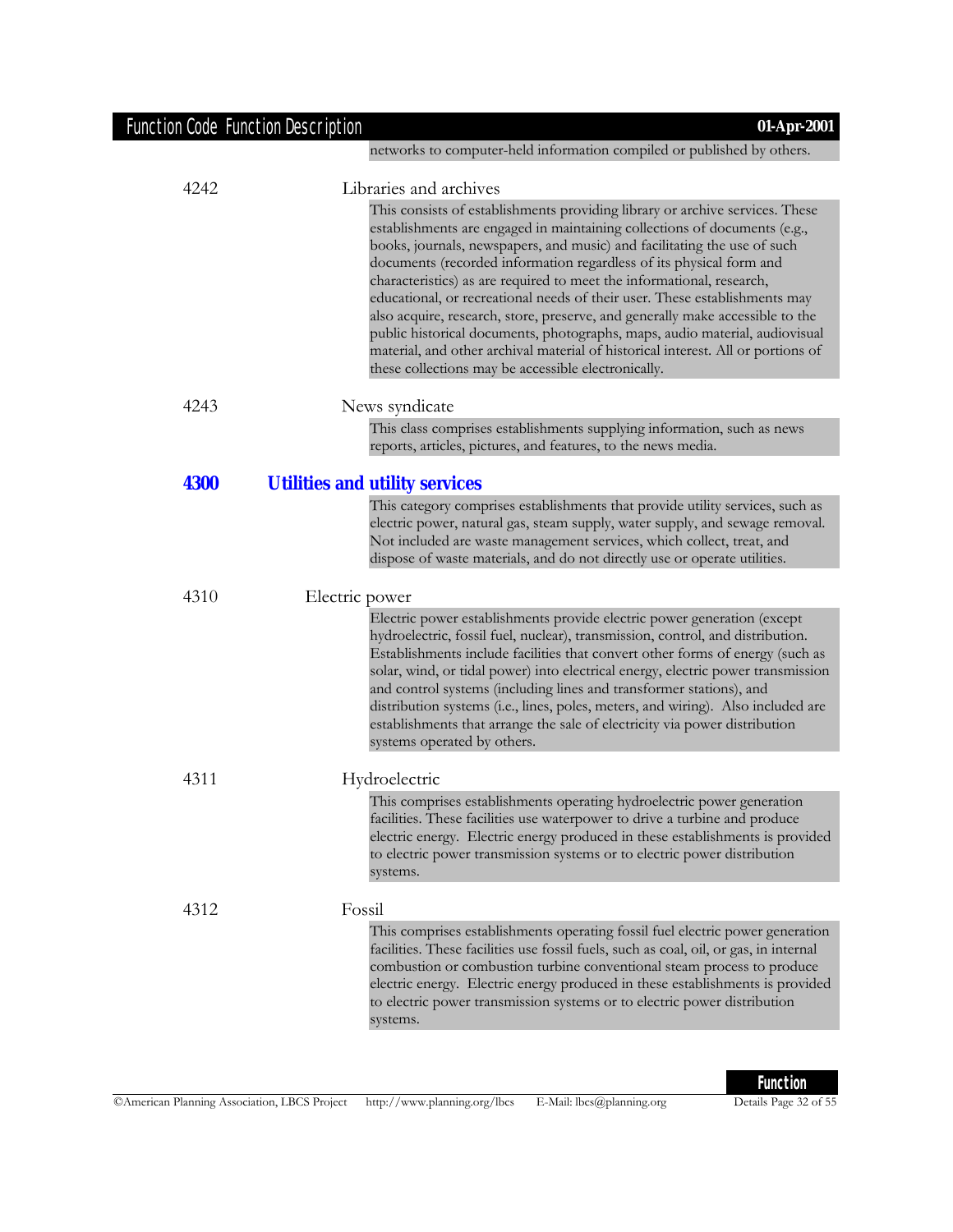| <b>Function Code Function Description</b> | 01-Apr-2001                                                                                                                                                                                                                                                                                                                                                                                                                                                                                                                                                                                             |
|-------------------------------------------|---------------------------------------------------------------------------------------------------------------------------------------------------------------------------------------------------------------------------------------------------------------------------------------------------------------------------------------------------------------------------------------------------------------------------------------------------------------------------------------------------------------------------------------------------------------------------------------------------------|
| 4313                                      | Nuclear                                                                                                                                                                                                                                                                                                                                                                                                                                                                                                                                                                                                 |
|                                           | This comprises establishments operating nuclear electric power generation<br>facilities. These facilities use nuclear power to produce electric energy.<br>Electric energy produced in these establishments is provided to electric<br>power transmission systems or to electric power distribution systems.                                                                                                                                                                                                                                                                                            |
| 4314                                      | Alternative energy sources                                                                                                                                                                                                                                                                                                                                                                                                                                                                                                                                                                              |
|                                           | Establishments in this class offer alternative energy (e.g., solar or wind)<br>production and distribution. However, for establishments that manufacture,<br>install, or repair equipment used for wind and solar energy, use the<br>appropriate manufacturing category.                                                                                                                                                                                                                                                                                                                                |
| 4320                                      | Natural gas, petroleum, fuels, etc.                                                                                                                                                                                                                                                                                                                                                                                                                                                                                                                                                                     |
|                                           | This encompasses: (1) establishments operating gas distribution systems (e.g.,<br>mains, meters); (2) gas marketers that buy gas from the well and sell it to a<br>distribution system; (3) gas brokers or agents that arrange the sale of gas over<br>gas distribution systems operated by others; and (4) establishments that<br>transmit and distribute gas to final consumers.                                                                                                                                                                                                                      |
| 4330                                      | Water, steam, air conditioning supply                                                                                                                                                                                                                                                                                                                                                                                                                                                                                                                                                                   |
|                                           | This subcategory comprises public and private utility establishments that<br>offer drinking water, water treatment, water supply, irrigation, steam supply,<br>or hot or cool air supply.                                                                                                                                                                                                                                                                                                                                                                                                               |
| 4331                                      | Drinking water                                                                                                                                                                                                                                                                                                                                                                                                                                                                                                                                                                                          |
|                                           | Use this classification for establishments operating water treatment plants,<br>filtration plants, pumping stations, and similar facilities for drinking water<br>only.                                                                                                                                                                                                                                                                                                                                                                                                                                 |
| 4332                                      | Irrigation and industrial water supply                                                                                                                                                                                                                                                                                                                                                                                                                                                                                                                                                                  |
|                                           | This class consists of establishments operating water treatment plants and<br>establishments operating water supply systems for irrigation and industrial<br>supply only. The water supply system may include pumping stations,<br>aqueducts, or distribution mains.                                                                                                                                                                                                                                                                                                                                    |
| 4333                                      | Air conditioning and steam supply                                                                                                                                                                                                                                                                                                                                                                                                                                                                                                                                                                       |
|                                           | This class consists of establishments providing steam, heated air, or cooled<br>air. Steam distribution may be through mains.                                                                                                                                                                                                                                                                                                                                                                                                                                                                           |
| 4340                                      | Sewer, solid waste, and related services<br>Establishments in this subcategory collect, treat, and dispose of waste<br>materials. Establishments locally haul waste materials; operate materials<br>recovery facilities (i.e., sort recyclable materials from trash); provide<br>remediation services (i.e., the cleanup of contaminated sites); operate sewer<br>systems or sewage treatment facilities; or provide septic pumping or other<br>miscellaneous waste management services. Establishments that primarily<br>haul waste over long distances are classified in the transportation category. |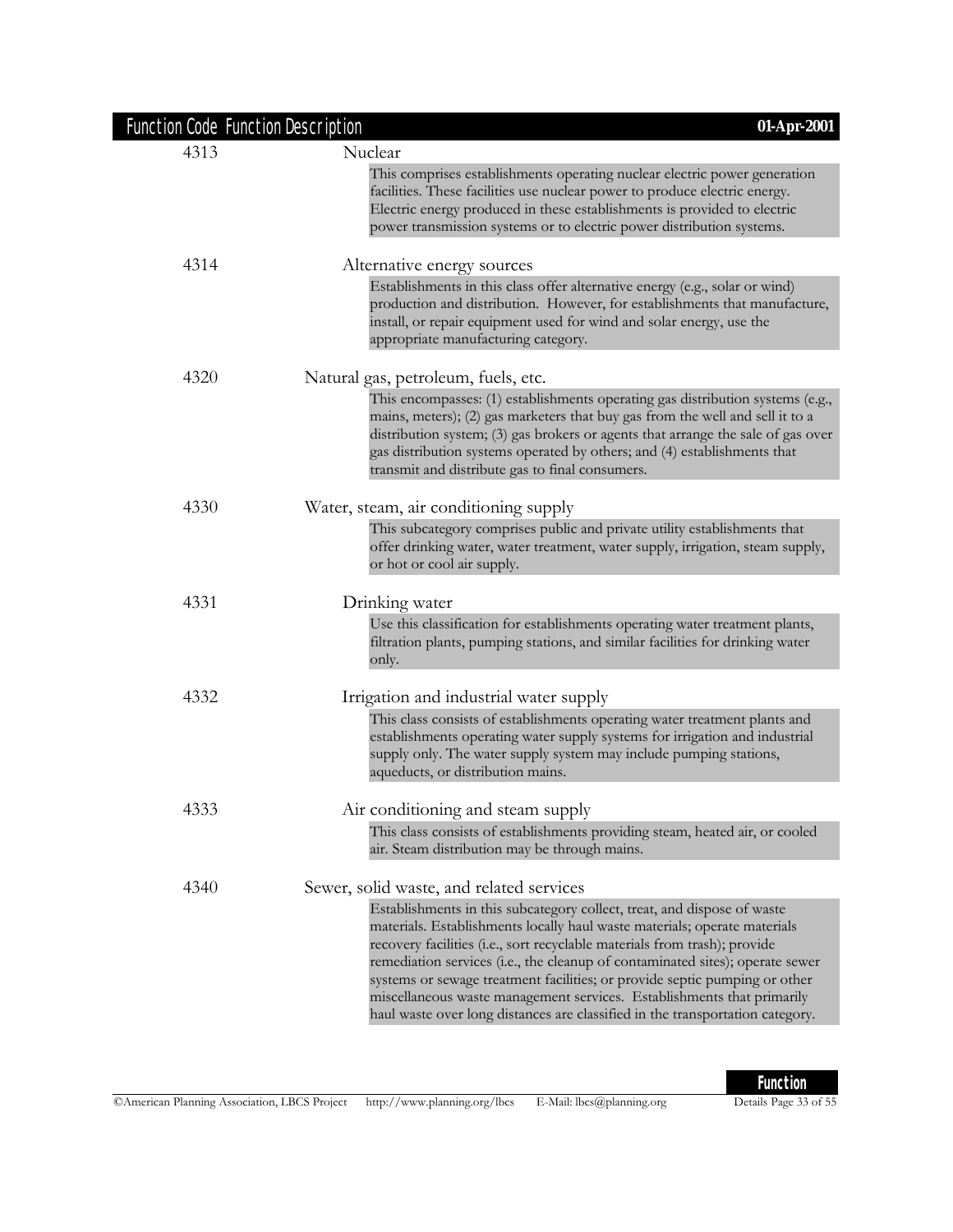| 4341 | Hazardous waste collection                                                                                                                                                                                                                                                                                                                                                                                                                                                                                                                                                |
|------|---------------------------------------------------------------------------------------------------------------------------------------------------------------------------------------------------------------------------------------------------------------------------------------------------------------------------------------------------------------------------------------------------------------------------------------------------------------------------------------------------------------------------------------------------------------------------|
|      | This class comprises establishments that (1) operate treatment and disposal<br>facilities for hazardous waste; and (2) combine, collect, or haul hazardous<br>waste materials within a local area while operating treatment or disposal<br>facilities.                                                                                                                                                                                                                                                                                                                    |
| 4342 | Hazardous waste treatment and disposal                                                                                                                                                                                                                                                                                                                                                                                                                                                                                                                                    |
|      | This class comprises establishments that (1) remediate and clean<br>contaminated buildings, mine sites, soil, or ground water; (2) provide mine<br>reclamation activities, including demolition, soil remediation, waste water<br>treatment, hazardous material removal, contouring land, and revegetation;<br>and (3) asbestos, lead paint, and other toxic material abatement.                                                                                                                                                                                          |
| 4343 | Solid waste collection                                                                                                                                                                                                                                                                                                                                                                                                                                                                                                                                                    |
|      | This class comprises establishments that (1) collect or haul hazardous waste,<br>nonhazardous waste, or recyclable materials within a local area; and (2)<br>operate hazardous or nonhazardous waste transfer stations. Waste collection<br>establishments may be responsible for the identification, treatment,<br>packaging, and labeling of wastes for the purposes of transport.                                                                                                                                                                                      |
| 4344 | Solid waste combustor or incinerator                                                                                                                                                                                                                                                                                                                                                                                                                                                                                                                                      |
|      | These operate combustors and incinerators for the disposal of nonhazardous<br>solid waste. These also include other nonhazardous waste treatment and<br>disposal facilities (except landfills, sewer systems, or sewage treatment<br>facilities). Establishments may produce byproducts such as electricity and<br>steam. They may locally collect or haul nonhazardous waste materials along<br>with the operation of facilities. Compost dumps are included in this class.<br>Some establishments use the term resource recovery facility for the sites they<br>manage. |
| 4345 | Solid waste landfill                                                                                                                                                                                                                                                                                                                                                                                                                                                                                                                                                      |
|      | Solid waste landfills operate landfills for the disposal of nonhazardous solid<br>waste. These may locally collect or haul nonhazardous waste materials along<br>with landfill operation. These establishments also manage recycling and<br>resource recovery facilities that operate in conjunction with landfills.                                                                                                                                                                                                                                                      |
| 4346 | Waste treatment and disposal                                                                                                                                                                                                                                                                                                                                                                                                                                                                                                                                              |
|      | This class comprises establishments that (1) operate facilities for separating<br>and sorting recyclable materials from nonhazardous waste streams (i.e.,<br>garbage); and (2) operate facilities where commingled recyclable materials,<br>such as paper, plastics, used beverage cans, and metals, are sorted.                                                                                                                                                                                                                                                          |
| 4347 | Septic tank and related services                                                                                                                                                                                                                                                                                                                                                                                                                                                                                                                                          |
|      | This class comprises establishments that (1) pump (i.e., clean) septic tanks<br>and cesspools; (2) rent or service portable toilets; and (3) provide other waste<br>management services (except waste collection, waste treatment and disposal,<br>remediation, operation of materials recovery facilities, and waste<br>management consulting services).                                                                                                                                                                                                                 |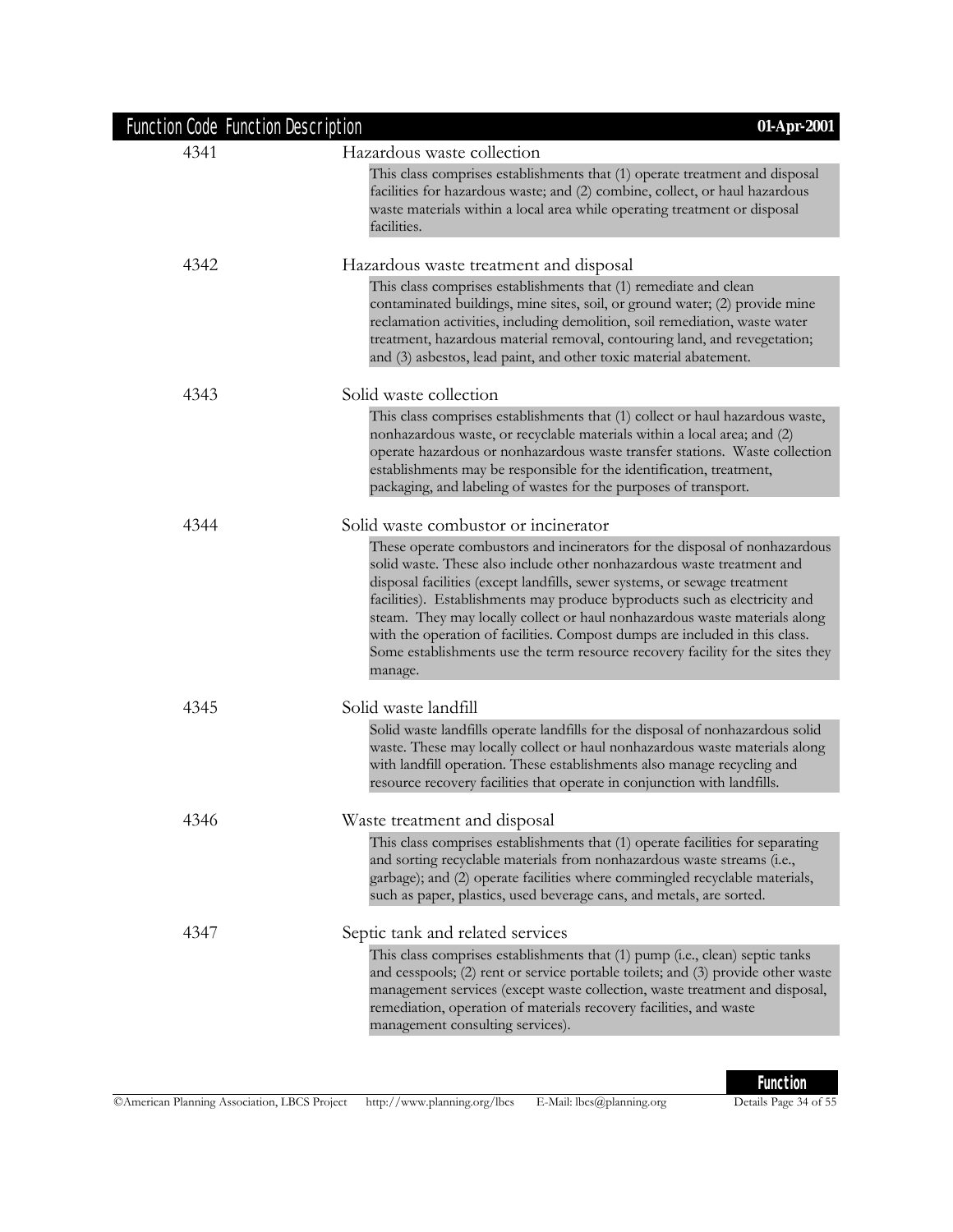## **5000 Arts, entertainment, and recreation**

|      | These establishments operate facilities or provide services for a variety of<br>cultural, entertainment, and recreational functions. Establishments include<br>those that produce, promote, or participate in live performances, events, or<br>exhibits intended for public viewing; those that preserve and exhibit objects<br>and sites of historical, cultural, or educational interest; and those that operate<br>facilities or provide services to serve activities associated with amusement,<br>hobby, and leisure time interests.<br>Use the other dimensions, especially ownership and site development<br>character, to further differentiate the precise nature of land use associated<br>with these establishments.                                                                                     |
|------|---------------------------------------------------------------------------------------------------------------------------------------------------------------------------------------------------------------------------------------------------------------------------------------------------------------------------------------------------------------------------------------------------------------------------------------------------------------------------------------------------------------------------------------------------------------------------------------------------------------------------------------------------------------------------------------------------------------------------------------------------------------------------------------------------------------------|
| 5100 | <b>Performing arts or supporting establishment</b>                                                                                                                                                                                                                                                                                                                                                                                                                                                                                                                                                                                                                                                                                                                                                                  |
|      | Establishments in this category produce or organize and promote live<br>presentations. The classification recognizes the following basic processes:<br>producing events; organizing, managing, and promoting events; managing<br>and representing entertainers; and providing the artistic, creative and<br>technical skills for the production of these live events. Although nightclubs<br>may offer live entertainment, they are excluded from this category. Use the<br>appropriate food, drink, or recreational category for nightclubs.                                                                                                                                                                                                                                                                       |
| 5110 | Theater, dance, or music establishment                                                                                                                                                                                                                                                                                                                                                                                                                                                                                                                                                                                                                                                                                                                                                                              |
|      | This subcategory comprises establishments producing live presentations by<br>actors and actresses, singers, dancers, musicians, and other performing<br>artists. Establishments include: companies, groups, or theaters that produce<br>theatrical presentations and dance (ballet, musicals, operas, plays, etc.);<br>dinner theaters that produce theatrical productions and provide food and<br>beverage for consumption on the premises; and groups or freelance artists<br>producing live musical entertainment. Theater/dance groups or companies<br>may or may not operate their own theater or other facility for staging their<br>shows. Musical groups and artists may perform in front of a live audience or<br>in a studio, and may or may not operate their own facilities for staging their<br>shows. |
| 5120 | Sports team or club                                                                                                                                                                                                                                                                                                                                                                                                                                                                                                                                                                                                                                                                                                                                                                                                 |
|      | These establishments are professional or semiprofessional sports teams or<br>clubs participating in live sporting events, such as baseball, basketball,<br>football, hockey, soccer, and jai alai games, before a paying audience. These<br>establishments may or may not operate their own facility for presenting these<br>events.                                                                                                                                                                                                                                                                                                                                                                                                                                                                                |
| 5130 | Racetrack establishment                                                                                                                                                                                                                                                                                                                                                                                                                                                                                                                                                                                                                                                                                                                                                                                             |
|      | These establishments: operate racetracks for events, such as auto, dog, and<br>horse races; own racing participants, such as cars, dogs, and horses; or are<br>independent racecar drivers.                                                                                                                                                                                                                                                                                                                                                                                                                                                                                                                                                                                                                         |
| 5140 | Promoter of performing arts, sports, and similar events                                                                                                                                                                                                                                                                                                                                                                                                                                                                                                                                                                                                                                                                                                                                                             |
|      | Establishments in this subcategory organize, promote, and manage live<br>performing arts productions, sports events, and similar events, such as state                                                                                                                                                                                                                                                                                                                                                                                                                                                                                                                                                                                                                                                              |
|      | <b>Function</b>                                                                                                                                                                                                                                                                                                                                                                                                                                                                                                                                                                                                                                                                                                                                                                                                     |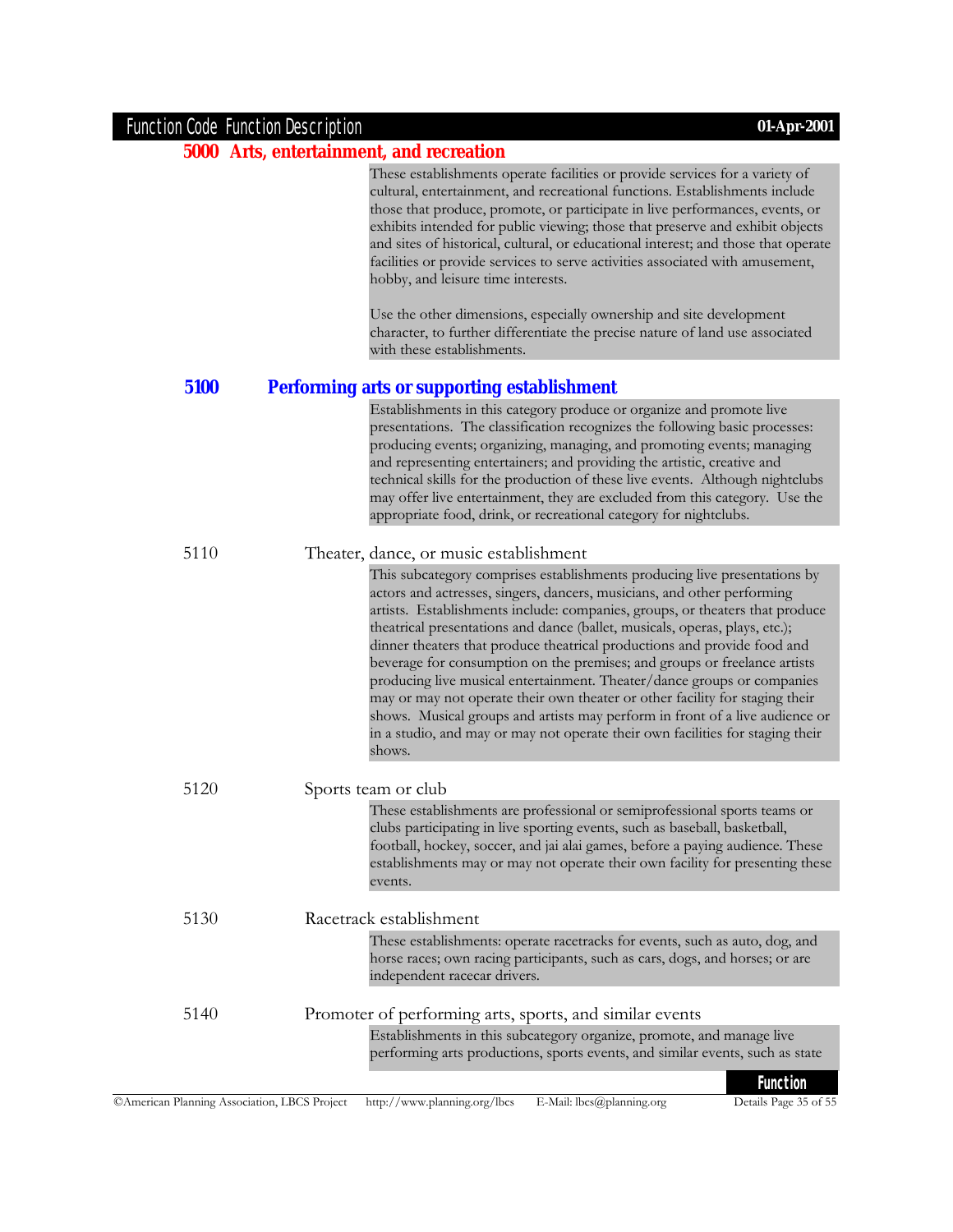| Function Code Function Description | 01-Apr-2001                                                                                                                                                                                                                                                                                                                                                                                                                                                                                                                         |
|------------------------------------|-------------------------------------------------------------------------------------------------------------------------------------------------------------------------------------------------------------------------------------------------------------------------------------------------------------------------------------------------------------------------------------------------------------------------------------------------------------------------------------------------------------------------------------|
|                                    | fairs, county fairs, agricultural fairs, concerts, and festivals. They may<br>operate their own facilities, such as arenas, stadiums, and theaters, or rent<br>from others; or they may operate these facilities for rent to other promoters.<br>Theatrical (except motion picture) booking agencies are included in this<br>subcategory.                                                                                                                                                                                           |
| 5150                               | Agent for management services                                                                                                                                                                                                                                                                                                                                                                                                                                                                                                       |
|                                    | Agents and managers representing and managing creative and performing<br>artists, sports figures, entertainers, and other public figures. The<br>representation and management includes activities, such as representing<br>clients in contract negotiations; managing or organizing client's financial<br>affairs; and promoting the careers of their clients.                                                                                                                                                                     |
| 5160                               | Independent artist, writer, or performer                                                                                                                                                                                                                                                                                                                                                                                                                                                                                            |
|                                    | This industry comprises independent (i.e., freelance) individuals primarily<br>engaged in performing in artistic productions, in creating artistic and cultural<br>works or productions, or in providing technical expertise necessary for these<br>productions. This industry also includes athletes and other celebrities<br>exclusively engaged in endorsing products and making speeches or public<br>appearances for which they receive a fee.                                                                                 |
| 5200                               | <b>Museums and other special purpose recreational institutions</b>                                                                                                                                                                                                                                                                                                                                                                                                                                                                  |
|                                    | Museums establishments preserve and exhibit objects, sites, and natural<br>wonders of historical, cultural, or educational value. Included are public and<br>private museums, historical sites, zoos, and similar establishments.                                                                                                                                                                                                                                                                                                   |
| 5210                               | Museum                                                                                                                                                                                                                                                                                                                                                                                                                                                                                                                              |
|                                    | These establishments preserve and exhibit objects of historical, cultural, or<br>educational value.                                                                                                                                                                                                                                                                                                                                                                                                                                 |
| 5220                               | Historical or archeological institution                                                                                                                                                                                                                                                                                                                                                                                                                                                                                             |
|                                    | These establishments preserve and exhibit sites, buildings, forts, or<br>communities that describe events or persons of particular historical interest.<br>Archeological sites, battlefields, historical ships, and pioneer villages are<br>included in this subcategory.                                                                                                                                                                                                                                                           |
| 5230                               | Zoos, botanical gardens, arboreta, etc.                                                                                                                                                                                                                                                                                                                                                                                                                                                                                             |
|                                    | These establishments preserve and exhibit live plant and animal life displays,<br>including those in natural areas or settings (as in the case of national parks).                                                                                                                                                                                                                                                                                                                                                                  |
| 5300                               | <b>Amusement, sports, or recreation establishment</b>                                                                                                                                                                                                                                                                                                                                                                                                                                                                               |
|                                    | Establishments in this category operate facilities offering activities (i.e.<br>sports, recreation, amusement, or gambling) and provide services, such as<br>facilitating amusement in places operated by others, operating recreational<br>sports groups, and guiding tours (without transportation equipment). The<br>following subcategories highlight particular establishment types. Note that<br>this category does not cover all establishments providing recreational<br>services; many are classified in other categories. |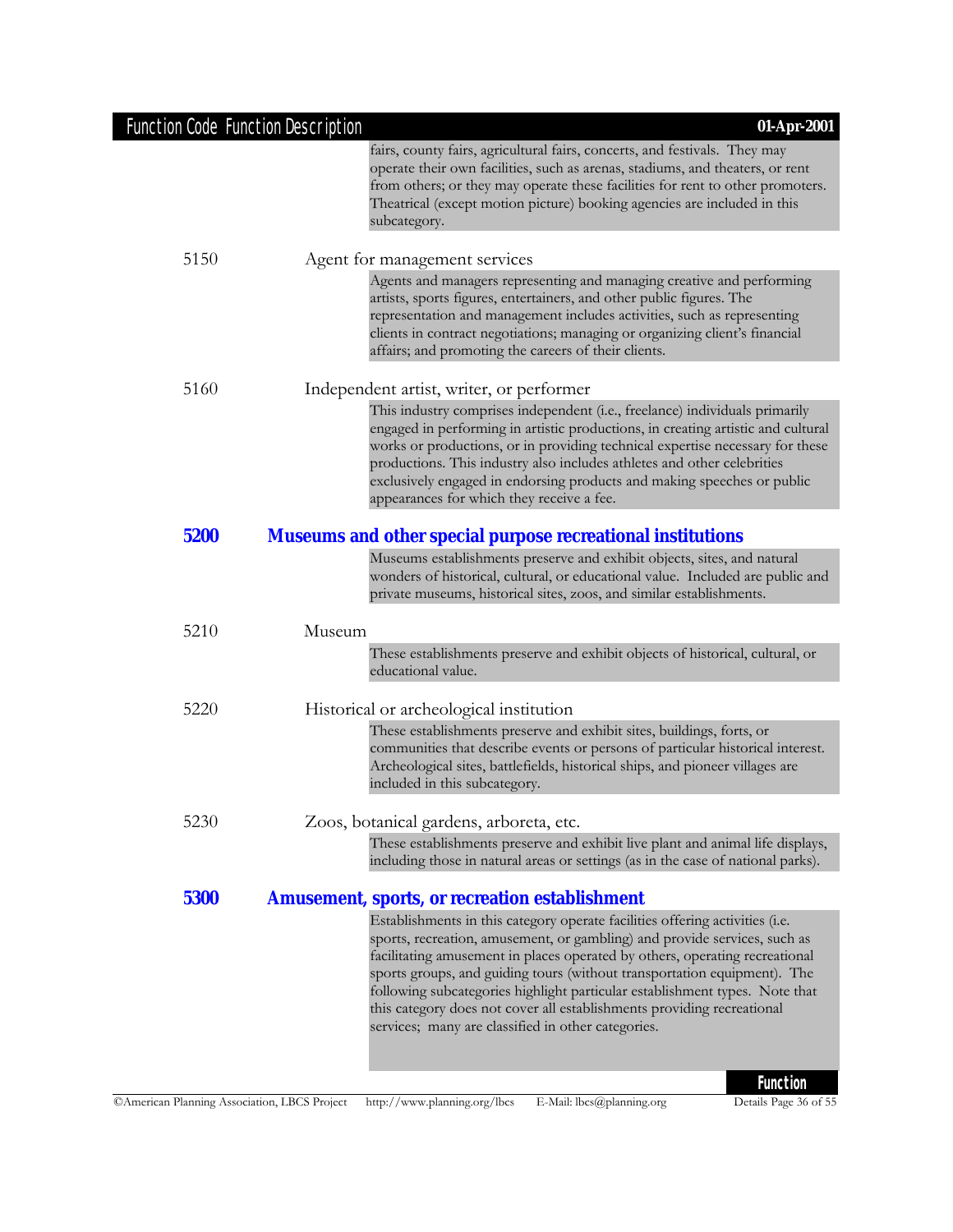| Function Code Function Description | $01-Apr-2001$                                                                                                                                                                                                                                                                                                                                                                                                                                                                                                              |
|------------------------------------|----------------------------------------------------------------------------------------------------------------------------------------------------------------------------------------------------------------------------------------------------------------------------------------------------------------------------------------------------------------------------------------------------------------------------------------------------------------------------------------------------------------------------|
|                                    | For establishments using transportation equipment, such as sightseeing<br>buses, dinner boats, or helicopters, use the appropriate transportation<br>category.                                                                                                                                                                                                                                                                                                                                                             |
| 5310                               | Amusement or theme park establishment                                                                                                                                                                                                                                                                                                                                                                                                                                                                                      |
|                                    | Amusement or theme parks operate a variety of attractions, such as<br>mechanical rides, water rides, games, shows, theme exhibits, refreshment<br>stands, and picnic grounds. These establishments may lease space to others<br>on a concession basis.                                                                                                                                                                                                                                                                     |
| 5320                               | Games arcade establishment                                                                                                                                                                                                                                                                                                                                                                                                                                                                                                 |
|                                    | These operate arcades and parlors (except gambling, billiard, or pool,) for<br>amusement.                                                                                                                                                                                                                                                                                                                                                                                                                                  |
| 5330                               | Casino or gambling establishment                                                                                                                                                                                                                                                                                                                                                                                                                                                                                           |
|                                    | These comprise establishments (except casino hotels) that operate gambling<br>facilities, such as casinos, bingo halls, and video gaming terminals, or that<br>provide gambling services, such as lotteries and off-track betting. These<br>establishments may provide food and beverage services. Included in this<br>subcategory are floating casinos (i.e., gambling cruises, and riverboat casinos).                                                                                                                   |
| 5340                               | Miniature golf establishment                                                                                                                                                                                                                                                                                                                                                                                                                                                                                               |
|                                    | These establishments operate miniature golf courses, and typically provide<br>the necessary equipment to patrons. These establishments are distinct from<br>golf courses and country clubs.                                                                                                                                                                                                                                                                                                                                |
| 5350                               | Skiing                                                                                                                                                                                                                                                                                                                                                                                                                                                                                                                     |
|                                    | This subcategory comprises establishments that operate downhill, cross-<br>country, or related skiing areas, and establishments that operating equipment,<br>such as ski lifts and tows. Establishments often provide food and beverage<br>services, equipment rental services, and ski instruction services. Four season<br>resorts without accommodations are included in this subcategory. For<br>establishments operating ski resorts with accommodations use the<br>appropriate residence and accommodation category. |
| 5360                               | Marina or yachting club facility operators                                                                                                                                                                                                                                                                                                                                                                                                                                                                                 |
|                                    | Marinas operate docking and storage facilities for pleasure craft owners.<br>They may retail fuel and marine supplies, and may repair, maintain, or rent<br>pleasure boats in addition to operating facilites.                                                                                                                                                                                                                                                                                                             |
| 5370                               | Fitness, recreational sports, gym, or athletic club,<br>These establishments operate fitness and recreational sports facilities, or,<br>provide services for fitness or recreational sports teams, clubs, or individual<br>activities. The facilities-operating establishments to be classified here                                                                                                                                                                                                                       |
|                                    | include: fitness clubs, gyms, archery and shooting ranges, horseback riding<br>establishments, recreational ball parks and courts, and more.                                                                                                                                                                                                                                                                                                                                                                               |
|                                    | Sporting establishments that operate certain types of facilities are classified in<br>other categories. For example, a yacht club operating a marina or docking                                                                                                                                                                                                                                                                                                                                                            |
|                                    | <b>Function</b>                                                                                                                                                                                                                                                                                                                                                                                                                                                                                                            |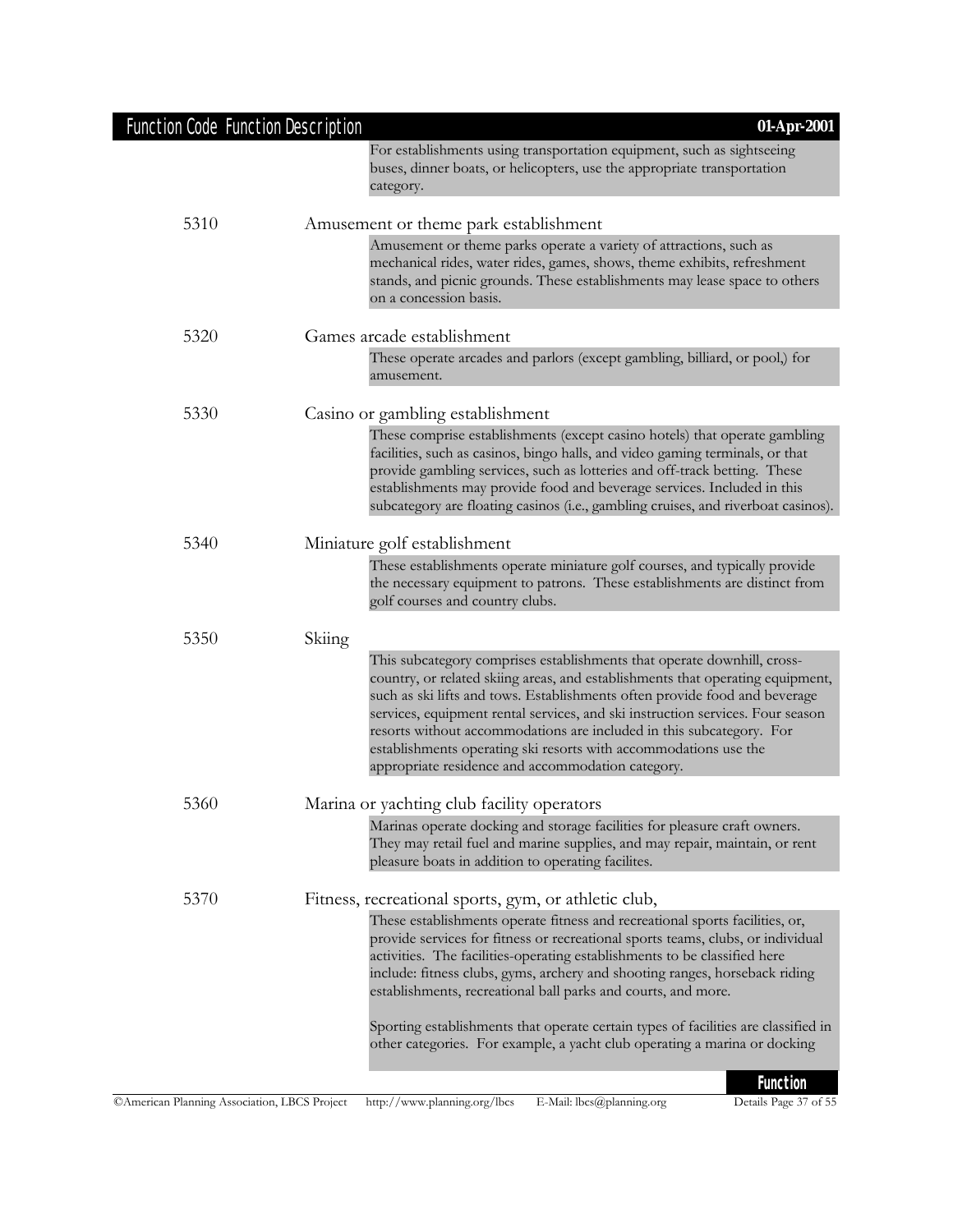|      | <b>Function Code Function Description</b><br>01-Apr-2001                                                                                                                                                                                                                                                                                                                                                                                                                                                                                                                                                        |
|------|-----------------------------------------------------------------------------------------------------------------------------------------------------------------------------------------------------------------------------------------------------------------------------------------------------------------------------------------------------------------------------------------------------------------------------------------------------------------------------------------------------------------------------------------------------------------------------------------------------------------|
|      | facility is classified elsewhere (but a yacht club which does not operate such a<br>facility, is classified here). For sporting establishments that operate facilities,<br>first check whether a unique function code applies; if not, use this<br>classification.                                                                                                                                                                                                                                                                                                                                              |
| 5380 | Bowling, billiards, pool, etc.                                                                                                                                                                                                                                                                                                                                                                                                                                                                                                                                                                                  |
|      | This subcategory comprises establishments operating bowling billiards, or<br>pool centers. These establishments often provide food and beverage services.                                                                                                                                                                                                                                                                                                                                                                                                                                                       |
| 5390 | Skating rinks, roller skates, etc.                                                                                                                                                                                                                                                                                                                                                                                                                                                                                                                                                                              |
|      | These establishments operate skating rinks; they may further offer skating<br>products and services.                                                                                                                                                                                                                                                                                                                                                                                                                                                                                                            |
| 5400 | <b>Camps, camping, and related establishments</b>                                                                                                                                                                                                                                                                                                                                                                                                                                                                                                                                                               |
|      | Some of these establishments operate sites to accommodate campers and<br>their equipment, including tents, tent trailers, travel trailers, and recreational<br>vehicles; others provide overnight recreational camps, such as children's<br>camps, family vacation camps, hunting and fishing camps, and outdoor<br>adventure retreats that offer trail riding, white-water rafting, hiking, and<br>similar activities. These establishments may provide facilities and services,<br>such as cabins, washrooms, food services, recreational facilities and<br>equipment, and organized recreational activities. |
| 5500 | <b>Natural and other recreational parks</b>                                                                                                                                                                                                                                                                                                                                                                                                                                                                                                                                                                     |
|      | Use this classification for all parks without special economic functions. The<br>other LBCS dimensions should be applied to code the type of park. Use the<br>ownership dimension to distinguish between public and private parks, the<br>site dimension to distinguish between community parks and state parks, etc.                                                                                                                                                                                                                                                                                           |
|      | 6000 Education, public admin., health care, and other inst.                                                                                                                                                                                                                                                                                                                                                                                                                                                                                                                                                     |
|      | This is a catch-all category for grouping a variety of functions, which<br>planning applications normally aggregate.                                                                                                                                                                                                                                                                                                                                                                                                                                                                                            |
| 6100 | <b>Educational services</b>                                                                                                                                                                                                                                                                                                                                                                                                                                                                                                                                                                                     |
|      | The establishments in this category offer teaching and learning. Educational<br>service may be provided in a variety ways (e.g., through educational<br>institutions, the workplace, television, or home correspondence). Use the<br>other dimensions to identify the precise nature of the land use. For example,<br>the structure dimension can differentiate a school bus garage from a school<br>building, or the ownership dimension can identify private from public<br>schools.                                                                                                                          |
| 6110 | Nursery and preschool                                                                                                                                                                                                                                                                                                                                                                                                                                                                                                                                                                                           |
| 6120 | Grade schools<br>This category comprises all public, private, and specialty schools between the<br>preschool and university level. The individual classifications are based on<br>traditional age and educational level distinctions.                                                                                                                                                                                                                                                                                                                                                                           |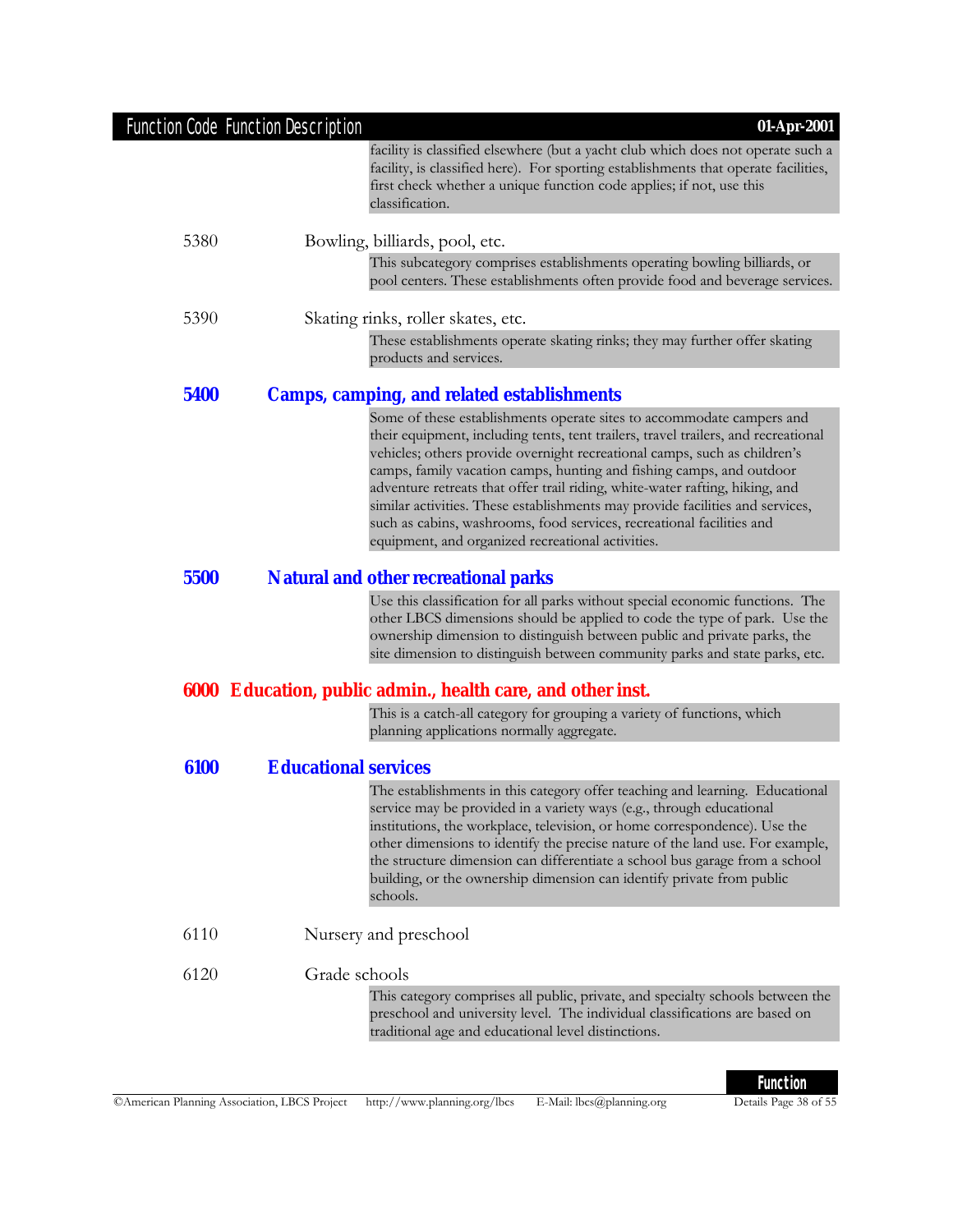|      | <b>Function Code Function Description</b><br>01-Apr-2001                                                                                                                                                                                                                                                                                                                                         |
|------|--------------------------------------------------------------------------------------------------------------------------------------------------------------------------------------------------------------------------------------------------------------------------------------------------------------------------------------------------------------------------------------------------|
| 6121 | Elementary                                                                                                                                                                                                                                                                                                                                                                                       |
| 6122 | Middle                                                                                                                                                                                                                                                                                                                                                                                           |
| 6123 | Senior                                                                                                                                                                                                                                                                                                                                                                                           |
| 6124 | Continuance                                                                                                                                                                                                                                                                                                                                                                                      |
| 6125 | Alternate education services<br>Use this classification for all schools below the university level offering<br>specialized services, such as for the physically or mentally disabled.                                                                                                                                                                                                            |
| 6126 | Adult education services                                                                                                                                                                                                                                                                                                                                                                         |
| 6130 | Colleges and Universities<br>These comprise junior colleges, colleges, universities, and professional<br>schools. These establishments furnish academic or technical courses and<br>grant degrees, certificates, or diplomas at the associate, baccalaureate, or<br>graduate levels. The requirement for admission is at least a high school<br>diploma or equivalent general academic training. |
| 6140 | Technical, trade, and other specialty schools<br>These schools offer vocational and technical training in a variety of technical<br>subjects and trades. The training often leads to job-specific certification. The<br>individual classifications are based on the type of training provided.                                                                                                   |
| 6141 | Beauty schools<br>These establishments primarily train in barbering, hair styling, or the<br>cosmetic arts, such as makeup or skin care. These schools provide job-                                                                                                                                                                                                                              |
| 6142 | specific certification.<br>Business management<br>These establishments offer courses in office procedures, secretarial skills,<br>stenographic, and basic office skills. In addition, these establishments may<br>offer such classes as office machine operation, reception, and<br>communications, designed for individuals pursuing a clerical or secretarial<br>career.                       |
| 6143 | Computer training<br>These establishments conduct computer training (except computer repair), in<br>computer programming, software packages, computerized business systems,<br>computer electronics technology, computer operations, and local area<br>network management. Instruction may be provided at the establishment's<br>facilities or at an off-site location.                          |
| 6144 | Driving education<br>Use this classification for all drivers education establishments, including<br>mandatory public drivers education, truck drivers education, and education<br><b>Function</b>                                                                                                                                                                                                |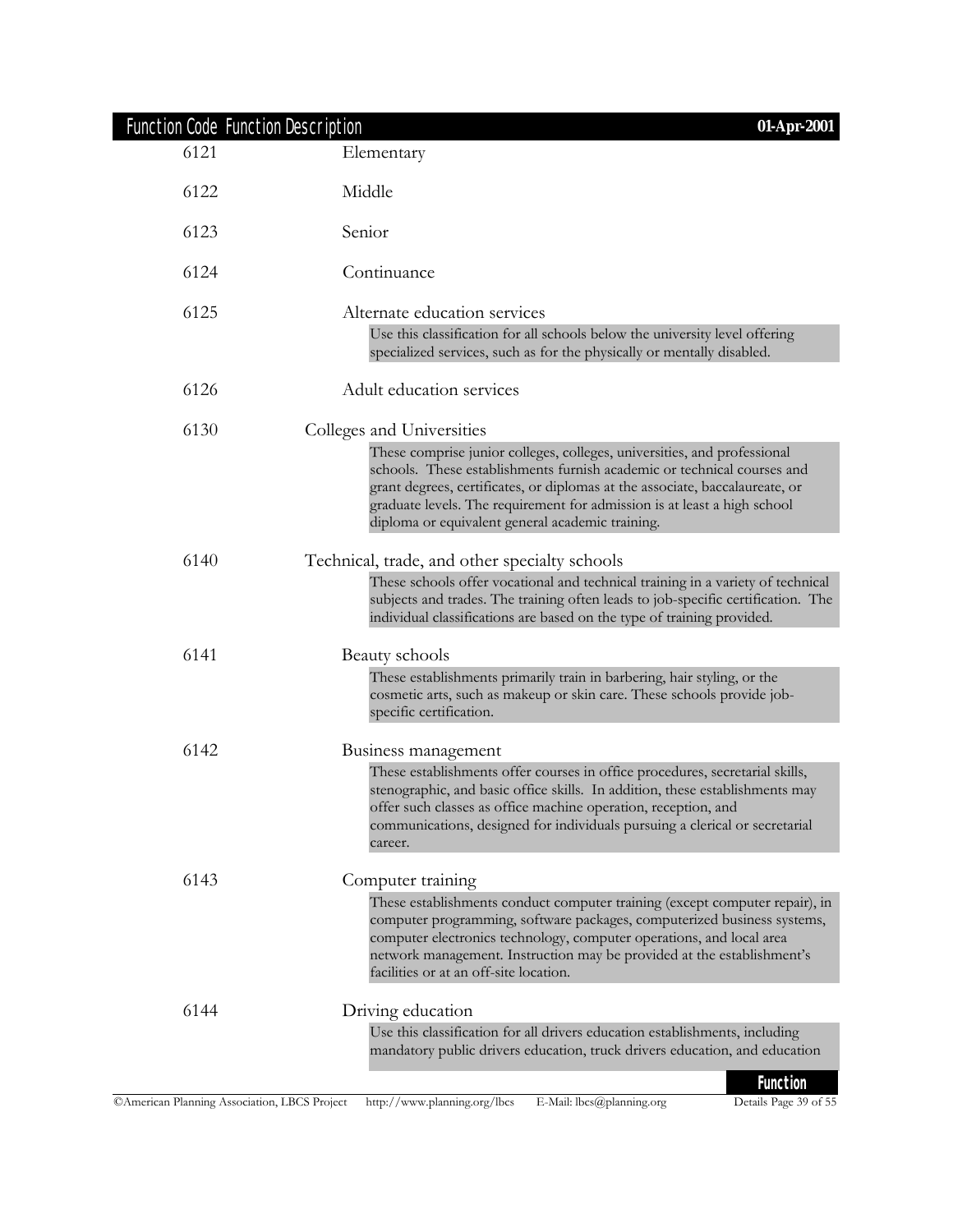| <b>Function Code Function Description</b> | $01-Apr-2001$                                                                                                                                                                                                                                                                                                                                                                                                                                                                                                                                                                                                                                                                                                                                                                                                                                          |
|-------------------------------------------|--------------------------------------------------------------------------------------------------------------------------------------------------------------------------------------------------------------------------------------------------------------------------------------------------------------------------------------------------------------------------------------------------------------------------------------------------------------------------------------------------------------------------------------------------------------------------------------------------------------------------------------------------------------------------------------------------------------------------------------------------------------------------------------------------------------------------------------------------------|
|                                           | for the operation of public transit motor vehicles.                                                                                                                                                                                                                                                                                                                                                                                                                                                                                                                                                                                                                                                                                                                                                                                                    |
| 6145                                      | Fine and performing arts education                                                                                                                                                                                                                                                                                                                                                                                                                                                                                                                                                                                                                                                                                                                                                                                                                     |
|                                           | These establishments offer instruction in the arts, including dance, art,<br>drama, and music.                                                                                                                                                                                                                                                                                                                                                                                                                                                                                                                                                                                                                                                                                                                                                         |
| 6146                                      | Flight training                                                                                                                                                                                                                                                                                                                                                                                                                                                                                                                                                                                                                                                                                                                                                                                                                                        |
|                                           | These establishments offer aviation and flight training. They may offer<br>vocational training, recreational training, or both.                                                                                                                                                                                                                                                                                                                                                                                                                                                                                                                                                                                                                                                                                                                        |
| 6147                                      | Sports and recreation education                                                                                                                                                                                                                                                                                                                                                                                                                                                                                                                                                                                                                                                                                                                                                                                                                        |
|                                           | Sports and recreational education establishments, such as camps and schools,<br>offer instruction in athletic activities to groups of individuals. Overnight and<br>day sports camps are included in this class. However, if the camp primarily<br>involves camping or outdoor type actives other than instruction, use the<br>camping category under recreation and amusement.                                                                                                                                                                                                                                                                                                                                                                                                                                                                        |
| 6200                                      | <b>Public administration</b>                                                                                                                                                                                                                                                                                                                                                                                                                                                                                                                                                                                                                                                                                                                                                                                                                           |
|                                           | This category is for all government functions; it includes federal, state, and<br>local government agencies that administer, oversee, and manage public<br>programs and have executive, legislative, or judicial authority. Establishments<br>develop policy, create laws, adjudicate civil and criminal legal cases, and<br>provide for public safety and for national defense. However, government<br>agencies also engage in a wide range of functions similar to private<br>establishments. For such functions use the appropriate functional category<br>(selling maps or operating a convention center). Ownership is not the<br>determining criteria for this category; use the ownership dimension to<br>classify such distinctions. Similarly, use the structure-type dimension to<br>differentiate a government office building from a jail. |
| 6210                                      | Legislative and executive functions                                                                                                                                                                                                                                                                                                                                                                                                                                                                                                                                                                                                                                                                                                                                                                                                                    |
|                                           | Some planning applications may require additional categories to differentiate<br>various local departments (e.g., public works versus planning). In such cases,<br>use the ownership dimension to create additional categories at the fourth-<br>digit level.                                                                                                                                                                                                                                                                                                                                                                                                                                                                                                                                                                                          |
| 6220                                      | Judicial functions                                                                                                                                                                                                                                                                                                                                                                                                                                                                                                                                                                                                                                                                                                                                                                                                                                     |
|                                           | This category comprises civilian courts of law and correctional institutions.                                                                                                                                                                                                                                                                                                                                                                                                                                                                                                                                                                                                                                                                                                                                                                          |
| 6221                                      | Courts                                                                                                                                                                                                                                                                                                                                                                                                                                                                                                                                                                                                                                                                                                                                                                                                                                                 |
|                                           | Use this classification for civilian courts of law (except Indian tribal and<br>Alaska Native courts). Included are civilian courts, courts of law, and<br>sheriffs' offices conducting court functions only.                                                                                                                                                                                                                                                                                                                                                                                                                                                                                                                                                                                                                                          |
| 6222                                      | Correctional institutions                                                                                                                                                                                                                                                                                                                                                                                                                                                                                                                                                                                                                                                                                                                                                                                                                              |
|                                           | These government establishments manage and operate correctional<br>institutions. Their facilities are generally designed for the confinement,<br>correction, and rehabilitation of offenders sentenced by a court.                                                                                                                                                                                                                                                                                                                                                                                                                                                                                                                                                                                                                                     |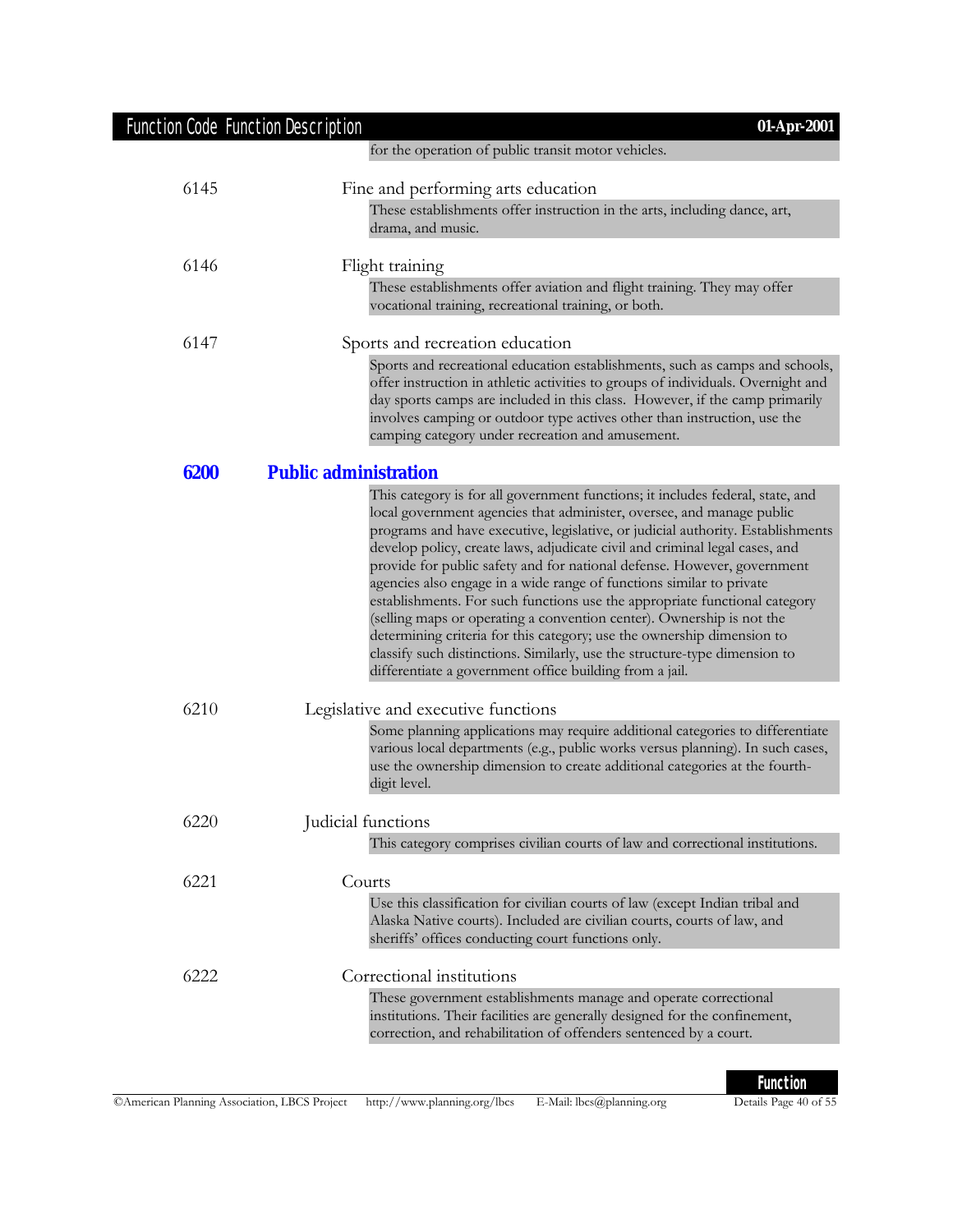|      | <b>Function Code Function Description</b> | 01-Apr-2001                                                                                                                                                                                                                                                                                                                                                                                                                                                                                                                                                                                                                                                                      |
|------|-------------------------------------------|----------------------------------------------------------------------------------------------------------------------------------------------------------------------------------------------------------------------------------------------------------------------------------------------------------------------------------------------------------------------------------------------------------------------------------------------------------------------------------------------------------------------------------------------------------------------------------------------------------------------------------------------------------------------------------|
| 6300 |                                           | <b>Other government functions</b>                                                                                                                                                                                                                                                                                                                                                                                                                                                                                                                                                                                                                                                |
|      |                                           | Use this category for government-owned establishments not classified<br>elsewhere.                                                                                                                                                                                                                                                                                                                                                                                                                                                                                                                                                                                               |
| 6310 |                                           | Military and national security                                                                                                                                                                                                                                                                                                                                                                                                                                                                                                                                                                                                                                                   |
|      |                                           | This class includes defense, national guard, and other national security<br>establishments.                                                                                                                                                                                                                                                                                                                                                                                                                                                                                                                                                                                      |
| 6320 |                                           | Space research and technology                                                                                                                                                                                                                                                                                                                                                                                                                                                                                                                                                                                                                                                    |
|      |                                           | This subcategory comprises government establishments that administer and<br>operate space flights, space research, and space exploration. Included are<br>government establishments operating space flight centers.                                                                                                                                                                                                                                                                                                                                                                                                                                                              |
| 6400 | <b>Public Safety</b>                      |                                                                                                                                                                                                                                                                                                                                                                                                                                                                                                                                                                                                                                                                                  |
|      |                                           | This category comprises government-owned establishments providing fire<br>and rescue, police, and emergency response services. For private<br>establishments offering such services, use the appropriate professional<br>service or health care category.                                                                                                                                                                                                                                                                                                                                                                                                                        |
| 6410 | Fire and rescue                           |                                                                                                                                                                                                                                                                                                                                                                                                                                                                                                                                                                                                                                                                                  |
|      |                                           | Fire and rescue establishments engage in fire fighting and other related fire<br>protection activities. Establishments providing fire protection along with<br>ambulance or rescue services are classified here.                                                                                                                                                                                                                                                                                                                                                                                                                                                                 |
| 6420 | Police                                    |                                                                                                                                                                                                                                                                                                                                                                                                                                                                                                                                                                                                                                                                                  |
|      |                                           | Police establishments provide criminal and civil law enforcement, police,<br>traffic safety, and other activities related to the enforcement of the law and<br>preservation of order. Combined police and fire departments are included.<br>For private guard and security services, use the appropriate sales and services<br>classification.                                                                                                                                                                                                                                                                                                                                   |
| 6430 |                                           | Emergency response                                                                                                                                                                                                                                                                                                                                                                                                                                                                                                                                                                                                                                                               |
|      |                                           | Use this classification for establishments providing ground or air<br>transportation for medical relief purposes. These services are often provided<br>during a medical emergency but are not restricted to emergencies. The<br>vehicles are equipped with lifesaving equipment operated by medically<br>trained personnel.                                                                                                                                                                                                                                                                                                                                                      |
| 6500 |                                           | <b>Health and human services</b>                                                                                                                                                                                                                                                                                                                                                                                                                                                                                                                                                                                                                                                 |
|      |                                           | Establishments in this category provide health care at all levels (preventive to<br>surgical), social assistance, and associated services. These establishments<br>require workers with the appropriate expertise for such services, and are<br>bound to the regulations and oversight of local, state, and federal health and<br>human services departments. Use the category level for classifying<br>ambulance services and other medical transport establishments.<br>Use the other dimensions to identify the precise activity and structure type in<br>which the establishment is located. The ownership dimension will help<br>identify public versus private facilities. |
|      |                                           | <b>Function</b>                                                                                                                                                                                                                                                                                                                                                                                                                                                                                                                                                                                                                                                                  |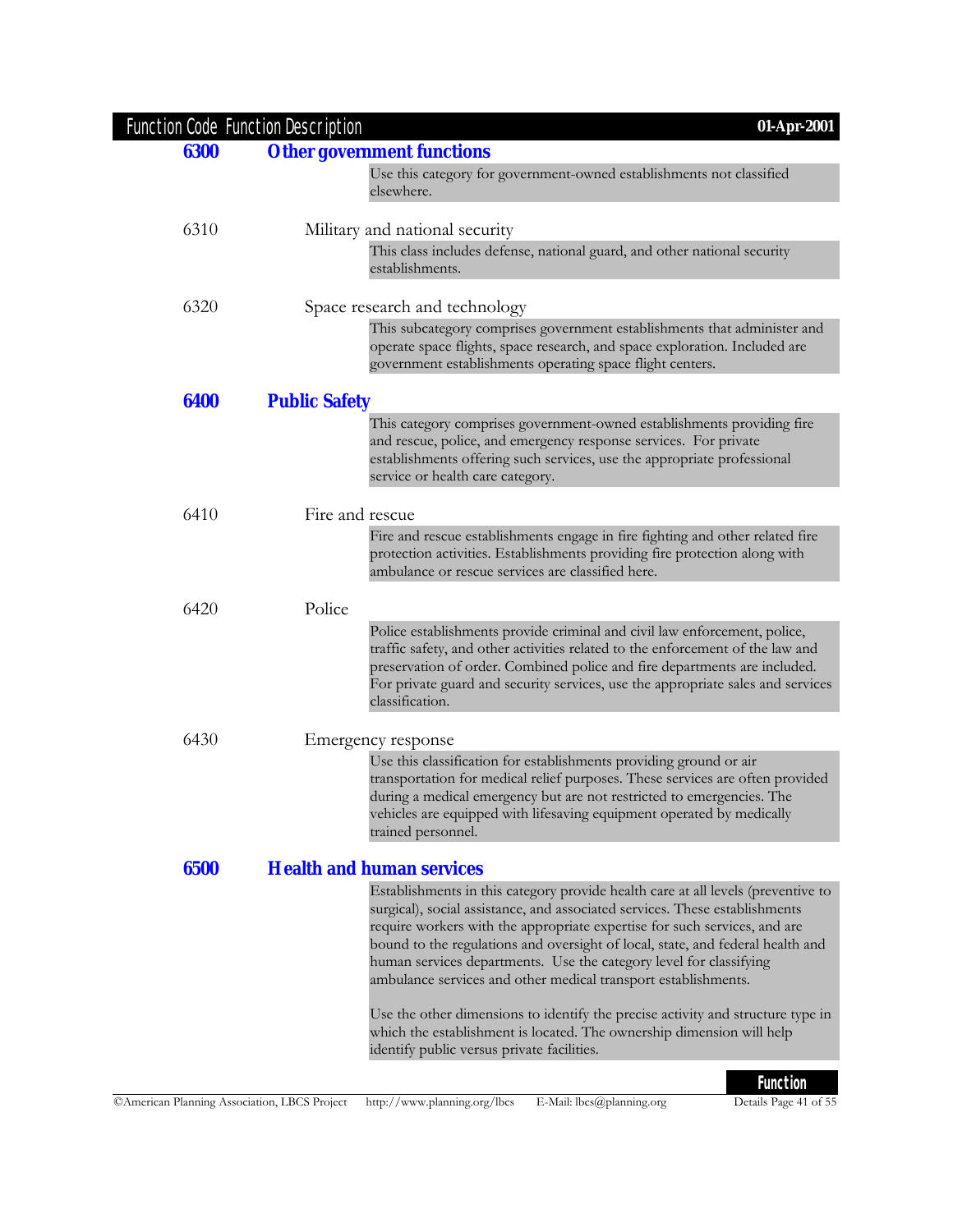| <b>Function Code Function Description</b> | 01-Apr-2001                                                                                                                                                                                                                                                                                                                                                                                                                                                                                                                                                                                                                                                                                                                                                                                                                                                                                                                                                                                                                                                                                                                                                                                                                                                                                       |
|-------------------------------------------|---------------------------------------------------------------------------------------------------------------------------------------------------------------------------------------------------------------------------------------------------------------------------------------------------------------------------------------------------------------------------------------------------------------------------------------------------------------------------------------------------------------------------------------------------------------------------------------------------------------------------------------------------------------------------------------------------------------------------------------------------------------------------------------------------------------------------------------------------------------------------------------------------------------------------------------------------------------------------------------------------------------------------------------------------------------------------------------------------------------------------------------------------------------------------------------------------------------------------------------------------------------------------------------------------|
| 6510                                      | Ambulatory or outpatient care services<br>Ambulatory or outpatient care establishments offer health care services<br>directly to patients without providing inpatient services.                                                                                                                                                                                                                                                                                                                                                                                                                                                                                                                                                                                                                                                                                                                                                                                                                                                                                                                                                                                                                                                                                                                   |
| 6511                                      | Clinics<br>These establishments include physician offices, dentists, chiropractors,<br>optometrists, etc.                                                                                                                                                                                                                                                                                                                                                                                                                                                                                                                                                                                                                                                                                                                                                                                                                                                                                                                                                                                                                                                                                                                                                                                         |
| 6512                                      | Family planning and outpatient care centers<br>Family planning establishments provide outpatient family planning services,<br>such as contraceptive services, genetic and prenatal counseling, voluntary<br>sterilization, and other pregnancy services.<br>Outpatient care centers or clinics have several practitioners with different<br>specializations practicing within the same establishment. Many such centers<br>also function as HMO medical centers and focus on primary health care.<br>Some HMO centers also have functions related to insurance underwriting.                                                                                                                                                                                                                                                                                                                                                                                                                                                                                                                                                                                                                                                                                                                      |
| 6513                                      | Medical and diagnostic laboratories<br>These establishments are laboratories that provide analytic or diagnostic<br>services, and other services, such as medical imaging, and forensics.                                                                                                                                                                                                                                                                                                                                                                                                                                                                                                                                                                                                                                                                                                                                                                                                                                                                                                                                                                                                                                                                                                         |
| 6514                                      | Blood and organ banks<br>These establishments collect, store, or distribute blood and organs.                                                                                                                                                                                                                                                                                                                                                                                                                                                                                                                                                                                                                                                                                                                                                                                                                                                                                                                                                                                                                                                                                                                                                                                                     |
| 6520                                      | Nursing, supervision, and other rehabilitative services<br>Establishments in this subcategory provide inpatient nursing and<br>rehabilitative services and can accommodate patients for extended care.<br>These establishments have licensed health care staff serving patients and<br>other support staff for continuous personal care services. Convalescent<br>homes, convalescent hospitals, inpatient care hospices, nursing homes, and<br>rest homes with nursing care are a few examples of services these<br>establishments provide.<br>This category also includes mental retardation services (not licensed hospital<br>care) to people with mental illness, substance abuse problems, psychiatric<br>convalescent needs, etc. The focus of these services may include health care,<br>but the primary purpose is protective supervision and counseling. Other<br>terms used to describe these services are: alcoholism or drug addiction<br>rehabilitation, mental health halfway houses, group homes for the<br>emotionally disturbed, and psychiatric convalescent homes.<br>Other rehabilitation services establishments in this category provide include<br>boot or disciplinary camps (except correctional), housing services for hearing<br>or visually impaired, disabled, etc. |
| 6530                                      | Hospital<br>Hospitals provide medical, diagnostic, and treatment services. These<br>establishments often offer physician, nursing and specialized accommodation                                                                                                                                                                                                                                                                                                                                                                                                                                                                                                                                                                                                                                                                                                                                                                                                                                                                                                                                                                                                                                                                                                                                   |
|                                           | <b>Function</b>                                                                                                                                                                                                                                                                                                                                                                                                                                                                                                                                                                                                                                                                                                                                                                                                                                                                                                                                                                                                                                                                                                                                                                                                                                                                                   |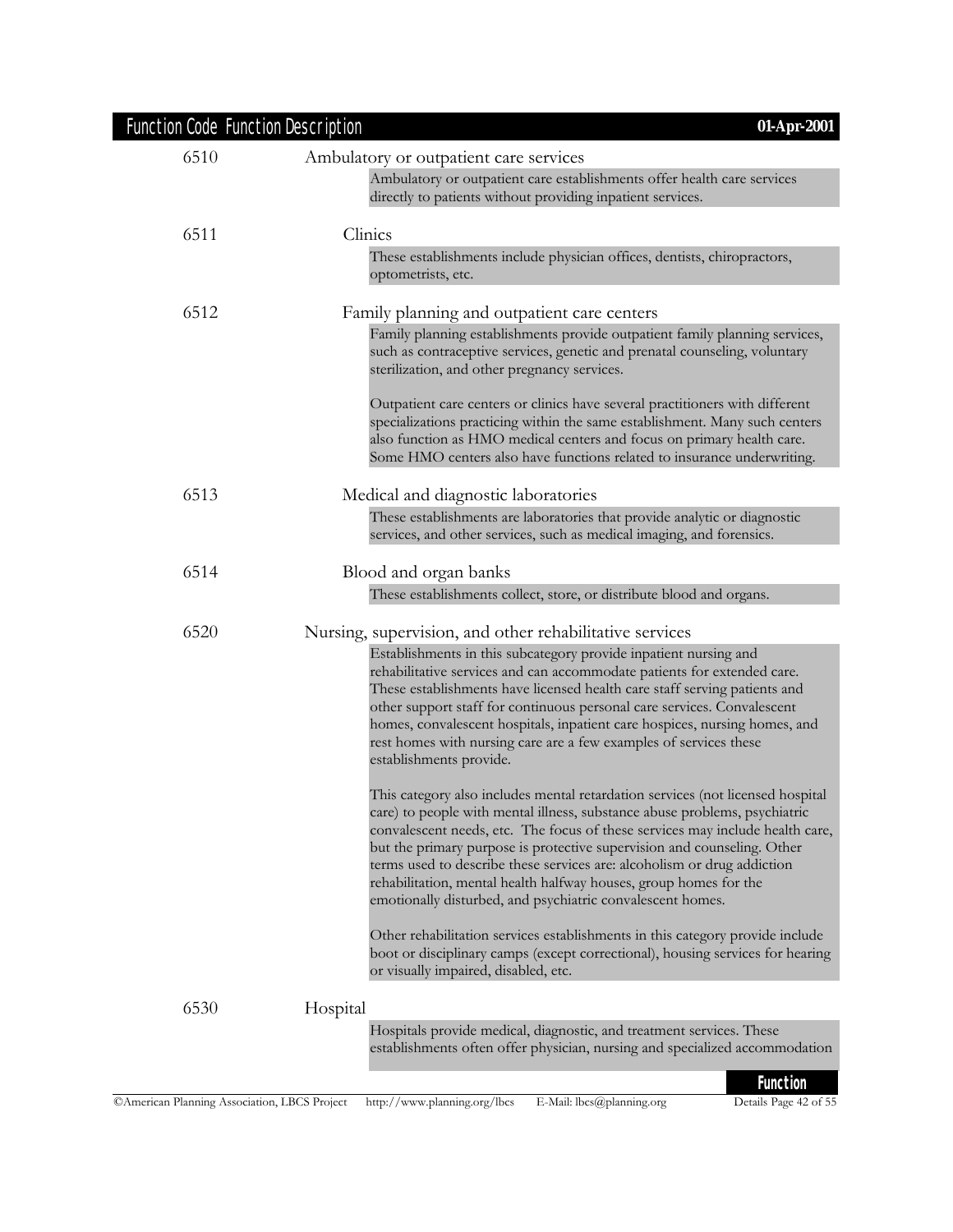# Function Code Function Description **01-Apr-2001**

| 6560 | Social assistance, welfare, and charitable services                                                                                                                                                                                                                              |
|------|----------------------------------------------------------------------------------------------------------------------------------------------------------------------------------------------------------------------------------------------------------------------------------|
|      | These establishments provide social assistance services directly to<br>individuals. They do not offer residential or accommodation services.                                                                                                                                     |
| 6561 | Child and youth services                                                                                                                                                                                                                                                         |
|      | These establishments offer services such as adoption, foster care, drug<br>prevention services, and life-skills training.                                                                                                                                                        |
| 6562 | Child day care                                                                                                                                                                                                                                                                   |
|      | Child day care establishments primarily care for infants and preschool<br>children and often offer pre-kindergarten education programs. Some<br>provide care services for older children.                                                                                        |
| 6563 | Community food services                                                                                                                                                                                                                                                          |
|      | These establishments collect, prepare, and deliver food for the needy. They<br>distribute clothing and bedding, run collections for food and donations, and<br>provide meals at fixed or mobile locations. Examples are food banks, meal<br>delivery programs, and soup kitchens |
| 6564 | Emergency and relief services                                                                                                                                                                                                                                                    |
|      | These establishments provide food, shelter, clothing, medical relief,<br>resettlement, and counseling to disaster victims.                                                                                                                                                       |
| 6565 | Other family services                                                                                                                                                                                                                                                            |
|      | Hotline centers, suicide crisis centers, self-help organizations, etc., are some<br>examples of establishments in this class.                                                                                                                                                    |
| 6566 | Services for elderly and disabled                                                                                                                                                                                                                                                |
|      | These establishments serve the elderly and persons with disabilities in a<br>variety of ways (not at their homes). Services typically include group support,<br>companionship, day care, homemaker services, etc. This class does not<br>include housing for the elderly.        |
| 6567 | Veterans affairs                                                                                                                                                                                                                                                                 |
|      | These establishments provide health and human services for veterans. Many<br>such facilities also maintain liaison and coordination functions                                                                                                                                    |
| 6568 | Vocational rehabilitation                                                                                                                                                                                                                                                        |
|      | Establishments in this class provide job counseling, job training, and other<br>vocational services. Their primary clients are unemployed, underemployed,<br>disabled, homeless, etc.                                                                                            |
| 6600 | <b>Religious institutions</b>                                                                                                                                                                                                                                                    |
|      | These establishments operate religious organizations, such as churches,<br>temples, monasteries, synagogues, etc.                                                                                                                                                                |

services for inpatient care.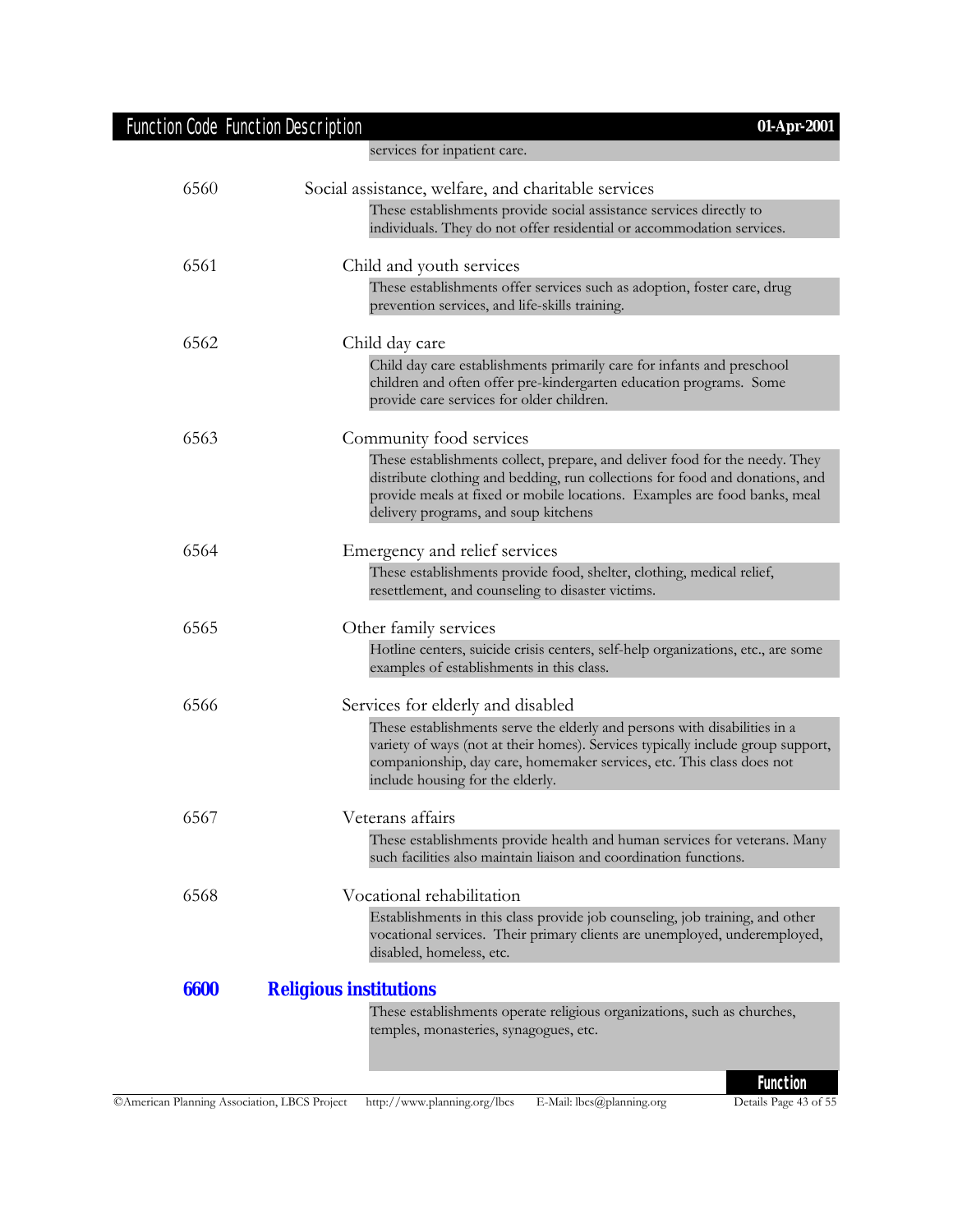|      | Function Code Function Description<br>01-Apr-2001                                                                                                                                                                                                                                                                                                                                                                                                  |
|------|----------------------------------------------------------------------------------------------------------------------------------------------------------------------------------------------------------------------------------------------------------------------------------------------------------------------------------------------------------------------------------------------------------------------------------------------------|
|      | Use the other dimensions to note if the institution is educational, a hospital,<br>or a church.                                                                                                                                                                                                                                                                                                                                                    |
| 6700 | <b>Death care services</b>                                                                                                                                                                                                                                                                                                                                                                                                                         |
|      | Establishments in the death care category include funeral homes,<br>crematories, cemeteries, and similar establishments. In economic<br>classification systems, these are often included along with other personal<br>services. However, due to traditional planning distinctions, they are placed<br>here.                                                                                                                                        |
| 6710 | Funeral homes and services                                                                                                                                                                                                                                                                                                                                                                                                                         |
|      | This category comprises establishments preparing the dead for burial or<br>interment and conducting funerals (i.e., providing facilities for wakes,<br>arranging transportation for the dead, selling caskets and related<br>merchandise). Funeral homes combined with crematories are also included.                                                                                                                                              |
| 6720 | Cremation services and cemeteries                                                                                                                                                                                                                                                                                                                                                                                                                  |
|      | These establishments operate sites or structures reserved for the interment<br>of human or animal remains, or for cremating the dead.                                                                                                                                                                                                                                                                                                              |
| 6800 | <b>Associations, nonprofit organizations, etc.</b>                                                                                                                                                                                                                                                                                                                                                                                                 |
|      | Included are grant making, civic, professional, and similar organizations.<br>These establishments advocate social and political causes, and promote and<br>defend the interests of their members. Establishments in this category may<br>publish newsletters, books, and periodicals, for distribution to their<br>membership.                                                                                                                    |
| 6810 | Labor and political organizations                                                                                                                                                                                                                                                                                                                                                                                                                  |
|      | These establishments promote the interests of organized labor and union<br>employees, national, state, or local political parties or candidates. Included<br>are labor unions, political groups, and political fund raising groups.                                                                                                                                                                                                                |
| 6820 | Business associations and professional membership organizations                                                                                                                                                                                                                                                                                                                                                                                    |
|      | These establishments promote the business interests of their members, or of<br>their profession as a whole. They may conduct research on new products<br>and services; develop market statistics; sponsor quality and certification<br>standards; lobby public officials; or publish newsletters, books, or periodicals<br>for distribution to their members.                                                                                      |
| 6830 | Civic, social, and fraternal organizations                                                                                                                                                                                                                                                                                                                                                                                                         |
|      | This category comprises establishments that promote the interests of their<br>members, or, that promote a particular cause (except labor, political, or<br>professional organizations). These establishments may provide grantmaking<br>foundations or charitable trusts, raise funds for social welfare activities, such<br>as health, educational, scientific, and cultural activities. They may solicit<br>contributions and offer memberships. |
|      | Establishments in this category may operate bars and restaurants for their<br>members.                                                                                                                                                                                                                                                                                                                                                             |
|      |                                                                                                                                                                                                                                                                                                                                                                                                                                                    |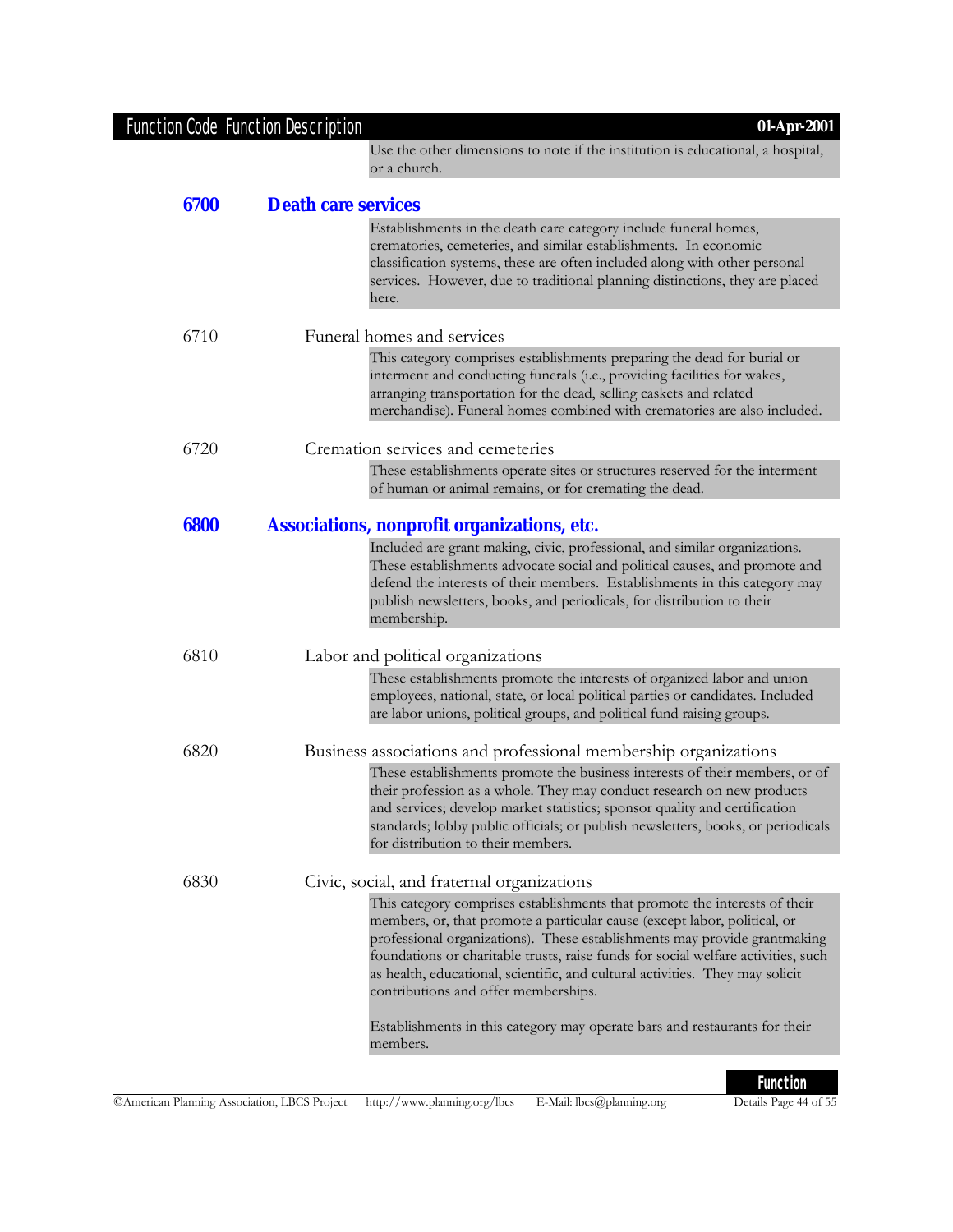| Function Code Function Description          | 01-Apr-2001                                                                                                                                                                                                                                                                                                                                                                                                                                                                                         |
|---------------------------------------------|-----------------------------------------------------------------------------------------------------------------------------------------------------------------------------------------------------------------------------------------------------------------------------------------------------------------------------------------------------------------------------------------------------------------------------------------------------------------------------------------------------|
| <b>7000 Construction-related businesses</b> |                                                                                                                                                                                                                                                                                                                                                                                                                                                                                                     |
|                                             | These establishments either build buildings or structures, or perform<br>additions, alterations, reconstruction, installation, and repairs. They may also<br>provide building demolition or wrecking services. Establishments engaged<br>in blasting, test drilling, landfill, leveling, earthmoving, excavating, land<br>drainage, and other land preparation are included as well. This category<br>reflects the unique processes employed by the establishments.                                 |
|                                             | Coding should reflect the location of the establishment and not where it is<br>performing its services (which often happens on other sites). Construction<br>sites must get the appropriate function code for the enterprise for which the<br>construction (or demolition) is being undertaken. However, in the activity<br>dimension, such sites may be categorized under construction activity.                                                                                                   |
| 7100                                        | <b>Building, developing, and general contracting</b>                                                                                                                                                                                                                                                                                                                                                                                                                                                |
|                                             | Establishments in this subcategory are responsible for the entire construction<br>(i.e., new work, addition, alteration, and repair) of building projects.<br>Construction work may be for others, or for the establishment as a<br>speculative or operative builder. Establishments include custom builders,<br>design builders, engineer-constructors, general contractors, joint-venture<br>contractors, turnkey contractors, developers, land subdivides, and<br>construction management firms. |
| 7110                                        | Residential construction                                                                                                                                                                                                                                                                                                                                                                                                                                                                            |
|                                             | Establishments in this subcategory construct single and multi-family<br>residential housing. Housing may be constructed for sale or rental.<br>Establishments include custom housing builders and on-site mobile home<br>addition, alteration, and assembly establishments.                                                                                                                                                                                                                         |
| 7120                                        | Land development and subdivision                                                                                                                                                                                                                                                                                                                                                                                                                                                                    |
|                                             | Establishments in this subcategory subdivide real property into lots and<br>develop building lots for sale.                                                                                                                                                                                                                                                                                                                                                                                         |
| 7130                                        | Industrial, commercial and institutional building construction                                                                                                                                                                                                                                                                                                                                                                                                                                      |
|                                             | Establishments in this subcategory construct industrial, commercial, and                                                                                                                                                                                                                                                                                                                                                                                                                            |

institutional buildings (e.g., plants, mills, factories, stores, schools, hospitals, office buildings, public warehouses). **7200 Machinery related**

This category comprises contractors that install or utilize specialized machinery not generally used by other building or trade contractors. The subcategories reflect similar types of machinery installed or used.

7210 Building equipment and machinery installation contractors These establishments: (1) install or dismantle building equipment, machinery or other industrial equipment (except plumbing, heating, air conditioning or electrical equipment); (2) provide machine rigging; and (3) provide millwriting. Equipment installed includes automated and revolving doors, conveyor systems, dumbwaiters, dust collecting equipment, elevators, small incinerators, pneumatic tubes systems, and built-in vacuum cleaning systems.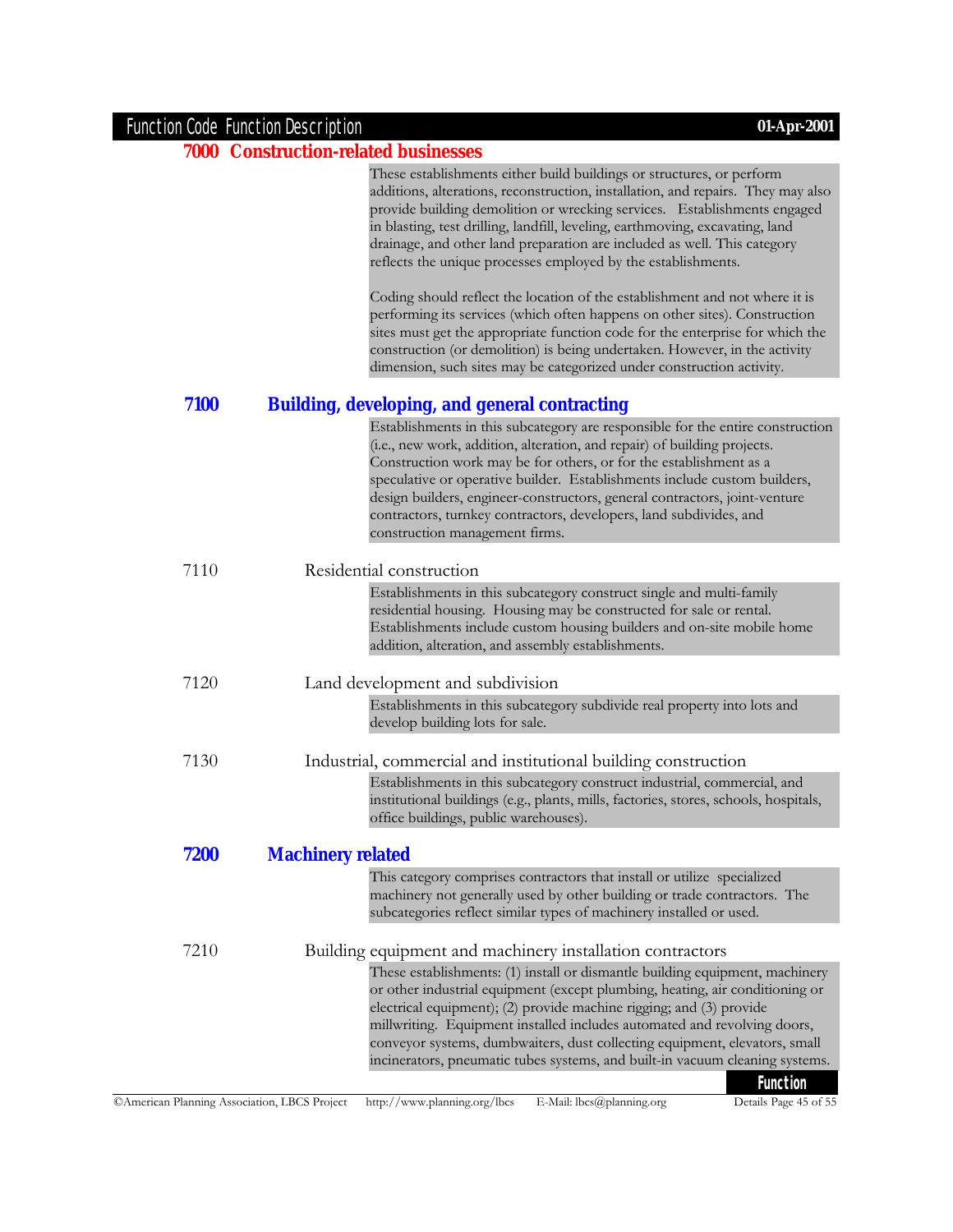# Function Code Function Description **01-Apr-2001**

| 7220        | Excavation contractor                                                                                                                                                                                                                                                                                                                                                                                                                                                                                                                                                                                                                |
|-------------|--------------------------------------------------------------------------------------------------------------------------------------------------------------------------------------------------------------------------------------------------------------------------------------------------------------------------------------------------------------------------------------------------------------------------------------------------------------------------------------------------------------------------------------------------------------------------------------------------------------------------------------|
|             | These establishments prepare land for building construction. Activities they<br>perform include shaft drilling, foundation digging, foundation drilling, and<br>grading.                                                                                                                                                                                                                                                                                                                                                                                                                                                             |
| 7230        | Water well drilling contractor                                                                                                                                                                                                                                                                                                                                                                                                                                                                                                                                                                                                       |
|             | Water well drilling contractors drill, tap, and cap water wells, and provide<br>geothermal drilling.                                                                                                                                                                                                                                                                                                                                                                                                                                                                                                                                 |
| 7240        | Wrecking and demolition establishment                                                                                                                                                                                                                                                                                                                                                                                                                                                                                                                                                                                                |
|             | These establishments provide wrecking and demolition of buildings and<br>structures; this includes underground tank removal and the dismantling of<br>non-hazardous steel oil tanks. Some of these establishments may sell<br>materials derived from demolishing operations.                                                                                                                                                                                                                                                                                                                                                         |
| 7250        | Structural steel erection contractor                                                                                                                                                                                                                                                                                                                                                                                                                                                                                                                                                                                                 |
|             | Structural steel erection contractors: (1) erect metal, structural steel, and<br>similar products of prestressed or precast concrete to produce structural<br>elements, building exteriors, and elevator fronts; (2) set rods, bars, rebar,<br>mesh, and cages, to reinforce poured-in-place concrete; and (3) erect cooling<br>towers and metal storage tanks.                                                                                                                                                                                                                                                                      |
| <b>7300</b> | <b>Special trade contractor</b>                                                                                                                                                                                                                                                                                                                                                                                                                                                                                                                                                                                                      |
|             | Establishments in this category specialize in construction activities, such as<br>plumbing, painting, and electrical work. These activities may be<br>subcontracted from builders or general contractors or may be performed<br>directly for project owners. Construction work includes new work,<br>additions, alterations, maintenance, and repairs. Special trade contractors<br>usually work at the job site, although they may have shops for prefabrication<br>and other work. Establishments performing heavy construction activities,<br>such as grading for highways, are classified elsewhere, in "heavy<br>construction". |
| 7310        | Carpentry, floor, and tile contractor                                                                                                                                                                                                                                                                                                                                                                                                                                                                                                                                                                                                |
|             | These establishments provide framing, carpentry, finishing work, floor<br>laying, and miscellaneous floor installation and tiling services. Activities<br>include installation of doors, windows, tile, interior marble, terrazzo, mosaic,<br>carpeting, linoleum, wood flooring, and resilient flooring; and other services,<br>such as paneling, steel framing, ship joinery, and on-site terrazzo preparation.                                                                                                                                                                                                                    |
| 7320        | Concrete contractor                                                                                                                                                                                                                                                                                                                                                                                                                                                                                                                                                                                                                  |
|             | Concrete contractors use concrete and asphalt to produce parking areas,<br>building foundations, structures, and retaining walls; and use of all materials<br>to produce patios, private driveways, and private walks. Activities performed<br>by these establishments include grout and shotcrete work.                                                                                                                                                                                                                                                                                                                             |
| 7330        | Electrical contractor                                                                                                                                                                                                                                                                                                                                                                                                                                                                                                                                                                                                                |
|             | These establishments perform on-site electrical work, equipment service, and                                                                                                                                                                                                                                                                                                                                                                                                                                                                                                                                                         |
|             | <b>Function</b>                                                                                                                                                                                                                                                                                                                                                                                                                                                                                                                                                                                                                      |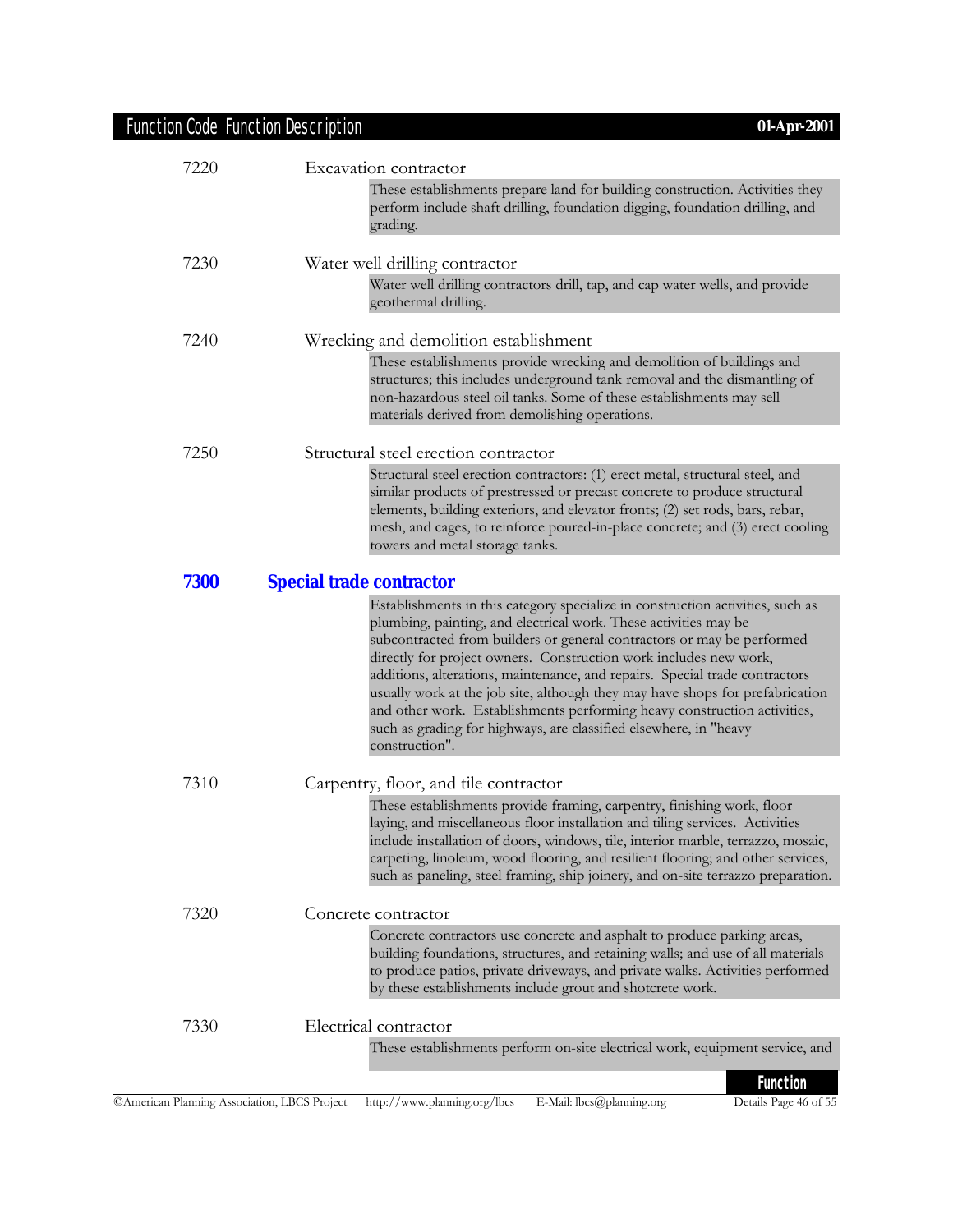| <b>Function Code Function Description</b> | 01-Apr-2001                                                                                                                                                                                                                                                                                                                                                                                                                                                                                                                        |
|-------------------------------------------|------------------------------------------------------------------------------------------------------------------------------------------------------------------------------------------------------------------------------------------------------------------------------------------------------------------------------------------------------------------------------------------------------------------------------------------------------------------------------------------------------------------------------------|
|                                           | installation; they may sell electrical equipment along with installation.                                                                                                                                                                                                                                                                                                                                                                                                                                                          |
| 7340                                      | Glass and glazing contractor                                                                                                                                                                                                                                                                                                                                                                                                                                                                                                       |
|                                           | These establishments install (i.e., by glazing) and tint glass. However,<br>automotive glass establishments are classified in retail sales and services<br>under "automotive sales and service establishments".                                                                                                                                                                                                                                                                                                                    |
| 7350                                      | Masonry and drywall contractors                                                                                                                                                                                                                                                                                                                                                                                                                                                                                                    |
|                                           | These establishments provide masonry, stone setting, drywall, plaster, and<br>other stone and building insulation work. Activities include: block and<br>stone foundation construction; brick and glass block laying; exterior marble,<br>granite and slate work; tuck pointing; acoustical paneling construction; plain<br>and ornamental plaster application; and the installation of lathing to receive<br>plaster.                                                                                                             |
| 7360                                      | Painting and wall covering                                                                                                                                                                                                                                                                                                                                                                                                                                                                                                         |
|                                           | These establishments provide exterior painting and interior wall covering.<br>Activities range from bridge, ship, and traffic lane painting to paint and wall<br>covering removal.                                                                                                                                                                                                                                                                                                                                                 |
| 7370                                      | Plumbing, heating, and air-conditioning                                                                                                                                                                                                                                                                                                                                                                                                                                                                                            |
|                                           | Establishments in this subcategory install or service plumbing, heating, and<br>air-conditioning equipment. These establishments may sell equipment along<br>with installation. Activities range from on-site duct fabrication and<br>installation to installation of refrigeration equipment, installation of sprinkler<br>systems, and installation of environmental controls.                                                                                                                                                   |
| 7380                                      | Roofing, siding, and sheet metal contractors                                                                                                                                                                                                                                                                                                                                                                                                                                                                                       |
|                                           | These establishments provide installation and services for roofing, siding,<br>sheet metal, and roof drainage equipment, such as downspouts and gutters.<br>Activities include treating roofs (i.e., by spraying, painting, or coating),<br>copper smithing, tin smithing, installing skylights, installing metal ceilings,<br>flashing, duct work, and capping.                                                                                                                                                                   |
| 7400                                      | <b>Heavy construction</b>                                                                                                                                                                                                                                                                                                                                                                                                                                                                                                          |
|                                           | Establishments in this category provide heavy nonbuilding construction.<br>Construction work may involve new construction, reconstruction, additions,<br>alterations, rehabilitation, installation, maintenance, or repair.<br>Establishments may subcontract all or some of the construction work.<br>Establishments include general contractors, design builders, engineer-<br>constructors, and joint-venture contractors. Also included are construction<br>management firms and special trade contractors and subcontractors. |
| 7410                                      | Highway and street construction;                                                                                                                                                                                                                                                                                                                                                                                                                                                                                                   |
|                                           | These establishments are responsible for unleavened highway, street, road, or<br>airport runway construction. Included are subcontractors for highway and<br>street construction (e.g., highway grading installation, guardrail installation,<br>and public sidewalk construction).                                                                                                                                                                                                                                                |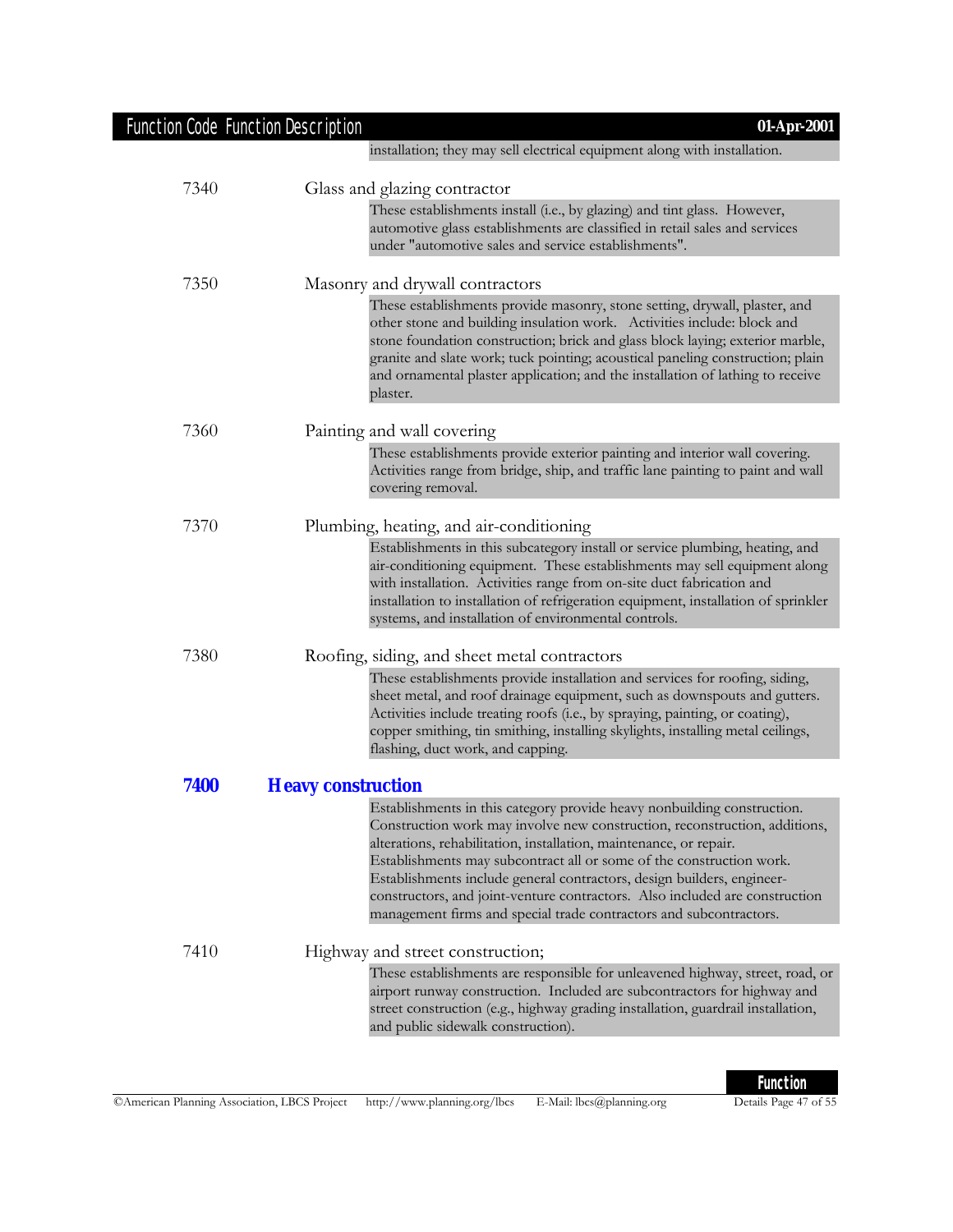|      | Function Code Function Description<br>01-Apr-2001                                                                                                                                                                                                                                                                                                                                                                                                                                                                                                                                                                                                                                                |
|------|--------------------------------------------------------------------------------------------------------------------------------------------------------------------------------------------------------------------------------------------------------------------------------------------------------------------------------------------------------------------------------------------------------------------------------------------------------------------------------------------------------------------------------------------------------------------------------------------------------------------------------------------------------------------------------------------------|
| 7420 | Bridge and tunnel construction                                                                                                                                                                                                                                                                                                                                                                                                                                                                                                                                                                                                                                                                   |
|      | These establishments are responsible for bridge, viaduct, elevated highway,<br>and tunnel construction.                                                                                                                                                                                                                                                                                                                                                                                                                                                                                                                                                                                          |
| 7430 | Water, sewer, and pipeline construction                                                                                                                                                                                                                                                                                                                                                                                                                                                                                                                                                                                                                                                          |
|      | These establishments are responsible for the construction of water mains,<br>sewers, drains, gas mains, natural gas pumping stations, and gas and oil<br>pipelines. Also included are well drilling contractors that drill, tap, and cap<br>water wells, or that provide geothermal drilling.                                                                                                                                                                                                                                                                                                                                                                                                    |
| 7440 | Power lines, communication and transmission lines                                                                                                                                                                                                                                                                                                                                                                                                                                                                                                                                                                                                                                                |
|      | These establishments are responsible for the construction of electric power<br>and communication transmission lines and towers, radio and television<br>towers, cable laying, and cable television lines.                                                                                                                                                                                                                                                                                                                                                                                                                                                                                        |
| 7450 | Industrial and other nonbuilding construction                                                                                                                                                                                                                                                                                                                                                                                                                                                                                                                                                                                                                                                    |
|      | These establishments are responsible for the construction of heavy industrial<br>and other nonbuilding structures not included elsewhere, such as chemical<br>complexes or facilities, cement plants, petroleum refineries, industrial<br>incinerators, ovens, kilns, power plants, and nuclear reactor containment<br>structures; athletic fields, dams, dikes, docks, drainage projects, golf courses,<br>harbors, parks, reservoirs, canals, sewage treatment plants, water treatment<br>plants, hydroelectric plants, subways, and other mass transit projects.<br>Establishments may provide construction equipment rental with an operator.                                                |
|      | <b>8000 Mining and extraction establishments</b>                                                                                                                                                                                                                                                                                                                                                                                                                                                                                                                                                                                                                                                 |
|      | These establishments extract natural mineral solids (coal and ores), liquid<br>minerals (crude petroleum), and gases (natural gas). Mining includes<br>quarrying, well operations, beneficiating (e.g., crushing, screening, washing,<br>and flotation), and other preparations customarily performed at the mine<br>site, or as a part of mining activity.                                                                                                                                                                                                                                                                                                                                      |
| 8100 | Oil and natural gas                                                                                                                                                                                                                                                                                                                                                                                                                                                                                                                                                                                                                                                                              |
|      | Establishments in this category operate and develop oil and gas field<br>properties. Activities include exploration for crude petroleum and natural<br>gas; drilling, completing, and equipping wells; operation of separators,<br>emulsion breakers, desilting equipment, and field gathering lines; and all<br>other activities in the preparation of oil and gas until shipment. This category<br>includes establishments that produce crude petroleum, that mine and extract<br>oil from shale, that produce natural gas, and that recover hydrocarbon<br>liquids from oil and gas field gases. Establishments may operate on their own<br>account or for others on a contract or fee basis. |
| 8200 | <b>Metals (iron, copper, etc.)</b>                                                                                                                                                                                                                                                                                                                                                                                                                                                                                                                                                                                                                                                               |
|      | This category comprises establishments that develop mine sites and mine<br>metallic minerals, and establishments that dress and beneficiate ore, such as<br>by crushing, grinding, washing, drying, sintering, concentrating, calcining,<br>and leaching. Beneficiating may be performed at mills operated in<br>conjunction with the mines, or at mills operated separately.                                                                                                                                                                                                                                                                                                                    |
|      | <b>Function</b>                                                                                                                                                                                                                                                                                                                                                                                                                                                                                                                                                                                                                                                                                  |
|      |                                                                                                                                                                                                                                                                                                                                                                                                                                                                                                                                                                                                                                                                                                  |

# ©American Planning Association, LBCS Project http://www.planning.org/lbcs E-Mail: lbcs@planning.org Details Page 48 of 55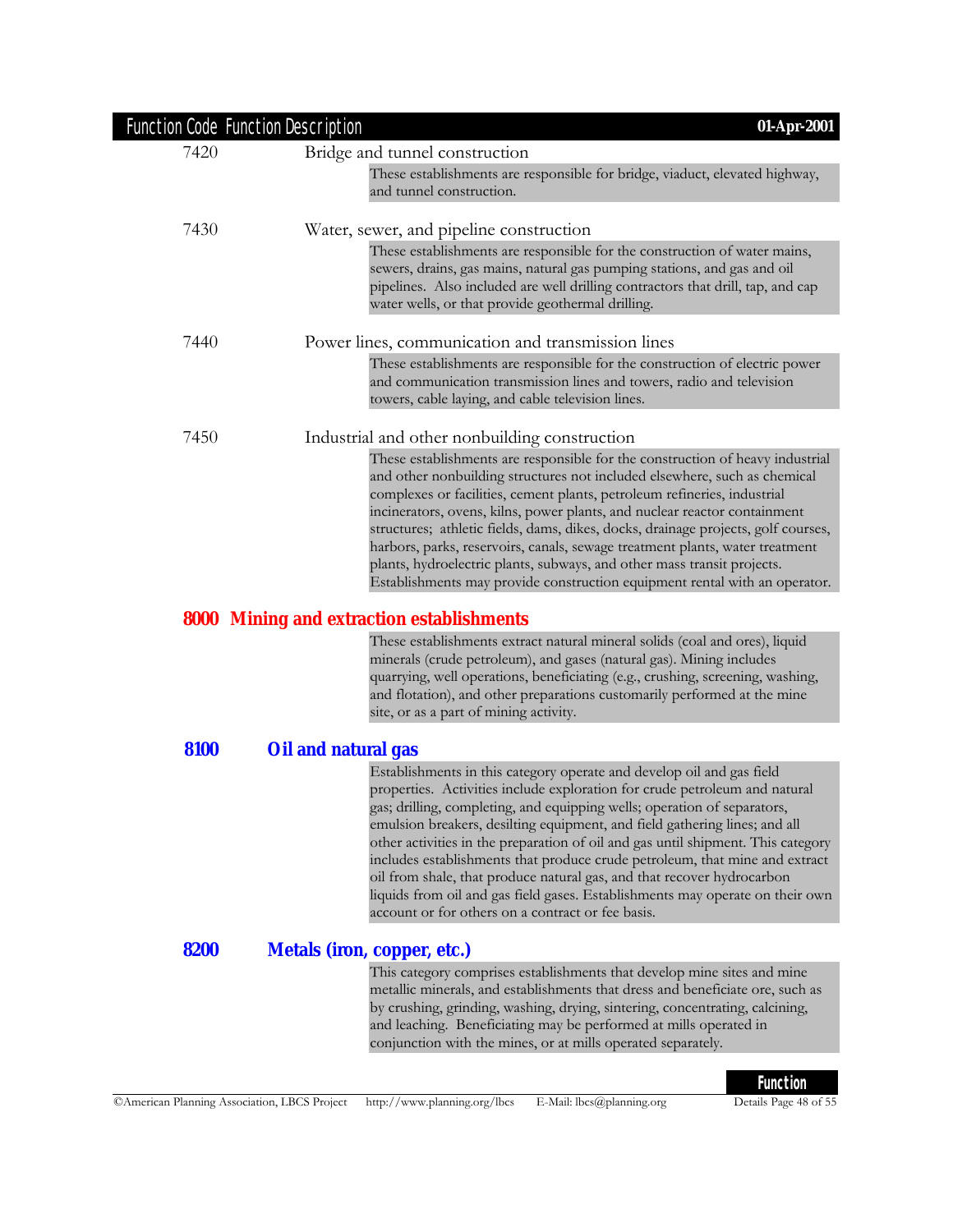| <b>Function Code Function Description</b>    |                           | 01-Apr-2001                                                                                                                                                                                                                                                                                                                                                                                                                                                                                                                                                                                                                                                                                                                                                              |
|----------------------------------------------|---------------------------|--------------------------------------------------------------------------------------------------------------------------------------------------------------------------------------------------------------------------------------------------------------------------------------------------------------------------------------------------------------------------------------------------------------------------------------------------------------------------------------------------------------------------------------------------------------------------------------------------------------------------------------------------------------------------------------------------------------------------------------------------------------------------|
| 8300                                         | <b>Coal</b>               |                                                                                                                                                                                                                                                                                                                                                                                                                                                                                                                                                                                                                                                                                                                                                                          |
|                                              |                           | This category comprises establishments that: (1) mine bituminous coal,<br>anthracite, and lignite; (2) develop coal mine sites; and (3) beneficiate (i.e.,<br>prepare) coal (e.g., by cleaning, washing, screening, and sizing coal).                                                                                                                                                                                                                                                                                                                                                                                                                                                                                                                                    |
| 8400                                         | <b>Nonmetallic mining</b> |                                                                                                                                                                                                                                                                                                                                                                                                                                                                                                                                                                                                                                                                                                                                                                          |
|                                              |                           | This category comprises establishments that mine, quarry, or develop the<br>mine site for dimension stone (i.e., rough blocks and slabs of stone) or<br>limestone (including related rocks, such as dolomite, cement rock, marl,<br>travertine, and calcareous tufa). Included in this category are preparation<br>plants that beneficiate limestone (e.g., by grinding or pulverizing).                                                                                                                                                                                                                                                                                                                                                                                 |
| 8500                                         |                           | <b>Quarrying and stone cutting establishment</b>                                                                                                                                                                                                                                                                                                                                                                                                                                                                                                                                                                                                                                                                                                                         |
|                                              |                           | This category comprises establishments that dredge, quarry, mine, or develop<br>the mine site for crushed and broken stones, sand, gravel, mining clay (e.g.,<br>china clay, paper clay and slip clay), or other stones and nonmetallic<br>minerals. Broken and crushed stones include granite and related rocks, such<br>as gneiss, syenite, and diorite; and other stones (except dimension stone and<br>limestone.) Establishments that mine or quarry bituminous limestone and<br>bituminous sandstone are included in this category. Also included are<br>preparation plants that beneficiate stones (e.g., by grinding and pulverizing);<br>and that beneficiate gravel, clay, and ceramic and refractory minerals (e.g., by<br>washing, screening, and grinding.) |
|                                              |                           | 9000 Agriculture, forestry, fishing and hunting                                                                                                                                                                                                                                                                                                                                                                                                                                                                                                                                                                                                                                                                                                                          |
|                                              |                           | These establishments grow crops, raise animals, harvest timber, and harvest<br>fish and other animals from a farm, ranch, or their natural habitats. They<br>may be described as farms, ranches, dairies, greenhouses, nurseries, orchards,<br>or hatcheries.                                                                                                                                                                                                                                                                                                                                                                                                                                                                                                            |
|                                              |                           | A farm, as an establishment, may be one or more tracts of land, which may<br>be owned, leased, or rented by the farm operator. Farms may hire employees<br>for a variety of tasks in the production process.                                                                                                                                                                                                                                                                                                                                                                                                                                                                                                                                                             |
|                                              |                           | Subcategories in this dimension differentiate establishments involved in<br>production versus those that support agricultural production.                                                                                                                                                                                                                                                                                                                                                                                                                                                                                                                                                                                                                                |
|                                              |                           | For agricultural research establishments administering programs for<br>regulating and conserving land, mineral, wildlife, and forest use, apply the<br>relevant institutional or research and development categories.                                                                                                                                                                                                                                                                                                                                                                                                                                                                                                                                                    |
| 9100                                         | <b>Crop production</b>    |                                                                                                                                                                                                                                                                                                                                                                                                                                                                                                                                                                                                                                                                                                                                                                          |
|                                              |                           | The subcategories under crop production reflect biological, physiological,<br>economic, and production similarities. These similarities may include the<br>growing season length, degree of crop rotation, extent of input specialization,<br>labor requirement, or capital demand.                                                                                                                                                                                                                                                                                                                                                                                                                                                                                      |
| 9110                                         |                           | Grain and oilseed                                                                                                                                                                                                                                                                                                                                                                                                                                                                                                                                                                                                                                                                                                                                                        |
|                                              |                           | The classes within this subcategory comprise establishments that grow grains<br>or oilseeds, or that produce the seeds of grain and oilseeds. Use the                                                                                                                                                                                                                                                                                                                                                                                                                                                                                                                                                                                                                    |
| CAmerican Planning Association, LBCS Project |                           | <b>Function</b><br>Details Page 49 of 55<br>http://www.planning.org/lbcs<br>E-Mail: lbcs@planning.org                                                                                                                                                                                                                                                                                                                                                                                                                                                                                                                                                                                                                                                                    |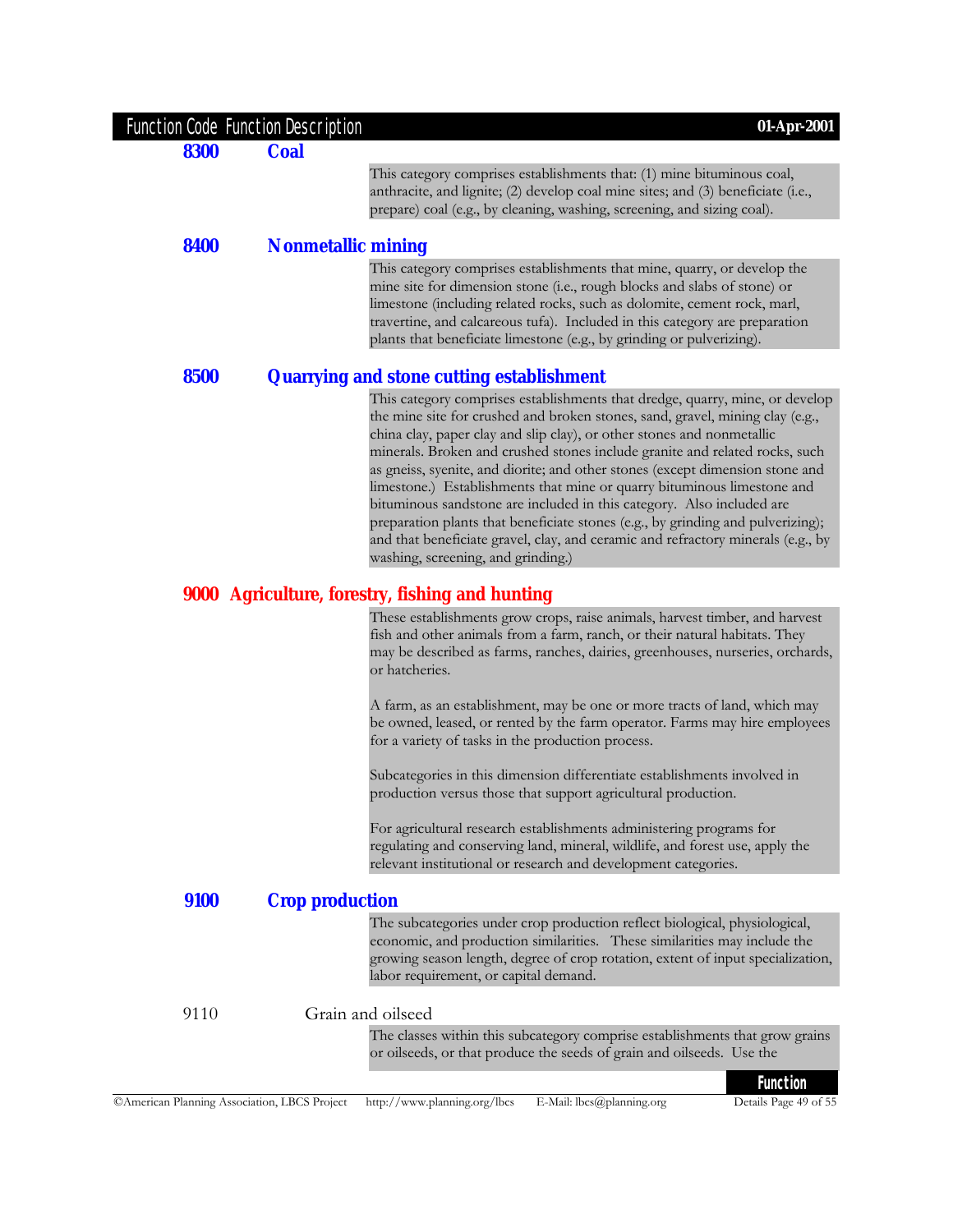# Function Code Function Description **01-Apr-2001**

|      | subcategory to classify establishments with no oilseed, grain, or family of<br>oilseeds or grains accounting for one-half of the crop value, or for<br>establishments growing grains or producing grain seeds not included<br>elsewhere. Otherwise, classify establishments within one of the following<br>classes.                                                                                                                                 |
|------|-----------------------------------------------------------------------------------------------------------------------------------------------------------------------------------------------------------------------------------------------------------------------------------------------------------------------------------------------------------------------------------------------------------------------------------------------------|
| 9111 | Wheat                                                                                                                                                                                                                                                                                                                                                                                                                                               |
|      | Establishments in this class grow wheat and produce wheat seeds.                                                                                                                                                                                                                                                                                                                                                                                    |
| 9112 | Corn                                                                                                                                                                                                                                                                                                                                                                                                                                                |
|      | Establishments in this class grow corn (except sweet corn) and produce corn<br>seeds. Sweet corn farmers are classified in the vegetable crop production<br>category.                                                                                                                                                                                                                                                                               |
| 9113 | Rice                                                                                                                                                                                                                                                                                                                                                                                                                                                |
|      | Establishments in this class grow rice (except wild rice) and produce rice<br>seeds. For wild rice, use the upper-level grain and oilseed category.                                                                                                                                                                                                                                                                                                 |
| 9114 | Soybean and oilseed                                                                                                                                                                                                                                                                                                                                                                                                                                 |
|      | Establishments in this class grow oilseed plants, including soybeans, and<br>produce soybean and other oilseed seeds, such as sunflower, safflower, flax,<br>rape, canola, and sesame.                                                                                                                                                                                                                                                              |
| 9115 | Dry pea and bean                                                                                                                                                                                                                                                                                                                                                                                                                                    |
|      | Establishments in this class grow dried peas, beans, and lentils.                                                                                                                                                                                                                                                                                                                                                                                   |
| 9120 | Vegetable farming or growing services                                                                                                                                                                                                                                                                                                                                                                                                               |
|      | Establishments in this class grow root and tuber crops (except peanuts) or<br>edible plants; or they produce root and tuber or edible plant seeds. The crops<br>included in this group have an annual growth cycle and are grown in open<br>fields. Climate and cultural practices limit producing areas but often permit<br>the growing of a combination of crops in a year. Crops include melons,<br>sugar beets, potatoes, and leafy vegetables. |
| 9130 | Fruits and trees                                                                                                                                                                                                                                                                                                                                                                                                                                    |
|      | Establishments in this class grow fruit (except melons) or tree nut crops.<br>These crops are generally not grown from seeds and have a perennial life<br>cycle. Establishments include citrus groves, apple orchards, grape vineyards,<br>berry farms, and tree nut farms.                                                                                                                                                                         |
| 9140 | Greenhouse, nursery, and floriculture                                                                                                                                                                                                                                                                                                                                                                                                               |
|      | This category comprises establishments growing crops of any kind under<br>cover or growing nursery stock and flowers. "Under cover" is generally<br>defined as greenhouses, cold frames, cloth houses, and lath houses. The<br>crops grown are removed at various stages of maturity and have annual and<br>perennial life cycles. The nursery stock includes short rotation woody crops<br>that have growth cycles of 10 years or less.            |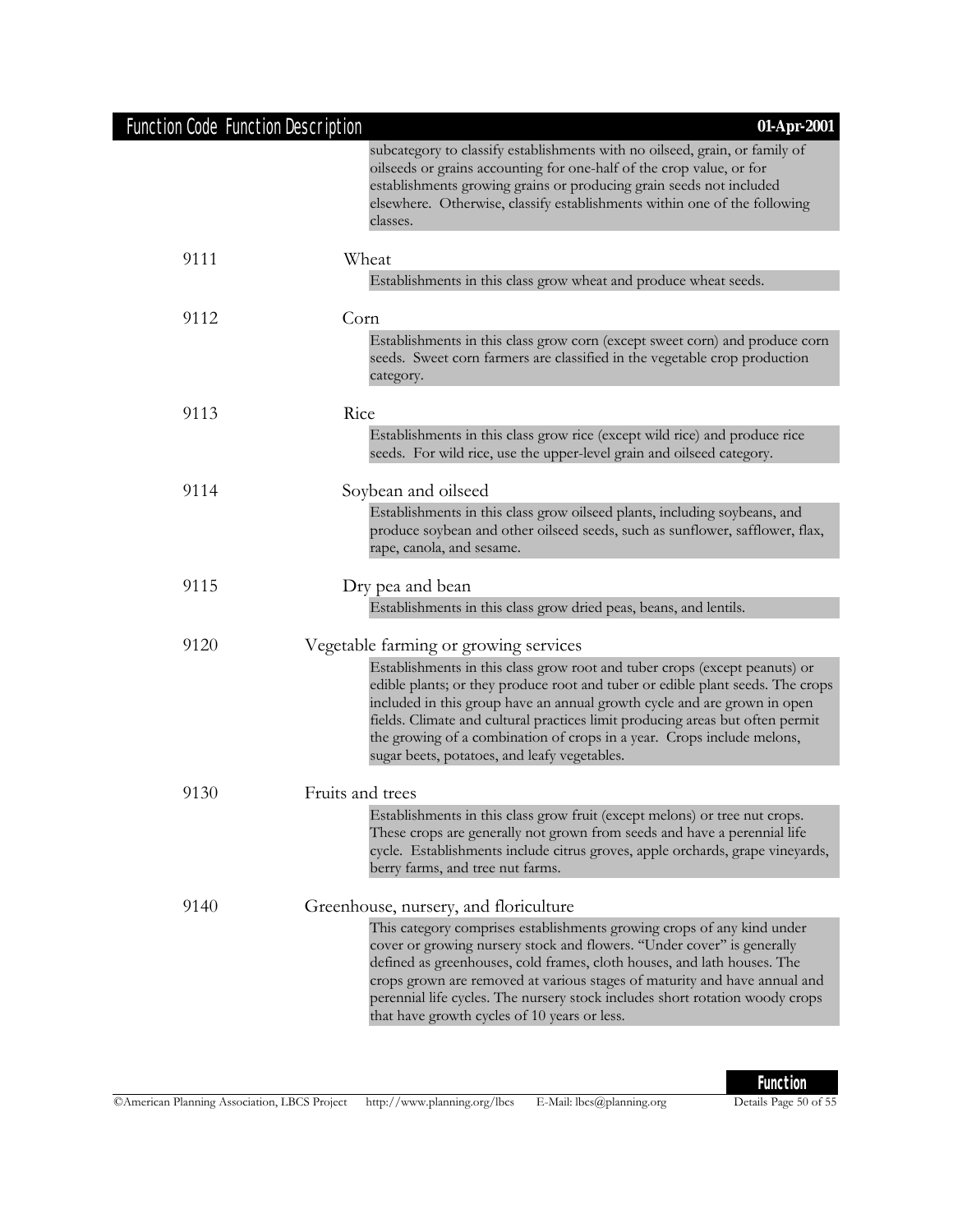|      | <b>Function Code Function Description</b><br>01-Apr-2001                                                                                                                                                                                                                                         |
|------|--------------------------------------------------------------------------------------------------------------------------------------------------------------------------------------------------------------------------------------------------------------------------------------------------|
| 9141 | Food crops grown under cover                                                                                                                                                                                                                                                                     |
|      | Establishments in this class grow food crops, such as mushrooms, in<br>underground mines, under glass, or in other controlled environments under<br>cover.                                                                                                                                       |
| 9142 | Nursery and tree production                                                                                                                                                                                                                                                                      |
|      | Establishments in this class grow nursery products, nursery stock, shrubbery,<br>bulbs, fruit stock, sod, and so forth; or, grow short rotation woody trees with<br>a growth and harvest cycle of 10 years or less for pulp or tree stock.                                                       |
|      | Establishments growing trees on production cycles over 10 years are<br>classified in "forestry and logging".                                                                                                                                                                                     |
| 9143 | Floriculture production                                                                                                                                                                                                                                                                          |
|      | Establishments in this class grow or produce floriculture or ornamental<br>horticulture products (e.g., cut flowers and roses, cut cultivated greens,<br>potted flowering and foliage plants, and flower seeds).                                                                                 |
| 9150 | All other crops                                                                                                                                                                                                                                                                                  |
|      | Establishments in this subcategory grow crops such as tobacco, cotton,<br>sugarcane, hay, peanuts, and other crops not classified, or, they grow a<br>combination of crops that cannot be classified elsewhere. Included in this<br>subcategory are establishments that gather tea or maple sap. |
| 9151 | Tobacco crop                                                                                                                                                                                                                                                                                     |
|      | Establishments in this class grow tobacco.                                                                                                                                                                                                                                                       |
| 9152 | Cotton crop                                                                                                                                                                                                                                                                                      |
|      | Establishments in this class grow cotton.                                                                                                                                                                                                                                                        |
| 9153 | Sugarcane crop                                                                                                                                                                                                                                                                                   |
|      | Establishments in this class grow sugarcane.                                                                                                                                                                                                                                                     |
| 9154 | Hay                                                                                                                                                                                                                                                                                              |
|      | Establishments in this class grow hay, alfalfa, clover, or mixed hay.                                                                                                                                                                                                                            |
| 9155 | Peanut crop                                                                                                                                                                                                                                                                                      |
|      | Establishments in this class grow peanuts.                                                                                                                                                                                                                                                       |
| 9200 | <b>Support functions for agriculture</b>                                                                                                                                                                                                                                                         |
|      | This category comprises support establishments employed by the agriculture<br>and forestry industries. They perform activities associated with production<br>and distribution of forest and agricultural products. Many support<br>establishments are independently run.                         |
| 9210 | Farm and farm labor management services                                                                                                                                                                                                                                                          |
|      | These establishments supply labor or management for agricultural<br>production or harvesting. Labor contractors and crew leaders are included.                                                                                                                                                   |
|      | <b>Function</b>                                                                                                                                                                                                                                                                                  |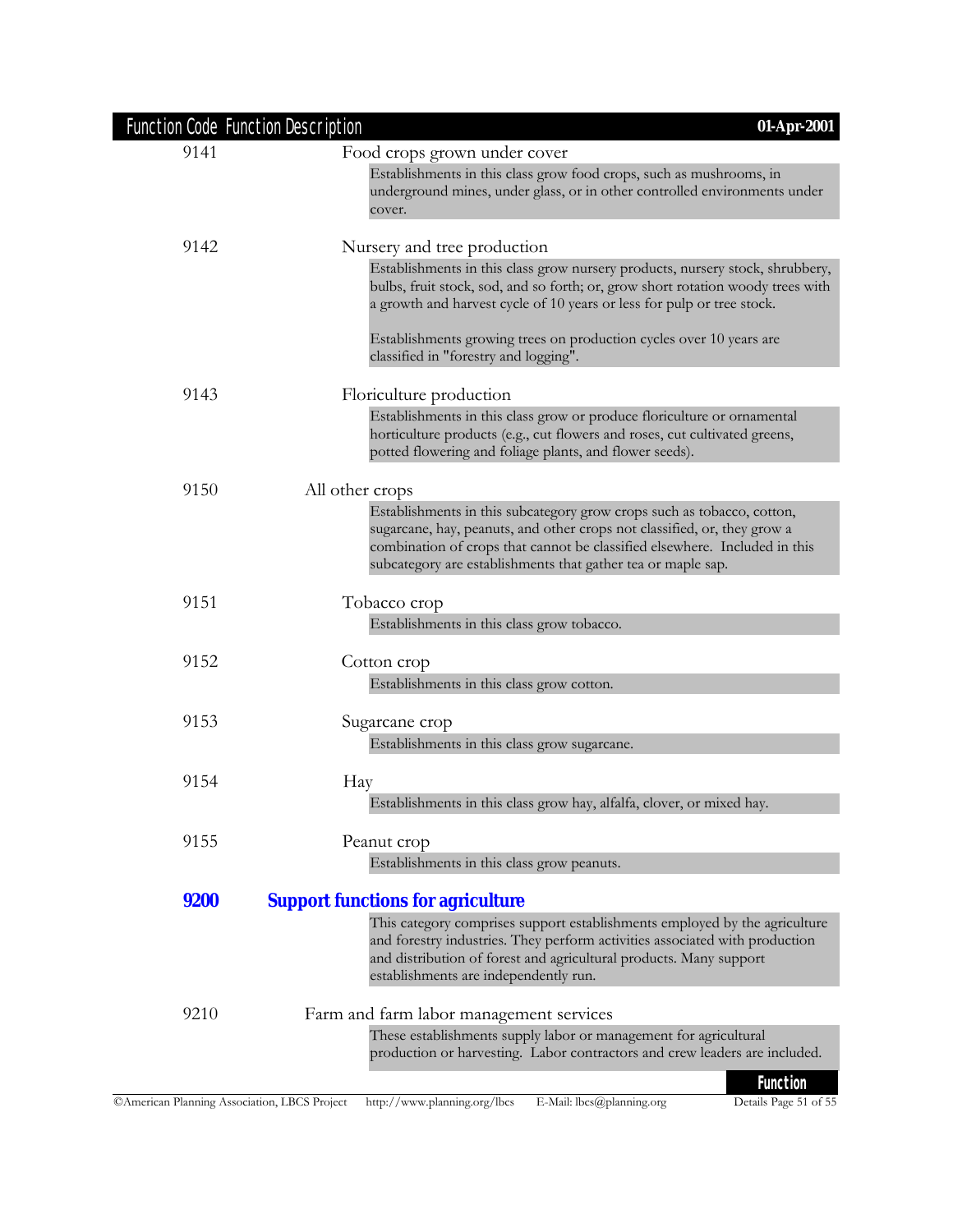|             | Function Code Function Description<br>01-Apr-2001                                                                                                                                                                                                                                                                                                                             |
|-------------|-------------------------------------------------------------------------------------------------------------------------------------------------------------------------------------------------------------------------------------------------------------------------------------------------------------------------------------------------------------------------------|
|             | Management services usually operate for citrus groves, orchards, or<br>vineyards, and may arrange the partial or complete operations of the farm.<br>Management activities may include cultivating, harvesting, or other<br>agricultural support activities; however, for establishments that primarily<br>produce crops, use the appropriate crop production classification. |
| 9220        | Spraying, dusting, and other related services                                                                                                                                                                                                                                                                                                                                 |
|             | These establishments perform crop protecting services, soil preparation<br>activity, or crop production services. Activities include dusting, spraying,<br>plowing, fertilizing, seed bed preparation, planting, and cultivating.                                                                                                                                             |
| 9230        | Crop harvesting and post harvest crop activities (including drying,                                                                                                                                                                                                                                                                                                           |
|             | siloing, etc.)<br>These establishments provide mechanical harvesting, picking, crop<br>combining, drying, siloing, cleaning, shelling, fumigating, curing, sorting,<br>grading, packing, cooling, and other harvest and post harvest services (except<br>cotton ginning). They may provide the machinery necessary for these tasks.                                           |
| 9240        | Cotton ginning, grist milling, etc.                                                                                                                                                                                                                                                                                                                                           |
| <b>9300</b> | <b>Animal production including slaughter</b>                                                                                                                                                                                                                                                                                                                                  |
|             | Establishments in this category raise or fatten animals for the sale of animals<br>or animal products. Establishments keep, graze, breed, or feed animals in<br>ranches, farms, or feedlots. Included in this category are slaughterhouses.                                                                                                                                   |
| 9310        | Cattle ranch and crops                                                                                                                                                                                                                                                                                                                                                        |
|             | The establishments in this subcategory raise cattle (including cattle for dairy<br>herd replacements), or feed cattle for fattening.                                                                                                                                                                                                                                          |
| 9311        | Beef cattle ranch establishments                                                                                                                                                                                                                                                                                                                                              |
|             | These raise cattle (including cattle for dairy herd replacements).                                                                                                                                                                                                                                                                                                            |
| 9312        | Cattle feedlot establishment                                                                                                                                                                                                                                                                                                                                                  |
|             | These establishments feed cattle for fattening.                                                                                                                                                                                                                                                                                                                               |
| 9320        | Dairy cattle and milk production                                                                                                                                                                                                                                                                                                                                              |
|             | This subcategory comprises establishments that milk dairy cattle.                                                                                                                                                                                                                                                                                                             |
| 9330        | Hog and pig farm<br>These establishments raise hogs and pigs. Establishments may undertake<br>farming activities, such as breeding, farrowing, and the raising of weanling<br>pigs, feeder pigs, or market size hogs.                                                                                                                                                         |
| 9340        | Poultry and egg production and hatcheries<br>These breed, hatch, or raise poultry for meat or egg production.                                                                                                                                                                                                                                                                 |
| 9350        | Sheep and goat farming establishments<br>These establishments raise sheep, lambs, and goats, or feed lambs for<br>fattening. Sheep or lambs may be raised for sale or wool production.                                                                                                                                                                                        |
|             | <b>Function</b>                                                                                                                                                                                                                                                                                                                                                               |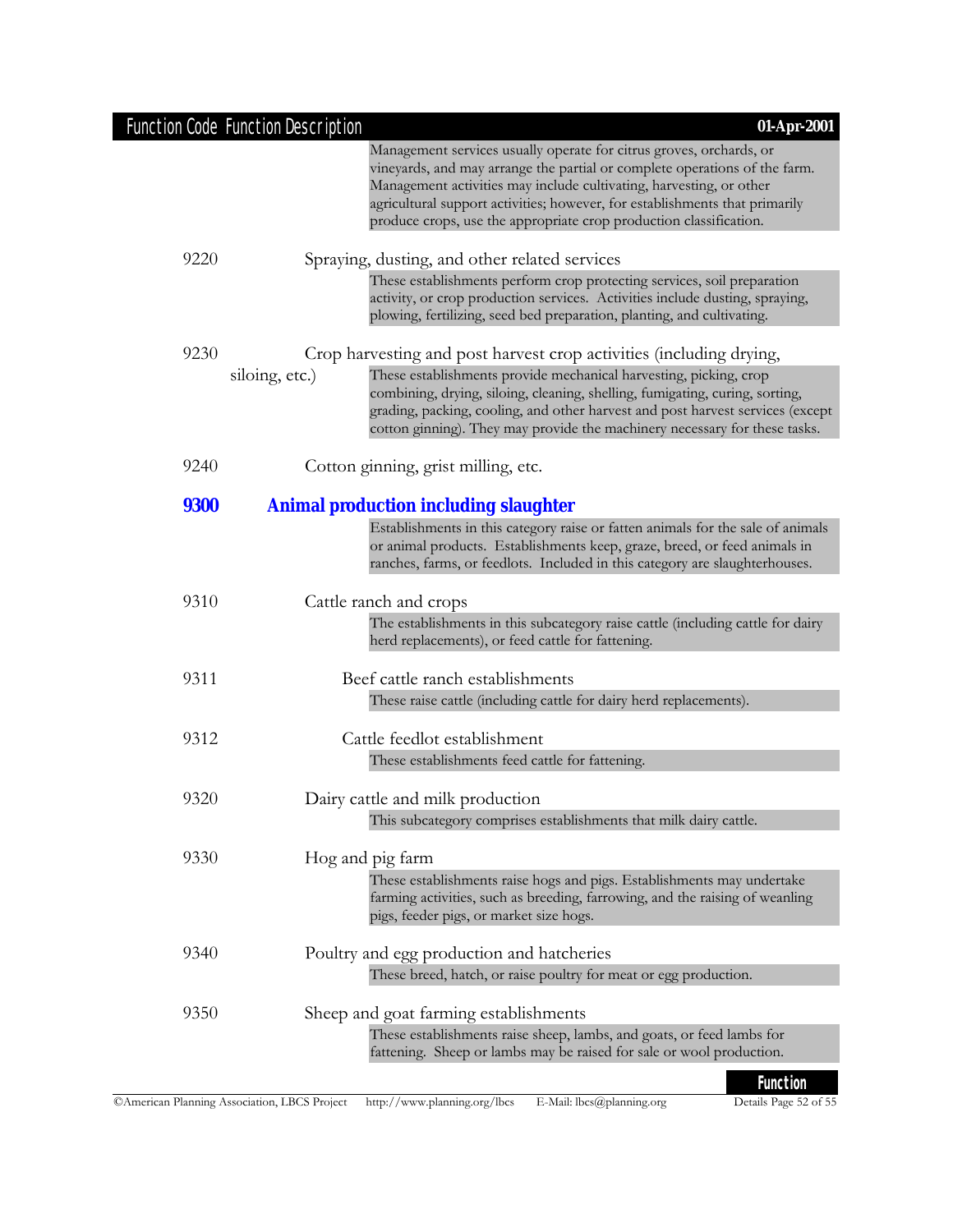| Function Code Function Description | 01-Apr-2001                                                                                                                                                                                                                                                                                                                                                                                                                                                                                                                                  |
|------------------------------------|----------------------------------------------------------------------------------------------------------------------------------------------------------------------------------------------------------------------------------------------------------------------------------------------------------------------------------------------------------------------------------------------------------------------------------------------------------------------------------------------------------------------------------------------|
| 9360                               | Fish hatcheries, fisheries, and aquaculture                                                                                                                                                                                                                                                                                                                                                                                                                                                                                                  |
|                                    | This class comprises establishments that farm raise finfish, shellfish, or any<br>other kind of animal aquaculture. These establishments use some form of<br>intervention in the rearing process to enhance production, such as holding in<br>captivity, regular stocking, feeding, or protecting from predators.                                                                                                                                                                                                                            |
| 9370                               | All other animal production                                                                                                                                                                                                                                                                                                                                                                                                                                                                                                                  |
|                                    | This subcategory comprises establishments raising animals and insects<br>(except cattle, hogs and pigs, poultry, sheep and goats, and animal<br>aquaculture) for sale or product production. These establishments raise: bees,<br>horses and other equines, fur-bearing animals, and so forth. Establishments<br>raising a combination of animals with no one animal or family of animals<br>accounting for one-half of the establishment's agricultural production (i.e.,<br>value of animals for market) are included in this subcategory. |
| 9371                               | Apiculture (bees, wax, and related operations)                                                                                                                                                                                                                                                                                                                                                                                                                                                                                               |
|                                    | This class comprises establishments raising bees. These establishments<br>collect and sell honey; and sell queen bees, packages of bees, royal jelly, bees'<br>wax, propolis, venom, or other bee products.                                                                                                                                                                                                                                                                                                                                  |
| 9372                               | Horse and equine production                                                                                                                                                                                                                                                                                                                                                                                                                                                                                                                  |
|                                    | This class comprises establishments raising horses, mules, donkeys, and<br>other equines.                                                                                                                                                                                                                                                                                                                                                                                                                                                    |
| 9373                               | Fur-bearing animal production                                                                                                                                                                                                                                                                                                                                                                                                                                                                                                                |
|                                    | This class comprises establishments raising fur-bearing animals including<br>rabbits. These animals may be raised for sale or for their pelt production.                                                                                                                                                                                                                                                                                                                                                                                     |
| 9380                               | Support functions for animal production                                                                                                                                                                                                                                                                                                                                                                                                                                                                                                      |
|                                    | Establishments in this class perform support activities related to raising<br>livestock (e.g., cattle, goats, hogs, horses, poultry, and sheep). They provide<br>services, such as animal breeding, pedigree records, horse boarding, dairy<br>herd improvement, livestock spraying, and sheep dipping and shearing.                                                                                                                                                                                                                         |
| 9400                               | <b>Forestry and Logging</b>                                                                                                                                                                                                                                                                                                                                                                                                                                                                                                                  |
|                                    | Forestry and logging establishments grow and harvest timber on long<br>production cycles (more than 10 years). They also specialize in reforestation,<br>seeding, and similar activities. This category includes establishments<br>specializing in gathering forest products, such as gums, barks, balsam<br>needles, rhizomes, fibers, Spanish moss, ginseng, and truffles.<br>Establishments growing on short production cycles, such as Christmas tree                                                                                    |
|                                    | producers, are classified in "crop production".                                                                                                                                                                                                                                                                                                                                                                                                                                                                                              |
| 9410                               | Logging                                                                                                                                                                                                                                                                                                                                                                                                                                                                                                                                      |
|                                    | This subcategory comprises establishments that operate timber tracts for the<br>purpose of selling standing timber.                                                                                                                                                                                                                                                                                                                                                                                                                          |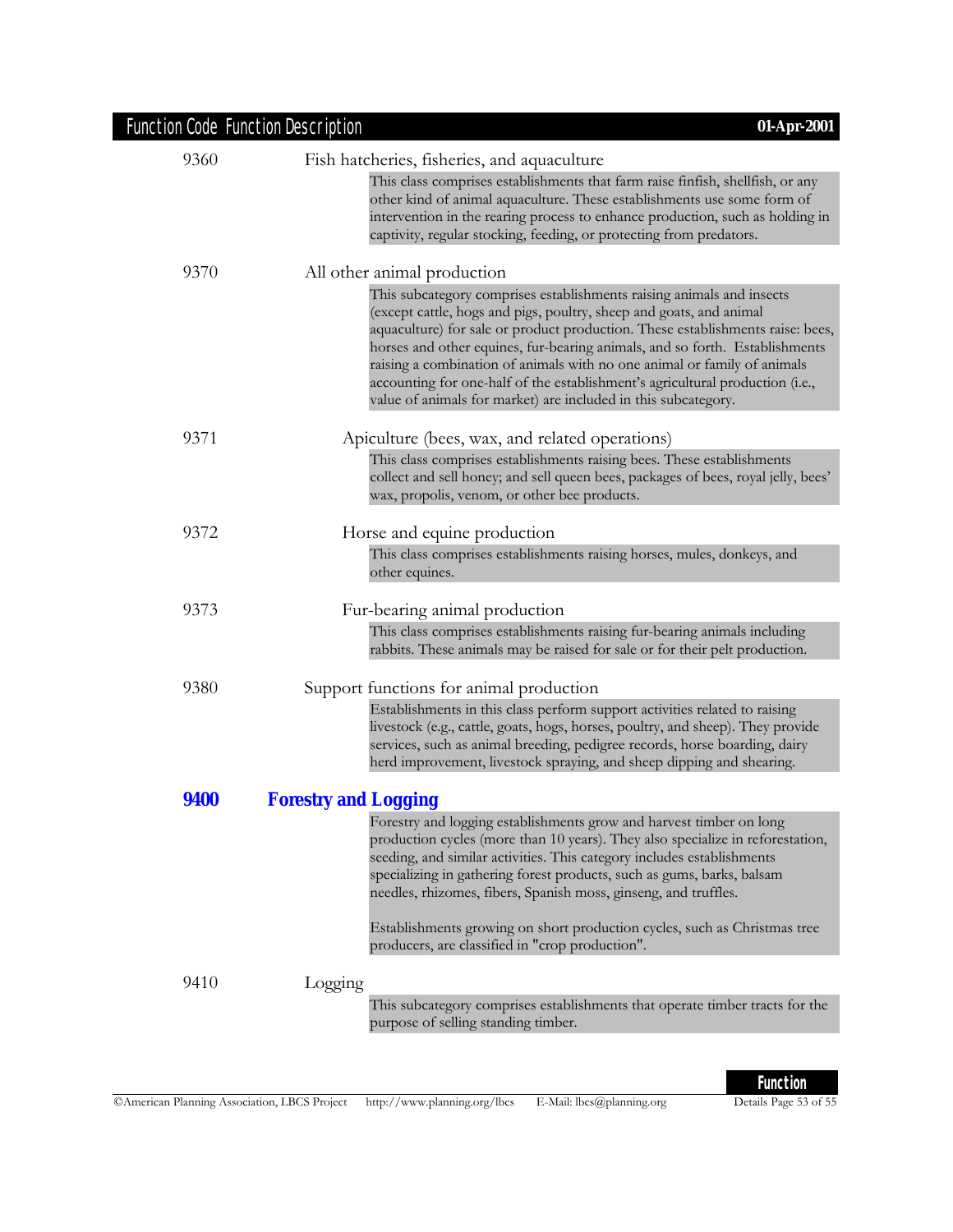|             | Function Code Function Description | 01-Apr-2001                                                                                                                                                                                                                                                                                                                                                                                                                                                                                                                                                            |
|-------------|------------------------------------|------------------------------------------------------------------------------------------------------------------------------------------------------------------------------------------------------------------------------------------------------------------------------------------------------------------------------------------------------------------------------------------------------------------------------------------------------------------------------------------------------------------------------------------------------------------------|
| 9420        | Forest nurseries                   |                                                                                                                                                                                                                                                                                                                                                                                                                                                                                                                                                                        |
|             |                                    | These establishments grow trees for reforestation and gather forest products,<br>such as gums, barks, balsam needles, rhizomes, fibers, Spanish moss, ginseng,<br>and truffles.                                                                                                                                                                                                                                                                                                                                                                                        |
| 9430        |                                    | Support functions for forestry                                                                                                                                                                                                                                                                                                                                                                                                                                                                                                                                         |
|             |                                    | Forestry support establishments perform support activities related to timber<br>production, wood technology, forestry economics and marketing, and forest<br>protection. They provide activities for forestry, such as estimating timber,<br>forest fire-fighting, forest pest control, and consulting on wood attributes<br>and reforestation.                                                                                                                                                                                                                        |
| <b>9500</b> |                                    | <b>Fishing, hunting and trapping, game preserves</b>                                                                                                                                                                                                                                                                                                                                                                                                                                                                                                                   |
|             |                                    | Establishments in this category harvest fish and other wild animals from<br>their natural habitats. Some commercial harvests entail hunting and<br>trapping. For recreational hunting and trapping, use the appropriate<br>recreational category.                                                                                                                                                                                                                                                                                                                      |
| 9510        | Fishing                            |                                                                                                                                                                                                                                                                                                                                                                                                                                                                                                                                                                        |
|             |                                    | These establishments commercially catch or take finfish, shellfish, or<br>miscellaneous marine products from a natural habitat. Marine products<br>include bluefish, eels, salmon, tuna, clams, crabs, lobsters, mussels, oysters,<br>shrimp, frogs, sea urchins, and turtles.                                                                                                                                                                                                                                                                                         |
| 9520        |                                    | Hunting and trapping, game retreats, game and fishing preserves                                                                                                                                                                                                                                                                                                                                                                                                                                                                                                        |
|             |                                    | These establishments engage in commercial hunting and trapping, or,<br>operate commercial or recreational game or hunting preserves, such as game<br>retreats.                                                                                                                                                                                                                                                                                                                                                                                                         |
| <b>9900</b> | <b>Unclassifiable function</b>     |                                                                                                                                                                                                                                                                                                                                                                                                                                                                                                                                                                        |
|             |                                    | Use this code as a temporary placeholder for unique functions that cannot be<br>grouped anywhere until the classification scheme is updated. Check the<br>LBCS web site to see how others have dealt with such unique activities<br>before revising the classification scheme.                                                                                                                                                                                                                                                                                         |
|             |                                    | {includes text about the one-year NAICS etc. and examples for<br>establishments - refers to fiscal year                                                                                                                                                                                                                                                                                                                                                                                                                                                                |
|             |                                    | {includes abandoned properties for which no clear enterprise can be<br>determined. Does not include nonconforming uses, which were historically<br>classified as "abandoned" or "discontinued" in zoning ordinances. This is<br>because ordinances traditionally prohibited nonconforming uses from<br>resuming after their abandonment, and therefore treated active uses as<br>abandoned when nonconforming. However, in land-use databases, we are<br>classifying the actual use, and therefore would have to account for all uses<br>including nonconforming uses. |
| 9910        |                                    | Not applicable to this dimension                                                                                                                                                                                                                                                                                                                                                                                                                                                                                                                                       |
|             |                                    | Use this code as a permanent code for those records that will never be<br>classified in this dimension.                                                                                                                                                                                                                                                                                                                                                                                                                                                                |
|             |                                    | <b>Function</b>                                                                                                                                                                                                                                                                                                                                                                                                                                                                                                                                                        |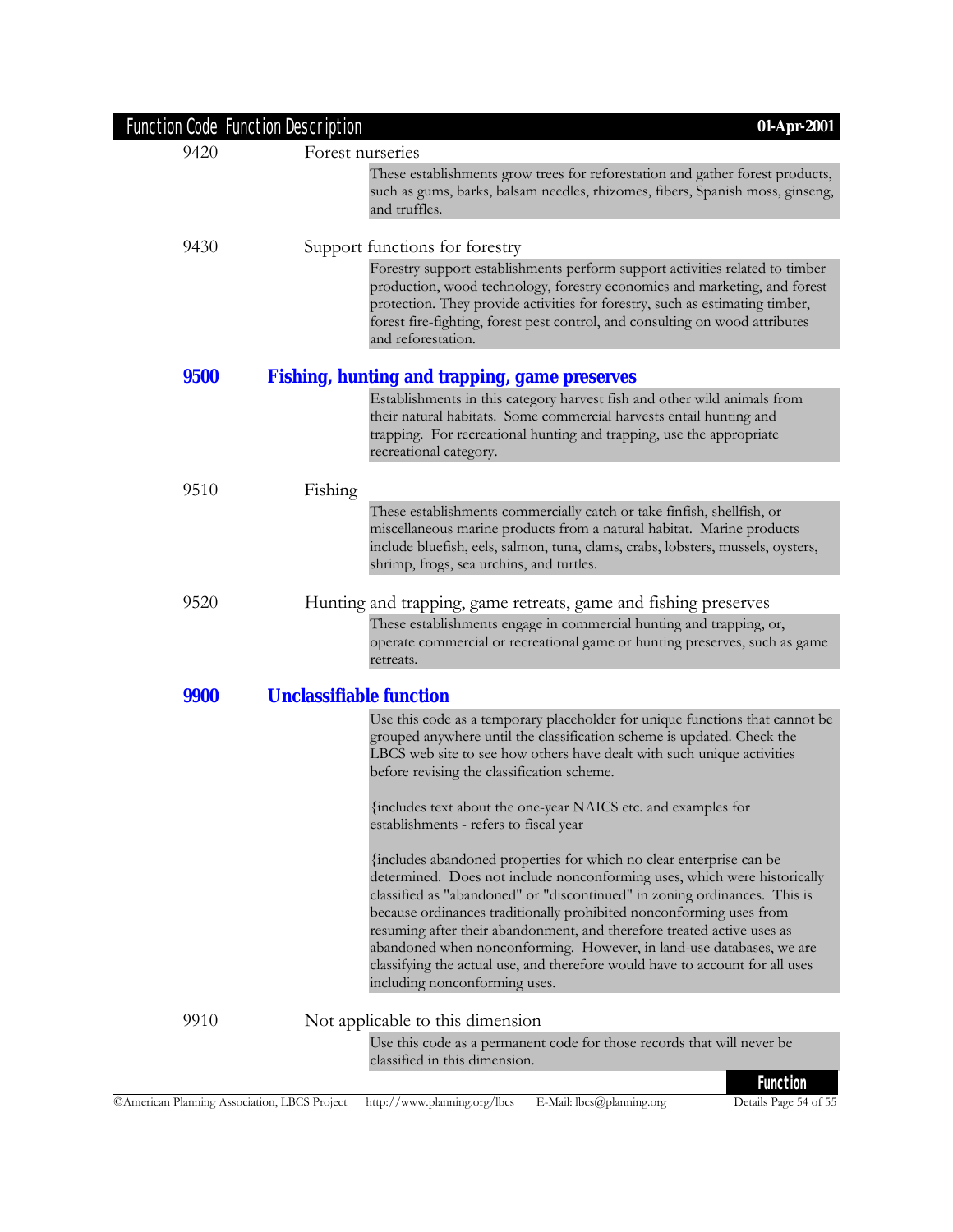# Function Code Function Description **01-Apr-2001**

|      | It is common for land-use databases to have records that are never<br>classified, but left blank instead. However, LBCS recommends that all<br>records have a code because some computer applications may not be able<br>handle blank entries (null values in database terminology). |
|------|--------------------------------------------------------------------------------------------------------------------------------------------------------------------------------------------------------------------------------------------------------------------------------------|
| 9990 | To be determined                                                                                                                                                                                                                                                                     |
|      | Use this code as a placeholder until an appropriate code can be assigned.                                                                                                                                                                                                            |
|      | It is common for land-use databases to have records never classified and left<br>blank instead. However, LBCS recommends that all records have a code<br>because some computer applications may not be able handle blank entries<br>(null values in database terminology).           |
|      | This code could also be used as the default value for data-entry work. The<br>subcategories serve the same purpose for other coding levels.                                                                                                                                          |
|      | To be determined                                                                                                                                                                                                                                                                     |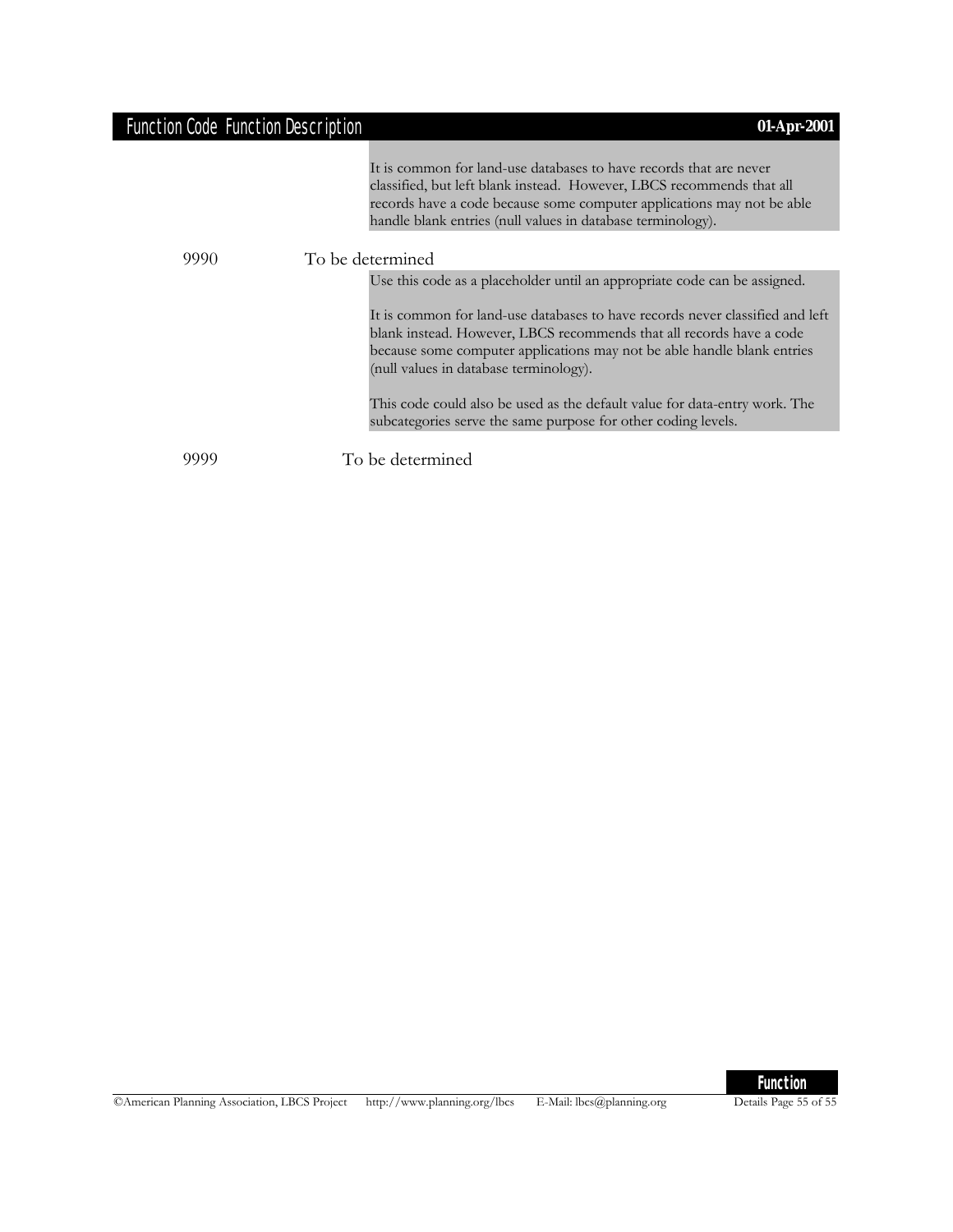# LBCS Structure Dimension Land-Based Classification Standards

Structure is one of five dimensions in land-based classifications. Each dimension is an attribute that takes the appropriate four-digit code. Only by using all five dimensions can one fully represent all land uses and describe their characteristics. See the other dimensions before applying LBCS.

| Structure Code | <b>Structure Description</b>    | 01-Apr-2001 |
|----------------|---------------------------------|-------------|
| 1000           | <b>Residential buildings</b>    |             |
| <b>1100</b>    | <b>Single-family buildings</b>  |             |
| 1110           | Detached units                  |             |
| 1120           | Attached units                  |             |
| 1121           | Duplex structures               |             |
| 1122           | Zero lot line, row houses, etc. |             |
| 1130           | Accessory units                 |             |
| 1140           | Townhouses                      |             |
| 1150           | Manufactured housing            |             |
| <b>1200</b>    | <b>Multifamily structures</b>   |             |
| 1202           | Two units                       |             |
| 1203           | Three units                     |             |
| 1204           | Four units                      |             |
| 1205           | Five units                      |             |
| 1206           | Six units                       |             |
| 1207           | Seven units                     |             |
| 1208           | Eight units                     |             |
| 1209           | Nine units                      |             |
| 1210           | Ten units                       |             |
| 1211           | Eleven units                    |             |
| 1212           | Twelve units                    |             |
| 1213           | Thirteen units                  |             |
| 1214           | Fourteen units                  |             |
| 1215           | Fifteen units                   |             |
| 1216           | Sixteen units                   |             |
| 1217           | Seventeen units                 |             |
| 1218           | Eighteen units                  |             |
| 1219           | Nineteen units                  |             |
| 1220           | Twenty units                    |             |
| 1221           | Twenty-one units                |             |
| 1222           | Twenty-two units                |             |
| 1223           | Twenty-three units              |             |
| 1224           | Twenty-four units               |             |
| 1225           | Twenty-five units               |             |
| 1226           | Twenty-six units                |             |
| 1227           | Twenty-seven units              |             |
| 1228           | Twenty-eight units              |             |

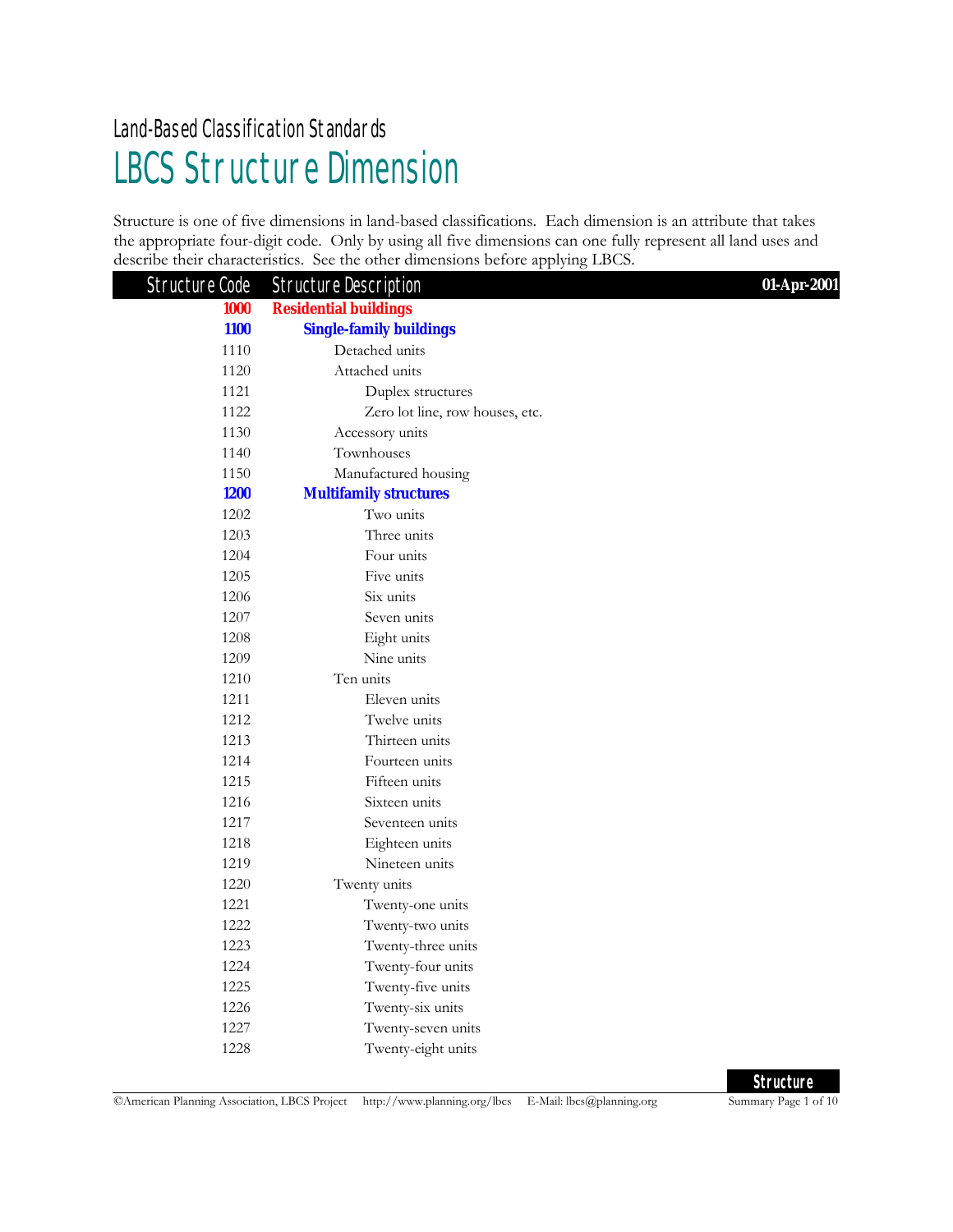| Structure Code | <b>Structure Description</b> | 01-Apr-2001 |
|----------------|------------------------------|-------------|
| 1229           | Twenty-nine units            |             |
| 1230           | Thirty units                 |             |
| 1231           | Thirty-one units             |             |
| 1232           | Thirty-two units             |             |
| 1233           | Thirty-three units           |             |
| 1234           | Thirty-four units            |             |
| 1235           | Thirty-five units            |             |
| 1236           | Thirty-six units             |             |
| 1237           | Thirty-seven units           |             |
| 1238           | Thirty-eight units           |             |
| 1239           | Thirty-nine units            |             |
| 1240           | Forty units                  |             |
| 1241           | Forty-one units              |             |
| 1242           | Forty-two units              |             |
| 1243           | Forty-three units            |             |
| 1244           | Forty-four units             |             |
| 1245           | Forty-five units             |             |
| 1246           | Forty-six units              |             |
| 1247           | Forty-seven units            |             |
| 1248           | Forty-eight units            |             |
| 1249           | Forty-nine units             |             |
| 1250           | Fifty units                  |             |
| 1251           | Fifty-one units              |             |
| 1252           | Fifty-two units              |             |
| 1253           | Fifty-three units            |             |
| 1254           | Fifty-four units             |             |
| 1255           | Fifty-five units             |             |
| 1256           | Fifty-six units              |             |
| 1257           | Fifty-seven units            |             |
| 1258           | Fifty-eight units            |             |
| 1259           | Fifty-nine units             |             |
| 1260           | Sixty units                  |             |
| 1261           | Sixty-one units              |             |
| 1262           | Sixty-two units              |             |
| 1263           | Sixty-three units            |             |
| 1264           | Sixty-four units             |             |
| 1265           | Sixty-five units             |             |
| 1266           | Sixty-six units              |             |
| 1267           | Sixty-seven units            |             |
| 1268           | Sixty-eight units            |             |
| 1269           | Sixty-nine units             |             |
| 1270           | Seventy units                |             |
| 1271           | Seventy-one units            |             |
| 1272           | Seventy-two units            |             |
| 1273           | Seventy-three units          |             |

**Structure**<br>
Summary Page 2 of 10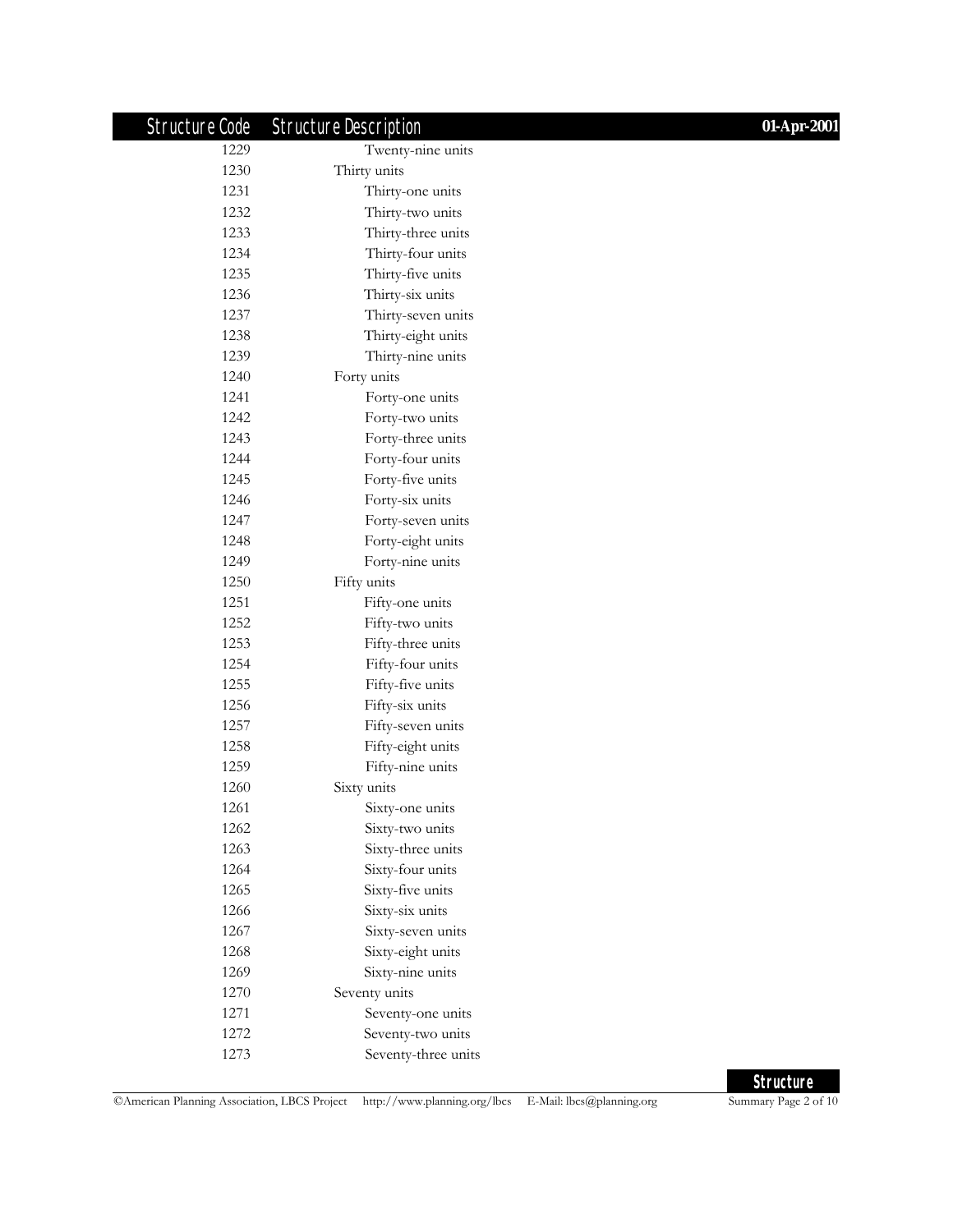| Structure Code | <b>Structure Description</b>                                 | 01-Apr-2001 |
|----------------|--------------------------------------------------------------|-------------|
| 1274           | Seventy-four units                                           |             |
| 1275           | Seventy-five units                                           |             |
| 1276           | Seventy-six units                                            |             |
| 1277           | Seventy-seven units                                          |             |
| 1278           | Seventy-eight units                                          |             |
| 1279           | Seventy-nine units                                           |             |
| 1280           | Eighty units                                                 |             |
| 1281           | Eighty-one units                                             |             |
| 1282           | Eighty-two units                                             |             |
| 1283           | Eighty-three units                                           |             |
| 1284           | Eighty-four units                                            |             |
| 1285           | Eighty-five units                                            |             |
| 1286           | Eighty-six units                                             |             |
| 1287           | Eighty-seven units                                           |             |
| 1288           | Eighty-eight units                                           |             |
| 1289           | Eighty-nine units                                            |             |
| 1290           | Ninety units                                                 |             |
| 1291           | Ninety-one units                                             |             |
| 1292           | Ninety-two units                                             |             |
| 1293           | Ninety-three units                                           |             |
| 1294           | Ninety-four units                                            |             |
| 1295           | Ninety-five units                                            |             |
| 1296           | Ninety-six units                                             |             |
| 1297           | Ninety-seven units                                           |             |
| 1298           | Ninety-eight units                                           |             |
| 1299           | Ninety-nine units and more                                   |             |
| <b>1300</b>    | <b>Other specialized residential structures</b>              |             |
| 1310           | <b>Barracks</b>                                              |             |
| 1320           | Dormitories                                                  |             |
| 1330           | Hotels, motels, and tourist courts                           |             |
| 1340           | Single room occupancy units                                  |             |
| 1350           | Temporary structures, tents, etc. for shelter                |             |
| 1360           | Other structurally converted buildings                       |             |
| <b>2000</b>    | <b>Commercial buildings and other specialized structures</b> |             |
| 2100           | <b>Office or bank building</b>                               |             |
| 2110           | Office building with drive-through facility                  |             |
| <b>2200</b>    | <b>Store or shop building</b>                                |             |
| 2210           | Shop or store building with drive-through facility           |             |
| 2220           | Restaurant building                                          |             |
| 2230           | Standalone store or shop building                            |             |
| 2240           | Department store building                                    |             |
| 2250           | Warehouse discount store building                            |             |
| 2260           | Market shops including open markets                          |             |
| 2270           | Gasoline station                                             |             |
| 2280           | Automobile repair and service structures                     |             |

©American Planning Association, LBCS Project http://www.planning.org/lbcs E-Mail: lbcs@planning.org

**Structure**<br>
Summary Page 3 of 10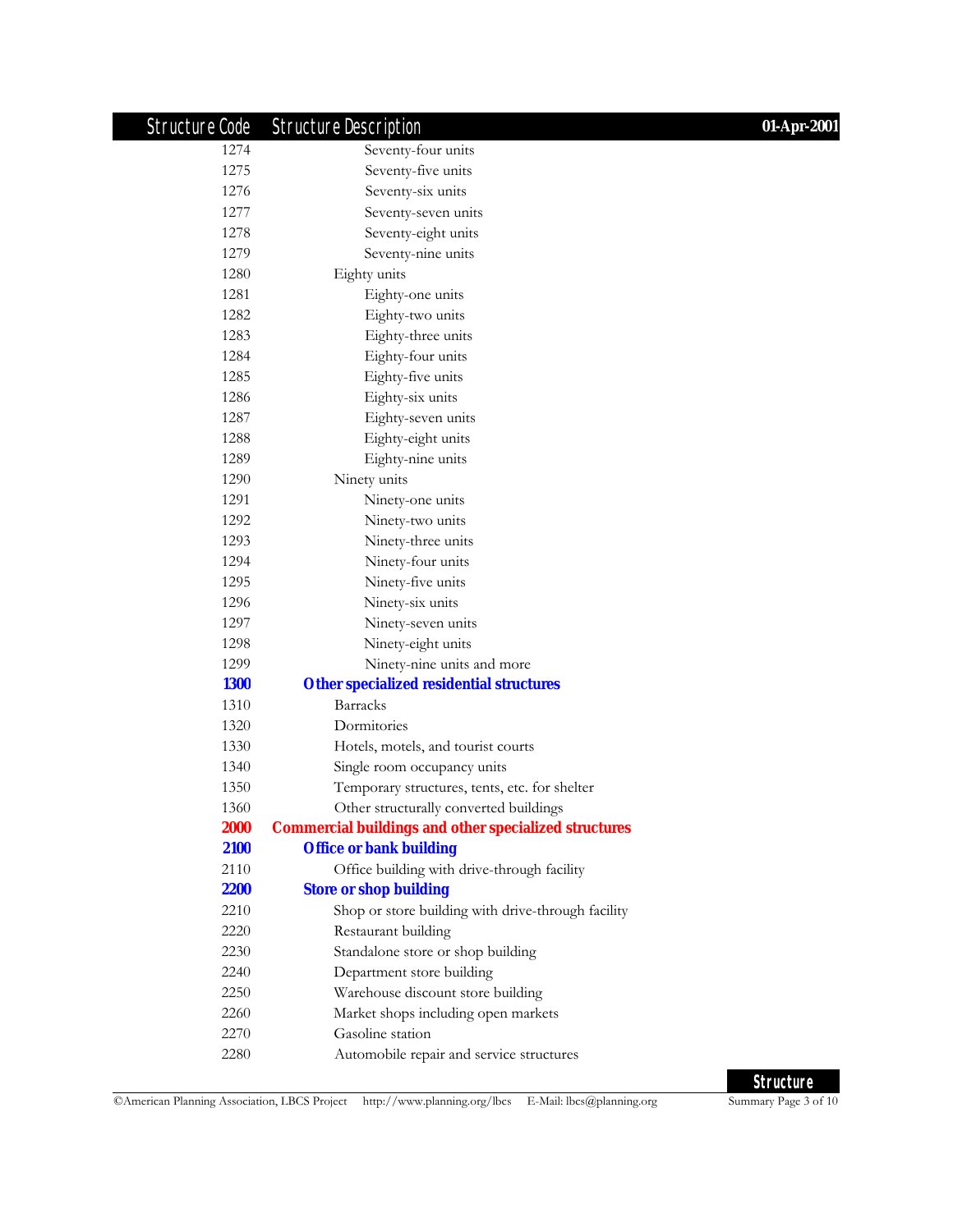| Structure Code | <b>Structure Description</b><br>01-Apr-2001                               |
|----------------|---------------------------------------------------------------------------|
| <b>2300</b>    | Office or store building with residence on top                            |
| 2400           | <b>Office building over storefronts</b>                                   |
| <b>2500</b>    | <b>Malls, shopping centers, or collection of shops</b>                    |
| 2510           | Neighborhood center (convenience with one or more anchors)                |
| 2520           | Community center (general merchandise with two or more anchors)           |
| 2530           | Regional center (enclosed mall with two or more anchors)                  |
| 2540           | Superregional center (similar to regional, but has three or more anchors) |
| 2550           | Fashion/specialty center (higher end, fashion-oriented stores)            |
| 2560           | Power center (category-dominated anchors with few small tenants)          |
| 2570           | Theme or festival center (leisure, tourist-oriented, restaurants)         |
| 2580           | Outlet or discount center (manufacturer outlet stores)                    |
| 2590           | Other kinds of shopping centers                                           |
| 2591           | Convenience stores or centers                                             |
| 2592           | Home improvement center                                                   |
| 2593           | Car care center                                                           |
| <b>2600</b>    | <b>Industrial buildings and structures</b>                                |
| 2610           | Light industrial structures and facilities                                |
| 2611           | Loft building                                                             |
| 2612           | Mill-type factory structures                                              |
| 2613           | One-story modern manufacturing plants                                     |
| 2614           | Industrial parks                                                          |
| 2615           | Laboratory or specialized industrial facility                             |
| 2620           | Heavy industrial structures and facilities                                |
| 2621           | Assembly and construction-type plants                                     |
| 2622           | Process plants (metals, chemicals, etc.)                                  |
| 2630           | Oil refinery facility                                                     |
| 2631           | Refinery with anchored equipment < 100,000 barrels/day                    |
| 2632           | Refinery with unanchored equipment < 100,000 barrels/day                  |
| 2633           | Refinery with anchored equipment > 100,000 barrels/day                    |
| 2634           | Refinery with unanchored equipment > 100,000 barrels/day                  |
| 2635           | Refinery pumping plant with anchored equipment                            |
| 2636           | Refinery pumping plant with unanchored equipment                          |
| 2700           | <b>Warehouse or storage facility</b>                                      |
| 2710           | Mini-warehouse                                                            |
| 2720           | High-rise mini-warehouse                                                  |
| 2730           | Warehouse structure                                                       |
| 2740           | Produce warehouse                                                         |
| 2750           | Refrigerated warehouse or cold storage                                    |
| 2760           | Large area distribution or transit warehouse                              |
| 2770           | Wharf and dock shed                                                       |
| 2780           | Tank farms                                                                |
| 2781           | Tank farms with anchored tanks                                            |
| 2782           | Tank farms with unanchored tanks                                          |
| <b>3000</b>    | <b>Public assembly structures</b>                                         |
| 3100           | <b>Theater</b>                                                            |

**Structure**<br>
Summary Page 4 of 10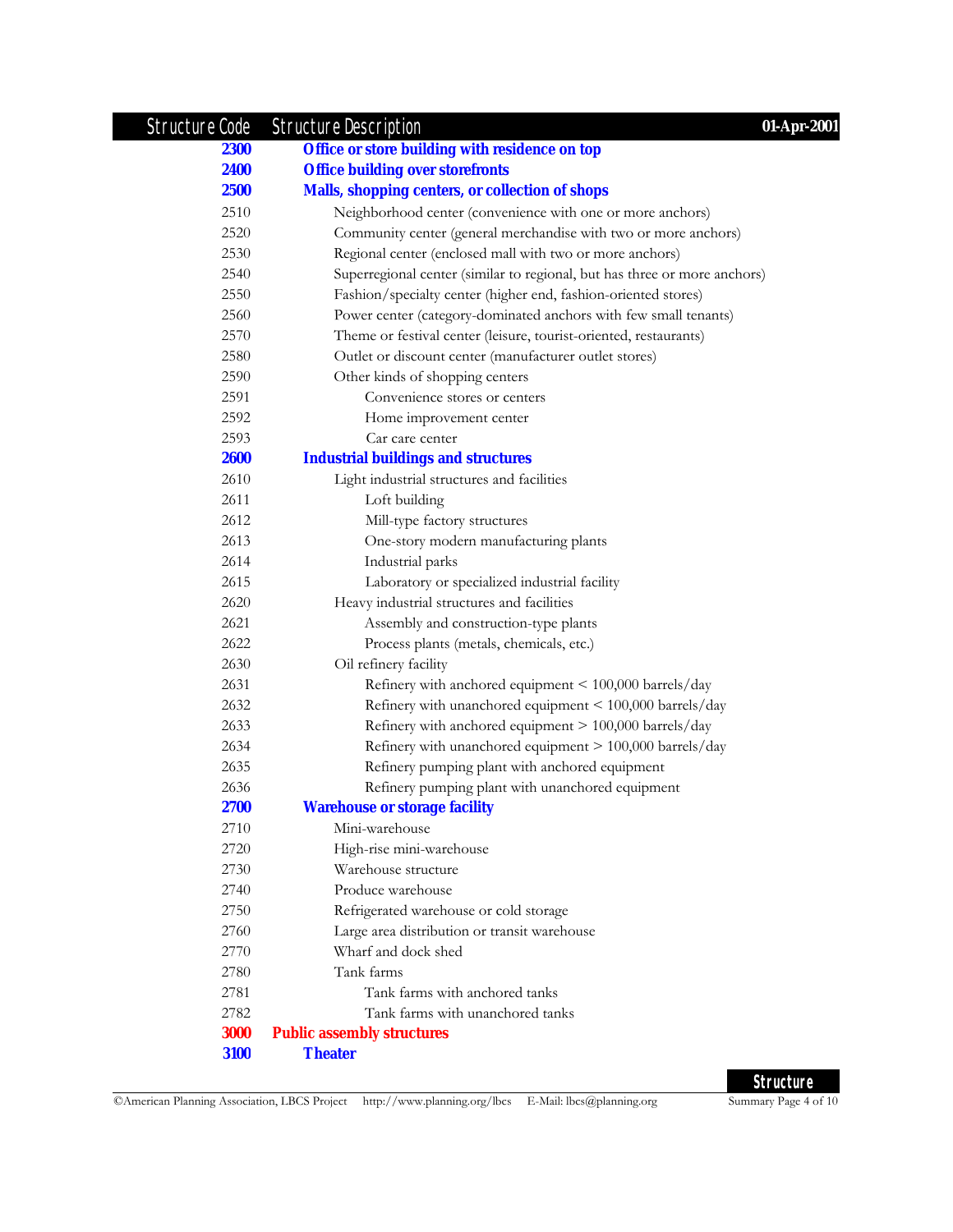| Structure Code | <b>Structure Description</b><br>01-Apr-2001                                 |
|----------------|-----------------------------------------------------------------------------|
| 3110           | Performance theater                                                         |
| 3120           | Movie theater                                                               |
| 3130           | Amphitheater                                                                |
| 3140           | Drive-in theaters                                                           |
| <b>3200</b>    | <b>Indoor games facility</b>                                                |
| <b>3300</b>    | <b>Sports stadium or arena</b>                                              |
| <b>3400</b>    | <b>Exhibition, convention, or conference structure</b>                      |
| <b>3500</b>    | Churches, synagogues, temples, mosques, etc.                                |
| <b>3600</b>    | <b>Capitol buildings</b>                                                    |
| 3700           | <b>Covered or partially covered atriums and public enclosures</b>           |
| <b>3800</b>    | <b>Other community structures</b>                                           |
| <b>3900</b>    | <b>Passenger assembly</b>                                                   |
| 3910           | Mixed mode terminal                                                         |
| 3920           | Airport terminal                                                            |
| 3930           | Bus terminal                                                                |
| 3940           | Train station                                                               |
| 3950           | Harbor or port terminal                                                     |
| 4000           | <b>Institutional or community facilities</b>                                |
| 4100           | <b>Medical facility</b>                                                     |
| 4110           | Hospital building                                                           |
| 4120           | Medical clinic building                                                     |
| 4200           | <b>School or university buildings</b>                                       |
| 4210           | Grade school                                                                |
| 4220           | College or university facility                                              |
| 4230           | Trade or specialty school facility                                          |
| 4300           | <b>Library building</b>                                                     |
| 4400           | <b>Museum, exhibition, or similar facility</b>                              |
| 4410           | Exhibitions and art galleries                                               |
| 4420           | Planetarium                                                                 |
| 4430           | Aquarium                                                                    |
| 4440           | Outdoor facility, no major structure                                        |
| 4450           | Zoological parks                                                            |
| <b>4500</b>    | <b>Public safety-related facility</b>                                       |
| 4510           | Fire and rescue station                                                     |
| 4520           | Police station                                                              |
| 4530           | Emergency operation center                                                  |
| <b>4600</b>    | Jails, penitentiaries, detention centers, and other correctional facilities |
| 4700           | <b>Cemetery, monument, tombstone, or mausoleum</b>                          |
| <b>4800</b>    | <b>Funeral homes and cremation facilities</b>                               |
| 5000           | <b>Transportation-related facilities</b>                                    |
| 5100           | <b>Linear or network feature</b>                                            |
| 5110           | Pedestrian trail, sidewalks, etc.                                           |
| 5120           | Bicycle and other nonmotorized paths                                        |
| 5130           | Highways and roads                                                          |
| 5131           | Principal arterial--interstate                                              |
|                |                                                                             |

**Structure**<br>
Summary Page 5 of 10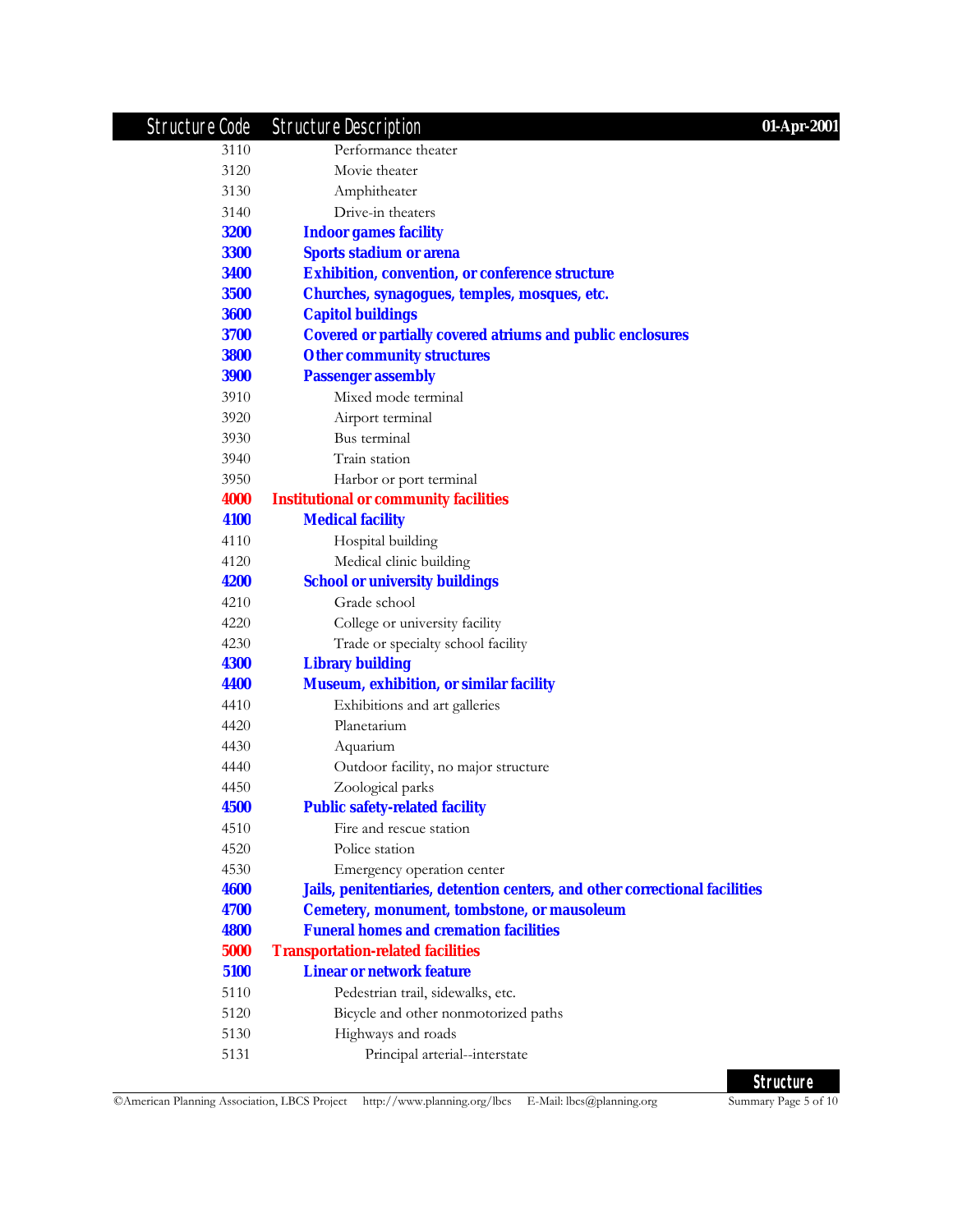| Structure Code | <b>Structure Description</b><br>01-Apr-2001                     |  |
|----------------|-----------------------------------------------------------------|--|
| 5132           | Principal arterial--freeway and expressway                      |  |
| 5133           | Other principal arterial                                        |  |
| 5134           | Minor arterial                                                  |  |
| 5135           | Major collector                                                 |  |
| 5136           | Minor collector                                                 |  |
| 5137           | Local road                                                      |  |
| 5138           | Alley                                                           |  |
| 5139           | Other nonclassified road                                        |  |
| 5140           | Highway bridges and tunnels                                     |  |
| 5150           | Railroads, including monorails, etc.                            |  |
| 5160           | Waterways                                                       |  |
| 5200           | <b>Automobile parking facilities</b>                            |  |
| 5210           | Surface parking, open                                           |  |
| 5220           | Surface parking, covered                                        |  |
| 5230           | Multistoried parking structure with ramps                       |  |
| 5240           | Underground parking structure with ramps                        |  |
| 5250           | Rooftop parking facility                                        |  |
| 5300           | <b>Bus stop shelter</b>                                         |  |
| 5400           | <b>Bus or truck maintenance facility</b>                        |  |
| 5500           | <b>Water transportation or marine related</b>                   |  |
| 5510           | Port fuel facility                                              |  |
| 5511           | Port fuel facility with anchored tanks, with back-up power      |  |
| 5512           | Port fuel facility with anchored tanks, without back-up power   |  |
| 5513           | Port fuel facility with unanchored tanks, with back-up power    |  |
| 5514           | Port fuel facility with unanchored tanks, without back-up power |  |
| 5515           | Port fuel facility with buried tanks                            |  |
| 5520           | Pier, dock, wharf, or jetty                                     |  |
| 5530           | Lighthouse                                                      |  |
| 5540           | Riverboats and other anchored facilities                        |  |
| 5550           | Port storage or warehouse                                       |  |
| 5551           | Stationary port handling equipment                              |  |
| 5552           | Rail mounted port handling equipment                            |  |
| 5553           | Port warehouses                                                 |  |
| 5600           | Air and space transportation facility                           |  |
| 5610           | Runway                                                          |  |
| 5620           | Airport maintenance and hangar facility                         |  |
| 5630           | Airport control tower                                           |  |
| 5640           | Heliport facility                                               |  |
| 5650           | Glideport, seaport, stolport, ultralight or baloonport facility |  |
| 5700           | <b>Railroad facility</b>                                        |  |
| 5710           | Railroad switching facility                                     |  |
| 5720           | Railroad sheds and other support structures                     |  |
| 6000           | <b>Utility and other nonbuilding structures</b>                 |  |
| 6100           | <b>Utility structures on right-of-way</b>                       |  |
| 6110           | Electric lines, phone and cable lines, etc.                     |  |
|                |                                                                 |  |

**Structure**<br>
Summary Page 6 of 10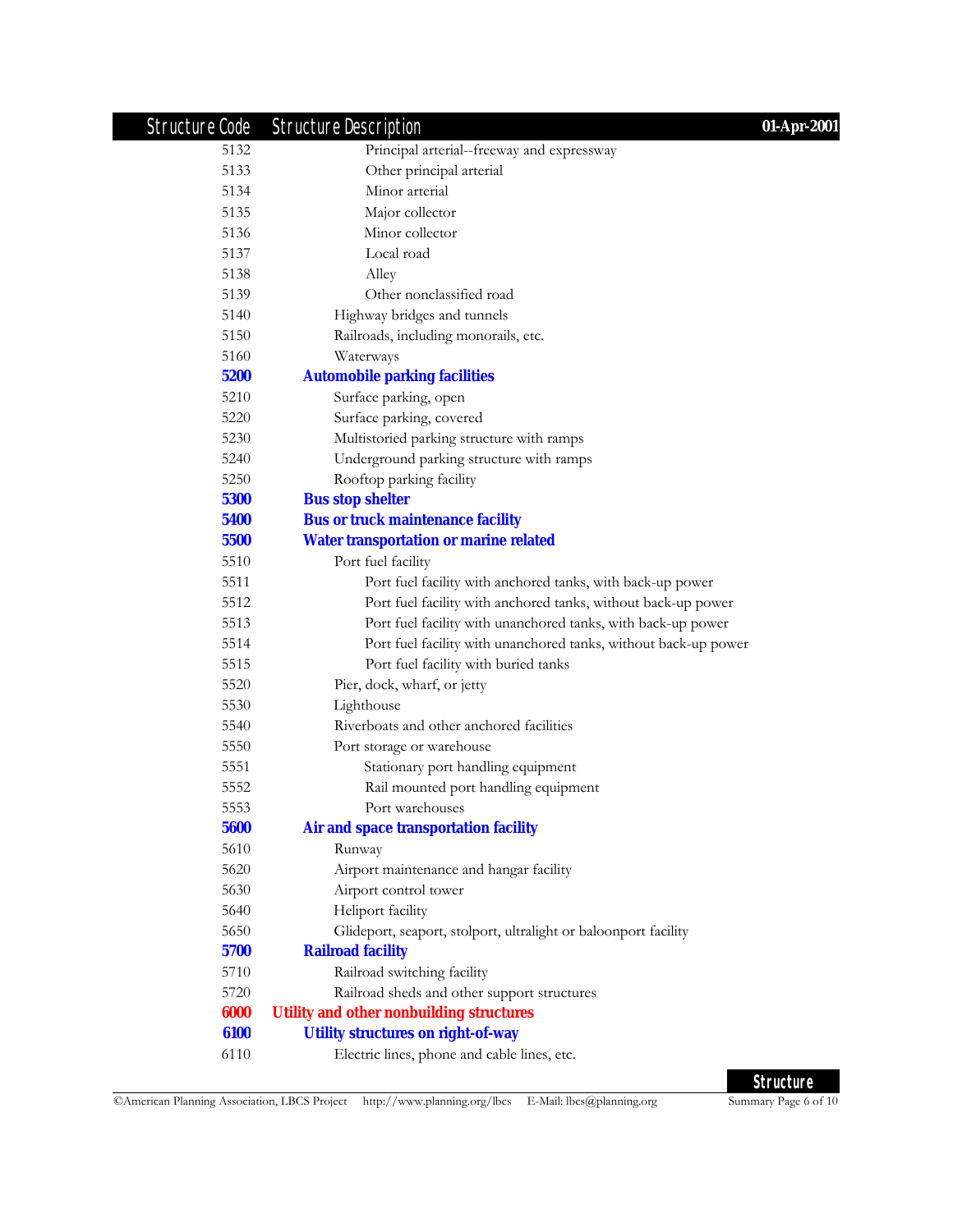| Structure Code | <b>Structure Description</b>                               | 01-Apr-2001 |
|----------------|------------------------------------------------------------|-------------|
| 6111           | Distribution circuits with seismically designed components |             |
| 6112           | Distribution circuits with standard components             |             |
| 6120           | Gas and fuel lines                                         |             |
| 6130           | Water supply lines                                         |             |
| 6131           | Brittle pipelines                                          |             |
| 6132           | Ductile pipelines                                          |             |
| 6140           | Steam and air conditioning lines                           |             |
| 6150           | Irrigation channels                                        |             |
| 6160           | Sewer and waste water lines                                |             |
| 6161           | Brittle pipelines                                          |             |
| 6162           | Ductile pipelines                                          |             |
| 6200           | <b>Water-supply-related facility</b>                       |             |
| 6210           | Water supply pump station                                  |             |
| 6211           | Pumping plant with anchored equipment < 10 MGD             |             |
| 6212           | Pumping plant with unanchored equipment < 10 MGD           |             |
| 6213           | Pumping plant with anchored equipment > 10 MGD             |             |
| 6214           | Pumping plant with unanchored equipment >10 MGD            |             |
| 6220           | Dam                                                        |             |
| 6221           | Earth dam, arch                                            |             |
| 6222           | Earth dam, multi-arch                                      |             |
| 6223           | Buttress dam                                               |             |
| 6224           | Gravity dam, rockfill                                      |             |
| 6225           | Gravity dam, concrete                                      |             |
| 6226           | Gravity dam, masonry                                       |             |
| 6227           | Gravity dam, stone                                         |             |
| 6228           | Gravity dam, timber crib                                   |             |
| 6230           | Levee                                                      |             |
| 6240           | Culvert                                                    |             |
| 6250           | Water tank (elevated, at grade, underground)               |             |
| 6251           | On-ground anchored concrete tank                           |             |
| 6252           | On-ground unanchored concrete tank                         |             |
| 6253           | On-ground anchored steel tank                              |             |
| 6254           | On-ground unanchored steel tank                            |             |
| 6255           | Above ground steel tank                                    |             |
| 6256           | On-ground wood tank                                        |             |
| 6257           | Buried concrete tank                                       |             |
| 6260           | Wells                                                      |             |
| 6270           | Water treatment and purification (WTP) facility            |             |
| 6271           | WTP with anchored components < 50 MGD                      |             |
| 6272           | WTP with unanchored components < 50 MGD                    |             |
| 6273           | WTP with anchored components 50-200 MGD                    |             |
| 6274           | WTP with unanchored components 50-200 MGD                  |             |
| 6275           | WTP with anchored components > 200 MGD                     |             |
| 6276           | WTP with unanchored components > 200 MGD                   |             |
| 6280           | Water reservoir                                            |             |

©American Planning Association, LBCS Project http://www.planning.org/lbcs E-Mail: lbcs@planning.org

**Structure**<br>
Summary Page 7 of 10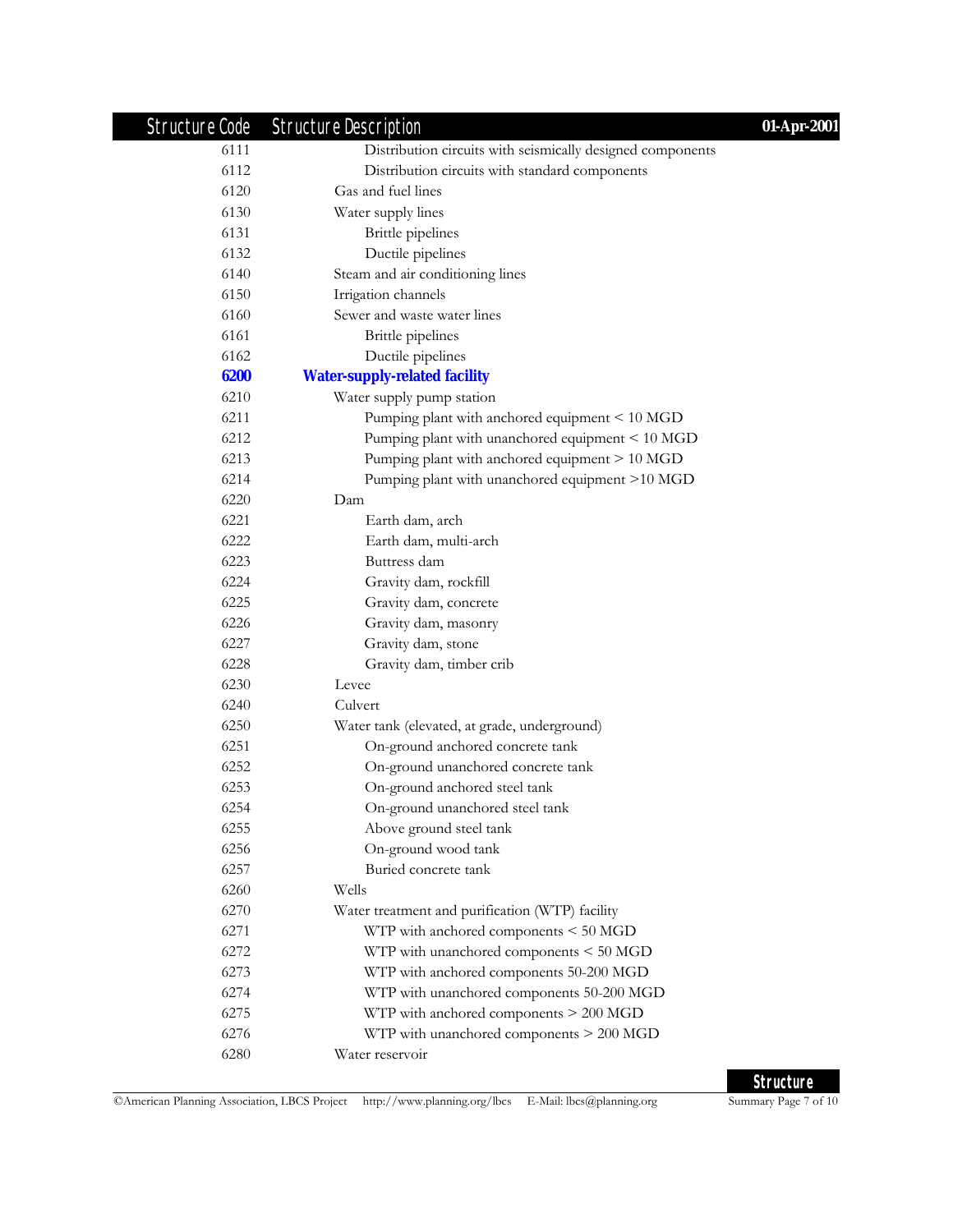| Structure Code | <b>Structure Description</b><br>01-Apr-2001                         |
|----------------|---------------------------------------------------------------------|
| 6290           | Other irrigation facilities                                         |
| 6300           | <b>Sewer and waste-related facility</b>                             |
| 6310           | Storage or pumping station facility                                 |
| 6311           | Lift stations with anchored components $\leq 10$ MGD                |
| 6312           | Lift stations with unanchored components < 10 MGD                   |
| 6313           | Lift stations with anchored components $> 10$ MGD                   |
| 6314           | Lift stations with unanchored components > 10 MGD                   |
| 6320           | Landfill facility                                                   |
| 6330           | Incinerator, composting, or similar facility                        |
| 6340           | Hazardous waste storage facility                                    |
| 6341           | High-level waste facility                                           |
| 6342           | Transuranic waste facility                                          |
| 6343           | Spent fuel facility                                                 |
| 6344           | Low-level waste facility                                            |
| 6350           | Sewer treatment plant                                               |
| 6351           | Wastewater Treatment Plant (WWTP) with anchored components < 50 MGD |
| 6352           | WWTP with unanchored components < 50 MGD                            |
| 6353           | WWTP with anchored components 50-200 MGD                            |
| 6354           | WWTP with unanchored components 50-200 MGD                          |
| 6355           | WWTP with anchored components > 200 MGD                             |
| 6356           | WWTP with unanchored components > 200 MGD                           |
| 6400           | <b>Gas or electric power generation facility</b>                    |
| 6410           | Gas storage and distribution facility                               |
| 6420           | Gas compressor stations                                             |
| 6421           | Gas compressor stations with anchored components                    |
| 6422           | Gas compressor stations with unanchored components                  |
| 6430           | Power generation plants                                             |
| 6431           | Power plants with anchored components < 100 MW                      |
| 6432           | Power plants with unanchored components < 100 MW                    |
| 6433           | Power plants with anchored components > 100 MW                      |
| 6434           | Power plants with unanchored components >100 MW                     |
| 6440           | Electric substation and distribution facility                       |
| 6441           | Low-voltage (115 KV) substation with anchored components            |
| 6442           | Low-voltage (115 KV) substation with unanchored components          |
| 6443           | Medium-voltage (230 KV) substation with anchored components         |
| 6444           | Medium-voltage (230 KV) substation with unanchored components       |
| 6445           | High-voltage (500 KV) substation with anchored components           |
| 6446           | High-voltage (500 KV) substation with unanchored components         |
| 6450           | Geothermal facility                                                 |
| 6460           | Solar and other forms of energy facility                            |
| 6500           | <b>Communication towers</b>                                         |
| 6510           | Radio, TV, or wireless transmitter                                  |
| 6520           | Weather stations or transmitters                                    |
| 6600           | <b>Environmental monitoring station (air, soil, etc.)</b>           |
| 6700           | <b>Sign or billboard</b>                                            |

**Structure**<br>
Summary Page 8 of 10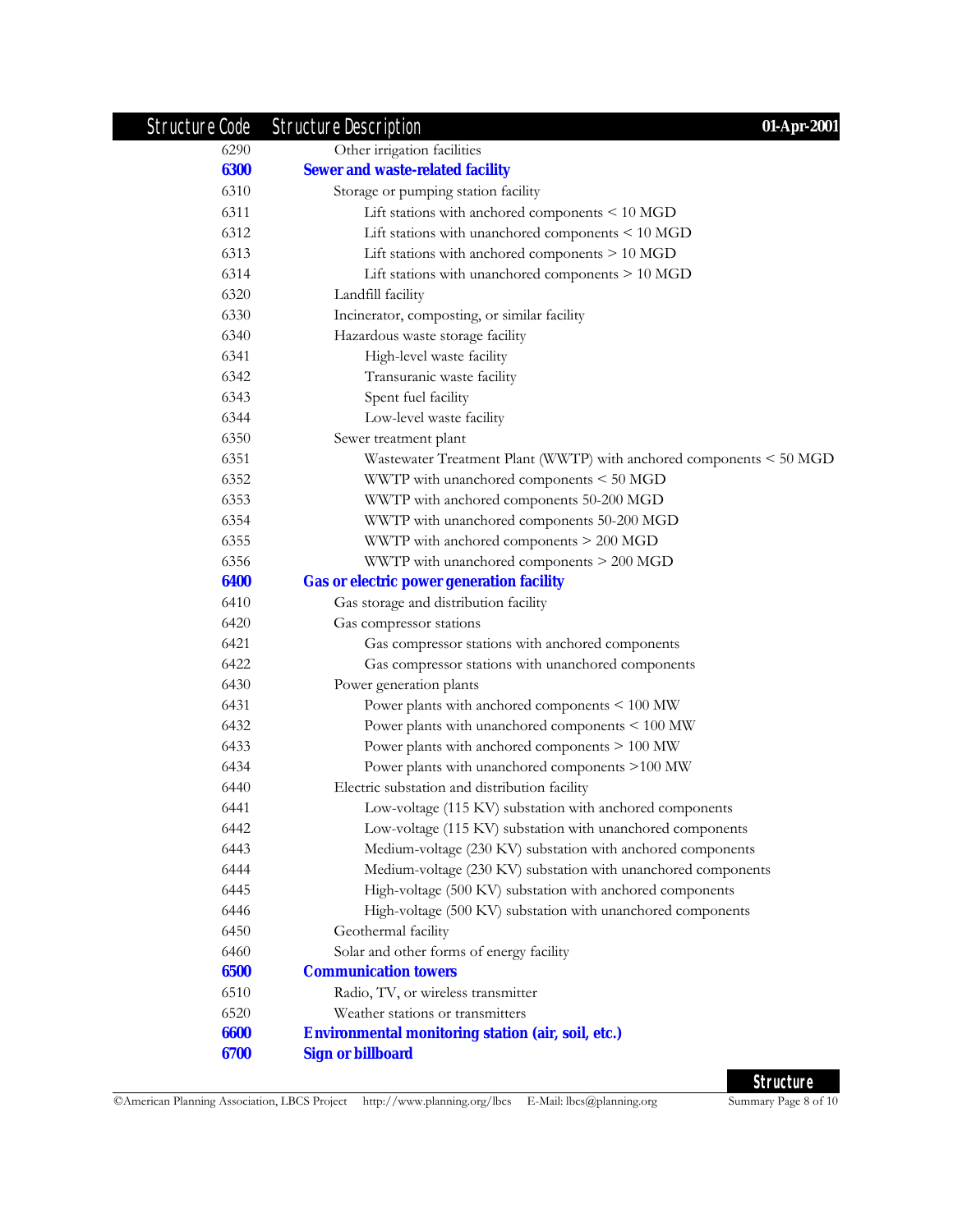| Structure Code | <b>Structure Description</b><br>01-Apr-2001                                  |  |
|----------------|------------------------------------------------------------------------------|--|
| 6900           | <b>Other miscellaneous structures</b>                                        |  |
| 6910           | Kiosks                                                                       |  |
| 6920           | Roadside stand, pushcarts, etc.                                              |  |
| 6930           | Highway rest stops and welcome centers                                       |  |
| 6940           | Playground equipment                                                         |  |
| 6950           | Fountain, sculpture, etc.                                                    |  |
| 6970           | Outdoor stage, bandstand, or similar structure                               |  |
| 7000           | <b>Specialized military structures</b>                                       |  |
| 7100           | <b>Joint services facility</b>                                               |  |
| 7200           | <b>Air Force facility</b>                                                    |  |
| 7300           | <b>Army and marine corps facility</b>                                        |  |
| 7400           | <b>Naval facility</b>                                                        |  |
| 7410           | Naval installation                                                           |  |
| 7420           | Weapons station                                                              |  |
| 7430           | Submarine base                                                               |  |
| 7450           | Training center                                                              |  |
| 7460           | Communications station                                                       |  |
| 7470           | Supply center                                                                |  |
| 7480           | Reserve station                                                              |  |
| 7500           | <b>Armory building</b>                                                       |  |
| 8000           | <b>Sheds, farm buildings, or agricultural facilities</b>                     |  |
| 8100           | Grain silos and other storage structure for grains and agricultural products |  |
| 8200           | <b>Livestock facility</b>                                                    |  |
| 8210           | Dairy facility                                                               |  |
| 8220           | Poultry facility                                                             |  |
| 8230           | Cattle facility                                                              |  |
| 8240           | Stables and other equine-related facilities                                  |  |
| 8300           | <b>Animal feed operations facility</b>                                       |  |
| 8310           | Confined feedlot facility                                                    |  |
| 8400           | <b>Animal waste-handling facility</b>                                        |  |
| 8410           | In ground silos                                                              |  |
| 8420           | Waste lagoons                                                                |  |
| 8430           | Concrete storage units, covered                                              |  |
| 8440           | Concrete storage units, uncovered                                            |  |
| 8450           | Composting facility                                                          |  |
| 8500           | <b>Greenhouses</b>                                                           |  |
| 8600           | <b>Hatcheries</b>                                                            |  |
| 8700           | <b>Kennels and other canine-related facilities</b>                           |  |
| 8800           | <b>Apiary and other related structures</b>                                   |  |
| 8900           | <b>Other farm and farming-related structures</b>                             |  |
| 9000           | <b>No structure</b>                                                          |  |
| 9100           | Not applicable to this dimension                                             |  |
| 9200           | <b>Unclassifiable structure</b>                                              |  |
| <b>9300</b>    | <b>Subsurface structures</b>                                                 |  |
| <b>9900</b>    | <b>To be determined</b>                                                      |  |

**Structure**<br>
Summary Page 9 of 10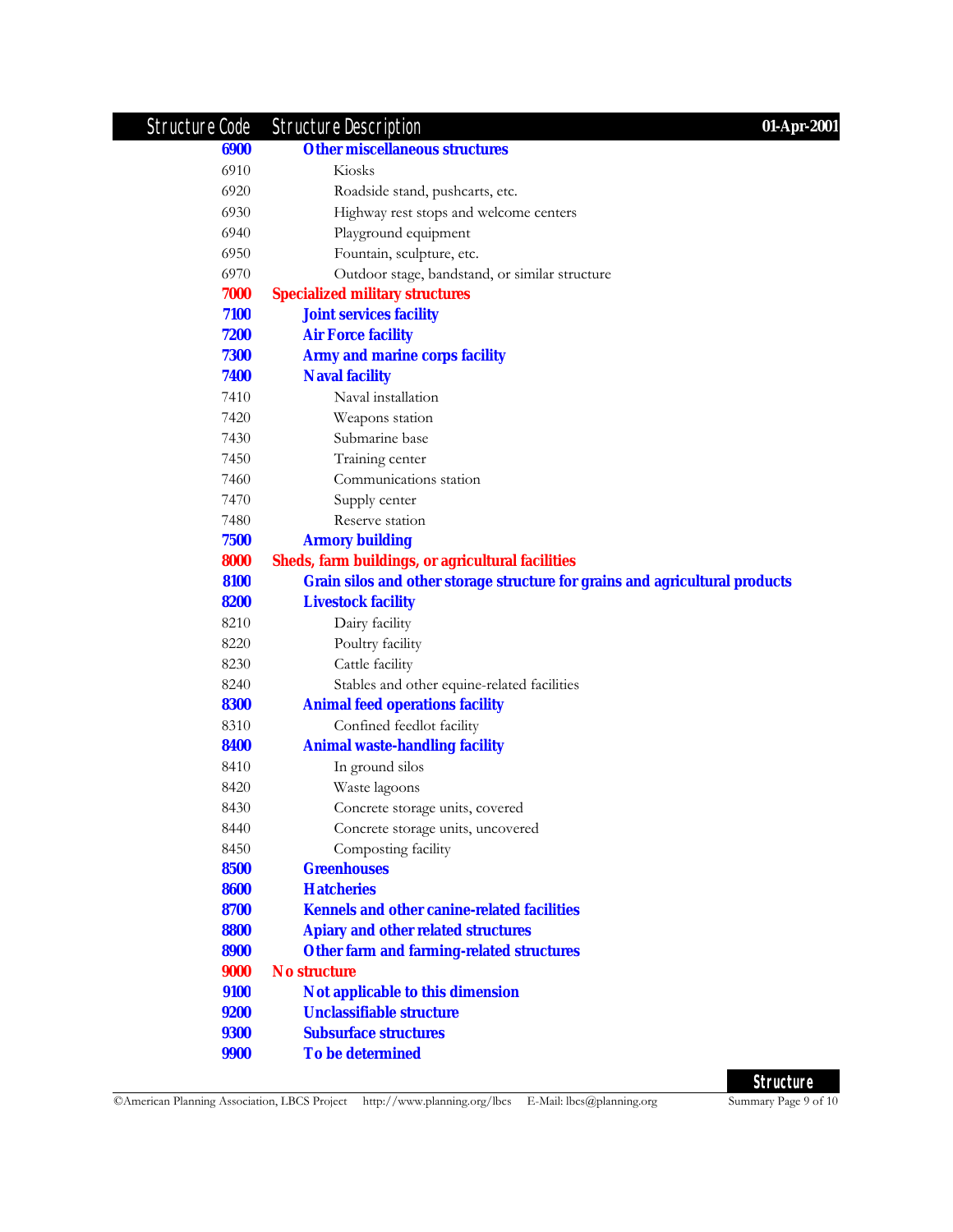|      | Structure Code Structure Description | 01-Apr-2001 |
|------|--------------------------------------|-------------|
| 9990 | To be determined                     |             |
| 9999 | To be determined                     |             |



©American Planning Association, LBCS Project http://www.planning.org/lbcs E-Mail: lbcs@planning.org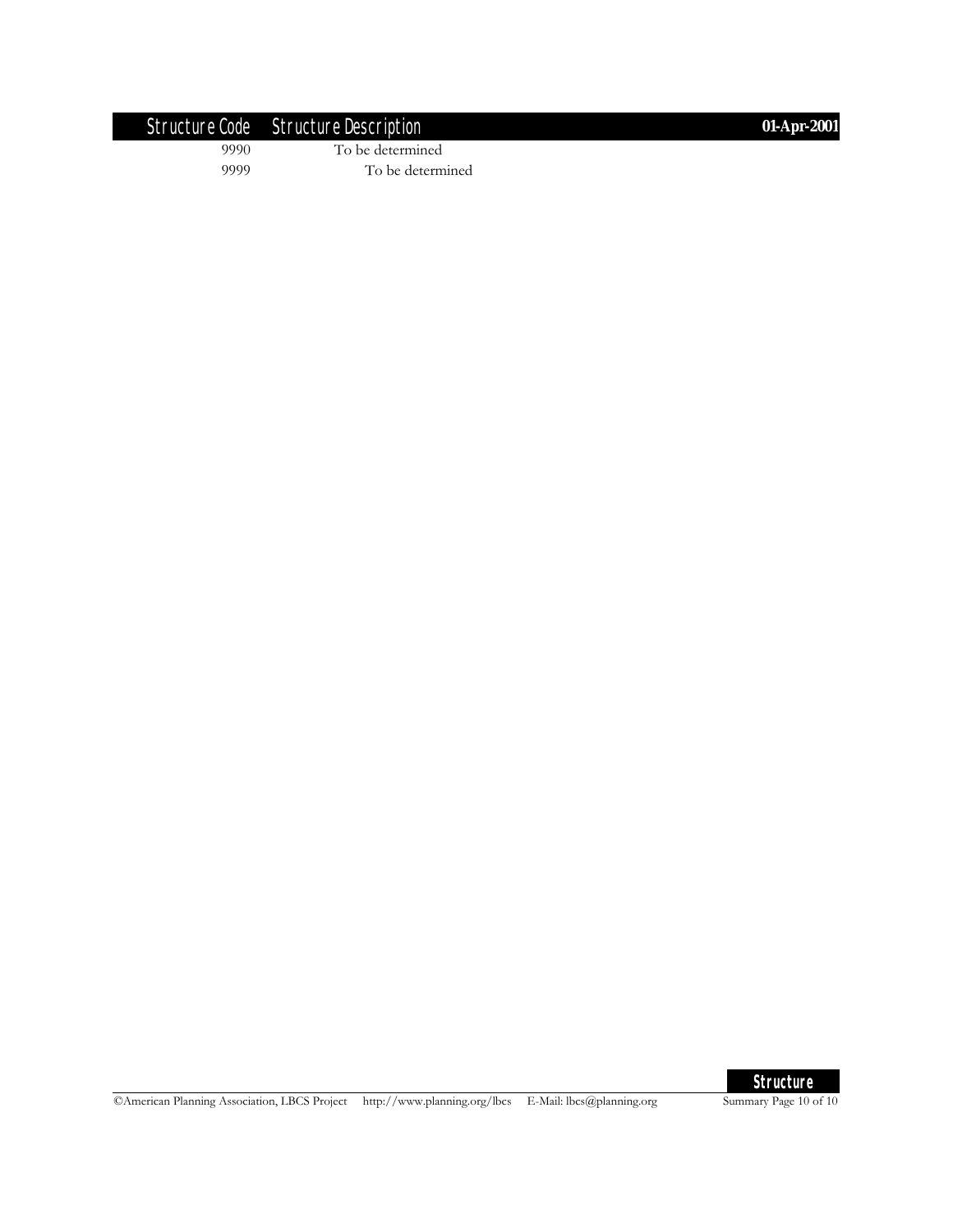# LBCS Structure Dimension with Detail Descriptions

Structure is one of five dimensions in land-based classifications. Each dimension is an attribute that takes the appropriate four-digit code. Only by using all five dimensions can one fully represent all land uses and describe their characteristics. See the other dimensions before applying LBCS.

#### **Activity** An observable characteristic of land based on actual use.

Activity refers to the actual use of land based on its observable characteristics. It describes what actually takes place in physical or observable terms (e.g., farming, shopping, manufacturing, vehicular movement, etc.). An office activity, for example, refers only to the physical activity on the premises, which could apply equally to a law firm, a nonprofit institution, a court house, a corporate office, or any other office use. Similarly, residential uses in single-family dwellings, multifamily structures, manufactured houses, or any other type of building, would all be classified as residential activity.

#### **Function** The economic use or type of establishment using the land.

Function refers to the economic function or type of establishment using the land. Every land-use can be characterized by the type of establishment it serves. Land-use terms, such as agricultural, commercial, industrial, relate to establishments. The type of economic function served by the land-use gets classified in this dimension; it is independent of actual activity on the land. Establishments can have a variety of activities on their premises, yet serve a single function. For example, two parcels are said to be in the same functional category if they serve the same establishment, even if one is an office building and the other is a factory.

#### **Structure** Type of structure or building type on the land.

Structure refers to the type of structure or building on the land. Land-use terms embody a structural or building characteristic, which indicates the utility of the space (in a building) or land (when there is no building). Land-use terms, such as single-family house, office building, warehouse, hospital building, or highway, also describe structural characteristic. Although many activities and functions are closely associated with certain structures, it is not always so. Many buildings are often adapted for uses other than its original use. For instance, a single-family residential structure may be used as an office.

#### **Site** The overall physical site development character of the land.

Site development character refers to the overall physical development character of the land. It describes "what is on the land" in general physical terms. For most land uses, it is simply expressed in terms of whether the site is developed or not. But not all sites without observable development can be treated as undeveloped. Land uses, such as parks and open spaces, which often have a complex mix of activities, functions, and structures on them, need categories independent of other dimensions. This dimension uses categories that describe the overall site development characteristics.

#### **Ownership** Legal and quasi-legal ownership constraints of the land.

Ownership refers to the relationship between the use and its land rights. Since the function of most land uses is either public or private and not both, distinguising ownership characteristics seems obvious. However, relying solely on the functional character may obscure such uses as private parks, public theaters, private stadiums, private prisons, and mixed public and private ownership. Moreover, easements and similar legal devices also limit or constrain land-use activities and functions. This dimension allows classifying such ownership characteristics more accurately.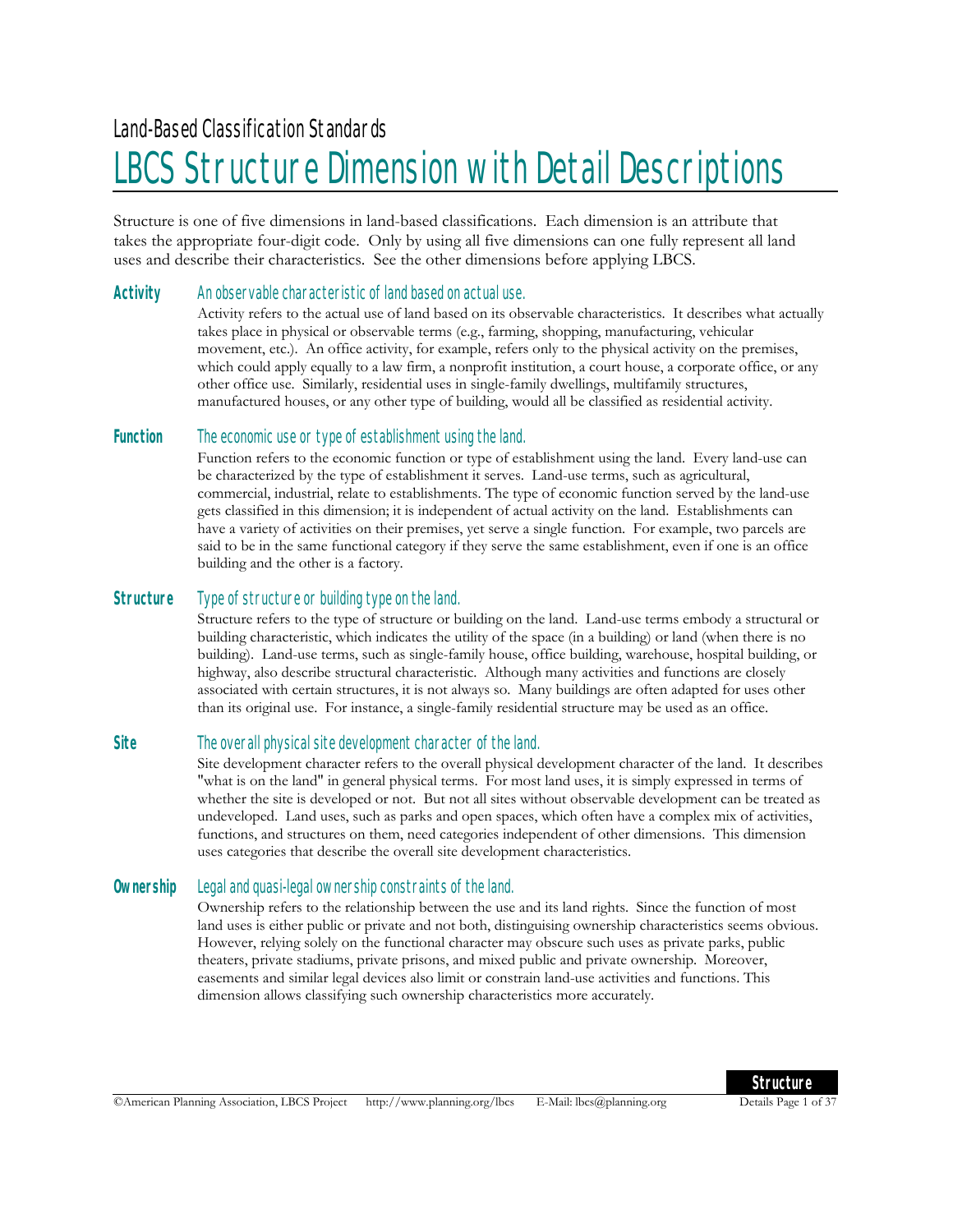|             | <b>Structure Code Structure Description</b><br>01-Apr-2001<br><b>1000 Residential buildings</b>                                                                                                                                                                                                                                                                                                                                                                                                                                                                                                                                                                                                                                             |
|-------------|---------------------------------------------------------------------------------------------------------------------------------------------------------------------------------------------------------------------------------------------------------------------------------------------------------------------------------------------------------------------------------------------------------------------------------------------------------------------------------------------------------------------------------------------------------------------------------------------------------------------------------------------------------------------------------------------------------------------------------------------|
|             | This is a catch-all category for all buildings built for residential purposes.                                                                                                                                                                                                                                                                                                                                                                                                                                                                                                                                                                                                                                                              |
|             |                                                                                                                                                                                                                                                                                                                                                                                                                                                                                                                                                                                                                                                                                                                                             |
| <b>1100</b> | <b>Single-family buildings</b>                                                                                                                                                                                                                                                                                                                                                                                                                                                                                                                                                                                                                                                                                                              |
|             | Also includes any single-unit structure for habitation. The emphasis here is<br>"single" and not "family." Includes split-level homes, linked group (houses<br>that share foundations), manufactured homes, etc.                                                                                                                                                                                                                                                                                                                                                                                                                                                                                                                            |
| 1110        | Detached units                                                                                                                                                                                                                                                                                                                                                                                                                                                                                                                                                                                                                                                                                                                              |
|             | Standard single-family residential structures.                                                                                                                                                                                                                                                                                                                                                                                                                                                                                                                                                                                                                                                                                              |
| 1120        | Attached units                                                                                                                                                                                                                                                                                                                                                                                                                                                                                                                                                                                                                                                                                                                              |
|             | Usually two or more dwelling units side-by-side sharing one roof, but each<br>unit has a separate front and rear access.                                                                                                                                                                                                                                                                                                                                                                                                                                                                                                                                                                                                                    |
| 1121        | Duplex structures                                                                                                                                                                                                                                                                                                                                                                                                                                                                                                                                                                                                                                                                                                                           |
|             | Generally a two-unit building that is divided horizontally, and each unit has a<br>separate entrance from the outside or through a common vestibule. For semi-<br>detached, double-duplexes, quadraplexes, maisonettes, etc., count the<br>number of units in the structure and use the appropriate multifamily<br>structure category. For applications that need to track the precise<br>configuration, use additional fields or attributes in the land-use database.                                                                                                                                                                                                                                                                      |
| 1122        | Zero lot line, row houses, etc.                                                                                                                                                                                                                                                                                                                                                                                                                                                                                                                                                                                                                                                                                                             |
|             | This was a traditional planning category that is fast falling out of use. Many<br>manufactured home developments are configured as zero lot line<br>developments, townhouses are a form of zero lot line housing, and to further<br>confuse the usage, former row houses are also used as barracks, group<br>housing, or farm housing. Avoid this category if possible, but it is provided<br>here for compatibility with many existing land-use databases that have this<br>description.                                                                                                                                                                                                                                                   |
| 1130        | Accessory units                                                                                                                                                                                                                                                                                                                                                                                                                                                                                                                                                                                                                                                                                                                             |
|             | Use this category for an accessory unit, which is structurally separate and<br>distinct from the main structure. An accessory unit is a second dwelling unit<br>(structure-wise) that is added to an existing lot for use as a complete and<br>independent facility. Note that not all accessory units have residential<br>activities. For an accessory use (not structure) that is part of the main<br>structure or not incidental to the primary use, classification options vary.<br>Such a unit is also known as a "granny flat." See the working paper on Mixed<br>Uses and Accessory Uses for a discussion of the full range of issues<br>associated with accessory uses and their implications for land-use data<br>classifications. |
| 1140        | Townhouses                                                                                                                                                                                                                                                                                                                                                                                                                                                                                                                                                                                                                                                                                                                                  |
|             | A type of structure that has three or more separate dwelling units divided<br>vertically, and each unit has separate entrances to a front and rear yard.                                                                                                                                                                                                                                                                                                                                                                                                                                                                                                                                                                                    |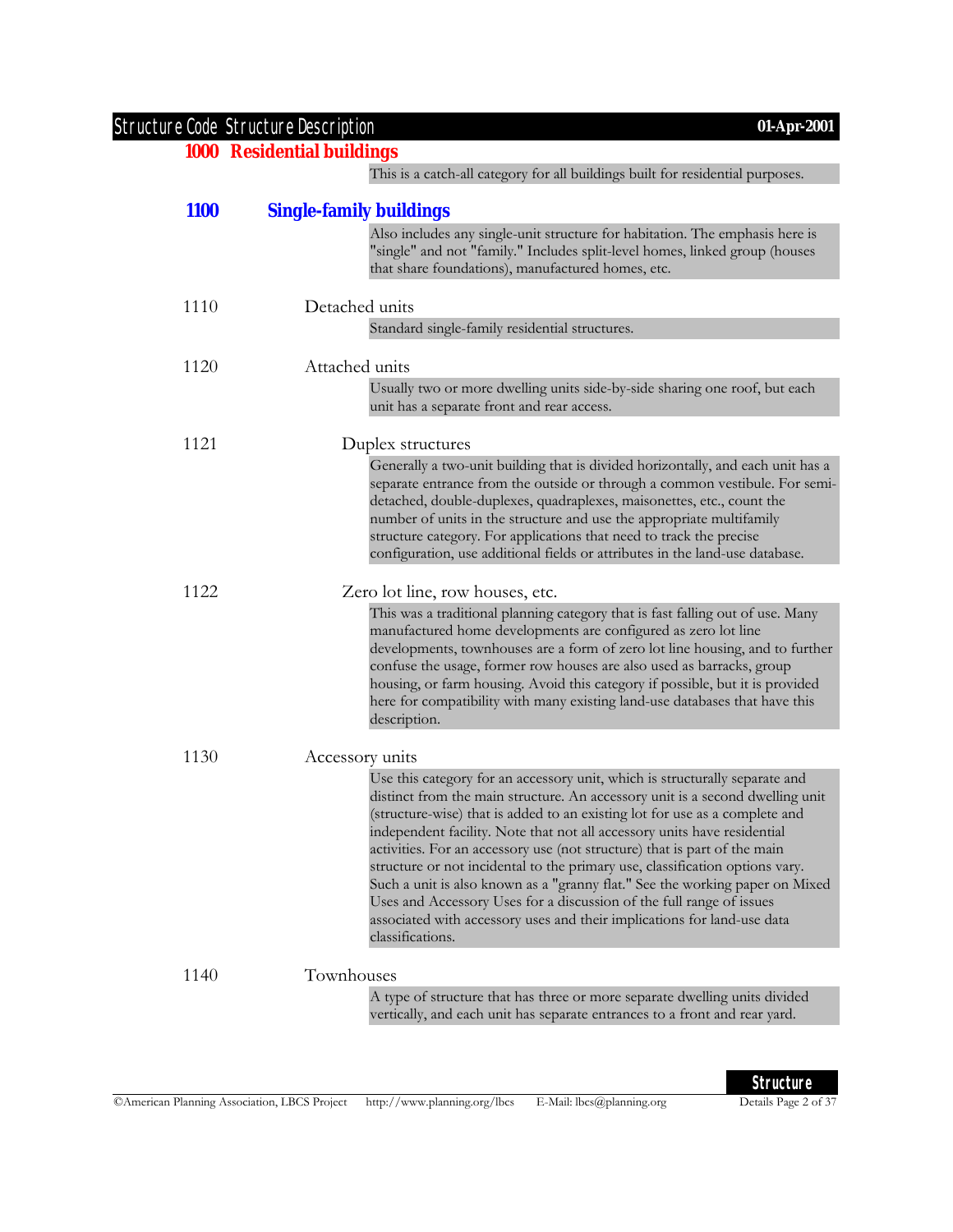| <b>Structure Code Structure Description</b> | 01-Apr-2001                                                                                                                                                                                                                                                                                                                                                                                                                                                                                                    |
|---------------------------------------------|----------------------------------------------------------------------------------------------------------------------------------------------------------------------------------------------------------------------------------------------------------------------------------------------------------------------------------------------------------------------------------------------------------------------------------------------------------------------------------------------------------------|
| 1150                                        | Manufactured housing                                                                                                                                                                                                                                                                                                                                                                                                                                                                                           |
|                                             | Also commonly referred to as factory-built housing, which includes modular,<br>mobile homes, and manufactured homes. The differences are subtle but, if a<br>land-use application needs these finer gradations, create another attribute<br>table to track the various kinds of factory-built housing.                                                                                                                                                                                                         |
|                                             | A manufactured home is a dwelling unit fabricated in an off-site<br>manufacturing facility for installation or assembly at the building site, bearing<br>a label certifying that it is built in compliance with the federal Manufactured<br>Housing Construction and Safety Standard Act of 1974 (42 USC 5401, et.<br>seq.), which became effective June 15,1976.                                                                                                                                              |
|                                             | A mobile home is a residential dwelling that was fabricated in an off-site<br>manufacturing facility, designed to be a permanent residence, built prior to<br>enactment of the Federal Manufactured Home Construction and Safety<br>Standards.                                                                                                                                                                                                                                                                 |
|                                             | A modular home is a structure intended for residential use and is<br>manufactured off site, but assembled on site. Note that not all modular<br>homes are mobile homes.                                                                                                                                                                                                                                                                                                                                        |
|                                             | Then there are other related terms not related to structure type but to the<br>overall site development character. Do not use this dimension for coding<br>such compound land-use terms. They include (with a brief definition):                                                                                                                                                                                                                                                                               |
|                                             | Manufactured Home Development: A general category of development that<br>includes manufactured home subdivisions and manufactured home<br>communities (or land-lease communities).                                                                                                                                                                                                                                                                                                                             |
|                                             | Manufactured Home Subdivision: A subdivision designed and/or intended<br>for the sale of lots for siting manufactured homes.                                                                                                                                                                                                                                                                                                                                                                                   |
|                                             | Manufactured Housing Community: Any piece of real property under single<br>ownership or control for which the primary purpose is the placement of two<br>or more manufactured homes for permanent residential dwellings and for<br>the production of income. A manufactured housing community does not<br>include real property used for the display and sale of manufactured units, nor<br>does it include real property used for seasonal recreational purposes only, as<br>opposed to year-round occupancy. |
|                                             | Land-Lease Community: A residential development typified by single<br>ownership of the land within the development, with the landowner retaining<br>the rights of ownership. Home sites within the community are leased to<br>individual homeowners, who retain customary leasehold rights.                                                                                                                                                                                                                    |
|                                             | Manufactured Home Condominium (or cooperative): A condominium (or<br>cooperative development) of manufactured homes.                                                                                                                                                                                                                                                                                                                                                                                           |
| <b>1200</b>                                 | <b>Multifamily structures</b>                                                                                                                                                                                                                                                                                                                                                                                                                                                                                  |
|                                             | The following categories refer to the number of units and not by the number<br>of floors or stories in the structure.                                                                                                                                                                                                                                                                                                                                                                                          |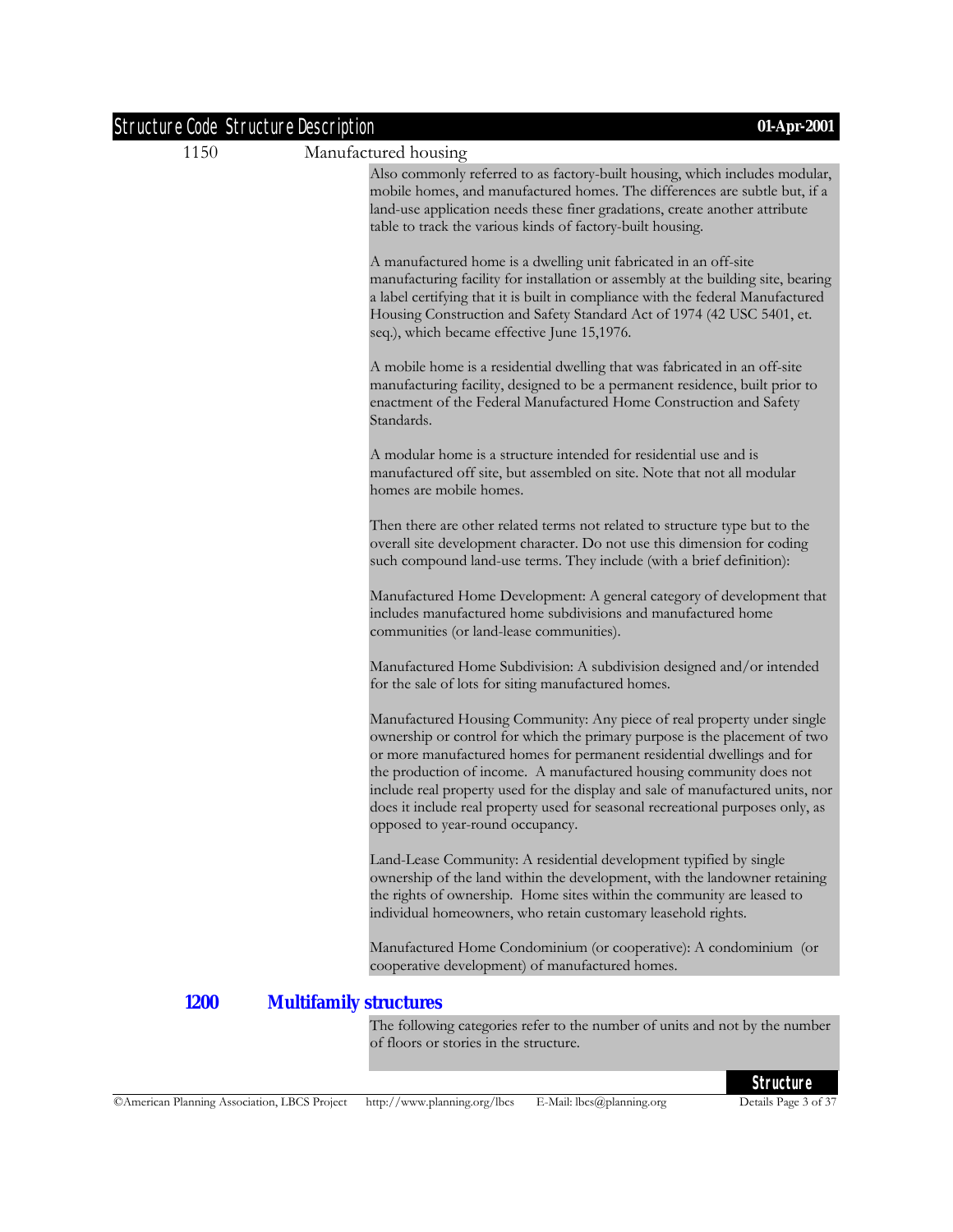### Structure Code Structure Description **01-Apr-2001**

For counting the number of households, have a separate field in the land-use database that lists the number of actual households in the building.

For tracking the number of floors in a structure, use another attribute field. In short, this dimension is only for tracking the total number of units in a structure to get an indication of how big the structure is.

- 1202 Two units
- 1203 Three units
- 1204 Four units
- 1205 Five units
- 1206 Six units
- 1207 Seven units
- 1208 Eight units
- 1209 Nine units

## 1210 Ten units

When using a three-level coding scheme, apply this category to mean "up to ten units."

- 1211 Eleven units
- 1212 Twelve units
- 1213 Thirteen units
- 1214 Fourteen units
- 1215 Fifteen units
- 1216 Sixteen units
- 1217 Seventeen units
- 1218 Eighteen units
- 1219 Nineteen units

When using a three-level coding scheme, apply this category to mean "between ten and twenty units."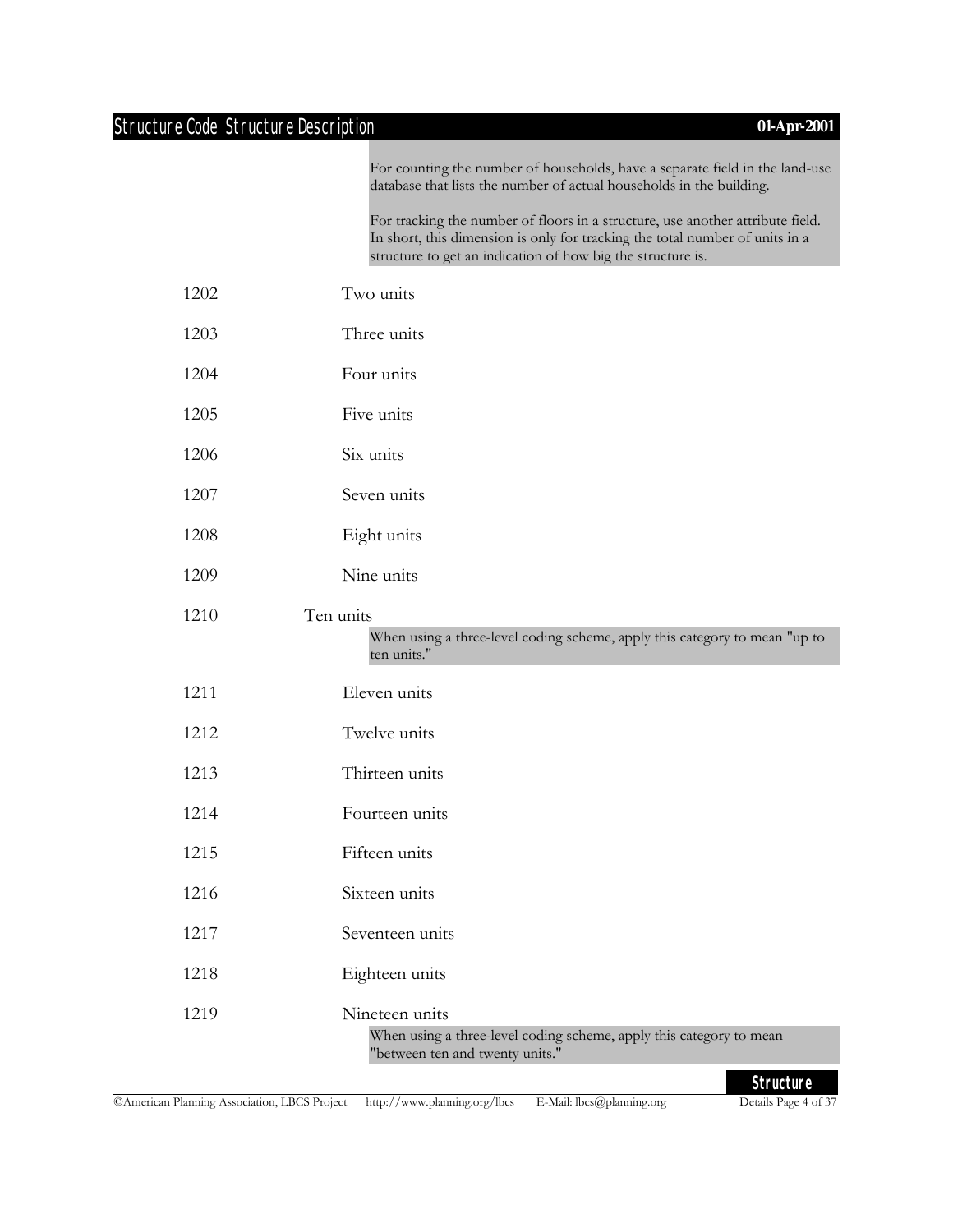# Structure Code Structure Description **01-Apr-2001**

| 1220 | Twenty units                                                                                                             |
|------|--------------------------------------------------------------------------------------------------------------------------|
| 1221 | Twenty-one units                                                                                                         |
| 1222 | Twenty-two units                                                                                                         |
| 1223 | Twenty-three units                                                                                                       |
| 1224 | Twenty-four units                                                                                                        |
| 1225 | Twenty-five units                                                                                                        |
| 1226 | Twenty-six units                                                                                                         |
| 1227 | Twenty-seven units                                                                                                       |
| 1228 | Twenty-eight units                                                                                                       |
| 1229 | Twenty-nine units                                                                                                        |
| 1230 | Thirty units                                                                                                             |
|      | When using a three-level coding scheme, apply this category to mean<br>"between twenty and thirty units."                |
| 1231 | Thirty-one units                                                                                                         |
| 1232 | Thirty-two units                                                                                                         |
| 1233 | Thirty-three units                                                                                                       |
| 1234 | Thirty-four units                                                                                                        |
| 1235 | Thirty-five units                                                                                                        |
| 1236 | Thirty-six units                                                                                                         |
| 1237 | Thirty-seven units                                                                                                       |
| 1238 | Thirty-eight units                                                                                                       |
| 1239 | Thirty-nine units                                                                                                        |
| 1240 | Forty units<br>When using a three-level coding scheme, apply this category to mean<br>"between twenty and thirty units." |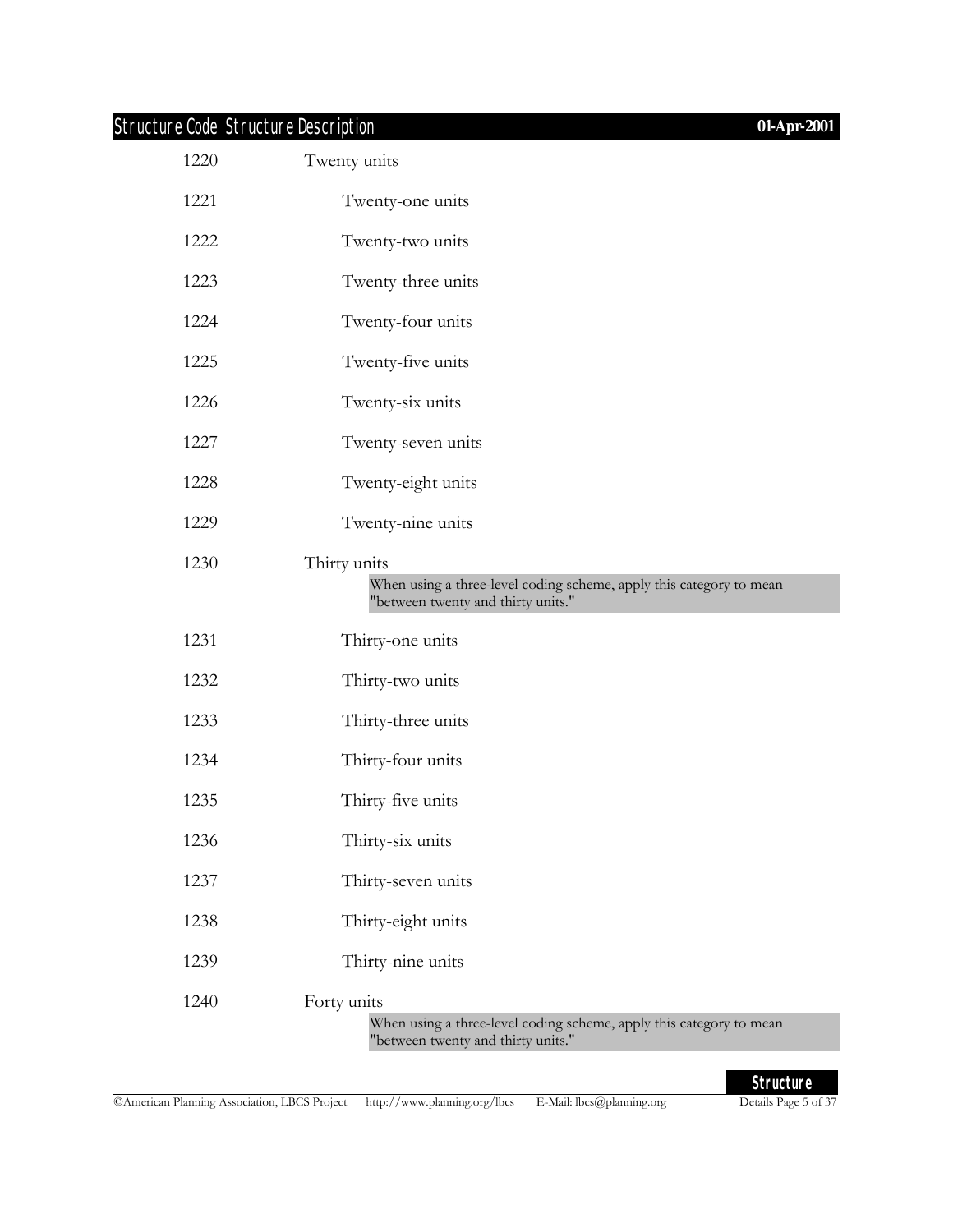|      | Structure Code Structure Description<br>01-Apr-2001                                                                    |
|------|------------------------------------------------------------------------------------------------------------------------|
| 1241 | Forty-one units                                                                                                        |
| 1242 | Forty-two units                                                                                                        |
| 1243 | Forty-three units                                                                                                      |
| 1244 | Forty-four units                                                                                                       |
| 1245 | Forty-five units                                                                                                       |
| 1246 | Forty-six units                                                                                                        |
| 1247 | Forty-seven units                                                                                                      |
| 1248 | Forty-eight units                                                                                                      |
| 1249 | Forty-nine units                                                                                                       |
| 1250 | Fifty units<br>When using a three-level coding scheme, apply this category to mean<br>"between forty and fifty units." |
| 1251 | Fifty-one units                                                                                                        |
| 1252 | Fifty-two units                                                                                                        |
| 1253 | Fifty-three units                                                                                                      |
| 1254 | Fifty-four units                                                                                                       |
| 1255 | Fifty-five units                                                                                                       |
| 1256 | Fifty-six units                                                                                                        |
| 1257 | Fifty-seven units                                                                                                      |
| 1258 | Fifty-eight units                                                                                                      |
| 1259 | Fifty-nine units                                                                                                       |
| 1260 | Sixty units<br>When using a three-level coding scheme, apply this category to mean<br>"between fifty and sixty units." |
| 1261 | Sixty-one units                                                                                                        |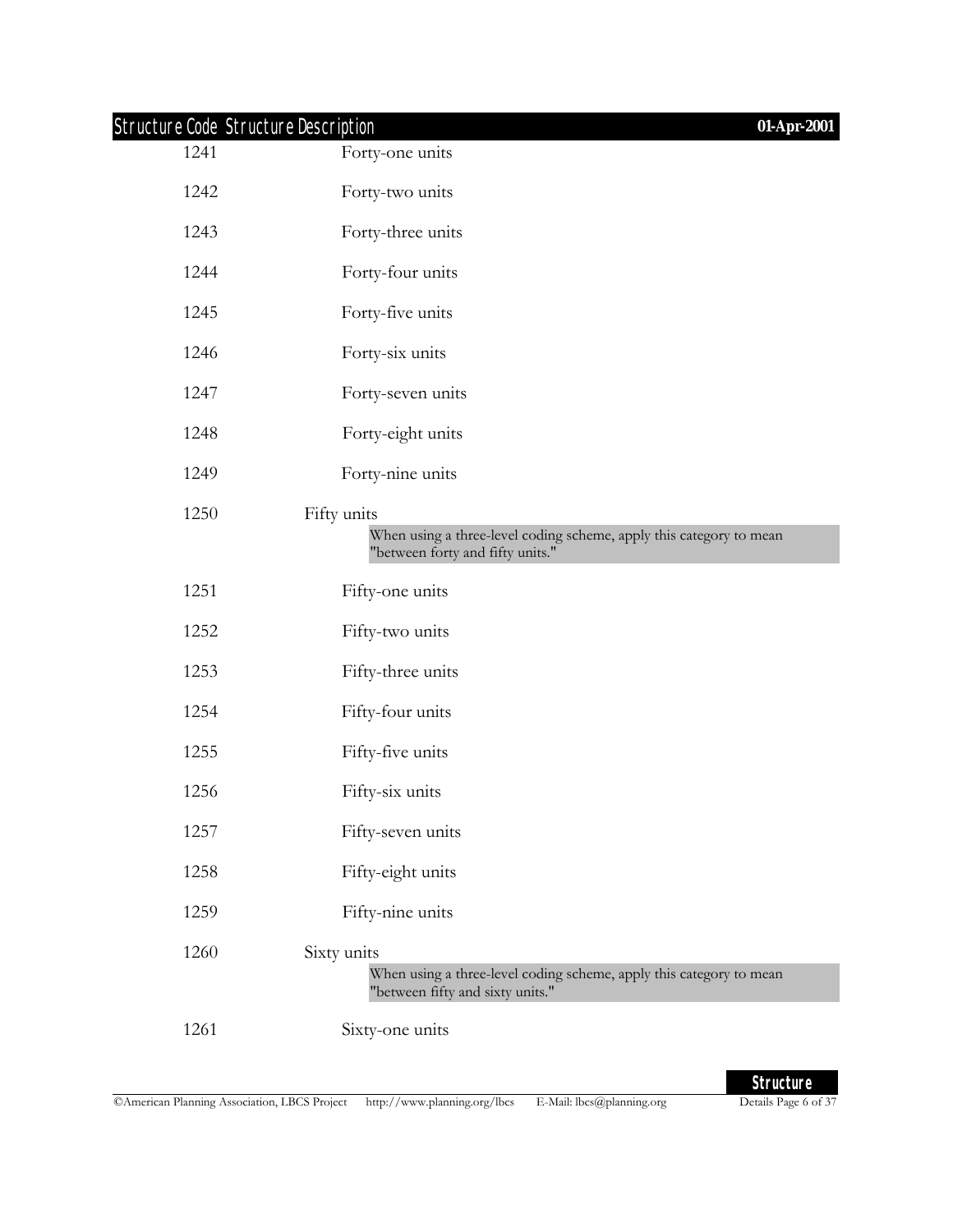|      | <b>Structure Code Structure Description</b><br>01-Apr-2001                                                                 |
|------|----------------------------------------------------------------------------------------------------------------------------|
| 1262 | Sixty-two units                                                                                                            |
| 1263 | Sixty-three units                                                                                                          |
| 1264 | Sixty-four units                                                                                                           |
| 1265 | Sixty-five units                                                                                                           |
| 1266 | Sixty-six units                                                                                                            |
| 1267 | Sixty-seven units                                                                                                          |
| 1268 | Sixty-eight units                                                                                                          |
| 1269 | Sixty-nine units                                                                                                           |
| 1270 | Seventy units<br>When using a three-level coding scheme, apply this category to mean<br>"between sixty and seventy units." |
| 1271 | Seventy-one units                                                                                                          |
| 1272 | Seventy-two units                                                                                                          |
| 1273 | Seventy-three units                                                                                                        |
| 1274 | Seventy-four units                                                                                                         |
| 1275 | Seventy-five units                                                                                                         |
| 1276 | Seventy-six units                                                                                                          |
| 1277 | Seventy-seven units                                                                                                        |
| 1278 | Seventy-eight units                                                                                                        |
| 1279 | Seventy-nine units                                                                                                         |
| 1280 | Eighty units<br>When using a three-level coding scheme, apply this category to mean<br>"between seventy and eighty units." |
| 1281 | Eighty-one units                                                                                                           |
| 1282 | Eighty-two units                                                                                                           |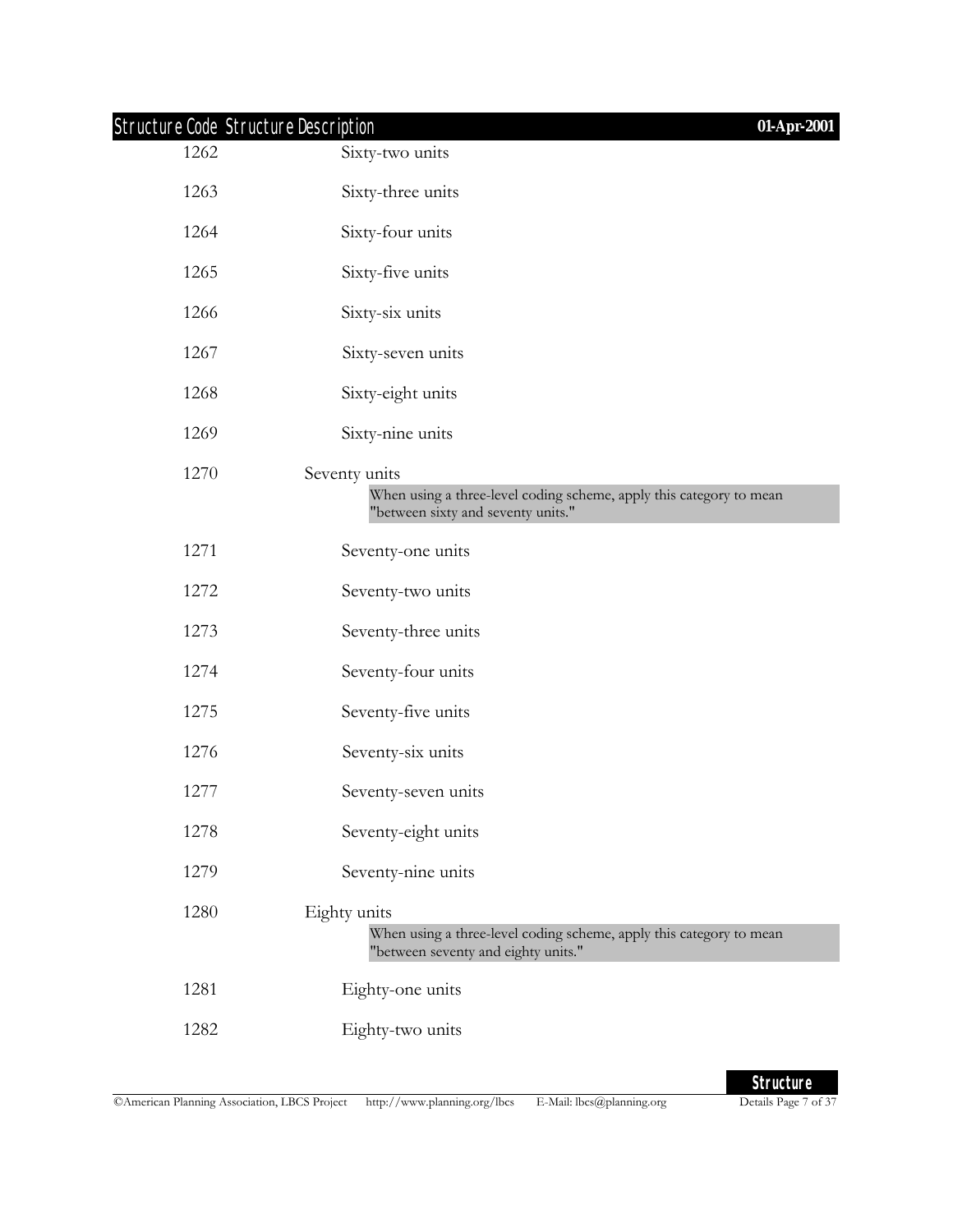| <b>Structure Code Structure Description</b> | 01-Apr-2001                                                                                                                                                                                                                       |
|---------------------------------------------|-----------------------------------------------------------------------------------------------------------------------------------------------------------------------------------------------------------------------------------|
| 1283                                        | Eighty-three units                                                                                                                                                                                                                |
| 1284                                        | Eighty-four units                                                                                                                                                                                                                 |
| 1285                                        | Eighty-five units                                                                                                                                                                                                                 |
| 1286                                        | Eighty-six units                                                                                                                                                                                                                  |
| 1287                                        | Eighty-seven units                                                                                                                                                                                                                |
| 1288                                        | Eighty-eight units                                                                                                                                                                                                                |
| 1289                                        | Eighty-nine units                                                                                                                                                                                                                 |
| 1290                                        | Ninety units<br>When using a three-level coding scheme, apply this category to mean "more<br>than eighty units."                                                                                                                  |
| 1291                                        | Ninety-one units                                                                                                                                                                                                                  |
| 1292                                        | Ninety-two units                                                                                                                                                                                                                  |
| 1293                                        | Ninety-three units                                                                                                                                                                                                                |
| 1294                                        | Ninety-four units                                                                                                                                                                                                                 |
| 1295                                        | Ninety-five units                                                                                                                                                                                                                 |
| 1296                                        | Ninety-six units                                                                                                                                                                                                                  |
| 1297                                        | Ninety-seven units                                                                                                                                                                                                                |
| 1298                                        | Ninety-eight units                                                                                                                                                                                                                |
| 1299                                        | Ninety-nine units and more                                                                                                                                                                                                        |
| <b>1300</b>                                 | <b>Other specialized residential structures</b>                                                                                                                                                                                   |
|                                             | For tracking the number of occupants, guest rooms, or beds, use additional<br>attributes or fields in the land-use database.                                                                                                      |
| 1310                                        | <b>Barracks</b><br>Primarily associated with housing for uniformed services (police, military,<br>etc.). For tracking number of occupants, guest rooms, or beds, use additional<br>attributes or fields in the land-use database. |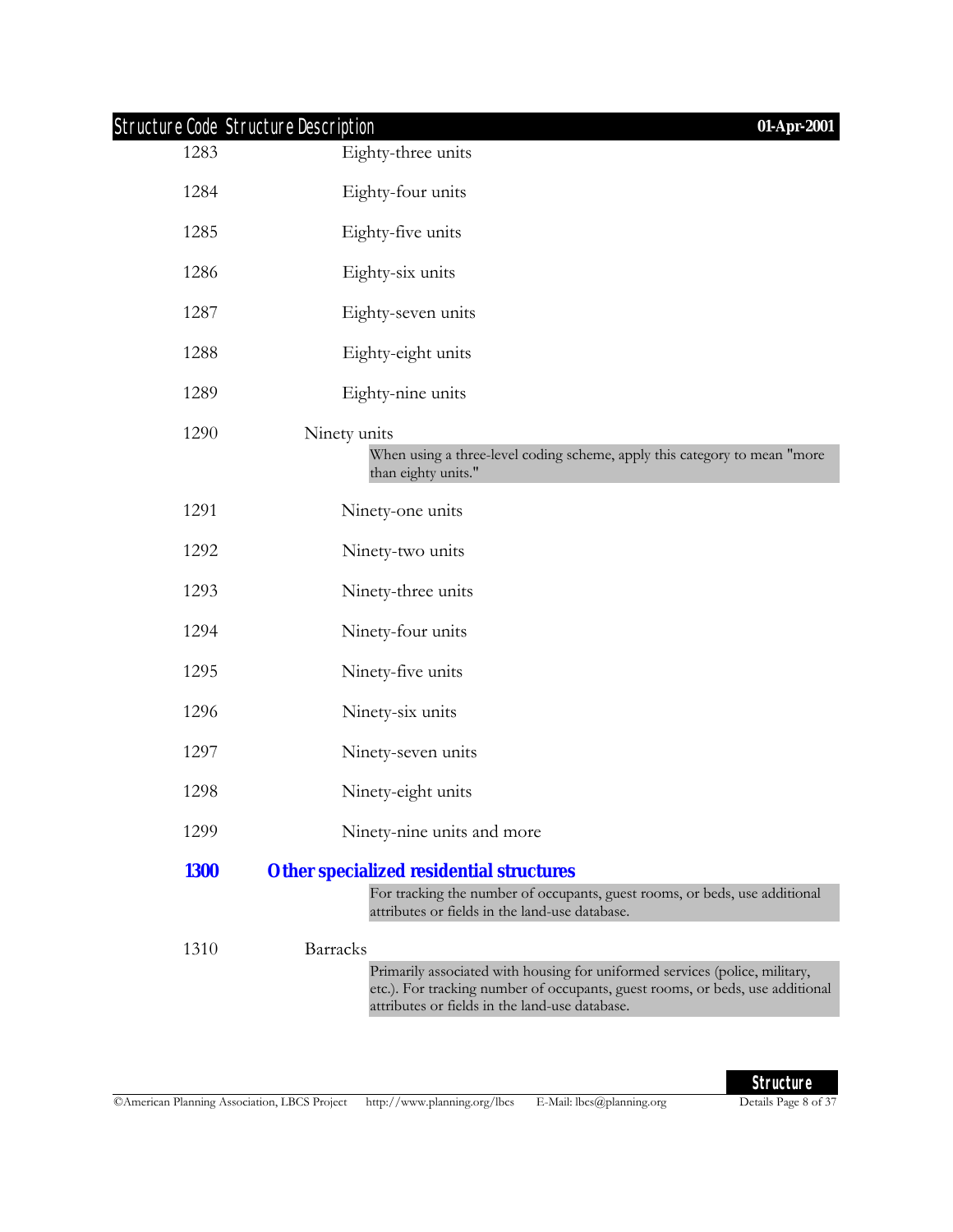|      | Structure Code Structure Description<br>01-Apr-2001                                                                                                                                                                                                                                                                                                                                                                                                                         |
|------|-----------------------------------------------------------------------------------------------------------------------------------------------------------------------------------------------------------------------------------------------------------------------------------------------------------------------------------------------------------------------------------------------------------------------------------------------------------------------------|
| 1320 | Dormitories                                                                                                                                                                                                                                                                                                                                                                                                                                                                 |
|      | Primarily associated with an institution that provides sleeping units and<br>communal dining facilities. For tracking the number of occupants, guest<br>rooms, or beds, use additional attributes or fields in the land-use database.                                                                                                                                                                                                                                       |
| 1330 | Hotels, motels, and tourist courts                                                                                                                                                                                                                                                                                                                                                                                                                                          |
|      | For tracking the number of occupants, guest rooms, or beds, use additional<br>attributes or fields in the land-use database.                                                                                                                                                                                                                                                                                                                                                |
|      | Include country inns here although many also have residential facilities for<br>the owner or caretaker. See the description for multifamily structure on how<br>to account for household units.                                                                                                                                                                                                                                                                             |
| 1340 | Single room occupancy units                                                                                                                                                                                                                                                                                                                                                                                                                                                 |
|      | Historically, many hotels and motels are converted to SROs. Even new SRO<br>buildings are structurally no different from hotels. But many have small<br>cooking facilities (independent or common) and other amenities not<br>associated with a hotel. SROs may also have building code specifications<br>different from hotels and motels. For tracking the number of occupants,<br>guest rooms, or beds, use additional attributes or fields in the land-use<br>database. |
| 1350 | Temporary structures, tents, etc. for shelter                                                                                                                                                                                                                                                                                                                                                                                                                               |
|      | For tracking the number of occupants, guest rooms, or beds, use additional<br>attributes or fields in the land-use database.                                                                                                                                                                                                                                                                                                                                                |
| 1360 | Other structurally converted buildings                                                                                                                                                                                                                                                                                                                                                                                                                                      |
|      | This is a catch-all category for all other residential structure types that do not<br>easily classify in any of the other residential categories. For tracking the<br>number of occupants, guest rooms, or beds, use additional attributes or<br>fields in the land-use database.                                                                                                                                                                                           |
|      | 2000 Commercial buildings and other specialized structures                                                                                                                                                                                                                                                                                                                                                                                                                  |
|      | Use this as a catch-all category when sufficient detail about structure types<br>are not available (for example, when using remotely sensed data).                                                                                                                                                                                                                                                                                                                          |
| 2100 | <b>Office or bank building</b>                                                                                                                                                                                                                                                                                                                                                                                                                                              |
|      | Buildings constructed for office-type uses. Typically these buildings<br>constitute the majority of nonresidential structures in a community.                                                                                                                                                                                                                                                                                                                               |
| 2110 | Office building with drive-through facility                                                                                                                                                                                                                                                                                                                                                                                                                                 |
|      | An office building with drive-in windows to serve customers in automobiles.                                                                                                                                                                                                                                                                                                                                                                                                 |
| 2200 | <b>Store or shop building</b>                                                                                                                                                                                                                                                                                                                                                                                                                                               |
|      | Most retail stores fall in this category. Use this as a catch-all category when<br>sufficient detail about structure types are not available (for example, when<br>using remotely sensed data).                                                                                                                                                                                                                                                                             |
|      |                                                                                                                                                                                                                                                                                                                                                                                                                                                                             |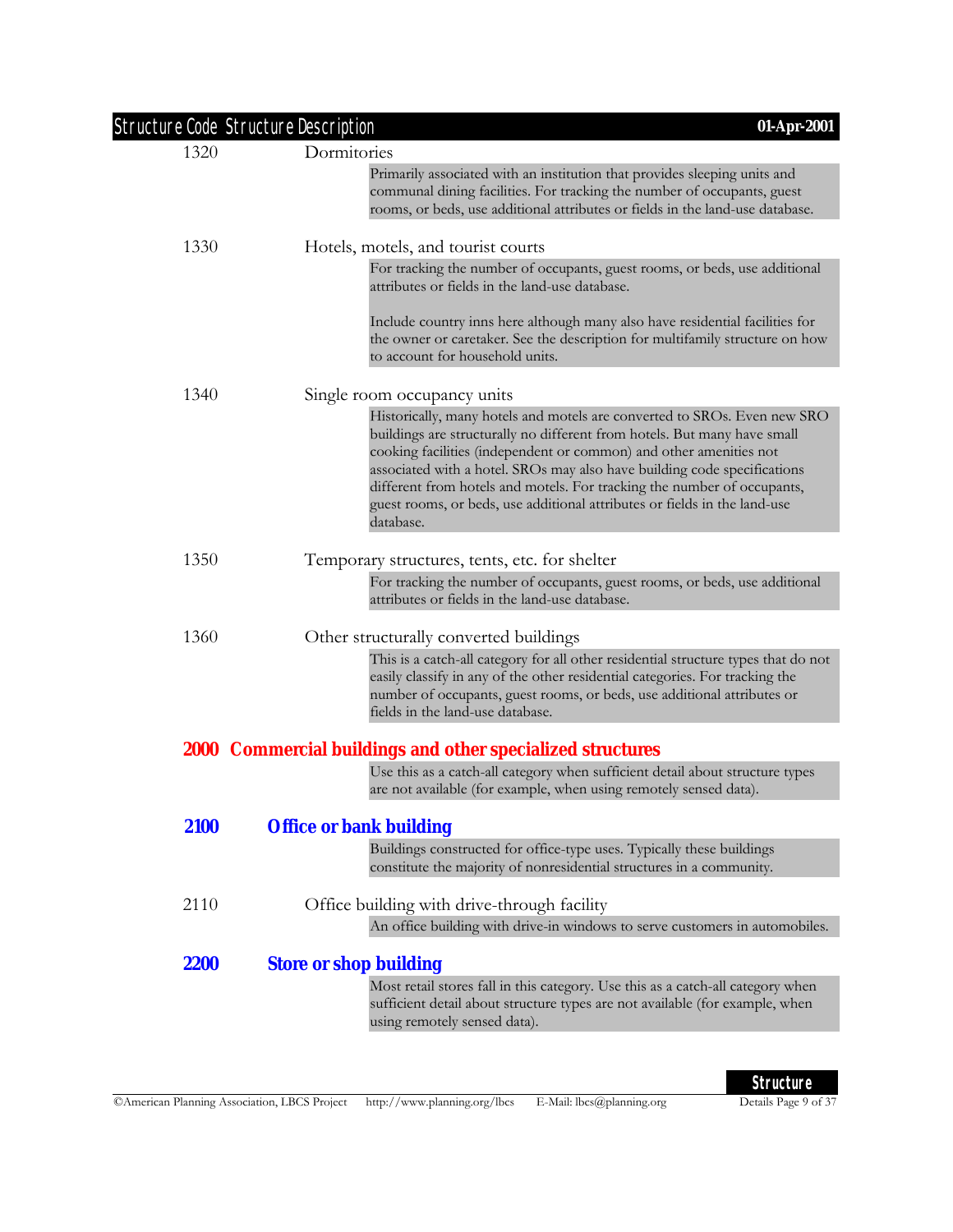|             | Structure Code Structure Description<br>01-Apr-2001                                                                                                                                                                                                                                                                                                               |
|-------------|-------------------------------------------------------------------------------------------------------------------------------------------------------------------------------------------------------------------------------------------------------------------------------------------------------------------------------------------------------------------|
| 2210        | Shop or store building with drive-through facility                                                                                                                                                                                                                                                                                                                |
|             | A building with drive-in windows to serve customers in automobiles.                                                                                                                                                                                                                                                                                               |
| 2220        | Restaurant building                                                                                                                                                                                                                                                                                                                                               |
|             | Restaurant buildings that serve food for customers for consumption on or<br>off premises. These structures may also be characterized by specialized<br>cooking, serving, and health and hygiene equipment.                                                                                                                                                        |
| 2230        | Standalone store or shop building                                                                                                                                                                                                                                                                                                                                 |
|             | A catch-all category for most commercial and retail business structures.                                                                                                                                                                                                                                                                                          |
| 2240        | Department store building                                                                                                                                                                                                                                                                                                                                         |
|             | These buildings are characterized by large commercial spaces for retail or<br>wholesale sales although they may be reconfigured for other uses. Use this<br>category for urban and downtown department stores that look similar to<br>office or standalone store, but have specialized building features (store<br>fronts, display windows, large atriums, etc.). |
| 2250        | Warehouse discount store building                                                                                                                                                                                                                                                                                                                                 |
|             | These structures are primarily warehouse in structural character, but also<br>have other structural features convenient for large discount stores and "big-<br>box retail" establishments.                                                                                                                                                                        |
| 2260        | Market shops including open markets                                                                                                                                                                                                                                                                                                                               |
|             | Structures in this category include typical market shops and farmers markets<br>with or without outdoor sales and service areas in single or groups of<br>buildings with stalls for retail or wholesale commercial activities.                                                                                                                                    |
| 2270        | Gasoline station                                                                                                                                                                                                                                                                                                                                                  |
|             | Structures that are specialized for selling gasoline with storage tanks, often<br>underground or hidden. They may have bays for car washes. For<br>convenience stores that sell gasoline, use the convenience store category.                                                                                                                                     |
|             |                                                                                                                                                                                                                                                                                                                                                                   |
| 2280        | Automobile repair and service structures                                                                                                                                                                                                                                                                                                                          |
|             | Includes service garages and other structures that have bays for automobile<br>service. These are specialized structures for auto repair and service.                                                                                                                                                                                                             |
| <b>2300</b> | <b>Office or store building with residence on top</b>                                                                                                                                                                                                                                                                                                             |
|             | Use this category for areas that the land-use database is not recording as<br>multiple uses in a structure. Structurally, they may have some unique<br>characteristics. Many planning applications in older neighborhoods can apply<br>this category for large portions of their inventory.                                                                       |
| 2400        | <b>Office building over storefronts</b>                                                                                                                                                                                                                                                                                                                           |
|             | This is a catch-all category to differentiate office buildings with street-level<br>retail uses from a purely office building. Structurally, they are similar to a<br>regular office building but vary in their treatment of street-level portion of<br>the structure. Track the establishments in this type of structure by applying                             |
|             | <b>Structure</b>                                                                                                                                                                                                                                                                                                                                                  |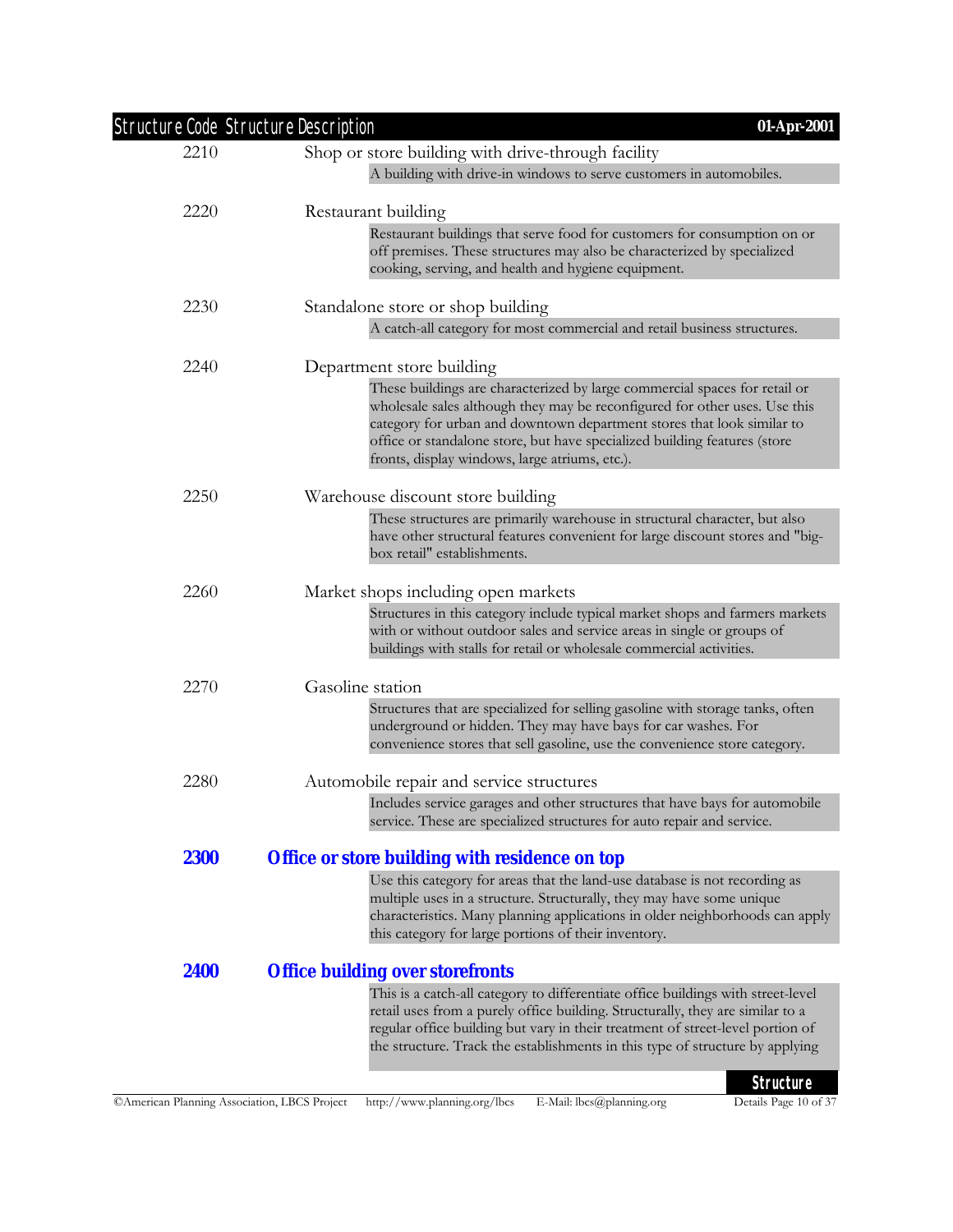the appropriate code(s) from the function dimension.

#### **2500 Malls, shopping centers, or collection of shops**

Shopping center refers to a group of retail establishments that are located (and sometimes managed) as a single property. Most provide on-site parking, and their size and configuration reflect the kinds of merchandise and trade area characteristics. The two basic structure types are malls and open-air strip centers.

Malls are enclosed and built in various shapes and sizes. Strip centers are a row of stores or service outlets managed as one retail entity that does not have enclosed walkways. Most have on-site parking in front of stores. Some may have covered canopies connecting store fronts. Typically the layout of stores are in a straight line, "U", or "L" shaped. They can take other configurations as well.

For planning applications, knowing the type of shopping center (whether is serves the neighborhood or an entire region) is more useful than knowing the basic configuration. Land-use classification systems have used a variety of categories in the past. The basic system is divided into malls, shopping centers, and convenience stores.

The type of merchandise (and services) offered is the primary factor differentiating types of malls, shopping centers, and convenience stores. Structure types vary widely within this class of commercial buildings and, because of the competitive nature of retailing and constant search for innovative merchandising, classifying every one of the structure types in this category may be difficult, if not impossible. This industry is probably the most in flux of all the categories planners encounter.

Planners typically use four basic shopping center terms: neighborhood, community, regional, and superregional. These categories served planning functions for over a generation. Because of the significant changes in the industry since then, the International Council of Shopping Centers expanded the four basic categories to eight. The subcategories in this dimension reflect these new categories.

The terms used in this category may be confused with similar terms in functional and activity dimensions. But the concepts are distinct: shopping center types are structures classified by their merchandise and trade area.

In describing the subcategories of malls and shopping centers, size and area characteristics are provided, but they are intended to be used for illustrative purposes only in order to distinguish one type of shopping center from another. If your land-use data set needs to track size and area of malls and shopping centers, use the site area or building area attributes in the database for such details.

2510 Neighborhood center (convenience with one or more anchors)

Usually configured as a straight-line strip with no enclosed walkway or mall area; sometimes a canopy may connect the storefronts.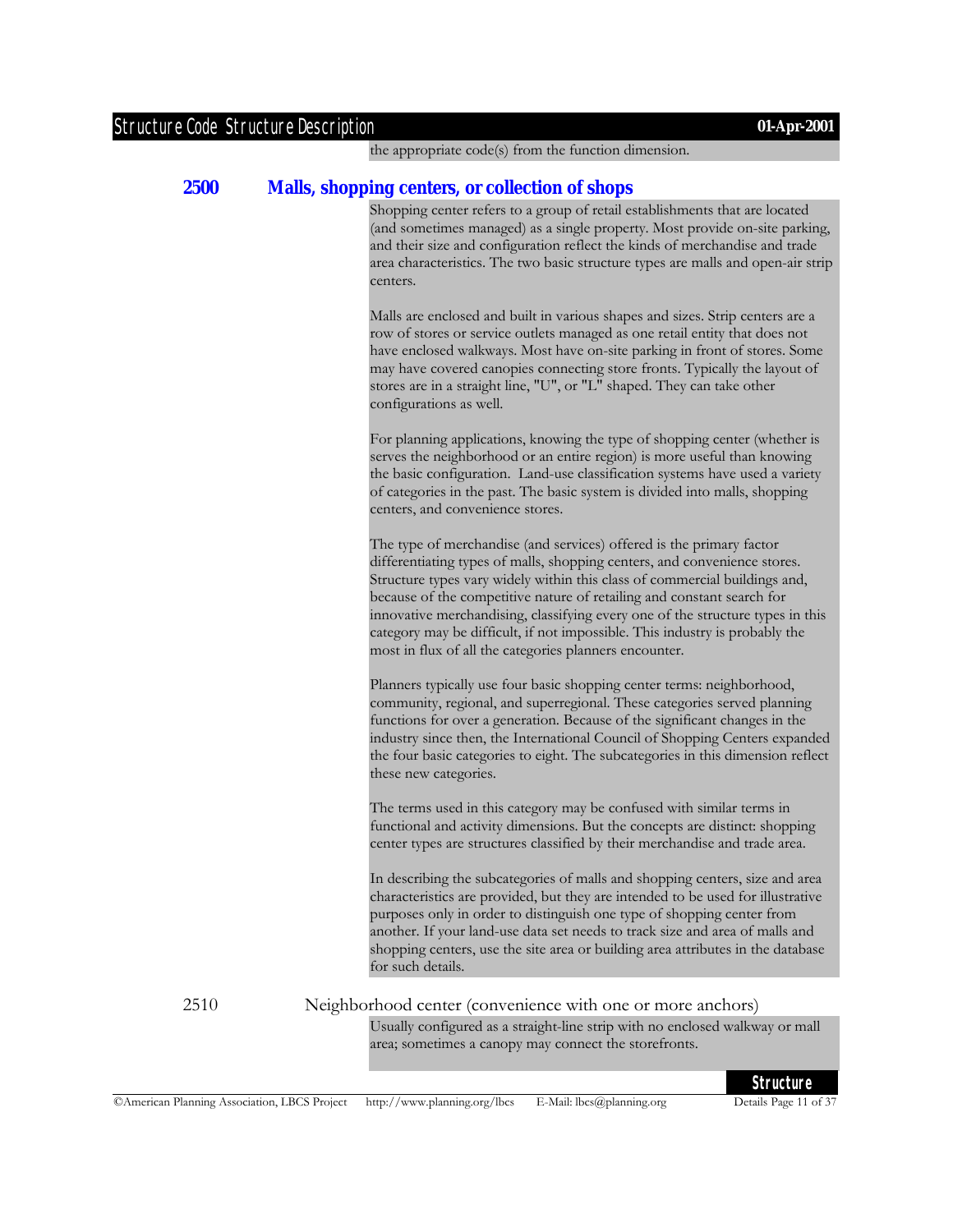|      | Sizes vary from 30,000 to 150,000 square feet on sites ranging from 3 to 15<br>acres, and have a 3-mile primary trade area radius.                                                                                                                                                                                                                                         |
|------|----------------------------------------------------------------------------------------------------------------------------------------------------------------------------------------------------------------------------------------------------------------------------------------------------------------------------------------------------------------------------|
|      | Typically serves immediate neighborhood with convenience shopping.<br>Often anchored by a supermarket or a drugstore, the center offers groceries,<br>drugs, sundries, snacks, and personal services. Track the establishments in<br>this type of structure by applying the appropriate code(s) from the function<br>dimension.                                            |
| 2520 | Community center (general merchandise with two or more anchors)                                                                                                                                                                                                                                                                                                            |
|      | Usually configured as a strip (straight line, "U", or "L" shaped) center. Of all<br>the varieties of shopping centers, these are by far the most common type and<br>are configured in the widest range. Other terms used to describe this type<br>are: discount centers (if anchored by a discount store), or off-price centers (if<br>anchored by an off-price retailer). |
|      | Sizes vary from 100,000 to 350,000 square feet on sites ranging from 10 to<br>40 acres, and have a 3- to 6-mile primary trade area radius.                                                                                                                                                                                                                                 |
|      | Serves a wider market than neighborhood and also offers wider range of<br>goods, especially apparel and other "soft" goods.                                                                                                                                                                                                                                                |
|      | Anchors include supermarkets, super drugstores, and discount department<br>stores. Some centers may also contain off-price retail stores selling toys,<br>electronics, sporting goods, and home improvement and furnishings. Track<br>the establishments in this type of structure by applying the appropriate<br>code(s) from the function dimension.                     |
| 2530 | Regional center (enclosed mall with two or more anchors)                                                                                                                                                                                                                                                                                                                   |
|      | Usually configured as an enclosed mall with an inward orientation of the<br>stores and have common walkways with parking areas around the perimeter<br>of the building.                                                                                                                                                                                                    |
|      | Sizes vary from 400,000 to 800,000 square feet on sites ranging from 40 to<br>100 acres, and have a 5- to 15-mile primary trade area radius.                                                                                                                                                                                                                               |
|      | Typically serves a region with general merchandise in full depth and variety.<br>Apparel stores are usually the anchors. They may be traditional, mass<br>merchant, or discount department variety. Track the establishments in this<br>type of structure by applying the appropriate code(s) from the function<br>dimension.                                              |
| 2540 | Superregional center (similar to regional, but has three or more anchors)                                                                                                                                                                                                                                                                                                  |
|      | Usually configured as an enclosed mall and may even have multiple levels.                                                                                                                                                                                                                                                                                                  |
|      | Sizes vary from 800,000 square feet and above on sites ranging from 60 to<br>120 acres, and have a 5- to 25-mile primary trade area radius.                                                                                                                                                                                                                                |
|      | Typically serves the same purpose as a regional center, only with more<br>anchors. Other terms used for this category include "super off-price malls"                                                                                                                                                                                                                      |
|      | <b>Structure</b>                                                                                                                                                                                                                                                                                                                                                           |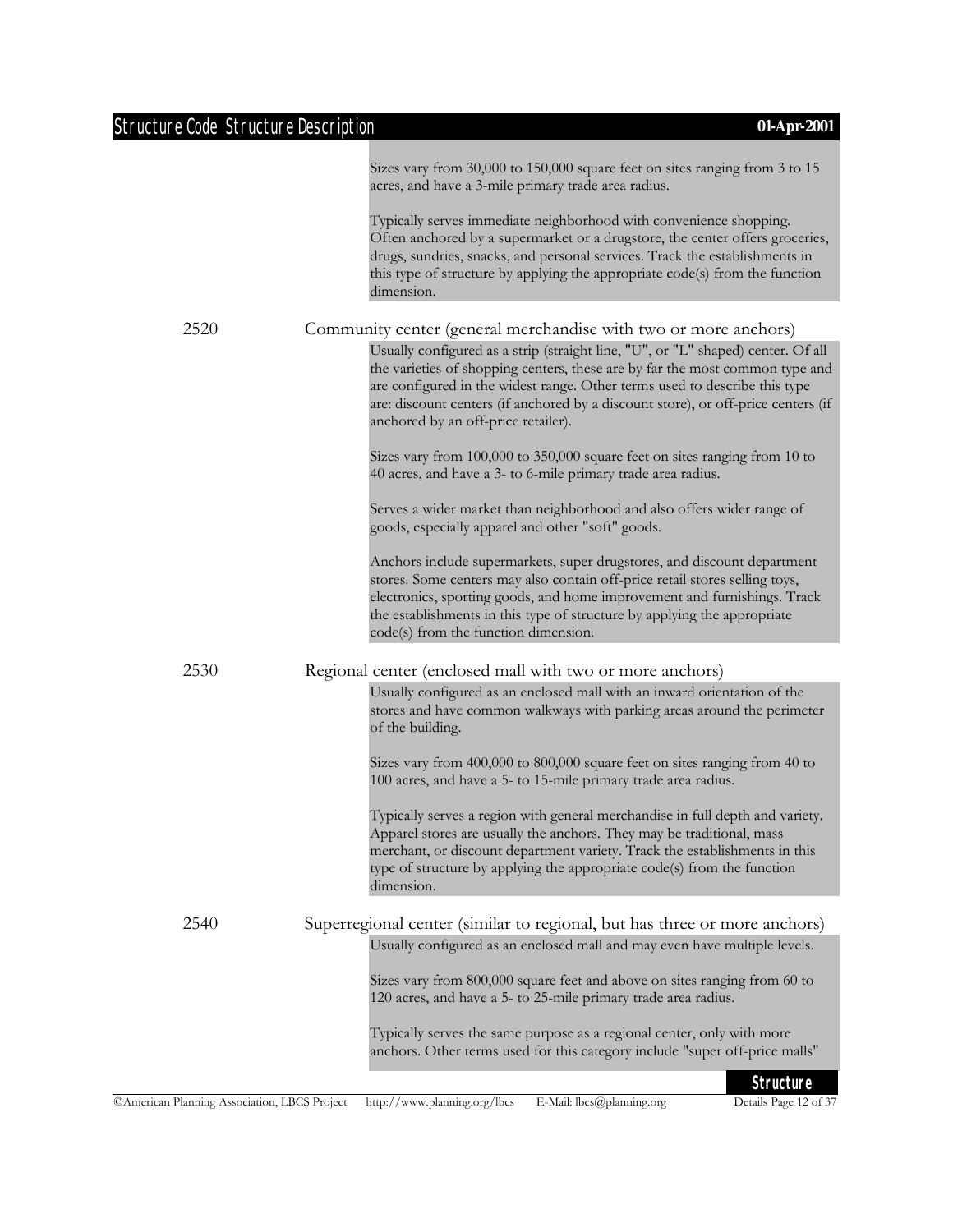| <b>Structure Code Structure Description</b>  | 01-Apr-2001                                                                                                                                                                                                                                                                                                                                                                                                                                              |
|----------------------------------------------|----------------------------------------------------------------------------------------------------------------------------------------------------------------------------------------------------------------------------------------------------------------------------------------------------------------------------------------------------------------------------------------------------------------------------------------------------------|
|                                              | and "mega mall." Several anchors (three or more) offer more variety and<br>depth of merchandise than a regional center. Track the establishments in this<br>type of structure by applying the appropriate code(s) from the function<br>dimension.                                                                                                                                                                                                        |
| 2550                                         | Fashion/specialty center (higher end, fashion-oriented stores)                                                                                                                                                                                                                                                                                                                                                                                           |
|                                              | Usually configured as a mall, emphasizing rich decor and landscaping.                                                                                                                                                                                                                                                                                                                                                                                    |
|                                              | Sizes vary from 80,000 to 250,000 square feet on sites ranging from 5 to 25<br>acres, and have a 5- to 15-mile primary trade area radius.                                                                                                                                                                                                                                                                                                                |
|                                              | Typically has upscale shopping. Also known as vertical market center. It<br>need not have an anchor, but if it does, it is usually an apparel shop.<br>Sometimes restaurants and entertainment play the anchor role. Other shops<br>include boutiques and craft shops that offer unique merchandise of high<br>quality and price. Track the establishments in this type of structure by<br>applying the appropriate code(s) from the function dimension. |
| 2560                                         | Power center (category-dominated anchors with few small tenants)                                                                                                                                                                                                                                                                                                                                                                                         |
|                                              | Usually configured as a collection of several freestanding anchors and a few,<br>if any, small tenants.                                                                                                                                                                                                                                                                                                                                                  |
|                                              | Sizes vary from 250,000 to 600,000 square feet on sites ranging from 25 to<br>80 acres, and have a 5- to 10-mile primary trade area radius.                                                                                                                                                                                                                                                                                                              |
|                                              | Typically contains stores that offer the widest selection in a particular<br>merchandise category at low prices. Also known as "category killers."<br>Anchors include discount department stores, off-price stores, warehouse<br>clubs, or other "category killers." Track the establishments in this type of<br>structure by applying the appropriate code(s) from the function dimension.                                                              |
| 2570                                         | Theme or festival center (leisure, tourist-oriented, restaurants)                                                                                                                                                                                                                                                                                                                                                                                        |
|                                              | Mostly located in urban areas and sometimes adapted to historic buildings or<br>other related urban activities nearby. They can also be one component of a<br>large mixed-use project.                                                                                                                                                                                                                                                                   |
|                                              | Sizes vary from 80,000 to 250,000 square feet on sites ranging from 5 to 20<br>acres. They have no specific trade area.                                                                                                                                                                                                                                                                                                                                  |
|                                              | Primarily serves tourists or leisure market segments. They employ a unifying<br>theme in design, layout, and sometimes even the merchandise they sell. Most<br>often, they are anchored by restaurants and entertainment facilities. Track<br>the establishments in this type of structure by applying the appropriate<br>code(s) from the function dimension.                                                                                           |
| 2580                                         | Outlet or discount center (manufacturer outlet stores)                                                                                                                                                                                                                                                                                                                                                                                                   |
|                                              | Strip configuration is the most common format, but others include malls and<br>"village cluster." Many also have outdoor sales areas.                                                                                                                                                                                                                                                                                                                    |
|                                              | Sizes vary from 50,000 to 400,000 square feet on sites ranging from 10 to 50<br>acres (some may be as big an 100 acres), and have a 25- to 75-mile primary                                                                                                                                                                                                                                                                                               |
| CAmerican Planning Association, LBCS Project | <b>Structure</b><br>Details Page 13 of 37<br>http://www.planning.org/lbcs<br>E-Mail: lbcs@planning.org                                                                                                                                                                                                                                                                                                                                                   |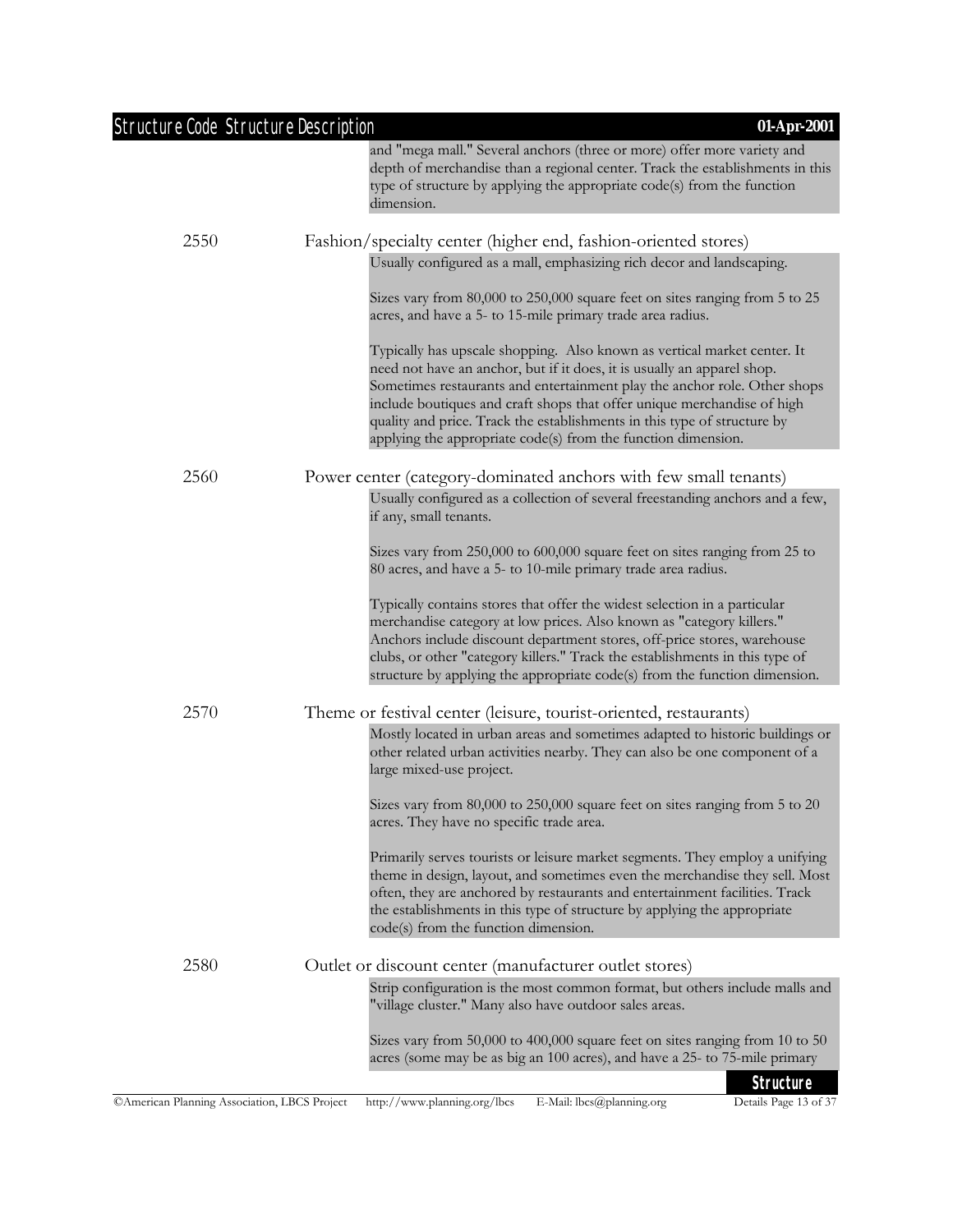| <b>Structure Code Structure Description</b> | 01-Apr-2001                                                                                                                                                                                                                                                                                                                                                                                                                                                                                                   |
|---------------------------------------------|---------------------------------------------------------------------------------------------------------------------------------------------------------------------------------------------------------------------------------------------------------------------------------------------------------------------------------------------------------------------------------------------------------------------------------------------------------------------------------------------------------------|
|                                             | trade area radius.                                                                                                                                                                                                                                                                                                                                                                                                                                                                                            |
|                                             | Contains mostly manufacturers' outlet stores selling their own products at<br>discounts. They are commonly found in rural areas and sometimes near<br>tourist locations. Typically there is no anchor, but some stores may be larger<br>than a typical anchor store and function like one to draw customers. Track<br>the establishments in this type of structure by applying the appropriate<br>code(s) from the function dimension.                                                                        |
| 2590                                        | Other kinds of shopping centers                                                                                                                                                                                                                                                                                                                                                                                                                                                                               |
|                                             | These categories are mainly for those applications that may want further<br>differentiation. Track the establishments in this type of structure by applying<br>the appropriate code(s) from the function dimension.                                                                                                                                                                                                                                                                                           |
| 2591                                        | Convenience stores or centers                                                                                                                                                                                                                                                                                                                                                                                                                                                                                 |
|                                             | Usually configured as a stand-alone store from the smallest size to a few<br>thousand square feet of space. It is typically anchored by a mini-mart, gas<br>station, or a 24-hour general store. Track the establishments in this type of<br>structure by applying the appropriate code(s) from the function dimension.<br>For gas stations, use the gasoline service station category.                                                                                                                       |
| 2592                                        | Home improvement center                                                                                                                                                                                                                                                                                                                                                                                                                                                                                       |
|                                             | Structurally, these centers are no different from other types of store<br>buildings. Sometimes, they have outdoor sales or storage of merchandise.<br>Sizes vary from a few hundred to several thousand square feet of enclosed<br>space. Such a center is typically anchored by a hardware, furniture, carpet, or<br>other store specializing in merchandise for home improvement. Track the<br>establishments in this type of structure by applying the appropriate code(s)<br>from the function dimension. |
| 2593                                        | Car care center                                                                                                                                                                                                                                                                                                                                                                                                                                                                                               |
|                                             | Structurally, they are similar to other store buildings, but some may include<br>repair garages, car washes, and other similar automobile-specific<br>construction. Typical functions include sales of auto parts, auto repairs, tires,<br>and other auto-related merchandise. Track the establishments in this type of<br>structure by applying the appropriate code(s) from the function dimension.                                                                                                         |
| <b>2600</b>                                 | <b>Industrial buildings and structures</b>                                                                                                                                                                                                                                                                                                                                                                                                                                                                    |
|                                             | Use this as a catch-all category when sufficient detail about structure types<br>are not available (for example, when using remotely sensed data).<br>Because the subcategories mirror those used by industrial property<br>appraisers, appraisal data sets may already contain some or all these<br>distinctions.                                                                                                                                                                                            |
| 2610                                        | Light industrial structures and facilities                                                                                                                                                                                                                                                                                                                                                                                                                                                                    |
|                                             | Many industrial structures were described by their roof design (saw tooth,<br>monitor, etc.). But modern industrial structures may look no different from<br>an office building.                                                                                                                                                                                                                                                                                                                              |
|                                             |                                                                                                                                                                                                                                                                                                                                                                                                                                                                                                               |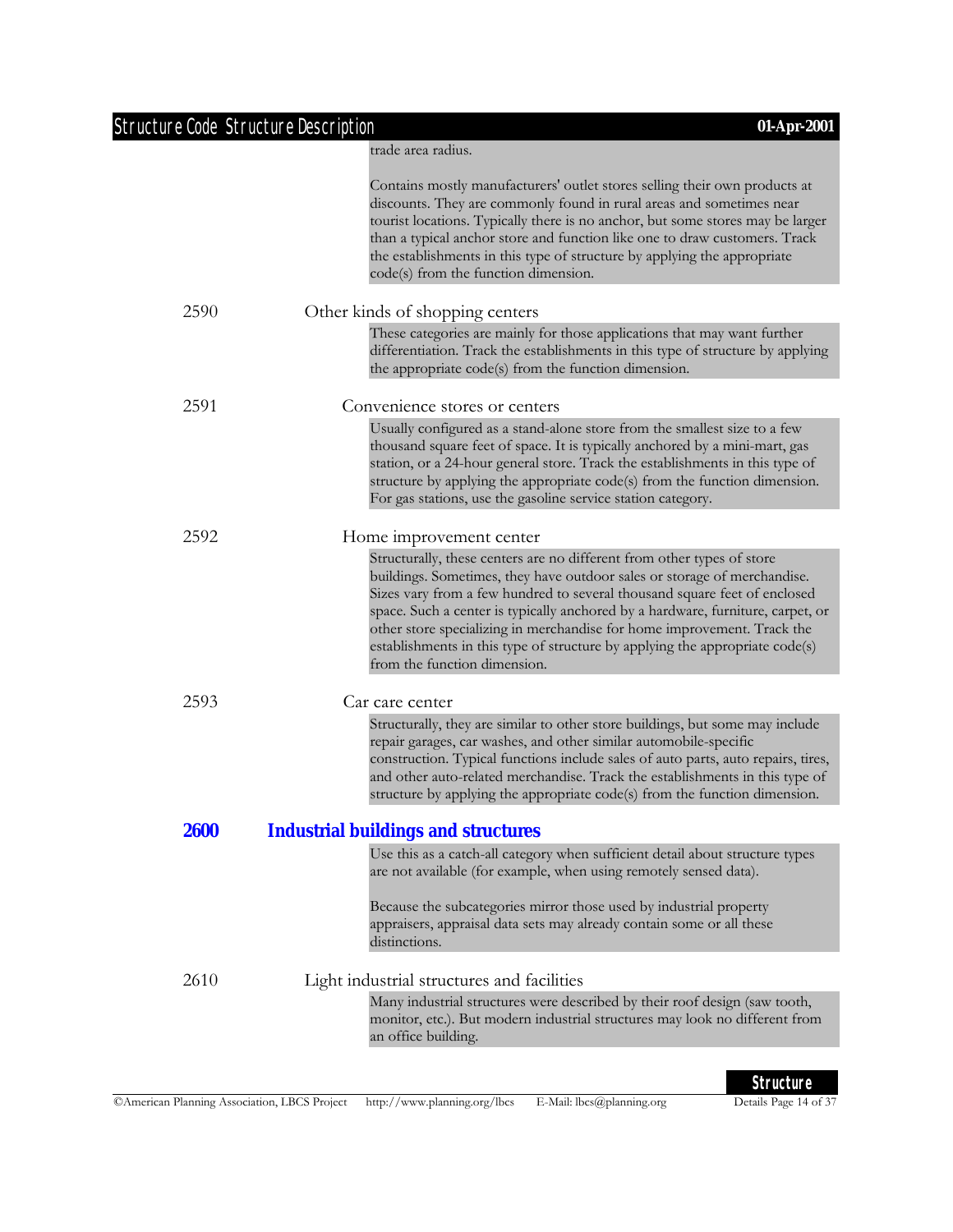| <b>Structure Code Structure Description</b><br>2611 | Loft building                                                                                                                                                                                                                                                                                                                                                                                                                                                                                                                                                                                |
|-----------------------------------------------------|----------------------------------------------------------------------------------------------------------------------------------------------------------------------------------------------------------------------------------------------------------------------------------------------------------------------------------------------------------------------------------------------------------------------------------------------------------------------------------------------------------------------------------------------------------------------------------------------|
|                                                     | Multistoried industrial building, often with higher ceilings and wider columns<br>than a comparable office building. They are popular structures for rehab to<br>residential activities. Other rehab adaptations include art galleries, selling<br>books, computer data centers, mail order centers, and general office space.                                                                                                                                                                                                                                                               |
| 2612                                                | Mill-type factory structures                                                                                                                                                                                                                                                                                                                                                                                                                                                                                                                                                                 |
|                                                     | These are older single or multistory factories, common in many older<br>industrial area, and supported by large wood beams and columns. They are<br>popular structures for rehab to activities that are not industrial (art galleries,<br>book selling, computer data centers, mail order centers, etc.). For lumber<br>mills, see the agricultural facilities category.                                                                                                                                                                                                                     |
| 2613                                                | One-story modern manufacturing plants                                                                                                                                                                                                                                                                                                                                                                                                                                                                                                                                                        |
|                                                     | Many newer industrial structures may look and generate impacts like a typical<br>office building, but they rely on special power, water, or waste disposal<br>systems for operations.                                                                                                                                                                                                                                                                                                                                                                                                        |
| 2614                                                | Industrial parks                                                                                                                                                                                                                                                                                                                                                                                                                                                                                                                                                                             |
|                                                     | Also known as research and development parks, these are one or more<br>buildings used for light industrial activities, often by several independent<br>enterprises, that may share common loading, parking, and business services.<br>Sometimes they are also referred to as business incubators that are similar to<br>a light industrial structure but differ in the duration of tenancy (incubators<br>only lease for a year to two to help a business in its initial development).<br>Industrial malls, structurally, are like business incubators, but without<br>tenancy restrictions. |
| 2615                                                | Laboratory or specialized industrial facility                                                                                                                                                                                                                                                                                                                                                                                                                                                                                                                                                |
|                                                     | A catch-all category for unique and specialized structures that cannot be<br>easily classified under light industrial structures.                                                                                                                                                                                                                                                                                                                                                                                                                                                            |
| 2620                                                | Heavy industrial structures and facilities                                                                                                                                                                                                                                                                                                                                                                                                                                                                                                                                                   |
|                                                     | Typically the largest facilities in a community, these structures house<br>complex operations, some of which might be continuous (operated 24 hours<br>a day, seven days a week). Because these facilities are constructed for specific<br>occupants, they have a high degree of obsolescence.                                                                                                                                                                                                                                                                                               |
|                                                     | Because the subcategories mirror those used by industrial property<br>appraisers, appraisal data sets may already contain some or all these<br>distinctions.                                                                                                                                                                                                                                                                                                                                                                                                                                 |
| 2621                                                | Assembly and construction-type plants                                                                                                                                                                                                                                                                                                                                                                                                                                                                                                                                                        |
|                                                     | A typical heavy manufacturing facility.                                                                                                                                                                                                                                                                                                                                                                                                                                                                                                                                                      |
| 2622                                                | Process plants (metals, chemicals, etc.)<br>Process sometimes also applies to oil refineries, which are categorized<br>separately.                                                                                                                                                                                                                                                                                                                                                                                                                                                           |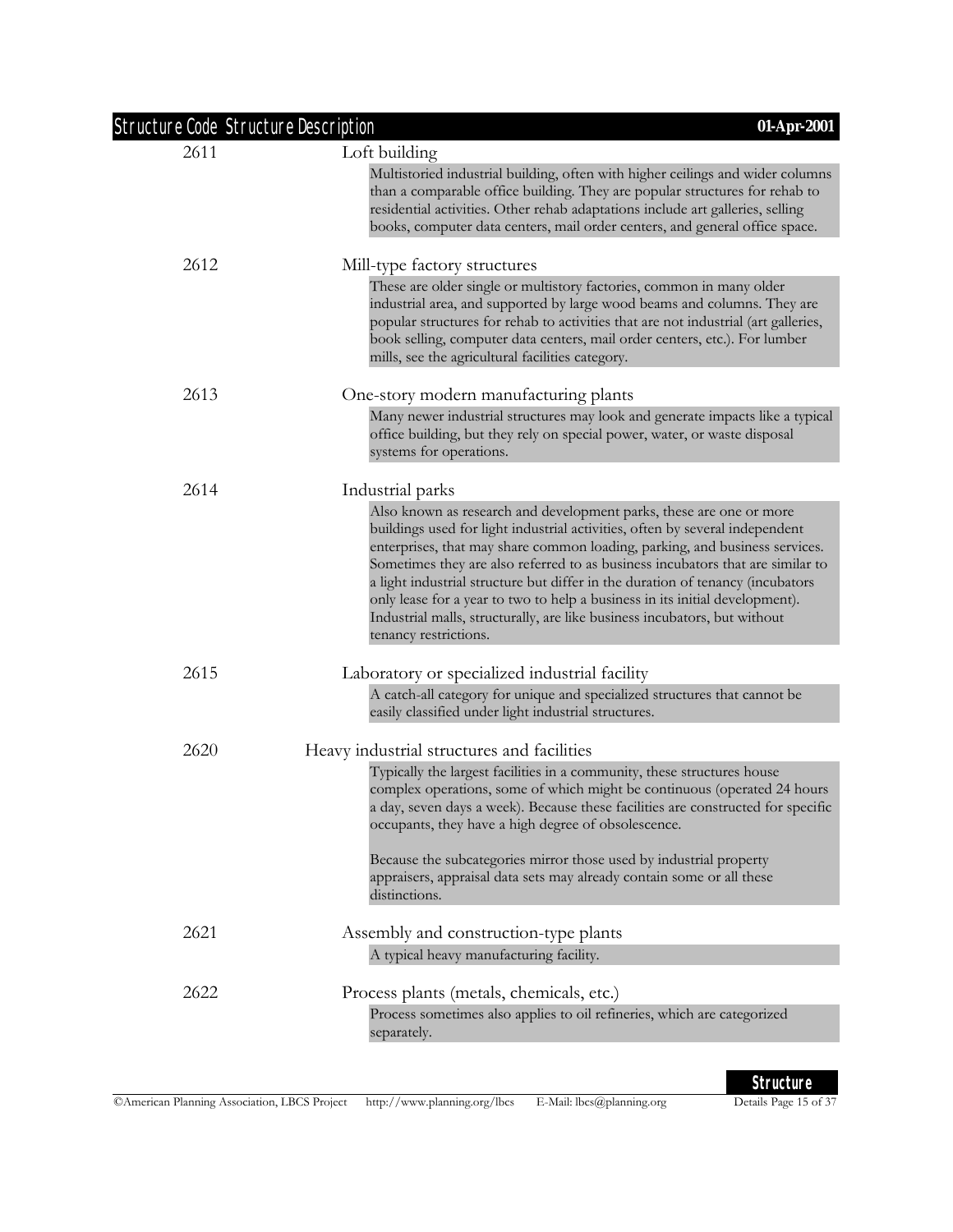|             | <b>Structure Code Structure Description</b><br>01-Apr-2001                                                                                                                                                                                                                                                                                                                                |
|-------------|-------------------------------------------------------------------------------------------------------------------------------------------------------------------------------------------------------------------------------------------------------------------------------------------------------------------------------------------------------------------------------------------|
| 2630        | Oil refinery facility                                                                                                                                                                                                                                                                                                                                                                     |
|             | Because these structures are of special concern for emergency management<br>and other disaster recovery applications, they appear in a separate category<br>with subcategories useful for emergency planners. Many state and federal<br>emergency management applications (as described in the U.S. Federal<br>Emergency Management Agency's HAZUS manual) specify these<br>distinctions. |
| 2631        | Refinery with anchored equipment < 100,000 barrels/day                                                                                                                                                                                                                                                                                                                                    |
| 2632        | Refinery with unanchored equipment $\leq 100,000$ barrels/day                                                                                                                                                                                                                                                                                                                             |
| 2633        | Refinery with anchored equipment > 100,000 barrels/day                                                                                                                                                                                                                                                                                                                                    |
| 2634        | Refinery with unanchored equipment $> 100,000$ barrels/day                                                                                                                                                                                                                                                                                                                                |
| 2635        | Refinery pumping plant with anchored equipment                                                                                                                                                                                                                                                                                                                                            |
| 2636        | Refinery pumping plant with unanchored equipment                                                                                                                                                                                                                                                                                                                                          |
| <b>2700</b> | <b>Warehouse or storage facility</b>                                                                                                                                                                                                                                                                                                                                                      |
|             | Includes public storage, mini-warehouse, mini-storage, and other storage<br>buildings.                                                                                                                                                                                                                                                                                                    |
| 2710        | Mini-warehouse                                                                                                                                                                                                                                                                                                                                                                            |
| 2720        | High-rise mini-warehouse                                                                                                                                                                                                                                                                                                                                                                  |
| 2730        | Warehouse structure                                                                                                                                                                                                                                                                                                                                                                       |
|             | Does not include grain elevator structures; they should be classified in<br>agricultural structures.                                                                                                                                                                                                                                                                                      |
| 2740        | Produce warehouse                                                                                                                                                                                                                                                                                                                                                                         |
|             | Specialized warehouse structures for storing, sorting, repackaging, and,<br>sometimes, wholesale selling of produce.                                                                                                                                                                                                                                                                      |
| 2750        | Refrigerated warehouse or cold storage                                                                                                                                                                                                                                                                                                                                                    |
|             | Large industrialized warehouse structures with specialized cold storage and<br>climate control facilities.                                                                                                                                                                                                                                                                                |
| 2760        | Large area distribution or transit warehouse                                                                                                                                                                                                                                                                                                                                              |
|             | A subcategory for specifying large warehouse structures that occupy several<br>acres of land.                                                                                                                                                                                                                                                                                             |
| 2770        | Wharf and dock shed                                                                                                                                                                                                                                                                                                                                                                       |
|             | Waterfront structures for marine and water-based enterprises.                                                                                                                                                                                                                                                                                                                             |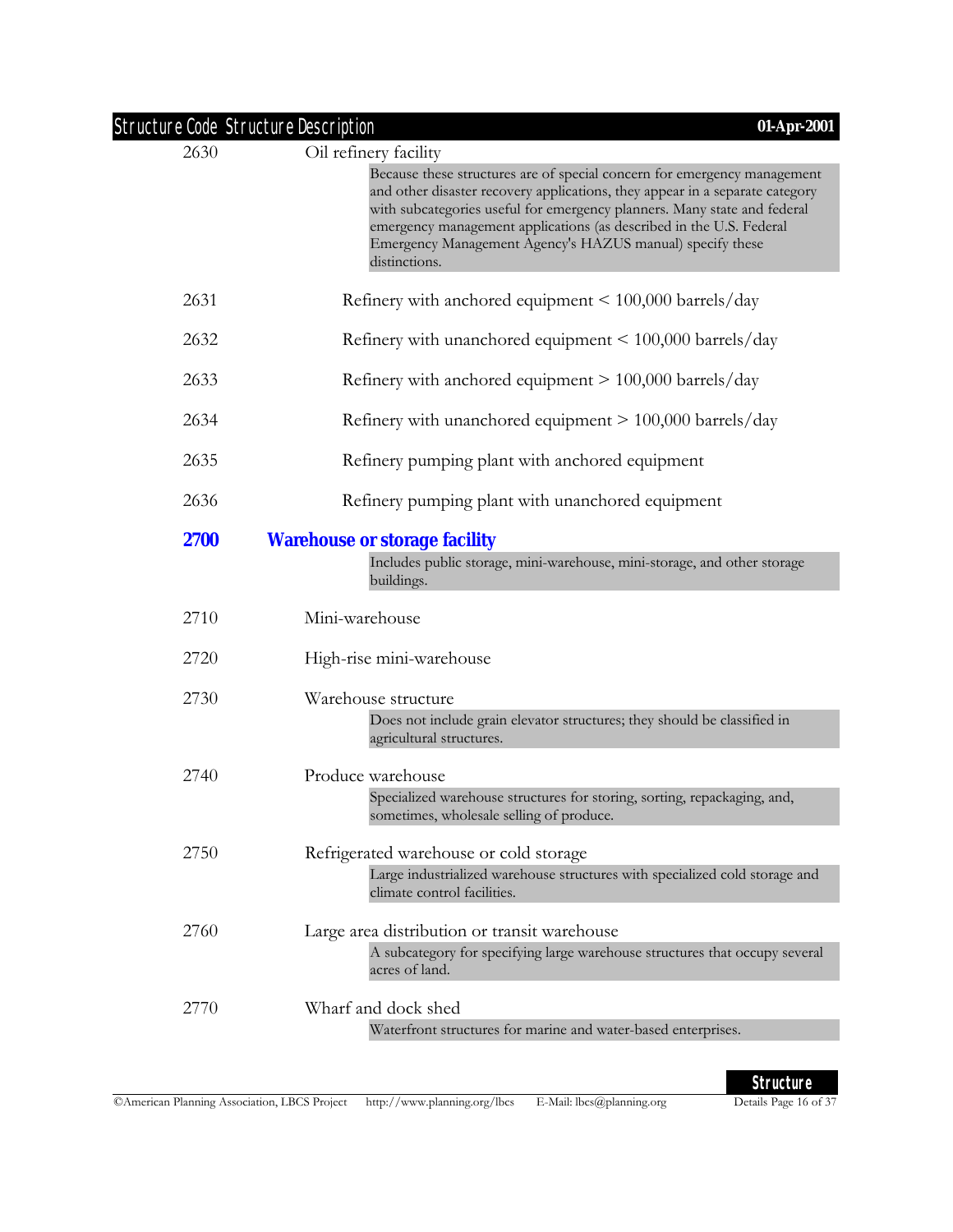| Structure Code Structure Description |                                        | 01-Apr-2001                                                                                                                                                                                                                                                                                                                                                                                                                                                                                                                                                                                                                                                                                                                                                                                                                                                                                                                                                                                                                                                                                                                        |
|--------------------------------------|----------------------------------------|------------------------------------------------------------------------------------------------------------------------------------------------------------------------------------------------------------------------------------------------------------------------------------------------------------------------------------------------------------------------------------------------------------------------------------------------------------------------------------------------------------------------------------------------------------------------------------------------------------------------------------------------------------------------------------------------------------------------------------------------------------------------------------------------------------------------------------------------------------------------------------------------------------------------------------------------------------------------------------------------------------------------------------------------------------------------------------------------------------------------------------|
| 2780                                 | Tank farms                             |                                                                                                                                                                                                                                                                                                                                                                                                                                                                                                                                                                                                                                                                                                                                                                                                                                                                                                                                                                                                                                                                                                                                    |
|                                      |                                        | Tanks that primarily store fuel, oil, and other liquid products (except water).                                                                                                                                                                                                                                                                                                                                                                                                                                                                                                                                                                                                                                                                                                                                                                                                                                                                                                                                                                                                                                                    |
|                                      |                                        | Because these structures are of special concern for emergency management<br>and other disaster recovery applications, they appear in a separate category<br>with subcategories useful for emergency planners. Many state and federal<br>emergency management applications (as described in the U.S. Federal<br>Emergency Management Agency's HAZUS manual) specify these<br>distinctions.                                                                                                                                                                                                                                                                                                                                                                                                                                                                                                                                                                                                                                                                                                                                          |
| 2781                                 |                                        | Tank farms with anchored tanks                                                                                                                                                                                                                                                                                                                                                                                                                                                                                                                                                                                                                                                                                                                                                                                                                                                                                                                                                                                                                                                                                                     |
| 2782                                 |                                        | Tank farms with unanchored tanks                                                                                                                                                                                                                                                                                                                                                                                                                                                                                                                                                                                                                                                                                                                                                                                                                                                                                                                                                                                                                                                                                                   |
|                                      | <b>3000 Public assembly structures</b> |                                                                                                                                                                                                                                                                                                                                                                                                                                                                                                                                                                                                                                                                                                                                                                                                                                                                                                                                                                                                                                                                                                                                    |
|                                      |                                        | An essential category for many planning applications related to public safety,<br>transportation, and emergency management. The subcategories give a broad<br>variety of public assembly but, if your application needs more precision,<br>create subcategories at the four-digit level under the appropriate broader<br>category.                                                                                                                                                                                                                                                                                                                                                                                                                                                                                                                                                                                                                                                                                                                                                                                                 |
| 3100                                 | <b>Theater</b>                         |                                                                                                                                                                                                                                                                                                                                                                                                                                                                                                                                                                                                                                                                                                                                                                                                                                                                                                                                                                                                                                                                                                                                    |
|                                      |                                        | Theaters are specialized structures for housing dramatic presentations, stage<br>entertainments, motion- picture shows, and similar events that entail mass<br>assembly of people. Most theaters have a stage or a screen for viewing.<br>Some theaters may also have more than one stage for the same viewing area<br>or have multiple screens (one on each wall of the auditorium). In any case,<br>audience seating is oriented toward these viewing areas. Although theaters<br>traditionally provided fixed seating on a gradually rising or stepped floor,<br>modern innovations in audio and video technology may obviate such<br>specialized constructions or the seating rows are flexible enough to be<br>reconfigured as needed. Furthermore, other specialized viewing preferences<br>(drive-in theaters, for example) do not have any unique structural<br>characteristic beyond a traditional screen for viewing in an open parking lot.<br>Despite these marked differences in structural characteristics of theaters,<br>they all serve mass assembly of people for social, cultural, and entertainment<br>events. |
|                                      |                                        | Not included in this category are other specialized structures that are also<br>commonly referred to as theaters. For example, operating theater (for<br>conducting operations or surgical procedures) and theater of war (for war<br>games and military exercises). Since such structures do not appear in<br>isolation, i.e., are not standalone structures, they should instead be classified<br>under the appropriate hospital or military structure category.                                                                                                                                                                                                                                                                                                                                                                                                                                                                                                                                                                                                                                                                 |
| 3110                                 |                                        | Performance theater                                                                                                                                                                                                                                                                                                                                                                                                                                                                                                                                                                                                                                                                                                                                                                                                                                                                                                                                                                                                                                                                                                                |
|                                      |                                        | Includes concert halls and other structures with fixed seats arranged on a<br>sloped or stepped floor; may seat 300 to 3,000 people.                                                                                                                                                                                                                                                                                                                                                                                                                                                                                                                                                                                                                                                                                                                                                                                                                                                                                                                                                                                               |
|                                      |                                        |                                                                                                                                                                                                                                                                                                                                                                                                                                                                                                                                                                                                                                                                                                                                                                                                                                                                                                                                                                                                                                                                                                                                    |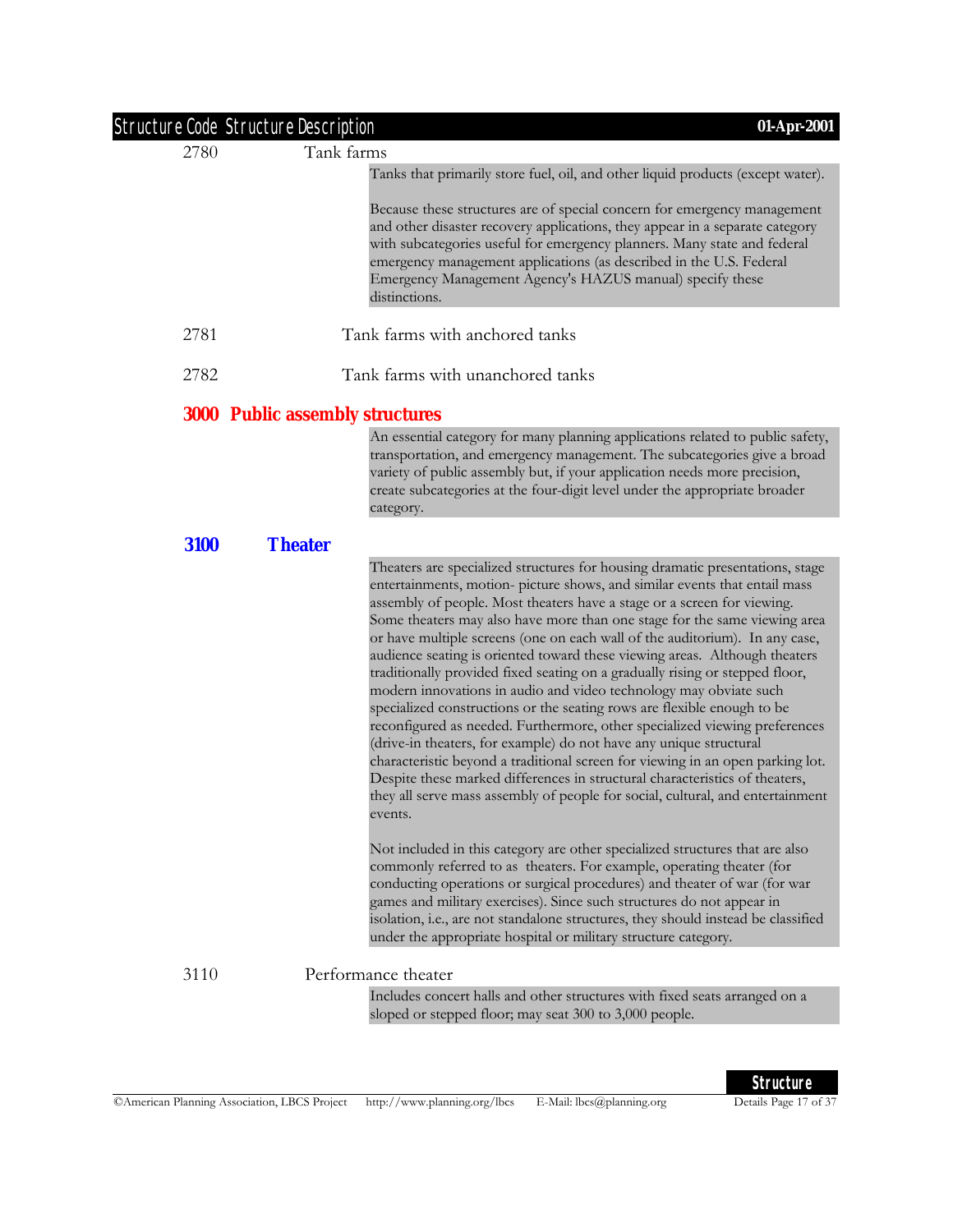| <b>Structure Code Structure Description</b> |                                                                                                                                                                                                                                                                                                                                                                                                                                                                                                                                                                                                                                                                                     | 01-Apr-2001 |
|---------------------------------------------|-------------------------------------------------------------------------------------------------------------------------------------------------------------------------------------------------------------------------------------------------------------------------------------------------------------------------------------------------------------------------------------------------------------------------------------------------------------------------------------------------------------------------------------------------------------------------------------------------------------------------------------------------------------------------------------|-------------|
| 3120                                        | Movie theater                                                                                                                                                                                                                                                                                                                                                                                                                                                                                                                                                                                                                                                                       |             |
|                                             | A movie theater is a specialized theater for showing movies or motion<br>pictures. The primary structural difference between a theater and a movie<br>theater is the projection screen. However, many movie theaters can be easily<br>adapted for stage performances and many stages have folding screens for<br>movie projections. Although screen shapes are mostly rectangular, they come<br>in a variety of shapes. Also, some special-purpose multimedia movie<br>theaters use multiple screens (one on each wall face) or the entire ceiling<br>surface, which are sometimes curved or geodesic in shape.                                                                     |             |
|                                             | Other terms used to describe these structures include talkies, cinema<br>theaters, and motion pictures.                                                                                                                                                                                                                                                                                                                                                                                                                                                                                                                                                                             |             |
|                                             | This category also includes cineplexes-complex structures with multiple<br>movie theaters, each theater capable of providing performances independent<br>of the others in the complex. Structurally, theaters in a cineplex are grouped<br>in a manner that allows them to share box or ticket offices, parking facilities,<br>lobby areas, restrooms, concession stands, signs and marquee displays, and<br>other service and maintenance facilities. These structures first started<br>appearing in shopping centers and malls, sometimes integrated with the<br>layout of the mall.                                                                                              |             |
|                                             | Historically, a cineplex meant a theater complex with two or more movie<br>theaters. Popular configurations have nine or twelve theaters. But as<br>structures evolved to accommodate twenty or more theaters, the movie-<br>theater industry started using such terms as multiplex, megaplex, and mega<br>theater to differentiate these newer configurations from older cineplex<br>layout. But there is no clear structural distinction between a cineplex and a<br>megaplex. The distinction between a cineplex and a megaplex has been<br>further blurred because developers sometimes retrofit cineplexes with more<br>screens, often smaller, within the existing structure. |             |
| 3130                                        | Amphitheater                                                                                                                                                                                                                                                                                                                                                                                                                                                                                                                                                                                                                                                                        |             |
|                                             | Some can accommodate 15,000 to 20,000 spectators. Modern versions have<br>fixed seating (about 40% of capacity) under a roof (but no walls) and the<br>remaining spectators spread out on sloping lawns. They are very popular for<br>summer music concerts.                                                                                                                                                                                                                                                                                                                                                                                                                        |             |
| 3140                                        | Drive-in theaters                                                                                                                                                                                                                                                                                                                                                                                                                                                                                                                                                                                                                                                                   |             |
| <b>3200</b>                                 | <b>Indoor games facility</b>                                                                                                                                                                                                                                                                                                                                                                                                                                                                                                                                                                                                                                                        |             |
|                                             | Many bowling alleys, golf ranges, skating rinks, etc., do not have large<br>spectator seating areas but cater to a large number of people playing in the<br>facility. If necessary, create subcategories here for to differentiate between<br>structures (skating rinks from golf ranges, for example).                                                                                                                                                                                                                                                                                                                                                                             |             |
| <b>3300</b>                                 | <b>Sports stadium or arena</b>                                                                                                                                                                                                                                                                                                                                                                                                                                                                                                                                                                                                                                                      |             |
|                                             | Structurally, the main distinction between a stadium and an arena is its size.<br>Stadiums are larger than arenas and seat 40,000 to more than 100,000<br>spectators; arenas typically seat 8,000 to 22,000. The layout of seating and                                                                                                                                                                                                                                                                                                                                                                                                                                              |             |
|                                             |                                                                                                                                                                                                                                                                                                                                                                                                                                                                                                                                                                                                                                                                                     | Structure   |

Details Page 18 of 37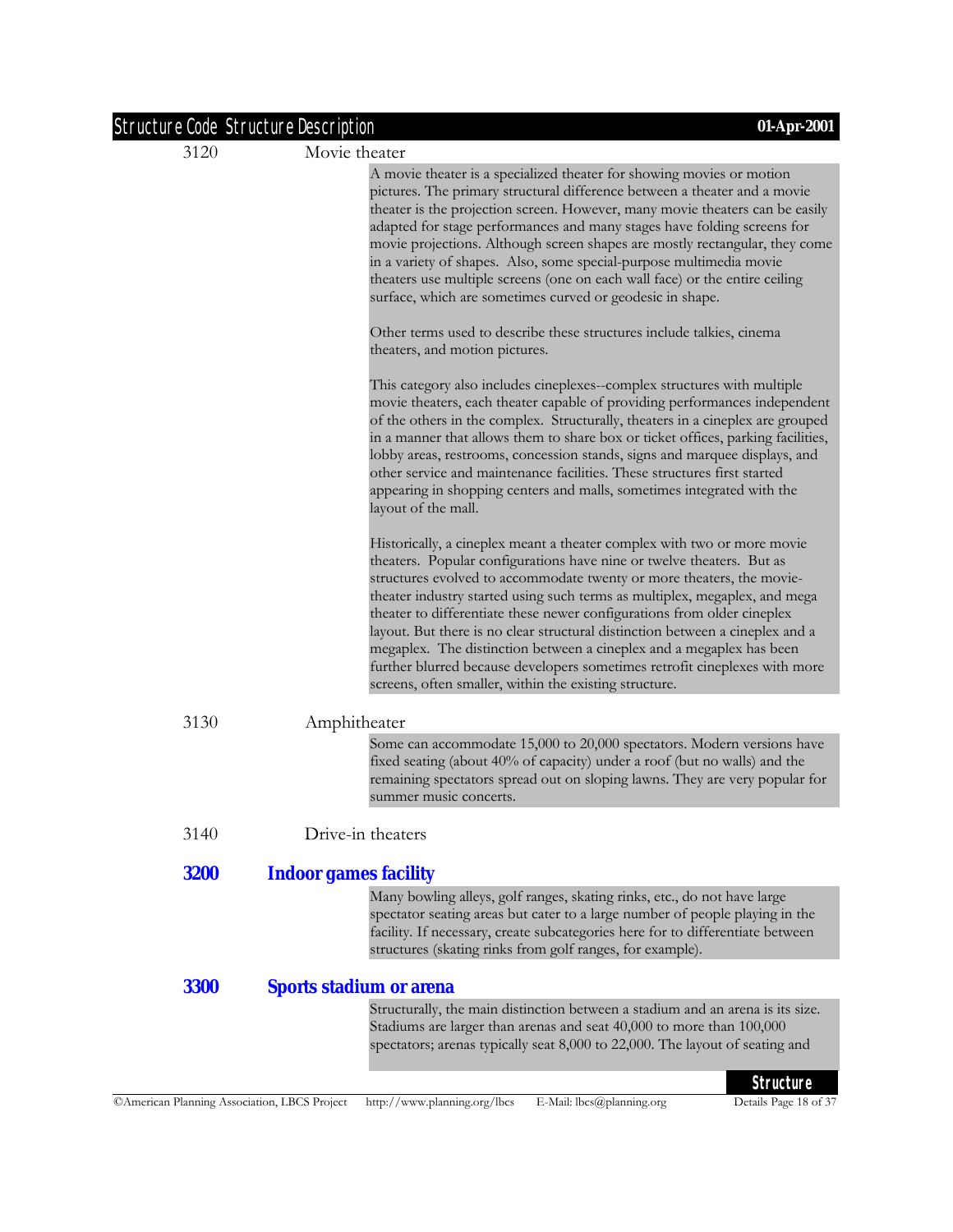sight lines in stadiums follow a fixed sport (baseball or football), whereas arenas are designed around the flat, central space whose size is about the size of a basketball court. Arenas also host circuses, ice shows, indoor soccer, hockey games, horse shows, and music concerts. Increasingly, many stadiums, especially domed facilities, are serving arena-like events.

Special event stadiums are the kind built for a single purpose or event (tennis, motor speedways, horse race tracks, velodromes, etc.).

Another common term for this category is coliseum. Note that the name of a facility may have the word coliseum in it but may in fact be a multipurpose structure (as described in the next category). Similarly, another confusing term is a facility with the name "civic center." It may refer to an arena, city hall, auditorium, or, sometimes, even a jail.

#### **3400 Exhibition, convention, or conference structure**

A typical exhibition hall facility occupies several city blocks and contains 50,000 to 700,000 square feet of contiguous flat floor space. These halls have high ceilings (25 to 35 feet) and can accommodate a variety of events. Some very large cities (Chicago, for example) have multilevel exhibition halls.

Convention structures have both an exhibition hall and a number of meeting rooms. Many also have kitchen and banquet facilities, and an auditorium for special events. Trade shows, public shows, conventions, food functions, receptions, dances, banquets, assemblies, and other activities are typically hosted in these structures.

Multipurpose structures have combinations of exhibition, convention, and arena facilities. Some of these may be co-located or created out of a single enclosed space that is reconfigured.

This category also includes the horseshoe-shaped auditorium buildings popular in the 1930s and 1940s in many midsize to big cities. These structures have a fixed stage at one end of a flat floor area on which were portable seats on risers and fixed seats on other levels. Multipurpose arenas have since replaced these kinds of structures.

Trade centers are not included here. They are usually a special-purpose office building for a specific group of enterprises (brokers, importers, freight forwarders, etc.). These structures belong in the office building category.

Merchandise marts also serve the same purpose as trade centers but also have permanent exhibit space (30,000 to 50,000 square feet) with lower ceilings than exhibition halls. These structures serve specific consumeroriented industries (gifts, apparel, furniture, floor coverings, computers, etc.). Because many cities do not have such facilities, these trade groups often use existing exhibition and convention facilities.

In Europe, exhibition hall facilities are also known as congress centers.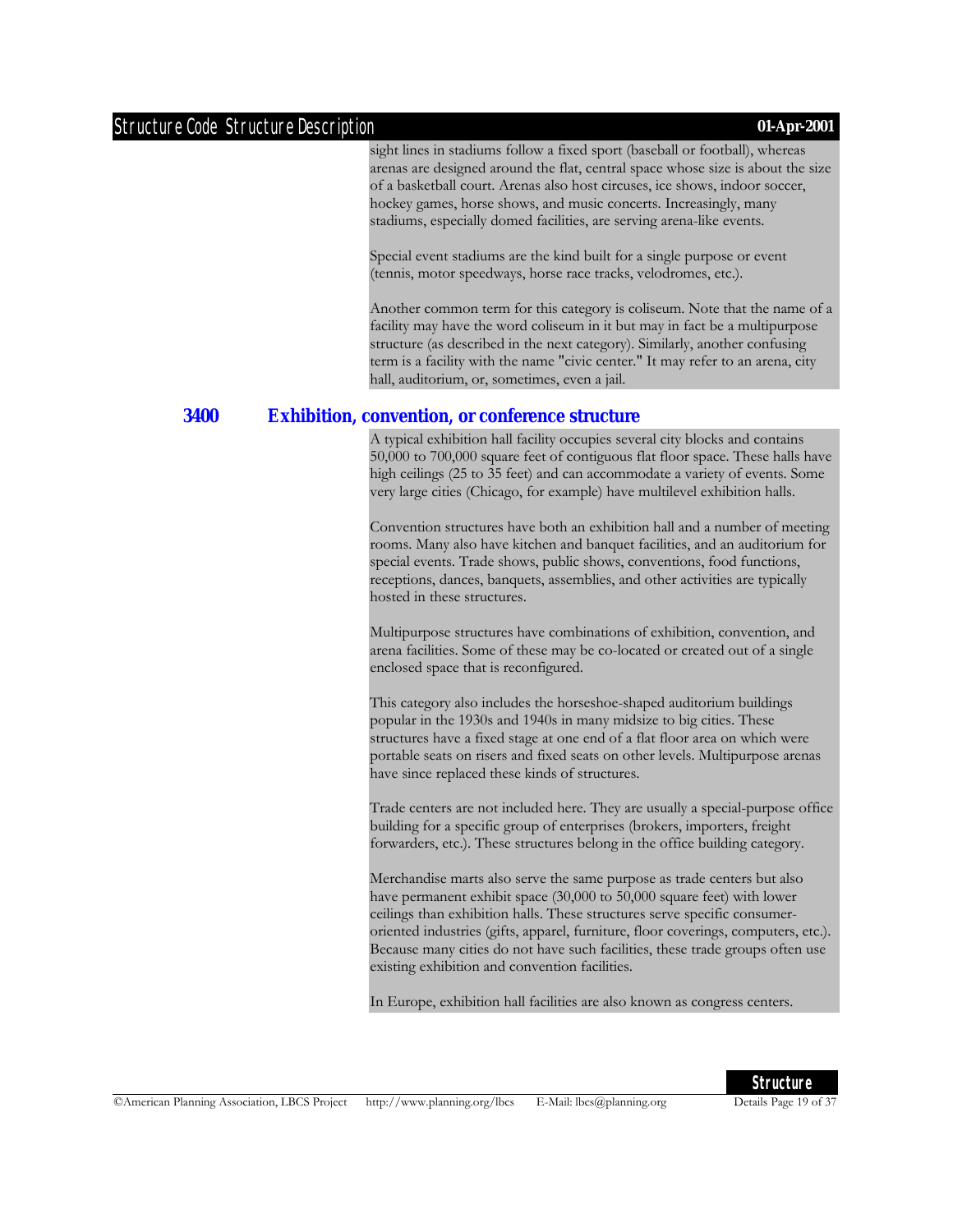#### **3500 Churches, synagogues, temples, mosques, etc.**

These are specialized religious structures that have pulpits, choirs, musical instruments, such as organs, pianos, and bands, besides large seating areas. Some churches, mosques, temples and other similar religious structures may also have towers (bell towers in churches, minars in mosques, or pagodas in temples). Many religious structures also have classrooms (for Sunday school activities) and residential quarters for one or two families. But the structures are primarily designed for worship and religious congregations. Some modern wedding chapels and structures that accommodate a wide range of religious or social activities are also included here.

Architecturally, church buildings have been known as either a schoolhouse, modern, traditional, courthouse, utility, or storefront churches. Except for the storefront variety, all these structures belong in this category. If an application needs to differentiate, use the definitions below to create subcategories.

Schoolhouse churches look like one-room schoolhouses, typically framebuilt in a rectangular shape with a double row of pews to define the cruciform aisle, and the pulpit centered at the head of the main aisle.

Modern churches refer to the explosion of innovative church forms popular with designers after World War II. They take many shapes and sizes with visually striking features (large entrances, long masonry spires, etc.).

Traditional churches refer to the standard rectangular plan with steep roof pitches, masonry built, and sometimes having tall bell towers or steeples.

Courthouse churches reflect the 1875-1925 American municipal architecture of urban centers. These centers often included the town bank, city hall, post office, and other public uses along with a church building designed to look like the courthouse.

Utility churches are buildings with low roofs, often constructed of concrete blocks, sometimes with vinyl sidings, and pointed or spiked steeples, if any. They primarily serve small independent denominations.

Not included in this category:

Storefront churches refer to a store or a similar structure not typically used for religious activities that is now used as a meeting place for a congregation. Structures adapted for congregations include barns, stores, warehouses, old public buildings, and single-family houses. The structure dimension should classify such structures in the appropriate structure category. Use the activity dimension to specify the religious congregation activities and the function dimension to identify the religious establishment.

Megachurches are mostly large structures that can seat several thousand people and have a variety of amenities and host a wide range of activities. The main structure has a stage with a pulpit with arena-style seating. It may also include facilities for teaching, broadcasting, entertaining, and selling gifts, books, and other paraphernalia. They may also include a chapel for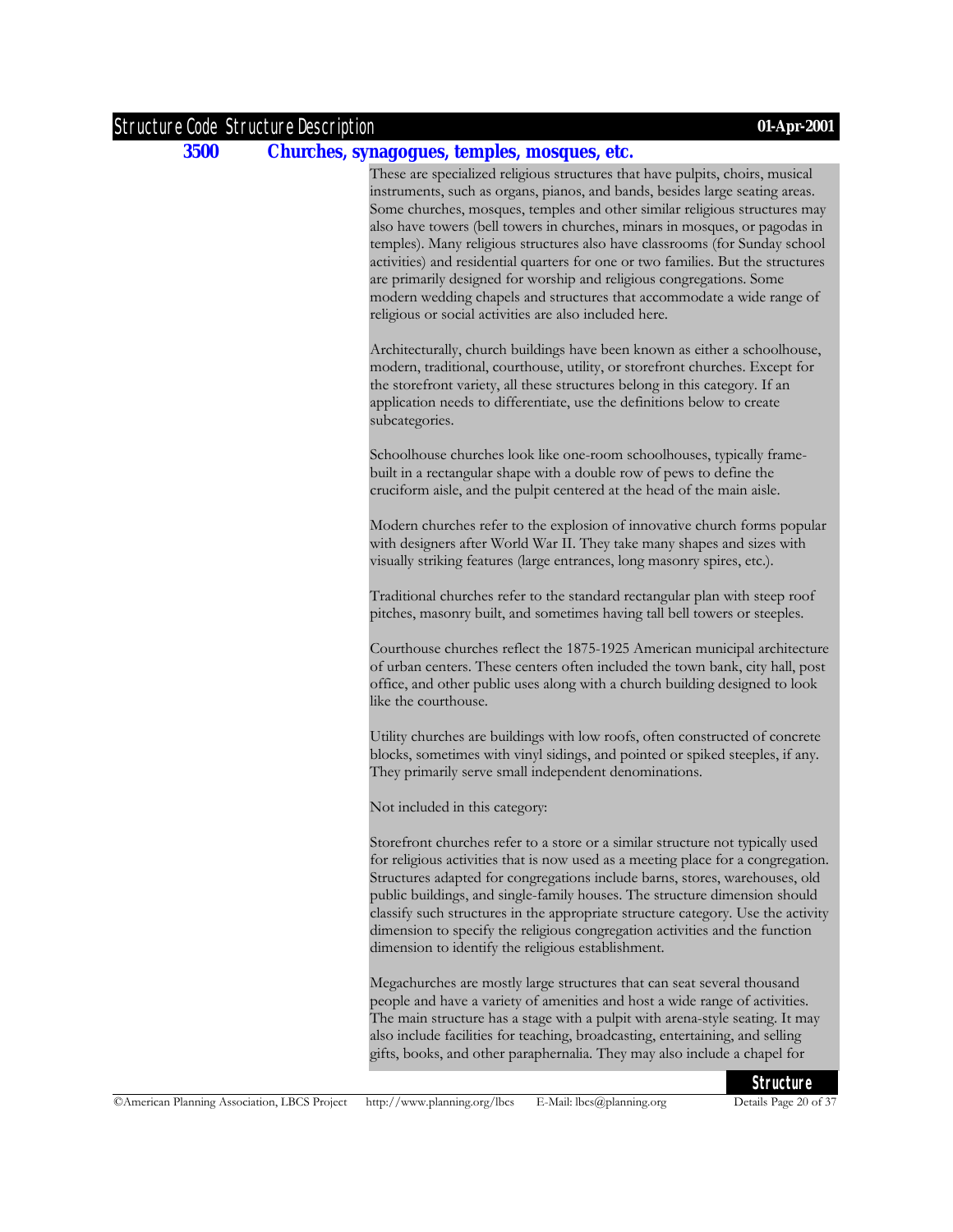|             | <b>Structure Code Structure Description</b><br>01-Apr-2001                                                                                                                                                                                                                                                                                                                 |
|-------------|----------------------------------------------------------------------------------------------------------------------------------------------------------------------------------------------------------------------------------------------------------------------------------------------------------------------------------------------------------------------------|
|             | weddings and funerals. The architecture and interior design evoke a<br>convention or civic center design and also generate similar traffic and<br>impacts. Such structures should be classified under exhibition and<br>convention center category.                                                                                                                        |
|             | Any other facility that has been converted for religious events and<br>congregations (houses, office buildings, community centers, etc.)                                                                                                                                                                                                                                   |
| 3600        | <b>Capitol buildings</b>                                                                                                                                                                                                                                                                                                                                                   |
|             | Structures specialized for assembly of elected and other public officials to<br>conduct public discourse. Although the main enclosure is similar to many<br>stepped or raised floor plans of theaters and auditoriums, the overall<br>structural characteristics of a capitol building includes other structures and<br>facilities associated with office-type activities. |
| 3700        | <b>Covered or partially covered atriums and public enclosures</b>                                                                                                                                                                                                                                                                                                          |
|             | Often found in downtown locations that provide shelter for large public<br>gatherings and communal activities.                                                                                                                                                                                                                                                             |
| <b>3800</b> | <b>Other community structures</b>                                                                                                                                                                                                                                                                                                                                          |
|             | This is a catch-all category for all other mass assembly structures, including<br>community halls, reception halls, wedding halls, etc.                                                                                                                                                                                                                                    |
| <b>3900</b> | <b>Passenger assembly</b>                                                                                                                                                                                                                                                                                                                                                  |
| 3910        | Mixed mode terminal                                                                                                                                                                                                                                                                                                                                                        |
| 3920        | Airport terminal                                                                                                                                                                                                                                                                                                                                                           |
| 3930        | Bus terminal                                                                                                                                                                                                                                                                                                                                                               |
| 3940        | Train station                                                                                                                                                                                                                                                                                                                                                              |
|             | Create subcategories if applications require specific train station type (long<br>distance versus transit). But many long distance stations also serve transit<br>and local trains.                                                                                                                                                                                        |
| 3950        | Harbor or port terminal                                                                                                                                                                                                                                                                                                                                                    |
|             | <b>4000 Institutional or community facilities</b>                                                                                                                                                                                                                                                                                                                          |
|             | Use this as a catch-all category when sufficient detail about structure types<br>are not available (for example, when using remotely sensed data).                                                                                                                                                                                                                         |
| 4100        | <b>Medical facility</b>                                                                                                                                                                                                                                                                                                                                                    |
| 4110        | Hospital building                                                                                                                                                                                                                                                                                                                                                          |
| 4120        | Medical clinic building                                                                                                                                                                                                                                                                                                                                                    |

**Structure**<br>Details Page 21 of 37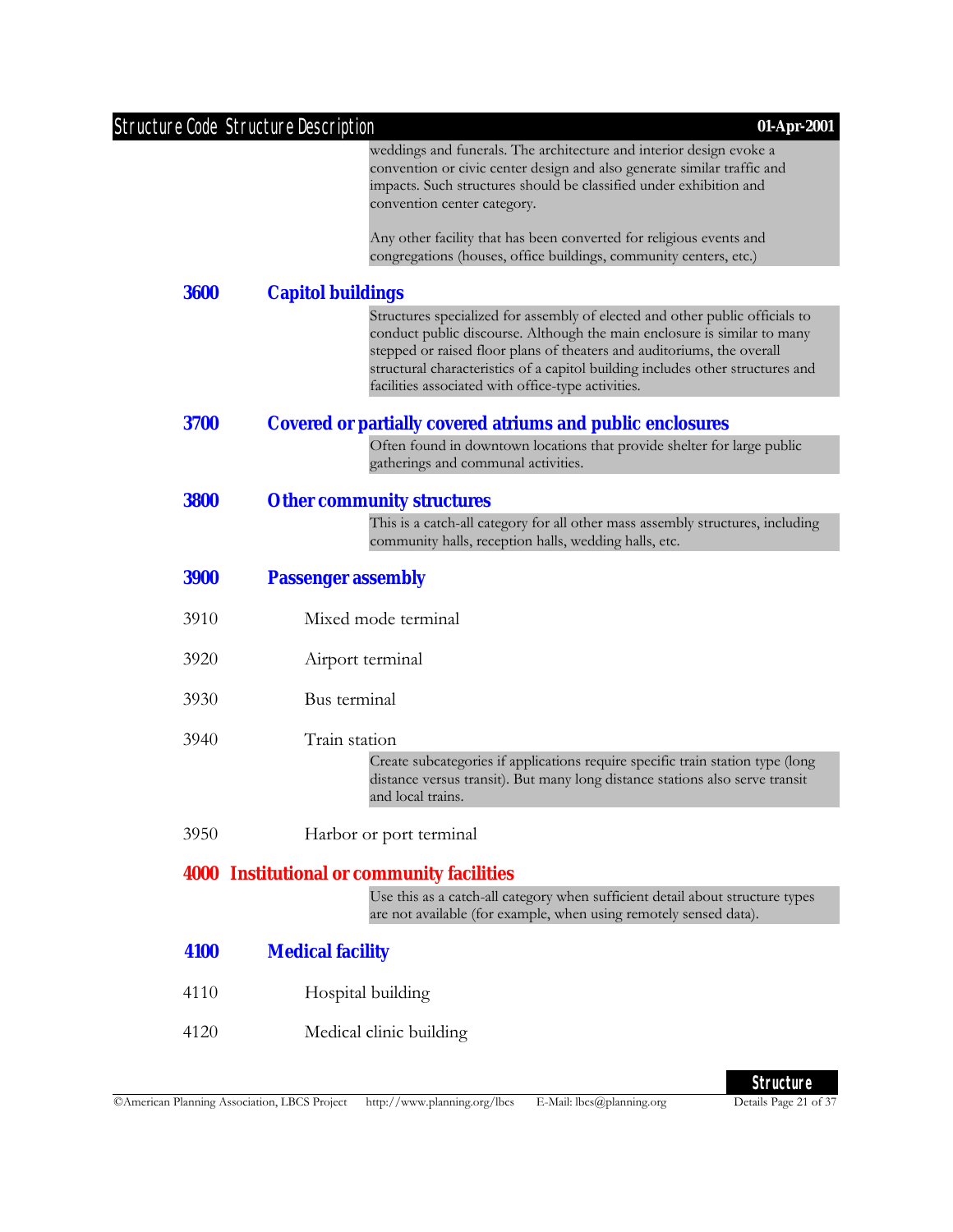| 4200        | <b>School or university buildings</b>                                                                                                                                                                                                                                                                                                                                                                                                                |  |
|-------------|------------------------------------------------------------------------------------------------------------------------------------------------------------------------------------------------------------------------------------------------------------------------------------------------------------------------------------------------------------------------------------------------------------------------------------------------------|--|
| 4210        | Grade school                                                                                                                                                                                                                                                                                                                                                                                                                                         |  |
| 4220        | College or university facility                                                                                                                                                                                                                                                                                                                                                                                                                       |  |
| 4230        | Trade or specialty school facility                                                                                                                                                                                                                                                                                                                                                                                                                   |  |
| <b>4300</b> | <b>Library building</b>                                                                                                                                                                                                                                                                                                                                                                                                                              |  |
| 4400        | <b>Museum, exhibition, or similar facility</b>                                                                                                                                                                                                                                                                                                                                                                                                       |  |
| 4410        | Exhibitions and art galleries                                                                                                                                                                                                                                                                                                                                                                                                                        |  |
| 4420        | Planetarium                                                                                                                                                                                                                                                                                                                                                                                                                                          |  |
| 4430        | Aquarium                                                                                                                                                                                                                                                                                                                                                                                                                                             |  |
| 4440        | Outdoor facility, no major structure                                                                                                                                                                                                                                                                                                                                                                                                                 |  |
| 4450        | Zoological parks<br>Besides the normal viewing and tourist areas, zoos may also have special<br>structures and enclosures for various zoological and botanical habitats. They<br>also have extensive veterinary and animal services along with associated<br>administration buildings. When a zoo is part of a larger park, for example, a<br>state park, use the appropriate site dimension category to identify such land-<br>use characteristics. |  |
| 4500        | <b>Public safety-related facility</b>                                                                                                                                                                                                                                                                                                                                                                                                                |  |
| 4510        | Fire and rescue station                                                                                                                                                                                                                                                                                                                                                                                                                              |  |
| 4520        | Police station                                                                                                                                                                                                                                                                                                                                                                                                                                       |  |
| 4530        | Emergency operation center                                                                                                                                                                                                                                                                                                                                                                                                                           |  |
| <b>4600</b> | Jails, penitentiaries, detention centers, and other correctional facilities                                                                                                                                                                                                                                                                                                                                                                          |  |
| <b>4700</b> | <b>Cemetery, monument, tombstone, or mausoleum</b>                                                                                                                                                                                                                                                                                                                                                                                                   |  |
|             | The three traditional cemetery types are: the monument cemetery, the lawn<br>cemetery, and the garden memorial park. Each is a distinct facility type,<br>although it may appear that the main difference is in the way the site is<br>developed.<br>The monument cemetery, which evolved from ancient churchyard burial<br>grounds, has stone memorials. The lawn cemetery, features lawns with                                                     |  |
|             | extensive landscaping and looks like a park, and the memorials are<br><b>Structure</b>                                                                                                                                                                                                                                                                                                                                                               |  |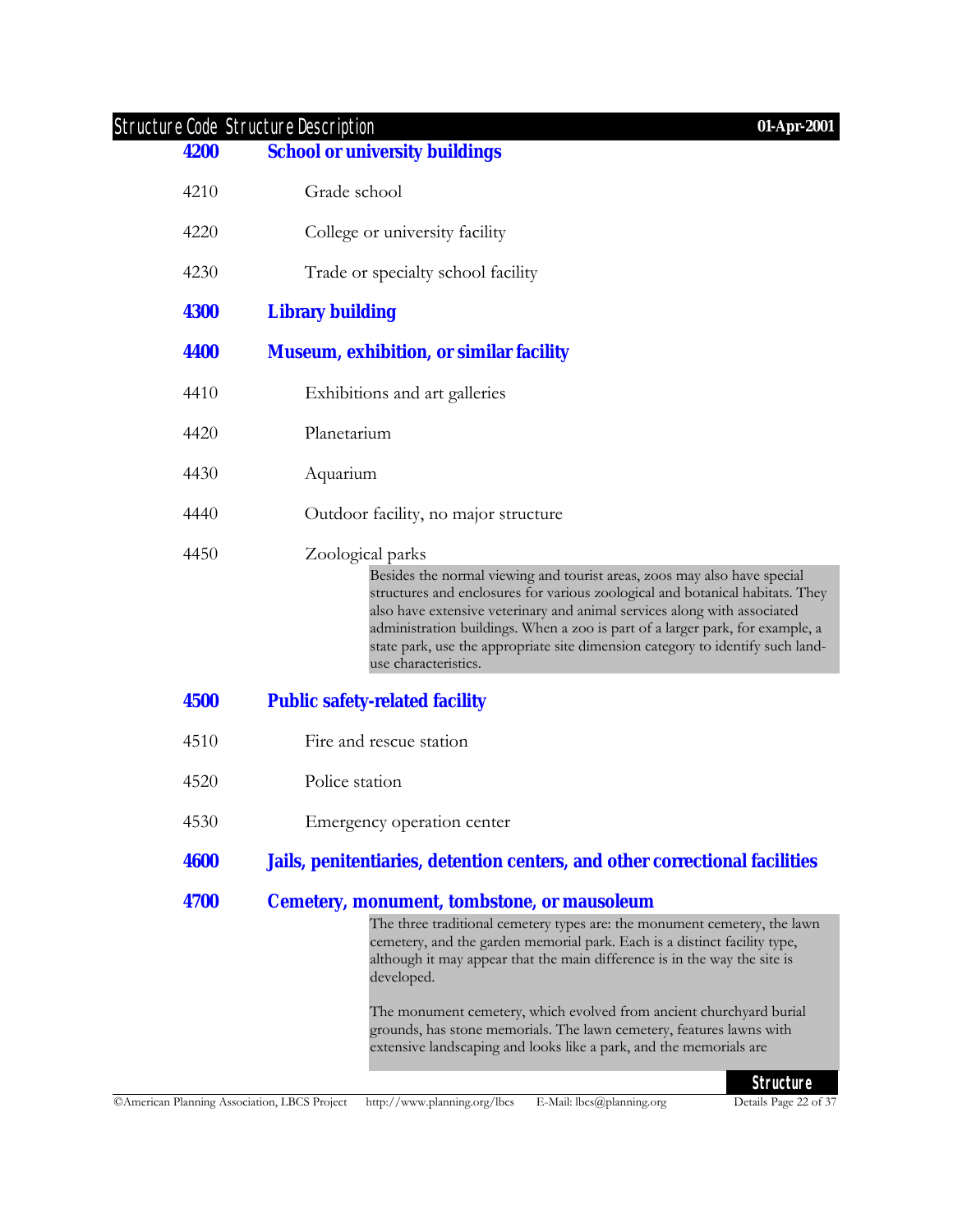sometimes bronze. They evolved from a need to have wide public acceptance for new cemeteries. The garden memorial park is a logical extension of the lawn cemetery with elaborate sculptures and architectural features that counter the monotonous lawns and memorials. Memorials in all types of cemeteries vary from a simple tombstone to elaborate mausoleums.

Many plans recognize the open space quality of cemeteries by placing jogging and bike trails adjacent to such areas. Also, some cemeteries have allowed other recreational uses on unplotted parts of the property. Classify or capture such uses of a cemetery in the activity dimension.

#### **4800 Funeral homes and cremation facilities**

Land-use plans traditionally treated such facilities as serving a community function. Even though many funeral homes now are for-profit enterprises, for lack of a more suitable category, this facility type remains in the community facility category.

Many funeral homes may look like large older-style single-family residential structures but have significant structural differences to accommodate funeral functions. They often contain one or more assembly rooms that can hold 25 to 400 people, several smaller rooms for embalming, caskets, showing, and other functions, and because the funeral plant is a 24-hour operation, they often have sleeping quarters for a family.

#### **5000 Transportation-related facilities**

#### **5100 Linear or network feature**

Many local land-use databases do not have parcel IDs for road segments, including rights-of-way. A typical community may have as much as 15% of its total land consumed by such linear features. Tracking the total amount of land consumed by such facilities is becoming increasingly critical for answering many planning applications. Even in cases where GIS-based maps ignore roads as a category when mapping, the underlying geometry has polygons assigned to the rights-of-way. This category is a way to assign a structure type for such polygons in the GIS, or for parcels that are road segments in the database. See the LBCS web site for further details about this issue.

- 5110 Pedestrian trail, sidewalks, etc.
- 5120 Bicycle and other nonmotorized paths
- 5130 Highways and roads

The subcategories provided for roads follow the Federal Highway Administration's (FHWA) functional road classification scheme. This scheme explains to Metropolitan Planning Organizations how they can meet specific reporting requirements of the Intermodal Surface Transportation Efficiency Act of 1991. Many local and state agencies use the same categories for their local planning applications.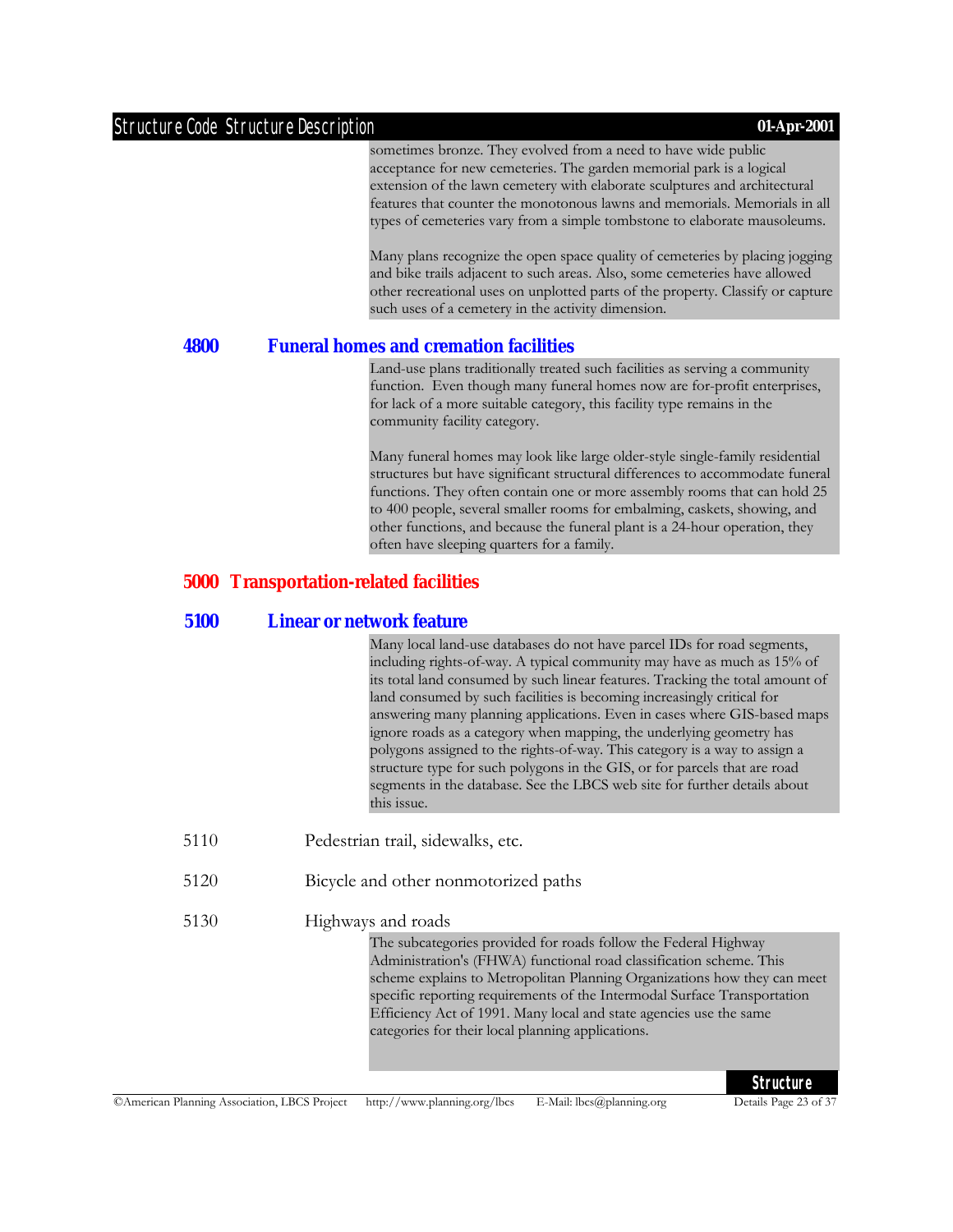| <b>Structure Code Structure Description</b> | 01-Apr-2001                                                                                                                                                                                                                                                                                                                                                                                                                                                                                                                                                     |
|---------------------------------------------|-----------------------------------------------------------------------------------------------------------------------------------------------------------------------------------------------------------------------------------------------------------------------------------------------------------------------------------------------------------------------------------------------------------------------------------------------------------------------------------------------------------------------------------------------------------------|
|                                             | The two additional subcategories, local and alley, provided below can capture<br>some additional local road types. Local roads may be private or unfunded<br>roads. Alleys are commonly used in denser urban areas.                                                                                                                                                                                                                                                                                                                                             |
|                                             | There is no color scheme for roads in most local planning applications; they<br>are left white or colored black. Depending on the scale of the map (regional<br>or statewide maps), roads are may be shown as dark (usually black) lines. But<br>ISTEA reporting requirements specify the following scheme for regional or<br>statewide maps:                                                                                                                                                                                                                   |
|                                             | Interstate highways - Blue solid line<br>Other Freeways and expressways - Brown solid line<br>Other principal arterials - Red solid line<br>Minor arterials - Green solid line<br>Major collectors - Purple solid line<br>Minor collectors - Yellow solid line                                                                                                                                                                                                                                                                                                  |
|                                             | All future routes classified should be shown as dashed lines using the<br>appropriate color. At this scale where roads are depicted as lines, local roads<br>and alleys may be too small to register on a map, but if they do, use black<br>dashed lines.                                                                                                                                                                                                                                                                                                       |
| 5131                                        | Principal arterial--interstate                                                                                                                                                                                                                                                                                                                                                                                                                                                                                                                                  |
| 5132                                        | Principal arterial--freeway and expressway                                                                                                                                                                                                                                                                                                                                                                                                                                                                                                                      |
| 5133                                        | Other principal arterial                                                                                                                                                                                                                                                                                                                                                                                                                                                                                                                                        |
| 5134                                        | Minor arterial                                                                                                                                                                                                                                                                                                                                                                                                                                                                                                                                                  |
| 5135                                        | Major collector                                                                                                                                                                                                                                                                                                                                                                                                                                                                                                                                                 |
| 5136                                        | Minor collector                                                                                                                                                                                                                                                                                                                                                                                                                                                                                                                                                 |
| 5137                                        | Local road                                                                                                                                                                                                                                                                                                                                                                                                                                                                                                                                                      |
| 5138                                        | Alley                                                                                                                                                                                                                                                                                                                                                                                                                                                                                                                                                           |
| 5139                                        | Other nonclassified road                                                                                                                                                                                                                                                                                                                                                                                                                                                                                                                                        |
| 5140                                        | Highway bridges and tunnels<br>Because these structures are of special concern for emergency management<br>and other disaster recovery applications, they appear in a separate category<br>useful for emergency planners. Many state and federal emergency<br>management applications (as described in the U.S. Federal Emergency<br>Management Agency's HAZUS manual) specify this distinction.<br>This category may be applicable when individual segments of roads are<br>classified. For many local land-use applications, this linear facility (along with |
|                                             | $C$ <sub>tructuro</sub>                                                                                                                                                                                                                                                                                                                                                                                                                                                                                                                                         |

**Structure**<br>Details Page 24 of 37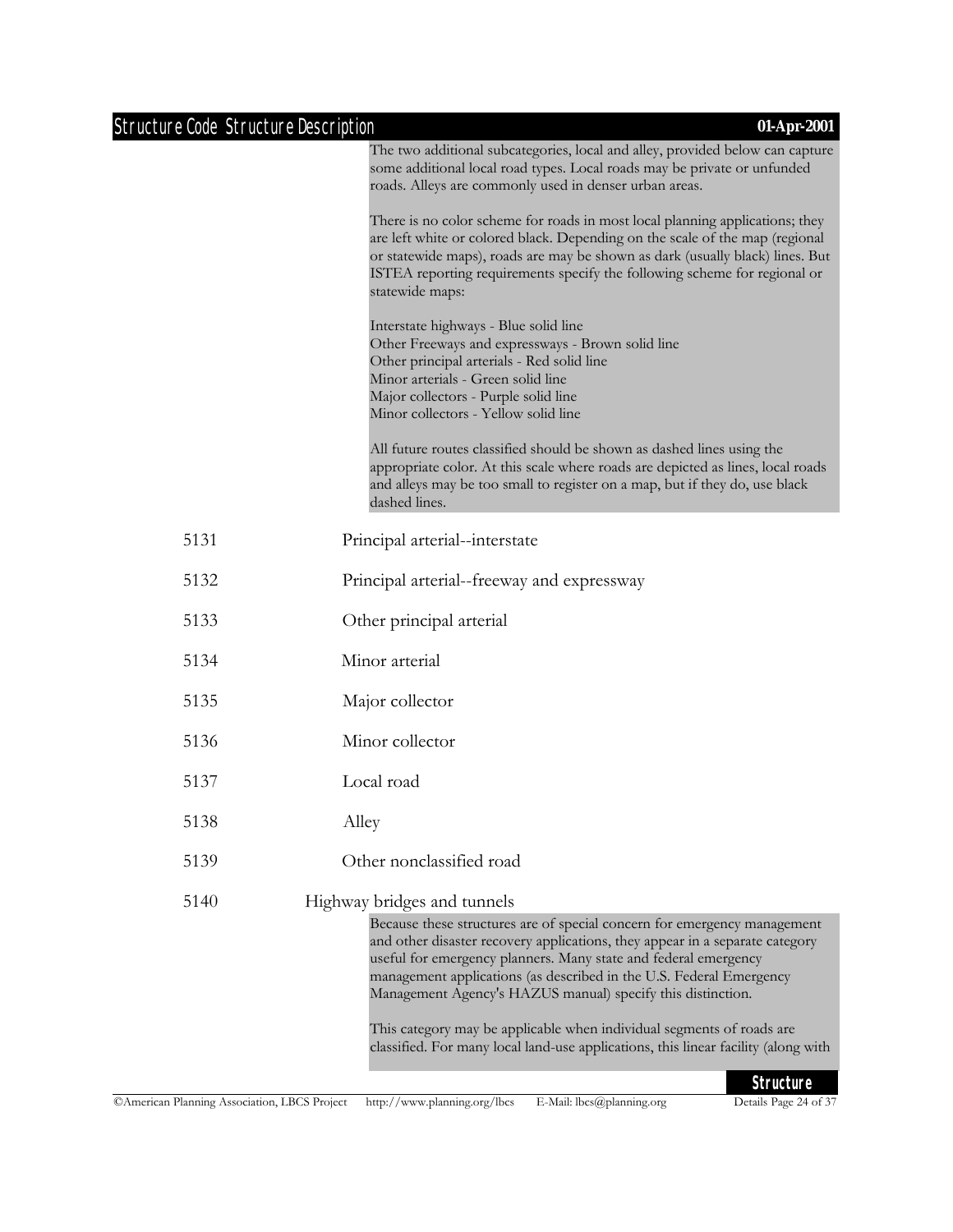the right-of-way) may appear as a road segment. As local databases improve their accuracy, this category will increasingly become significant.

- 5150 Railroads, including monorails, etc.
- 5160 Waterways

#### **5200 Automobile parking facilities**

- 5210 Surface parking, open
- 5220 Surface parking, covered
- 5230 Multistoried parking structure with ramps
- 5240 Underground parking structure with ramps
- 5250 Rooftop parking facility
- **5300 Bus stop shelter**
- **5400 Bus or truck maintenance facility**

#### **5500 Water transportation or marine related**

5510 Port fuel facility

Because these structures are of special concern for emergency management and other disaster recovery applications, they appear in a separate category with subcategories useful for emergency planners. Many state and federal emergency management applications (as described in the U.S. Federal Emergency Management Agency's HAZUS manual) specify these distinctions.

- 5511 Port fuel facility with anchored tanks, with back-up power
- 5512 Port fuel facility with anchored tanks, without back-up power
- 5513 Port fuel facility with unanchored tanks, with back-up power
- 5514 Port fuel facility with unanchored tanks, without back-up power
- 5515 Port fuel facility with buried tanks
- 5520 Pier, dock, wharf, or jetty
- 5530 Lighthouse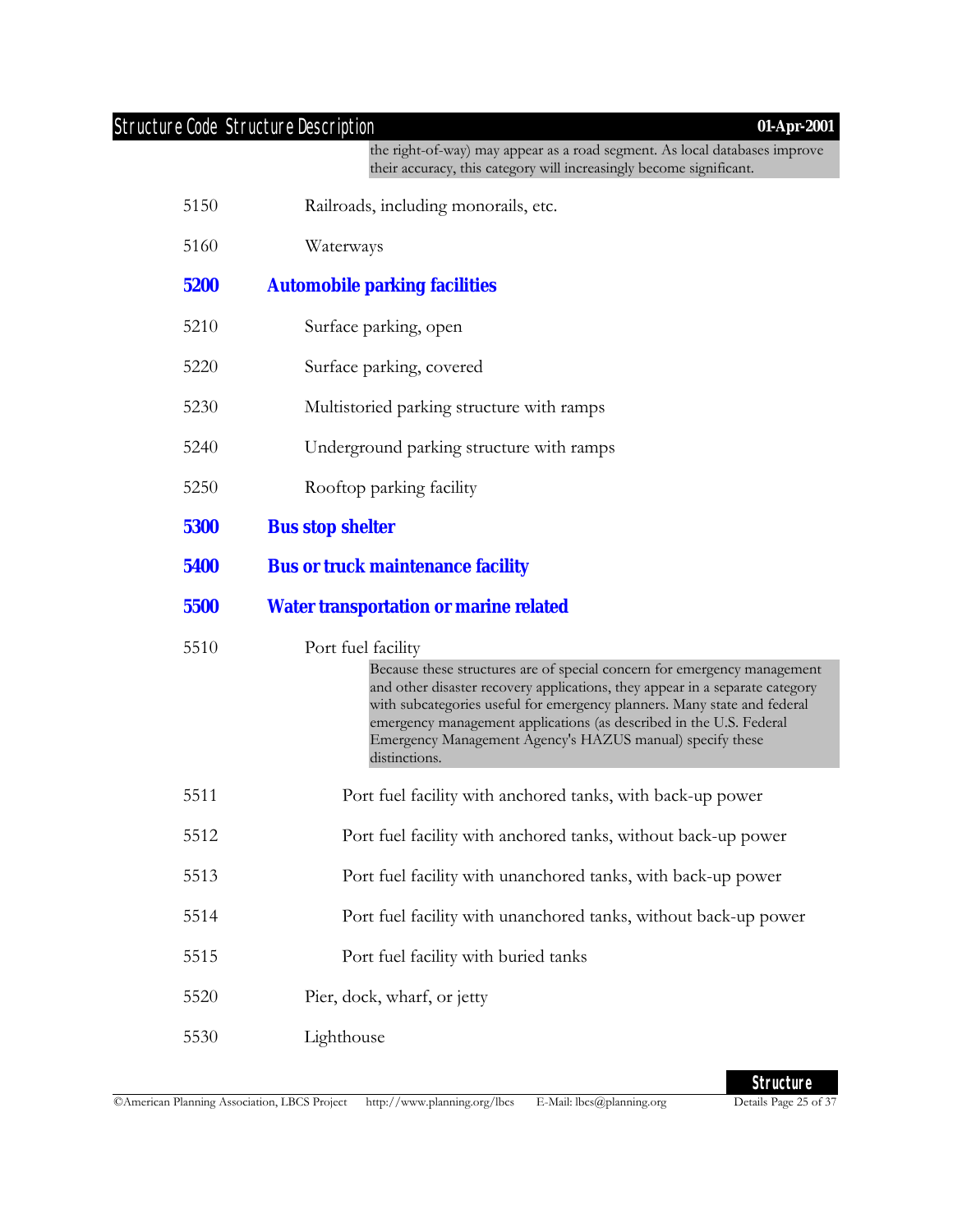|      | <b>Structure Code Structure Description</b><br>01-Apr-2001                                                                                                                                                                                                                                                                                                                                                                               |
|------|------------------------------------------------------------------------------------------------------------------------------------------------------------------------------------------------------------------------------------------------------------------------------------------------------------------------------------------------------------------------------------------------------------------------------------------|
| 5540 | Riverboats and other anchored facilities                                                                                                                                                                                                                                                                                                                                                                                                 |
|      | Includes riverboats and barges used for casinos, entertainment, residential, or<br>other purposes. For anchored parts of such facilities, include them in this<br>category as well.                                                                                                                                                                                                                                                      |
| 5550 | Port storage or warehouse                                                                                                                                                                                                                                                                                                                                                                                                                |
| 5551 | Stationary port handling equipment                                                                                                                                                                                                                                                                                                                                                                                                       |
| 5552 | Rail mounted port handling equipment                                                                                                                                                                                                                                                                                                                                                                                                     |
| 5553 | Port warehouses                                                                                                                                                                                                                                                                                                                                                                                                                          |
| 5600 | <b>Air and space transportation facility</b>                                                                                                                                                                                                                                                                                                                                                                                             |
| 5610 | Runway                                                                                                                                                                                                                                                                                                                                                                                                                                   |
| 5620 | Airport maintenance and hangar facility                                                                                                                                                                                                                                                                                                                                                                                                  |
| 5630 | Airport control tower                                                                                                                                                                                                                                                                                                                                                                                                                    |
| 5640 | Heliport facility                                                                                                                                                                                                                                                                                                                                                                                                                        |
| 5650 | Glideport, seaport, stolport, ultralight or baloonport facility                                                                                                                                                                                                                                                                                                                                                                          |
| 5700 | <b>Railroad facility</b>                                                                                                                                                                                                                                                                                                                                                                                                                 |
| 5710 | Railroad switching facility                                                                                                                                                                                                                                                                                                                                                                                                              |
| 5720 | Railroad sheds and other support structures                                                                                                                                                                                                                                                                                                                                                                                              |
|      | <b>6000 Utility and other nonbuilding structures</b>                                                                                                                                                                                                                                                                                                                                                                                     |
| 6100 | <b>Utility structures on right-of-way</b>                                                                                                                                                                                                                                                                                                                                                                                                |
| 6110 | Electric lines, phone and cable lines, etc.<br>Because these structures are of special concern for emergency management<br>and other disaster recovery applications, they appear in a separate category<br>with subcategories useful for emergency planners. Many state and federal<br>emergency management applications (as described in the U.S. Federal<br>Emergency Management Agency's HAZUS manual) specify these<br>distinctions. |
| 6111 | Distribution circuits with seismically designed components                                                                                                                                                                                                                                                                                                                                                                               |
| 6112 | Distribution circuits with standard components                                                                                                                                                                                                                                                                                                                                                                                           |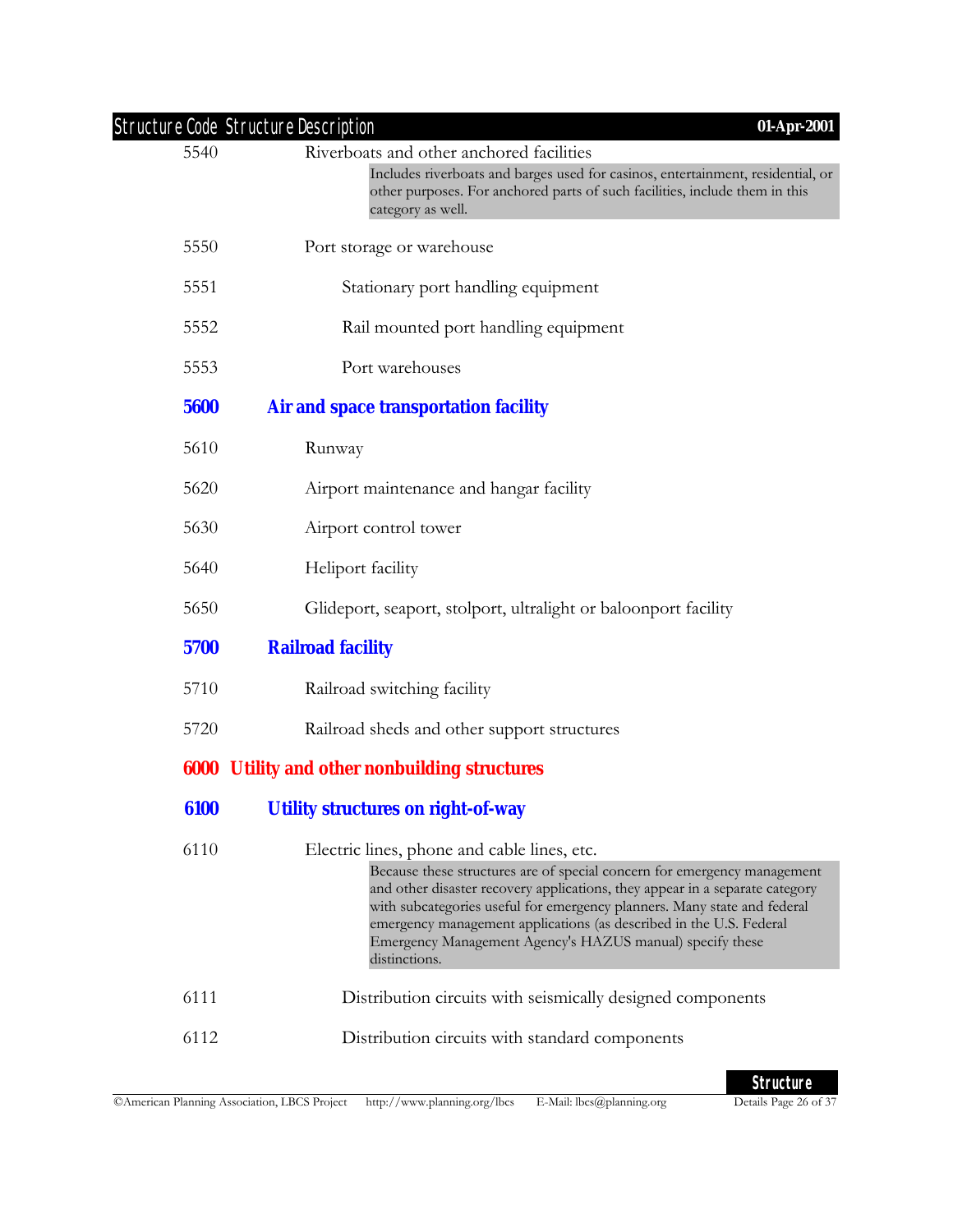|      | <b>Structure Code Structure Description</b><br>01-Apr-2001                                                                                                                                                                                                                                                                                                                                |
|------|-------------------------------------------------------------------------------------------------------------------------------------------------------------------------------------------------------------------------------------------------------------------------------------------------------------------------------------------------------------------------------------------|
| 6120 | Gas and fuel lines                                                                                                                                                                                                                                                                                                                                                                        |
| 6130 | Water supply lines                                                                                                                                                                                                                                                                                                                                                                        |
|      | Because these structures are of special concern for emergency management<br>and other disaster recovery applications, they appear in a separate category<br>with subcategories useful for emergency planners. Many state and federal<br>emergency management applications (as described in the U.S. Federal<br>Emergency Management Agency's HAZUS manual) specify these<br>distinctions. |
| 6131 | <b>Brittle</b> pipelines                                                                                                                                                                                                                                                                                                                                                                  |
| 6132 | Ductile pipelines                                                                                                                                                                                                                                                                                                                                                                         |
| 6140 | Steam and air conditioning lines                                                                                                                                                                                                                                                                                                                                                          |
| 6150 | Irrigation channels                                                                                                                                                                                                                                                                                                                                                                       |
| 6160 | Sewer and waste water lines                                                                                                                                                                                                                                                                                                                                                               |
|      | Because these structures are of special concern for emergency management<br>and other disaster recovery applications, they appear in a separate category<br>with subcategories useful for emergency planners. Many state and federal<br>emergency management applications (as described in the U.S. Federal<br>Emergency Management Agency's HAZUS manual) specify these<br>distinctions. |
| 6161 | <b>Brittle</b> pipelines                                                                                                                                                                                                                                                                                                                                                                  |
| 6162 | Ductile pipelines                                                                                                                                                                                                                                                                                                                                                                         |
| 6200 | <b>Water-supply-related facility</b>                                                                                                                                                                                                                                                                                                                                                      |
| 6210 | Water supply pump station                                                                                                                                                                                                                                                                                                                                                                 |
|      | Because these structures are of special concern for emergency management<br>and other disaster recovery applications, they appear in a separate category<br>with subcategories useful for emergency planners. Many state and federal<br>emergency management applications (as described in the U.S. Federal<br>Emergency Management Agency's HAZUS manual) specify these<br>distinctions. |
| 6211 | Pumping plant with anchored equipment < 10 MGD                                                                                                                                                                                                                                                                                                                                            |
| 6212 | Pumping plant with unanchored equipment < 10 MGD                                                                                                                                                                                                                                                                                                                                          |
| 6213 | Pumping plant with anchored equipment > 10 MGD                                                                                                                                                                                                                                                                                                                                            |
| 6214 | Pumping plant with unanchored equipment >10 MGD                                                                                                                                                                                                                                                                                                                                           |
|      |                                                                                                                                                                                                                                                                                                                                                                                           |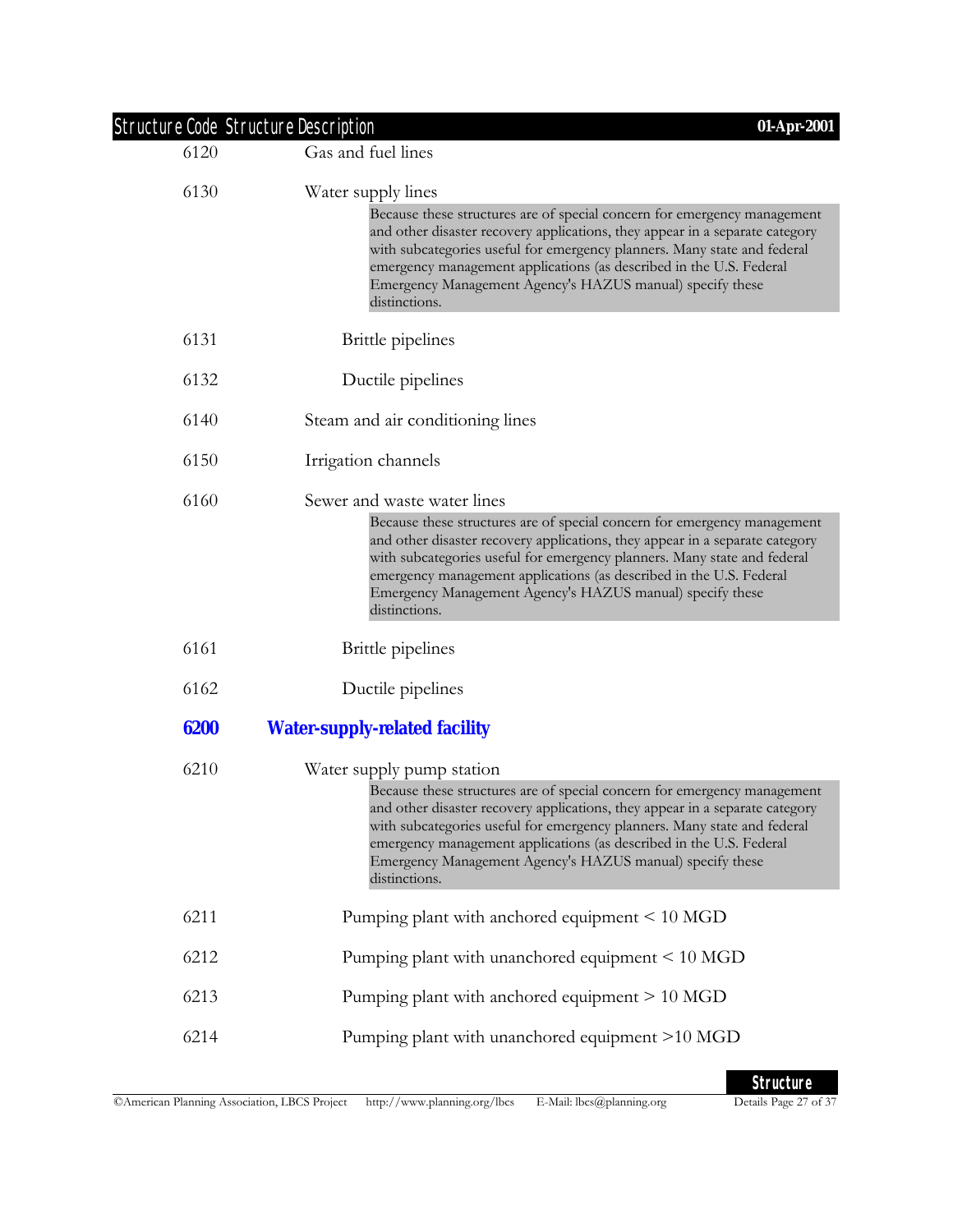| Structure Code Structure Description |                                                                                                                                                                                                                                                                                                                                                                                                                                           | 01-Apr-2001 |
|--------------------------------------|-------------------------------------------------------------------------------------------------------------------------------------------------------------------------------------------------------------------------------------------------------------------------------------------------------------------------------------------------------------------------------------------------------------------------------------------|-------------|
| 6220                                 | Dam                                                                                                                                                                                                                                                                                                                                                                                                                                       |             |
|                                      | Because these structures are of special concern for emergency management<br>and other disaster recovery applications, they appear in a separate category<br>with subcategories useful for emergency planners. Many state and federal<br>emergency management applications (as described in the U.S. Federal<br>Emergency Management Agency's HAZUS manual) specify these<br>distinctions.                                                 |             |
|                                      | These categories also match the facility types specified in the Federal<br>Geographic Data Committee's facility standards.                                                                                                                                                                                                                                                                                                                |             |
| 6221                                 | Earth dam, arch                                                                                                                                                                                                                                                                                                                                                                                                                           |             |
| 6222                                 | Earth dam, multi-arch                                                                                                                                                                                                                                                                                                                                                                                                                     |             |
| 6223                                 | Buttress dam                                                                                                                                                                                                                                                                                                                                                                                                                              |             |
| 6224                                 | Gravity dam, rockfill                                                                                                                                                                                                                                                                                                                                                                                                                     |             |
| 6225                                 | Gravity dam, concrete                                                                                                                                                                                                                                                                                                                                                                                                                     |             |
| 6226                                 | Gravity dam, masonry                                                                                                                                                                                                                                                                                                                                                                                                                      |             |
| 6227                                 | Gravity dam, stone                                                                                                                                                                                                                                                                                                                                                                                                                        |             |
| 6228                                 | Gravity dam, timber crib                                                                                                                                                                                                                                                                                                                                                                                                                  |             |
| 6230                                 | Levee                                                                                                                                                                                                                                                                                                                                                                                                                                     |             |
| 6240                                 | Culvert                                                                                                                                                                                                                                                                                                                                                                                                                                   |             |
| 6250                                 | Water tank (elevated, at grade, underground)<br>Because these structures are of special concern for emergency management<br>and other disaster recovery applications, they appear in a separate category<br>with subcategories useful for emergency planners. Many state and federal<br>emergency management applications (as described in the U.S. Federal<br>Emergency Management Agency's HAZUS manual) specify these<br>distinctions. |             |
| 6251                                 | On-ground anchored concrete tank                                                                                                                                                                                                                                                                                                                                                                                                          |             |
| 6252                                 | On-ground unanchored concrete tank                                                                                                                                                                                                                                                                                                                                                                                                        |             |
| 6253                                 | On-ground anchored steel tank                                                                                                                                                                                                                                                                                                                                                                                                             |             |
| 6254                                 | On-ground unanchored steel tank                                                                                                                                                                                                                                                                                                                                                                                                           |             |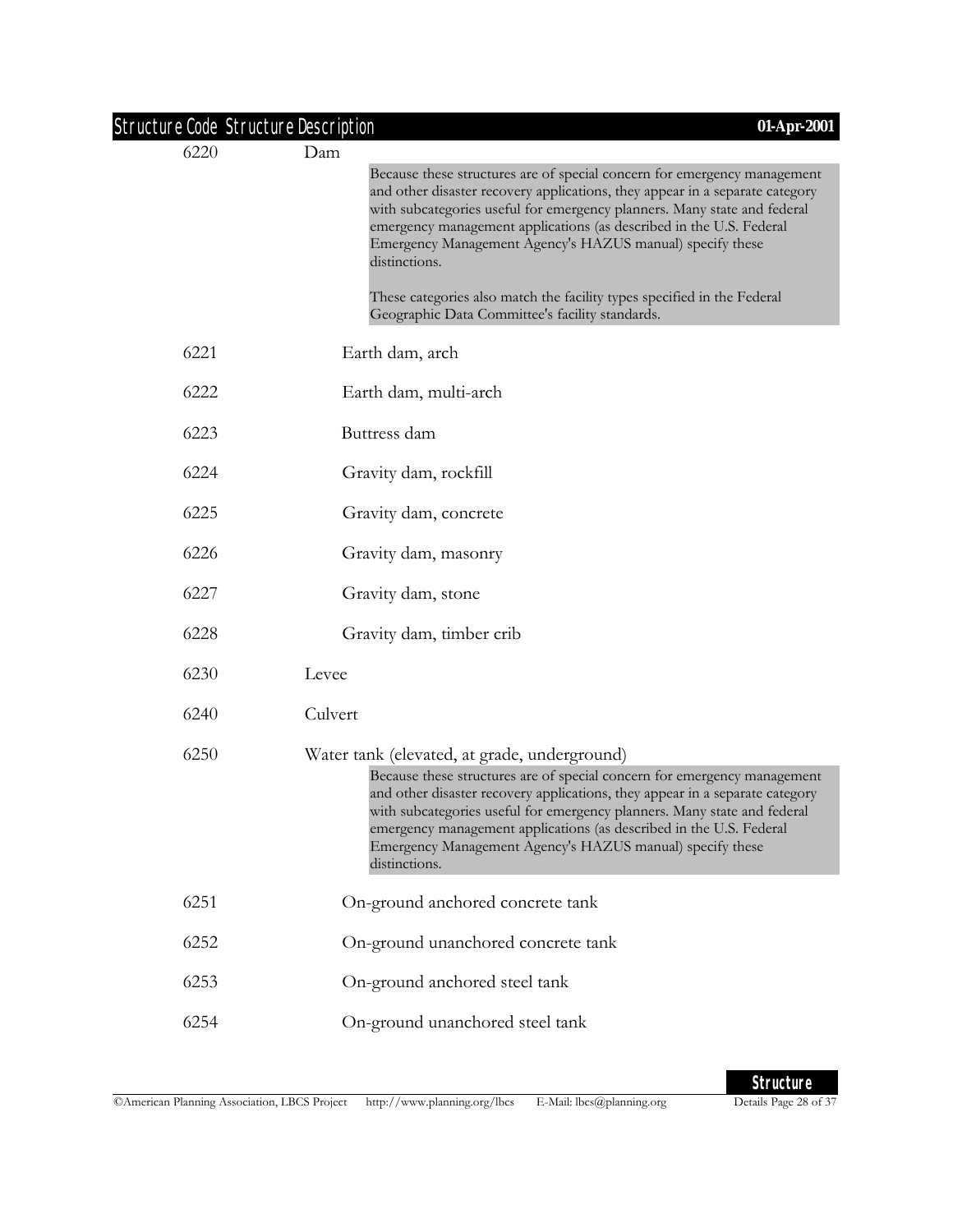|      | <b>Structure Code Structure Description</b><br>01-Apr-2001                                                                                                                                                                                                                                                                                                                                                                                   |
|------|----------------------------------------------------------------------------------------------------------------------------------------------------------------------------------------------------------------------------------------------------------------------------------------------------------------------------------------------------------------------------------------------------------------------------------------------|
| 6255 | Above ground steel tank                                                                                                                                                                                                                                                                                                                                                                                                                      |
| 6256 | On-ground wood tank                                                                                                                                                                                                                                                                                                                                                                                                                          |
| 6257 | Buried concrete tank                                                                                                                                                                                                                                                                                                                                                                                                                         |
| 6260 | Wells                                                                                                                                                                                                                                                                                                                                                                                                                                        |
| 6270 | Water treatment and purification (WTP) facility<br>Because these structures are of special concern for emergency management<br>and other disaster recovery applications, they appear in a separate category<br>with subcategories useful for emergency planners. Many state and federal<br>emergency management applications (as described in the U.S. Federal<br>Emergency Management Agency's HAZUS manual) specify these<br>distinctions. |
| 6271 | WTP with anchored components $\leq 50$ MGD                                                                                                                                                                                                                                                                                                                                                                                                   |
| 6272 | WTP with unanchored components $\leq 50$ MGD                                                                                                                                                                                                                                                                                                                                                                                                 |
| 6273 | WTP with anchored components 50-200 MGD                                                                                                                                                                                                                                                                                                                                                                                                      |
| 6274 | WTP with unanchored components 50-200 MGD                                                                                                                                                                                                                                                                                                                                                                                                    |
| 6275 | WTP with anchored components $> 200$ MGD                                                                                                                                                                                                                                                                                                                                                                                                     |
| 6276 | WTP with unanchored components $> 200$ MGD                                                                                                                                                                                                                                                                                                                                                                                                   |
| 6280 | Water reservoir                                                                                                                                                                                                                                                                                                                                                                                                                              |
| 6290 | Other irrigation facilities                                                                                                                                                                                                                                                                                                                                                                                                                  |
| 6300 | <b>Sewer and waste-related facility</b>                                                                                                                                                                                                                                                                                                                                                                                                      |
| 6310 | Storage or pumping station facility<br>Because these structures are of special concern for emergency management<br>and other disaster recovery applications, they appear in a separate category<br>with subcategories useful for emergency planners. Many state and federal<br>emergency management applications (as described in the U.S. Federal<br>Emergency Management Agency's HAZUS manual) specify these<br>distinctions.             |
| 6311 | Lift stations with anchored components $\leq 10$ MGD                                                                                                                                                                                                                                                                                                                                                                                         |
| 6312 | Lift stations with unanchored components $\leq 10$ MGD                                                                                                                                                                                                                                                                                                                                                                                       |
| 6313 | Lift stations with anchored components $> 10$ MGD                                                                                                                                                                                                                                                                                                                                                                                            |
|      | Chruchuro                                                                                                                                                                                                                                                                                                                                                                                                                                    |

**Structure**<br>Details Page 29 of 37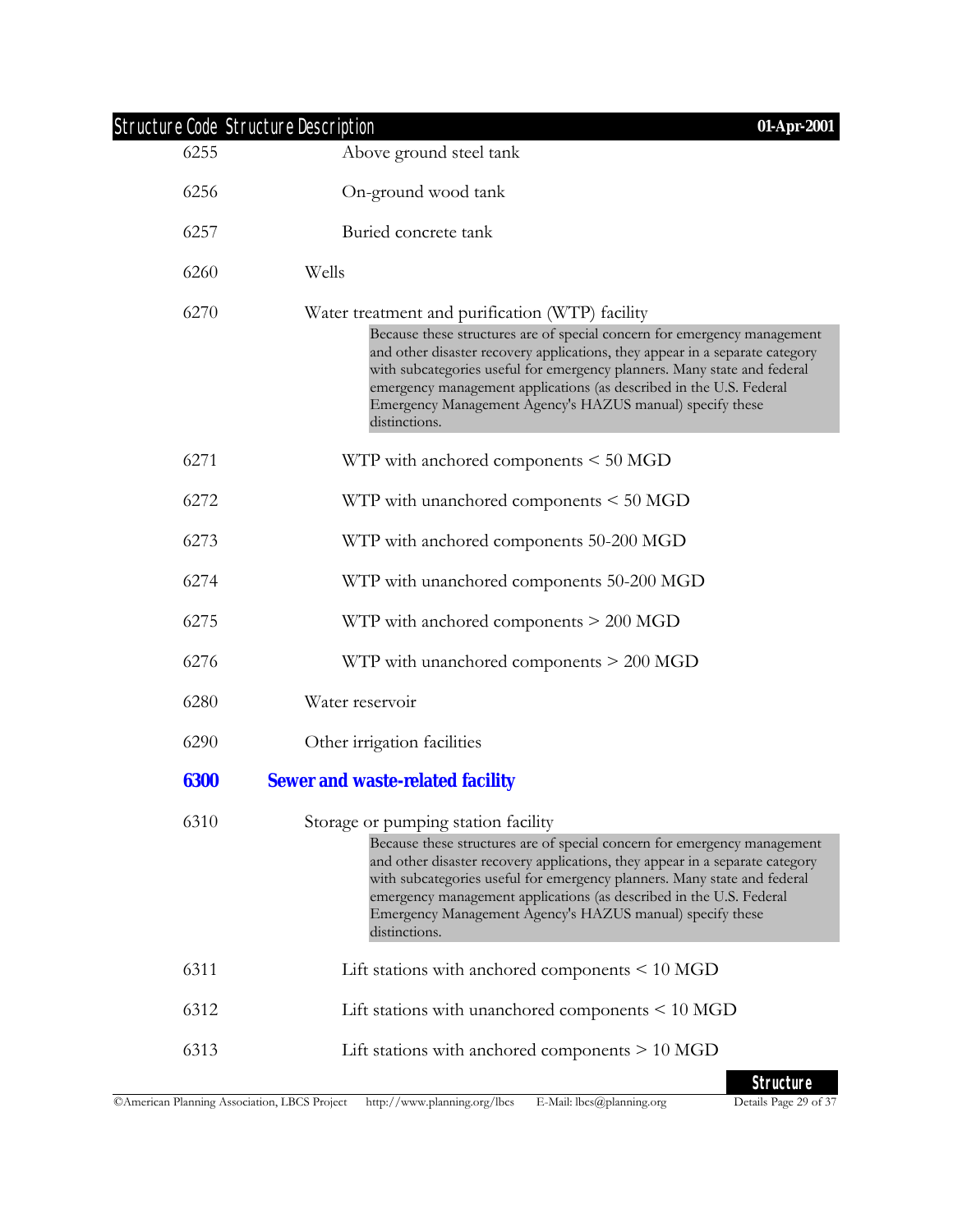| Structure Code Structure Description | 01-Apr-2001                                                                                                                                                                                                                                                                                                                                                                                                                                                                                                                                                                                                                                                                                                                                                                                                                                                                                                                                                                                                                                                                                                                                                                                                                                           |
|--------------------------------------|-------------------------------------------------------------------------------------------------------------------------------------------------------------------------------------------------------------------------------------------------------------------------------------------------------------------------------------------------------------------------------------------------------------------------------------------------------------------------------------------------------------------------------------------------------------------------------------------------------------------------------------------------------------------------------------------------------------------------------------------------------------------------------------------------------------------------------------------------------------------------------------------------------------------------------------------------------------------------------------------------------------------------------------------------------------------------------------------------------------------------------------------------------------------------------------------------------------------------------------------------------|
| 6314                                 | Lift stations with unanchored components $> 10$ MGD                                                                                                                                                                                                                                                                                                                                                                                                                                                                                                                                                                                                                                                                                                                                                                                                                                                                                                                                                                                                                                                                                                                                                                                                   |
| 6320                                 | Landfill facility<br>Area fill and trench fill are two commonly known facility types. The area<br>method is employed to fill a depleted quarry pit, a canyon, or a natural<br>depression. After a day's worth of dumping, heavy tractors compact the solid<br>wastes evenly, and cover the layer with dirt or other inert solid wastes. In<br>canyon-type landfills, cover materials may come from scraping the walls. The<br>final grade of such landfills is made even with the surrounding topography.<br>In the trench fill method, dump trucks deposit waste in trenches dug out for<br>this purpose. Heavy bulldozers in the trench compact and even the surface.<br>At day's end, the bulldozers use dirt from the excavated material to cover the<br>surface. Heavy front-end loaders, scrapers, and other equipment are used for<br>digging trenches. When this type of landfill is completed, its grade is usually<br>higher than the original grade.<br>Because landfills try to keep the working surface as small as possible, they<br>may not be visible in aerial pictures.<br>Landfills are also synonymous with resource recovery facilities where some<br>of the waste products are separated for recycling or additional treatment. |
|                                      |                                                                                                                                                                                                                                                                                                                                                                                                                                                                                                                                                                                                                                                                                                                                                                                                                                                                                                                                                                                                                                                                                                                                                                                                                                                       |
| 6330                                 | Incinerator, composting, or similar facility<br>Mainly industrial in character, these facilities may sometimes be co-located<br>with landfills and other solid waste operations.                                                                                                                                                                                                                                                                                                                                                                                                                                                                                                                                                                                                                                                                                                                                                                                                                                                                                                                                                                                                                                                                      |
| 6340                                 | Hazardous waste storage facility<br>This single category should serve most planning applications. However,<br>communities that have a variety of hazardous waste facilities and want to<br>further delineate such facilities may do so by using the subcategories. But for<br>the rest, this one category should suffice. All emergency preparedness plans<br>require inventory of such facilities, and common applications include local<br>traffic routing rules.                                                                                                                                                                                                                                                                                                                                                                                                                                                                                                                                                                                                                                                                                                                                                                                   |
| 6341                                 | High-level waste facility<br>These facilities handle the most hazardous of all waste products-fission<br>products, which have high-intensity and penetrating radioactivity. The<br>processes involved are heavily mechanized because humans cannot come                                                                                                                                                                                                                                                                                                                                                                                                                                                                                                                                                                                                                                                                                                                                                                                                                                                                                                                                                                                               |
| 6342                                 | into contact with these such materials.<br>Transuranic waste facility<br>These facilities mainly bury the radioactive materials because they decay<br>longer (half-life may be several thousand years) than the fission type.<br>Equipment and structures reflect mining and large-scale industrial operations.                                                                                                                                                                                                                                                                                                                                                                                                                                                                                                                                                                                                                                                                                                                                                                                                                                                                                                                                       |
| 6343                                 | Spent fuel facility<br>Normally these are co-located with nuclear reactor facilities and contain large<br>water pools to store spent fuel. Such fuel is considered high-level waste, but                                                                                                                                                                                                                                                                                                                                                                                                                                                                                                                                                                                                                                                                                                                                                                                                                                                                                                                                                                                                                                                              |
|                                      | <b>Structure</b>                                                                                                                                                                                                                                                                                                                                                                                                                                                                                                                                                                                                                                                                                                                                                                                                                                                                                                                                                                                                                                                                                                                                                                                                                                      |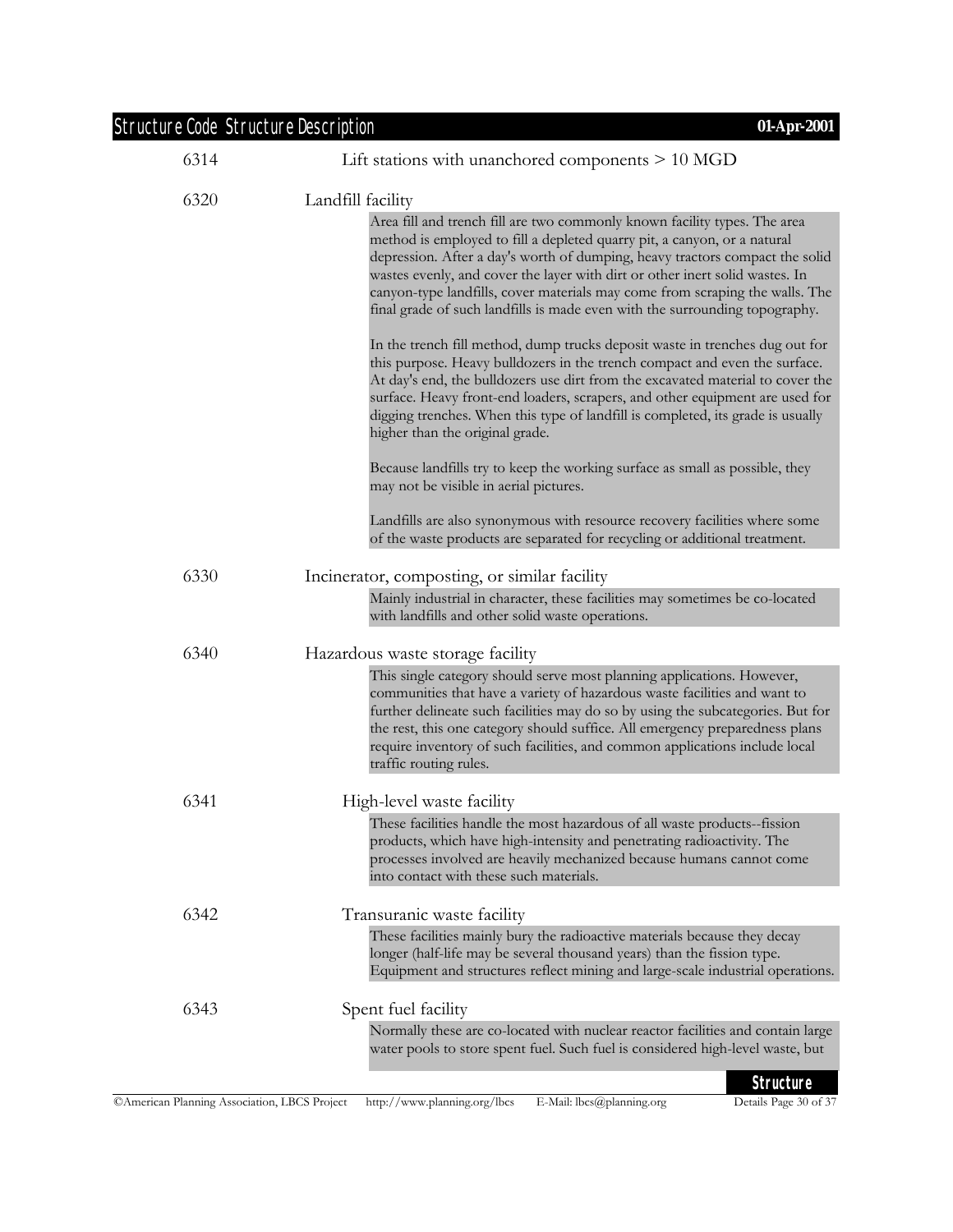|      | <b>Structure Code Structure Description</b><br>01-Apr-2001                                                                                                                                                                                                                                                                                                                                                                                           |
|------|------------------------------------------------------------------------------------------------------------------------------------------------------------------------------------------------------------------------------------------------------------------------------------------------------------------------------------------------------------------------------------------------------------------------------------------------------|
|      | many former nuclear reactor sites still function as spent-fuel facilities until<br>the fuel can be disposed.                                                                                                                                                                                                                                                                                                                                         |
| 6344 | Low-level waste facility                                                                                                                                                                                                                                                                                                                                                                                                                             |
|      | Such facilities collect, store, and process low-level radiation waste from<br>industrial, commercial, and institutional sources. Their primary operation is<br>to reduce the volume of radioactive material though filtration, evaporation,<br>incineration, and compaction. The transportation and movement of wastes<br>to these facilities are regulated and adequate emergency preparedness<br>includes risks of pollution from such facilities. |
| 6350 | Sewer treatment plant                                                                                                                                                                                                                                                                                                                                                                                                                                |
|      | Because these structures are of special concern for emergency management<br>and other disaster recovery applications, they appear in a separate category<br>with subcategories useful for emergency planners. Many state and federal<br>emergency management applications (as described in the U.S. Federal<br>Emergency Management Agency's HAZUS manual) specify these<br>distinctions.                                                            |
| 6351 | Wastewater Treatment Plant (WWTP) with anchored components<br>$< 50$ MGD                                                                                                                                                                                                                                                                                                                                                                             |
| 6352 | WWTP with unanchored components < 50 MGD                                                                                                                                                                                                                                                                                                                                                                                                             |
| 6353 | WWTP with anchored components 50-200 MGD                                                                                                                                                                                                                                                                                                                                                                                                             |
| 6354 | WWTP with unanchored components 50-200 MGD                                                                                                                                                                                                                                                                                                                                                                                                           |
| 6355 | WWTP with anchored components > 200 MGD                                                                                                                                                                                                                                                                                                                                                                                                              |
| 6356 | WWTP with unanchored components > 200 MGD                                                                                                                                                                                                                                                                                                                                                                                                            |
| 6400 | <b>Gas or electric power generation facility</b>                                                                                                                                                                                                                                                                                                                                                                                                     |
| 6410 | Gas storage and distribution facility                                                                                                                                                                                                                                                                                                                                                                                                                |
| 6420 | Gas compressor stations<br>Because these structures are of special concern for emergency management<br>and other disaster recovery applications, they appear in a separate category<br>with subcategories useful for emergency planners. Many state and federal<br>emergency management applications (as described in the U.S. Federal<br>Emergency Management Agency's HAZUS manual) specify these<br>distinctions.                                 |
| 6421 | Gas compressor stations with anchored components                                                                                                                                                                                                                                                                                                                                                                                                     |
| 6422 | Gas compressor stations with unanchored components                                                                                                                                                                                                                                                                                                                                                                                                   |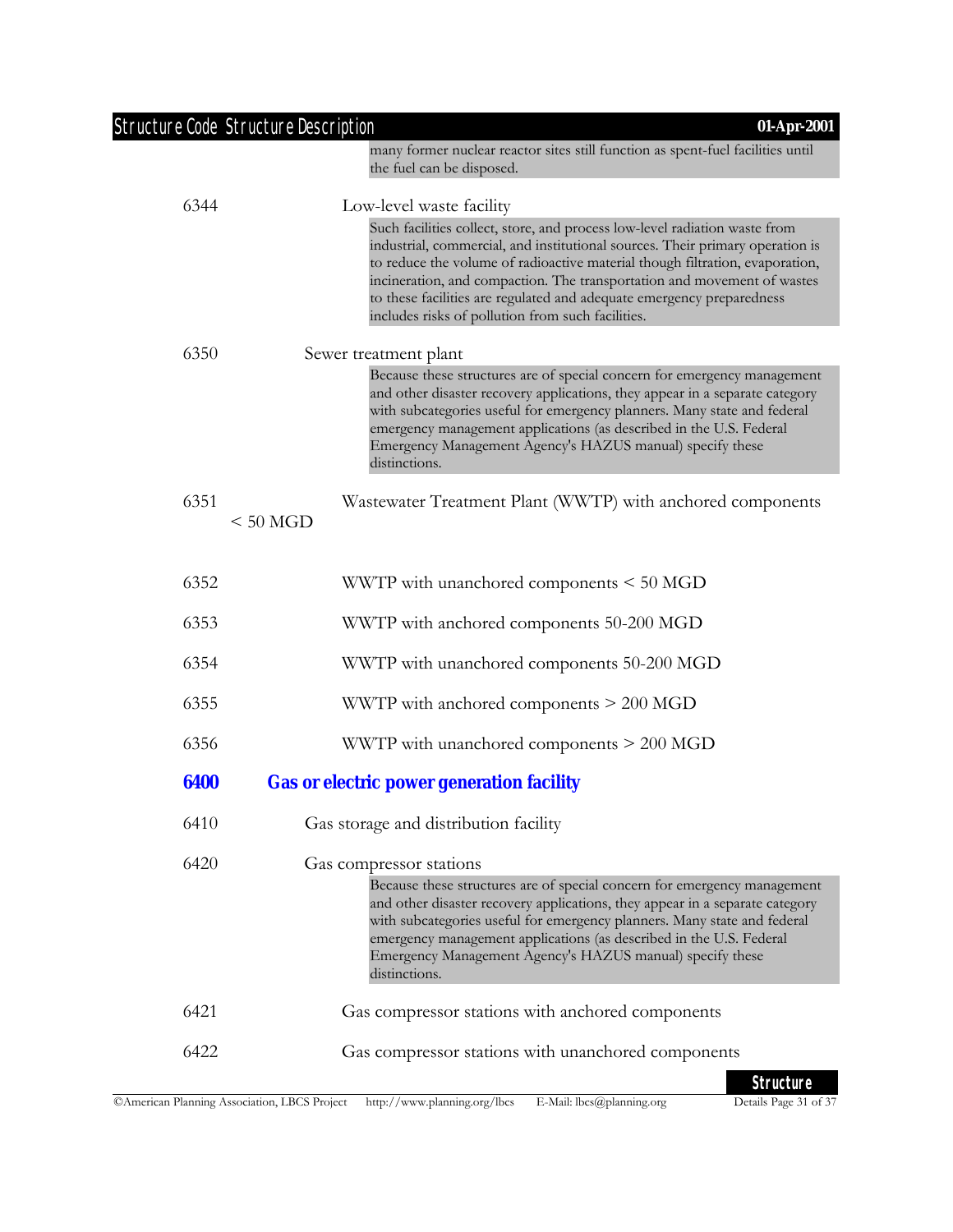| Structure Code Structure Description | 01-Apr-2001                                                                                                                                                                                                                                                                                                                                                                                                          |
|--------------------------------------|----------------------------------------------------------------------------------------------------------------------------------------------------------------------------------------------------------------------------------------------------------------------------------------------------------------------------------------------------------------------------------------------------------------------|
| 6430                                 | Power generation plants<br>Because these structures are of special concern for emergency management<br>and other disaster recovery applications, they appear in a separate category<br>with subcategories useful for emergency planners. Many state and federal<br>emergency management applications (as described in the U.S. Federal<br>Emergency Management Agency's HAZUS manual) specify these<br>distinctions. |
| 6431                                 | Power plants with anchored components < 100 MW                                                                                                                                                                                                                                                                                                                                                                       |
| 6432                                 | Power plants with unanchored components < 100 MW                                                                                                                                                                                                                                                                                                                                                                     |
| 6433                                 | Power plants with anchored components $> 100$ MW                                                                                                                                                                                                                                                                                                                                                                     |
| 6434                                 | Power plants with unanchored components >100 MW                                                                                                                                                                                                                                                                                                                                                                      |
| 6440                                 | Electric substation and distribution facility                                                                                                                                                                                                                                                                                                                                                                        |
|                                      | Because these structures are of special concern for emergency management<br>and other disaster recovery applications, they appear in a separate category<br>with subcategories useful for emergency planners. Many state and federal<br>emergency management applications (as described in the U.S. Federal<br>Emergency Management Agency's HAZUS manual) specify these<br>distinctions.                            |
| 6441                                 | Low-voltage (115 KV) substation with anchored components                                                                                                                                                                                                                                                                                                                                                             |
| 6442                                 | Low-voltage (115 KV) substation with unanchored components                                                                                                                                                                                                                                                                                                                                                           |
| 6443                                 | Medium-voltage (230 KV) substation with anchored components                                                                                                                                                                                                                                                                                                                                                          |
| 6444                                 | Medium-voltage (230 KV) substation with unanchored components                                                                                                                                                                                                                                                                                                                                                        |
| 6445                                 | High-voltage (500 KV) substation with anchored components                                                                                                                                                                                                                                                                                                                                                            |
| 6446                                 | High-voltage (500 KV) substation with unanchored components                                                                                                                                                                                                                                                                                                                                                          |
| 6450                                 | Geothermal facility                                                                                                                                                                                                                                                                                                                                                                                                  |
| 6460                                 | Solar and other forms of energy facility<br>Includes windmills, solar panel farms, etc. Windmills are also known by<br>other specialized terms, such as air mill, horizontal air mill, post mill, smock<br>mill, and tower mill.                                                                                                                                                                                     |
| 6500                                 | <b>Communication towers</b>                                                                                                                                                                                                                                                                                                                                                                                          |

6510 Radio, TV, or wireless transmitter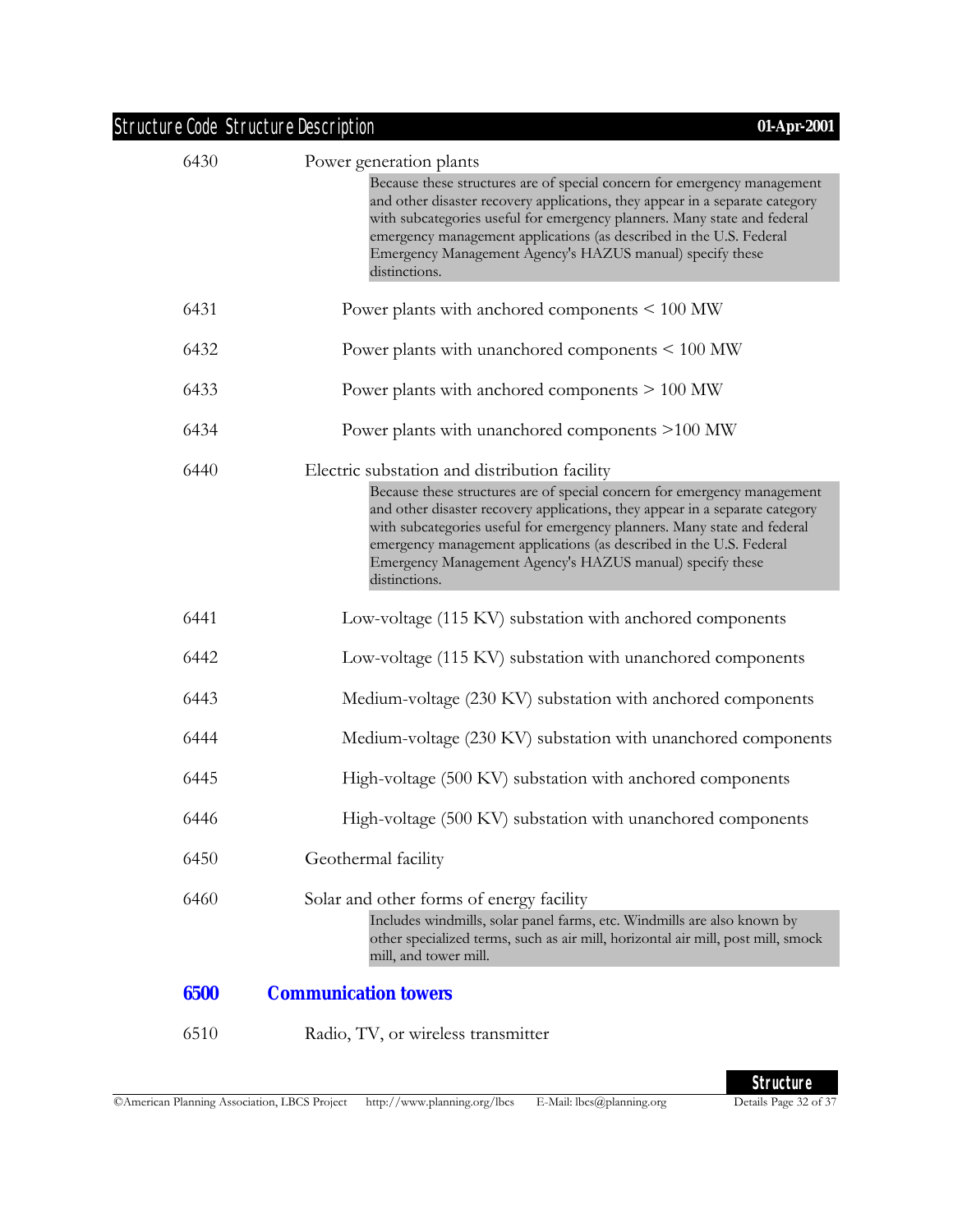| 6520 | <b>Structure Code Structure Description</b><br>01-Apr-2001<br>Weather stations or transmitters                                                                                                                                                                                                                                                                                                                                                                                                                                                                                                                                                                                       |
|------|--------------------------------------------------------------------------------------------------------------------------------------------------------------------------------------------------------------------------------------------------------------------------------------------------------------------------------------------------------------------------------------------------------------------------------------------------------------------------------------------------------------------------------------------------------------------------------------------------------------------------------------------------------------------------------------|
| 6600 | <b>Environmental monitoring station (air, soil, etc.)</b>                                                                                                                                                                                                                                                                                                                                                                                                                                                                                                                                                                                                                            |
|      |                                                                                                                                                                                                                                                                                                                                                                                                                                                                                                                                                                                                                                                                                      |
| 6700 | <b>Sign or billboard</b>                                                                                                                                                                                                                                                                                                                                                                                                                                                                                                                                                                                                                                                             |
| 6900 | <b>Other miscellaneous structures</b>                                                                                                                                                                                                                                                                                                                                                                                                                                                                                                                                                                                                                                                |
| 6910 | Kiosks                                                                                                                                                                                                                                                                                                                                                                                                                                                                                                                                                                                                                                                                               |
| 6920 | Roadside stand, pushcarts, etc.<br>Includes movable units that may or may not be permanently anchored.                                                                                                                                                                                                                                                                                                                                                                                                                                                                                                                                                                               |
| 6930 | Highway rest stops and welcome centers                                                                                                                                                                                                                                                                                                                                                                                                                                                                                                                                                                                                                                               |
| 6940 | Playground equipment                                                                                                                                                                                                                                                                                                                                                                                                                                                                                                                                                                                                                                                                 |
|      | Includes swings, tot-lots, sand lots, and other playground equipment.                                                                                                                                                                                                                                                                                                                                                                                                                                                                                                                                                                                                                |
| 6950 | Fountain, sculpture, etc.<br>Includes other aesthetic structures and streetscape elements, such as<br>benches, planters, fountains, hydrants, flag pedestals, etc.                                                                                                                                                                                                                                                                                                                                                                                                                                                                                                                   |
| 6970 | Outdoor stage, bandstand, or similar structure                                                                                                                                                                                                                                                                                                                                                                                                                                                                                                                                                                                                                                       |
|      | Either covered or uncovered, these structures serve as stages for<br>performances in outdoor arenas and gathering places.                                                                                                                                                                                                                                                                                                                                                                                                                                                                                                                                                            |
|      | <b>7000 Specialized military structures</b>                                                                                                                                                                                                                                                                                                                                                                                                                                                                                                                                                                                                                                          |
|      | These are broad categories for military and defense establishments. It is a<br>complex category that may include other structure types. Local planning<br>applications are only concerned about this at a broad level, but base planners<br>may want to add additional subcategories for some specialized operations, as<br>shown for naval facilities. However, for normal land-use inventories<br>necessary for base planning, apply categories other than "military<br>installation" from this structure-type dimension. In combination with coding<br>from the activity dimension, base planners can filter a variety of land-use<br>characteristics suitable for base planning. |
| 7100 | <b>Joint services facility</b>                                                                                                                                                                                                                                                                                                                                                                                                                                                                                                                                                                                                                                                       |
| 7200 | <b>Air Force facility</b>                                                                                                                                                                                                                                                                                                                                                                                                                                                                                                                                                                                                                                                            |
| 7300 | <b>Army and marine corps facility</b>                                                                                                                                                                                                                                                                                                                                                                                                                                                                                                                                                                                                                                                |
| 7400 | <b>Naval facility</b>                                                                                                                                                                                                                                                                                                                                                                                                                                                                                                                                                                                                                                                                |
| 7410 | Naval installation                                                                                                                                                                                                                                                                                                                                                                                                                                                                                                                                                                                                                                                                   |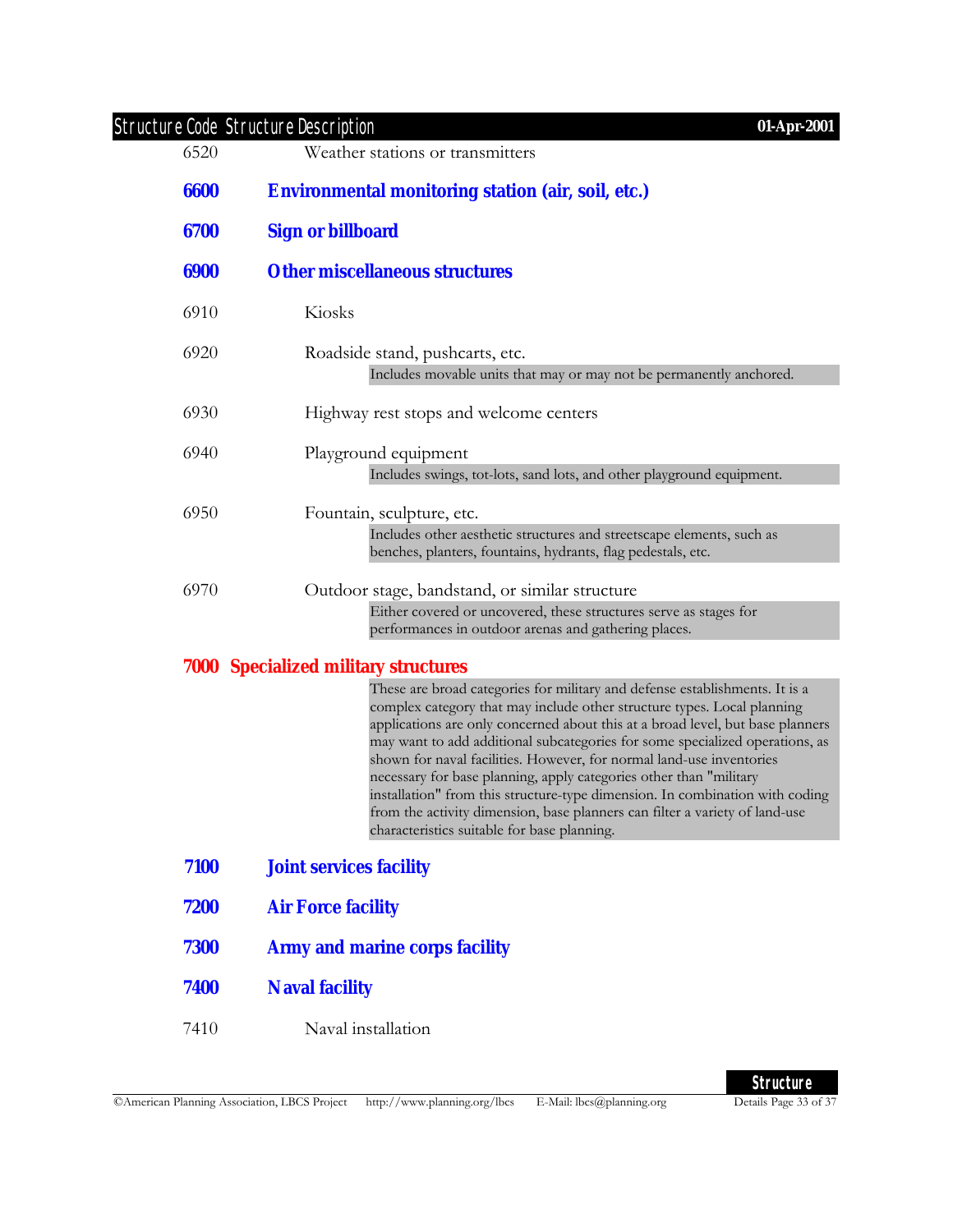| 7420         | Weapons station                                                                                                                                                                                                                                                                                                                                                                                                                                                  |
|--------------|------------------------------------------------------------------------------------------------------------------------------------------------------------------------------------------------------------------------------------------------------------------------------------------------------------------------------------------------------------------------------------------------------------------------------------------------------------------|
| 7430         | Submarine base                                                                                                                                                                                                                                                                                                                                                                                                                                                   |
| 7450         | Training center                                                                                                                                                                                                                                                                                                                                                                                                                                                  |
| 7460         | Communications station                                                                                                                                                                                                                                                                                                                                                                                                                                           |
| 7470         | Supply center                                                                                                                                                                                                                                                                                                                                                                                                                                                    |
| 7480         | Reserve station                                                                                                                                                                                                                                                                                                                                                                                                                                                  |
| 7500         | <b>Armory building</b>                                                                                                                                                                                                                                                                                                                                                                                                                                           |
|              | Structures enclosing large enclosed space designed for military training. They<br>may have incidental storage and office space within the main structure.                                                                                                                                                                                                                                                                                                        |
|              | 8000 Sheds, farm buildings, or agricultural facilities                                                                                                                                                                                                                                                                                                                                                                                                           |
|              | Use this category for all agricultural structures. For tracking specialized farm<br>and agricultural structures, use the subcategories. This broad category also<br>includes lumber mills, maple sugaring facilities (sugar camp, sugar bush, etc.),<br>agricultural terraces (to hold water and allow infiltration), waterways and<br>stabilized paths (to direct runoff), sediment basins (to hold silt), and fencing<br>(mainly to reduce livestock density). |
| 8100<br>8200 | Grain silos and other storage structure for grains and agricultural<br><b>products</b><br><b>Livestock facility</b>                                                                                                                                                                                                                                                                                                                                              |
|              | This is a catch-all category for all livestock-related structures that serve<br>horses, cattle, sheep, etc.                                                                                                                                                                                                                                                                                                                                                      |
| 8210         | Dairy facility                                                                                                                                                                                                                                                                                                                                                                                                                                                   |
|              | Includes barns, milking barns, milking parlors, etc.                                                                                                                                                                                                                                                                                                                                                                                                             |
| 8220         | Poultry facility<br>Includes poultry houses for chickens, broilers, layer hens, etc.                                                                                                                                                                                                                                                                                                                                                                             |
| 8230         | Cattle facility                                                                                                                                                                                                                                                                                                                                                                                                                                                  |
| 8240         | Stables and other equine-related facilities<br>Includes horse trot-tracks, and other horse training or veterinary facilities for                                                                                                                                                                                                                                                                                                                                 |
|              | horses.                                                                                                                                                                                                                                                                                                                                                                                                                                                          |
| 8300         | <b>Animal feed operations facility</b>                                                                                                                                                                                                                                                                                                                                                                                                                           |
|              | Although they may be integrated into a livestock facility, some are separately<br>located.                                                                                                                                                                                                                                                                                                                                                                       |
|              | <b>Structure</b>                                                                                                                                                                                                                                                                                                                                                                                                                                                 |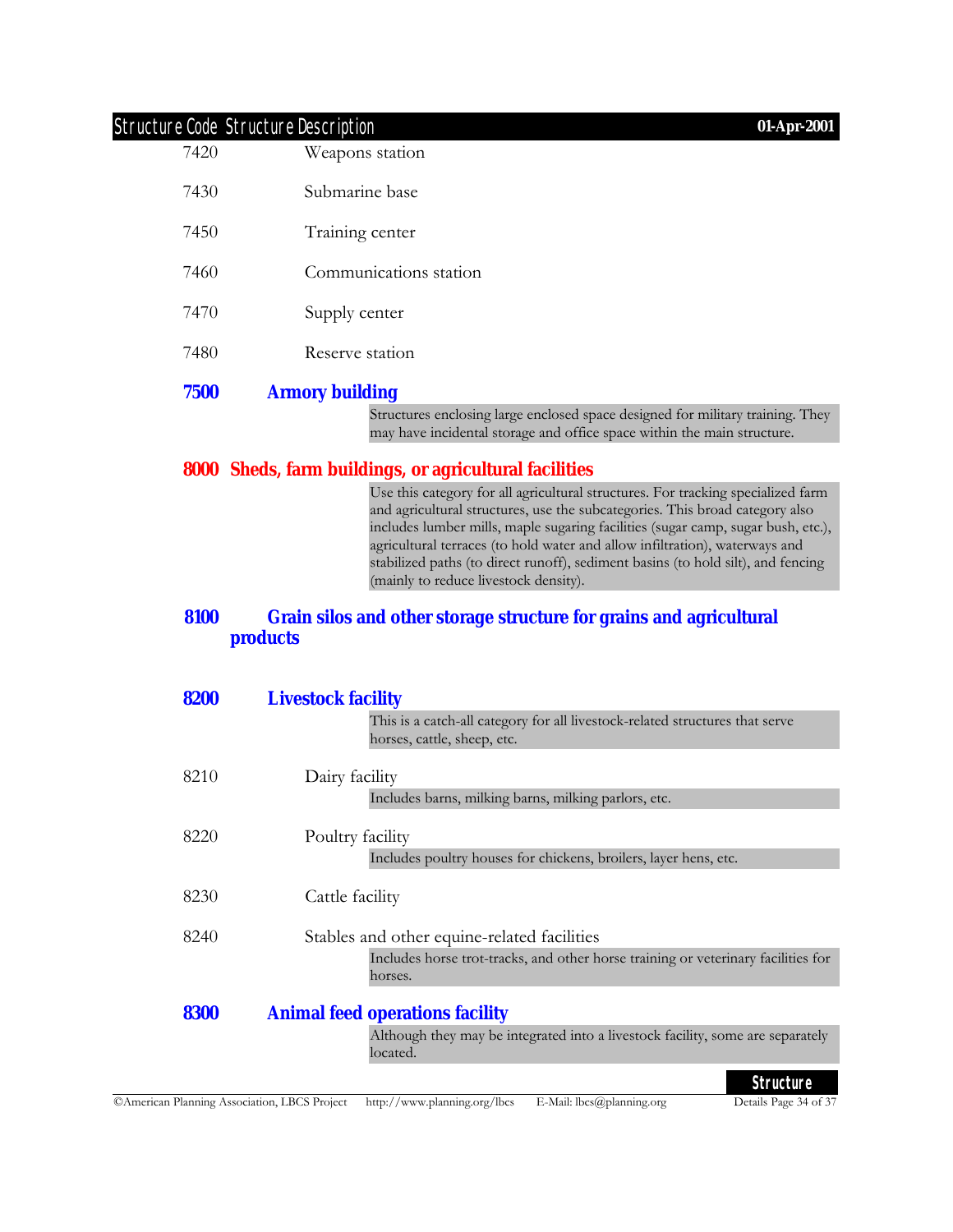8310 Confined feedlot facility

Although confined feedlots often refer to feeding operations for hogs, the agriculture industry has had a history of confined feedlot operations for a number of decades. Poultry feedlots, for example, have been confined for many years. Another term that is synonymous but with a different meaning is the US EPA and USDA definition for concentrated animal feeding operations (CAFO). This definition refers to feedlots greater than a certain capacity, in this case 1000 animal units. An animal unit is defined as the equivalent of one beef cow. Although definitions vary in zoning and other local regulations, the trend is to have some measurement unit based on impacts of effluent. Using this measure, a CAFO is any facility serving more than 1,000 cattle or 2,500 hogs or 55,000 turkeys, etc. The CAFO definition has other equivalents for other livestock types. If CAFOs have to be measured separate from confined feedlot facilities (i.e., that includes facilities with less than 1,000 animal units), create another subcategory or a special field to keep track of the CAFO units.

#### **8400 Animal waste-handling facility**

| 8410 | In ground silos                                                                                                                                                                                                       |
|------|-----------------------------------------------------------------------------------------------------------------------------------------------------------------------------------------------------------------------|
|      | Normally they may not be visible, but newer facilities have air vents and                                                                                                                                             |
|      | other gas recycling equipment co-located.                                                                                                                                                                             |
| 8420 | Waste lagoons                                                                                                                                                                                                         |
|      | These are open pits and low-lying areas where animal waste is drained from a<br>feedlot or a confined facility. Although fast disappearing, some of these still<br>do exist and the terms used to describe them vary. |
| 8430 | Concrete storage units, covered                                                                                                                                                                                       |
|      | Unlike other types of animal waste-handling facilities, these are more<br>portable.                                                                                                                                   |
| 8440 | Concrete storage units, uncovered                                                                                                                                                                                     |
|      | Unlike other types of animal waste-handling facilities, these are more<br>portable.                                                                                                                                   |
| 8450 | Composting facility                                                                                                                                                                                                   |
|      | When such structures are part of a combined animal-waste handling<br>facilities, use the higher-level Animal waste-handling facility category.                                                                        |
| 8500 | <b>Greenhouses</b>                                                                                                                                                                                                    |
|      | Rarely, but, also known as glasshouses, these are enclosed structures with or<br>without climate control facilities for growing plants and vegetation under<br>controlled environments.                               |
| 8600 | <b>Hatcheries</b>                                                                                                                                                                                                     |
| 8700 | <b>Kennels and other canine-related facilities</b>                                                                                                                                                                    |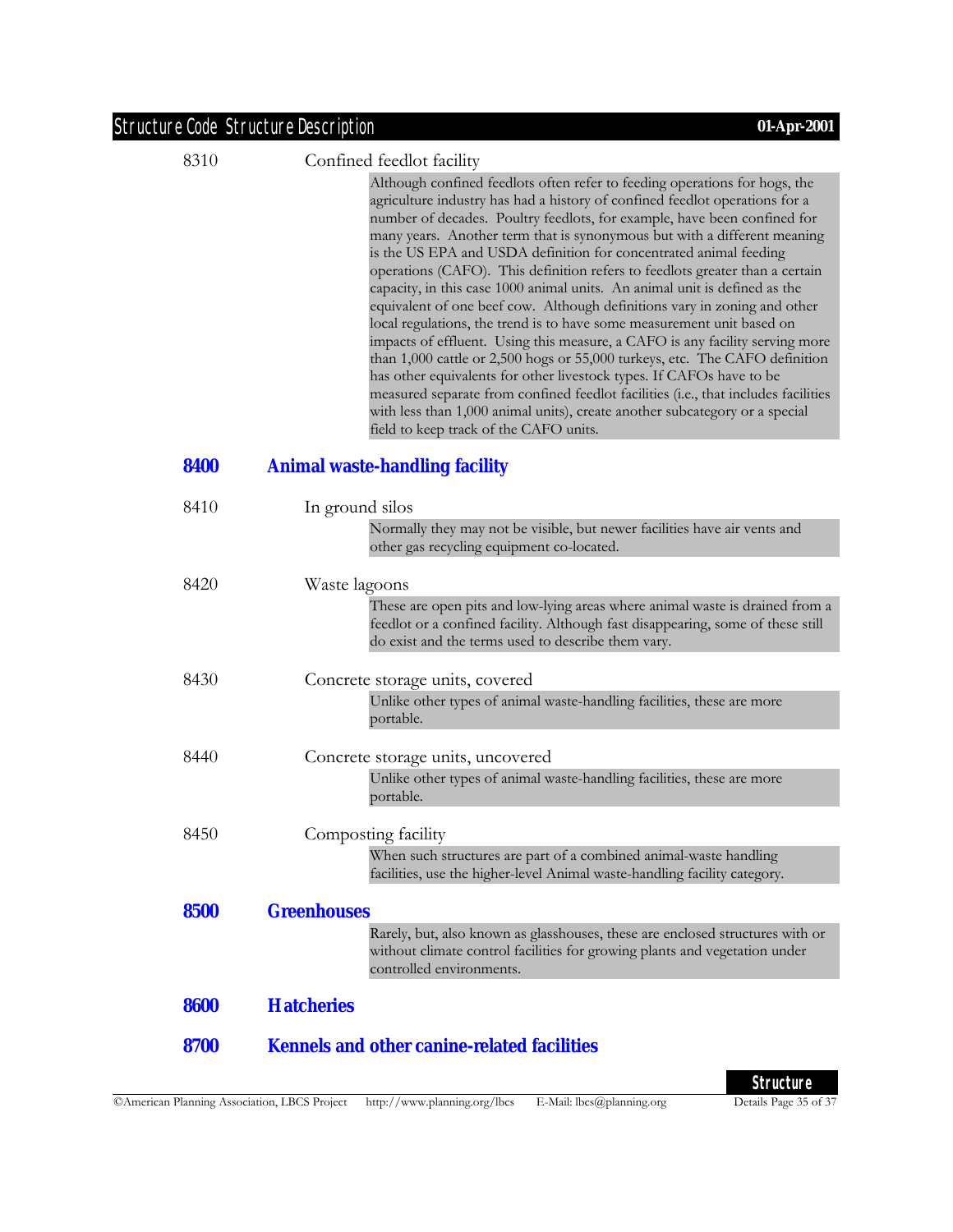| <b>Structure Code Structure Description</b> | 01-Apr-2001                                                                                                                                                                                                                                                                                                                                                                                                                                                                                                                                     |  |  |
|---------------------------------------------|-------------------------------------------------------------------------------------------------------------------------------------------------------------------------------------------------------------------------------------------------------------------------------------------------------------------------------------------------------------------------------------------------------------------------------------------------------------------------------------------------------------------------------------------------|--|--|
| 8800                                        | <b>Apiary and other related structures</b>                                                                                                                                                                                                                                                                                                                                                                                                                                                                                                      |  |  |
|                                             | This is a catch-all category all specialized structures and facilities, such as the<br>following: apiary, which is a bee house or a place where beehives are stored;<br>dovecote, a pigeon or doves house that is usually set above ground; a<br>duckhouse (for ducks), falconry, a facility for housing, training, and breeding<br>birds of prey; etc.                                                                                                                                                                                         |  |  |
| 8900                                        | <b>Other farm and farming-related structures</b>                                                                                                                                                                                                                                                                                                                                                                                                                                                                                                |  |  |
|                                             | Farm-related structures include barns and others, such as: ash house, a farm<br>building to store ash or fertilizers; backhouse, a brewing house attached to a<br>farm or farming structure; bark house, a farm building to store barks of trees;<br>hay barns and chaff houses for storing hay and animal feed; boiling house, a<br>structure where animal feed is prepared; chitting house, a shed to germinate<br>and grow potatoes; laithe, a cow-house with crop storage space; hemmel, a<br>shelter for farm animals with no stalls; etc. |  |  |
|                                             | 9000 No structure                                                                                                                                                                                                                                                                                                                                                                                                                                                                                                                               |  |  |
| 9100                                        | Not applicable to this dimension                                                                                                                                                                                                                                                                                                                                                                                                                                                                                                                |  |  |
|                                             | Use this code as a permanent code for those records that will never be<br>classified in this dimension.                                                                                                                                                                                                                                                                                                                                                                                                                                         |  |  |
|                                             | It is normal for land-use databases to have records that may never be<br>classified and left blank instead. But LBCS recommends that all records have<br>a code because some computer applications may not be able handle blank<br>entries (null values in database terminology).                                                                                                                                                                                                                                                               |  |  |
| 9200                                        | <b>Unclassifiable structure</b>                                                                                                                                                                                                                                                                                                                                                                                                                                                                                                                 |  |  |
|                                             | Use this category as a temporary placeholder for activities that cannot be<br>grouped anywhere until the classification scheme is updated. Check the<br>LBCS web site to see how others have dealt with such unique activities<br>before revising the classification scheme.                                                                                                                                                                                                                                                                    |  |  |
| <b>9300</b>                                 | <b>Subsurface structures</b>                                                                                                                                                                                                                                                                                                                                                                                                                                                                                                                    |  |  |
|                                             | Use this category for activities that occur below the surface that are of no<br>interest to the applications that will use this data set. Assigning one of the<br>unknown categories may be inappropriate.                                                                                                                                                                                                                                                                                                                                      |  |  |
| 9900                                        | <b>To be determined</b>                                                                                                                                                                                                                                                                                                                                                                                                                                                                                                                         |  |  |
|                                             | Use this code as a placeholder until an appropriate code can be assigned.                                                                                                                                                                                                                                                                                                                                                                                                                                                                       |  |  |
|                                             | It is normal for land-use databases to have records that may never be<br>classified and left blank instead. But LBCS recommends that all records have<br>a code because some computer applications may not be able handle blank<br>entries (null values in database terminology).                                                                                                                                                                                                                                                               |  |  |
|                                             | This code could also be used as the default value for data-entry work. The<br>subcategories serve the same purpose for other coding levels.                                                                                                                                                                                                                                                                                                                                                                                                     |  |  |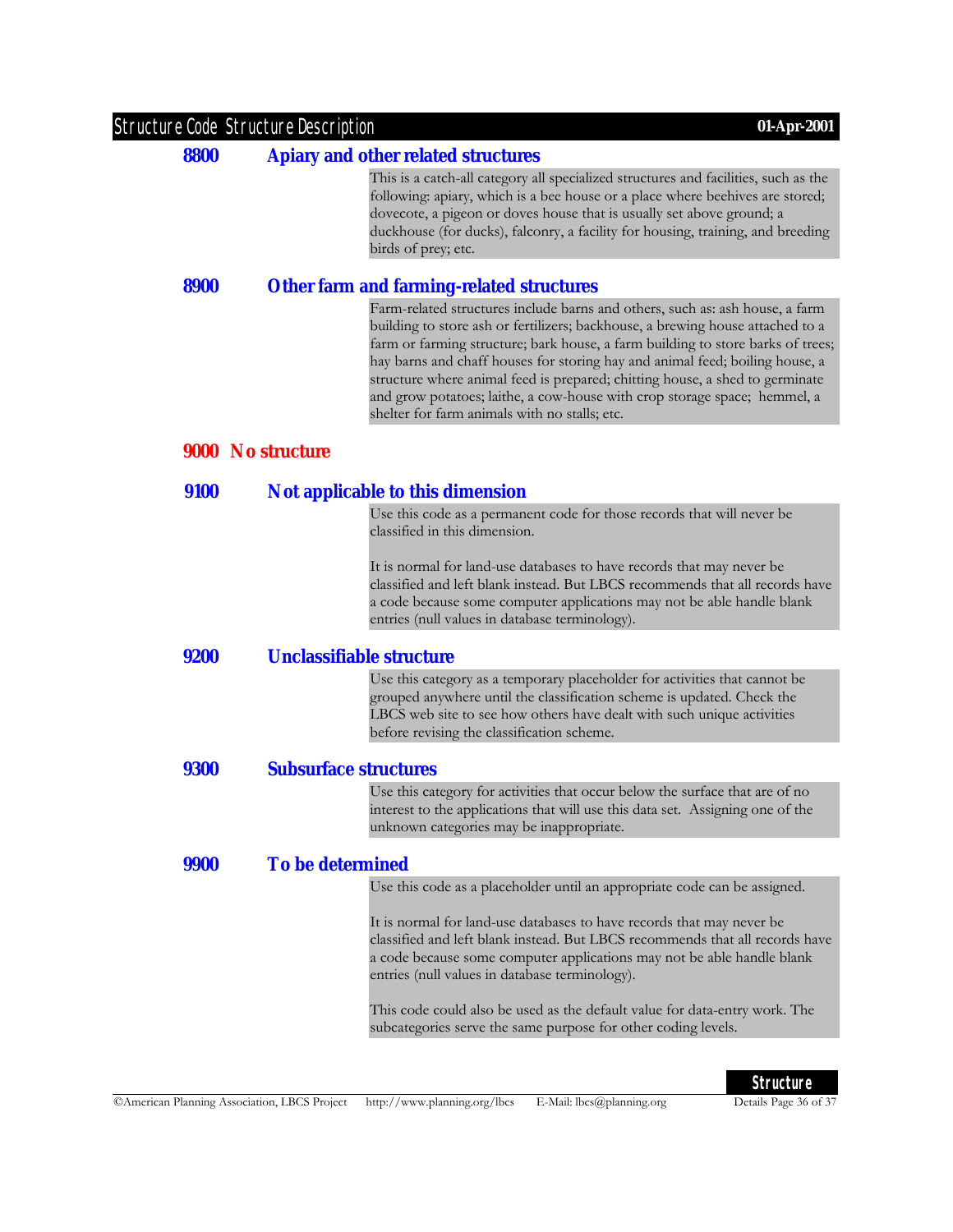| Structure Code Structure Description |                  | 01-Apr-2001 |
|--------------------------------------|------------------|-------------|
| 9990                                 | To be determined |             |
| 9999                                 | To be determined |             |

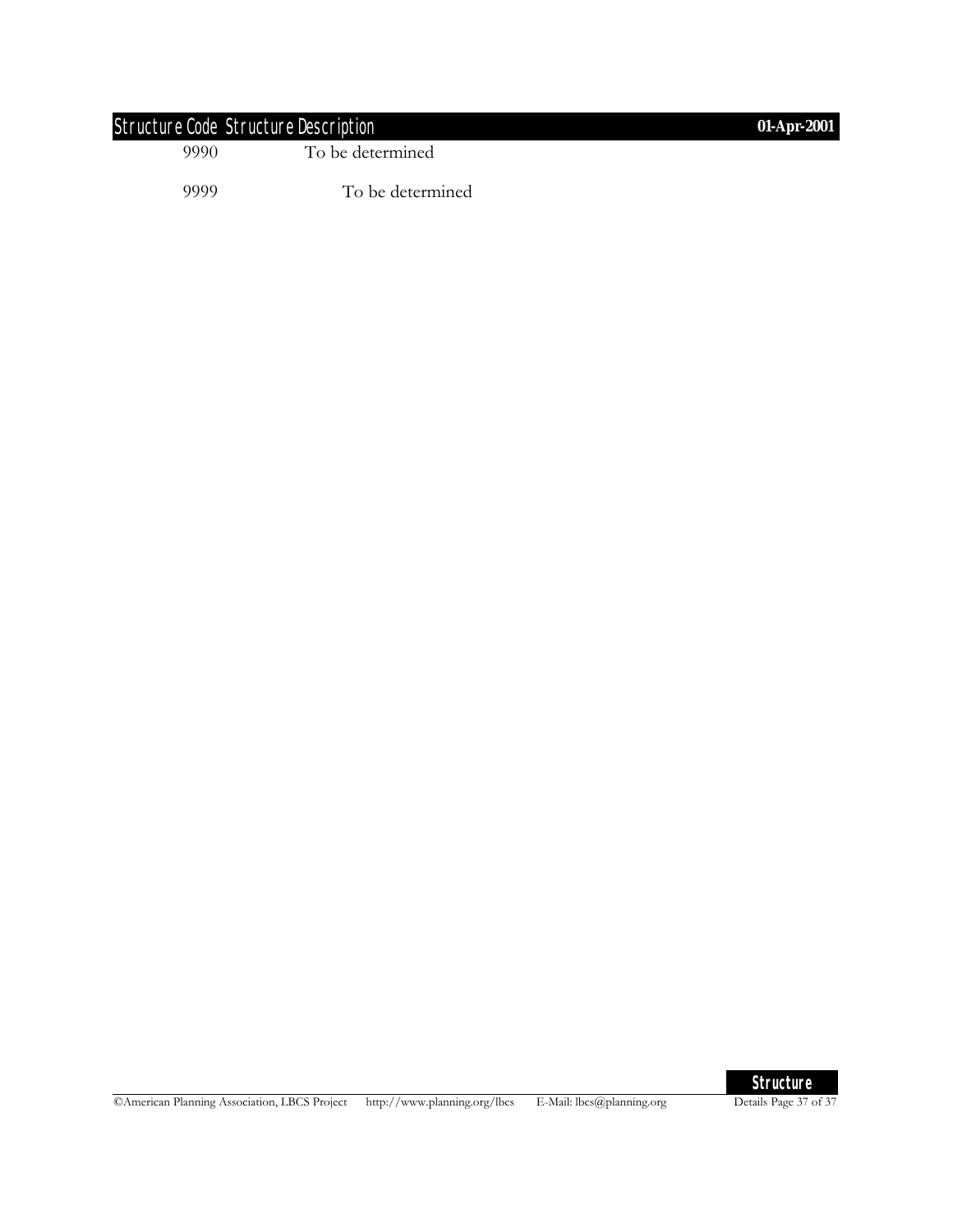## LBCS Site Dimension Land-Based Classification Standards

Site is one of five dimensions in land-based classifications. Each dimension is an attribute that takes the appropriate four-digit code. Only by using all five dimensions can one fully represent all land uses and describe their characteristics. See the other dimensions before applying LBCS.

| Site Code   | <b>Site Description</b>                                              | 01-Apr-2001 |
|-------------|----------------------------------------------------------------------|-------------|
| <b>1000</b> | Site in natural state                                                |             |
| <b>2000</b> | <b>Developing site</b>                                               |             |
| 2100        | Site that is graded with no structures or active use                 |             |
| 2200        | <b>Site with temporary structures</b>                                |             |
| 3000        | Developed site -- crops, grazing, forestry, etc.                     |             |
| 4000        | <b>Developed site -- no buildings and no structures</b>              |             |
| 4100        | Outdoor storage areas, graded or ungraded                            |             |
| 5000        | <b>Developed site -- nonbuilding structures</b>                      |             |
| 5100        | <b>Developed site with landscaped or ornamental features</b>         |             |
| 5200        | Developed site with billboards, signs, etc.                          |             |
| 5300        | Developed site with roads, train tracks, and other linear structures |             |
| 5400        | Developed site with tanks, reservoirs, etc.                          |             |
| 6000        | <b>Developed site -- with buildings</b>                              |             |
| 7000        | <b>Developed site -- with parks</b>                                  |             |
| 7100        | <b>Local parks and recreational sites</b>                            |             |
| 7110        | Neighborhood or local park                                           |             |
| 7120        | Community park                                                       |             |
| 7130        | Regional park                                                        |             |
| 7200        | <b>State, national, or other parks and recreational sites</b>        |             |
| 7210        | Recreational parks                                                   |             |
| 7211        | National or state park                                               |             |
| 7212        | National recreation area                                             |             |
| 7220        | Historic sites or parks                                              |             |
| 7221        | National historic park                                               |             |
| 7222        | National historic site                                               |             |
| 7223        | National monument                                                    |             |
| 7224        | National memorial                                                    |             |
| 7225        | National battlefield                                                 |             |
| 7226        | National cemetery                                                    |             |
| 7230        | Natural environment parks                                            |             |
| 7231        | Nature reserve                                                       |             |
| 7232        | National preserve                                                    |             |
| 7233        | Wilderness parks                                                     |             |
| 7240        | Waterway parks                                                       |             |
| 7241        | National seashore                                                    |             |
| 7242        | National lakeshore                                                   |             |
| 7243        | National river                                                       |             |

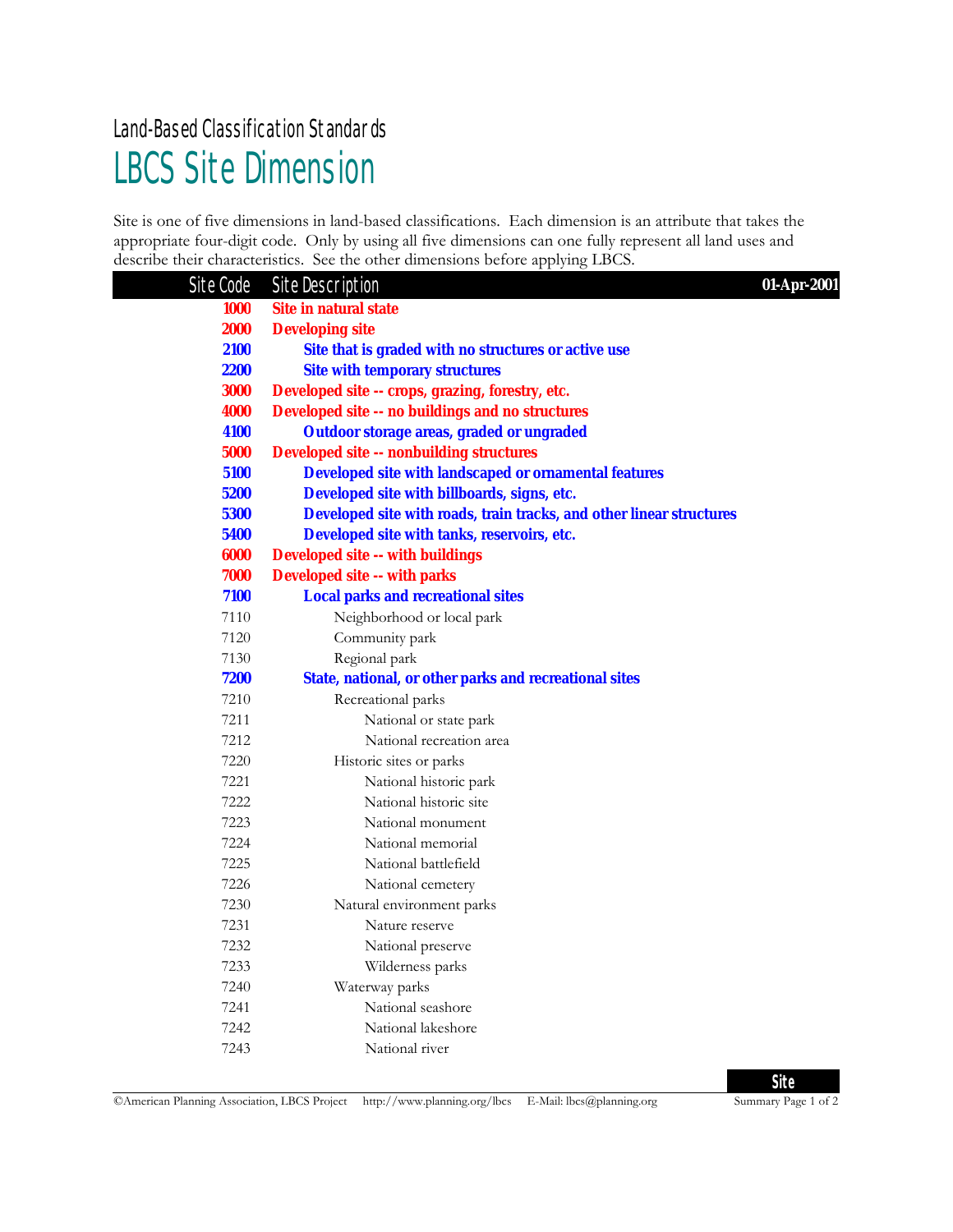## Site Code Site Description **01-Apr-2001**

| 7250 | Other special purpose parks               |
|------|-------------------------------------------|
| 7251 | National parkway                          |
| 7252 | National trail                            |
| 7253 | Special designations for park-like areas  |
| 8000 | Not applicable to this dimension          |
| 9000 | Unclassifiable site development character |
| 9900 | <b>To be determined</b>                   |
| 9990 | To be determined                          |
| 9999 | To be determined                          |

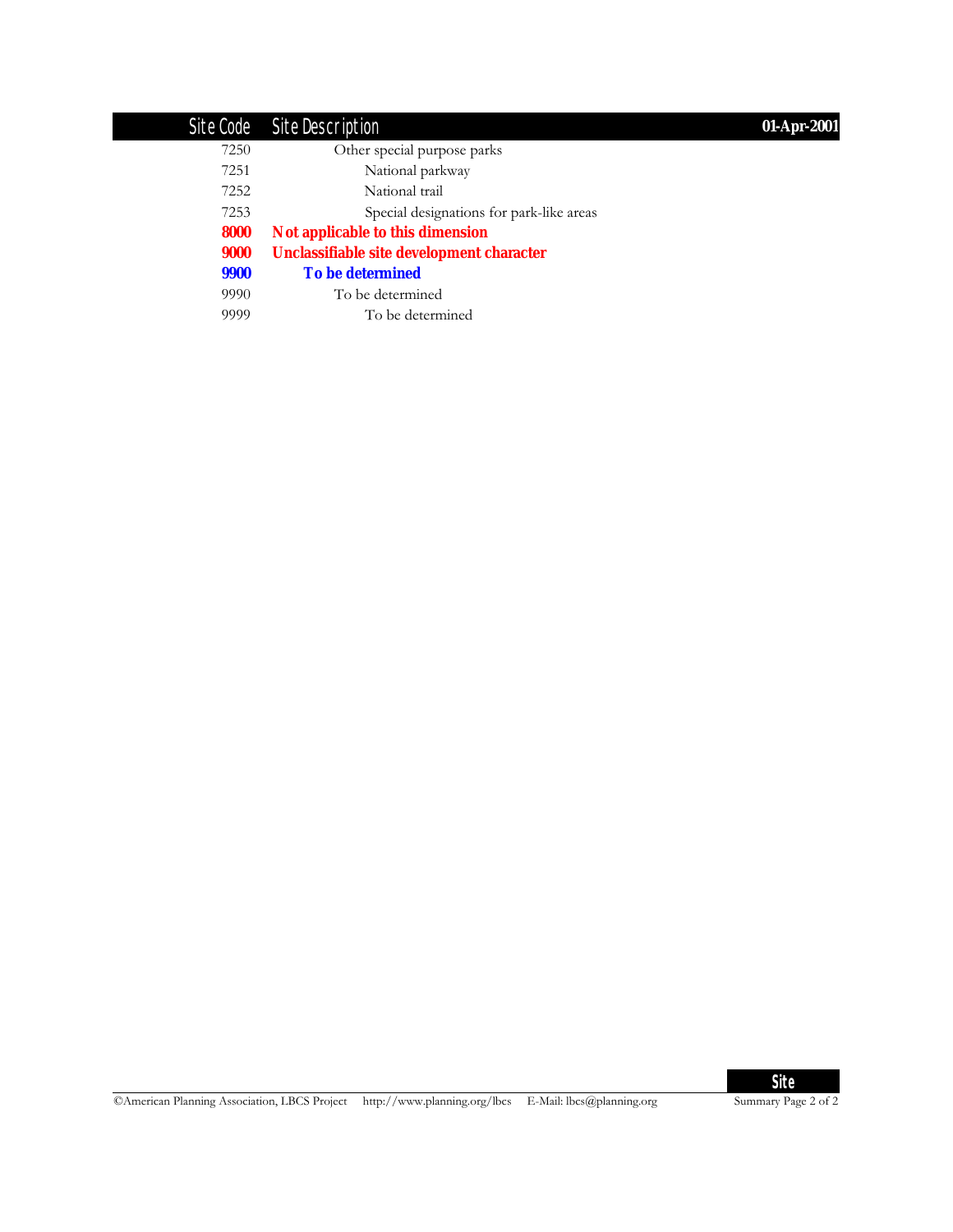# LBCS Site Dimension with Detail Descriptions

Site is one of five dimensions in land-based classifications. Each dimension is an attribute that takes the appropriate four-digit code. Only by using all five dimensions can one fully represent all land uses and describe their characteristics. See the other dimensions before applying LBCS.

#### **Activity** An observable characteristic of land based on actual use.

Activity refers to the actual use of land based on its observable characteristics. It describes what actually takes place in physical or observable terms (e.g., farming, shopping, manufacturing, vehicular movement, etc.). An office activity, for example, refers only to the physical activity on the premises, which could apply equally to a law firm, a nonprofit institution, a court house, a corporate office, or any other office use. Similarly, residential uses in single-family dwellings, multifamily structures, manufactured houses, or any other type of building, would all be classified as residential activity.

#### **Function** The economic use or type of establishment using the land.

Function refers to the economic function or type of establishment using the land. Every land-use can be characterized by the type of establishment it serves. Land-use terms, such as agricultural, commercial, industrial, relate to establishments. The type of economic function served by the land-use gets classified in this dimension; it is independent of actual activity on the land. Establishments can have a variety of activities on their premises, yet serve a single function. For example, two parcels are said to be in the same functional category if they serve the same establishment, even if one is an office building and the other is a factory.

#### **Structure** Type of structure or building type on the land.

Structure refers to the type of structure or building on the land. Land-use terms embody a structural or building characteristic, which indicates the utility of the space (in a building) or land (when there is no building). Land-use terms, such as single-family house, office building, warehouse, hospital building, or highway, also describe structural characteristic. Although many activities and functions are closely associated with certain structures, it is not always so. Many buildings are often adapted for uses other than its original use. For instance, a single-family residential structure may be used as an office.

#### **Site** The overall physical site development character of the land.

Site development character refers to the overall physical development character of the land. It describes "what is on the land" in general physical terms. For most land uses, it is simply expressed in terms of whether the site is developed or not. But not all sites without observable development can be treated as undeveloped. Land uses, such as parks and open spaces, which often have a complex mix of activities, functions, and structures on them, need categories independent of other dimensions. This dimension uses categories that describe the overall site development characteristics.

#### **Ownership** Legal and quasi-legal ownership constraints of the land.

Ownership refers to the relationship between the use and its land rights. Since the function of most land uses is either public or private and not both, distinguising ownership characteristics seems obvious. However, relying solely on the functional character may obscure such uses as private parks, public theaters, private stadiums, private prisons, and mixed public and private ownership. Moreover, easements and similar legal devices also limit or constrain land-use activities and functions. This dimension allows classifying such ownership characteristics more accurately.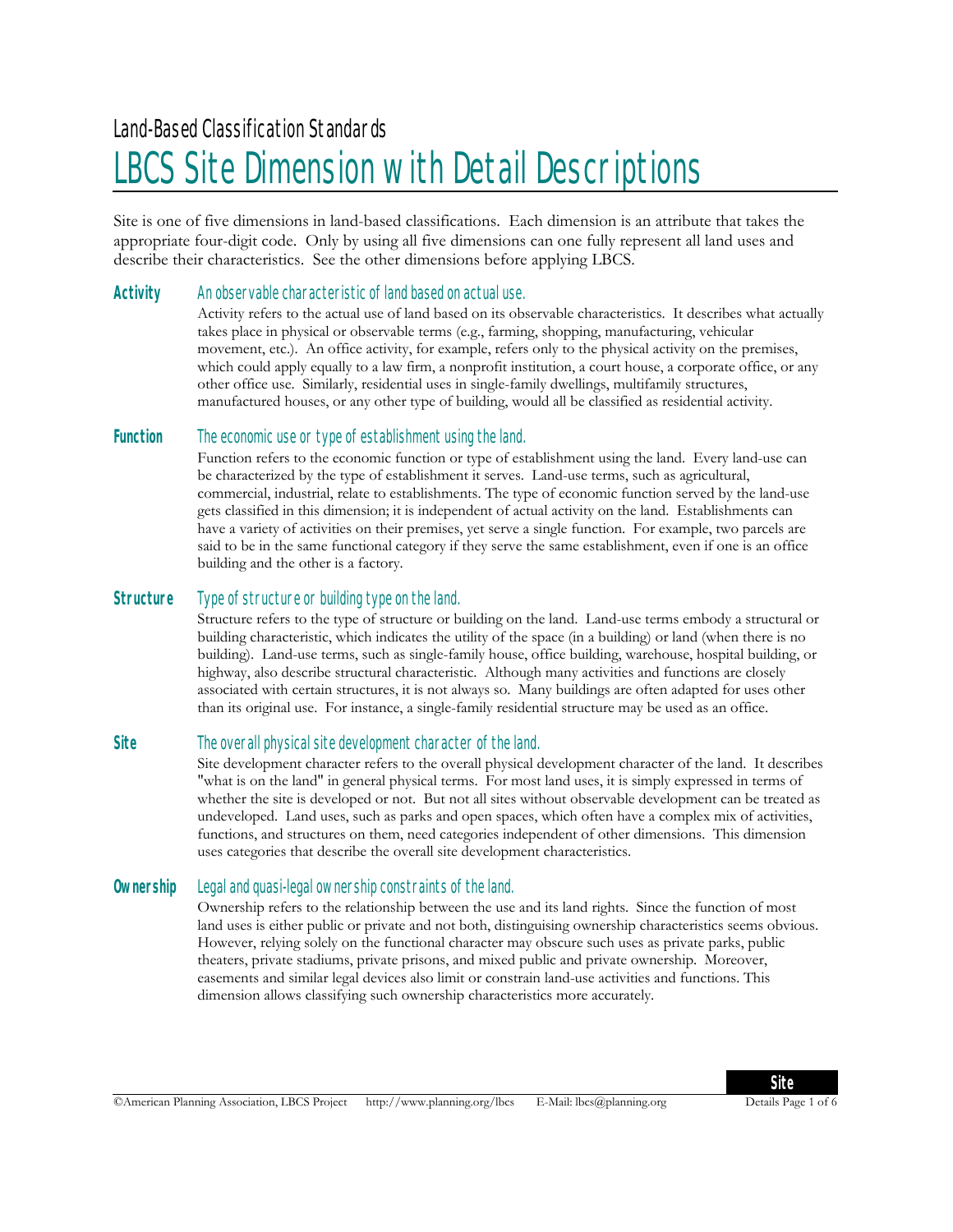|             | Site Code Site Description<br>01-Apr-2001                                                                                                                                                                                           |
|-------------|-------------------------------------------------------------------------------------------------------------------------------------------------------------------------------------------------------------------------------------|
|             | 1000 Site in natural state                                                                                                                                                                                                          |
|             | Combine those areas normally referred to as vacant or open space. Avoid<br>using "vacant" designation anywhere in land-use classifications.                                                                                         |
|             | <b>2000</b> Developing site                                                                                                                                                                                                         |
|             | Apply this category for sites that are under construction or otherwise in<br>transition to becoming developed sites.                                                                                                                |
| 2100        | Site that is graded with no structures or active use                                                                                                                                                                                |
|             | Includes sites that have been prepared for development.                                                                                                                                                                             |
| <b>2200</b> | <b>Site with temporary structures</b>                                                                                                                                                                                               |
|             | Any site that may temporarily house structures (tents, stands, stages, etc.,).                                                                                                                                                      |
|             | 3000 Developed site -- crops, grazing, forestry, etc.                                                                                                                                                                               |
|             | Site is not in natural state.                                                                                                                                                                                                       |
|             |                                                                                                                                                                                                                                     |
|             | 4000 Developed site -- no buildings and no structures                                                                                                                                                                               |
|             | Site is not in natural state, but is used for a variety of purposes, such as<br>outdoor storage, parking, and whole host of other functions and activities.                                                                         |
| 4100        | Outdoor storage areas, graded or ungraded                                                                                                                                                                                           |
|             | Use this category for classifying outdoor storage areas, such as those used for<br>dumping, container stacking, lumber stacks, etc. These include areas that<br>may or may not be graded.                                           |
|             | <b>5000 Developed site -- nonbuilding structures</b>                                                                                                                                                                                |
|             | Site is not in natural state or in crop or other resource use, but is functional<br>nevertheless.                                                                                                                                   |
| 5100        | <b>Developed site with landscaped or ornamental features</b>                                                                                                                                                                        |
|             | Apply this category for sites that are developed with landscaping and<br>ornamental features, such as traffic islands.                                                                                                              |
|             |                                                                                                                                                                                                                                     |
| 5200        | Developed site with billboards, signs, etc.                                                                                                                                                                                         |
|             | These sites may be in natural state or otherwise undeveloped, but because of<br>such structures as signs, billboards, towers, pillars, and other features, they<br>may not qualify as a site in natural state or a developing site. |
| 5300        | Developed site with roads, train tracks, and other linear structures                                                                                                                                                                |
|             | Apply this category to sites primarily with linear and other nonlinear features,<br>such as roads, train lines, trails, etc.                                                                                                        |
| 5400        | Developed site with tanks, reservoirs, etc.                                                                                                                                                                                         |
|             | Use this category for large and small areas that have a functional use for<br>storage, but have structures and other nonbuilding features on the site.                                                                              |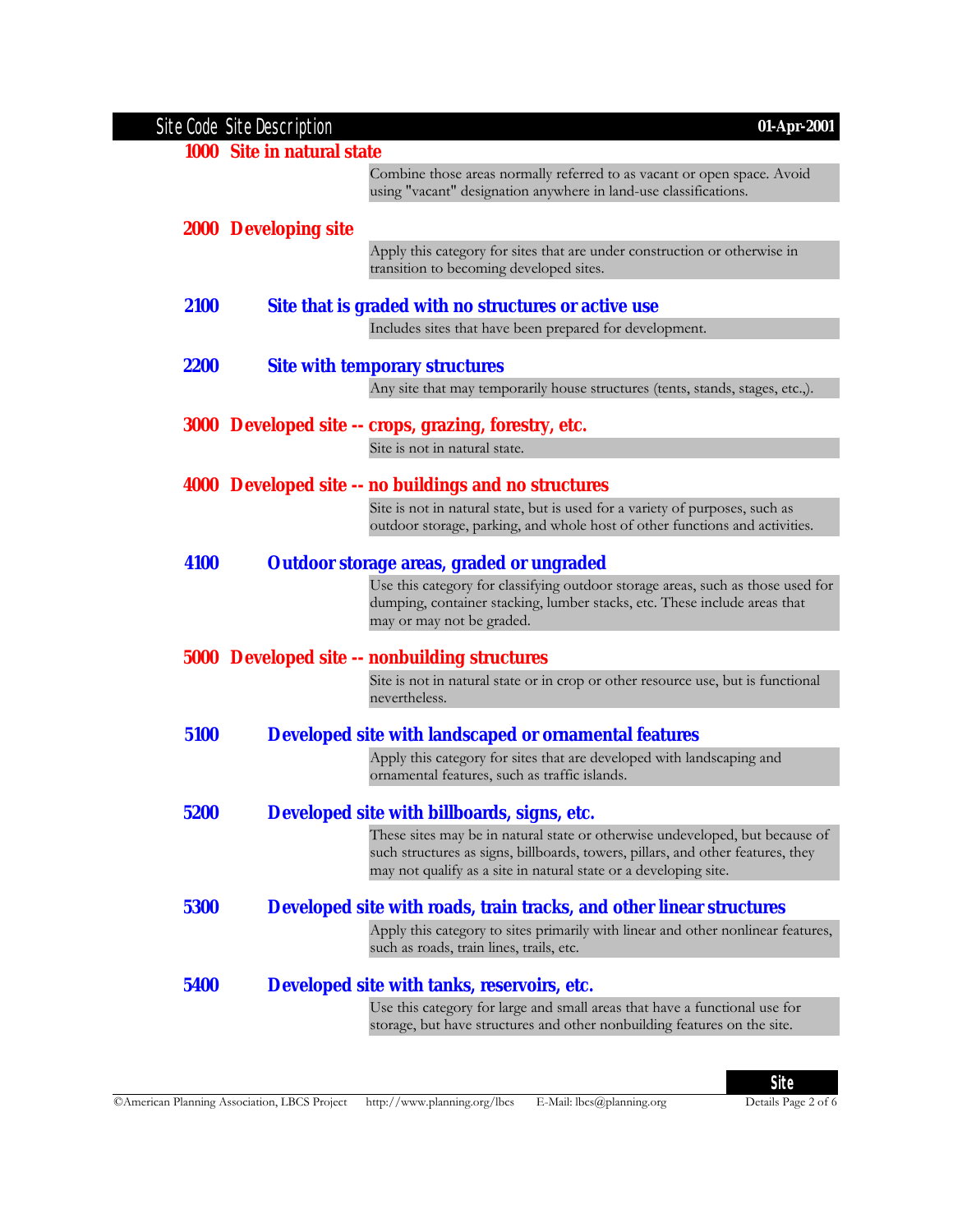#### Site Code Site Description **01-Apr-2001**

#### **6000 Developed site -- with buildings**

Developed sites with buildings, irrespective of their size or configuration, should be classified in this category. For differentiating building types, use the structure dimension. For differentiating the size the building, use additional fields in the database to keep track of number of floors, square footage, height, etc. Also apply this category for sites (except parks) that have other site development characteristics besides buildings.

#### **7000 Developed site -- with parks**

Parks have a range of complex site development characteristics. They may include or more of the above site dimension categories. That is, park lands may be developed or undeveloped, with or without structures and buildings, etc. Because they have specific functional and activity purposes that require separation from other categories in the site dimension, they have their own set of categories. The functional subcategories reflect the local, state, regional, and federal planning needs. Substitute the terminology to reflect local applications, but retain the classification hierarchy and coding numbers. For tracking specific activity characteristics in parks, use the activity dimension. Although some of the subcategories overlap with functional distinctions (state versus national parks, for instance), having them in the site dimension serves to clarify activity and functional characteristics of parks. Although such distinction may not be useful, many park planning applications depend on knowing the precise activity and functional characteristics within parks. For example, when a park has a concession stand run by a private company, the function for that part of the park will take the appropriate function code. Similarly, parking areas in parks will take the appropriate activity characteristics. Besides the activity and function dimension, parks can further be characterized by using the structure and ownership dimensions as well.

#### **7100 Local parks and recreational sites**

- 7110 Neighborhood or local park
- 7120 Community park
- 7130 Regional park

#### **7200 State, national, or other parks and recreational sites**

These are parks designated by local, state, federal, or other speical jurisdictional agencies (such as tribal governments) whose development characteristics may vary widely--anything from natural state to fully developed facilities. They may also have structures and site features that are historic, cultural, religious, or archeological in significance. No matter how infreqent the use of these facilities or levels of development, use this category to classify park designations. See if one of the subcategories for specific state or national parks is appropriate. If not, use this category for all other parks.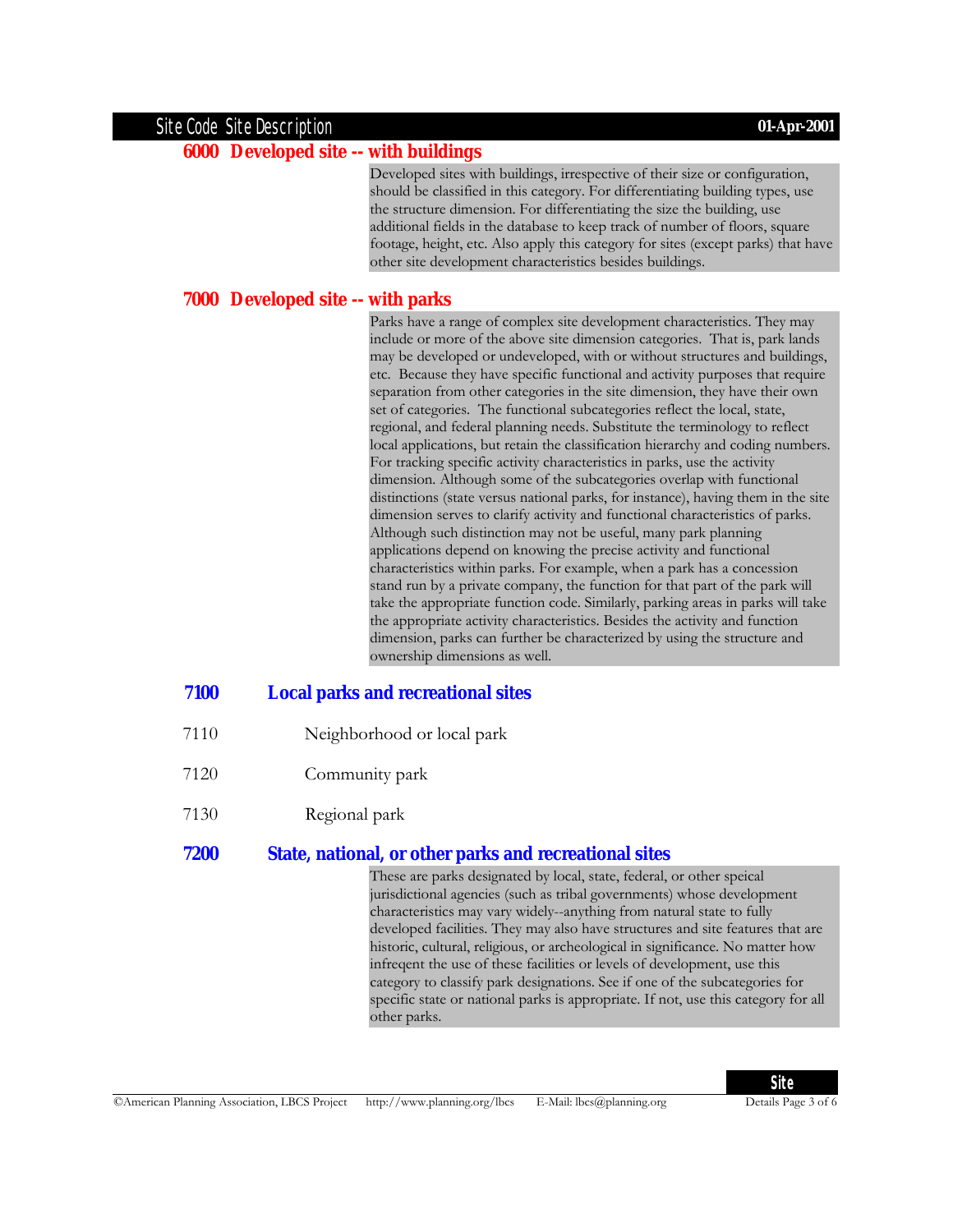| Site Code Site Description | 01-Apr-2001                                                                                                                                                                                                                                                                                                                |
|----------------------------|----------------------------------------------------------------------------------------------------------------------------------------------------------------------------------------------------------------------------------------------------------------------------------------------------------------------------|
| 7210                       | Recreational parks                                                                                                                                                                                                                                                                                                         |
|                            | Recreational parks serve a variety of leisure activities besides camping and<br>hiking. Many provide facilities for a variety of outdoor recreation and<br>interpretive programs. They may also provide amenities, such as<br>laundromats, playgrounds, boat launch facilities, picnic tables, and toilets and<br>showers. |
| 7211                       | National or state park                                                                                                                                                                                                                                                                                                     |
|                            | Protected large natural places with significant natural resources, sometimes<br>of significant historic value. Most parks restrict hunting, mining, and similar<br>consumptive activities.                                                                                                                                 |
| 7212                       | National recreation area                                                                                                                                                                                                                                                                                                   |
|                            | Most of them (12 by last count) are located around large reservoirs and<br>emphasize water-based recreational activities. Some (five by last count) are<br>near major population centers; they focus on preserving scarce open space<br>and historic resources for easy access to large numbers of people.                 |
| 7220                       | Historic sites or parks                                                                                                                                                                                                                                                                                                    |
|                            | Historical parks emphasize the protection of historical and cultural<br>resources, in an outdoor setting.                                                                                                                                                                                                                  |
| 7221                       | National historic park                                                                                                                                                                                                                                                                                                     |
|                            | A designated area that extends beyond single properties or buildings that are<br>historic. Use this category to include lands beyond historic sites that the<br>National Park Service maintains.                                                                                                                           |
| 7222                       | National historic site                                                                                                                                                                                                                                                                                                     |
|                            | A site containing a historical feature that was directly associated with its<br>subject. The Historic Sites Act of 1935 allowed the establishment of select<br>sites of national historic significance by the secretary of the Interior and,<br>sometimes, by specific acts of Congress.                                   |
| 7223                       | National monument                                                                                                                                                                                                                                                                                                          |
|                            | These are located on lands owned by the government. The Antiquities Act of<br>1906 authorized the president to declare by public proclamation landmarks,<br>structures, and other objects of historic or scientific interest.                                                                                              |
| 7224                       | National memorial                                                                                                                                                                                                                                                                                                          |
|                            | A commemorative memorial of a historic person or episode. Sometimes it<br>may be on a site not connected with its subject.                                                                                                                                                                                                 |
| 7225                       | National battlefield                                                                                                                                                                                                                                                                                                       |
|                            | Term adopted by National Park Service in 1958 to include national<br>battlefield, national battlefield park, national battlefield site, and national<br>military park.                                                                                                                                                     |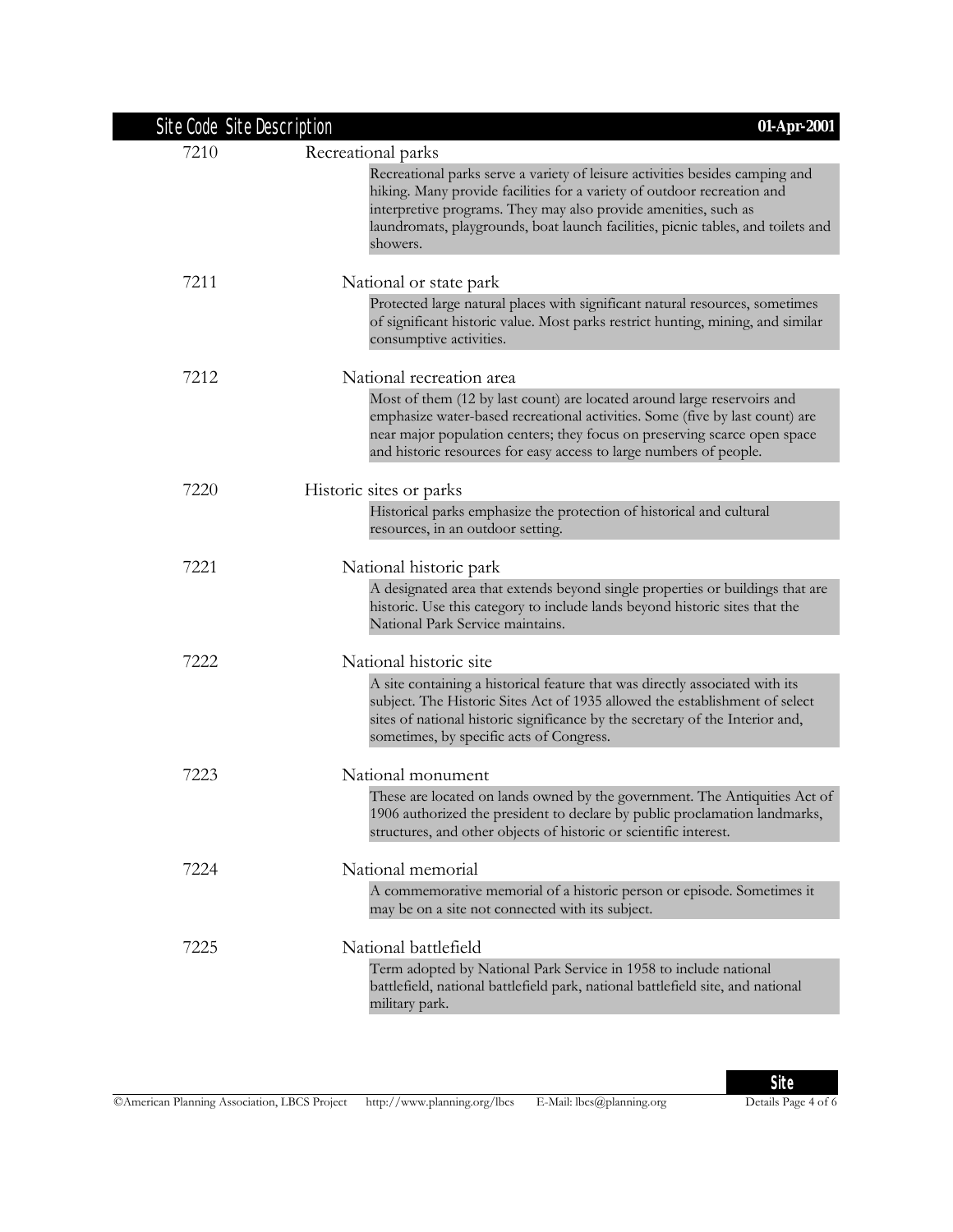| Site Code Site Description | 01-Apr-2001                                                                                                                                                                                                                                                                                     |
|----------------------------|-------------------------------------------------------------------------------------------------------------------------------------------------------------------------------------------------------------------------------------------------------------------------------------------------|
| 7226                       | National cemetery                                                                                                                                                                                                                                                                               |
|                            | Fourteen national cemeteries in the National Park System comprise this<br>category. They are all administered in conjunction with another park or<br>historic site and typically not accounted for separately. This is included here<br>for completeness of the classification system.          |
| 7230                       | Natural environment parks                                                                                                                                                                                                                                                                       |
|                            | Natural environment parks protect the landscapes and special features of the<br>natural region in which they are located. Some provide for limited activities,<br>such as swimming and camping.                                                                                                 |
| 7231                       | Nature reserve                                                                                                                                                                                                                                                                                  |
|                            | Nature reserve parks protect natural habitats including significant land<br>forms. Public access in most reserves is restricted because of concerns for<br>the fragile nature of the habitats protected. Most allow research and<br>educational activities.                                     |
| 7232                       | National preserve                                                                                                                                                                                                                                                                               |
|                            | Similar to national parks in purposes and activities except that Congress has<br>permitted other activities, such as hunting, trapping, extraction, and oil and<br>gas exploration. Currently, many preserves would qualify as national parks if<br>not for sport hunting.                      |
| 7233                       | Wilderness parks                                                                                                                                                                                                                                                                                |
|                            | Usually large protected natural areas where access is limited. Some may allow<br>travel on foot or canoe. Most do not provide any facilities.                                                                                                                                                   |
| 7240                       | Waterway parks                                                                                                                                                                                                                                                                                  |
|                            | They are mainly located along lakeshores, seashores, and river banks. Most<br>activities revolve around the river corridor. They may include facilities for<br>boating, canoeing, historical river travel.                                                                                      |
| 7241                       | National seashore                                                                                                                                                                                                                                                                               |
|                            | Located on the Atlantic, Gulf, and Pacific coasts, the National Park Service<br>maintains 10 of these-some with facilities, many remain in natural state.<br>They allow hunting on many of these sites.                                                                                         |
| 7242                       | National lakeshore                                                                                                                                                                                                                                                                              |
|                            | Similar to National seashore designations but refer to the Great Lakes.                                                                                                                                                                                                                         |
| 7243                       | National river                                                                                                                                                                                                                                                                                  |
|                            | This category includes other designations, such as national river and<br>recreation area, national scenic river, wild river, etc. Although the first<br>established National River was in 1964, many others were added to this<br>designation following the Wild and Scenic Rivers Act of 1968. |
| 7250                       | Other special purpose parks                                                                                                                                                                                                                                                                     |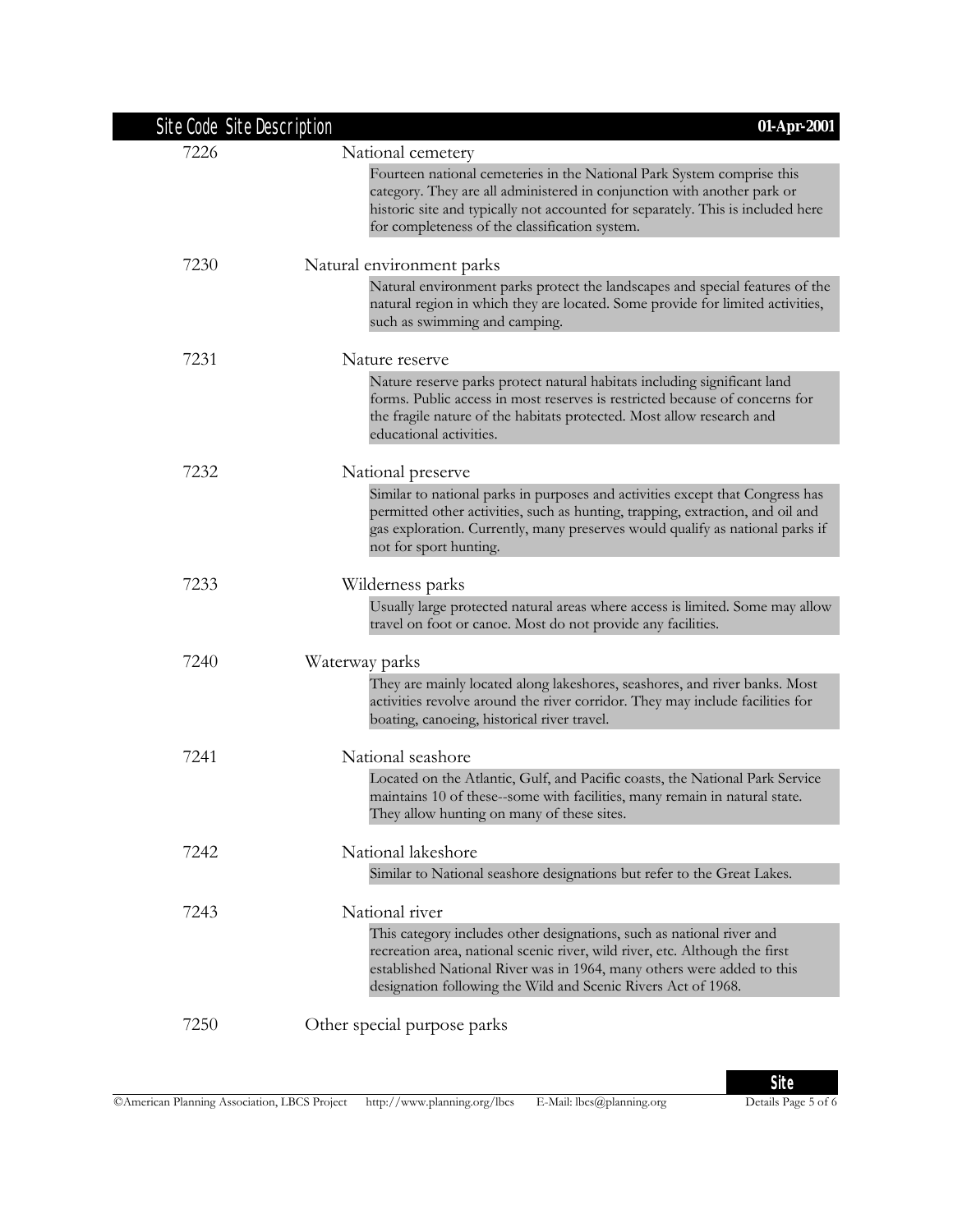| Site Code Site Description | 01-Apr-2001                                                                                                                                                                                                                                                                                                                                                              |
|----------------------------|--------------------------------------------------------------------------------------------------------------------------------------------------------------------------------------------------------------------------------------------------------------------------------------------------------------------------------------------------------------------------|
| 7251                       | National parkway                                                                                                                                                                                                                                                                                                                                                         |
|                            | A parkway is a roadway in combination with adjacent parkland paralleling<br>the roadway that often connects cultural or historic sites. The primary<br>activity here is scenic motoring along a protected corridor.                                                                                                                                                      |
| 7252                       | National trail                                                                                                                                                                                                                                                                                                                                                           |
|                            | These are linear parklands and sometimes referred to as national scenic trails<br>and national historic trails. The National Trails System Act of 1968<br>authorized more than 3,600 miles of such trails.                                                                                                                                                               |
| 7253                       | Special designations for park-like areas                                                                                                                                                                                                                                                                                                                                 |
|                            | Sites not officially designated as a park, yet maintained like one by the<br>National Park Service. They may include historic sites (White House), cross-<br>border locations that are significant between the two countries (Canada and<br>US), and other special forest areas (Prince William Forest Park, for example).                                               |
|                            | <b>8000</b> Not applicable to this dimension                                                                                                                                                                                                                                                                                                                             |
|                            | Use this code as a permanent code for those records that will never be<br>classified in this dimension.                                                                                                                                                                                                                                                                  |
|                            | It is normal for land-use databases to have records that may never be<br>classified and left blank instead. But LBCS recommends that all records have<br>a code because some computer applications may not be able handle blank<br>entries (null values in database terminology).                                                                                        |
|                            | <b>9000</b> Unclassifiable site development character                                                                                                                                                                                                                                                                                                                    |
|                            | Useful for remotely-sensed data that is unclear or doubtful. Also, use this<br>category as a temporary placeholder for site development characteristics that<br>cannot be grouped anywhere until the classification scheme is updated.<br>Check the LBCS web site to see how others have dealt with such unique<br>activities before revising the classification scheme. |
| 9900                       | <b>To be determined</b>                                                                                                                                                                                                                                                                                                                                                  |
|                            | Use this code as a placeholder until an appropriate code can be assigned.                                                                                                                                                                                                                                                                                                |
|                            | It is normal for land-use databases to have records that may never be<br>classified and left blank instead. But LBCS recommends that all records have<br>a code because some computer applications may not be able handle blank<br>entries (null values in database terminology).                                                                                        |
|                            | This code could also be used as the default value for data-entry work. The<br>subcategories serve the same purpose for other coding levels.                                                                                                                                                                                                                              |
| 9990                       | To be determined                                                                                                                                                                                                                                                                                                                                                         |
| 9999                       | To be determined                                                                                                                                                                                                                                                                                                                                                         |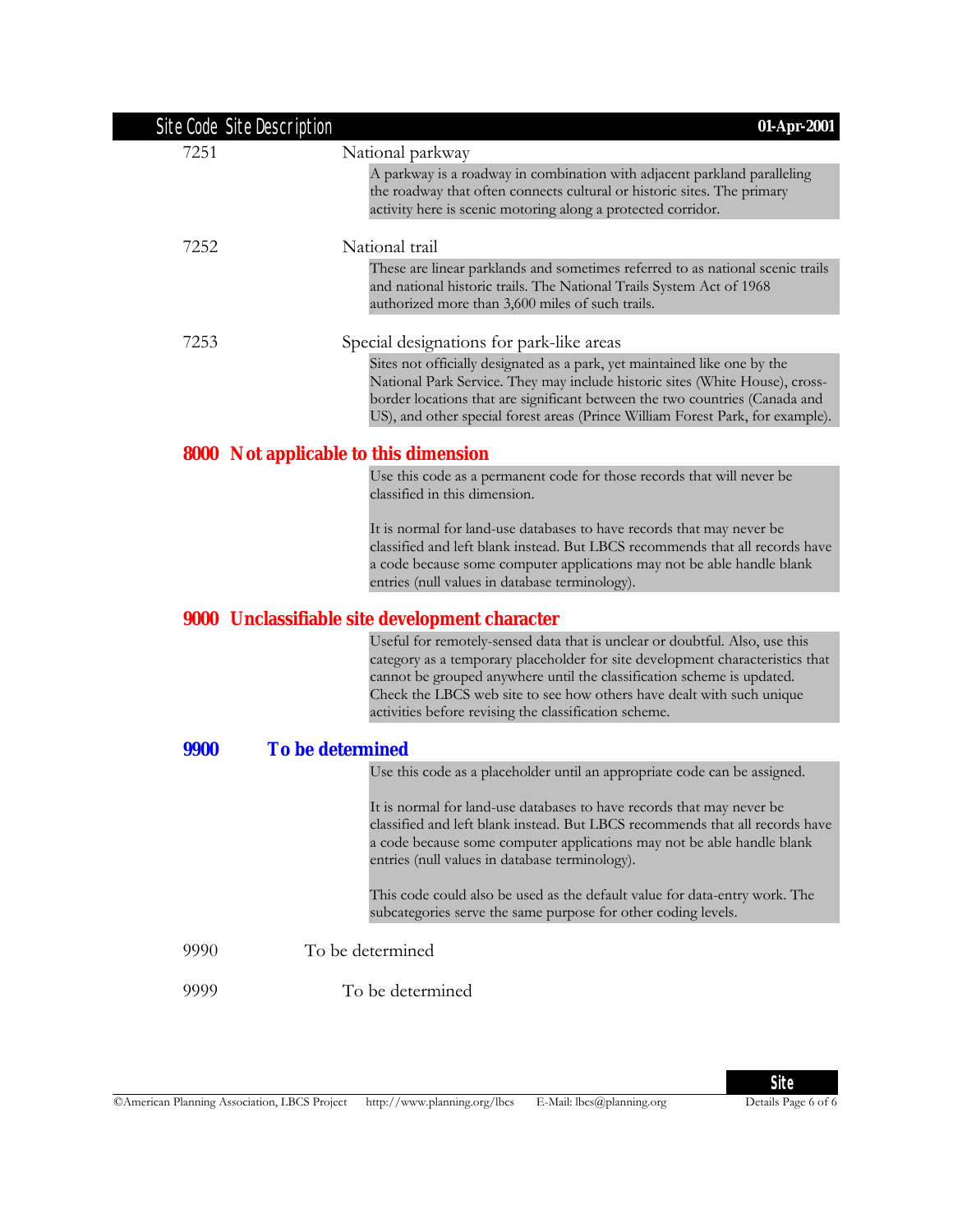### LBCS Ownership Dimension Land-Based Classification Standards

Ownership is one of five dimensions in land-based classifications. Each dimension is an attribute that takes the appropriate four-digit code. Only by using all five dimensions can one fully represent all land uses and describe their characteristics. See the other dimensions before applying LBCS.

| Ownership Code | <b>Ownership Description</b>                                       | 01-Apr-2001 |
|----------------|--------------------------------------------------------------------|-------------|
| <b>1000</b>    | No constraints--private ownership                                  |             |
| <b>1100</b>    | <b>Private-fee simple</b>                                          |             |
| 1110           | Private--fee simple, conditional                                   |             |
| 1120           | Private--fee simple, defeasible                                    |             |
| 1130           | Private--fee simple, determinable                                  |             |
| <b>1200</b>    | <b>Private-less than fee simple</b>                                |             |
| <b>2000</b>    | <b>Some constraints--easements or other use restrictions</b>       |             |
| 2100           | <b>Standard easements</b>                                          |             |
| 2110           | Private easement                                                   |             |
| 2120           | Public easement                                                    |             |
| 2130           | Access easement                                                    |             |
| 2140           | Affirmative easement                                               |             |
| 2150           | Appurtenant easement                                               |             |
| 2160           | Discontinuing easement                                             |             |
| 2170           | Estoppel easement                                                  |             |
| <b>2200</b>    | <b>Other easements</b>                                             |             |
| 2210           | Easement by necessity                                              |             |
| 2220           | Easement by prescription                                           |             |
| 2230           | Easement by gross                                                  |             |
| 2240           | Easement of convenience                                            |             |
| 2250           | Easement of natural support                                        |             |
| 2260           | Equitable easement                                                 |             |
| 2270           | Intermittent easement                                              |             |
| 2280           | Negative easement                                                  |             |
| 3000           | <b>Limited restrictions--leased and other tenancy restrictions</b> |             |
| 4000           | Public restrictions--local, state, and federal ownership           |             |
| 4100           | <b>Local government</b>                                            |             |
| 4110           | City, Village, Township, etc.                                      |             |
| 4120           | County, Parish, Province, etc.                                     |             |
| 4200           | <b>State government</b>                                            |             |
| <b>4300</b>    | <b>Federal government</b>                                          |             |
| 5000           | Other public use restrictions-regional, special districts, etc     |             |
| 5100           | <b>Regional government</b>                                         |             |
| 5200           | <b>Port authorities</b>                                            |             |
| <b>5300</b>    | <b>Tribal Lands</b>                                                |             |
| 5310           | Tribal lands in federal trust                                      |             |
| 5320           | Tribal fee land                                                    |             |

**Ownership**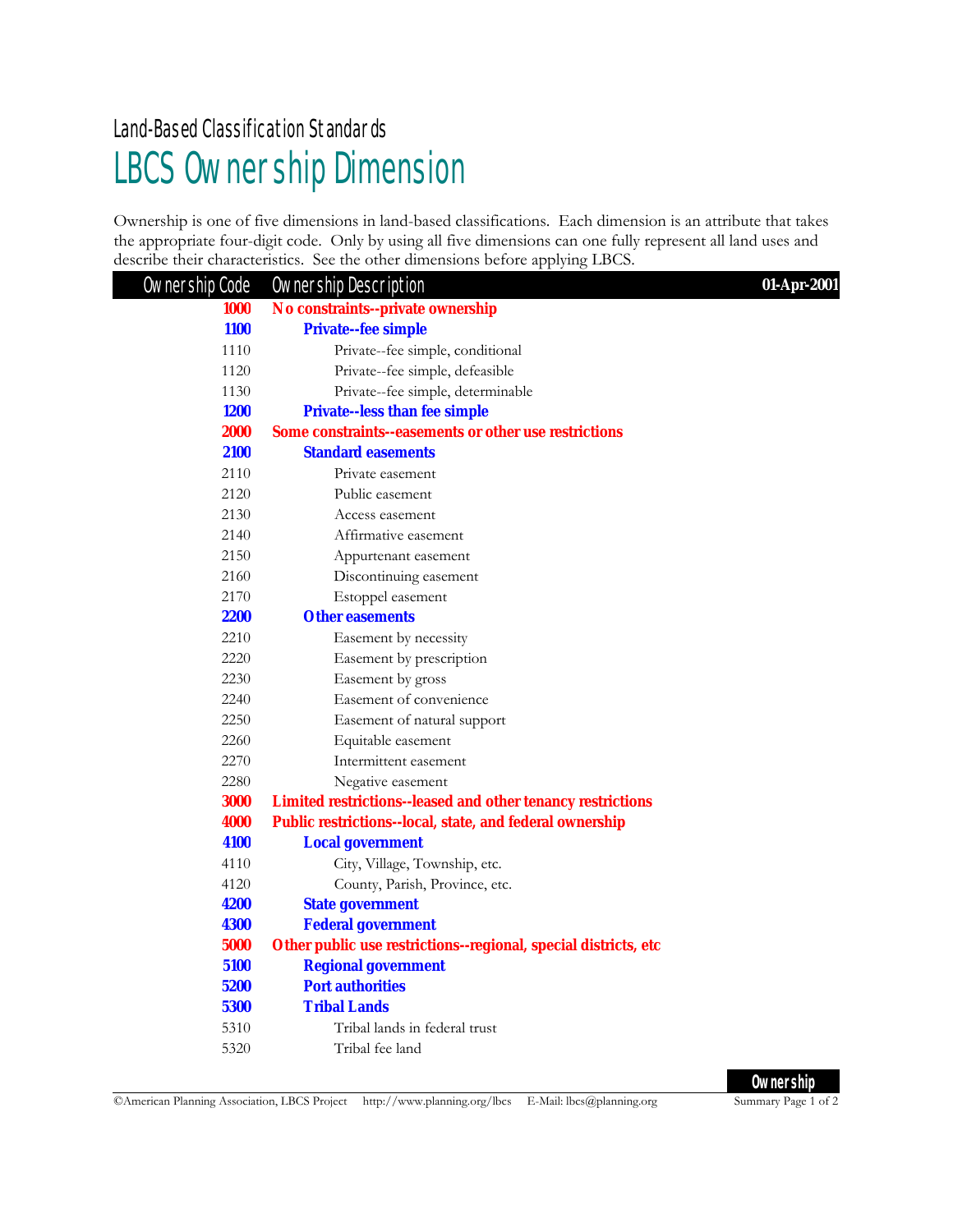### Ownership Code Ownership Description **01-Apr-2001**

| 5330 | Tribal allotted land in federal trust                       |
|------|-------------------------------------------------------------|
| 6000 | <b>Nonprofit ownership restrictions</b>                     |
| 6100 | <b>Nonprofit educational</b>                                |
| 6200 | Nonprofit philanthropic                                     |
| 6300 | <b>Nonprofit religious</b>                                  |
| 6400 | <b>Nonprofit other</b>                                      |
| 7000 | Joint ownership character--public entities                  |
| 8000 | Joint ownership character--public, private, nonprofit, etc. |
| 9000 | Not applicable to this dimension                            |
| 9100 | Unclassifiable ownership or restriction on the use          |
| 9900 | <b>To be determined</b>                                     |
| 9990 | To be determined                                            |
| 9999 | To be determined                                            |

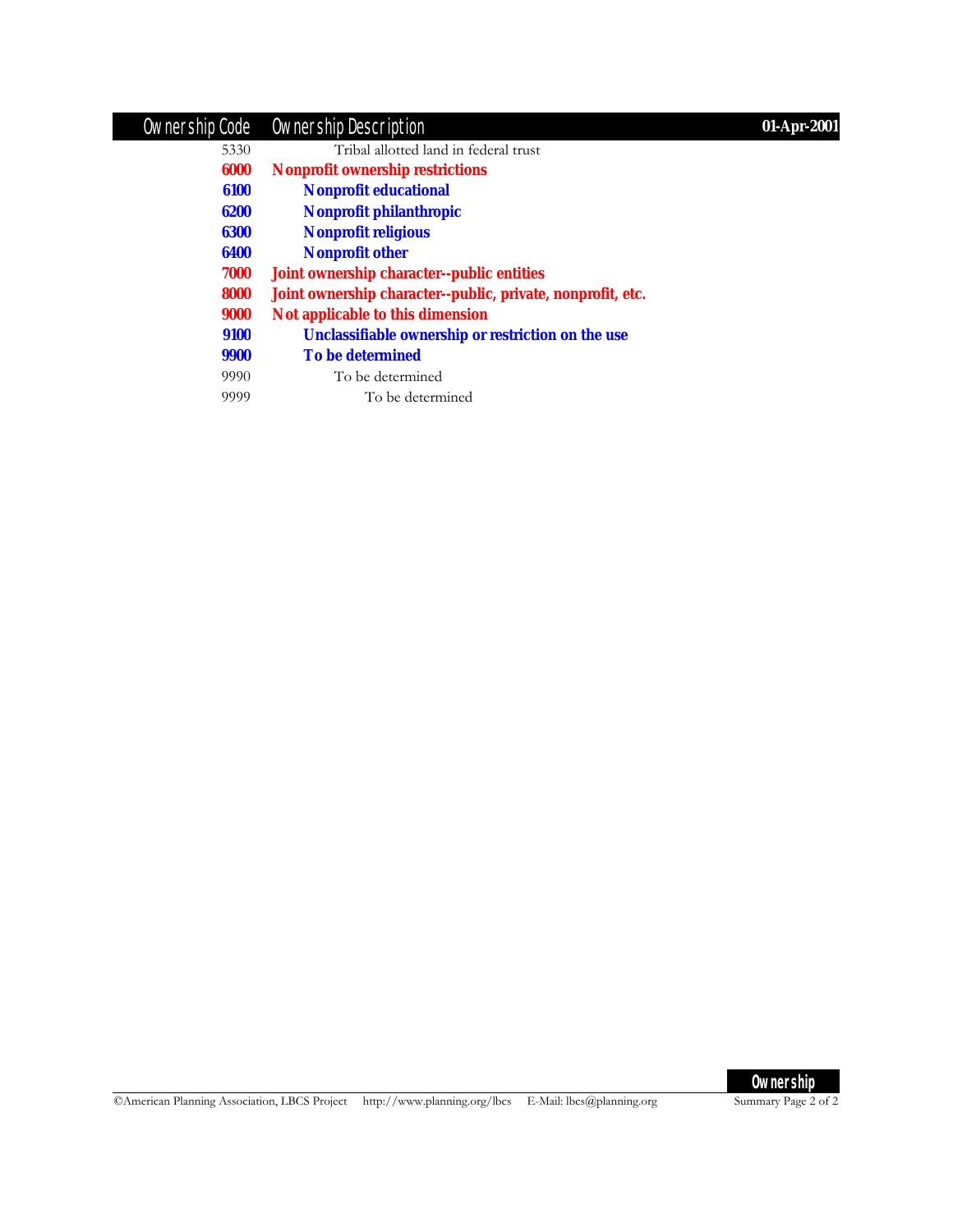### LBCS Ownership Dimension with Detail Descriptions

Ownership is one of five dimensions in land-based classifications. Each dimension is an attribute that takes the appropriate four-digit code. Only by using all five dimensions can one fully represent all land uses and describe their characteristics. See the other dimensions before applying LBCS.

#### **Activity** An observable characteristic of land based on actual use.

Activity refers to the actual use of land based on its observable characteristics. It describes what actually takes place in physical or observable terms (e.g., farming, shopping, manufacturing, vehicular movement, etc.). An office activity, for example, refers only to the physical activity on the premises, which could apply equally to a law firm, a nonprofit institution, a court house, a corporate office, or any other office use. Similarly, residential uses in single-family dwellings, multifamily structures, manufactured houses, or any other type of building, would all be classified as residential activity.

#### **Function** The economic use or type of establishment using the land.

Function refers to the economic function or type of establishment using the land. Every land-use can be characterized by the type of establishment it serves. Land-use terms, such as agricultural, commercial, industrial, relate to establishments. The type of economic function served by the land-use gets classified in this dimension; it is independent of actual activity on the land. Establishments can have a variety of activities on their premises, yet serve a single function. For example, two parcels are said to be in the same functional category if they serve the same establishment, even if one is an office building and the other is a factory.

#### **Structure** Type of structure or building type on the land.

Structure refers to the type of structure or building on the land. Land-use terms embody a structural or building characteristic, which indicates the utility of the space (in a building) or land (when there is no building). Land-use terms, such as single-family house, office building, warehouse, hospital building, or highway, also describe structural characteristic. Although many activities and functions are closely associated with certain structures, it is not always so. Many buildings are often adapted for uses other than its original use. For instance, a single-family residential structure may be used as an office.

#### **Site** The overall physical site development character of the land.

Site development character refers to the overall physical development character of the land. It describes "what is on the land" in general physical terms. For most land uses, it is simply expressed in terms of whether the site is developed or not. But not all sites without observable development can be treated as undeveloped. Land uses, such as parks and open spaces, which often have a complex mix of activities, functions, and structures on them, need categories independent of other dimensions. This dimension uses categories that describe the overall site development characteristics.

#### **Ownership** Legal and quasi-legal ownership constraints of the land.

Ownership refers to the relationship between the use and its land rights. Since the function of most land uses is either public or private and not both, distinguising ownership characteristics seems obvious. However, relying solely on the functional character may obscure such uses as private parks, public theaters, private stadiums, private prisons, and mixed public and private ownership. Moreover, easements and similar legal devices also limit or constrain land-use activities and functions. This dimension allows classifying such ownership characteristics more accurately.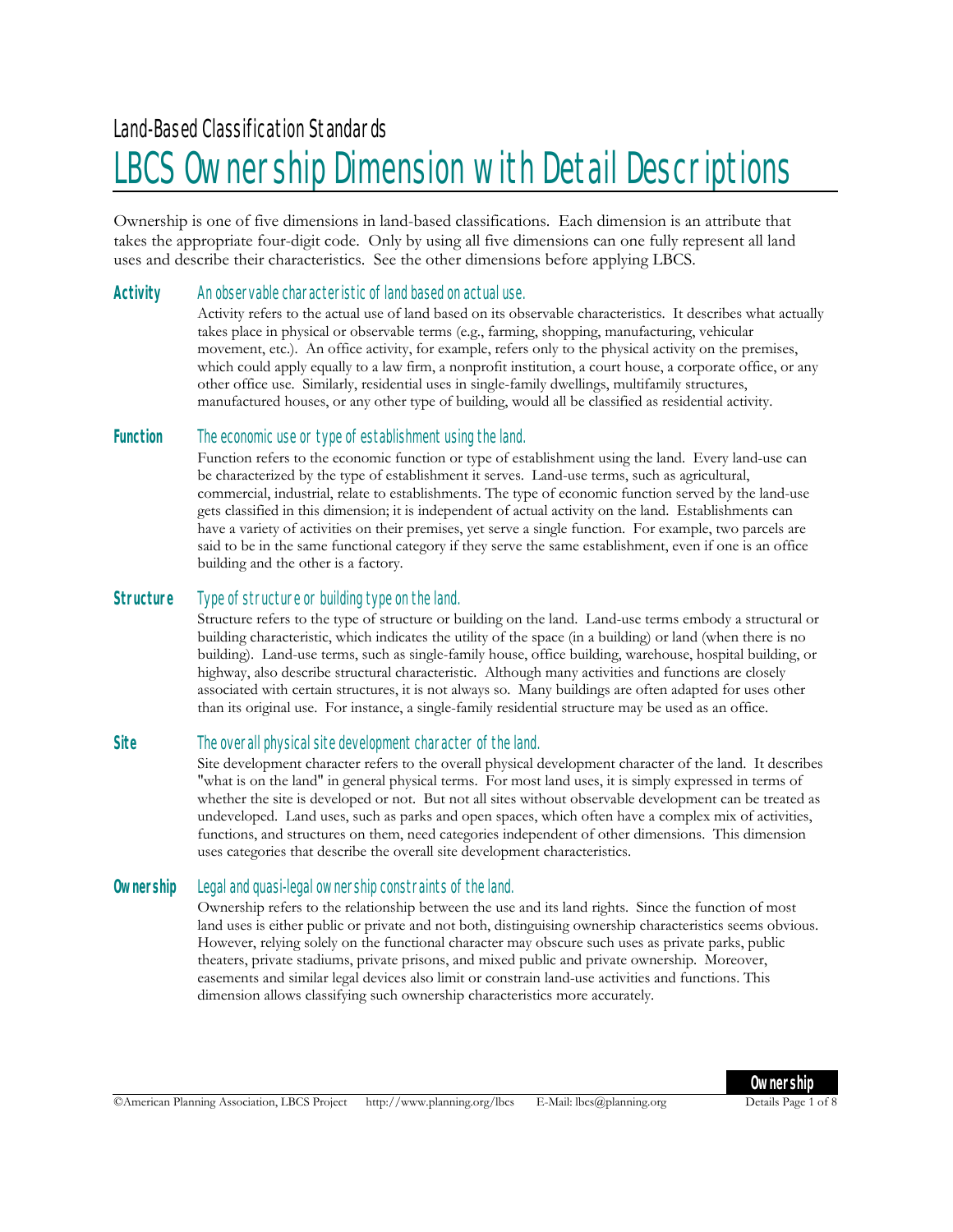|             | Ownership Code Ownership Description   | 01-Apr-2001                                                                                                                                                                                                                                                                                                                                                                                                                                                                                                                                                                                                                                                          |
|-------------|----------------------------------------|----------------------------------------------------------------------------------------------------------------------------------------------------------------------------------------------------------------------------------------------------------------------------------------------------------------------------------------------------------------------------------------------------------------------------------------------------------------------------------------------------------------------------------------------------------------------------------------------------------------------------------------------------------------------|
|             | 1000 No constraints--private ownership |                                                                                                                                                                                                                                                                                                                                                                                                                                                                                                                                                                                                                                                                      |
|             |                                        | Most private property falls into this category. Some private property may,<br>however, have additional legal constraints to ownership. For some planning<br>applications, tracking such constraints may be useful in determining the<br>limits of the use of the property.                                                                                                                                                                                                                                                                                                                                                                                           |
| <b>1100</b> | <b>Private--fee simple</b>             |                                                                                                                                                                                                                                                                                                                                                                                                                                                                                                                                                                                                                                                                      |
| 1110        |                                        | Private-fee simple, conditional                                                                                                                                                                                                                                                                                                                                                                                                                                                                                                                                                                                                                                      |
|             |                                        | The owner enjoys the property as in fee simple absolute until a condition has<br>been met or not met, as set by the grantor of the condition.                                                                                                                                                                                                                                                                                                                                                                                                                                                                                                                        |
| 1120        |                                        | Private-fee simple, defeasible                                                                                                                                                                                                                                                                                                                                                                                                                                                                                                                                                                                                                                       |
|             |                                        | Fee simple defeasible is an ownership right forever unless a specified event<br>happens. On the happening of the event, the rights revert to the grantor.                                                                                                                                                                                                                                                                                                                                                                                                                                                                                                            |
| 1130        |                                        | Private-fee simple, determinable                                                                                                                                                                                                                                                                                                                                                                                                                                                                                                                                                                                                                                     |
|             |                                        | A fee simple ownership with a provision for automatic revocation of rights if<br>the specified or "determinable" event occurs. The determinable event is<br>specified in the conveyance.                                                                                                                                                                                                                                                                                                                                                                                                                                                                             |
| <b>1200</b> |                                        | <b>Private-less than fee simple</b>                                                                                                                                                                                                                                                                                                                                                                                                                                                                                                                                                                                                                                  |
|             |                                        | Create additional subcategories, if necessary, but the major types of fee<br>simple ownership based on current legal precedents are provided here.                                                                                                                                                                                                                                                                                                                                                                                                                                                                                                                   |
|             |                                        | 2000 Some constraints-easements or other use restrictions                                                                                                                                                                                                                                                                                                                                                                                                                                                                                                                                                                                                            |
|             |                                        | Easements are subordinate conditions to the owner or the user of the                                                                                                                                                                                                                                                                                                                                                                                                                                                                                                                                                                                                 |
|             |                                        | property. Besides whatever effects they have on the character of the land<br>use, easements also vary in their application. For example, consider a public<br>easement on a private property versus a private easement on a public<br>property. However, from a land-use perspective, the concern is primarily the<br>effect, if any, of such easement restrictions on the land use. For example, a<br>dedicated public open space is an example of a public easement that may<br>exist on a private or public property. In such cases, whatever public or<br>private ownership of the land, we characterize the land-use as having a public<br>easement constraint. |
|             |                                        | Some planning applications track easements and similar restrictions on<br>private property that may affect the existing and future land-use<br>characteristics. Such restrictions derive from private contracts between<br>adjacent property owners, owners and local governments, or owners and<br>federal and other government agencies. Since the land-use characteristics<br>depend on the owner's use of the land, this category is separate from public<br>ownership.                                                                                                                                                                                          |
|             |                                        | An easement is the right of use over another property. Historically,<br>easements are applied to specific properties and not the property owner; a<br>dominant-servient relationship. The burden is on the owner of land that<br>constitutes a servient tenement, although the easement is held by the<br>dominant tenement. This category refers to the servient tenement; that is,                                                                                                                                                                                                                                                                                 |

**Ownership**<br>Details Page 2 of 8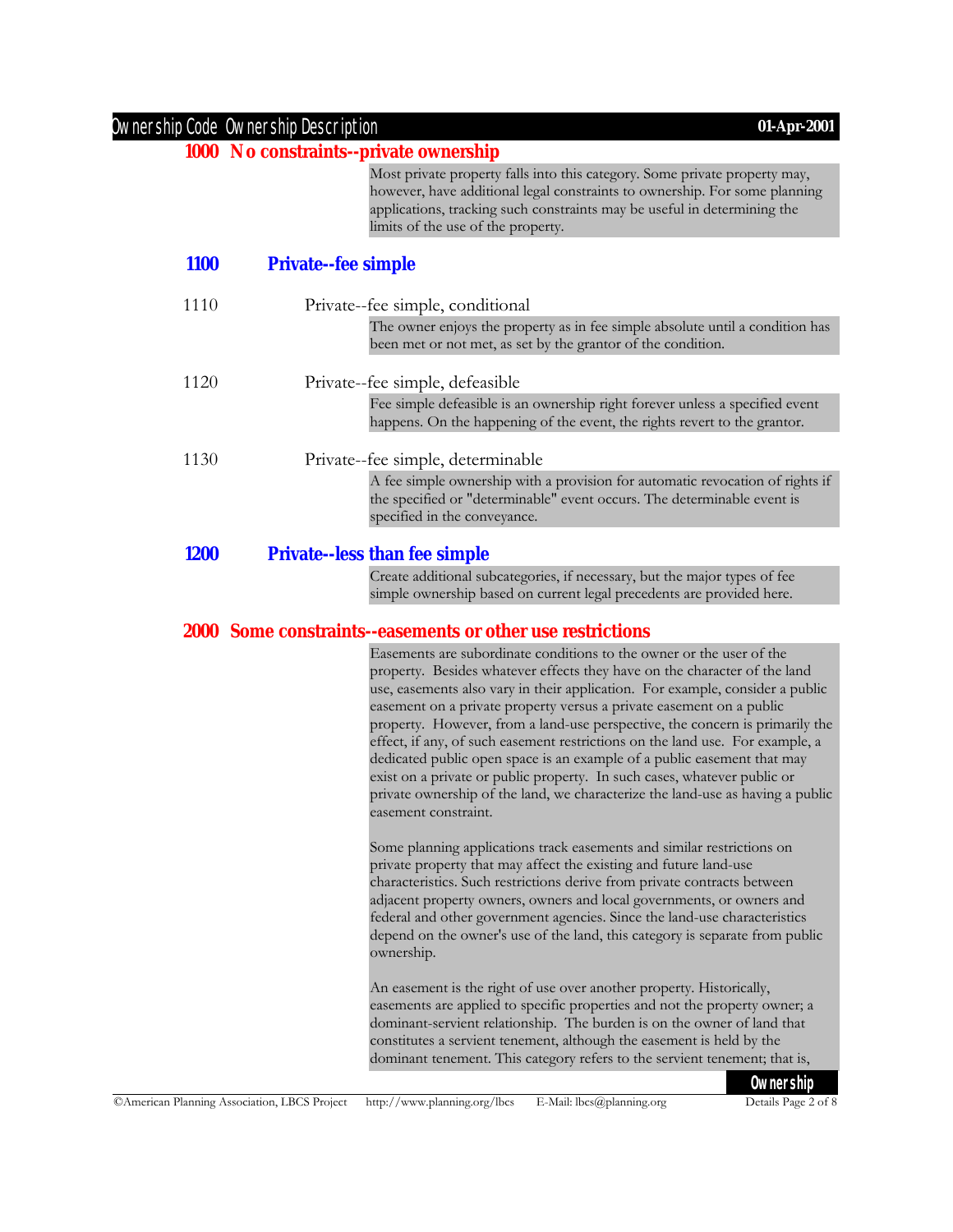#### Ownership Code Ownership Description **01-Apr-2001**

properties that have restrictions on them due to easements held by others (often adjacent property owners or public entities).

Easements affect how a servient land is used in a variety of ways, not all of which affect land-use characteristics. Land-use databases do not always maintain such ownership characteristics even though many planning applications encounter these legal definitions. Subcategories here, therefore, reflect commonly accepted legal terms and descriptions. Many parcel databases from tax assessment records contain some form of easement characteristics although they may not employ the same terminology. Use only those categories that are applicable and revise the terms to suit locally used phrases.

If applications need to track both the servient and dominant tenements, use additional attributes or fields in the database to record such characteristics. On the other hand, if the application needs precise links between the servient and dominant tenements in an easement (for example, transfer of development rights), employ linked or relational tables to link the records.

#### **2100 Standard easements**

| 2110 | Private easement                                                                                                                                                                                                                              |
|------|-----------------------------------------------------------------------------------------------------------------------------------------------------------------------------------------------------------------------------------------------|
|      | Only a few private individuals benefit from the easement.                                                                                                                                                                                     |
| 2120 | Public easement                                                                                                                                                                                                                               |
|      | The right is vested in the public or the entire community.                                                                                                                                                                                    |
| 2130 | Access easement                                                                                                                                                                                                                               |
|      | The abutting property owner has access for ingress and egress; also includes<br>easements for streets                                                                                                                                         |
| 2140 | Affirmative easement                                                                                                                                                                                                                          |
|      | Servient tenement must permit access over the property or to discharge<br>water on it.                                                                                                                                                        |
| 2150 | Appurtenant easement                                                                                                                                                                                                                          |
|      | Refers to an incorporeal right as part of a covenant attached to the land and<br>cannot exist separate from other aspects of the covenant.                                                                                                    |
| 2160 | Discontinuing easement                                                                                                                                                                                                                        |
|      | Also known as nonapparent or noncontinuous easement, this easement<br>recognizes interference from people on the property, such as when using the<br>right-of-way (in an access easement) or accessing water (in a water access<br>easement). |
| 2170 | Estoppel easement                                                                                                                                                                                                                             |
|      | Owner of the land imposes voluntary restrictions on the tenants or users of<br>the property.                                                                                                                                                  |
|      |                                                                                                                                                                                                                                               |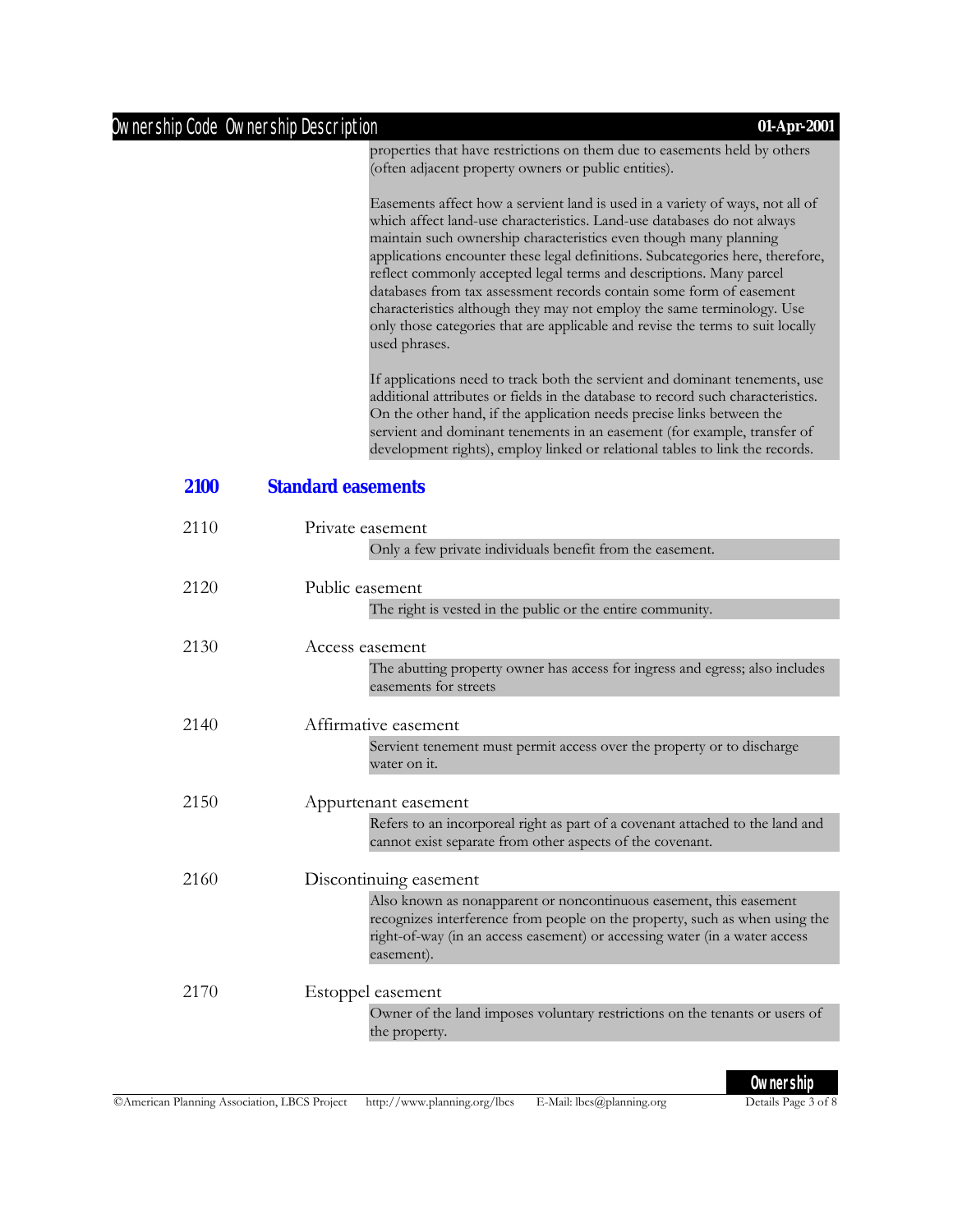#### Ownership Code Ownership Description **01-Apr-2001**

#### **2200 Other easements**

| 2210 | Easement by necessity<br>This category refers to a situation in which a land-locked parcel is conveyed<br>legally and does not have any access to roads or access. Note that easement<br>of necessity refers to an easement necessary for the dominant tenement.                                                                                                                                                                                                                                                                                                           |
|------|----------------------------------------------------------------------------------------------------------------------------------------------------------------------------------------------------------------------------------------------------------------------------------------------------------------------------------------------------------------------------------------------------------------------------------------------------------------------------------------------------------------------------------------------------------------------------|
| 2220 | Easement by prescription                                                                                                                                                                                                                                                                                                                                                                                                                                                                                                                                                   |
|      | An easement right tied to a specific person and granted for personal usage.                                                                                                                                                                                                                                                                                                                                                                                                                                                                                                |
| 2230 | Easement by gross                                                                                                                                                                                                                                                                                                                                                                                                                                                                                                                                                          |
|      | An easement right tied to a specific person and granted for personal usage<br>and ends with the death of the grantee.                                                                                                                                                                                                                                                                                                                                                                                                                                                      |
| 2240 | Easement of convenience                                                                                                                                                                                                                                                                                                                                                                                                                                                                                                                                                    |
|      | An easement that increases the convenience of dominant tenement.                                                                                                                                                                                                                                                                                                                                                                                                                                                                                                           |
| 2250 | Easement of natural support                                                                                                                                                                                                                                                                                                                                                                                                                                                                                                                                                |
|      | An easement that creates lateral support of land in its natural state and such<br>support structures are held in place on neighboring land (the kind normally<br>seen in hillside or shoreline subdivisions).                                                                                                                                                                                                                                                                                                                                                              |
| 2260 | Equitable easement                                                                                                                                                                                                                                                                                                                                                                                                                                                                                                                                                         |
|      | Often tied to a building deed for common usage and enjoyment of adjacent<br>properties.                                                                                                                                                                                                                                                                                                                                                                                                                                                                                    |
| 2270 | Intermittent easement                                                                                                                                                                                                                                                                                                                                                                                                                                                                                                                                                      |
|      | The dominant tenement enjoys the easement sometimes, not continuously.                                                                                                                                                                                                                                                                                                                                                                                                                                                                                                     |
| 2280 | Negative easement                                                                                                                                                                                                                                                                                                                                                                                                                                                                                                                                                          |
|      | Often used with access to light where the servient tenement is prohibited<br>from blocking or interrupting light or air.                                                                                                                                                                                                                                                                                                                                                                                                                                                   |
|      | 3000 Limited restrictions--leased and other tenancy restrictions                                                                                                                                                                                                                                                                                                                                                                                                                                                                                                           |
|      | Refers to a contract between the owner (lessee) and the tenant (lessor) of the<br>property to convey the owner's rights to the lessor. In legal terms, there exist<br>many forms of leases. Create subcategories if any application needs to track<br>them. Also create separate categories here for tracking rental ownership.<br>In legal terms, lease and tenancy constraints are subordinate conditions to<br>the owner or the user of the property. That is, every property is either<br>publicly or privately owned. Even so, when classifying in this dimension, it |

is the effect of lease or tenancy on the use that is of concern. Consider for example a gift shop located in a leased area of a publicly owned public park. If the shop is leased to a private entity for that specific activity, then we say that the use has an ownership constraint through the lease or tenancy

arrangement.

**Ownership**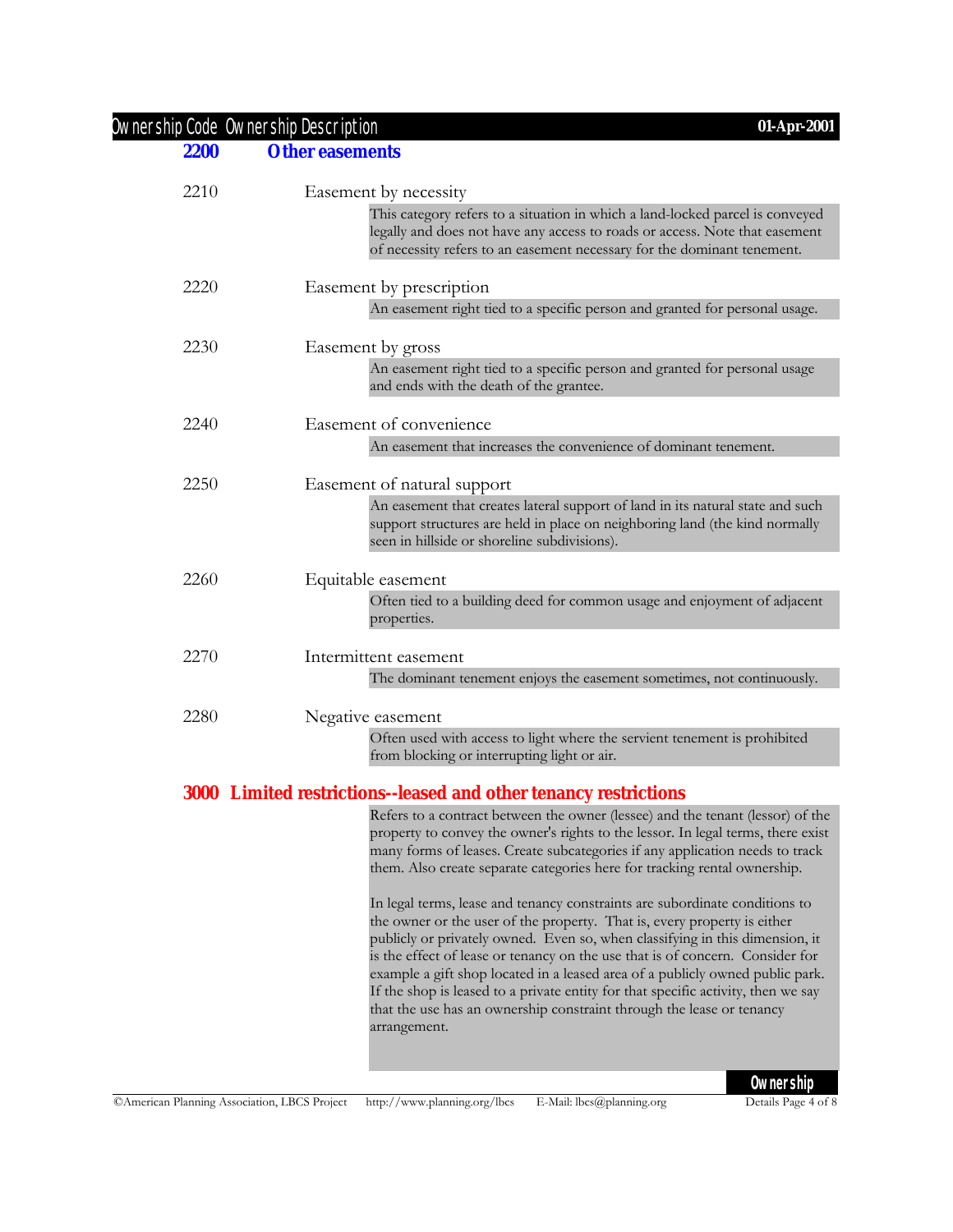|             | Ownership Code Ownership Description | 01-Apr-2001                                                                                                                                                                                                                                                                                                                           |
|-------------|--------------------------------------|---------------------------------------------------------------------------------------------------------------------------------------------------------------------------------------------------------------------------------------------------------------------------------------------------------------------------------------|
|             |                                      | If tracking specific lease types are necessary, then users should create                                                                                                                                                                                                                                                              |
|             |                                      | subcategories under the lease and tenancy category. LBCS does not provide                                                                                                                                                                                                                                                             |
|             |                                      | them because they vary widely and any data classified beyond the broad                                                                                                                                                                                                                                                                |
|             |                                      | categories will have limited relevance to other applications.                                                                                                                                                                                                                                                                         |
|             |                                      | 4000 Public restrictions--local, state, and federal ownership                                                                                                                                                                                                                                                                         |
|             |                                      | Refers to the public entity that the property belongs to, or the public entity<br>responsible for the property. Public entities are agencies from local, regional,<br>state, or federal governments.                                                                                                                                  |
| 4100        | <b>Local government</b>              |                                                                                                                                                                                                                                                                                                                                       |
|             |                                      | Some regional land-use databases may keep track of individual municipality                                                                                                                                                                                                                                                            |
|             |                                      | names as part of this dimension. When using such names, consider using the<br>U.S. Census Bureau's place names extracted from census databases. Each<br>place name in the country has an unique Federal Information Processing<br>Standard (FIPS) code. The same files also have FIPS codes for states and                            |
|             |                                      | counties. Note that this dimension is mainly to identify the ownership, not                                                                                                                                                                                                                                                           |
|             |                                      | location of the property. If you want to specify the geographic location of                                                                                                                                                                                                                                                           |
|             |                                      | the place name, see the LBCS metadata standards for appropriate locations<br>to enter such information.                                                                                                                                                                                                                               |
| 4110        |                                      |                                                                                                                                                                                                                                                                                                                                       |
|             |                                      | City, Village, Township, etc.                                                                                                                                                                                                                                                                                                         |
|             |                                      | To track specific departments (park authority, school district, etc.), use the<br>appropriate functional dimension along with this dimension to filter records.<br>Do not create subcategories here for such departments; they will conflict<br>with functional categories as many of them are involved in a variety of<br>functions. |
| 4120        |                                      | County, Parish, Province, etc.                                                                                                                                                                                                                                                                                                        |
|             |                                      | To track specific departments (park authority, school district, etc.), use the<br>appropriate functional dimension along with this dimension to filter records.<br>Do not create subcategories here for such departments; they will conflict<br>with functional categories as many of them are involved in a variety of<br>functions. |
| 4200        | <b>State government</b>              |                                                                                                                                                                                                                                                                                                                                       |
| <b>4300</b> | <b>Federal government</b>            |                                                                                                                                                                                                                                                                                                                                       |
| <b>5000</b> |                                      | Other public use restrictions-regional, special districts, etc                                                                                                                                                                                                                                                                        |
|             |                                      |                                                                                                                                                                                                                                                                                                                                       |
| 5100        | <b>Regional government</b>           |                                                                                                                                                                                                                                                                                                                                       |
|             |                                      | Some of these governmental entities have holdings that may cut across local<br>jurisdictional lines. If the classification has to maintain detailed jurisdictional<br>distinctions, then create a multidimensional table to assign multiple codes for<br>this dimension.                                                              |
| 5200        | <b>Port authorities</b>              |                                                                                                                                                                                                                                                                                                                                       |
|             |                                      | ome of these governmental entities have holdings that may cut across local                                                                                                                                                                                                                                                            |
|             |                                      |                                                                                                                                                                                                                                                                                                                                       |

**Ownership**<br>Details Page 5 of 8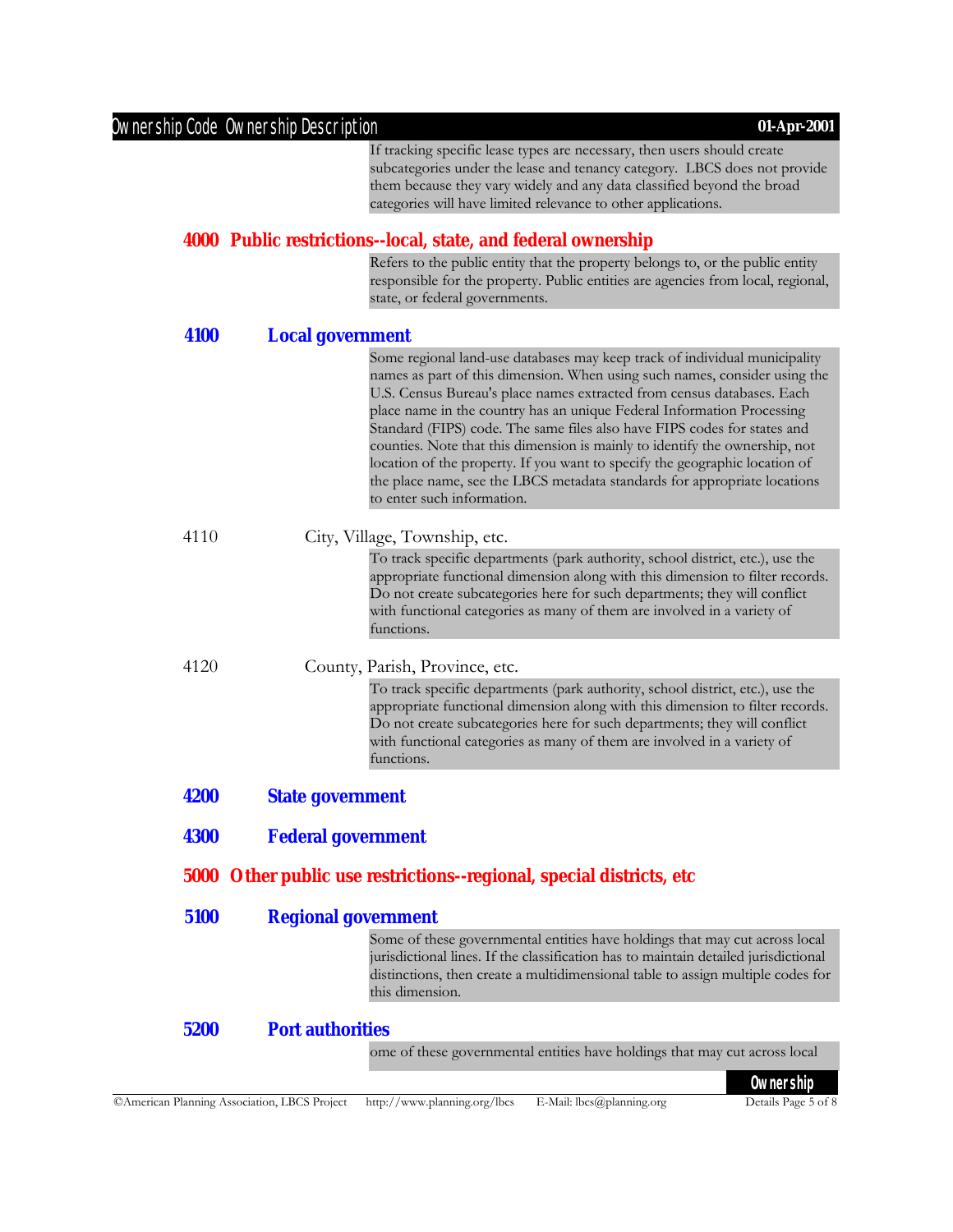#### Ownership Code Ownership Description **01-Apr-2001**

jurisdictional lines. If the classification has to maintain detailed jurisdictional distinctions, then create a multidimensional table to assign multiple codes for this dimension.

#### **5300 Tribal Lands**

Because of the unique nature of ownership constraints of tribal lands and Indian Reservations in the U.S., this category has special significance for landuse planning. It may also serve as a guide to developing appropriate categories for complex ownership constraints in LBCS for countries outside the U.S.

Ownership constraint plays a vital role in most tribal planning efforts, which includes geographies beyond those lands that are commonly known as Indian Reservations. "Reservation" is a special federal designation for certain federal lands, and "Indian Reservation" along with "Military Reservation" are probably the most well known in the planning profession. Areas (including pueblos, rancherias, communities, etc.) designated as Indian Reservations, mainly through long-standing treaties and current established federal government processes (such as congressional acts, executive orders, and administrative acts), are only a subset of tribal lands. Some states also recognize other tribes and groups that do not currently have the federal designation. Moreover, some tribes are seeking federal recognition, therefore, it is possible that what constitutes tribal lands will not remain constant.

More than 550 tribes, which include 223 village groups in Alaska, are federally recognized. About 350 tribes have land holdings in roughly 275 Indian land areas covering over 56 million acres. These lands are held in trust by the federal government (the Secretary of the Interior serves as the trustee) for the various tribes, and in some cases for individuals. Hence the term "trust land," which is sometimes mistaken for reservation land though not all reservation land is trust land. In short, reservation lands are a subset of trust lands, which in turn are a subset of tribal lands.

A single reservation may extend across one or more state boundaries, such as the 16 million-acre Navajo Reservation, which spreads across three states: Utah, Arizona, and New Mexico. Any power the states have over the reservations is limited to what the federal law has granted. Each reservation has a local governing authority, commonly referred to as the tribal government. Land-use planning operates in much the same way as in other local governments with some significant differences when it comes to ownership constraints. It is these differences that form the subcategories of this major category.

- 1). Tribal land in federal trust (primarily reservations)
- 2). Tribal fee land (private corporate ownership)
- 3). Individual tribal member allotted land in federal trust

Tribal land in federal trust is constrained by federal regulations much in the same way as other lands although the process for federal approvals is not similar. Tribal fee land is subject to the same zoning and subdivision regulations of the local government where the land is located. Although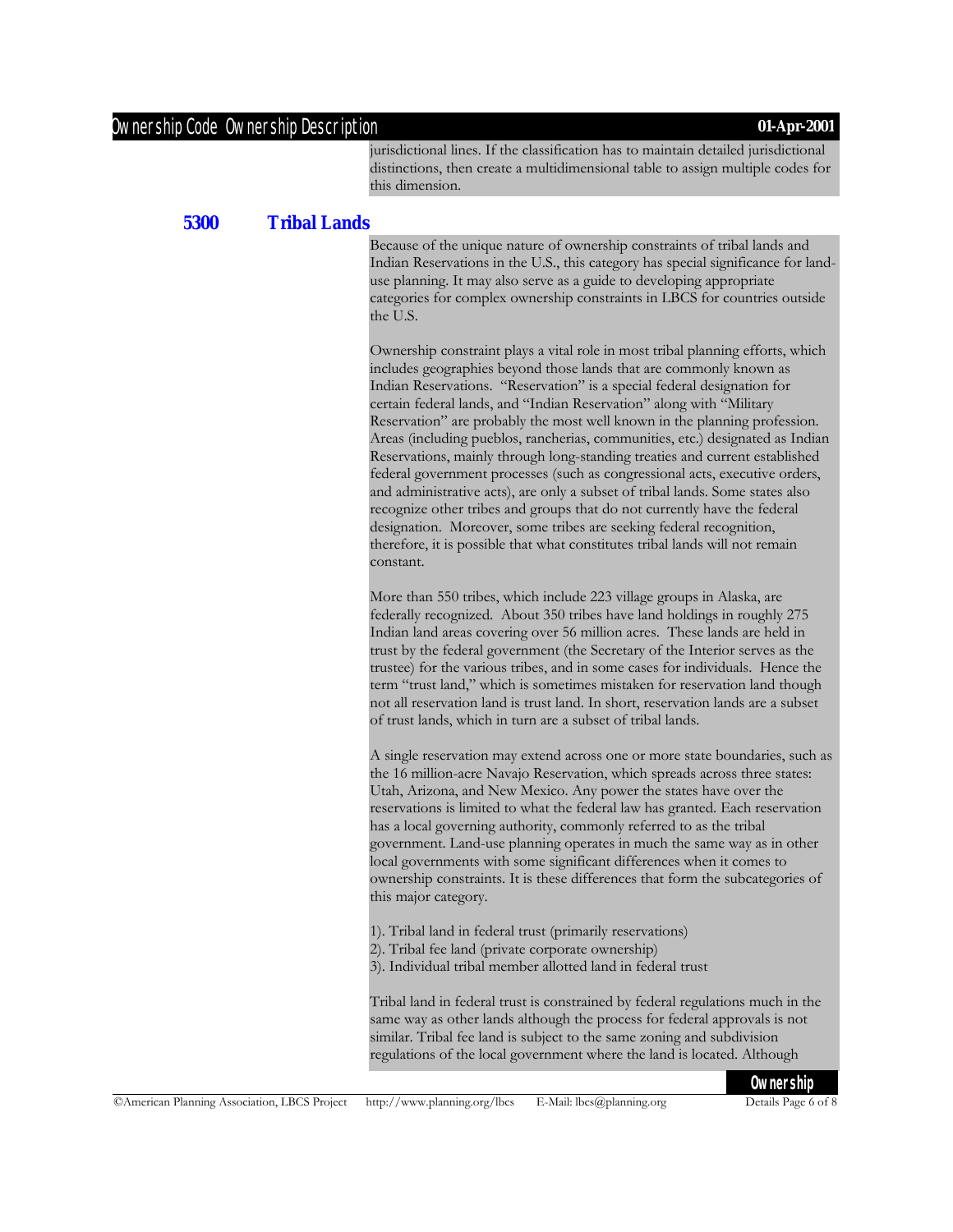|      | Ownership Code Ownership Description<br>01-Apr-2001                                                                                                                                                                                                                                                                                                                                                                                                                                                                                                                                                                                                                                                                                                                                                                                                                                                                                                                                                                                                                                                                                                                                                                                                                                                           |
|------|---------------------------------------------------------------------------------------------------------------------------------------------------------------------------------------------------------------------------------------------------------------------------------------------------------------------------------------------------------------------------------------------------------------------------------------------------------------------------------------------------------------------------------------------------------------------------------------------------------------------------------------------------------------------------------------------------------------------------------------------------------------------------------------------------------------------------------------------------------------------------------------------------------------------------------------------------------------------------------------------------------------------------------------------------------------------------------------------------------------------------------------------------------------------------------------------------------------------------------------------------------------------------------------------------------------|
|      | many reservations are entirely tribally owned, it is not uncommon for non-<br>tribal members to own and occupy tribal lands. Allotted land refers to the<br>federal trust lands that have been parceled out to individual tribal members<br>in 160-acre units as part of a 1920s and 1930s federal policy. Land-use plans<br>extend over all three types of ownership constraints.<br>Another aspect that requires clarification when classifying ownership<br>constraints relates to tribal and state compacts. Depending on their purposes,<br>compacts may affect ownership constraints. For example, following the 1988<br>Indian Gaming Regulatory Act, which allows traditional Indian gaming as<br>well as bingo, pull tabs, lotto, punch boards, tip jars, and certain card games<br>on tribal land, many tribes used compacts for other forms of gaming, such as<br>cards or slot machines. Hence the growth in number of casinos and gaming-<br>type developments on Indian lands. Twenty-four states and 130 tribes use<br>such compacts to regulate gaming and gambling uses. To classifying such<br>multi-tiered ownership in LBCS, assign multiple ownership codes, where<br>each code refers to one or more forms of tribal ownership along with the<br>appropriate state government category. |
| 5310 | Tribal lands in federal trust                                                                                                                                                                                                                                                                                                                                                                                                                                                                                                                                                                                                                                                                                                                                                                                                                                                                                                                                                                                                                                                                                                                                                                                                                                                                                 |
|      | See Tribal Lands for details.                                                                                                                                                                                                                                                                                                                                                                                                                                                                                                                                                                                                                                                                                                                                                                                                                                                                                                                                                                                                                                                                                                                                                                                                                                                                                 |
| 5320 | Tribal fee land<br>See Tribal Lands for details.                                                                                                                                                                                                                                                                                                                                                                                                                                                                                                                                                                                                                                                                                                                                                                                                                                                                                                                                                                                                                                                                                                                                                                                                                                                              |
| 5330 | Tribal allotted land in federal trust                                                                                                                                                                                                                                                                                                                                                                                                                                                                                                                                                                                                                                                                                                                                                                                                                                                                                                                                                                                                                                                                                                                                                                                                                                                                         |
|      | See Tribal Lands for details.                                                                                                                                                                                                                                                                                                                                                                                                                                                                                                                                                                                                                                                                                                                                                                                                                                                                                                                                                                                                                                                                                                                                                                                                                                                                                 |
|      | <b>6000 Nonprofit ownership restrictions</b>                                                                                                                                                                                                                                                                                                                                                                                                                                                                                                                                                                                                                                                                                                                                                                                                                                                                                                                                                                                                                                                                                                                                                                                                                                                                  |
|      | This category corresponds to assessors' categories for nontaxable entities.<br>These may vary widely between jurisdictions, but the subcategories reflect<br>the most commonly used classes.                                                                                                                                                                                                                                                                                                                                                                                                                                                                                                                                                                                                                                                                                                                                                                                                                                                                                                                                                                                                                                                                                                                  |
| 6100 | <b>Nonprofit educational</b>                                                                                                                                                                                                                                                                                                                                                                                                                                                                                                                                                                                                                                                                                                                                                                                                                                                                                                                                                                                                                                                                                                                                                                                                                                                                                  |
| 6200 | Nonprofit philanthropic                                                                                                                                                                                                                                                                                                                                                                                                                                                                                                                                                                                                                                                                                                                                                                                                                                                                                                                                                                                                                                                                                                                                                                                                                                                                                       |
| 6300 | <b>Nonprofit religious</b>                                                                                                                                                                                                                                                                                                                                                                                                                                                                                                                                                                                                                                                                                                                                                                                                                                                                                                                                                                                                                                                                                                                                                                                                                                                                                    |
| 6400 | <b>Nonprofit other</b>                                                                                                                                                                                                                                                                                                                                                                                                                                                                                                                                                                                                                                                                                                                                                                                                                                                                                                                                                                                                                                                                                                                                                                                                                                                                                        |
|      | <b>7000</b> Joint ownership character--public entities                                                                                                                                                                                                                                                                                                                                                                                                                                                                                                                                                                                                                                                                                                                                                                                                                                                                                                                                                                                                                                                                                                                                                                                                                                                        |
|      | Includes all forms of public and nonprofit ownership.                                                                                                                                                                                                                                                                                                                                                                                                                                                                                                                                                                                                                                                                                                                                                                                                                                                                                                                                                                                                                                                                                                                                                                                                                                                         |
|      |                                                                                                                                                                                                                                                                                                                                                                                                                                                                                                                                                                                                                                                                                                                                                                                                                                                                                                                                                                                                                                                                                                                                                                                                                                                                                                               |
|      | 8000 Joint ownership character--public, private, nonprofit, etc.                                                                                                                                                                                                                                                                                                                                                                                                                                                                                                                                                                                                                                                                                                                                                                                                                                                                                                                                                                                                                                                                                                                                                                                                                                              |
|      | A catch all category for any combination of ownership                                                                                                                                                                                                                                                                                                                                                                                                                                                                                                                                                                                                                                                                                                                                                                                                                                                                                                                                                                                                                                                                                                                                                                                                                                                         |

A catch-all category for any combination of ownership.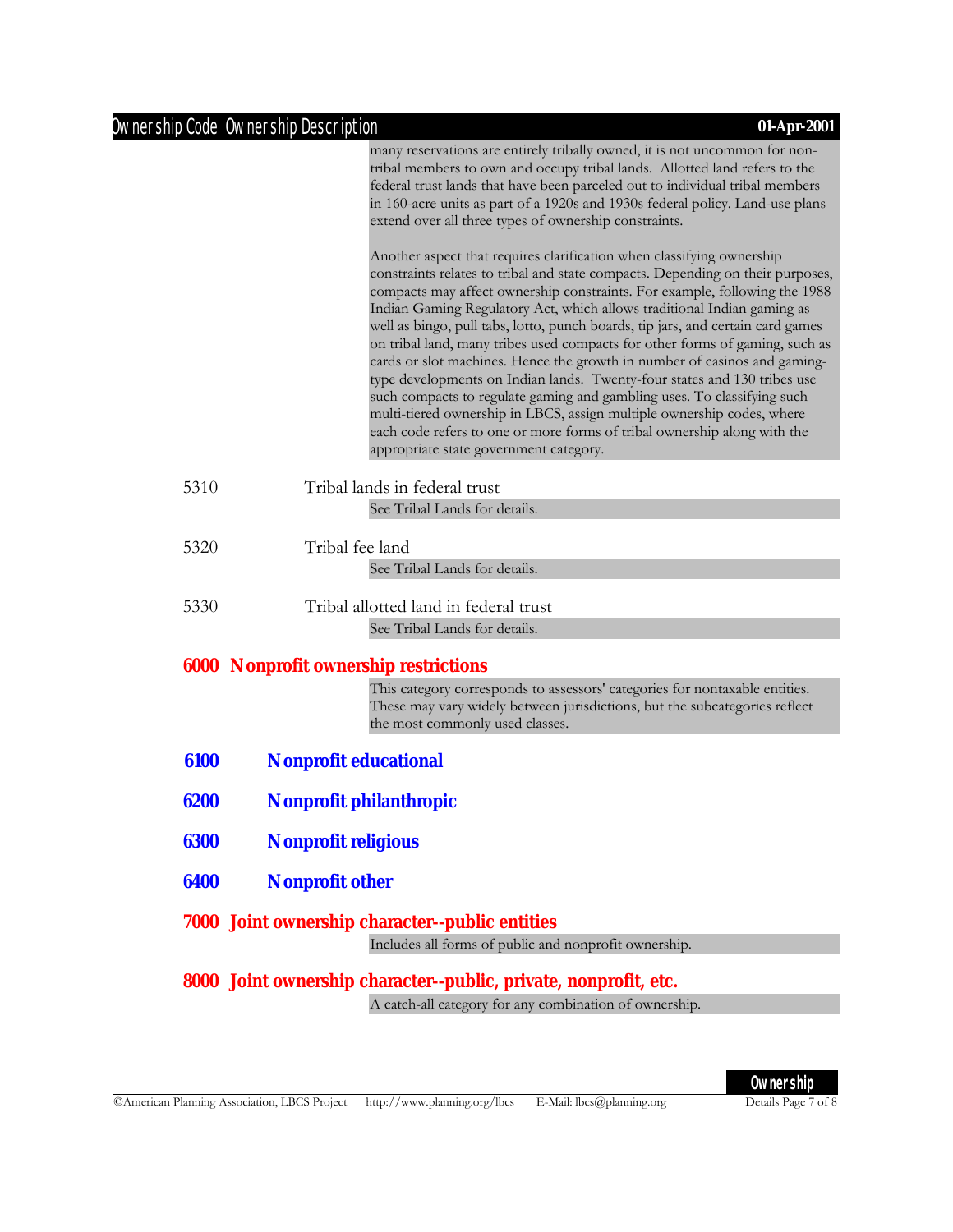|      | Ownership Code Ownership Description<br>01-Apr-2001                                                                                                                                                                                                                                         |
|------|---------------------------------------------------------------------------------------------------------------------------------------------------------------------------------------------------------------------------------------------------------------------------------------------|
|      | 9000 Not applicable to this dimension                                                                                                                                                                                                                                                       |
|      | Use this code as a permanent code for those records that will never be<br>classified in this dimension.                                                                                                                                                                                     |
|      | It is normal for land-use databases to have records that may never be<br>classified and left blank instead. But LBCS recommends that all records have<br>a code because some computer applications may not be able handle blank<br>entries (null values in database terminology).           |
| 9100 | Unclassifiable ownership or restriction on the use                                                                                                                                                                                                                                          |
|      | Use this category as a temporary placeholder for ownership characteristics<br>that cannot be grouped anywhere until the classification scheme is updated.<br>Check the LBCS web site to see how others have dealt with such unique<br>activities before revising the classification scheme. |
| 9900 | <b>To be determined</b>                                                                                                                                                                                                                                                                     |
|      | Use this code as a placeholder until an appropriate code can be assigned.                                                                                                                                                                                                                   |
|      | It is normal for land-use databases to have records that may never be<br>classified and left blank instead. But LBCS recommends that all records have<br>a code because some computer applications may not be able handle blank<br>entries (null values in database terminology).           |
|      | This code could also be used as the default value for data-entry work. The<br>subcategories serve the same purpose for other coding levels.                                                                                                                                                 |
| 9990 | To be determined                                                                                                                                                                                                                                                                            |
| 9999 | To be determined                                                                                                                                                                                                                                                                            |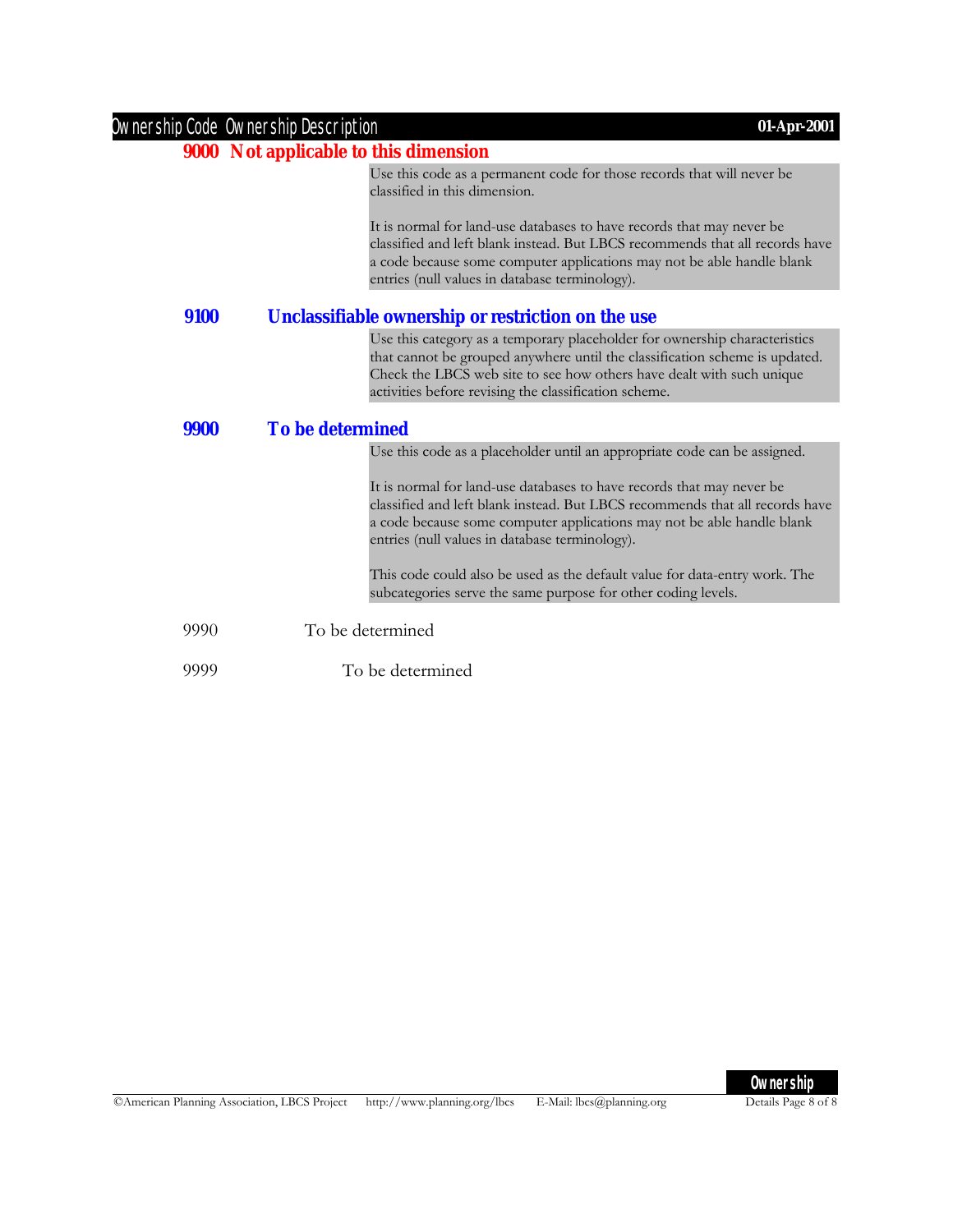### LBCS Top Level Codes for all Dimensions

Each dimension is an attribute that takes the appropriate four-digit code. Only by using all five dimensions can one fully represent all land uses and describe their characteristics. See the classifications for other dimensions before applying LBCS.

#### **Activity** An observable characteristic of land based on actual use.

Activity refers to the actual use of land based on its observable characteristics. It describes what actually takes place in physical or observable terms (e.g., farming, shopping, manufacturing, vehicular movement, etc.). An office activity, for example, refers only to the physical activity on the premises, which could apply equally to a law firm, a nonprofit institution, a court house, a corporate office, or any other office use. Similarly, residential uses in single-family dwellings, multifamily structures, manufactured houses, or any other type of building, would all be classified as residential activity.

#### **Function** The economic use or type of establishment using the land.

Function refers to the economic function or type of establishment using the land. Every land-use can be characterized by the type of establishment it serves. Land-use terms, such as agricultural, commercial, industrial, relate to establishments. The type of economic function served by the land-use gets classified in this dimension; it is independent of actual activity on the land. Establishments can have a variety of activities on their premises, yet serve a single function. For example, two parcels are said to be in the same functional category if they serve the same establishment, even if one is an office building and the other is a factory.

#### **Structure** Type of structure or building type on the land.

Structure refers to the type of structure or building on the land. Land-use terms embody a structural or building characteristic, which indicates the utility of the space (in a building) or land (when there is no building). Land-use terms, such as single-family house, office building, warehouse, hospital building, or highway, also describe structural characteristic. Although many activities and functions are closely associated with certain structures, it is not always so. Many buildings are often adapted for uses other than its original use. For instance, a single-family residential structure may be used as an office.

#### **Site** The overall physical site development character of the land.

Site development character refers to the overall physical development character of the land. It describes "what is on the land" in general physical terms. For most land uses, it is simply expressed in terms of whether the site is developed or not. But not all sites without observable development can be treated as undeveloped. Land uses, such as parks and open spaces, which often have a complex mix of activities, functions, and structures on them, need categories independent of other dimensions. This dimension uses categories that describe the overall site development characteristics.

#### **Ownership** Legal and quasi-legal ownership constraints of the land.

Ownership refers to the relationship between the use and its land rights. Since the function of most land uses is either public or private and not both, distinguising ownership characteristics seems obvious. However, relying solely on the functional character may obscure such uses as private parks, public theaters, private stadiums, private prisons, and mixed public and private ownership. Moreover, easements and similar legal devices also limit or constrain land-use activities and functions. This dimension allows classifying such ownership characteristics more accurately.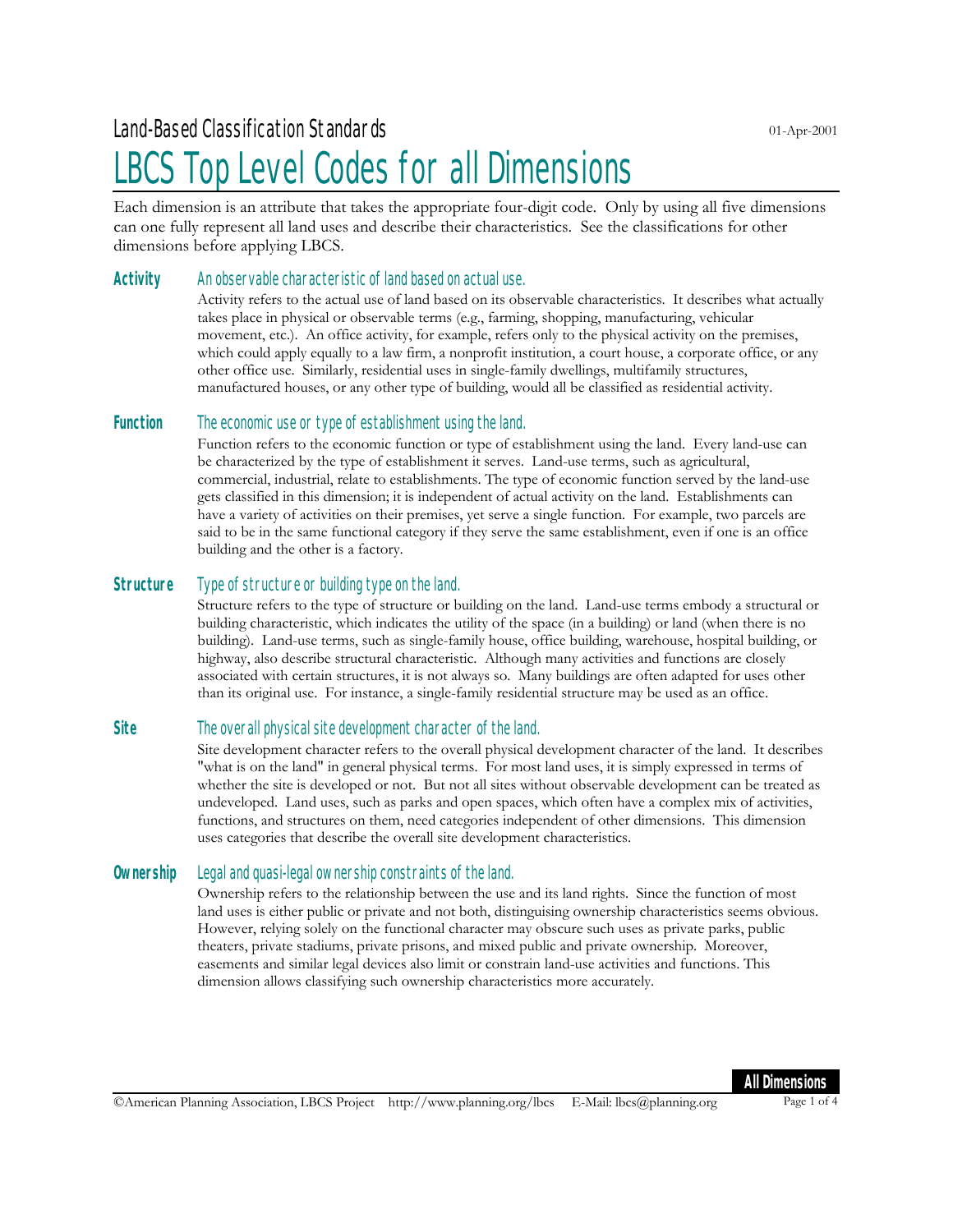### LBCS Top Level Codes for all Dimensions

#### ActivityCode ActivityDescription

- Residential activities
- Shopping, business, or trade activities
- Industrial, manufacturing, and waste-related activities
- Social, institutional, or infrastructure-related activities
- Travel or movement activities
- Mass assembly of people
- Leisure activities
- Natural resources-related activities
- No human activity or unclassifiable activity

#### FunctionCode FunctionDescription

- Residence or accommodation functions
- General sales or services
- Manufacturing and wholesale trade
- Transportation, communication, information, and utilities
- Arts, entertainment, and recreation
- Education, public admin., health care, and other inst.
- Construction-related businesses
- Mining and extraction establishments
- Agriculture, forestry, fishing and hunting

#### StructureCode StructureDescription

- Residential buildings
- Commercial buildings and other specialized structures
- Public assembly structures
- Institutional or community facilities
- Transportation-related facilities

<sup>©</sup>American Planning Association, LBCS Project http://www.planning.org/lbcs E-Mail: lbcs@planning.org Page 2 of 4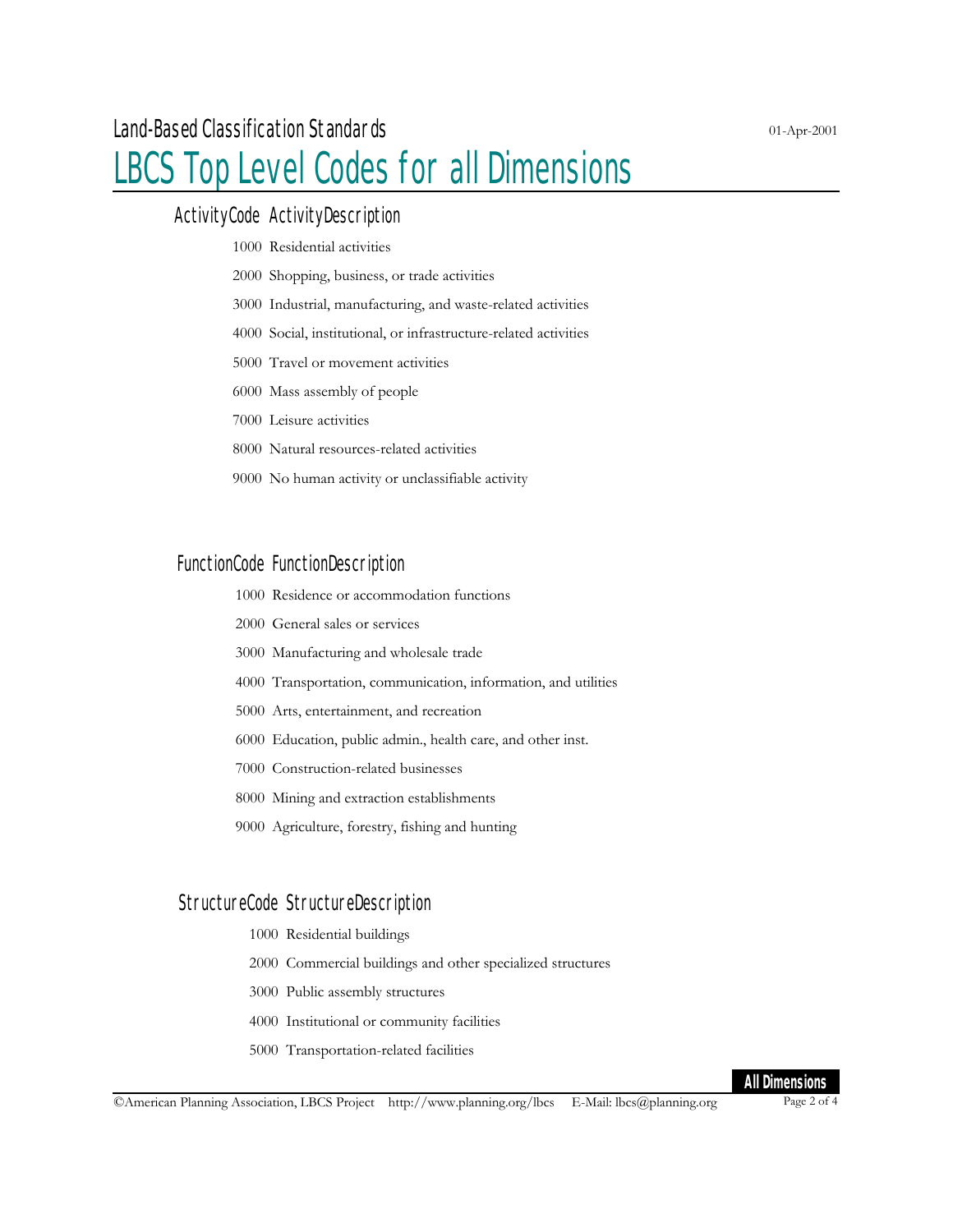### LBCS Top Level Codes for all Dimensions

- Utility and other nonbuilding structures
- Specialized military structures
- Sheds, farm buildings, or agricultural facilities
- No structure

#### SiteCode SiteDescription

- Site in natural state
- Developing site
- Site that is graded with no structures or active use
- Site with temporary structures
- Developed site -- crops, grazing, forestry, etc.
- Developed site -- no buildings and no structures
- Outdoor storage areas, graded or ungraded
- Developed site -- nonbuilding structures
- Developed site with landscaped or ornamental features
- Developed site with billboards, signs, etc.
- Developed site with roads, train tracks, and other linear structures
- Developed site with tanks, reservoirs, etc.
- Developed site -- with buildings
- Developed site -- with parks
- Local parks and recreational sites
- State, national, or other parks and recreational sites
- Not applicable to this dimension
- Unclassifiable site development character
- To be determined

#### OwnershipCode OwnershipDescription

No constraints--private ownership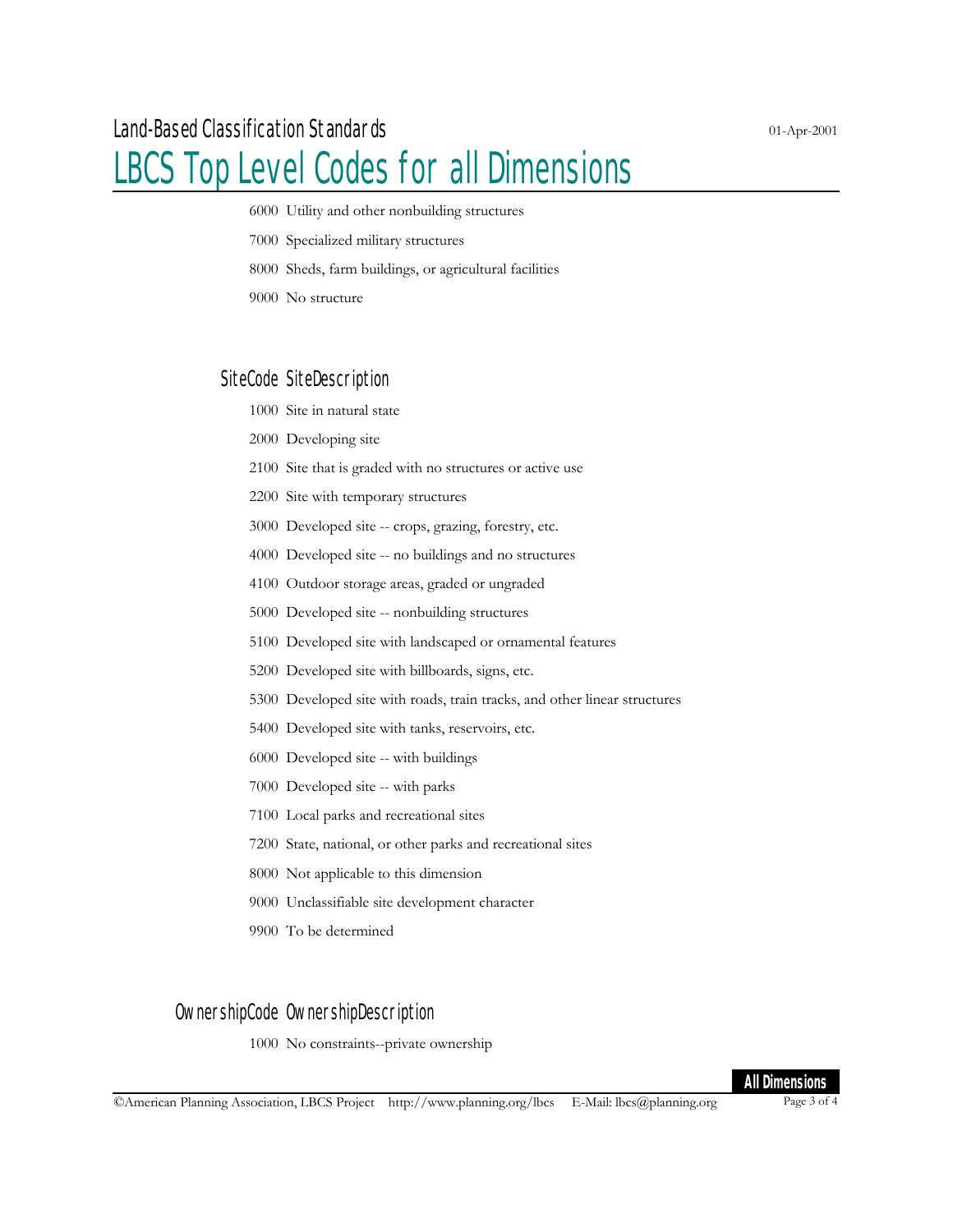## LBCS Top Level Codes for all Dimensions

Some constraints--easements or other use restrictions

Limited restrictions--leased and other tenancy restrictions

- Public restrictions--local, state, and federal ownership
- Other public use restrictions--regional, special districts, etc
- Nonprofit ownership restrictions
- Joint ownership character--public entities
- Joint ownership character--public, private, nonprofit, etc.
- Not applicable to this dimension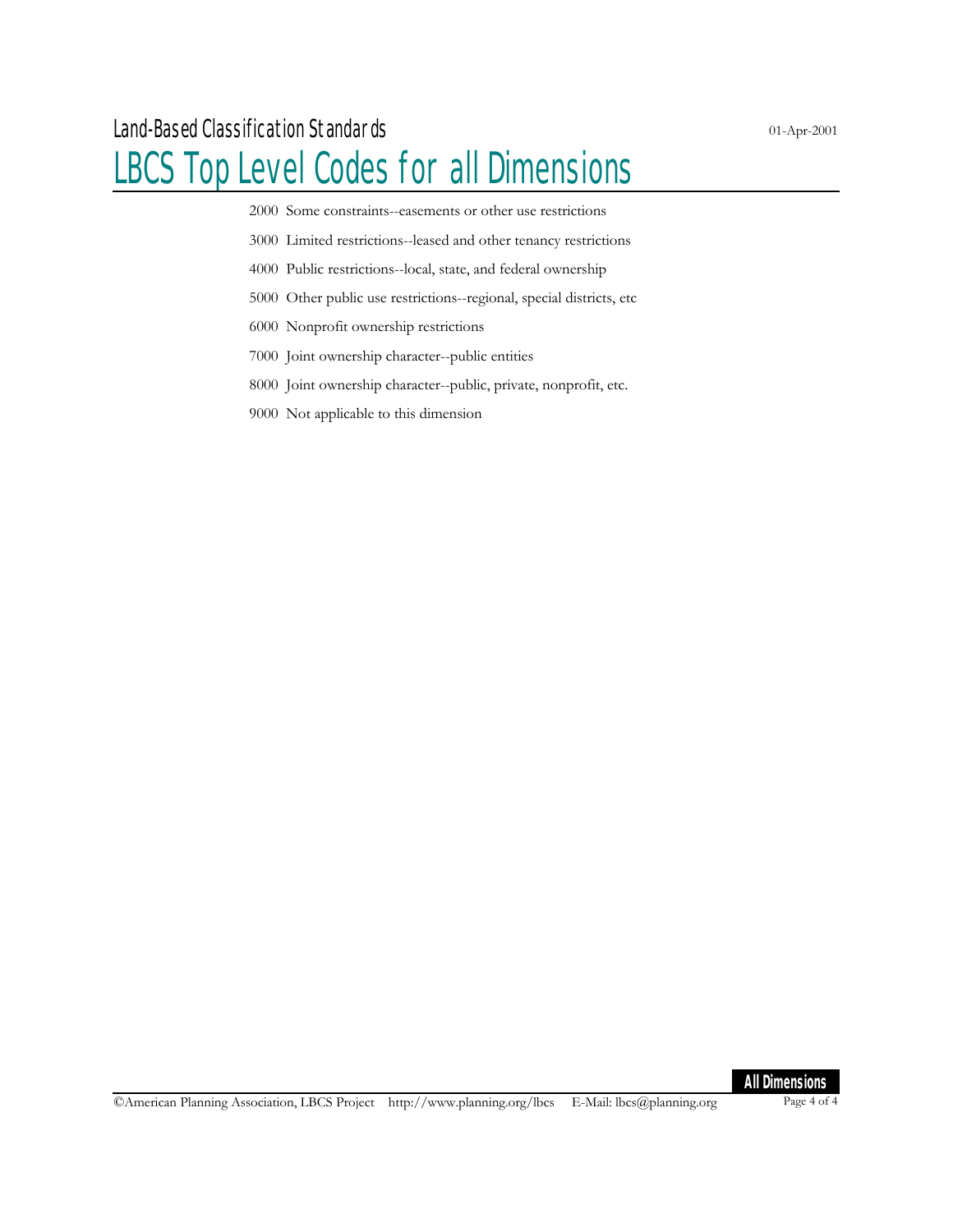### Land-Based Classification Standards LBCS Second Level Codes for all Dimensions

Each dimension is an attribute that takes the appropriate four-digit code. Only by using all five dimensions can one fully represent all land uses and describe their characteristics. See the classification scheme for all dimensions before applying LBCS.

#### **Activity** An observable characteristic of land based on actual use.

Activity refers to the actual use of land based on its observable characteristics. It describes what actually takes place in physical or observable terms (e.g., farming, shopping, manufacturing, vehicular movement, etc.). An office activity, for example, refers only to the physical activity on the premises, which could apply equally to a law firm, a nonprofit institution, a court house, a corporate office, or any other office use. Similarly, residential uses in single-family dwellings, multifamily structures, manufactured houses, or any other type of building, would all be classified as residential activity.

#### **Function** The economic use or type of establishment using the land.

Function refers to the economic function or type of establishment using the land. Every land-use can be characterized by the type of establishment it serves. Land-use terms, such as agricultural, commercial, industrial, relate to establishments. The type of economic function served by the land-use gets classified in this dimension; it is independent of actual activity on the land. Establishments can have a variety of activities on their premises, yet serve a single function. For example, two parcels are said to be in the same functional category if they serve the same establishment, even if one is an office building and the other is a factory.

#### **Structure** Type of structure or building type on the land.

Structure refers to the type of structure or building on the land. Land-use terms embody a structural or building characteristic, which indicates the utility of the space (in a building) or land (when there is no building). Land-use terms, such as single-family house, office building, warehouse, hospital building, or highway, also describe structural characteristic. Although many activities and functions are closely associated with certain structures, it is not always so. Many buildings are often adapted for uses other than its original use. For instance, a single-family residential structure may be used as an office.

#### **Site** The overall physical site development character of the land.

Site development character refers to the overall physical development character of the land. It describes "what is on the land" in general physical terms. For most land uses, it is simply expressed in terms of whether the site is developed or not. But not all sites without observable development can be treated as undeveloped. Land uses, such as parks and open spaces, which often have a complex mix of activities, functions, and structures on them, need categories independent of other dimensions. This dimension uses categories that describe the overall site development characteristics.

#### **Ownership** Legal and quasi-legal ownership constraints of the land.

Ownership refers to the relationship between the use and its land rights. Since the function of most land uses is either public or private and not both, distinguising ownership characteristics seems obvious. However, relying solely on the functional character may obscure such uses as private parks, public theaters, private stadiums, private prisons, and mixed public and private ownership. Moreover, easements and similar legal devices also limit or constrain land-use activities and functions. This dimension allows classifying such ownership characteristics more accurately.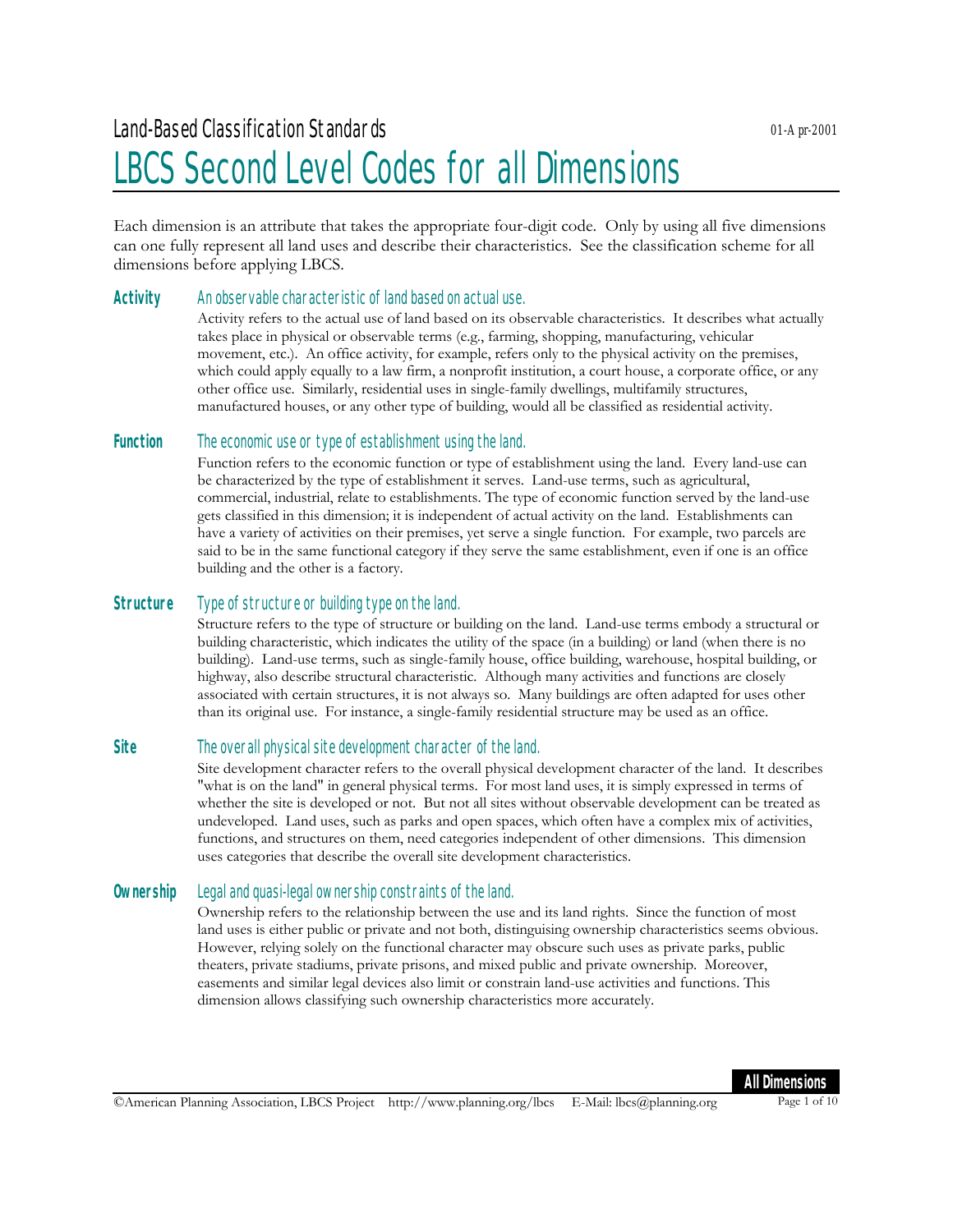### LBCS Second Level Codes for all Dimensions

#### ActivityCode ActivityDescription

- Residential activities
- Household activities
- Transient living
- Institutional living
- Shopping, business, or trade activities
- Shopping
- Restaurant-type activity
- Office activities
- Industrial, manufacturing, and waste-related activities
- Plant, factory, or heavy goods storage or handling activities
- Solid waste management activities
- Construction activities (grading, digging, etc.)
- Social, institutional, or infrastructure-related activities
- School or library activities
- Emergency response or public-safety-related activities
- Activities associated with utilities (water, sewer, power, etc.)
- Mass storage, inactive
- Health care, medical, or treatment activities
- Interment, cremation, or grave digging activities
- Military base activities
- Travel or movement activities
- Pedestrian movement
- Vehicular movement
- Trains or other rail movement
- Sailing, boating, and other port, marine and water-based activities
- Aircraft takeoff, landing, taxiing, and parking
- Spacecraft launching and related activities
- Mass assembly of people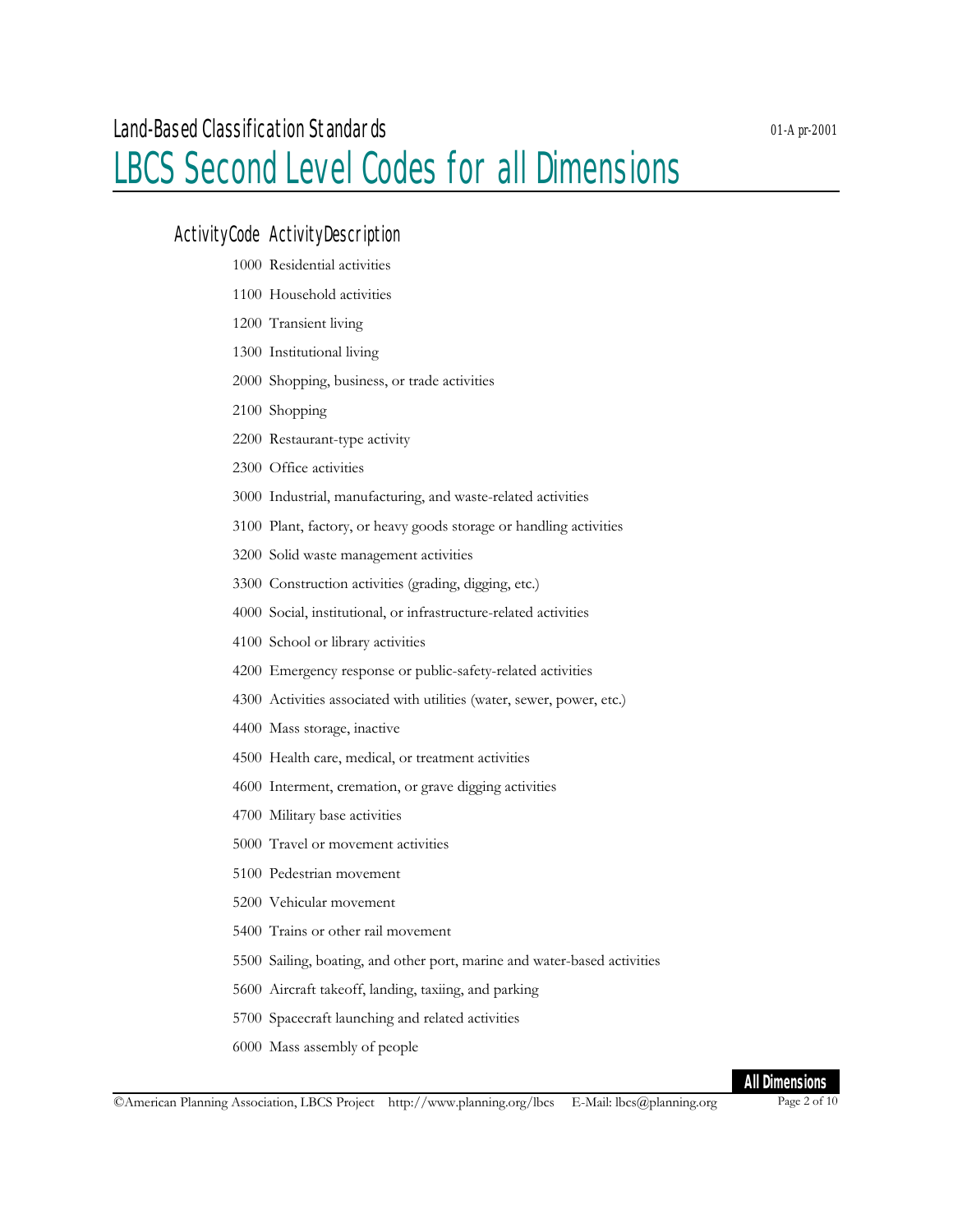### LBCS Second Level Codes for all Dimensions

- Passenger assembly
- Spectator sports assembly
- Movies, concerts, or entertainment shows
- Gatherings at fairs and exhibitions
- Mass training, drills, etc.
- Social, cultural, or religious assembly
- Gatherings at galleries, museums, aquariums, zoological parks, etc.
- Historical or cultural celebrations, parades, reenactments, etc.
- Leisure activities
- Active leisure sports and related activities
- Passive leisure activity
- Flying or air-related sports
- Water sports and related leisure activities
- Natural resources-related activities
- Farming, tilling, plowing, harvesting, or related activities
- Livestock related activities
- Pasturing, grazing, etc.
- Logging
- Quarrying or stone cutting
- Mining including surface and subsurface strip mining
- Drilling, dredging, etc.
- No human activity or unclassifiable activity
- Not applicable to this dimension
- Unclassifiable activity
- Subsurface activity
- To be determined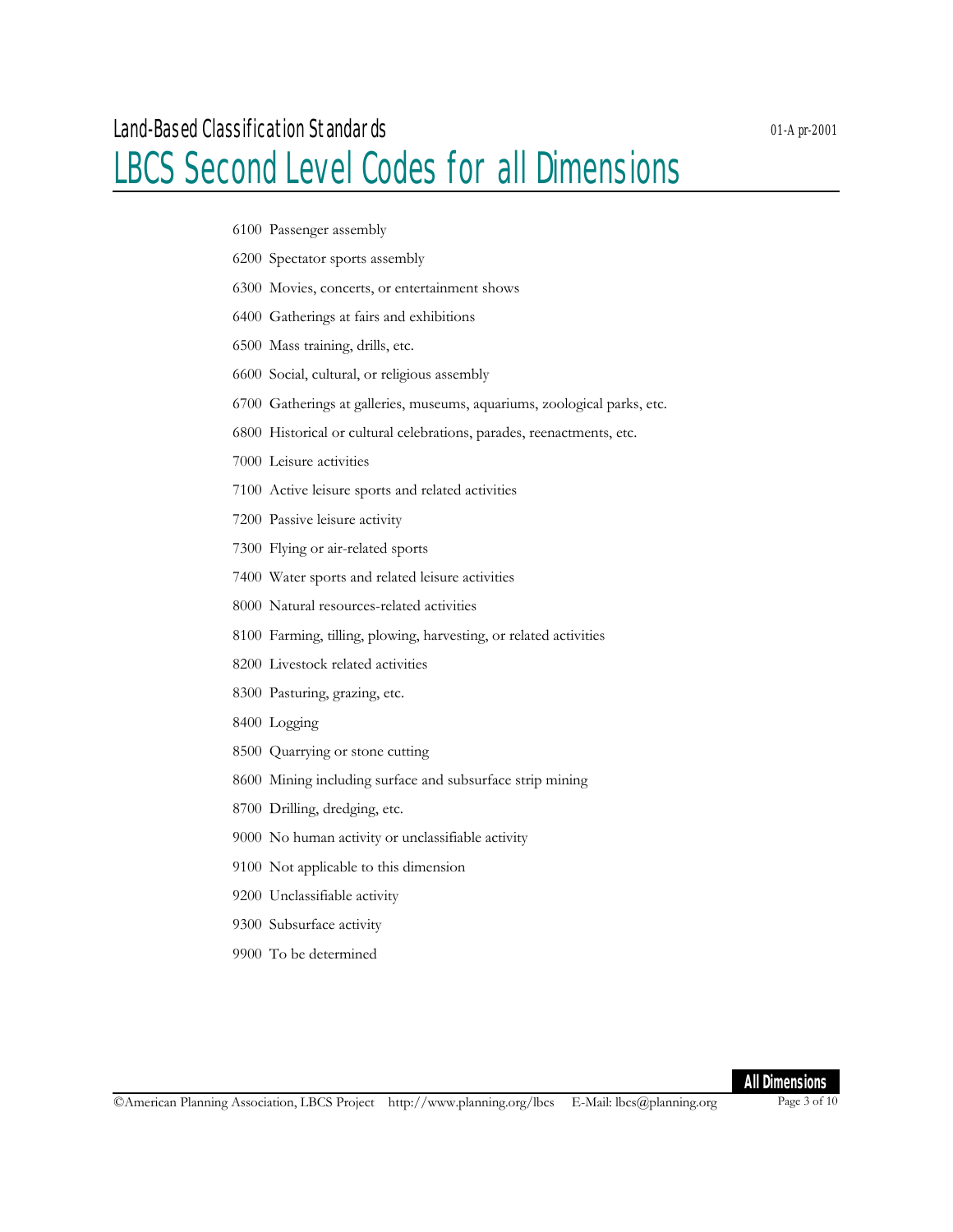### LBCS Second Level Codes for all Dimensions

#### FunctionCode FunctionDescription

- Residence or accommodation functions
- Private household
- Housing services for the elderly
- Hotels, motels, or other accommodation services
- General sales or services
- Retail sales or service
- Finance and Insurance
- Real estate, and rental and leasing
- Business, professional, scientific, and technical services
- Food services
- Personal services
- Pet and animal sales or service (except veterinary)
- Manufacturing and wholesale trade
- Food, textiles, and related products
- Wood, paper, and printing products
- Chemicals, and metals, machinery, and electronics manufacturing
- Miscellaneous manufacturing
- Wholesale trade establishment
- Warehouse and storage services
- Transportation, communication, information, and utilities
- Transportation services
- Communications and information
- Utilities and utility services
- Arts, entertainment, and recreation
- Performing arts or supporting establishment
- Museums and other special purpose recreational institutions
- Amusement, sports, or recreation establishment
- Camps, camping, and related establishments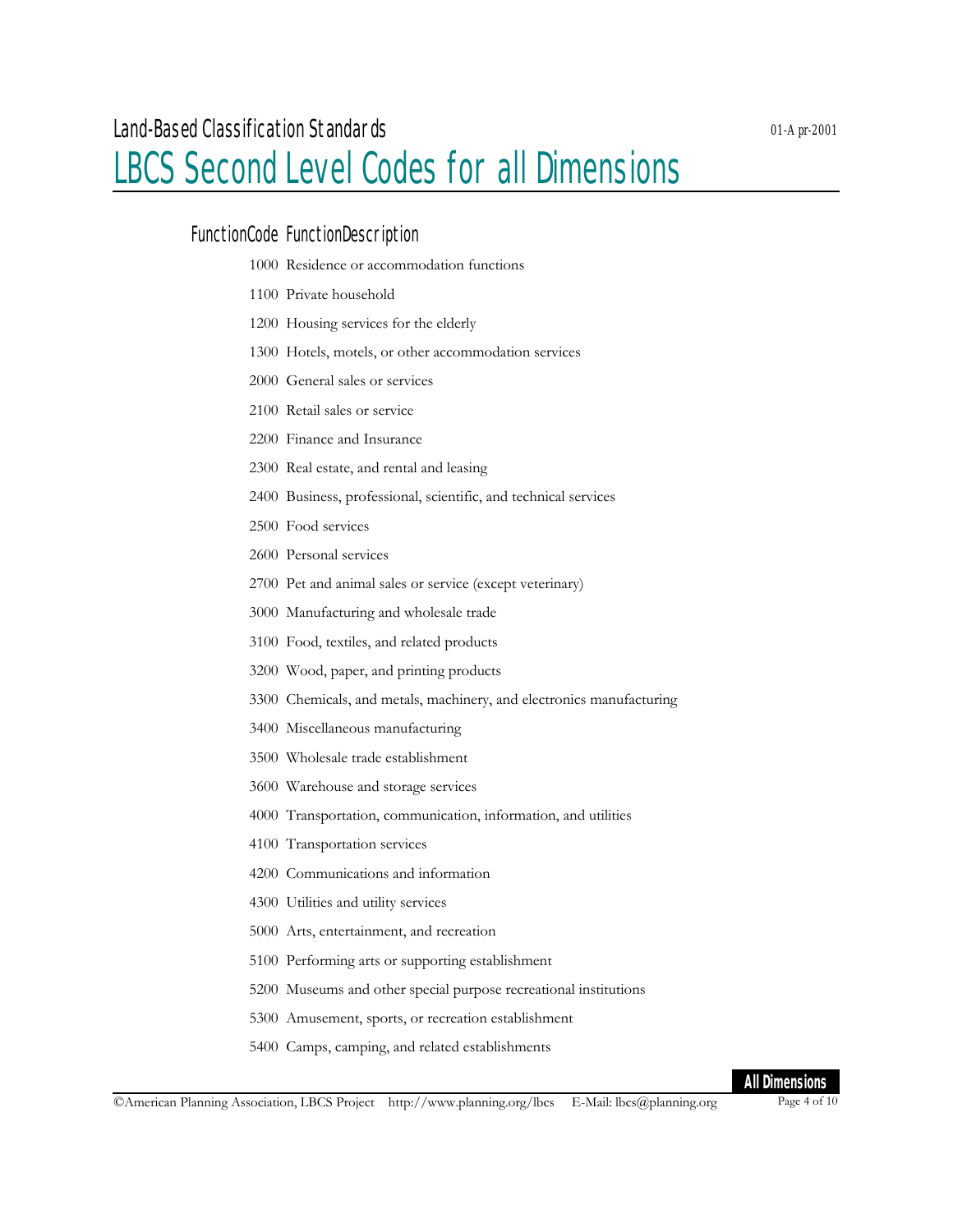### LBCS Second Level Codes for all Dimensions

- Natural and other recreational parks
- Education, public admin., health care, and other inst.
- Educational services
- Public administration
- Other government functions
- Public Safety
- Health and human services
- Religious institutions
- Death care services
- Associations, nonprofit organizations, etc.
- Construction-related businesses
- Building, developing, and general contracting
- Machinery related
- Special trade contractor
- Heavy construction
- Mining and extraction establishments
- Oil and natural gas
- Metals (iron, copper, etc.)
- Coal
- Nonmetallic mining
- Quarrying and stone cutting establishment
- Agriculture, forestry, fishing and hunting
- Crop production
- Support functions for agriculture
- Animal production including slaughter
- Forestry and Logging
- Fishing, hunting and trapping, game preserves
- Unclassifiable function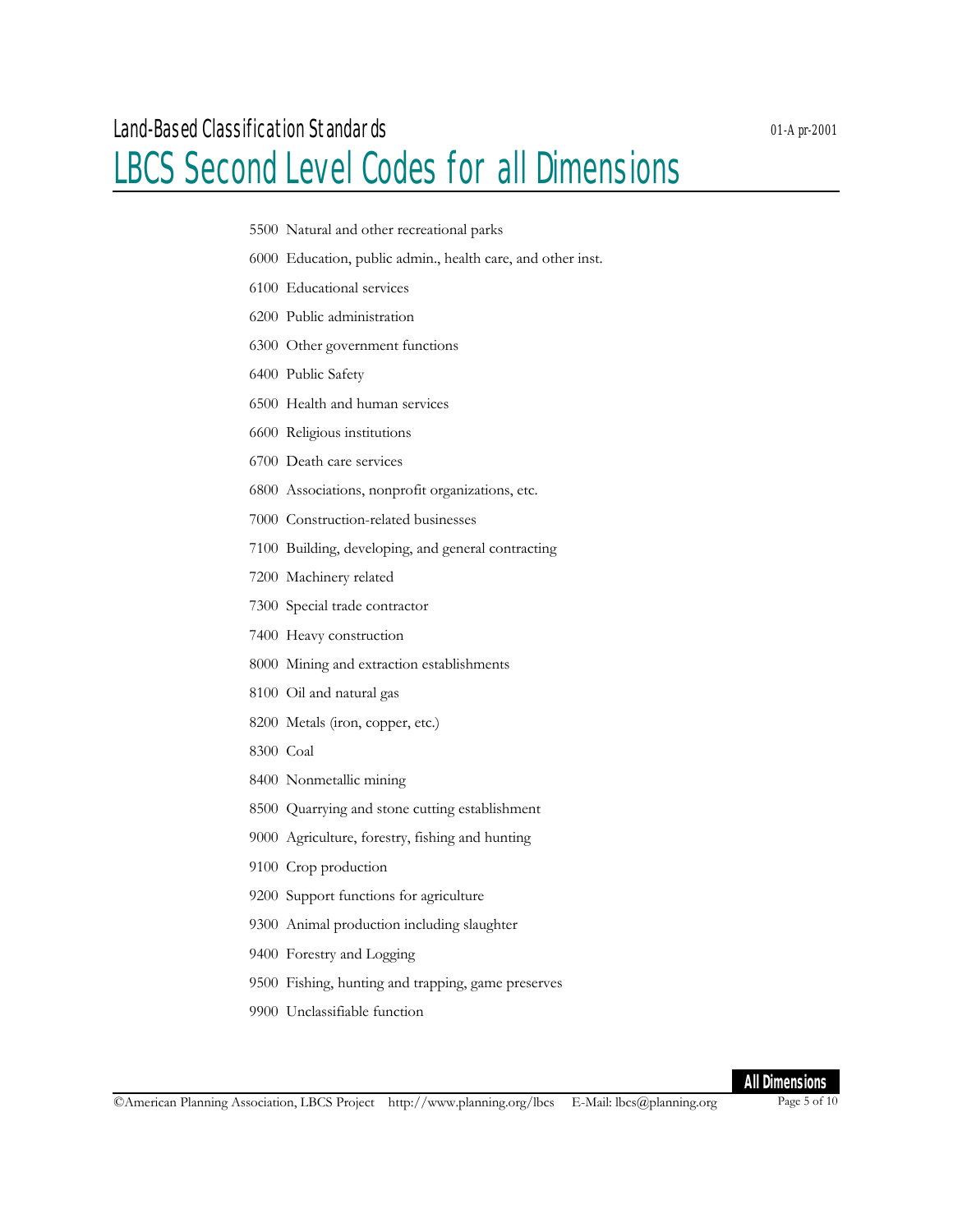### LBCS Second Level Codes for all Dimensions

#### StructureCode StructureDescription

- Residential buildings
- Single-family buildings
- Multifamily structures
- Other specialized residential structures
- Commercial buildings and other specialized structures
- Office or bank building
- Store or shop building
- Office or store building with residence on top
- Office building over storefronts
- Malls, shopping centers, or collection of shops
- Industrial buildings and structures
- Warehouse or storage facility
- Public assembly structures
- Theater
- Indoor games facility
- Sports stadium or arena
- Exhibition, convention, or conference structure
- Churches, synagogues, temples, mosques, etc.
- Capitol buildings
- Covered or partially covered atriums and public enclosures
- Other community structures
- Passenger assembly
- Institutional or community facilities
- Medical facility
- School or university buildings
- Library building
- Museum, exhibition, or similar facility
- Public safety-related facility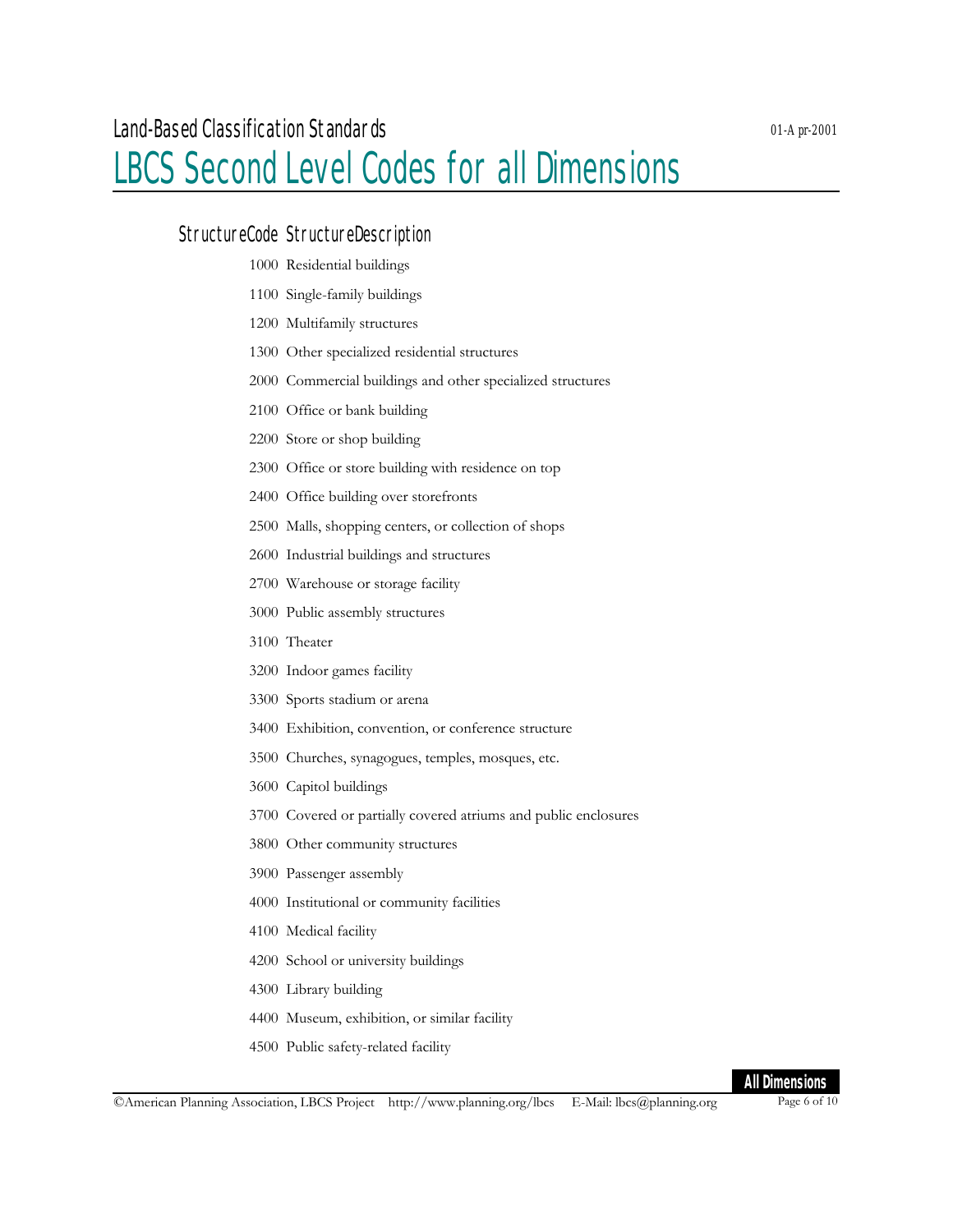### LBCS Second Level Codes for all Dimensions

- *01-Apr-2001*
- Jails, penitentiaries, detention centers, and other correctional facilities
- Cemetery, monument, tombstone, or mausoleum
- Funeral homes and cremation facilities
- Transportation-related facilities
- Linear or network feature
- Automobile parking facilities
- Bus stop shelter
- Bus or truck maintenance facility
- Water transportation or marine related
- Air and space transportation facility
- Railroad facility
- Utility and other nonbuilding structures
- Utility structures on right-of-way
- Water-supply-related facility
- Sewer and waste-related facility
- Gas or electric power generation facility
- Communication towers
- Environmental monitoring station (air, soil, etc.)
- Sign or billboard
- Other miscellaneous structures
- Specialized military structures
- Joint services facility
- Air Force facility
- Army and marine corps facility
- Naval facility
- Armory building
- Sheds, farm buildings, or agricultural facilities
- Grain silos and other storage structure for grains and agricultural products
- Livestock facility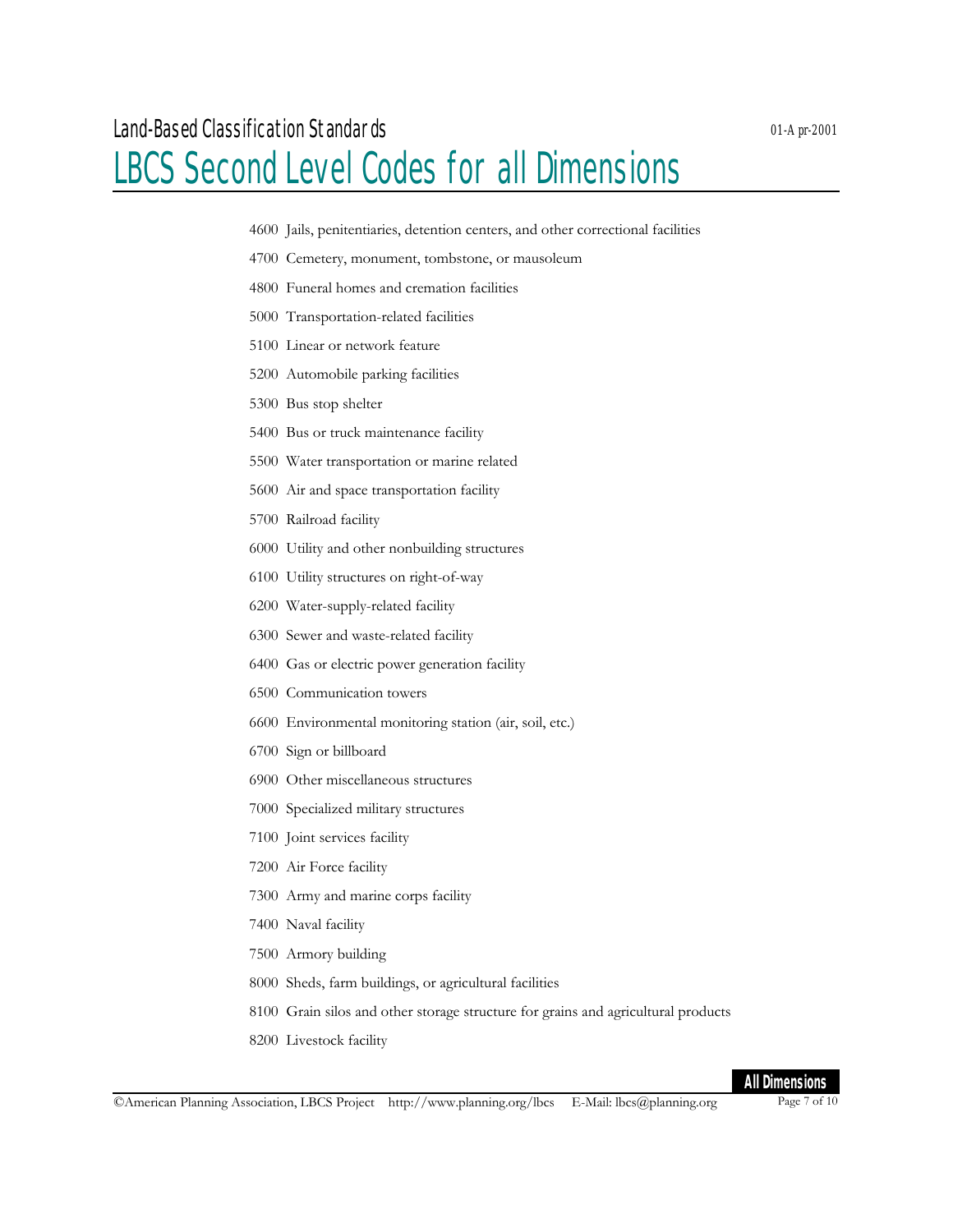### LBCS Second Level Codes for all Dimensions

- Animal feed operations facility
- Animal waste-handling facility
- Greenhouses
- Hatcheries
- Kennels and other canine-related facilities
- Apiary and other related structures
- Other farm and farming-related structures
- No structure
- Not applicable to this dimension
- Unclassifiable structure
- Subsurface structures
- To be determined

#### SiteCode SiteDescription

- Site in natural state
- Developing site
- Site that is graded with no structures or active use
- Site with temporary structures
- Developed site -- crops, grazing, forestry, etc.
- Developed site -- no buildings and no structures
- Outdoor storage areas, graded or ungraded
- Developed site -- nonbuilding structures
- Developed site with landscaped or ornamental features
- Developed site with billboards, signs, etc.
- Developed site with roads, train tracks, and other linear structures
- Developed site with tanks, reservoirs, etc.
- Developed site -- with buildings
- Developed site -- with parks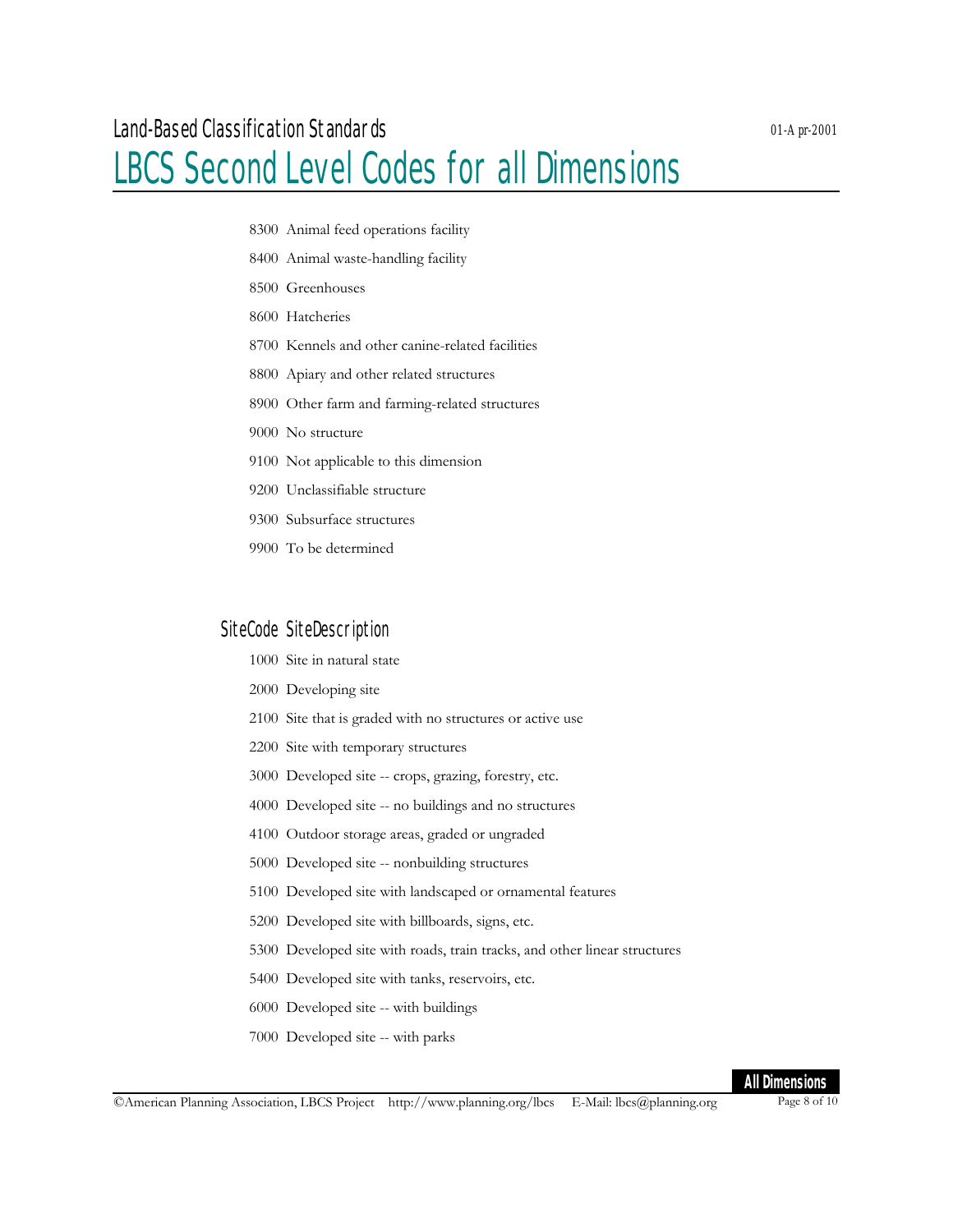- Local parks and recreational sites
- State, national, or other parks and recreational sites
- Not applicable to this dimension
- Unclassifiable site development character
- To be determined

#### OwnershipCode OwnershipDescription

- No constraints--private ownership
- Private--fee simple
- Private--less than fee simple
- Some constraints--easements or other use restrictions
- Standard easements
- Other easements
- Limited restrictions--leased and other tenancy restrictions
- Public restrictions--local, state, and federal ownership
- Local government
- State government
- Federal government
- Other public use restrictions--regional, special districts, etc
- Regional government
- Port authorities
- Tribal Lands
- Nonprofit ownership restrictions
- Nonprofit educational
- Nonprofit philanthropic
- Nonprofit religious
- Nonprofit other
- Joint ownership character--public entities